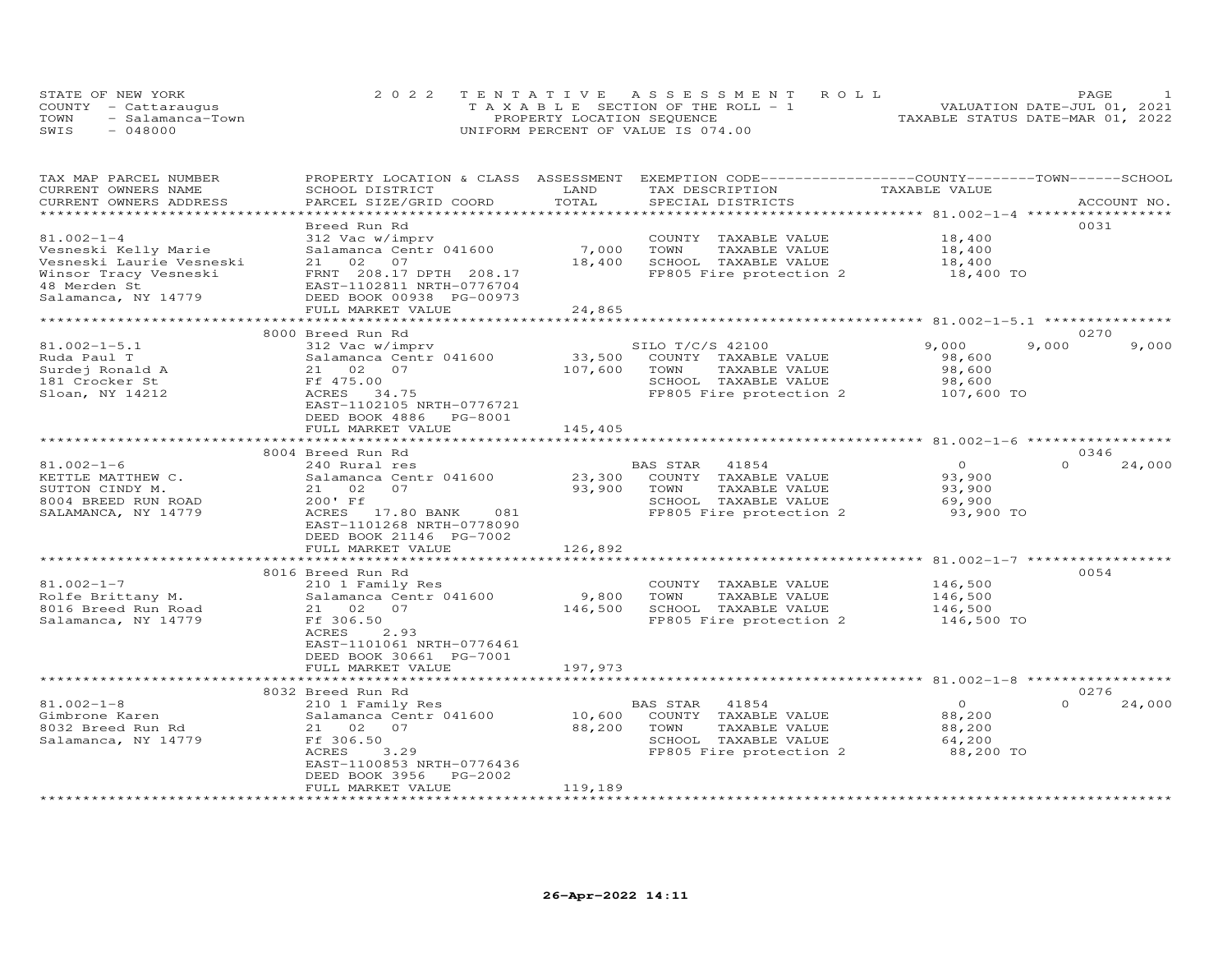| STATE OF NEW YORK        | 2022 TENTATIVE ASSESSMENT ROLL                | PAGE                             |
|--------------------------|-----------------------------------------------|----------------------------------|
| COUNTY - Cattaraugus     | $T A X A B I F S E C T I ON OF THE RO I. - 1$ | VALUATION DATE-JUL 01, 2021      |
| TOWN<br>- Salamanca-Town | PROPERTY LOCATION SEQUENCE                    | TAXABLE STATUS DATE-MAR 01, 2022 |
| SWIS<br>$-048000$        | UNIFORM PERCENT OF VALUE IS 074.00            |                                  |

| TAX MAP PARCEL NUMBER      | PROPERTY LOCATION & CLASS ASSESSMENT |            | EXEMPTION CODE-----------------COUNTY-------TOWN------SCHOOL |               |             |
|----------------------------|--------------------------------------|------------|--------------------------------------------------------------|---------------|-------------|
| CURRENT OWNERS NAME        | SCHOOL DISTRICT                      | LAND       | TAX DESCRIPTION                                              | TAXABLE VALUE |             |
| CURRENT OWNERS ADDRESS     | PARCEL SIZE/GRID COORD               | TOTAL      | SPECIAL DISTRICTS                                            |               | ACCOUNT NO. |
| ************************   |                                      |            |                                                              |               |             |
|                            | 8038 Breed Run Rd                    |            |                                                              |               | 0016        |
| $81.002 - 1 - 9$           | 210 1 Family Res                     |            | COUNTY TAXABLE VALUE                                         | 229,000       |             |
| Heron Travis               | Salamanca Centr 041600               | 13,300     | TOWN<br>TAXABLE VALUE                                        | 229,000       |             |
| Waddell Nicole             | 21 02<br>07                          | 229,000    | SCHOOL TAXABLE VALUE                                         | 229,000       |             |
| 11937 Burning Springs Road | Ff 350.00                            |            | FP805 Fire protection 2                                      | 229,000 TO    |             |
| Perrysburg, NY 14129       | ACRES<br>5.30 BANK<br>081            |            |                                                              |               |             |
|                            | EAST-1100596 NRTH-0776512            |            |                                                              |               |             |
|                            | DEED BOOK 20210 PG-1362              |            |                                                              |               |             |
|                            | FULL MARKET VALUE                    | 309,459    |                                                              |               |             |
|                            |                                      |            |                                                              |               |             |
|                            | 8062 Breed Run Rd                    |            |                                                              |               | 0188        |
| $81.002 - 1 - 10$          | 240 Rural res                        |            | COUNTY TAXABLE VALUE                                         | 131,300       |             |
| Vecchiarella Carmen A      | Salamanca Centr 041600               | 58,700     | TOWN<br>TAXABLE VALUE                                        | 131,300       |             |
| PO Box 296                 | 21 02<br>07                          | 131,300    | SCHOOL TAXABLE VALUE                                         | 131,300       |             |
| Salamanca, NY 14779        | FRNT 1025.00 DPTH                    |            | FP805 Fire protection 2                                      | 131,300 TO    |             |
|                            | ACRES<br>91.91                       |            |                                                              |               |             |
|                            | EAST-1100235 NRTH-0777494            |            |                                                              |               |             |
|                            | DEED BOOK 00979 PG-00980             |            |                                                              |               |             |
|                            | FULL MARKET VALUE                    | 177,432    |                                                              |               |             |
|                            | ******************                   | ********** |                                                              |               |             |
|                            | Breed Run Rd (Off)                   |            |                                                              |               | 0192        |
| $81.002 - 1 - 3$           | 323 Vacant rural                     |            | COUNTY TAXABLE VALUE                                         | 1,500         |             |
| Vesneski Kelly Marie       | Salamanca Centr 041600               | 1,500      | TOWN<br>TAXABLE VALUE                                        | 1,500         |             |
| Dry Laurie Vesneski        | 21 02<br>07                          | 1,500      | SCHOOL TAXABLE VALUE                                         | 1,500         |             |
| Winsor Tracy Vesneski      | FRNT 208.17 DPTH 208.17              |            | FP805 Fire protection 2                                      | 1,500 TO      |             |
| 48 Merden St               | EAST-1102810 NRTH-0776496            |            |                                                              |               |             |
| Salamanca, NY 14779        | DEED BOOK 00938 PG-00971             |            |                                                              |               |             |
|                            | FULL MARKET VALUE                    | 2,027      |                                                              |               |             |
|                            |                                      |            |                                                              |               |             |
|                            | Buck Tooth Run                       |            |                                                              |               | 0408        |
| $72.001 - 1 - 20.2$        | 322 Rural vac>10                     |            | COUNTY TAXABLE VALUE                                         | 29,500        |             |
| Dolph Larry L              | Salamanca Centr 041600               | 29,500     | TOWN<br>TAXABLE VALUE                                        | 29,500        |             |
| Dolph Linda R              | 03<br>35<br>07                       | 29,500     | SCHOOL TAXABLE VALUE                                         | 29,500        |             |
| 4712 E Buck Tooth Run      | ACRES 19.45                          |            | FP804 Fire protection 1                                      | 29,500 TO     |             |
| Little Valley, NY 14755    | EAST-1092387 NRTH-0797760            |            |                                                              |               |             |
|                            | DEED BOOK 3658 PG-2001               |            |                                                              |               |             |
|                            | FULL MARKET VALUE                    | 39,865     |                                                              |               |             |
|                            | ***********************              |            |                                                              |               |             |
|                            | off Bucktooth                        |            |                                                              |               | 0504        |
| $72.001 - 1 - 20.4$        | 311 Res vac land                     |            | COUNTY TAXABLE VALUE                                         | 11,700        |             |
| Dolph Larry                | Salamanca Centr 041600               | 11,700     | TOWN<br>TAXABLE VALUE                                        | 11,700        |             |
| Dolph Llinda               | ACRES<br>9.65                        | 11,700     | SCHOOL TAXABLE VALUE                                         | 11,700        |             |
| 4712 E Bucktooth Run       | EAST-1092388 NRTH-0798533            |            |                                                              |               |             |
| Little Valley, NY 14755    | DEED BOOK 7153<br>PG-8001            |            |                                                              |               |             |
|                            | FULL MARKET VALUE                    | 15,811     |                                                              |               |             |
|                            |                                      |            |                                                              |               |             |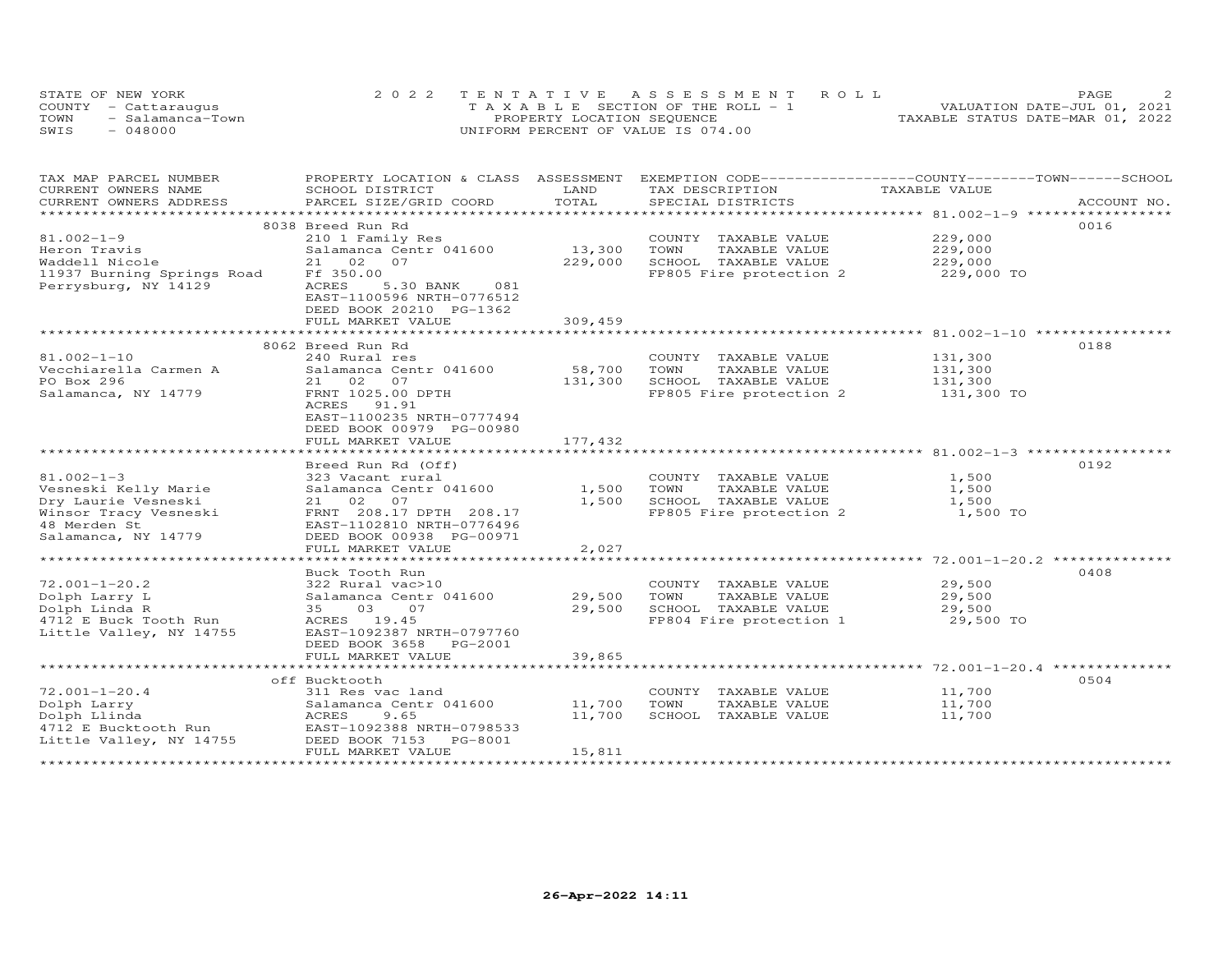| STATE OF NEW YORK |                      | 2022 TENTATIVE ASSESSMENT ROLL        | PAGE.                            |
|-------------------|----------------------|---------------------------------------|----------------------------------|
|                   | COUNTY - Cattaraugus | T A X A B L E SECTION OF THE ROLL - 1 | VALUATION DATE-JUL 01, 2021      |
| TOWN              | - Salamanca-Town     | PROPERTY LOCATION SEQUENCE            | TAXABLE STATUS DATE-MAR 01, 2022 |
| SWIS              | $-048000$            | UNIFORM PERCENT OF VALUE IS 074.00    |                                  |

| TAX MAP PARCEL NUMBER   | PROPERTY LOCATION & CLASS  | ASSESSMENT | EXEMPTION CODE-----------------COUNTY-------TOWN------SCHOOL |                                                    |             |
|-------------------------|----------------------------|------------|--------------------------------------------------------------|----------------------------------------------------|-------------|
| CURRENT OWNERS NAME     | SCHOOL DISTRICT            | LAND       | TAX DESCRIPTION                                              | TAXABLE VALUE                                      |             |
| CURRENT OWNERS ADDRESS  | PARCEL SIZE/GRID COORD     | TOTAL      | SPECIAL DISTRICTS                                            |                                                    | ACCOUNT NO. |
| ******************      |                            |            |                                                              |                                                    |             |
|                         | Bucktooth Run              |            |                                                              |                                                    | 0526        |
| $72.001 - 1 - 20.5$     | 312 Vac w/imprv            |            | COUNTY TAXABLE VALUE                                         | 21,500                                             |             |
| Nosal Michael S.        | Salamanca Centr 041600     | 12,600     | TOWN<br>TAXABLE VALUE                                        | 21,500                                             |             |
| 182 Academy Street      | 03 07<br>35                | 21,500     | SCHOOL TAXABLE VALUE                                         | 21,500                                             |             |
|                         | <b>ACRES</b><br>4.70       |            | FP804 Fire protection 1                                      | 21,500 TO                                          |             |
| Salamanca, NY 14779     |                            |            |                                                              |                                                    |             |
|                         | EAST-1092363 NRTH-0795747  |            |                                                              |                                                    |             |
|                         | DEED BOOK 19266 PG-4001    |            |                                                              |                                                    |             |
|                         | FULL MARKET VALUE          | 29,054     |                                                              |                                                    |             |
|                         |                            |            |                                                              |                                                    |             |
|                         | Bucktooth Run              |            |                                                              |                                                    | 0503        |
| $72.004 - 1 - 43.2$     | 105 Vac farmland           |            | COUNTY TAXABLE VALUE                                         | 300                                                |             |
| Siperek Timothy P       | Salamanca Centr 041600     | 300        | TOWN<br>TAXABLE VALUE                                        | 300                                                |             |
| 4060 Bucktooth Run      | FRNT 170.00 DPTH 145.00    | 300        | SCHOOL TAXABLE VALUE                                         | 300                                                |             |
| Little Valley, NY 14755 | EAST-1095351 NRTH-0791655  |            | FP804 Fire protection 1                                      | 300 TO                                             |             |
|                         | DEED BOOK 5524 PG-9001     |            |                                                              |                                                    |             |
|                         |                            | 405        |                                                              |                                                    |             |
|                         | FULL MARKET VALUE          |            |                                                              |                                                    |             |
|                         |                            |            |                                                              |                                                    |             |
|                         | 8469 Bucktooth Run         |            |                                                              |                                                    | 0409        |
| $72.001 - 1 - 20.3$     | 210 1 Family Res           |            | COUNTY TAXABLE VALUE                                         | 42,700                                             |             |
| Reyes Patricia          | Salamanca Centr 041600     | 12,700     | TOWN<br>TAXABLE VALUE                                        | 42,700                                             |             |
| Taylor Stephen          | 35 03 07                   | 42,700     | SCHOOL TAXABLE VALUE                                         | 42,700                                             |             |
| 434 Front Avenue        | 4.80<br>ACRES              |            | FP804 Fire protection 1                                      | 42,700 TO                                          |             |
| Salamanca, NY 14779     | EAST-1092085 NRTH-0795834  |            |                                                              |                                                    |             |
|                         | DEED BOOK 19266 PG-4002    |            |                                                              |                                                    |             |
|                         | FULL MARKET VALUE          | 57,703     |                                                              |                                                    |             |
|                         | ******************         |            |                                                              | ********************* 72.002-1-10.1 ************** |             |
|                         |                            |            |                                                              |                                                    | 0292        |
|                         | Bucktooth Run Rd           |            |                                                              |                                                    |             |
| $72.002 - 1 - 10.1$     | 312 Vac w/imprv            |            | COUNTY TAXABLE VALUE                                         | 21,900                                             |             |
| Wrona Peter             | Salamanca Centr 041600     | 8,900      | TOWN<br>TAXABLE VALUE                                        | 21,900                                             |             |
| Wrona Brian             | 25 03 07                   | 21,900     | SCHOOL TAXABLE VALUE                                         | 21,900                                             |             |
| 8937 Route 242          | Life Use                   |            | FP804 Fire protection 1                                      | 21,900 TO                                          |             |
| Little Valley, NY 14755 | FRNT 530.00 DPTH           |            |                                                              |                                                    |             |
|                         | 2.25<br>ACRES              |            |                                                              |                                                    |             |
|                         | EAST-1094569 NRTH-0792792  |            |                                                              |                                                    |             |
|                         | DEED BOOK 2021<br>PG-10694 |            |                                                              |                                                    |             |
|                         | FULL MARKET VALUE          | 29,595     |                                                              |                                                    |             |
|                         | ***********************    |            |                                                              |                                                    |             |
|                         |                            |            |                                                              |                                                    | 0075        |
|                         | Bucktooth Run Rd           |            |                                                              |                                                    |             |
| $72.002 - 1 - 13$       | 314 Rural vac<10           |            | COUNTY TAXABLE VALUE                                         | 700                                                |             |
| Bordini John R          | Salamanca Centr 041600     | 700        | TOWN<br>TAXABLE VALUE                                        | 700                                                |             |
| Bordini Jeannine        | 03<br>07<br>25             | 700        | SCHOOL TAXABLE VALUE                                         | 700                                                |             |
| 4122 Bucktooth Run Rd   | FRNT<br>95.00 DPTH 199.00  |            | FP804 Fire protection 1                                      | 700 TO                                             |             |
| Little Valley, NY 14755 | BANK<br>017                |            |                                                              |                                                    |             |
|                         | EAST-1094902 NRTH-0793291  |            |                                                              |                                                    |             |
|                         | DEED BOOK 00952 PG-00480   |            |                                                              |                                                    |             |
|                         | FULL MARKET VALUE          | 946        |                                                              |                                                    |             |
|                         |                            |            |                                                              |                                                    |             |
|                         |                            |            |                                                              |                                                    |             |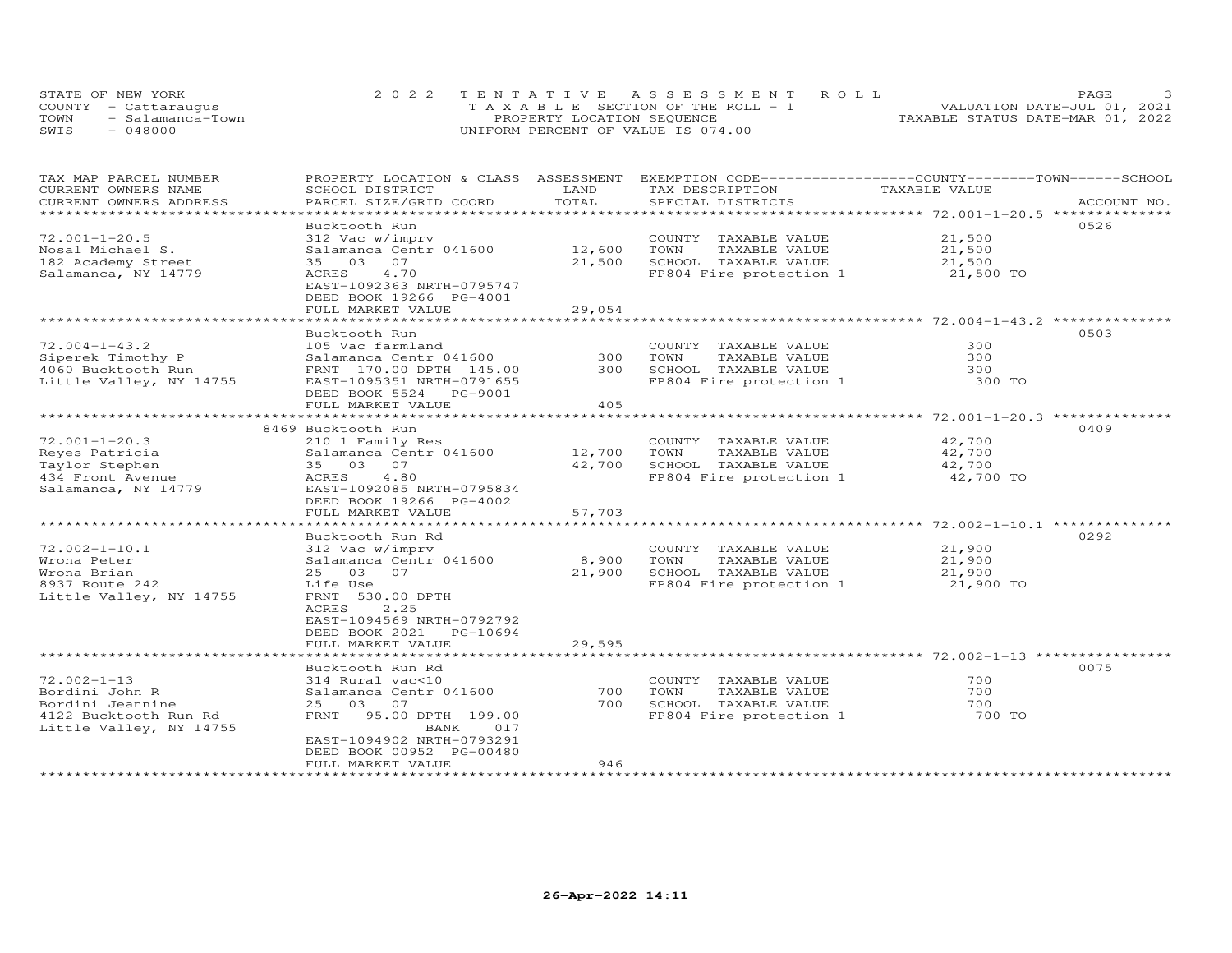|      | STATE OF NEW YORK    | 2022 TENTATIVE ASSESSMENT ROLL        | PAGE                             |
|------|----------------------|---------------------------------------|----------------------------------|
|      | COUNTY - Cattaraugus | T A X A B L E SECTION OF THE ROLL - 1 | VALUATION DATE-JUL 01, 2021      |
| TOWN | - Salamanca-Town     | PROPERTY LOCATION SEQUENCE            | TAXABLE STATUS DATE-MAR 01, 2022 |
| SWIS | 048000               | UNIFORM PERCENT OF VALUE IS 074.00    |                                  |

| TAX MAP PARCEL NUMBER<br>CURRENT OWNERS NAME    | PROPERTY LOCATION & CLASS ASSESSMENT<br>SCHOOL DISTRICT | LAND                   | EXEMPTION CODE-----------------COUNTY-------TOWN------SCHOOL<br>TAX DESCRIPTION | TAXABLE VALUE                               |                    |
|-------------------------------------------------|---------------------------------------------------------|------------------------|---------------------------------------------------------------------------------|---------------------------------------------|--------------------|
| CURRENT OWNERS ADDRESS<br>********************* | PARCEL SIZE/GRID COORD<br>**********************        | TOTAL                  | SPECIAL DISTRICTS                                                               |                                             | ACCOUNT NO.        |
|                                                 | Bucktooth Run Rd                                        |                        |                                                                                 |                                             | 0353               |
| $72.002 - 1 - 14.2$                             | 314 Rural vac<10                                        |                        | COUNTY TAXABLE VALUE                                                            | 26,400                                      |                    |
| TAYLOR STEPHEN L.                               | Salamanca Centr 041600                                  | 26,400                 | TOWN<br>TAXABLE VALUE                                                           | 26,400                                      |                    |
| 434 Front Avenue                                | 25/34<br>03<br>07                                       | 26,400                 | SCHOOL TAXABLE VALUE                                                            | 26,400                                      |                    |
| Salamanca, NY 14779                             | Ff 100.00                                               |                        | FP804 Fire protection 1                                                         | 26,400 TO                                   |                    |
|                                                 | 22.91<br>ACRES                                          |                        |                                                                                 |                                             |                    |
|                                                 | EAST-1096608 NRTH-0793990                               |                        |                                                                                 |                                             |                    |
|                                                 | DEED BOOK 20200 PG-2824                                 |                        |                                                                                 |                                             |                    |
|                                                 | FULL MARKET VALUE                                       | 35,676                 |                                                                                 |                                             |                    |
|                                                 | * * * * * * * * * * * * * * * * *                       | <b>. * * * * * *</b> · |                                                                                 | ******************** 72.004-1-1 *********** |                    |
|                                                 | Bucktooth Run Rd                                        |                        |                                                                                 |                                             | 0240               |
| $72.004 - 1 - 1$                                | 312 Vac w/imprv                                         |                        | COUNTY TAXABLE VALUE                                                            | 37,300                                      |                    |
| Bierfeldt Christopher                           | Salamanca Centr 041600                                  | 6,300                  | TOWN<br>TAXABLE VALUE                                                           | 37,300                                      |                    |
| L&P Bierfeldt Family Tr I                       | 03 07<br>25                                             | 37,300                 | SCHOOL TAXABLE VALUE                                                            | 37,300                                      |                    |
| 4104 Bucktooth Run Road                         | FRNT<br>75.00 DPTH 220.00                               |                        | FP804 Fire protection 1                                                         | 37,300 TO                                   |                    |
| Little Valley, NY 14755                         | EAST-1095044 NRTH-0792377                               |                        |                                                                                 |                                             |                    |
|                                                 | DEED BOOK 23162 PG-7001                                 |                        |                                                                                 |                                             |                    |
|                                                 | FULL MARKET VALUE                                       | 50,405                 |                                                                                 |                                             |                    |
|                                                 | Bucktooth Run Rd                                        |                        |                                                                                 |                                             | 0452               |
| $72.004 - 1 - 33.5$                             | 270 Mfg housing                                         |                        | COUNTY<br>TAXABLE VALUE                                                         | 57,300                                      |                    |
| Bierfeldt Christopher L                         | Salamanca Centr 041600                                  | 32,300                 | TOWN<br>TAXABLE VALUE                                                           | 57,300                                      |                    |
| L&P Bierfeldt Family Tr I                       | 03 07<br>17/25                                          | 57,300                 | SCHOOL TAXABLE VALUE                                                            | 57,300                                      |                    |
| 4104 Bucktooth Run Road                         | 30' Ff                                                  |                        | FP804 Fire protection 1                                                         | 57,300 TO                                   |                    |
| Little Valley, NY 14755                         | 32.52<br>ACRES                                          |                        |                                                                                 |                                             |                    |
|                                                 | EAST-1098432 NRTH-0790624                               |                        |                                                                                 |                                             |                    |
|                                                 | DEED BOOK 23162 PG-7001                                 |                        |                                                                                 |                                             |                    |
|                                                 | FULL MARKET VALUE                                       | 77,432                 |                                                                                 |                                             |                    |
|                                                 |                                                         |                        |                                                                                 |                                             |                    |
|                                                 | 3956 Bucktooth Run Rd                                   |                        |                                                                                 |                                             | 0266               |
| $72.004 - 1 - 34$                               | 210 1 Family Res                                        |                        | COUNTY TAXABLE VALUE                                                            | 70,800                                      |                    |
| Hainz Charles                                   | Salamanca Centr 041600                                  | 7,000                  | TAXABLE VALUE<br>TOWN                                                           | 70,800                                      |                    |
| 3956 Bucktooth Run Rd                           | 25 03 07                                                | 70,800                 | SCHOOL TAXABLE VALUE                                                            | 70,800                                      |                    |
| Little Valley, NY 14755                         | FRNT 125.00 DPTH 325.00                                 |                        | FP804 Fire protection 1                                                         | 70,800 TO                                   |                    |
|                                                 | BANK<br>017                                             |                        |                                                                                 |                                             |                    |
|                                                 | EAST-1096356 NRTH-0789865                               |                        |                                                                                 |                                             |                    |
|                                                 | DEED BOOK 20190 PG-2589                                 |                        |                                                                                 |                                             |                    |
|                                                 | FULL MARKET VALUE                                       | 95,676                 |                                                                                 |                                             |                    |
|                                                 | 3959 Bucktooth Run Rd                                   |                        |                                                                                 |                                             | 0442               |
| $72.004 - 1 - 35.3$                             | 270 Mfg housing                                         |                        | BAS STAR<br>41854                                                               | $\Omega$                                    | $\Omega$<br>24,000 |
| Hostuttler George Edward                        | Salamanca Centr 041600                                  | 9,500                  | COUNTY TAXABLE VALUE                                                            | 67,100                                      |                    |
| 3959 Bucktooth Run Rd                           | 03<br>25<br>07                                          | 67,100                 | TOWN<br>TAXABLE VALUE                                                           | 67,100                                      |                    |
| Little Valley, NY 14755                         | Ff 360.00                                               |                        | SCHOOL TAXABLE VALUE                                                            | 43,100                                      |                    |
|                                                 | <b>ACRES</b><br>2.65                                    |                        | FP804 Fire protection 1                                                         | 67,100 TO                                   |                    |
|                                                 | EAST-1095967 NRTH-0789892                               |                        |                                                                                 |                                             |                    |
|                                                 | DEED BOOK 905<br>PG-00828                               |                        |                                                                                 |                                             |                    |
|                                                 | FULL MARKET VALUE                                       | 90,676                 |                                                                                 |                                             |                    |
| ***********************                         | ***************************                             | *****************      |                                                                                 |                                             |                    |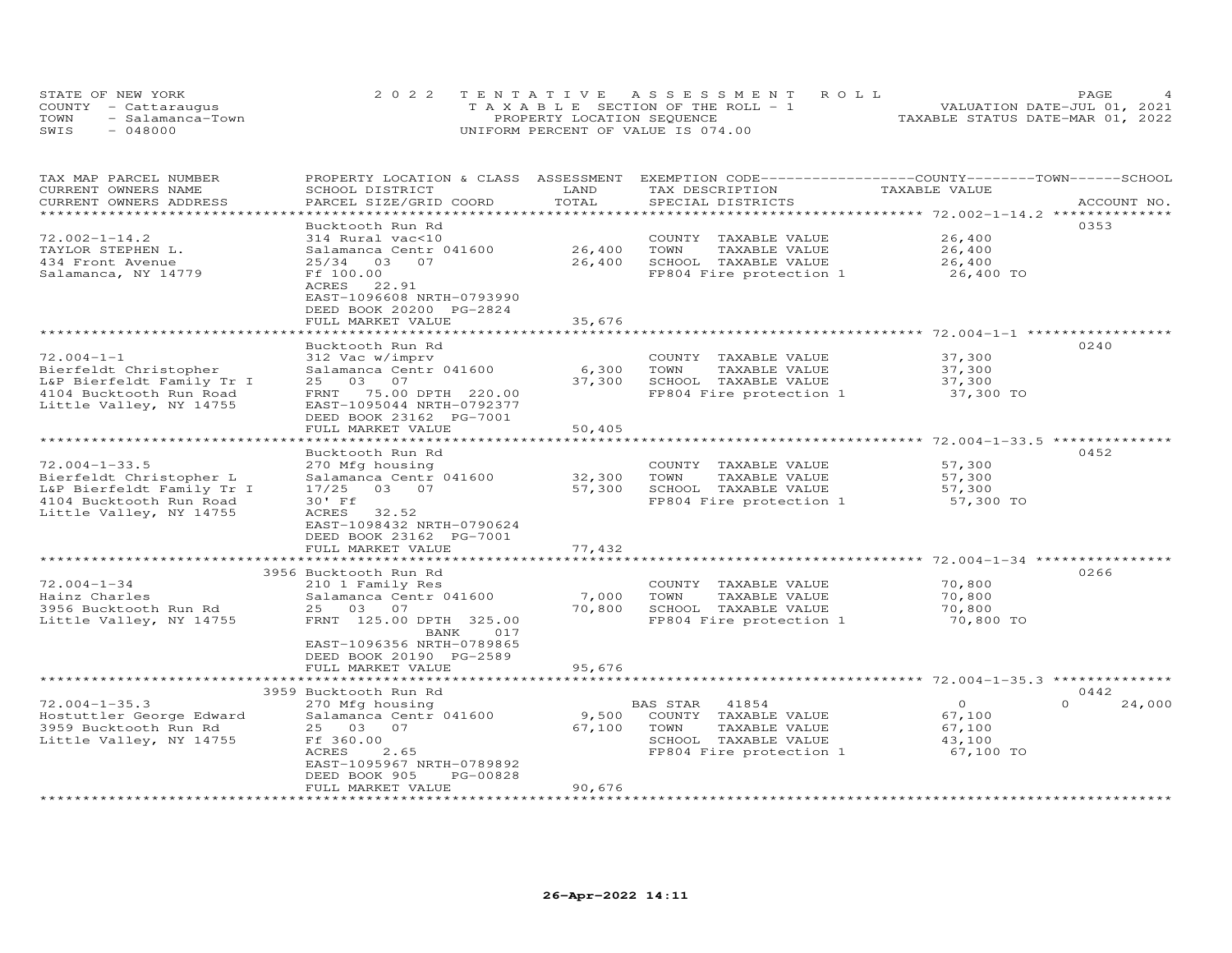| STATE OF NEW YORK    |                  | 2022 TENTATIVE ASSESSMENT ROLL        |  |  |                                  | PAGE |  |
|----------------------|------------------|---------------------------------------|--|--|----------------------------------|------|--|
| COUNTY - Cattaraugus |                  | T A X A B L E SECTION OF THE ROLL - 1 |  |  | VALUATION DATE-JUL 01, 2021      |      |  |
| TOWN                 | - Salamanca-Town | PROPERTY LOCATION SEQUENCE            |  |  | TAXABLE STATUS DATE-MAR 01, 2022 |      |  |
| SWIS                 | $-048000$        | UNIFORM PERCENT OF VALUE IS 074.00    |  |  |                                  |      |  |

| TAX MAP PARCEL NUMBER                                   | PROPERTY LOCATION & CLASS ASSESSMENT |         | EXEMPTION CODE-----------------COUNTY-------TOWN------SCHOOL |                |                    |
|---------------------------------------------------------|--------------------------------------|---------|--------------------------------------------------------------|----------------|--------------------|
| CURRENT OWNERS NAME                                     | SCHOOL DISTRICT                      | LAND    | TAX DESCRIPTION                                              | TAXABLE VALUE  |                    |
| CURRENT OWNERS ADDRESS                                  | PARCEL SIZE/GRID COORD               | TOTAL   | SPECIAL DISTRICTS                                            |                | ACCOUNT NO.        |
|                                                         |                                      |         |                                                              |                |                    |
|                                                         | 3966 Bucktooth Run Rd                |         |                                                              |                | 0453               |
| $72.004 - 1 - 33.6$                                     | 210 1 Family Res                     |         | BAS STAR<br>41854                                            | $\overline{0}$ | $\Omega$<br>24,000 |
| Visneski Joseph M                                       | Salamanca Centr 041600               | 9,100   | COUNTY TAXABLE VALUE                                         | 104,500        |                    |
| Visneski Christi L                                      | 25 03 07                             | 104,500 | TOWN<br>TAXABLE VALUE                                        | 104,500        |                    |
| 3966 Bucktooth Run Rd                                   | FRNT 274.90 DPTH                     |         | SCHOOL TAXABLE VALUE                                         | 80,500         |                    |
| Little Valley, NY 14755                                 | ACRES<br>2.40 BANK<br>017            |         | FP804 Fire protection 1                                      | 104,500 TO     |                    |
|                                                         | EAST-1096263 NRTH-0790086            |         |                                                              |                |                    |
|                                                         | DEED BOOK 3679 PG-9002               |         |                                                              |                |                    |
|                                                         | FULL MARKET VALUE                    | 141,216 |                                                              |                |                    |
|                                                         |                                      |         |                                                              |                |                    |
|                                                         | 3973 Bucktooth Run Rd                |         |                                                              |                |                    |
| $72.004 - 1 - 35.4$                                     | 270 Mfg housing                      |         | COUNTY TAXABLE VALUE                                         | 36,300         |                    |
| Hostuttler Jeffrey A                                    | Salamanca Centr 041600               | 6,300   | TAXABLE VALUE<br>TOWN                                        | 36,300         |                    |
| 3973 Bucktooth Run Rd                                   | 25 03 07                             | 36,300  | SCHOOL TAXABLE VALUE                                         | 36,300         |                    |
| Little Valley, NY 14755                                 | Ff 360.00                            |         | FP804 Fire protection 1 36,300 TO                            |                |                    |
|                                                         | 3.00 BANK<br>089<br>ACRES            |         |                                                              |                |                    |
|                                                         | EAST-1095628 NRTH-0789868            |         |                                                              |                |                    |
|                                                         | DEED BOOK 16372 PG-8001              |         |                                                              |                |                    |
|                                                         | FULL MARKET VALUE                    | 49,054  |                                                              |                |                    |
|                                                         |                                      |         |                                                              |                |                    |
|                                                         | 3978 Bucktooth Run Rd                |         |                                                              |                | 0008               |
| $72.004 - 1 - 37$                                       | 210 1 Family Res                     |         | COUNTY TAXABLE VALUE                                         | 87,200         |                    |
|                                                         | Salamanca Centr 041600               | 6,900   | TOWN<br>TAXABLE VALUE                                        | 87,200         |                    |
| Hendel Michelle L.<br>Hendel Michelle L.<br>Charth Run  | 25 03 07                             | 87,200  | SCHOOL TAXABLE VALUE                                         | 87,200         |                    |
| Little Valley, NY 14755                                 | FRNT 208.70 DPTH 173.70              |         | FP804 Fire protection 1                                      | 87,200 TO      |                    |
|                                                         |                                      |         |                                                              |                |                    |
|                                                         | BANK<br>017                          |         |                                                              |                |                    |
|                                                         | EAST-1096087 NRTH-0790230            |         |                                                              |                |                    |
|                                                         | DEED BOOK 20210 PG-9381              |         |                                                              |                |                    |
|                                                         | FULL MARKET VALUE                    | 117,838 |                                                              |                |                    |
|                                                         |                                      |         |                                                              |                |                    |
|                                                         | 3979 Bucktooth Run Rd                |         |                                                              |                | 0259               |
| $72.004 - 1 - 36$                                       | 210 1 Family Res                     |         | COUNTY TAXABLE VALUE                                         | 62,700         |                    |
| Swift Cynthia Estate E                                  | Salamanca Centr 041600               | 9,900   | TOWN<br>TAXABLE VALUE                                        | 62,700         |                    |
| 3979 Bucktooth Run Rd                                   | 25 03 07                             | 62,700  | SCHOOL TAXABLE VALUE                                         | 62,700         |                    |
| Little Valley, NY 14755                                 | Ff 310.00                            |         | FP804 Fire protection 1                                      | 62,700 TO      |                    |
|                                                         | ACRES<br>2.93                        |         |                                                              |                |                    |
|                                                         | EAST-1095733 NRTH-0790202            |         |                                                              |                |                    |
|                                                         | DEED BOOK 29940 PG-3001              |         |                                                              |                |                    |
|                                                         | FULL MARKET VALUE                    | 84,730  |                                                              |                |                    |
|                                                         |                                      |         |                                                              |                |                    |
|                                                         | 3981 Bucktooth Run Rd                |         |                                                              |                | 0128               |
| $72.004 - 1 - 35.1$                                     | 240 Rural res                        |         | BAS STAR 41854                                               | $\circ$        | $\Omega$<br>24,000 |
| noscuccier Seth<br>3981 Bucktooth Run Rd<br>Iittle Y II | Salamanca Centr 041600               | 20,900  | COUNTY TAXABLE VALUE                                         | 108,700        |                    |
|                                                         | 25 03 07                             | 108,700 | TOWN<br>TAXABLE VALUE                                        | 108,700        |                    |
| Little Valley, NY 14755                                 | ACRES 14.00 BANK<br>081              |         | SCHOOL TAXABLE VALUE                                         | 84,700         |                    |
|                                                         | EAST-1094862 NRTH-0789742            |         | FP804 Fire protection 1                                      | 108,700 TO     |                    |
|                                                         | DEED BOOK 12022 PG-4001              |         |                                                              |                |                    |
|                                                         | FULL MARKET VALUE                    | 146,892 |                                                              |                |                    |
|                                                         |                                      |         |                                                              |                |                    |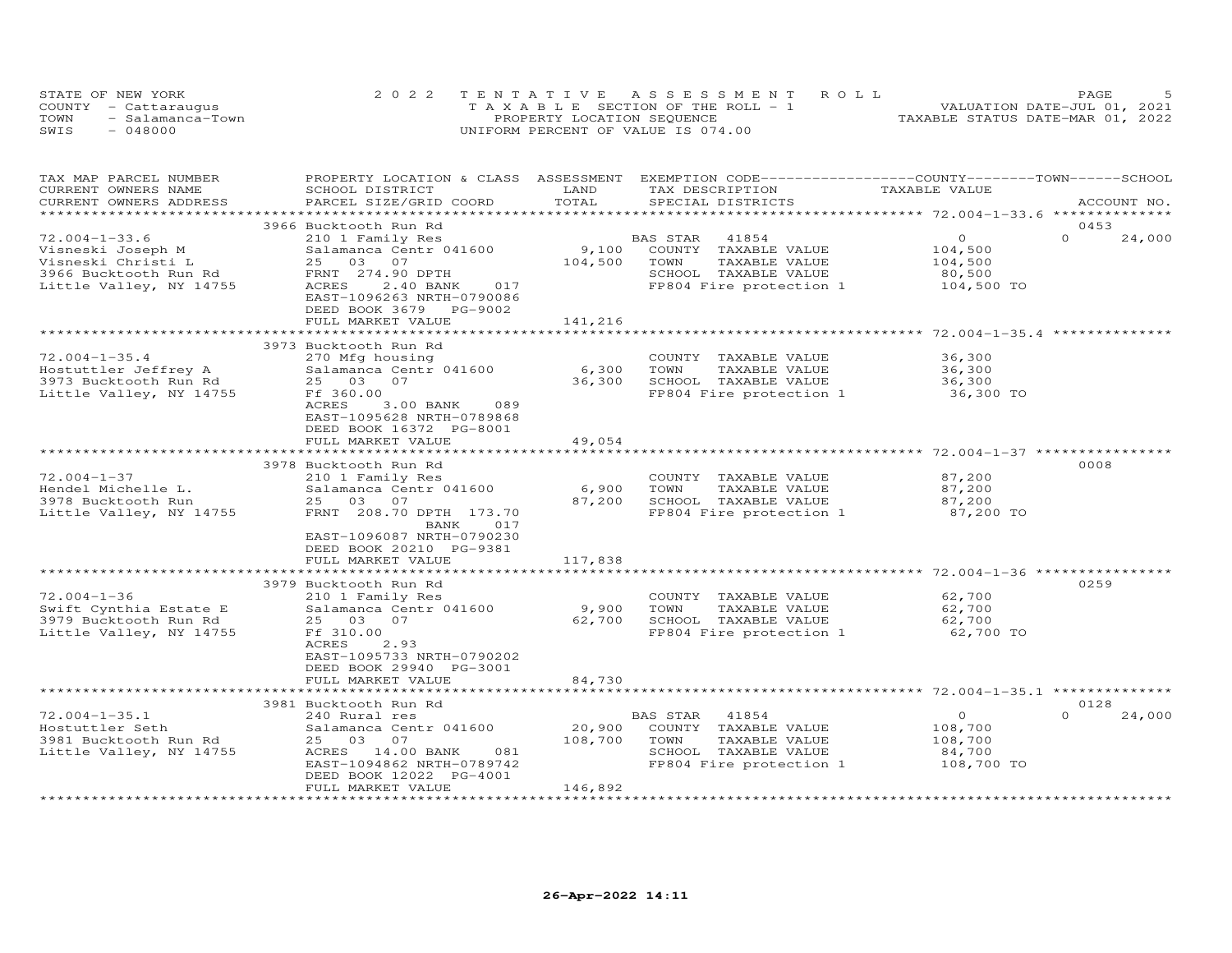|      | STATE OF NEW YORK    | 2022 TENTATIVE ASSESSMENT ROLL        | <b>PAGE</b>                      |
|------|----------------------|---------------------------------------|----------------------------------|
|      | COUNTY - Cattaraugus | T A X A B L E SECTION OF THE ROLL - 1 | VALUATION DATE-JUL 01, 2021      |
| TOWN | - Salamanca-Town     | PROPERTY LOCATION SEOUENCE            | TAXABLE STATUS DATE-MAR 01, 2022 |
| SWIS | $-048000$            | UNIFORM PERCENT OF VALUE IS 074.00    |                                  |

| TAX MAP PARCEL NUMBER<br>CURRENT OWNERS NAME                                                                  | PROPERTY LOCATION & CLASS ASSESSMENT EXEMPTION CODE----------------COUNTY-------TOWN------SCHOOL<br>SCHOOL DISTRICT                                                                          | LAND                      | TAX DESCRIPTION                                                                                                                                        | TAXABLE VALUE                                          |                                          |
|---------------------------------------------------------------------------------------------------------------|----------------------------------------------------------------------------------------------------------------------------------------------------------------------------------------------|---------------------------|--------------------------------------------------------------------------------------------------------------------------------------------------------|--------------------------------------------------------|------------------------------------------|
| CURRENT OWNERS ADDRESS                                                                                        | PARCEL SIZE/GRID COORD                                                                                                                                                                       | TOTAL                     | SPECIAL DISTRICTS                                                                                                                                      |                                                        | ACCOUNT NO.                              |
| $72.004 - 1 - 38$<br>Helwig Larry L.<br>Helwig Jason C.<br>51 Sunset Drive<br>Niagara Falls, NY 14304         | 3986 Bucktooth Run Rd<br>260 Seasonal res<br>Salamanca Centr 041600<br>25 03<br>07<br>Ff 90.00<br>1.60<br>ACRES<br>EAST-1096326 NRTH-0790361<br>DEED BOOK 20190 PG-4741<br>FULL MARKET VALUE | 7,900<br>41,500<br>56,081 | COUNTY TAXABLE VALUE<br>TOWN<br>TAXABLE VALUE<br>SCHOOL TAXABLE VALUE<br>FP804 Fire protection 1                                                       | 41,500<br>41,500<br>41,500<br>41,500 TO                | 0191                                     |
| $72.004 - 1 - 39$<br>WAITE DAVID E. JR.<br>WAITE KIMBERLY S.<br>3990 Bucktooth Run<br>Little Valley, NY 14755 | 3990 Bucktooth Run Rd<br>210 1 Family Res<br>Salamanca Centr 041600<br>33 03 07<br>FRNT 80.00 DPTH 120.00<br>EAST-1095968 NRTH-0790449<br>DEED BOOK 19259 PG-2001<br>FULL MARKET VALUE       | 5,300<br>44,400<br>60,000 | COUNTY TAXABLE VALUE<br>TOWN<br>TAXABLE VALUE<br>SCHOOL TAXABLE VALUE<br>FP804 Fire protection 1                                                       | 44,400<br>44,400<br>44,400<br>44,400 TO                | 0274                                     |
|                                                                                                               | 3995 Bucktooth Run Rd                                                                                                                                                                        |                           |                                                                                                                                                        |                                                        | 0352                                     |
| $72.004 - 1 - 46$<br>John Kevin A<br>John Paula<br>3995 Bucktooth Run Rd<br>Little Valley, NY 14755           | 210 1 Family Res<br>Salamanca Centr 041600<br>25 03 07<br>Ff 260.00<br>ACRES<br>4.27<br>EAST-1095549 NRTH-0790597<br>DEED BOOK 12908 PG-9001                                                 | 11,900<br>152,300         | BAS STAR<br>41854<br>COUNTY TAXABLE VALUE<br>TOWN<br>TAXABLE VALUE<br>SCHOOL TAXABLE VALUE<br>FP804 Fire protection 1                                  | $\circ$<br>152,300<br>152,300<br>128,300<br>152,300 TO | $\Omega$<br>24,000                       |
|                                                                                                               | FULL MARKET VALUE                                                                                                                                                                            | 205,811                   |                                                                                                                                                        |                                                        |                                          |
|                                                                                                               | 3998 Bucktooth Run Rd                                                                                                                                                                        |                           |                                                                                                                                                        |                                                        | 0231                                     |
| $72.004 - 1 - 40$<br>Howard James<br>Howard Ann<br>3998 Bucktooth Run<br>Little Valley, NY 14755              | 210 1 Family Res<br>Salamanca Centr 041600<br>25 03 07<br>FRNT 200.00 DPTH 195.00<br>EAST-1095928 NRTH-0790599<br>DEED BOOK 18272 PG-8001                                                    | 68,100<br>92,027          | BAS STAR 41854<br>7,000 VET COM CT 41131<br>COUNTY TAXABLE VALUE<br>TAXABLE VALUE<br>TOWN<br>SCHOOL TAXABLE VALUE<br>FP804 Fire protection 1 68,100 TO | $\Omega$<br>16,000<br>52,100<br>52,100<br>44,100       | $\Omega$<br>24,000<br>16,000<br>$\Omega$ |
|                                                                                                               | FULL MARKET VALUE                                                                                                                                                                            |                           |                                                                                                                                                        |                                                        |                                          |
| $72.004 - 1 - 41$                                                                                             | 4006 Bucktooth Run Rd<br>210 1 Family Res                                                                                                                                                    |                           | BAS STAR<br>41854                                                                                                                                      | $\circ$                                                | 0218<br>$\Omega$<br>24,000               |
| Gustin Larry E<br>Williams Lori<br>4006 Bucktooth Run Rd<br>Little Valley, NY 14755                           | Salamanca Centr 041600<br>25 03 07<br>Ff 406<br>ACRES<br>36.65<br>EAST-1097130 NRTH-0790694<br>DEED BOOK 892<br>PG-00626                                                                     | 34,500<br>110,000         | COUNTY TAXABLE VALUE<br>TOWN<br>TAXABLE VALUE<br>SCHOOL TAXABLE VALUE<br>FP804 Fire protection 1                                                       | 110,000<br>110,000<br>86,000<br>110,000 TO             |                                          |
|                                                                                                               | FULL MARKET VALUE                                                                                                                                                                            | 148,649                   |                                                                                                                                                        |                                                        |                                          |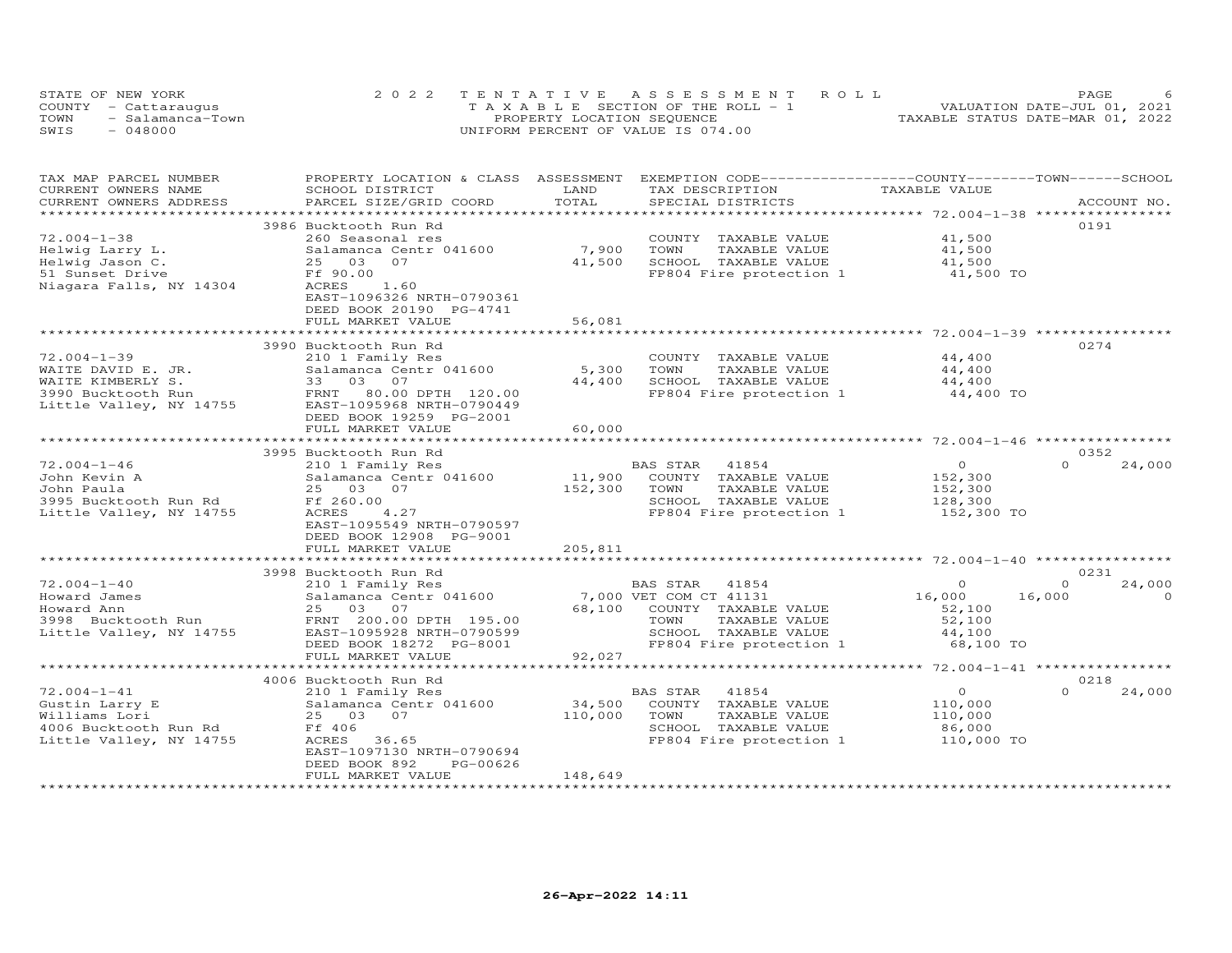| STATE OF NEW YORK |                      | 2022 TENTATIVE ASSESSMENT ROLL        | PAGE                             |
|-------------------|----------------------|---------------------------------------|----------------------------------|
|                   | COUNTY - Cattaraugus | T A X A B L E SECTION OF THE ROLL - 1 | VALUATION DATE-JUL 01, 2021      |
| TOWN              | - Salamanca-Town     | PROPERTY LOCATION SEQUENCE            | TAXABLE STATUS DATE-MAR 01, 2022 |
| SWIS              | $-048000$            | UNIFORM PERCENT OF VALUE IS 074.00    |                                  |

| TAX MAP PARCEL NUMBER<br>CURRENT OWNERS NAME | PROPERTY LOCATION & CLASS ASSESSMENT<br>SCHOOL DISTRICT | EXEMPTION CODE-----------------COUNTY-------TOWN------SCHOOL<br>LAND<br>TAX DESCRIPTION | TAXABLE VALUE                       |                    |
|----------------------------------------------|---------------------------------------------------------|-----------------------------------------------------------------------------------------|-------------------------------------|--------------------|
| CURRENT OWNERS ADDRESS                       | PARCEL SIZE/GRID COORD                                  | TOTAL<br>SPECIAL DISTRICTS                                                              |                                     | ACCOUNT NO.        |
|                                              |                                                         |                                                                                         |                                     |                    |
| $72.004 - 1 - 42$                            | 4030 Bucktooth Run Rd                                   | 92 PCT OF VALUE USED FOR EXEMPTION PURPOSES                                             | 16,000<br>16,000                    | 0165<br>$\Omega$   |
|                                              | 240 Rural res                                           | VET COM CT 41131<br>33,600 AGED C/T<br>41801                                            | 25,534                              | $\Omega$           |
| Seitz Martin<br>4030 Bucktooth Run           | Salamanca Centr 041600<br>25 03<br>07                   | 72,900 ENH STAR<br>41834                                                                | 25,534<br>$\overline{0}$            | 59,920<br>$\Omega$ |
| Little Valley, NY 14755                      | Ff 210.00                                               | COUNTY TAXABLE VALUE                                                                    | 31,366                              |                    |
|                                              | 017<br>ACRES<br>35.05 BANK                              | TOWN<br>TAXABLE VALUE                                                                   | 31,366                              |                    |
|                                              | EAST-1097181 NRTH-0791333                               | SCHOOL TAXABLE VALUE                                                                    | 12,980                              |                    |
|                                              | DEED BOOK 20200 PG-4229                                 | FP804 Fire protection 1                                                                 | 72,900 TO                           |                    |
|                                              | FULL MARKET VALUE                                       | 98,514                                                                                  |                                     |                    |
|                                              | ****************************                            |                                                                                         |                                     | 0145               |
| $72.003 - 1 - 13$                            | 4033 Bucktooth Run Rd                                   | BAS STAR<br>41854                                                                       | $\overline{0}$                      | $\Omega$           |
| Oyler Charles E Jr                           | 240 Rural res<br>Salamanca Centr 041600                 | 57,300<br>COUNTY TAXABLE VALUE                                                          | 145,800                             | 24,000             |
| Oyler Mary K                                 | 25/33 03 07                                             | 145,800<br>TOWN<br>TAXABLE VALUE                                                        | 145,800                             |                    |
| 4033 Bucktooth Run Rd                        | ACRES 84.35                                             | SCHOOL TAXABLE VALUE                                                                    | 121,800                             |                    |
| Little Valley, NY 14755                      | EAST-1094086 NRTH-0790460                               | FP804 Fire protection 1                                                                 | 145,800 TO                          |                    |
|                                              | DEED BOOK 00967 PG-00193                                |                                                                                         |                                     |                    |
|                                              | FULL MARKET VALUE                                       | 197,027                                                                                 |                                     |                    |
|                                              | 4038 Bucktooth Run Rd                                   |                                                                                         |                                     | 0058               |
| $72.004 - 1 - 43.1$                          | 210 1 Family Res                                        | COUNTY TAXABLE VALUE                                                                    | 137,900                             |                    |
| Poole Bradley J                              | Salamanca Centr 041600                                  | 17,400<br>TOWN<br>TAXABLE VALUE                                                         | 137,900                             |                    |
| Poole Lauren R                               | 25 03 07                                                | 137,900<br>SCHOOL TAXABLE VALUE                                                         | 137,900                             |                    |
| 4038 Bucktooth Run Road                      | Ff 313.00                                               | FP804 Fire protection 1                                                                 | 137,900 TO                          |                    |
| Little Valley, NY 14755                      | ACRES<br>9.35                                           |                                                                                         |                                     |                    |
|                                              | EAST-1095869 NRTH-0791495                               |                                                                                         |                                     |                    |
|                                              | DEED BOOK 30854 PG-6003                                 |                                                                                         |                                     |                    |
|                                              | FULL MARKET VALUE                                       | 186,351                                                                                 |                                     |                    |
|                                              |                                                         | ************                                                                            |                                     |                    |
|                                              | 4057 Bucktooth Run Rd                                   |                                                                                         |                                     | 0433               |
| $72.004 - 1 - 45.71$                         | 210 1 Family Res                                        | BAS STAR<br>41854                                                                       | $\overline{O}$                      | 24,000<br>$\Omega$ |
| Siperek Peter                                | Salamanca Centr 041600                                  | COUNTY TAXABLE VALUE<br>$\circ$                                                         | 41,100                              |                    |
| Vesotski Joanne                              | 25 03 07                                                | 41,100<br>TOWN<br>TAXABLE VALUE                                                         | 41,100                              |                    |
| Peter Siperek                                | ACRES<br>0.01                                           | SCHOOL TAXABLE VALUE                                                                    | 17,100                              |                    |
| 4057 Bucktooth Run Rd                        | EAST-1094889 NRTH-0791495                               | FP804 Fire protection 1                                                                 | 41,100 TO                           |                    |
| Little Valley, NY 14755                      | DEED BOOK 10510 PG-4001                                 |                                                                                         |                                     |                    |
|                                              | FULL MARKET VALUE                                       | 55,541                                                                                  |                                     |                    |
|                                              |                                                         |                                                                                         | *********** 72.004-1-47 *********** |                    |
|                                              | 4060 Bucktooth Run Rd                                   |                                                                                         |                                     | 0369<br>$\Omega$   |
| $72.004 - 1 - 47$                            | 210 1 Family Res                                        | BAS STAR<br>41854                                                                       | $\overline{O}$                      | 24,000             |
| Siperek Timothy P                            | Salamanca Centr 041600<br>25 03 07                      | 45,700<br>COUNTY TAXABLE VALUE<br>107,900<br>TOWN<br>TAXABLE VALUE                      | 107,900<br>107,900                  |                    |
| Siperek Sheila<br>4060 Bucktooth Run Rd      | FRNT 690.00 DPTH                                        | SCHOOL TAXABLE VALUE                                                                    | 83,900                              |                    |
| Little Valley, NY 14755                      | ACRES<br>59.67                                          | FP804 Fire protection 1                                                                 | 107,900 TO                          |                    |
|                                              | EAST-1096732 NRTH-0792097                               |                                                                                         |                                     |                    |
|                                              | DEED BOOK 00928 PG-00226                                |                                                                                         |                                     |                    |
|                                              | FULL MARKET VALUE                                       | 145,811                                                                                 |                                     |                    |
| ************************                     | ************************                                | ******************                                                                      |                                     |                    |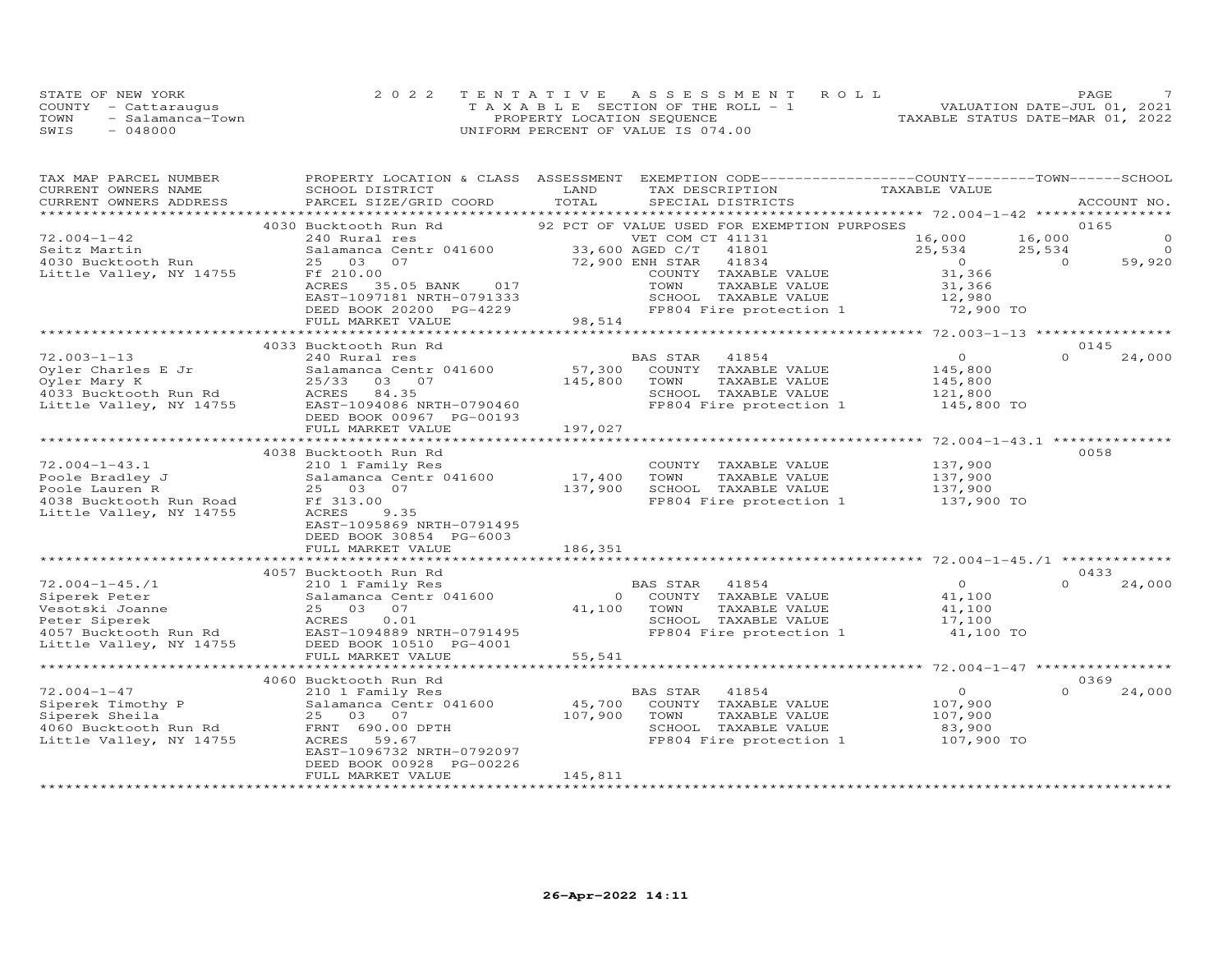|      | STATE OF NEW YORK    | 2022 TENTATIVE ASSESSMENT ROLL        | PAGE                             |
|------|----------------------|---------------------------------------|----------------------------------|
|      | COUNTY - Cattaraugus | T A X A B L E SECTION OF THE ROLL - 1 | VALUATION DATE-JUL 01, 2021      |
| TOWN | - Salamanca-Town     | PROPERTY LOCATION SEQUENCE            | TAXABLE STATUS DATE-MAR 01, 2022 |
| SWIS | $-048000$            | UNIFORM PERCENT OF VALUE IS 074.00    |                                  |

| TAX MAP PARCEL NUMBER                                                                          | PROPERTY LOCATION & CLASS ASSESSMENT                                                                                                            |                                             | EXEMPTION CODE------------------COUNTY-------TOWN------SCHOOL    |
|------------------------------------------------------------------------------------------------|-------------------------------------------------------------------------------------------------------------------------------------------------|---------------------------------------------|------------------------------------------------------------------|
| CURRENT OWNERS NAME                                                                            | SCHOOL DISTRICT                                                                                                                                 | LAND<br>TAX DESCRIPTION                     | TAXABLE VALUE                                                    |
| CURRENT OWNERS ADDRESS                                                                         | PARCEL SIZE/GRID COORD                                                                                                                          | TOTAL<br>SPECIAL DISTRICTS                  | ACCOUNT NO.                                                      |
|                                                                                                |                                                                                                                                                 |                                             |                                                                  |
|                                                                                                | 4063 Bucktooth Run Rd                                                                                                                           |                                             | 0242                                                             |
| $72.004 - 1 - 45$                                                                              | 210 1 Family Res                                                                                                                                | VET COM CT 41131                            | 16,000<br>16,000<br>$\Omega$                                     |
| Vesotski Richard                                                                               | Salamanca Centr 041600 15,900 ENH STAR                                                                                                          | 41834                                       | $\Omega$<br>59,920<br>$\Omega$                                   |
| Vesotski Joanne                                                                                | 25 03 07                                                                                                                                        | 89,400<br>COUNTY TAXABLE VALUE              | 73,400                                                           |
| 4063 Bucktooth Run Rd                                                                          | Ff 440.00                                                                                                                                       | TOWN<br>TAXABLE VALUE                       | 73,400                                                           |
| Little Valley, NY 14755                                                                        | 7.94 BANK 017<br>ACRES                                                                                                                          |                                             | SCHOOL TAXABLE VALUE 29,480<br>FP804 Fire protection 1 89,400 TO |
|                                                                                                | EAST-1094871 NRTH-0791504                                                                                                                       |                                             |                                                                  |
|                                                                                                | DEED BOOK 24829 PG-8001                                                                                                                         |                                             |                                                                  |
|                                                                                                | FULL MARKET VALUE                                                                                                                               | 120,811                                     |                                                                  |
|                                                                                                |                                                                                                                                                 |                                             |                                                                  |
|                                                                                                | 4078 Bucktooth Run Rd                                                                                                                           |                                             | 0445                                                             |
| $72.004 - 1 - 50$                                                                              | 210 1 Family Res                                                                                                                                | COUNTY TAXABLE VALUE                        | 101,700                                                          |
|                                                                                                |                                                                                                                                                 | TOWN<br>TAXABLE VALUE                       |                                                                  |
|                                                                                                |                                                                                                                                                 | SCHOOL TAXABLE VALUE                        | 101,700<br>101,700                                               |
|                                                                                                | Paprocki Dylan T.<br>Salamanca Centr 041600 6,700<br>4078 Bucktooth Run Road 25 03 07 101,700<br>Little Valley, NY 14755 FRNT 90.00 DPTH 275.00 |                                             | FP804 Fire protection 1 101,700 TO                               |
|                                                                                                | BANK<br>017                                                                                                                                     |                                             |                                                                  |
|                                                                                                | EAST-1094853 NRTH-0792102                                                                                                                       |                                             |                                                                  |
|                                                                                                | DEED BOOK 20200 PG-6518                                                                                                                         |                                             |                                                                  |
|                                                                                                | FULL MARKET VALUE                                                                                                                               | 137,432                                     |                                                                  |
|                                                                                                |                                                                                                                                                 |                                             |                                                                  |
|                                                                                                | 4087 Bucktooth Run Rd                                                                                                                           | 60 PCT OF VALUE USED FOR EXEMPTION PURPOSES | 0095                                                             |
| $72.001 - 1 - 27$                                                                              | 240 Rural res                                                                                                                                   | AGED C/T<br>41801                           | $\overline{0}$<br>25,578<br>25,578                               |
| Harris James P                                                                                 | 240 Nurai Test 041600 53,000 ENH STAR<br>25/34 03 07 121,800 COUNTY<br>ACRES 76.78 BANK 017 TOWN EAST-1093241 NRTH-0792827 SCHOOL               | 41834                                       | 59,920<br>$\bigcirc$<br>$\bigcap$                                |
| Harris Barbara                                                                                 |                                                                                                                                                 | COUNTY TAXABLE VALUE                        | 96,222                                                           |
|                                                                                                |                                                                                                                                                 | TAXABLE VALUE                               | 96,222                                                           |
| Harris Balbala<br>4087 Bucktooth Run Rd<br>Iithio Vollev - NY 14755<br>Little Valley, NY 14755 |                                                                                                                                                 | SCHOOL TAXABLE VALUE                        | 61,880                                                           |
|                                                                                                | DEED BOOK 791<br>PG-00772                                                                                                                       | FP804 Fire protection 1                     | 121,800 TO                                                       |
|                                                                                                | FULL MARKET VALUE                                                                                                                               | 164,595                                     |                                                                  |
|                                                                                                |                                                                                                                                                 |                                             |                                                                  |
|                                                                                                | 4093 Bucktooth Run Rd                                                                                                                           |                                             | 0444                                                             |
| $72.004 - 1 - 49$                                                                              | 210 1 Family Res                                                                                                                                | BAS STAR 41854                              | $\overline{O}$<br>24,000<br>$\Omega$                             |
|                                                                                                | Salamanca Centr 041600                                                                                                                          | 6,800<br>COUNTY TAXABLE VALUE               | 123,000                                                          |
|                                                                                                |                                                                                                                                                 | 123,000<br>TOWN<br>TAXABLE VALUE            | 123,000                                                          |
|                                                                                                | V2.004-1-49<br>Magiera Johnette K Salamanca Centr 041600<br>Magiera Lynnette K 25 03 07<br>4093 Bucktooth Run Rd FRNT 105.00 DPTH 275.00        | SCHOOL TAXABLE VALUE                        | 99,000                                                           |
| Little Valley, NY 14755                                                                        | EAST-1094809 NRTH-0792194                                                                                                                       | FP804 Fire protection 1                     | 123,000 TO                                                       |
|                                                                                                | DEED BOOK 00969 PG-00857                                                                                                                        |                                             |                                                                  |
|                                                                                                | FULL MARKET VALUE                                                                                                                               | 166,216                                     |                                                                  |
|                                                                                                | **********************************                                                                                                              |                                             |                                                                  |
|                                                                                                | 4104 Bucktooth Run Rd                                                                                                                           |                                             | 0018                                                             |
| $72.002 - 1 - 8$                                                                               | 210 1 Family Res                                                                                                                                | BAS STAR<br>41854                           | $\overline{0}$<br>$\Omega$<br>24,000                             |
| Bierfeldt Christopher L                                                                        | Salamanca Centr 041600                                                                                                                          | 6,300<br>COUNTY TAXABLE VALUE               | 50,200                                                           |
|                                                                                                | 25 03 07                                                                                                                                        | 50,200<br>TOWN<br>TAXABLE VALUE             | 50,200                                                           |
| Bierfeldt Family Tr I L&P<br>4104 Bucktooth Run Road<br>4104 Bucktooth Run Road                | 75.00 DPTH 220.00<br>FRNT                                                                                                                       | SCHOOL TAXABLE VALUE                        | 26,200                                                           |
| Little Valley, NY 14755                                                                        | EAST-1095006 NRTH-0792456                                                                                                                       |                                             | FP804 Fire protection 1 50,200 TO                                |
|                                                                                                | DEED BOOK 23162 PG-7001                                                                                                                         |                                             |                                                                  |
|                                                                                                | FULL MARKET VALUE                                                                                                                               | 67,838                                      |                                                                  |
|                                                                                                |                                                                                                                                                 |                                             |                                                                  |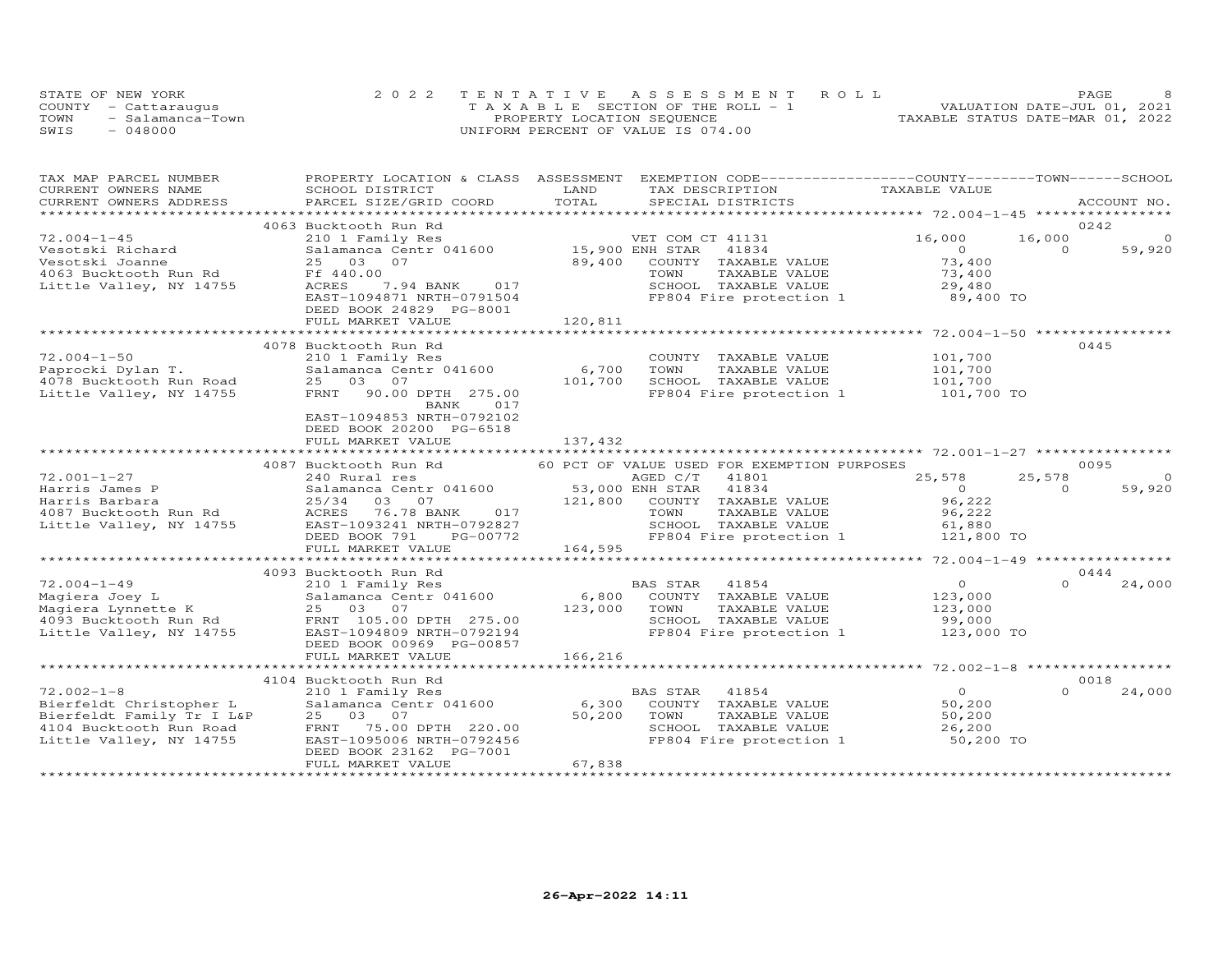|      | STATE OF NEW YORK    | 2022 TENTATIVE ASSESSMENT ROLL        | PAGE                             |
|------|----------------------|---------------------------------------|----------------------------------|
|      | COUNTY - Cattaraugus | T A X A B L E SECTION OF THE ROLL - 1 | VALUATION DATE-JUL 01, 2021      |
| TOWN | - Salamanca-Town     | PROPERTY LOCATION SEQUENCE            | TAXABLE STATUS DATE-MAR 01, 2022 |
| SWIS | $-048000$            | UNIFORM PERCENT OF VALUE IS 074.00    |                                  |

| CURRENT OWNERS NAME<br>SCHOOL DISTRICT<br>TAX DESCRIPTION<br>TAXABLE VALUE<br>TOTAL<br>CURRENT OWNERS ADDRESS<br>PARCEL SIZE/GRID COORD<br>SPECIAL DISTRICTS<br>ACCOUNT NO.<br>******************<br>0138<br>4110 Bucktooth Run Rd<br>$\Omega$<br>$72.002 - 1 - 7$<br>210 1 Family Res<br>ENH STAR<br>41834<br>$\Omega$<br>59,920<br>Terhune Carolyn E<br>Salamanca Centr 041600<br>25,300<br>COUNTY TAXABLE VALUE<br>70,800<br>70,800<br>70,800<br>4110 Bucktooth Run Rd<br>25 03 07<br>TOWN<br>TAXABLE VALUE<br>258.3' Ff<br>SCHOOL TAXABLE VALUE<br>Little Valley, NY 14755<br>10,880<br>21.10<br>FP804 Fire protection 1<br>70,800 TO<br>ACRES<br>EAST-1096609 NRTH-0792626<br>DEED BOOK 736<br>PG-00293<br>95,676<br>FULL MARKET VALUE<br>************<br>************************<br>0407<br>4122 Bucktooth Run Rd<br>$72.002 - 1 - 12.2$<br>210 1 Family Res<br>$\circ$<br>$\Omega$<br>24,000<br>BAS STAR<br>41854<br>19,400<br>Bordini/ DeWindt Jeannine K<br>Salamanca Centr 041600<br>COUNTY TAXABLE VALUE<br>153,200<br>25 03 07<br>4122 Bucktooth Run Rd<br>153,200<br>TOWN<br>TAXABLE VALUE<br>153,200<br>Little Valley, NY 14755<br>Ff 532.00<br>SCHOOL TAXABLE VALUE<br>129,200<br>FP804 Fire protection 1<br>ACRES 11.65 BANK<br>017<br>153,200 TO<br>EAST-1095213 NRTH-0793050<br>DEED BOOK 13903 PG-4013<br>FULL MARKET VALUE<br>207,027<br>*************<br>******************************** 72.002-1-9 ***************<br>**************************<br>0085<br>4127 Bucktooth Run Rd<br>$72.002 - 1 - 9$<br>COUNTY TAXABLE VALUE<br>1,300<br>311 Res vac land<br>1,300<br>Wrona Peter<br>Salamanca Centr 041600<br>TOWN<br>TAXABLE VALUE<br>1,300<br>1,300<br>SCHOOL TAXABLE VALUE<br>Wrona Brian<br>25 03<br>07<br>1,300<br>8937 Rte 242<br>Life Use<br>FP804 Fire protection 1<br>1,300 TO<br>Little Valley, NY 14755<br>FRNT 99.00 DPTH 375.00<br>EAST-1094612 NRTH-0792544<br>DEED BOOK 2021 PG-10694<br>FULL MARKET VALUE<br>1,757<br>4150 Bucktooth Run Rd<br>0232<br>24,000<br>$72.002 - 1 - 11$<br>41854<br>$\overline{O}$<br>210 1 Family Res<br>BAS STAR<br>6,700<br>Bennett Shari L<br>Salamanca Centr 041600<br>COUNTY TAXABLE VALUE<br>32,600<br>4150 Bucktooth Run Rd<br>25 03 07<br>32,600<br>TAXABLE VALUE<br>32,600<br>TOWN<br>FRNT 109.00 DPTH 235.00<br>SCHOOL TAXABLE VALUE<br>8,600<br>EAST-1094701 NRTH-0793313<br>FP804 Fire protection 1<br>32,600 TO<br>DEED BOOK 00921 PG-00486<br>44,054<br>FULL MARKET VALUE<br>4157 Bucktooth Run Rd<br>0391<br>$72.002 - 1 - 10.2$<br>$\circ$<br>$\Omega$<br>24,000<br>210 1 Family Res<br>BAS STAR<br>41854<br>Tupper Thomas<br>Salamanca Centr 041600<br>7,500<br>COUNTY TAXABLE VALUE<br>116,100<br>116,100<br>TAXABLE VALUE<br>Tupper Lori<br>25 03<br>07<br>TOWN<br>116,100<br>4157 Bucktooth Run Rd<br>560' Ff<br>SCHOOL TAXABLE VALUE<br>92,100<br>1.35<br>FP804 Fire protection 1<br>ACRES<br>116,100 TO<br>EAST-1094483 NRTH-0793227<br>DEED BOOK 1018<br>PG-211<br>FULL MARKET VALUE<br>156,892<br>******************** | TAX MAP PARCEL NUMBER   | PROPERTY LOCATION & CLASS ASSESSMENT | LAND | EXEMPTION CODE-----------------COUNTY-------TOWN------SCHOOL |
|----------------------------------------------------------------------------------------------------------------------------------------------------------------------------------------------------------------------------------------------------------------------------------------------------------------------------------------------------------------------------------------------------------------------------------------------------------------------------------------------------------------------------------------------------------------------------------------------------------------------------------------------------------------------------------------------------------------------------------------------------------------------------------------------------------------------------------------------------------------------------------------------------------------------------------------------------------------------------------------------------------------------------------------------------------------------------------------------------------------------------------------------------------------------------------------------------------------------------------------------------------------------------------------------------------------------------------------------------------------------------------------------------------------------------------------------------------------------------------------------------------------------------------------------------------------------------------------------------------------------------------------------------------------------------------------------------------------------------------------------------------------------------------------------------------------------------------------------------------------------------------------------------------------------------------------------------------------------------------------------------------------------------------------------------------------------------------------------------------------------------------------------------------------------------------------------------------------------------------------------------------------------------------------------------------------------------------------------------------------------------------------------------------------------------------------------------------------------------------------------------------------------------------------------------------------------------------------------------------------------------------------------------------------------------------------------------------------------------------------------------------------------------------------------------------------------------------------------------------------------------------------------------------------------------------------------------------------------------------------------------------------------|-------------------------|--------------------------------------|------|--------------------------------------------------------------|
|                                                                                                                                                                                                                                                                                                                                                                                                                                                                                                                                                                                                                                                                                                                                                                                                                                                                                                                                                                                                                                                                                                                                                                                                                                                                                                                                                                                                                                                                                                                                                                                                                                                                                                                                                                                                                                                                                                                                                                                                                                                                                                                                                                                                                                                                                                                                                                                                                                                                                                                                                                                                                                                                                                                                                                                                                                                                                                                                                                                                                      |                         |                                      |      |                                                              |
|                                                                                                                                                                                                                                                                                                                                                                                                                                                                                                                                                                                                                                                                                                                                                                                                                                                                                                                                                                                                                                                                                                                                                                                                                                                                                                                                                                                                                                                                                                                                                                                                                                                                                                                                                                                                                                                                                                                                                                                                                                                                                                                                                                                                                                                                                                                                                                                                                                                                                                                                                                                                                                                                                                                                                                                                                                                                                                                                                                                                                      |                         |                                      |      |                                                              |
|                                                                                                                                                                                                                                                                                                                                                                                                                                                                                                                                                                                                                                                                                                                                                                                                                                                                                                                                                                                                                                                                                                                                                                                                                                                                                                                                                                                                                                                                                                                                                                                                                                                                                                                                                                                                                                                                                                                                                                                                                                                                                                                                                                                                                                                                                                                                                                                                                                                                                                                                                                                                                                                                                                                                                                                                                                                                                                                                                                                                                      |                         |                                      |      |                                                              |
|                                                                                                                                                                                                                                                                                                                                                                                                                                                                                                                                                                                                                                                                                                                                                                                                                                                                                                                                                                                                                                                                                                                                                                                                                                                                                                                                                                                                                                                                                                                                                                                                                                                                                                                                                                                                                                                                                                                                                                                                                                                                                                                                                                                                                                                                                                                                                                                                                                                                                                                                                                                                                                                                                                                                                                                                                                                                                                                                                                                                                      |                         |                                      |      |                                                              |
|                                                                                                                                                                                                                                                                                                                                                                                                                                                                                                                                                                                                                                                                                                                                                                                                                                                                                                                                                                                                                                                                                                                                                                                                                                                                                                                                                                                                                                                                                                                                                                                                                                                                                                                                                                                                                                                                                                                                                                                                                                                                                                                                                                                                                                                                                                                                                                                                                                                                                                                                                                                                                                                                                                                                                                                                                                                                                                                                                                                                                      |                         |                                      |      |                                                              |
|                                                                                                                                                                                                                                                                                                                                                                                                                                                                                                                                                                                                                                                                                                                                                                                                                                                                                                                                                                                                                                                                                                                                                                                                                                                                                                                                                                                                                                                                                                                                                                                                                                                                                                                                                                                                                                                                                                                                                                                                                                                                                                                                                                                                                                                                                                                                                                                                                                                                                                                                                                                                                                                                                                                                                                                                                                                                                                                                                                                                                      |                         |                                      |      |                                                              |
|                                                                                                                                                                                                                                                                                                                                                                                                                                                                                                                                                                                                                                                                                                                                                                                                                                                                                                                                                                                                                                                                                                                                                                                                                                                                                                                                                                                                                                                                                                                                                                                                                                                                                                                                                                                                                                                                                                                                                                                                                                                                                                                                                                                                                                                                                                                                                                                                                                                                                                                                                                                                                                                                                                                                                                                                                                                                                                                                                                                                                      |                         |                                      |      |                                                              |
|                                                                                                                                                                                                                                                                                                                                                                                                                                                                                                                                                                                                                                                                                                                                                                                                                                                                                                                                                                                                                                                                                                                                                                                                                                                                                                                                                                                                                                                                                                                                                                                                                                                                                                                                                                                                                                                                                                                                                                                                                                                                                                                                                                                                                                                                                                                                                                                                                                                                                                                                                                                                                                                                                                                                                                                                                                                                                                                                                                                                                      |                         |                                      |      |                                                              |
|                                                                                                                                                                                                                                                                                                                                                                                                                                                                                                                                                                                                                                                                                                                                                                                                                                                                                                                                                                                                                                                                                                                                                                                                                                                                                                                                                                                                                                                                                                                                                                                                                                                                                                                                                                                                                                                                                                                                                                                                                                                                                                                                                                                                                                                                                                                                                                                                                                                                                                                                                                                                                                                                                                                                                                                                                                                                                                                                                                                                                      |                         |                                      |      |                                                              |
|                                                                                                                                                                                                                                                                                                                                                                                                                                                                                                                                                                                                                                                                                                                                                                                                                                                                                                                                                                                                                                                                                                                                                                                                                                                                                                                                                                                                                                                                                                                                                                                                                                                                                                                                                                                                                                                                                                                                                                                                                                                                                                                                                                                                                                                                                                                                                                                                                                                                                                                                                                                                                                                                                                                                                                                                                                                                                                                                                                                                                      |                         |                                      |      |                                                              |
|                                                                                                                                                                                                                                                                                                                                                                                                                                                                                                                                                                                                                                                                                                                                                                                                                                                                                                                                                                                                                                                                                                                                                                                                                                                                                                                                                                                                                                                                                                                                                                                                                                                                                                                                                                                                                                                                                                                                                                                                                                                                                                                                                                                                                                                                                                                                                                                                                                                                                                                                                                                                                                                                                                                                                                                                                                                                                                                                                                                                                      |                         |                                      |      |                                                              |
|                                                                                                                                                                                                                                                                                                                                                                                                                                                                                                                                                                                                                                                                                                                                                                                                                                                                                                                                                                                                                                                                                                                                                                                                                                                                                                                                                                                                                                                                                                                                                                                                                                                                                                                                                                                                                                                                                                                                                                                                                                                                                                                                                                                                                                                                                                                                                                                                                                                                                                                                                                                                                                                                                                                                                                                                                                                                                                                                                                                                                      |                         |                                      |      |                                                              |
|                                                                                                                                                                                                                                                                                                                                                                                                                                                                                                                                                                                                                                                                                                                                                                                                                                                                                                                                                                                                                                                                                                                                                                                                                                                                                                                                                                                                                                                                                                                                                                                                                                                                                                                                                                                                                                                                                                                                                                                                                                                                                                                                                                                                                                                                                                                                                                                                                                                                                                                                                                                                                                                                                                                                                                                                                                                                                                                                                                                                                      |                         |                                      |      |                                                              |
|                                                                                                                                                                                                                                                                                                                                                                                                                                                                                                                                                                                                                                                                                                                                                                                                                                                                                                                                                                                                                                                                                                                                                                                                                                                                                                                                                                                                                                                                                                                                                                                                                                                                                                                                                                                                                                                                                                                                                                                                                                                                                                                                                                                                                                                                                                                                                                                                                                                                                                                                                                                                                                                                                                                                                                                                                                                                                                                                                                                                                      |                         |                                      |      |                                                              |
|                                                                                                                                                                                                                                                                                                                                                                                                                                                                                                                                                                                                                                                                                                                                                                                                                                                                                                                                                                                                                                                                                                                                                                                                                                                                                                                                                                                                                                                                                                                                                                                                                                                                                                                                                                                                                                                                                                                                                                                                                                                                                                                                                                                                                                                                                                                                                                                                                                                                                                                                                                                                                                                                                                                                                                                                                                                                                                                                                                                                                      |                         |                                      |      |                                                              |
|                                                                                                                                                                                                                                                                                                                                                                                                                                                                                                                                                                                                                                                                                                                                                                                                                                                                                                                                                                                                                                                                                                                                                                                                                                                                                                                                                                                                                                                                                                                                                                                                                                                                                                                                                                                                                                                                                                                                                                                                                                                                                                                                                                                                                                                                                                                                                                                                                                                                                                                                                                                                                                                                                                                                                                                                                                                                                                                                                                                                                      |                         |                                      |      |                                                              |
|                                                                                                                                                                                                                                                                                                                                                                                                                                                                                                                                                                                                                                                                                                                                                                                                                                                                                                                                                                                                                                                                                                                                                                                                                                                                                                                                                                                                                                                                                                                                                                                                                                                                                                                                                                                                                                                                                                                                                                                                                                                                                                                                                                                                                                                                                                                                                                                                                                                                                                                                                                                                                                                                                                                                                                                                                                                                                                                                                                                                                      |                         |                                      |      |                                                              |
|                                                                                                                                                                                                                                                                                                                                                                                                                                                                                                                                                                                                                                                                                                                                                                                                                                                                                                                                                                                                                                                                                                                                                                                                                                                                                                                                                                                                                                                                                                                                                                                                                                                                                                                                                                                                                                                                                                                                                                                                                                                                                                                                                                                                                                                                                                                                                                                                                                                                                                                                                                                                                                                                                                                                                                                                                                                                                                                                                                                                                      |                         |                                      |      |                                                              |
|                                                                                                                                                                                                                                                                                                                                                                                                                                                                                                                                                                                                                                                                                                                                                                                                                                                                                                                                                                                                                                                                                                                                                                                                                                                                                                                                                                                                                                                                                                                                                                                                                                                                                                                                                                                                                                                                                                                                                                                                                                                                                                                                                                                                                                                                                                                                                                                                                                                                                                                                                                                                                                                                                                                                                                                                                                                                                                                                                                                                                      |                         |                                      |      |                                                              |
|                                                                                                                                                                                                                                                                                                                                                                                                                                                                                                                                                                                                                                                                                                                                                                                                                                                                                                                                                                                                                                                                                                                                                                                                                                                                                                                                                                                                                                                                                                                                                                                                                                                                                                                                                                                                                                                                                                                                                                                                                                                                                                                                                                                                                                                                                                                                                                                                                                                                                                                                                                                                                                                                                                                                                                                                                                                                                                                                                                                                                      |                         |                                      |      |                                                              |
|                                                                                                                                                                                                                                                                                                                                                                                                                                                                                                                                                                                                                                                                                                                                                                                                                                                                                                                                                                                                                                                                                                                                                                                                                                                                                                                                                                                                                                                                                                                                                                                                                                                                                                                                                                                                                                                                                                                                                                                                                                                                                                                                                                                                                                                                                                                                                                                                                                                                                                                                                                                                                                                                                                                                                                                                                                                                                                                                                                                                                      |                         |                                      |      |                                                              |
|                                                                                                                                                                                                                                                                                                                                                                                                                                                                                                                                                                                                                                                                                                                                                                                                                                                                                                                                                                                                                                                                                                                                                                                                                                                                                                                                                                                                                                                                                                                                                                                                                                                                                                                                                                                                                                                                                                                                                                                                                                                                                                                                                                                                                                                                                                                                                                                                                                                                                                                                                                                                                                                                                                                                                                                                                                                                                                                                                                                                                      |                         |                                      |      |                                                              |
|                                                                                                                                                                                                                                                                                                                                                                                                                                                                                                                                                                                                                                                                                                                                                                                                                                                                                                                                                                                                                                                                                                                                                                                                                                                                                                                                                                                                                                                                                                                                                                                                                                                                                                                                                                                                                                                                                                                                                                                                                                                                                                                                                                                                                                                                                                                                                                                                                                                                                                                                                                                                                                                                                                                                                                                                                                                                                                                                                                                                                      |                         |                                      |      |                                                              |
|                                                                                                                                                                                                                                                                                                                                                                                                                                                                                                                                                                                                                                                                                                                                                                                                                                                                                                                                                                                                                                                                                                                                                                                                                                                                                                                                                                                                                                                                                                                                                                                                                                                                                                                                                                                                                                                                                                                                                                                                                                                                                                                                                                                                                                                                                                                                                                                                                                                                                                                                                                                                                                                                                                                                                                                                                                                                                                                                                                                                                      |                         |                                      |      |                                                              |
|                                                                                                                                                                                                                                                                                                                                                                                                                                                                                                                                                                                                                                                                                                                                                                                                                                                                                                                                                                                                                                                                                                                                                                                                                                                                                                                                                                                                                                                                                                                                                                                                                                                                                                                                                                                                                                                                                                                                                                                                                                                                                                                                                                                                                                                                                                                                                                                                                                                                                                                                                                                                                                                                                                                                                                                                                                                                                                                                                                                                                      |                         |                                      |      |                                                              |
|                                                                                                                                                                                                                                                                                                                                                                                                                                                                                                                                                                                                                                                                                                                                                                                                                                                                                                                                                                                                                                                                                                                                                                                                                                                                                                                                                                                                                                                                                                                                                                                                                                                                                                                                                                                                                                                                                                                                                                                                                                                                                                                                                                                                                                                                                                                                                                                                                                                                                                                                                                                                                                                                                                                                                                                                                                                                                                                                                                                                                      |                         |                                      |      |                                                              |
|                                                                                                                                                                                                                                                                                                                                                                                                                                                                                                                                                                                                                                                                                                                                                                                                                                                                                                                                                                                                                                                                                                                                                                                                                                                                                                                                                                                                                                                                                                                                                                                                                                                                                                                                                                                                                                                                                                                                                                                                                                                                                                                                                                                                                                                                                                                                                                                                                                                                                                                                                                                                                                                                                                                                                                                                                                                                                                                                                                                                                      |                         |                                      |      |                                                              |
|                                                                                                                                                                                                                                                                                                                                                                                                                                                                                                                                                                                                                                                                                                                                                                                                                                                                                                                                                                                                                                                                                                                                                                                                                                                                                                                                                                                                                                                                                                                                                                                                                                                                                                                                                                                                                                                                                                                                                                                                                                                                                                                                                                                                                                                                                                                                                                                                                                                                                                                                                                                                                                                                                                                                                                                                                                                                                                                                                                                                                      |                         |                                      |      |                                                              |
|                                                                                                                                                                                                                                                                                                                                                                                                                                                                                                                                                                                                                                                                                                                                                                                                                                                                                                                                                                                                                                                                                                                                                                                                                                                                                                                                                                                                                                                                                                                                                                                                                                                                                                                                                                                                                                                                                                                                                                                                                                                                                                                                                                                                                                                                                                                                                                                                                                                                                                                                                                                                                                                                                                                                                                                                                                                                                                                                                                                                                      |                         |                                      |      |                                                              |
|                                                                                                                                                                                                                                                                                                                                                                                                                                                                                                                                                                                                                                                                                                                                                                                                                                                                                                                                                                                                                                                                                                                                                                                                                                                                                                                                                                                                                                                                                                                                                                                                                                                                                                                                                                                                                                                                                                                                                                                                                                                                                                                                                                                                                                                                                                                                                                                                                                                                                                                                                                                                                                                                                                                                                                                                                                                                                                                                                                                                                      |                         |                                      |      |                                                              |
|                                                                                                                                                                                                                                                                                                                                                                                                                                                                                                                                                                                                                                                                                                                                                                                                                                                                                                                                                                                                                                                                                                                                                                                                                                                                                                                                                                                                                                                                                                                                                                                                                                                                                                                                                                                                                                                                                                                                                                                                                                                                                                                                                                                                                                                                                                                                                                                                                                                                                                                                                                                                                                                                                                                                                                                                                                                                                                                                                                                                                      |                         |                                      |      |                                                              |
|                                                                                                                                                                                                                                                                                                                                                                                                                                                                                                                                                                                                                                                                                                                                                                                                                                                                                                                                                                                                                                                                                                                                                                                                                                                                                                                                                                                                                                                                                                                                                                                                                                                                                                                                                                                                                                                                                                                                                                                                                                                                                                                                                                                                                                                                                                                                                                                                                                                                                                                                                                                                                                                                                                                                                                                                                                                                                                                                                                                                                      |                         |                                      |      |                                                              |
|                                                                                                                                                                                                                                                                                                                                                                                                                                                                                                                                                                                                                                                                                                                                                                                                                                                                                                                                                                                                                                                                                                                                                                                                                                                                                                                                                                                                                                                                                                                                                                                                                                                                                                                                                                                                                                                                                                                                                                                                                                                                                                                                                                                                                                                                                                                                                                                                                                                                                                                                                                                                                                                                                                                                                                                                                                                                                                                                                                                                                      |                         |                                      |      |                                                              |
|                                                                                                                                                                                                                                                                                                                                                                                                                                                                                                                                                                                                                                                                                                                                                                                                                                                                                                                                                                                                                                                                                                                                                                                                                                                                                                                                                                                                                                                                                                                                                                                                                                                                                                                                                                                                                                                                                                                                                                                                                                                                                                                                                                                                                                                                                                                                                                                                                                                                                                                                                                                                                                                                                                                                                                                                                                                                                                                                                                                                                      |                         |                                      |      |                                                              |
|                                                                                                                                                                                                                                                                                                                                                                                                                                                                                                                                                                                                                                                                                                                                                                                                                                                                                                                                                                                                                                                                                                                                                                                                                                                                                                                                                                                                                                                                                                                                                                                                                                                                                                                                                                                                                                                                                                                                                                                                                                                                                                                                                                                                                                                                                                                                                                                                                                                                                                                                                                                                                                                                                                                                                                                                                                                                                                                                                                                                                      |                         |                                      |      |                                                              |
|                                                                                                                                                                                                                                                                                                                                                                                                                                                                                                                                                                                                                                                                                                                                                                                                                                                                                                                                                                                                                                                                                                                                                                                                                                                                                                                                                                                                                                                                                                                                                                                                                                                                                                                                                                                                                                                                                                                                                                                                                                                                                                                                                                                                                                                                                                                                                                                                                                                                                                                                                                                                                                                                                                                                                                                                                                                                                                                                                                                                                      |                         |                                      |      |                                                              |
|                                                                                                                                                                                                                                                                                                                                                                                                                                                                                                                                                                                                                                                                                                                                                                                                                                                                                                                                                                                                                                                                                                                                                                                                                                                                                                                                                                                                                                                                                                                                                                                                                                                                                                                                                                                                                                                                                                                                                                                                                                                                                                                                                                                                                                                                                                                                                                                                                                                                                                                                                                                                                                                                                                                                                                                                                                                                                                                                                                                                                      | Little Valley, NY 14755 |                                      |      |                                                              |
|                                                                                                                                                                                                                                                                                                                                                                                                                                                                                                                                                                                                                                                                                                                                                                                                                                                                                                                                                                                                                                                                                                                                                                                                                                                                                                                                                                                                                                                                                                                                                                                                                                                                                                                                                                                                                                                                                                                                                                                                                                                                                                                                                                                                                                                                                                                                                                                                                                                                                                                                                                                                                                                                                                                                                                                                                                                                                                                                                                                                                      |                         |                                      |      |                                                              |
|                                                                                                                                                                                                                                                                                                                                                                                                                                                                                                                                                                                                                                                                                                                                                                                                                                                                                                                                                                                                                                                                                                                                                                                                                                                                                                                                                                                                                                                                                                                                                                                                                                                                                                                                                                                                                                                                                                                                                                                                                                                                                                                                                                                                                                                                                                                                                                                                                                                                                                                                                                                                                                                                                                                                                                                                                                                                                                                                                                                                                      |                         |                                      |      |                                                              |
|                                                                                                                                                                                                                                                                                                                                                                                                                                                                                                                                                                                                                                                                                                                                                                                                                                                                                                                                                                                                                                                                                                                                                                                                                                                                                                                                                                                                                                                                                                                                                                                                                                                                                                                                                                                                                                                                                                                                                                                                                                                                                                                                                                                                                                                                                                                                                                                                                                                                                                                                                                                                                                                                                                                                                                                                                                                                                                                                                                                                                      |                         |                                      |      |                                                              |
|                                                                                                                                                                                                                                                                                                                                                                                                                                                                                                                                                                                                                                                                                                                                                                                                                                                                                                                                                                                                                                                                                                                                                                                                                                                                                                                                                                                                                                                                                                                                                                                                                                                                                                                                                                                                                                                                                                                                                                                                                                                                                                                                                                                                                                                                                                                                                                                                                                                                                                                                                                                                                                                                                                                                                                                                                                                                                                                                                                                                                      |                         |                                      |      |                                                              |
|                                                                                                                                                                                                                                                                                                                                                                                                                                                                                                                                                                                                                                                                                                                                                                                                                                                                                                                                                                                                                                                                                                                                                                                                                                                                                                                                                                                                                                                                                                                                                                                                                                                                                                                                                                                                                                                                                                                                                                                                                                                                                                                                                                                                                                                                                                                                                                                                                                                                                                                                                                                                                                                                                                                                                                                                                                                                                                                                                                                                                      |                         |                                      |      |                                                              |
|                                                                                                                                                                                                                                                                                                                                                                                                                                                                                                                                                                                                                                                                                                                                                                                                                                                                                                                                                                                                                                                                                                                                                                                                                                                                                                                                                                                                                                                                                                                                                                                                                                                                                                                                                                                                                                                                                                                                                                                                                                                                                                                                                                                                                                                                                                                                                                                                                                                                                                                                                                                                                                                                                                                                                                                                                                                                                                                                                                                                                      |                         |                                      |      |                                                              |
|                                                                                                                                                                                                                                                                                                                                                                                                                                                                                                                                                                                                                                                                                                                                                                                                                                                                                                                                                                                                                                                                                                                                                                                                                                                                                                                                                                                                                                                                                                                                                                                                                                                                                                                                                                                                                                                                                                                                                                                                                                                                                                                                                                                                                                                                                                                                                                                                                                                                                                                                                                                                                                                                                                                                                                                                                                                                                                                                                                                                                      |                         |                                      |      |                                                              |
|                                                                                                                                                                                                                                                                                                                                                                                                                                                                                                                                                                                                                                                                                                                                                                                                                                                                                                                                                                                                                                                                                                                                                                                                                                                                                                                                                                                                                                                                                                                                                                                                                                                                                                                                                                                                                                                                                                                                                                                                                                                                                                                                                                                                                                                                                                                                                                                                                                                                                                                                                                                                                                                                                                                                                                                                                                                                                                                                                                                                                      |                         |                                      |      |                                                              |
|                                                                                                                                                                                                                                                                                                                                                                                                                                                                                                                                                                                                                                                                                                                                                                                                                                                                                                                                                                                                                                                                                                                                                                                                                                                                                                                                                                                                                                                                                                                                                                                                                                                                                                                                                                                                                                                                                                                                                                                                                                                                                                                                                                                                                                                                                                                                                                                                                                                                                                                                                                                                                                                                                                                                                                                                                                                                                                                                                                                                                      |                         |                                      |      |                                                              |
|                                                                                                                                                                                                                                                                                                                                                                                                                                                                                                                                                                                                                                                                                                                                                                                                                                                                                                                                                                                                                                                                                                                                                                                                                                                                                                                                                                                                                                                                                                                                                                                                                                                                                                                                                                                                                                                                                                                                                                                                                                                                                                                                                                                                                                                                                                                                                                                                                                                                                                                                                                                                                                                                                                                                                                                                                                                                                                                                                                                                                      | Little Valley, NY 14755 |                                      |      |                                                              |
|                                                                                                                                                                                                                                                                                                                                                                                                                                                                                                                                                                                                                                                                                                                                                                                                                                                                                                                                                                                                                                                                                                                                                                                                                                                                                                                                                                                                                                                                                                                                                                                                                                                                                                                                                                                                                                                                                                                                                                                                                                                                                                                                                                                                                                                                                                                                                                                                                                                                                                                                                                                                                                                                                                                                                                                                                                                                                                                                                                                                                      |                         |                                      |      |                                                              |
|                                                                                                                                                                                                                                                                                                                                                                                                                                                                                                                                                                                                                                                                                                                                                                                                                                                                                                                                                                                                                                                                                                                                                                                                                                                                                                                                                                                                                                                                                                                                                                                                                                                                                                                                                                                                                                                                                                                                                                                                                                                                                                                                                                                                                                                                                                                                                                                                                                                                                                                                                                                                                                                                                                                                                                                                                                                                                                                                                                                                                      |                         |                                      |      |                                                              |
|                                                                                                                                                                                                                                                                                                                                                                                                                                                                                                                                                                                                                                                                                                                                                                                                                                                                                                                                                                                                                                                                                                                                                                                                                                                                                                                                                                                                                                                                                                                                                                                                                                                                                                                                                                                                                                                                                                                                                                                                                                                                                                                                                                                                                                                                                                                                                                                                                                                                                                                                                                                                                                                                                                                                                                                                                                                                                                                                                                                                                      |                         |                                      |      |                                                              |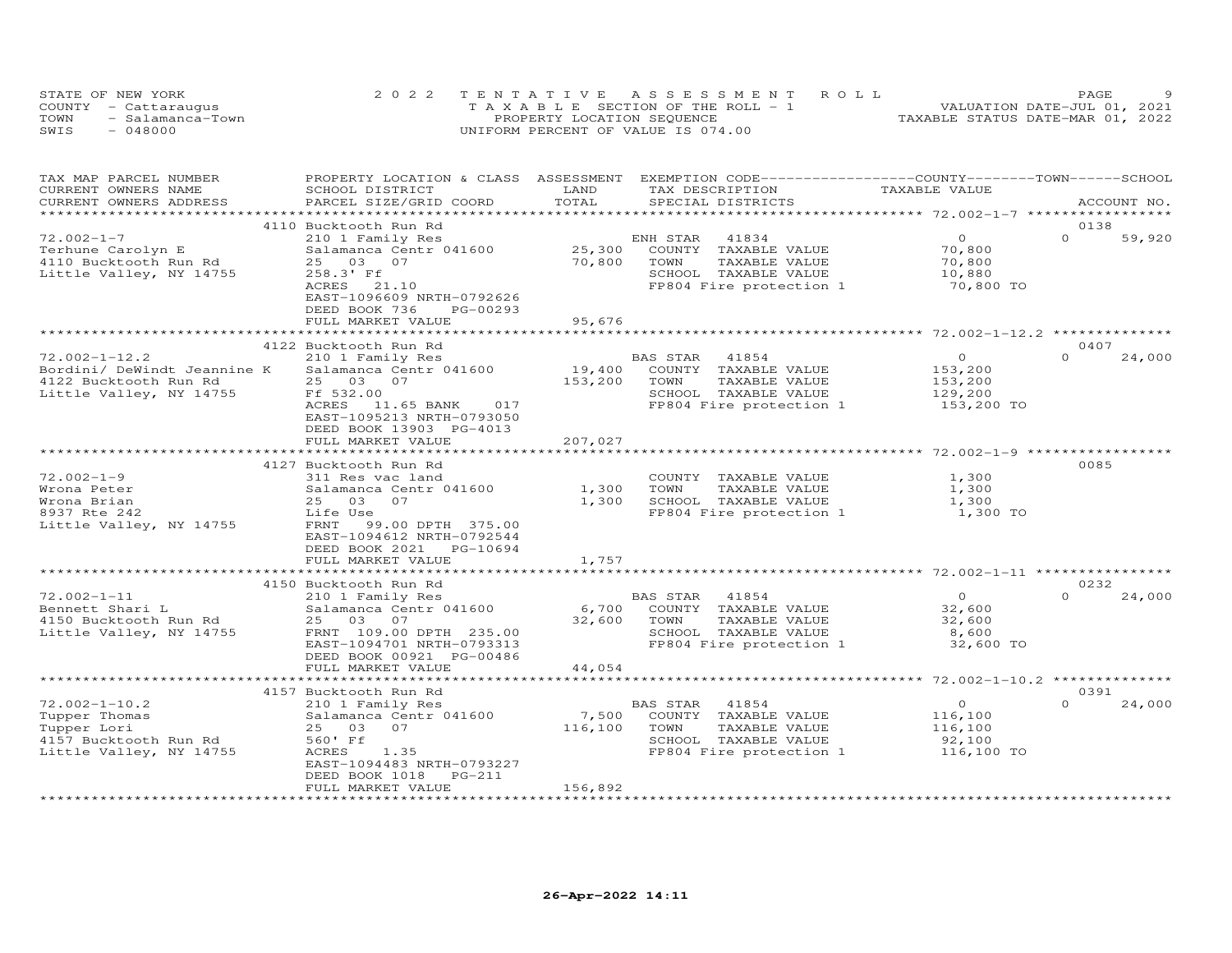| STATE OF NEW YORK |                      | 2022 TENTATIVE ASSESSMENT ROLL        | 1 O<br>PAGE                      |
|-------------------|----------------------|---------------------------------------|----------------------------------|
|                   | COUNTY - Cattaraugus | T A X A B L E SECTION OF THE ROLL - 1 | VALUATION DATE-JUL 01, 2021      |
| TOWN              | - Salamanca-Town     | PROPERTY LOCATION SEQUENCE            | TAXABLE STATUS DATE-MAR 01, 2022 |
| SWIS              | $-048000$            | UNIFORM PERCENT OF VALUE IS 074.00    |                                  |

| TAX MAP PARCEL NUMBER   | PROPERTY LOCATION & CLASS ASSESSMENT EXEMPTION CODE----------------COUNTY-------TOWN-----SCHOOL |           |                         |                |                    |
|-------------------------|-------------------------------------------------------------------------------------------------|-----------|-------------------------|----------------|--------------------|
| CURRENT OWNERS NAME     | SCHOOL DISTRICT                                                                                 | LAND      | TAX DESCRIPTION         | TAXABLE VALUE  |                    |
| CURRENT OWNERS ADDRESS  | PARCEL SIZE/GRID COORD                                                                          | TOTAL     | SPECIAL DISTRICTS       |                | ACCOUNT NO.        |
|                         |                                                                                                 |           |                         |                |                    |
|                         | 4170 Bucktooth Run Rd                                                                           |           |                         |                | 0140               |
| $72.002 - 1 - 14.1$     | 311 Res vac land                                                                                |           | COUNTY TAXABLE VALUE    | 11,900         |                    |
| Mccaul Jeffrey          | Salamanca Centr 041600 11,900                                                                   |           | TAXABLE VALUE<br>TOWN   | 11,900         |                    |
| 4170 Bucktooth Run Rd   | 25 03 07                                                                                        | 11,900    | SCHOOL TAXABLE VALUE    | 11,900         |                    |
| Little Valley, NY 14779 | Ff 490.00                                                                                       |           | FP804 Fire protection 1 | 11,900 TO      |                    |
|                         | 4.25<br>ACRES                                                                                   |           |                         |                |                    |
|                         | EAST-1094692 NRTH-0793590                                                                       |           |                         |                |                    |
|                         | DEED BOOK 00986 PG-00209                                                                        |           |                         |                |                    |
|                         | FULL MARKET VALUE                                                                               | 16,081    |                         |                |                    |
|                         |                                                                                                 |           |                         |                |                    |
|                         | 4190 Bucktooth Run Rd                                                                           |           |                         |                | 0167               |
| $72.002 - 1 - 15$       | 210 1 Family Res                                                                                |           | BAS STAR 41854          | $\overline{O}$ | $\Omega$<br>24,000 |
| Emborsky William J      | Salamanca Centr 041600 11,900 COUNTY TAXABLE VALUE                                              |           |                         | 90,200         |                    |
| 4190 Bucktooth Run Rd   | 25/34 03 07                                                                                     | 90,200    | TOWN<br>TAXABLE VALUE   | 90,200         |                    |
| Little Valley, NY 14755 | Ff 170.00                                                                                       |           | SCHOOL TAXABLE VALUE    | 66,200         |                    |
|                         | ACRES<br>4.26                                                                                   |           | FP804 Fire protection 1 | 90,200 TO      |                    |
|                         | EAST-1094939 NRTH-0794094                                                                       |           |                         |                |                    |
|                         | DEED BOOK 00956 PG-00214                                                                        |           |                         |                |                    |
|                         | FULL MARKET VALUE                                                                               | 121,892   |                         |                |                    |
|                         |                                                                                                 |           |                         |                |                    |
|                         | Bucktooth Run Rd (Off)                                                                          |           |                         |                | 0243               |
| $72.001 - 1 - 29$       | 323 Vacant rural                                                                                |           | COUNTY TAXABLE VALUE    | 22,800         |                    |
| Vesotski Richard        | Salamanca Centr 041600                                                                          | 22,800    | TAXABLE VALUE<br>TOWN   | 22,800         |                    |
| Vesotski Joanne         | 34 03 07                                                                                        | 22,800    | SCHOOL TAXABLE VALUE    | 22,800         |                    |
| 4063 Bucktooth Run Rd   | ACRES 48.49 BANK 017                                                                            |           | FP804 Fire protection 1 | 22,800 TO      |                    |
| Little Valley, NY 14755 | EAST-1093410 NRTH-0791860                                                                       |           |                         |                |                    |
|                         | DEED BOOK 24829 PG-8001                                                                         |           |                         |                |                    |
|                         | FULL MARKET VALUE                                                                               | 30,811    |                         |                |                    |
|                         |                                                                                                 |           |                         |                |                    |
|                         | Bucktooth Run Rd (Off)                                                                          |           |                         |                | 0110               |
| $72.001 - 1 - 30$       | 910 Priv forest                                                                                 |           | COUNTY TAXABLE VALUE    | 32,364         |                    |
| LRT III LLC             | Salamanca Centr 041600                                                                          | 32,364    | TOWN<br>TAXABLE VALUE   | 32,364         |                    |
| PO Box 1288             | 34 03 07                                                                                        | 32,364    | SCHOOL TAXABLE VALUE    | 32,364         |                    |
| Mobile, AL 36633        | ACRES 49.65                                                                                     |           | FP804 Fire protection 1 | 32,364 TO      |                    |
|                         | EAST-1091386 NRTH-0791870                                                                       |           |                         |                |                    |
|                         | DEED BOOK 23454 PG-9001                                                                         |           |                         |                |                    |
|                         | FULL MARKET VALUE                                                                               | 43,735    |                         |                |                    |
|                         | *********************                                                                           | ********* |                         |                |                    |
|                         | Bucktooth Run Rd (Off)                                                                          |           |                         |                | 0115               |
| $72.001 - 1 - 32$       | 910 Priv forest                                                                                 |           | COUNTY TAXABLE VALUE    | 143,600        |                    |
| LRT III LLC             | Salamanca Centr 041600                                                                          | 143,600   | TOWN<br>TAXABLE VALUE   | 143,600        |                    |
| PO Box 1288             | 46 03 07                                                                                        | 143,600   | SCHOOL TAXABLE VALUE    | 143,600        |                    |
| Mobile, AL 36633        | ACRES 220.63                                                                                    |           | FP804 Fire protection 1 | 143,600 TO     |                    |
|                         | EAST-1087969 NRTH-0793936                                                                       |           |                         |                |                    |
|                         | DEED BOOK 23454 PG-9001                                                                         |           |                         |                |                    |
|                         | FULL MARKET VALUE                                                                               | 194,054   |                         |                |                    |
|                         |                                                                                                 |           |                         |                |                    |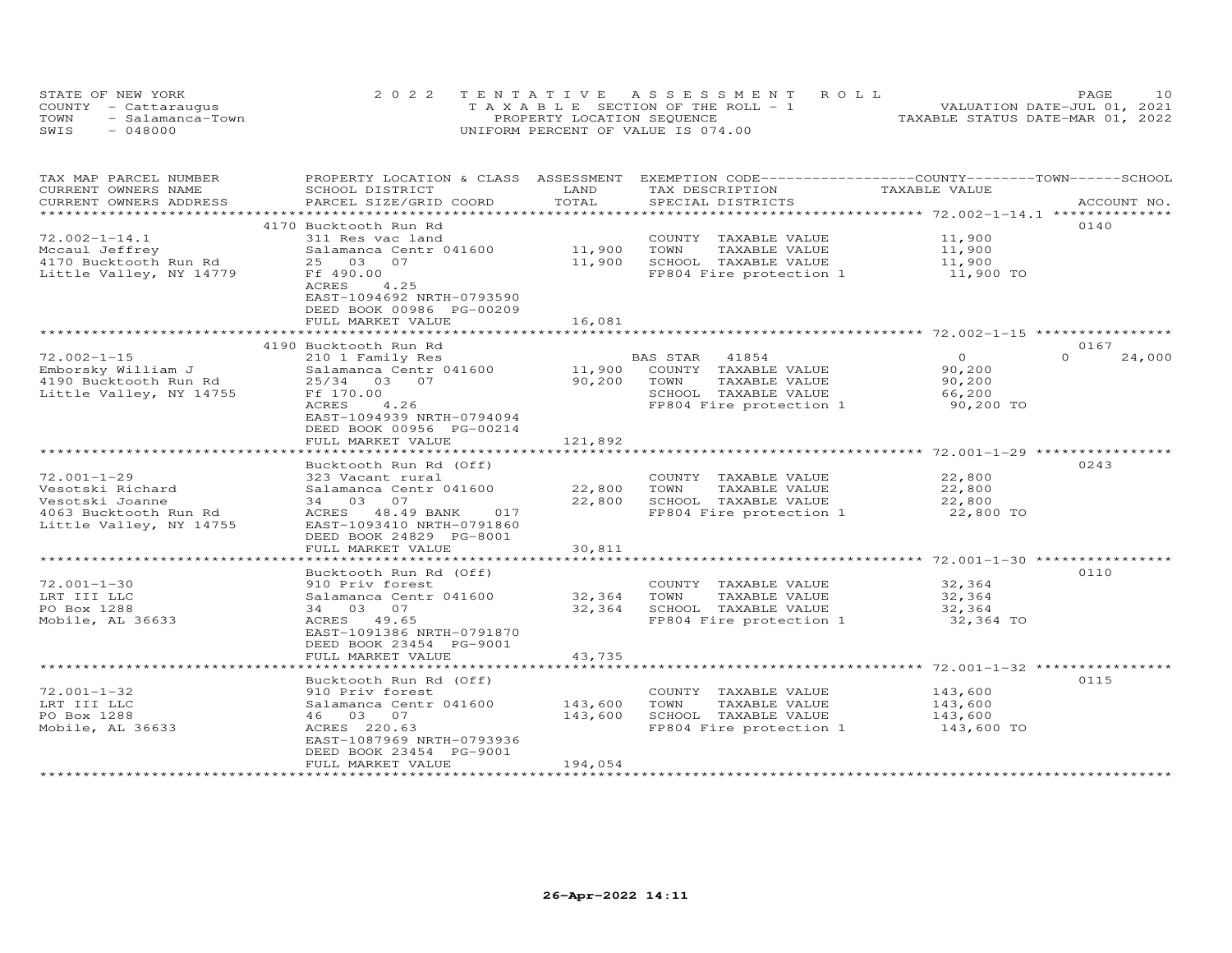| STATE OF NEW YORK        | 2022 TENTATIVE ASSESSMENT ROLL        | <b>PAGE</b>                      |
|--------------------------|---------------------------------------|----------------------------------|
| COUNTY - Cattaraugus     | T A X A B L E SECTION OF THE ROLL - 1 | VALUATION DATE-JUL 01, 2021      |
| TOWN<br>- Salamanca-Town | PROPERTY LOCATION SEQUENCE            | TAXABLE STATUS DATE-MAR 01, 2022 |
| SWIS<br>048000           | UNIFORM PERCENT OF VALUE IS 074.00    |                                  |

| TAX MAP PARCEL NUMBER<br>CURRENT OWNERS NAME | PROPERTY LOCATION & CLASS ASSESSMENT<br>SCHOOL DISTRICT | LAND    | EXEMPTION CODE-----------------COUNTY-------TOWN------SCHOOL<br>TAX DESCRIPTION | TAXABLE VALUE |             |
|----------------------------------------------|---------------------------------------------------------|---------|---------------------------------------------------------------------------------|---------------|-------------|
| CURRENT OWNERS ADDRESS                       | PARCEL SIZE/GRID COORD                                  | TOTAL   | SPECIAL DISTRICTS                                                               |               | ACCOUNT NO. |
| **********************                       | <b>++++++++++++++++++</b>                               |         |                                                                                 |               |             |
|                                              | Bucktooth Run Rd (Off)                                  |         |                                                                                 |               | 0074        |
| $72.002 - 1 - 3$                             | 910 Priv forest                                         |         | COUNTY TAXABLE VALUE                                                            | 82,700        |             |
| TEMH LLC                                     | Salamanca Centr 041600                                  | 82,700  | TAXABLE VALUE<br>TOWN                                                           | 82,700        |             |
| 6741 E. EDEN ROAD                            | 26 03 07                                                | 82,700  | SCHOOL TAXABLE VALUE                                                            | 82,700        |             |
| HAMBURG, NY 14075                            | ACRES 127.00                                            |         | FP805 Fire protection 2                                                         | 82,700 TO     |             |
|                                              | EAST-1097186 NRTH-0797960                               |         |                                                                                 |               |             |
|                                              | DEED BOOK 29073 PG-3001                                 |         |                                                                                 |               |             |
|                                              | FULL MARKET VALUE                                       | 111,757 |                                                                                 |               |             |
|                                              |                                                         |         |                                                                                 |               |             |
|                                              |                                                         |         |                                                                                 |               |             |
|                                              | Bucktooth Run Rd (Off)                                  |         |                                                                                 |               | 0169        |
| $72.002 - 1 - 12.1$                          | 323 Vacant rural                                        |         | COUNTY TAXABLE VALUE                                                            | 25,700        |             |
| Bordini John R                               | Salamanca Centr 041600                                  |         | 25,700 TOWN<br>TAXABLE VALUE                                                    | 25,700        |             |
| Bordini Jeannine                             | 25 03 07                                                | 25,700  | SCHOOL TAXABLE VALUE                                                            | 25,700        |             |
| 4122 Bucktooth Run Rd                        | ACRES 32.37 BANK<br>017                                 |         | FP804 Fire protection 1                                                         | 25,700 TO     |             |
| Little Valley, NY 14755                      | EAST-1096990 NRTH-0793049                               |         |                                                                                 |               |             |
|                                              | DEED BOOK 00952 PG-00480                                |         |                                                                                 |               |             |
|                                              | FULL MARKET VALUE                                       | 34,730  |                                                                                 |               |             |
|                                              |                                                         |         |                                                                                 |               |             |
|                                              | Bucktooth Run Rd (Off)                                  |         |                                                                                 |               | 0280        |
| $72.004 - 1 - 2$                             | 910 Priv forest                                         |         | COUNTY TAXABLE VALUE                                                            | 182,000       |             |
| Farm East LLC                                | Salamanca Centr 041600                                  | 182,000 | TOWN<br>TAXABLE VALUE                                                           | 182,000       |             |
| 890 McLean Rd                                | 17 03 07                                                | 182,000 | SCHOOL TAXABLE VALUE                                                            | 182,000       |             |
| Cortland, NY 13045                           | ACRES 382.78                                            |         | FP804 Fire protection 1                                                         | 182,000 TO    |             |
|                                              | EAST-1099149 NRTH-0792453                               |         |                                                                                 |               |             |
|                                              | DEED BOOK 14891 PG-6001                                 |         |                                                                                 |               |             |
|                                              | FULL MARKET VALUE                                       | 245,946 |                                                                                 |               |             |
|                                              |                                                         |         |                                                                                 |               |             |
|                                              | Bucktooth Run Rd (Off)                                  |         |                                                                                 |               | 0447        |
| $72.004 - 1 - 33.3$                          | 311 Res vac land                                        |         | COUNTY TAXABLE VALUE                                                            | 9,400         |             |
| Visneski Joseph                              | Salamanca Centr 041600                                  | 9,400   | TOWN<br>TAXABLE VALUE                                                           | 9,400         |             |
| Visneski Christi                             | 25 03 07                                                | 9,400   | SCHOOL TAXABLE VALUE                                                            | 9,400         |             |
| 3966 Bucktooth Run Rd                        | ACRES 2.60                                              |         | FP804 Fire protection 1                                                         | 9,400 TO      |             |
| Little Valley, NY 14755                      | EAST-1096658 NRTH-0790098                               |         |                                                                                 |               |             |
|                                              | DEED BOOK 4040 PG-8001                                  |         |                                                                                 |               |             |
|                                              | FULL MARKET VALUE                                       | 12,703  |                                                                                 |               |             |
|                                              |                                                         |         |                                                                                 |               |             |
|                                              | Bucktooth Run Rd (Off)                                  |         |                                                                                 |               | 0451        |
| $72.004 - 1 - 33.4$                          | 311 Res vac land                                        |         | COUNTY TAXABLE VALUE                                                            | 10,000        |             |
| Magara David J                               | Salamanca Centr 041600                                  | 10,000  | TOWN<br>TAXABLE VALUE                                                           | 10,000        |             |
| 3960 Bucktooth Run Rd                        | 25 03 07                                                | 10,000  | SCHOOL TAXABLE VALUE                                                            | 10,000        |             |
| Little Valley, NY 14755                      | ACRES 3.00                                              |         | FP804 Fire protection 1                                                         | 10,000 TO     |             |
|                                              | EAST-1097147 NRTH-0790131                               |         |                                                                                 |               |             |
|                                              |                                                         |         |                                                                                 |               |             |
|                                              | DEED BOOK 17960 PG-4007                                 |         |                                                                                 |               |             |
|                                              | FULL MARKET VALUE                                       | 13,514  |                                                                                 |               |             |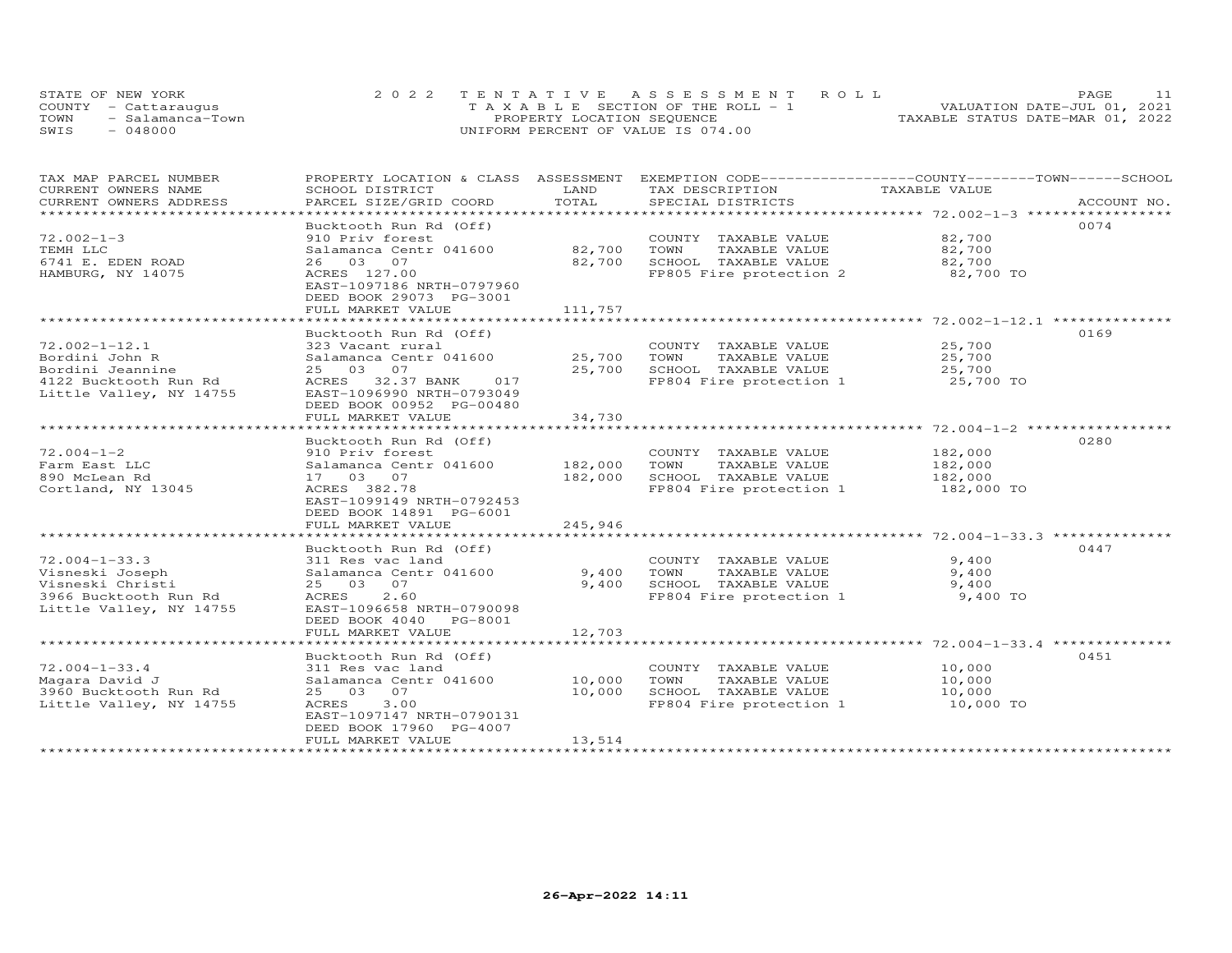| STATE OF NEW YORK        | 2022 TENTATIVE ASSESSMENT ROLL        | PAGE                             |
|--------------------------|---------------------------------------|----------------------------------|
| COUNTY - Cattaraugus     | T A X A B L E SECTION OF THE ROLL - 1 | VALUATION DATE-JUL 01, 2021      |
| TOWN<br>- Salamanca-Town | PROPERTY LOCATION SEQUENCE            | TAXABLE STATUS DATE-MAR 01, 2022 |
| SWIS<br>- 048000         | UNIFORM PERCENT OF VALUE IS 074.00    |                                  |

| TAX MAP PARCEL NUMBER                | PROPERTY LOCATION & CLASS   | ASSESSMENT     | EXEMPTION CODE------------------COUNTY-------TOWN------SCHOOL |                                                   |                    |
|--------------------------------------|-----------------------------|----------------|---------------------------------------------------------------|---------------------------------------------------|--------------------|
| CURRENT OWNERS NAME                  | SCHOOL DISTRICT             | LAND           | TAX DESCRIPTION                                               | TAXABLE VALUE                                     |                    |
| CURRENT OWNERS ADDRESS               | PARCEL SIZE/GRID COORD      | TOTAL          | SPECIAL DISTRICTS                                             |                                                   | ACCOUNT NO.        |
|                                      |                             |                |                                                               |                                                   |                    |
|                                      | Bucktooth Run Rd (Off)      |                |                                                               |                                                   | 0441               |
| $72.004 - 1 - 35.2$                  | 311 Res vac land            |                | COUNTY TAXABLE VALUE                                          | 8,600                                             |                    |
| Hostuttler Seth                      | Salamanca Centr 041600      | 8,600          | TOWN<br>TAXABLE VALUE                                         | 8,600                                             |                    |
| 3981 Bucktooth Run Road              | 03<br>07<br>25              | 8,600          | SCHOOL TAXABLE VALUE                                          | 8,600                                             |                    |
| Little Valley, NY 14755              | 6.55<br>ACRES               |                | FP804 Fire protection 1                                       | 8,600 TO                                          |                    |
|                                      | EAST-1094972 NRTH-0790206   |                |                                                               |                                                   |                    |
|                                      | DEED BOOK 2020<br>PG-12843  |                |                                                               |                                                   |                    |
|                                      | FULL MARKET VALUE           | 11,622         |                                                               |                                                   |                    |
|                                      |                             |                |                                                               |                                                   |                    |
|                                      | 3960 Bucktooth Run Rd (Off) |                |                                                               |                                                   | 0420               |
| $72.004 - 1 - 33.2$                  | 210 1 Family Res            |                | VET COM CT 41131                                              | 16,000<br>16,000                                  | $\circ$            |
| Magara David J                       | Salamanca Centr 041600      | 7,600 BAS STAR | 41854                                                         | $\circ$                                           | $\Omega$<br>24,000 |
| Magara Patricia A                    | 25 03 07                    | 93,000         | COUNTY TAXABLE VALUE                                          | 77,000                                            |                    |
| 3960 Bucktooth Run Rd (Off)          | ACRES<br>1.43 BANK<br>017   |                | TAXABLE VALUE<br>TOWN                                         | 77,000                                            |                    |
| PO Box 230                           | EAST-1096901 NRTH-0790115   |                | SCHOOL TAXABLE VALUE                                          | 69,000                                            |                    |
| Salamanca, NY 14779                  | DEED BOOK 8785 PG-9001      |                | FP804 Fire protection 1                                       | 93,000 TO                                         |                    |
|                                      | FULL MARKET VALUE           | 125,676        |                                                               |                                                   |                    |
|                                      |                             |                |                                                               |                                                   |                    |
|                                      | 3966 Bucktooth Run Rd (Off) |                |                                                               |                                                   | 0033               |
| $72.004 - 1 - 33.1$                  | 311 Res vac land            |                | COUNTY TAXABLE VALUE                                          | 1,800                                             |                    |
| Helwig Larry L.                      | Salamanca Centr 041600      | 1,800          | TOWN<br>TAXABLE VALUE                                         | 1,800                                             |                    |
| Helwig Jason C.                      | 25 03 07                    | 1,800          | SCHOOL TAXABLE VALUE                                          | 1,800                                             |                    |
| 51 Sunset Drive                      | ACRES 1.20                  |                | FP804 Fire protection 1                                       | 1,800 TO                                          |                    |
| Niagara Falls, NY 14304              | EAST-1096454 NRTH-0790168   |                |                                                               |                                                   |                    |
|                                      | DEED BOOK 20190 PG-4742     |                |                                                               |                                                   |                    |
|                                      | FULL MARKET VALUE           | 2,432          |                                                               |                                                   |                    |
|                                      | **************************  |                |                                                               | *********************** 72.001-1-28 ************* |                    |
|                                      | 4067 Bucktooth Run Rd (Off) |                |                                                               |                                                   | 0251               |
| $72.001 - 1 - 28$                    | 210 1 Family Res            |                | COUNTY TAXABLE VALUE                                          | 75,000                                            |                    |
| Steckman, F. William                 | Salamanca Centr 041600      | 7,000          | TOWN<br>TAXABLE VALUE                                         | 75,000                                            |                    |
| Skoken, William S. Skoken, Cyn 34 03 | 06                          | 75,000         | SCHOOL TAXABLE VALUE                                          | 75,000                                            |                    |
| 316 Broad Street                     | ACRES<br>1.03               |                | FP804 Fire protection 1                                       | 75,000 TO                                         |                    |
| Salamanca, NY 14779                  | EAST-1094206 NRTH-0791760   |                |                                                               |                                                   |                    |
|                                      | DEED BOOK 2019 PG-16589     |                |                                                               |                                                   |                    |
|                                      | FULL MARKET VALUE           | 101,351        |                                                               |                                                   |                    |
|                                      |                             |                |                                                               |                                                   |                    |
|                                      | Bucktooth Run Rd E          |                |                                                               |                                                   | 0137               |
| $72.002 - 1 - 16.1$                  | 310 Res Vac                 |                | COUNTY TAXABLE VALUE                                          | 38,000                                            |                    |
| Emborsky Christine J.                | Salamanca Centr 041600      | 38,000         | TOWN<br>TAXABLE VALUE                                         | 38,000                                            |                    |
| 8355 W Bucktooth Run Road            | 25/34 03 07                 | 38,000         | SCHOOL TAXABLE VALUE                                          | 38,000                                            |                    |
| Little Valley, NY 14755              | Ff 315.00                   |                | FP804 Fire protection 1                                       | 38,000 TO                                         |                    |
|                                      | ACRES 49.16                 |                |                                                               |                                                   |                    |
|                                      | EAST-1096410 NRTH-0794420   |                |                                                               |                                                   |                    |
|                                      | DEED BOOK 30468 PG-8001     |                |                                                               |                                                   |                    |
|                                      | FULL MARKET VALUE           | 51,351         |                                                               |                                                   |                    |
|                                      |                             |                |                                                               |                                                   |                    |
|                                      |                             |                |                                                               |                                                   |                    |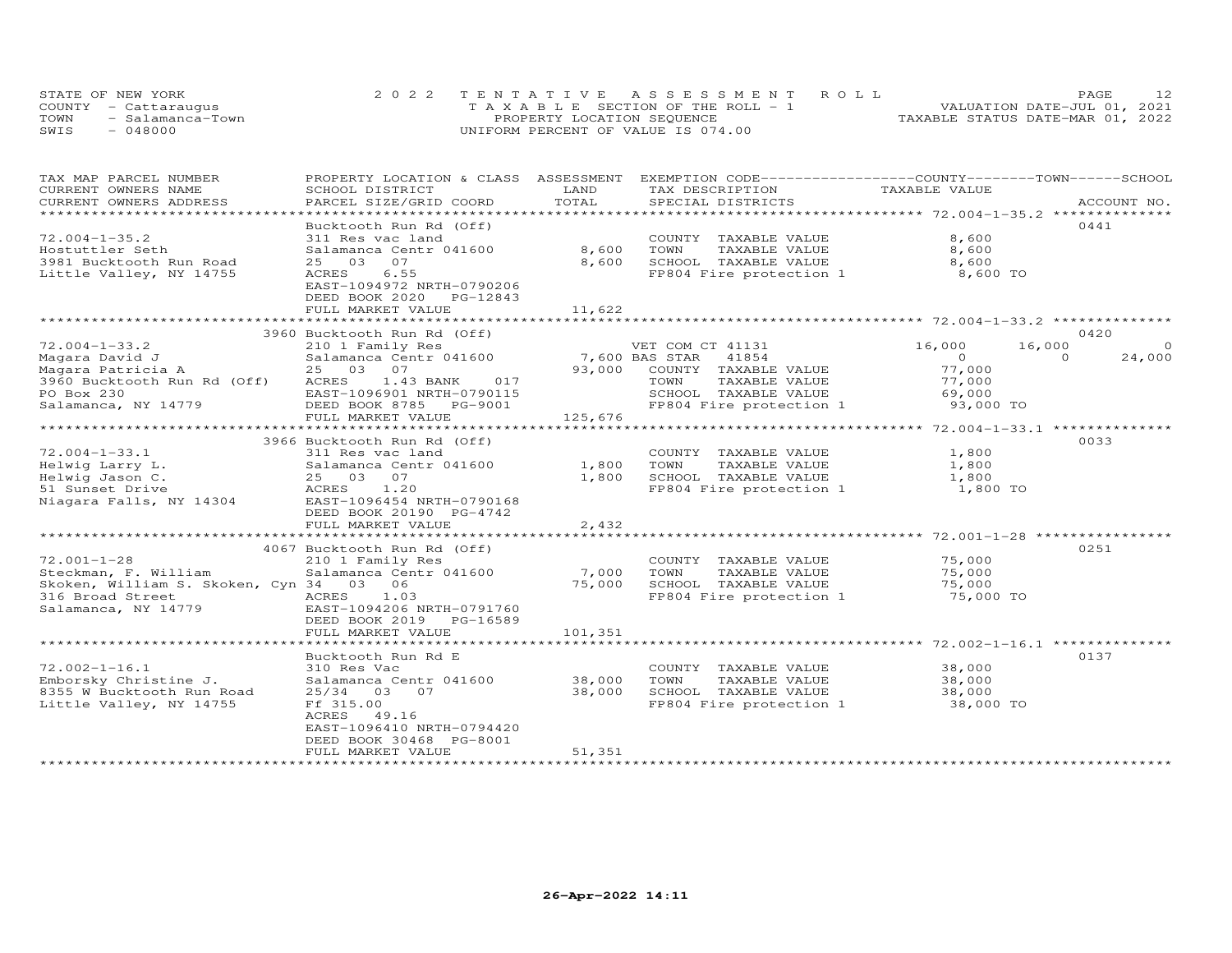| STATE OF NEW YORK        | 2022 TENTATIVE ASSESSMENT ROLL        | PAGE                             |
|--------------------------|---------------------------------------|----------------------------------|
| COUNTY - Cattaraugus     | T A X A B L E SECTION OF THE ROLL - 1 | VALUATION DATE-JUL 01, 2021      |
| TOWN<br>- Salamanca-Town | PROPERTY LOCATION SEQUENCE            | TAXABLE STATUS DATE-MAR 01, 2022 |
| SWIS<br>$-048000$        | UNIFORM PERCENT OF VALUE IS 074.00    |                                  |

| LAND<br>TAXABLE VALUE<br>CURRENT OWNERS NAME<br>SCHOOL DISTRICT<br>TAX DESCRIPTION<br>TOTAL<br>CURRENT OWNERS ADDRESS<br>PARCEL SIZE/GRID COORD<br>SPECIAL DISTRICTS<br>ACCOUNT NO.<br>0399<br>Bucktooth Run Rd E<br>314 Rural vac<10<br>6,800<br>$72.002 - 1 - 22.2$<br>COUNTY TAXABLE VALUE<br>6,800<br>Salamanca Centr 041600<br>TOWN<br>TAXABLE VALUE<br>6,800<br>Montanino Mary Etta<br>6,800<br>5900 Salt Rd<br>26 03 07<br>SCHOOL TAXABLE VALUE<br>6,800<br>FP804 Fire protection 1<br>Clarence, NY 14031<br>FRNT 60.00 DPTH 480.00<br>6,800 TO<br>EAST-1094659 NRTH-0795589<br>DEED BOOK 827<br>PG-00389<br>9,189<br>FULL MARKET VALUE<br>0137<br>4211 Bucktooth Run Rd E<br>$72.002 - 1 - 16.2$<br>25,900<br>210 1 Family Res<br>COUNTY TAXABLE VALUE<br>Emborsky JoElla M<br>8,000<br>TOWN<br>TAXABLE VALUE<br>25,900<br>Salamanca Centr 041600<br>4211 E Bucktooth Run Rd.<br>25,900<br>SCHOOL TAXABLE VALUE<br>25/34 03 07<br>25,900<br>Little Valley, NY 14755<br>Ff 315.00<br>FP804 Fire protection 1<br>25,900 TO<br>FRNT 270.00 DPTH 300.00<br>ACRES<br>1.07<br>EAST-1094290 NRTH-0794410<br>DEED BOOK 20210 PG-3032<br>FULL MARKET VALUE<br>35,000<br>0264<br>4228 Bucktooth Run Rd E<br>$72.002 - 1 - 17.1$<br>11,850<br>270 Mfg housing<br>AGED C/T/S 41800<br>11,850<br>11,850<br>Salamanca Centr 041600<br>8,400 ENH STAR 41834<br>$\Omega$<br>11,850<br>Terhune Mary A<br>$\overline{0}$<br>4228 E Bucktooth Run Rd<br>25 03 07<br>23,700<br>11,850<br>COUNTY TAXABLE VALUE<br>11,850<br>Little Valley, NY 14755<br>ACRES 1.90<br>TOWN<br>TAXABLE VALUE<br>$\overline{0}$<br>EAST-1094670 NRTH-0794649<br>SCHOOL TAXABLE VALUE<br>FP804 Fire protection $1$ 23,700 TO<br>DEED BOOK 699<br>PG-00161<br>32,027<br>FULL MARKET VALUE<br>0264<br>4228 Bucktooth Run Rd E<br>$72.002 - 1 - 17.2$<br>COUNTY TAXABLE VALUE<br>1,000<br>311 Res vac land<br>Emborsky Christine<br>Salamanca Centr 041600<br>1,000<br>TOWN<br>TAXABLE VALUE<br>1,000<br>8355 W Bucktooth Run<br>1,000<br>SCHOOL TAXABLE VALUE<br>25 03 07<br>1,000<br>FRNT 150.00 DPTH 200.00<br>Little Valley, NY 14755<br>FP804 Fire protection 1<br>1,000 TO<br>EAST-1094236 NRTH-0794601<br>DEED BOOK 24143 PG-3001<br>1,351<br>FULL MARKET VALUE<br>0133<br>4235 Bucktooth Run Rd E<br>$72.001 - 1 - 25.1$<br>6,000<br>311 Res vac land<br>COUNTY TAXABLE VALUE<br>Hutchison Rodney<br>6,000<br>TOWN<br>6,000<br>Salamanca Centr 041600<br>TAXABLE VALUE<br>SCHOOL TAXABLE VALUE<br>6,000<br>24 Central Avenue<br>34 03 07<br>6,000<br>Salamanca, NY 14779<br>6,000 TO<br>FRNT 128.00 DPTH 130.40<br>FP804 Fire protection 1<br>EAST-1094136 NRTH-0794682<br>DEED BOOK 23311 PG-8002<br>FULL MARKET VALUE<br>8,108 | TAX MAP PARCEL NUMBER |  | PROPERTY LOCATION & CLASS ASSESSMENT EXEMPTION CODE----------------COUNTY-------TOWN------SCHOOL |  |
|------------------------------------------------------------------------------------------------------------------------------------------------------------------------------------------------------------------------------------------------------------------------------------------------------------------------------------------------------------------------------------------------------------------------------------------------------------------------------------------------------------------------------------------------------------------------------------------------------------------------------------------------------------------------------------------------------------------------------------------------------------------------------------------------------------------------------------------------------------------------------------------------------------------------------------------------------------------------------------------------------------------------------------------------------------------------------------------------------------------------------------------------------------------------------------------------------------------------------------------------------------------------------------------------------------------------------------------------------------------------------------------------------------------------------------------------------------------------------------------------------------------------------------------------------------------------------------------------------------------------------------------------------------------------------------------------------------------------------------------------------------------------------------------------------------------------------------------------------------------------------------------------------------------------------------------------------------------------------------------------------------------------------------------------------------------------------------------------------------------------------------------------------------------------------------------------------------------------------------------------------------------------------------------------------------------------------------------------------------------------------------------------------------------------------------------------------------------------------------------------------------------------------------------------------------------------------------------------------------------------------------------------------------------------------------------------------|-----------------------|--|--------------------------------------------------------------------------------------------------|--|
|                                                                                                                                                                                                                                                                                                                                                                                                                                                                                                                                                                                                                                                                                                                                                                                                                                                                                                                                                                                                                                                                                                                                                                                                                                                                                                                                                                                                                                                                                                                                                                                                                                                                                                                                                                                                                                                                                                                                                                                                                                                                                                                                                                                                                                                                                                                                                                                                                                                                                                                                                                                                                                                                                                      |                       |  |                                                                                                  |  |
|                                                                                                                                                                                                                                                                                                                                                                                                                                                                                                                                                                                                                                                                                                                                                                                                                                                                                                                                                                                                                                                                                                                                                                                                                                                                                                                                                                                                                                                                                                                                                                                                                                                                                                                                                                                                                                                                                                                                                                                                                                                                                                                                                                                                                                                                                                                                                                                                                                                                                                                                                                                                                                                                                                      |                       |  |                                                                                                  |  |
|                                                                                                                                                                                                                                                                                                                                                                                                                                                                                                                                                                                                                                                                                                                                                                                                                                                                                                                                                                                                                                                                                                                                                                                                                                                                                                                                                                                                                                                                                                                                                                                                                                                                                                                                                                                                                                                                                                                                                                                                                                                                                                                                                                                                                                                                                                                                                                                                                                                                                                                                                                                                                                                                                                      |                       |  |                                                                                                  |  |
|                                                                                                                                                                                                                                                                                                                                                                                                                                                                                                                                                                                                                                                                                                                                                                                                                                                                                                                                                                                                                                                                                                                                                                                                                                                                                                                                                                                                                                                                                                                                                                                                                                                                                                                                                                                                                                                                                                                                                                                                                                                                                                                                                                                                                                                                                                                                                                                                                                                                                                                                                                                                                                                                                                      |                       |  |                                                                                                  |  |
|                                                                                                                                                                                                                                                                                                                                                                                                                                                                                                                                                                                                                                                                                                                                                                                                                                                                                                                                                                                                                                                                                                                                                                                                                                                                                                                                                                                                                                                                                                                                                                                                                                                                                                                                                                                                                                                                                                                                                                                                                                                                                                                                                                                                                                                                                                                                                                                                                                                                                                                                                                                                                                                                                                      |                       |  |                                                                                                  |  |
|                                                                                                                                                                                                                                                                                                                                                                                                                                                                                                                                                                                                                                                                                                                                                                                                                                                                                                                                                                                                                                                                                                                                                                                                                                                                                                                                                                                                                                                                                                                                                                                                                                                                                                                                                                                                                                                                                                                                                                                                                                                                                                                                                                                                                                                                                                                                                                                                                                                                                                                                                                                                                                                                                                      |                       |  |                                                                                                  |  |
|                                                                                                                                                                                                                                                                                                                                                                                                                                                                                                                                                                                                                                                                                                                                                                                                                                                                                                                                                                                                                                                                                                                                                                                                                                                                                                                                                                                                                                                                                                                                                                                                                                                                                                                                                                                                                                                                                                                                                                                                                                                                                                                                                                                                                                                                                                                                                                                                                                                                                                                                                                                                                                                                                                      |                       |  |                                                                                                  |  |
|                                                                                                                                                                                                                                                                                                                                                                                                                                                                                                                                                                                                                                                                                                                                                                                                                                                                                                                                                                                                                                                                                                                                                                                                                                                                                                                                                                                                                                                                                                                                                                                                                                                                                                                                                                                                                                                                                                                                                                                                                                                                                                                                                                                                                                                                                                                                                                                                                                                                                                                                                                                                                                                                                                      |                       |  |                                                                                                  |  |
|                                                                                                                                                                                                                                                                                                                                                                                                                                                                                                                                                                                                                                                                                                                                                                                                                                                                                                                                                                                                                                                                                                                                                                                                                                                                                                                                                                                                                                                                                                                                                                                                                                                                                                                                                                                                                                                                                                                                                                                                                                                                                                                                                                                                                                                                                                                                                                                                                                                                                                                                                                                                                                                                                                      |                       |  |                                                                                                  |  |
|                                                                                                                                                                                                                                                                                                                                                                                                                                                                                                                                                                                                                                                                                                                                                                                                                                                                                                                                                                                                                                                                                                                                                                                                                                                                                                                                                                                                                                                                                                                                                                                                                                                                                                                                                                                                                                                                                                                                                                                                                                                                                                                                                                                                                                                                                                                                                                                                                                                                                                                                                                                                                                                                                                      |                       |  |                                                                                                  |  |
|                                                                                                                                                                                                                                                                                                                                                                                                                                                                                                                                                                                                                                                                                                                                                                                                                                                                                                                                                                                                                                                                                                                                                                                                                                                                                                                                                                                                                                                                                                                                                                                                                                                                                                                                                                                                                                                                                                                                                                                                                                                                                                                                                                                                                                                                                                                                                                                                                                                                                                                                                                                                                                                                                                      |                       |  |                                                                                                  |  |
|                                                                                                                                                                                                                                                                                                                                                                                                                                                                                                                                                                                                                                                                                                                                                                                                                                                                                                                                                                                                                                                                                                                                                                                                                                                                                                                                                                                                                                                                                                                                                                                                                                                                                                                                                                                                                                                                                                                                                                                                                                                                                                                                                                                                                                                                                                                                                                                                                                                                                                                                                                                                                                                                                                      |                       |  |                                                                                                  |  |
|                                                                                                                                                                                                                                                                                                                                                                                                                                                                                                                                                                                                                                                                                                                                                                                                                                                                                                                                                                                                                                                                                                                                                                                                                                                                                                                                                                                                                                                                                                                                                                                                                                                                                                                                                                                                                                                                                                                                                                                                                                                                                                                                                                                                                                                                                                                                                                                                                                                                                                                                                                                                                                                                                                      |                       |  |                                                                                                  |  |
|                                                                                                                                                                                                                                                                                                                                                                                                                                                                                                                                                                                                                                                                                                                                                                                                                                                                                                                                                                                                                                                                                                                                                                                                                                                                                                                                                                                                                                                                                                                                                                                                                                                                                                                                                                                                                                                                                                                                                                                                                                                                                                                                                                                                                                                                                                                                                                                                                                                                                                                                                                                                                                                                                                      |                       |  |                                                                                                  |  |
|                                                                                                                                                                                                                                                                                                                                                                                                                                                                                                                                                                                                                                                                                                                                                                                                                                                                                                                                                                                                                                                                                                                                                                                                                                                                                                                                                                                                                                                                                                                                                                                                                                                                                                                                                                                                                                                                                                                                                                                                                                                                                                                                                                                                                                                                                                                                                                                                                                                                                                                                                                                                                                                                                                      |                       |  |                                                                                                  |  |
|                                                                                                                                                                                                                                                                                                                                                                                                                                                                                                                                                                                                                                                                                                                                                                                                                                                                                                                                                                                                                                                                                                                                                                                                                                                                                                                                                                                                                                                                                                                                                                                                                                                                                                                                                                                                                                                                                                                                                                                                                                                                                                                                                                                                                                                                                                                                                                                                                                                                                                                                                                                                                                                                                                      |                       |  |                                                                                                  |  |
|                                                                                                                                                                                                                                                                                                                                                                                                                                                                                                                                                                                                                                                                                                                                                                                                                                                                                                                                                                                                                                                                                                                                                                                                                                                                                                                                                                                                                                                                                                                                                                                                                                                                                                                                                                                                                                                                                                                                                                                                                                                                                                                                                                                                                                                                                                                                                                                                                                                                                                                                                                                                                                                                                                      |                       |  |                                                                                                  |  |
|                                                                                                                                                                                                                                                                                                                                                                                                                                                                                                                                                                                                                                                                                                                                                                                                                                                                                                                                                                                                                                                                                                                                                                                                                                                                                                                                                                                                                                                                                                                                                                                                                                                                                                                                                                                                                                                                                                                                                                                                                                                                                                                                                                                                                                                                                                                                                                                                                                                                                                                                                                                                                                                                                                      |                       |  |                                                                                                  |  |
|                                                                                                                                                                                                                                                                                                                                                                                                                                                                                                                                                                                                                                                                                                                                                                                                                                                                                                                                                                                                                                                                                                                                                                                                                                                                                                                                                                                                                                                                                                                                                                                                                                                                                                                                                                                                                                                                                                                                                                                                                                                                                                                                                                                                                                                                                                                                                                                                                                                                                                                                                                                                                                                                                                      |                       |  |                                                                                                  |  |
|                                                                                                                                                                                                                                                                                                                                                                                                                                                                                                                                                                                                                                                                                                                                                                                                                                                                                                                                                                                                                                                                                                                                                                                                                                                                                                                                                                                                                                                                                                                                                                                                                                                                                                                                                                                                                                                                                                                                                                                                                                                                                                                                                                                                                                                                                                                                                                                                                                                                                                                                                                                                                                                                                                      |                       |  |                                                                                                  |  |
|                                                                                                                                                                                                                                                                                                                                                                                                                                                                                                                                                                                                                                                                                                                                                                                                                                                                                                                                                                                                                                                                                                                                                                                                                                                                                                                                                                                                                                                                                                                                                                                                                                                                                                                                                                                                                                                                                                                                                                                                                                                                                                                                                                                                                                                                                                                                                                                                                                                                                                                                                                                                                                                                                                      |                       |  |                                                                                                  |  |
|                                                                                                                                                                                                                                                                                                                                                                                                                                                                                                                                                                                                                                                                                                                                                                                                                                                                                                                                                                                                                                                                                                                                                                                                                                                                                                                                                                                                                                                                                                                                                                                                                                                                                                                                                                                                                                                                                                                                                                                                                                                                                                                                                                                                                                                                                                                                                                                                                                                                                                                                                                                                                                                                                                      |                       |  |                                                                                                  |  |
|                                                                                                                                                                                                                                                                                                                                                                                                                                                                                                                                                                                                                                                                                                                                                                                                                                                                                                                                                                                                                                                                                                                                                                                                                                                                                                                                                                                                                                                                                                                                                                                                                                                                                                                                                                                                                                                                                                                                                                                                                                                                                                                                                                                                                                                                                                                                                                                                                                                                                                                                                                                                                                                                                                      |                       |  |                                                                                                  |  |
|                                                                                                                                                                                                                                                                                                                                                                                                                                                                                                                                                                                                                                                                                                                                                                                                                                                                                                                                                                                                                                                                                                                                                                                                                                                                                                                                                                                                                                                                                                                                                                                                                                                                                                                                                                                                                                                                                                                                                                                                                                                                                                                                                                                                                                                                                                                                                                                                                                                                                                                                                                                                                                                                                                      |                       |  |                                                                                                  |  |
|                                                                                                                                                                                                                                                                                                                                                                                                                                                                                                                                                                                                                                                                                                                                                                                                                                                                                                                                                                                                                                                                                                                                                                                                                                                                                                                                                                                                                                                                                                                                                                                                                                                                                                                                                                                                                                                                                                                                                                                                                                                                                                                                                                                                                                                                                                                                                                                                                                                                                                                                                                                                                                                                                                      |                       |  |                                                                                                  |  |
|                                                                                                                                                                                                                                                                                                                                                                                                                                                                                                                                                                                                                                                                                                                                                                                                                                                                                                                                                                                                                                                                                                                                                                                                                                                                                                                                                                                                                                                                                                                                                                                                                                                                                                                                                                                                                                                                                                                                                                                                                                                                                                                                                                                                                                                                                                                                                                                                                                                                                                                                                                                                                                                                                                      |                       |  |                                                                                                  |  |
|                                                                                                                                                                                                                                                                                                                                                                                                                                                                                                                                                                                                                                                                                                                                                                                                                                                                                                                                                                                                                                                                                                                                                                                                                                                                                                                                                                                                                                                                                                                                                                                                                                                                                                                                                                                                                                                                                                                                                                                                                                                                                                                                                                                                                                                                                                                                                                                                                                                                                                                                                                                                                                                                                                      |                       |  |                                                                                                  |  |
|                                                                                                                                                                                                                                                                                                                                                                                                                                                                                                                                                                                                                                                                                                                                                                                                                                                                                                                                                                                                                                                                                                                                                                                                                                                                                                                                                                                                                                                                                                                                                                                                                                                                                                                                                                                                                                                                                                                                                                                                                                                                                                                                                                                                                                                                                                                                                                                                                                                                                                                                                                                                                                                                                                      |                       |  |                                                                                                  |  |
|                                                                                                                                                                                                                                                                                                                                                                                                                                                                                                                                                                                                                                                                                                                                                                                                                                                                                                                                                                                                                                                                                                                                                                                                                                                                                                                                                                                                                                                                                                                                                                                                                                                                                                                                                                                                                                                                                                                                                                                                                                                                                                                                                                                                                                                                                                                                                                                                                                                                                                                                                                                                                                                                                                      |                       |  |                                                                                                  |  |
|                                                                                                                                                                                                                                                                                                                                                                                                                                                                                                                                                                                                                                                                                                                                                                                                                                                                                                                                                                                                                                                                                                                                                                                                                                                                                                                                                                                                                                                                                                                                                                                                                                                                                                                                                                                                                                                                                                                                                                                                                                                                                                                                                                                                                                                                                                                                                                                                                                                                                                                                                                                                                                                                                                      |                       |  |                                                                                                  |  |
|                                                                                                                                                                                                                                                                                                                                                                                                                                                                                                                                                                                                                                                                                                                                                                                                                                                                                                                                                                                                                                                                                                                                                                                                                                                                                                                                                                                                                                                                                                                                                                                                                                                                                                                                                                                                                                                                                                                                                                                                                                                                                                                                                                                                                                                                                                                                                                                                                                                                                                                                                                                                                                                                                                      |                       |  |                                                                                                  |  |
|                                                                                                                                                                                                                                                                                                                                                                                                                                                                                                                                                                                                                                                                                                                                                                                                                                                                                                                                                                                                                                                                                                                                                                                                                                                                                                                                                                                                                                                                                                                                                                                                                                                                                                                                                                                                                                                                                                                                                                                                                                                                                                                                                                                                                                                                                                                                                                                                                                                                                                                                                                                                                                                                                                      |                       |  |                                                                                                  |  |
|                                                                                                                                                                                                                                                                                                                                                                                                                                                                                                                                                                                                                                                                                                                                                                                                                                                                                                                                                                                                                                                                                                                                                                                                                                                                                                                                                                                                                                                                                                                                                                                                                                                                                                                                                                                                                                                                                                                                                                                                                                                                                                                                                                                                                                                                                                                                                                                                                                                                                                                                                                                                                                                                                                      |                       |  |                                                                                                  |  |
|                                                                                                                                                                                                                                                                                                                                                                                                                                                                                                                                                                                                                                                                                                                                                                                                                                                                                                                                                                                                                                                                                                                                                                                                                                                                                                                                                                                                                                                                                                                                                                                                                                                                                                                                                                                                                                                                                                                                                                                                                                                                                                                                                                                                                                                                                                                                                                                                                                                                                                                                                                                                                                                                                                      |                       |  |                                                                                                  |  |
|                                                                                                                                                                                                                                                                                                                                                                                                                                                                                                                                                                                                                                                                                                                                                                                                                                                                                                                                                                                                                                                                                                                                                                                                                                                                                                                                                                                                                                                                                                                                                                                                                                                                                                                                                                                                                                                                                                                                                                                                                                                                                                                                                                                                                                                                                                                                                                                                                                                                                                                                                                                                                                                                                                      |                       |  |                                                                                                  |  |
|                                                                                                                                                                                                                                                                                                                                                                                                                                                                                                                                                                                                                                                                                                                                                                                                                                                                                                                                                                                                                                                                                                                                                                                                                                                                                                                                                                                                                                                                                                                                                                                                                                                                                                                                                                                                                                                                                                                                                                                                                                                                                                                                                                                                                                                                                                                                                                                                                                                                                                                                                                                                                                                                                                      |                       |  |                                                                                                  |  |
|                                                                                                                                                                                                                                                                                                                                                                                                                                                                                                                                                                                                                                                                                                                                                                                                                                                                                                                                                                                                                                                                                                                                                                                                                                                                                                                                                                                                                                                                                                                                                                                                                                                                                                                                                                                                                                                                                                                                                                                                                                                                                                                                                                                                                                                                                                                                                                                                                                                                                                                                                                                                                                                                                                      |                       |  |                                                                                                  |  |
|                                                                                                                                                                                                                                                                                                                                                                                                                                                                                                                                                                                                                                                                                                                                                                                                                                                                                                                                                                                                                                                                                                                                                                                                                                                                                                                                                                                                                                                                                                                                                                                                                                                                                                                                                                                                                                                                                                                                                                                                                                                                                                                                                                                                                                                                                                                                                                                                                                                                                                                                                                                                                                                                                                      |                       |  |                                                                                                  |  |
|                                                                                                                                                                                                                                                                                                                                                                                                                                                                                                                                                                                                                                                                                                                                                                                                                                                                                                                                                                                                                                                                                                                                                                                                                                                                                                                                                                                                                                                                                                                                                                                                                                                                                                                                                                                                                                                                                                                                                                                                                                                                                                                                                                                                                                                                                                                                                                                                                                                                                                                                                                                                                                                                                                      |                       |  |                                                                                                  |  |
|                                                                                                                                                                                                                                                                                                                                                                                                                                                                                                                                                                                                                                                                                                                                                                                                                                                                                                                                                                                                                                                                                                                                                                                                                                                                                                                                                                                                                                                                                                                                                                                                                                                                                                                                                                                                                                                                                                                                                                                                                                                                                                                                                                                                                                                                                                                                                                                                                                                                                                                                                                                                                                                                                                      |                       |  |                                                                                                  |  |
|                                                                                                                                                                                                                                                                                                                                                                                                                                                                                                                                                                                                                                                                                                                                                                                                                                                                                                                                                                                                                                                                                                                                                                                                                                                                                                                                                                                                                                                                                                                                                                                                                                                                                                                                                                                                                                                                                                                                                                                                                                                                                                                                                                                                                                                                                                                                                                                                                                                                                                                                                                                                                                                                                                      |                       |  |                                                                                                  |  |
|                                                                                                                                                                                                                                                                                                                                                                                                                                                                                                                                                                                                                                                                                                                                                                                                                                                                                                                                                                                                                                                                                                                                                                                                                                                                                                                                                                                                                                                                                                                                                                                                                                                                                                                                                                                                                                                                                                                                                                                                                                                                                                                                                                                                                                                                                                                                                                                                                                                                                                                                                                                                                                                                                                      |                       |  |                                                                                                  |  |
|                                                                                                                                                                                                                                                                                                                                                                                                                                                                                                                                                                                                                                                                                                                                                                                                                                                                                                                                                                                                                                                                                                                                                                                                                                                                                                                                                                                                                                                                                                                                                                                                                                                                                                                                                                                                                                                                                                                                                                                                                                                                                                                                                                                                                                                                                                                                                                                                                                                                                                                                                                                                                                                                                                      |                       |  |                                                                                                  |  |
|                                                                                                                                                                                                                                                                                                                                                                                                                                                                                                                                                                                                                                                                                                                                                                                                                                                                                                                                                                                                                                                                                                                                                                                                                                                                                                                                                                                                                                                                                                                                                                                                                                                                                                                                                                                                                                                                                                                                                                                                                                                                                                                                                                                                                                                                                                                                                                                                                                                                                                                                                                                                                                                                                                      |                       |  |                                                                                                  |  |
|                                                                                                                                                                                                                                                                                                                                                                                                                                                                                                                                                                                                                                                                                                                                                                                                                                                                                                                                                                                                                                                                                                                                                                                                                                                                                                                                                                                                                                                                                                                                                                                                                                                                                                                                                                                                                                                                                                                                                                                                                                                                                                                                                                                                                                                                                                                                                                                                                                                                                                                                                                                                                                                                                                      |                       |  |                                                                                                  |  |
|                                                                                                                                                                                                                                                                                                                                                                                                                                                                                                                                                                                                                                                                                                                                                                                                                                                                                                                                                                                                                                                                                                                                                                                                                                                                                                                                                                                                                                                                                                                                                                                                                                                                                                                                                                                                                                                                                                                                                                                                                                                                                                                                                                                                                                                                                                                                                                                                                                                                                                                                                                                                                                                                                                      |                       |  |                                                                                                  |  |
|                                                                                                                                                                                                                                                                                                                                                                                                                                                                                                                                                                                                                                                                                                                                                                                                                                                                                                                                                                                                                                                                                                                                                                                                                                                                                                                                                                                                                                                                                                                                                                                                                                                                                                                                                                                                                                                                                                                                                                                                                                                                                                                                                                                                                                                                                                                                                                                                                                                                                                                                                                                                                                                                                                      |                       |  |                                                                                                  |  |
|                                                                                                                                                                                                                                                                                                                                                                                                                                                                                                                                                                                                                                                                                                                                                                                                                                                                                                                                                                                                                                                                                                                                                                                                                                                                                                                                                                                                                                                                                                                                                                                                                                                                                                                                                                                                                                                                                                                                                                                                                                                                                                                                                                                                                                                                                                                                                                                                                                                                                                                                                                                                                                                                                                      |                       |  |                                                                                                  |  |
|                                                                                                                                                                                                                                                                                                                                                                                                                                                                                                                                                                                                                                                                                                                                                                                                                                                                                                                                                                                                                                                                                                                                                                                                                                                                                                                                                                                                                                                                                                                                                                                                                                                                                                                                                                                                                                                                                                                                                                                                                                                                                                                                                                                                                                                                                                                                                                                                                                                                                                                                                                                                                                                                                                      |                       |  |                                                                                                  |  |
|                                                                                                                                                                                                                                                                                                                                                                                                                                                                                                                                                                                                                                                                                                                                                                                                                                                                                                                                                                                                                                                                                                                                                                                                                                                                                                                                                                                                                                                                                                                                                                                                                                                                                                                                                                                                                                                                                                                                                                                                                                                                                                                                                                                                                                                                                                                                                                                                                                                                                                                                                                                                                                                                                                      |                       |  |                                                                                                  |  |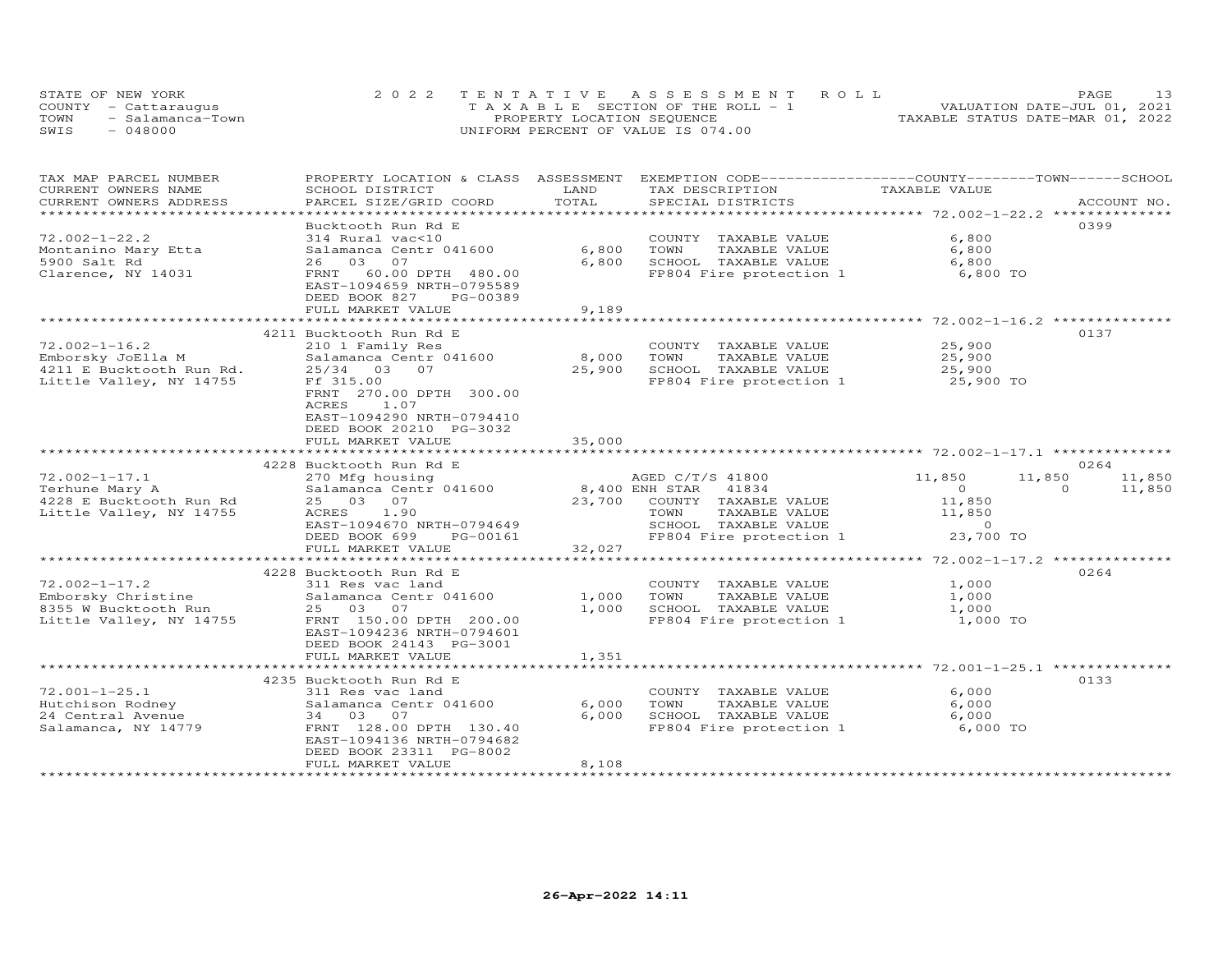|      | STATE OF NEW YORK    | 2022 TENTATIVE ASSESSMENT ROLL        | PAGE                             |
|------|----------------------|---------------------------------------|----------------------------------|
|      | COUNTY - Cattaraugus | T A X A B L E SECTION OF THE ROLL - 1 | VALUATION DATE-JUL 01, 2021      |
| TOWN | - Salamanca-Town     | PROPERTY LOCATION SEQUENCE            | TAXABLE STATUS DATE-MAR 01, 2022 |
| SWIS | $-048000$            | UNIFORM PERCENT OF VALUE IS 074.00    |                                  |

| TAX MAP PARCEL NUMBER                | PROPERTY LOCATION & CLASS ASSESSMENT |                         | EXEMPTION CODE-----------------COUNTY-------TOWN------SCHOOL |                                            |                    |
|--------------------------------------|--------------------------------------|-------------------------|--------------------------------------------------------------|--------------------------------------------|--------------------|
| CURRENT OWNERS NAME                  | SCHOOL DISTRICT                      | LAND                    | TAX DESCRIPTION                                              | TAXABLE VALUE                              |                    |
| CURRENT OWNERS ADDRESS               | PARCEL SIZE/GRID COORD               | TOTAL                   | SPECIAL DISTRICTS                                            |                                            | ACCOUNT NO.        |
|                                      |                                      | *********************** |                                                              | ******************** 72.002-1-20.1 ******* |                    |
|                                      | 4244 Bucktooth Run Rd E              |                         |                                                              |                                            | 0130               |
| $72.002 - 1 - 20.1$                  | 240 Rural res                        |                         | ENH STAR 41834                                               | $\Omega$                                   | $\Omega$<br>59,920 |
| Hill Mary                            | Salamanca Centr 041600               | 40,900                  | COUNTY TAXABLE VALUE                                         | 79,500                                     |                    |
| Hill Donald L.                       | 25/26<br>03 07                       | 79,500                  | TOWN<br>TAXABLE VALUE                                        | 79,500                                     |                    |
| 4244 Bucktooth Run Road              | 600' Ff                              |                         | SCHOOL TAXABLE VALUE                                         | 19,580                                     |                    |
| Little Valley, NY 14755              | ACRES 48.83                          |                         | FP804 Fire protection 1                                      | 79,500 TO                                  |                    |
|                                      | EAST-1096432 NRTH-0794993            |                         |                                                              |                                            |                    |
|                                      |                                      |                         |                                                              |                                            |                    |
|                                      | DEED BOOK 28791 PG-2001              |                         |                                                              |                                            |                    |
|                                      | FULL MARKET VALUE                    | 107,432                 |                                                              |                                            |                    |
|                                      |                                      |                         |                                                              |                                            |                    |
|                                      | 4249 Bucktooth Run Rd E              |                         |                                                              |                                            | 0422               |
| $72.001 - 1 - 25.3$                  | 270 Mfg housing                      |                         | BAS STAR 41854                                               | $\Omega$                                   | $\Omega$<br>24,000 |
| Light Frederick                      | Salamanca Centr 041600               | 8,700                   | COUNTY TAXABLE VALUE                                         | 47,400                                     |                    |
| Light Rae                            | 34 03 07                             | 47,400                  | TOWN<br>TAXABLE VALUE                                        | 47,400                                     |                    |
| 4249 E Bucktooth Run Rd              | 230' Ff                              |                         | SCHOOL TAXABLE VALUE                                         | 23,400                                     |                    |
| Little Valley, NY 14755              | 2.15<br>ACRES                        |                         | FP804 Fire protection 1                                      | 47,400 TO                                  |                    |
|                                      | EAST-1094246 NRTH-0794905            |                         |                                                              |                                            |                    |
|                                      | DEED BOOK 858<br>PG-00109            |                         |                                                              |                                            |                    |
|                                      | FULL MARKET VALUE                    | 64,054                  |                                                              |                                            |                    |
|                                      |                                      | * * * * * * * * * *     |                                                              |                                            |                    |
|                                      | 4261 Bucktooth Run Rd E              |                         |                                                              |                                            | 0417               |
| $72.001 - 1 - 25.2$                  | 210 1 Family Res                     |                         | BAS STAR 41854                                               | $\bigcirc$                                 | $\Omega$<br>24,000 |
| Light Corey                          | Salamanca Centr 041600               | 7,200                   | COUNTY TAXABLE VALUE                                         | 75,000                                     |                    |
|                                      | 34 03 07                             |                         | TAXABLE VALUE<br>TOWN                                        |                                            |                    |
| Goodrich Aspen                       |                                      | 75,000                  | SCHOOL TAXABLE VALUE                                         | 75,000                                     |                    |
| 4261 Bucktoothy Run Road E Ff 150.00 |                                      |                         |                                                              | 51,000                                     |                    |
| Little Valley, NY 14755              | ACRES<br>081<br>1.15 BANK            |                         | FP804 Fire protection 1                                      | 75,000 TO                                  |                    |
|                                      | EAST-1094193 NRTH-0795185            |                         |                                                              |                                            |                    |
|                                      | DEED BOOK 2020 PG-16413              |                         |                                                              |                                            |                    |
|                                      | FULL MARKET VALUE                    | 101,351                 |                                                              |                                            |                    |
|                                      |                                      |                         |                                                              |                                            |                    |
|                                      | 4266 Bucktooth Run Rd E              |                         |                                                              |                                            | 0183               |
| $72.002 - 1 - 24$                    | 270 Mfg housing                      |                         | ENH STAR<br>41834                                            | $\overline{O}$                             | $\Omega$<br>52,200 |
| Montanino Ronald F                   | Salamanca Centr 041600               | 8,500                   | COUNTY TAXABLE VALUE                                         | 52,200                                     |                    |
| Montanino Lukas D                    | 26 03 07                             | 52,200                  | TOWN<br>TAXABLE VALUE                                        | 52,200                                     |                    |
| 1600 Silvercreek Rd                  | FRNT 180.00 DPTH 480.00              |                         | SCHOOL TAXABLE VALUE                                         | $\overline{0}$                             |                    |
| Bullhead City, AZ 86442              | ACRES<br>2.00                        |                         | FP804 Fire protection 1                                      | 52,200 TO                                  |                    |
|                                      | EAST-1094668 NRTH-0795477            |                         |                                                              |                                            |                    |
|                                      | DEED BOOK 28847 PG-9001              |                         |                                                              |                                            |                    |
|                                      | FULL MARKET VALUE                    | 70,541                  |                                                              |                                            |                    |
|                                      | ****************************         |                         |                                                              |                                            |                    |
|                                      | 4276 Bucktooth Run Rd E              |                         |                                                              |                                            | 0180               |
| $72.002 - 1 - 23$                    | 314 Rural vac<10                     |                         |                                                              | 5,400                                      |                    |
|                                      |                                      |                         | COUNTY TAXABLE VALUE<br>TOWN                                 |                                            |                    |
| Machnica Melisse                     | Salamanca Centr 041600               | 5,400                   | TAXABLE VALUE                                                | 5,400                                      |                    |
| PO Box 132                           | 26 03 07                             | 5,400                   | SCHOOL TAXABLE VALUE                                         | 5,400                                      |                    |
| Lancaster, NY 14086                  | FRNT<br>60.00 DPTH 480.00            |                         | FP804 Fire protection 1                                      | 5,400 TO                                   |                    |
|                                      | EAST-1094666 NRTH-0795345            |                         |                                                              |                                            |                    |
|                                      | DEED BOOK 13459 PG-8001              |                         |                                                              |                                            |                    |
|                                      | FULL MARKET VALUE                    | 7,297                   |                                                              |                                            |                    |
|                                      |                                      | ***************         |                                                              |                                            |                    |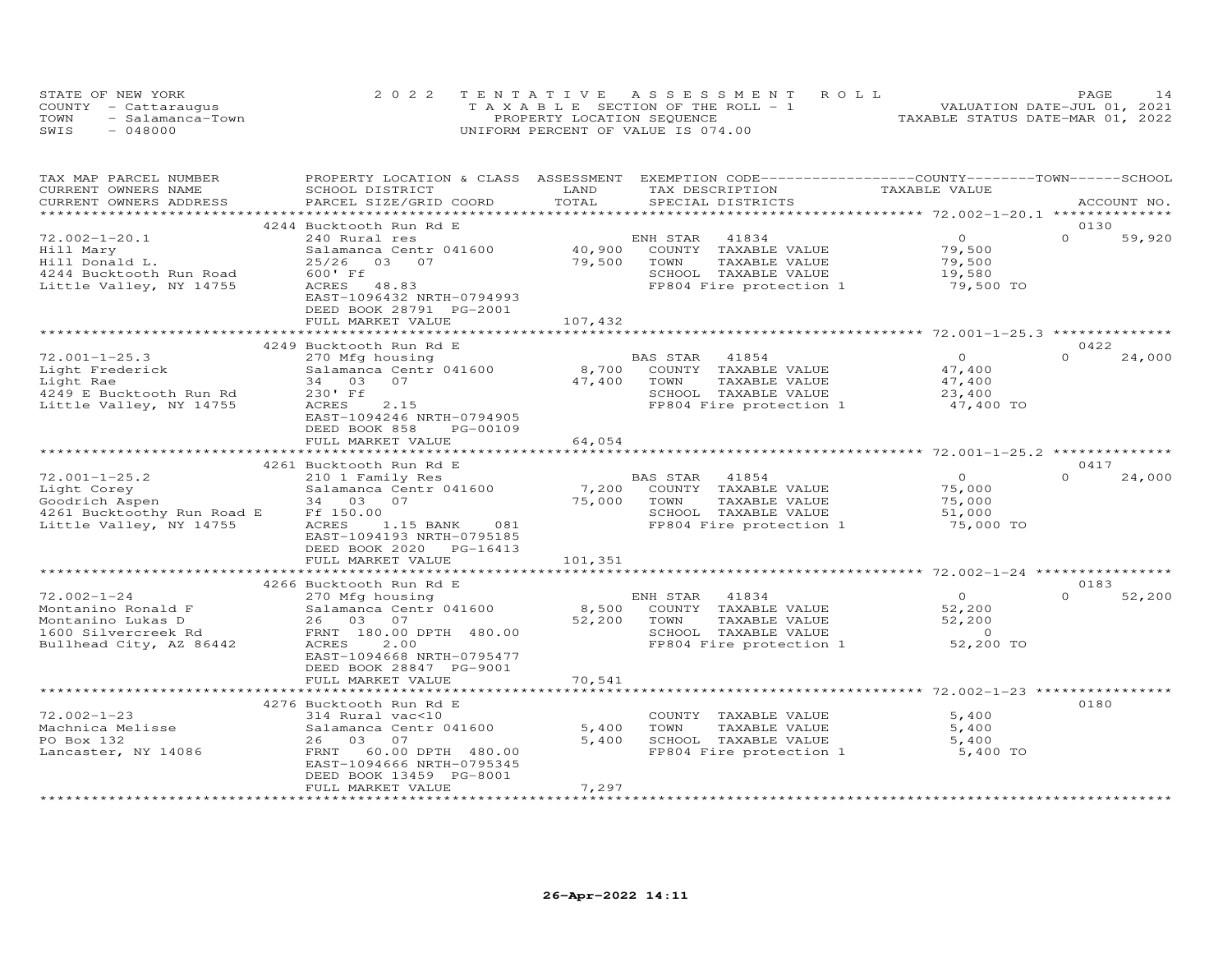|      | STATE OF NEW YORK    | 2022 TENTATIVE ASSESSMENT ROLL        | 15<br>PAGE                       |
|------|----------------------|---------------------------------------|----------------------------------|
|      | COUNTY - Cattaraugus | T A X A B L E SECTION OF THE ROLL - 1 | VALUATION DATE-JUL 01, 2021      |
| TOWN | - Salamanca-Town     | PROPERTY LOCATION SEQUENCE            | TAXABLE STATUS DATE-MAR 01, 2022 |
| SWIS | $-048000$            | UNIFORM PERCENT OF VALUE IS 074.00    |                                  |

| TAX MAP PARCEL NUMBER    | PROPERTY LOCATION & CLASS ASSESSMENT |                          | EXEMPTION CODE-----------------COUNTY-------TOWN------SCHOOL |                                                    |          |             |
|--------------------------|--------------------------------------|--------------------------|--------------------------------------------------------------|----------------------------------------------------|----------|-------------|
| CURRENT OWNERS NAME      | SCHOOL DISTRICT                      | LAND                     | TAX DESCRIPTION                                              | TAXABLE VALUE                                      |          |             |
| CURRENT OWNERS ADDRESS   | PARCEL SIZE/GRID COORD               | TOTAL                    | SPECIAL DISTRICTS                                            |                                                    |          | ACCOUNT NO. |
|                          |                                      | ************************ |                                                              | ******************** 72.002-1-27.1 *************** |          |             |
|                          | 4294 Bucktooth Run Rd E              |                          |                                                              |                                                    |          | 0001        |
| $72.002 - 1 - 27.1$      | 270 Mfg housing                      |                          | COUNTY TAXABLE VALUE                                         | 38,700                                             |          |             |
| Cole Donald J.           | Salamanca Centr 041600               | 10,700                   | TOWN<br>TAXABLE VALUE                                        | 38,700                                             |          |             |
| 49 Lincoln Avenue        | 26 03<br>07                          | 38,700                   | SCHOOL TAXABLE VALUE                                         | 38,700                                             |          |             |
| Salamanca, NY 14779      | Ff 200.00                            |                          | FP804 Fire protection 1                                      | 38,700 TO                                          |          |             |
|                          | 3.45<br>ACRES                        |                          |                                                              |                                                    |          |             |
|                          | EAST-1094744 NRTH-0795826            |                          |                                                              |                                                    |          |             |
|                          | DEED BOOK 30208 PG-4001              |                          |                                                              |                                                    |          |             |
|                          | FULL MARKET VALUE                    | 52,297                   |                                                              |                                                    |          |             |
|                          |                                      |                          |                                                              |                                                    |          |             |
|                          | 4308 Bucktooth Run Rd E              |                          |                                                              |                                                    |          | 0273        |
| $72.002 - 1 - 28$        | 210 1 Family Res                     |                          | BAS STAR<br>41854                                            | $\circ$                                            | $\Omega$ | 24,000      |
| Reese Todd               | Salamanca Centr 041600               | 27,700                   | COUNTY<br>TAXABLE VALUE                                      | 117,500                                            |          |             |
| 5883 Nys Rte 353         | 26 03 07                             | 117,500                  | TOWN<br>TAXABLE VALUE                                        | 117,500                                            |          |             |
| Little Valley, NY 14755  | FRNT 665.00 DPTH                     |                          | SCHOOL TAXABLE VALUE                                         | 93,500                                             |          |             |
|                          | ACRES<br>24.97                       |                          | FP804 Fire protection 1                                      | 117,500 TO                                         |          |             |
|                          | EAST-1095247 NRTH-0796257            |                          |                                                              |                                                    |          |             |
|                          | DEED BOOK 00974 PG-01171             |                          |                                                              |                                                    |          |             |
|                          | FULL MARKET VALUE                    | 158,784                  |                                                              |                                                    |          |             |
|                          | **************************           | *************            |                                                              |                                                    |          |             |
|                          | 4348 Bucktooth Run Rd E              |                          |                                                              |                                                    |          | 0238        |
| $72.002 - 1 - 30.1$      | 240 Rural res                        |                          | COUNTY TAXABLE VALUE                                         | 80,200                                             |          |             |
|                          | Salamanca Centr 041600               | 34,300                   | TOWN<br>TAXABLE VALUE                                        | 80,200                                             |          |             |
| Schreckengost Joshua D.  |                                      |                          |                                                              |                                                    |          |             |
| Joseph Schreckengost     | 26 03 07                             | 80,200                   | SCHOOL TAXABLE VALUE                                         | 80,200                                             |          |             |
| 4370 E Bucktooth Run Rd  | ACRES 36.40                          |                          | FP804 Fire protection 1                                      | 80,200 TO                                          |          |             |
| Little Valley, NY 14755  | EAST-1094729 NRTH-0797783            |                          |                                                              |                                                    |          |             |
|                          | DEED BOOK 25555 PG-2001              |                          |                                                              |                                                    |          |             |
|                          | FULL MARKET VALUE                    | 108,378                  |                                                              |                                                    |          |             |
|                          |                                      |                          |                                                              | ******************** 72.002-1-29 *******           |          |             |
|                          | 4370 Bucktooth Run Rd E              |                          |                                                              |                                                    |          | 0237        |
| $72.002 - 1 - 29$        | 210 1 Family Res                     |                          | VET COM CT 41131                                             | 16,000                                             | 16,000   | $\Omega$    |
| Schreckengost Joseph D   | Salamanca Centr 041600               |                          | 7,400 VET DIS CT 41141                                       | 6,840                                              | 6,840    | $\Omega$    |
| Schreckengost Mary K     | 26 03 07                             |                          | 68,400 ENH STAR<br>41834                                     | $\overline{O}$                                     | $\Omega$ | 59,920      |
| 4370 Bucktooth Run Rd    | $20'$ Ff                             |                          | COUNTY TAXABLE VALUE                                         | 45,560                                             |          |             |
| Little Valley, NY 14755  | ACRES<br>1.29                        |                          | TOWN<br>TAXABLE VALUE                                        | 45,560                                             |          |             |
|                          | EAST-1094736 NRTH-0797042            |                          | SCHOOL TAXABLE VALUE                                         | 8,480                                              |          |             |
|                          | DEED BOOK 25555 PG-2001              |                          | FP804 Fire protection 1                                      | 68,400 TO                                          |          |             |
|                          | FULL MARKET VALUE                    | 92,432                   |                                                              |                                                    |          |             |
|                          |                                      |                          |                                                              |                                                    |          |             |
|                          | 4389 Bucktooth Run Rd E              |                          |                                                              |                                                    |          | 0063        |
| $72.001 - 1 - 23$        | 240 Rural res                        |                          | ENH STAR<br>41834                                            | $\circ$                                            | $\Omega$ | 59,920      |
| Dupont Ronald J          | Salamanca Centr 041600               | 47,300                   | COUNTY TAXABLE VALUE                                         | 107,400                                            |          |             |
| DuPont Elizabeth A       | 26/35 03 07                          | 107,400                  | TOWN<br>TAXABLE VALUE                                        | 107,400                                            |          |             |
| 4389 E Bucktooth Run     | 2000' Ff                             |                          | SCHOOL TAXABLE VALUE                                         | 47,480                                             |          |             |
| Little Valley, NY 14755  | ACRES<br>63.52                       |                          | FP804 Fire protection 1                                      | 107,400 TO                                         |          |             |
|                          | EAST-1093730 NRTH-0798242            |                          |                                                              |                                                    |          |             |
|                          | DEED BOOK 2019<br>PG-16742           |                          |                                                              |                                                    |          |             |
|                          | FULL MARKET VALUE                    | 145,135                  |                                                              |                                                    |          |             |
| ************************ | **************************           | ****************         |                                                              |                                                    |          |             |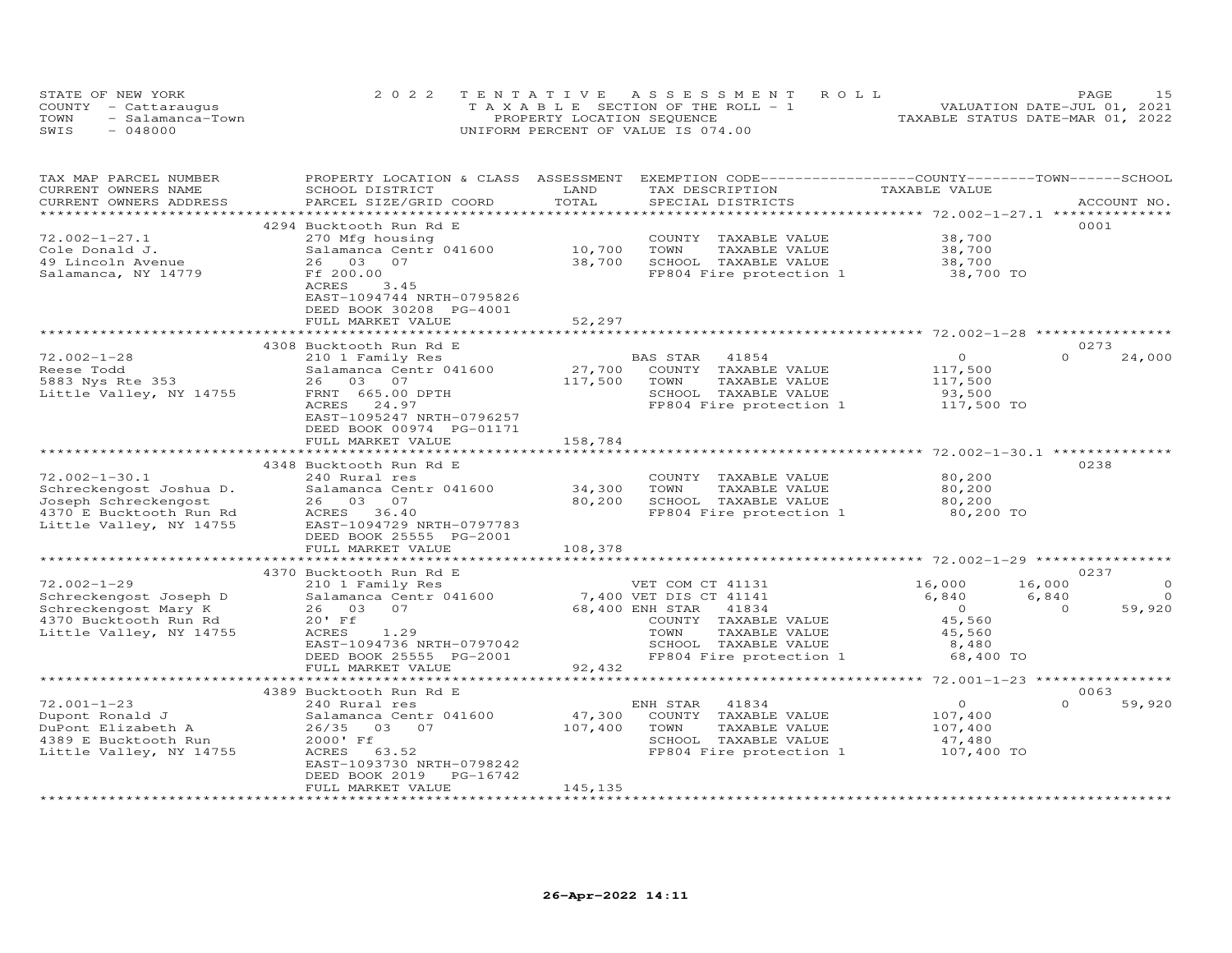| STATE OF NEW YORK        | 2022 TENTATIVE ASSESSMENT ROLL        | PAGE                             |
|--------------------------|---------------------------------------|----------------------------------|
| COUNTY - Cattaraugus     | T A X A B L E SECTION OF THE ROLL - 1 | VALUATION DATE-JUL 01, 2021      |
| TOWN<br>- Salamanca-Town | PROPERTY LOCATION SEQUENCE            | TAXABLE STATUS DATE-MAR 01, 2022 |
| SWIS<br>$-048000$        | UNIFORM PERCENT OF VALUE IS 074.00    |                                  |

| TAX MAP PARCEL NUMBER<br>CURRENT OWNERS NAME | PROPERTY LOCATION & CLASS ASSESSMENT<br>SCHOOL DISTRICT | LAND                    | EXEMPTION CODE-----------------COUNTY-------TOWN------SCHOOL<br>TAX DESCRIPTION | TAXABLE VALUE                                           |                    |
|----------------------------------------------|---------------------------------------------------------|-------------------------|---------------------------------------------------------------------------------|---------------------------------------------------------|--------------------|
| CURRENT OWNERS ADDRESS                       | PARCEL SIZE/GRID COORD                                  | TOTAL                   | SPECIAL DISTRICTS                                                               |                                                         | ACCOUNT NO.        |
|                                              | *******************************                         | *********************** |                                                                                 | ************************* 72.002-1-31 ***************** |                    |
|                                              | 4456 Bucktooth Run Rd E                                 |                         |                                                                                 |                                                         | 0168               |
| $72.002 - 1 - 31$                            | 322 Rural vac>10                                        |                         | COUNTY TAXABLE VALUE                                                            | 35,000                                                  |                    |
| TEMH LLC                                     | Salamanca Centr 041600                                  | 35,000                  | TAXABLE VALUE<br>TOWN                                                           | 35,000                                                  |                    |
| 6741 E. EDEN ROAD                            | 26 03<br>07                                             | 35,000                  | SCHOOL TAXABLE VALUE                                                            | 35,000                                                  |                    |
|                                              |                                                         |                         |                                                                                 |                                                         |                    |
| HAMBURG, NY 14075                            | Ff 885.00                                               |                         | FP804 Fire protection 1                                                         | 35,000 TO                                               |                    |
|                                              | ACRES<br>38.72<br>EAST-1095310 NRTH-0798475             |                         |                                                                                 |                                                         |                    |
|                                              | DEED BOOK 29073 PG-3001                                 |                         |                                                                                 |                                                         |                    |
|                                              | FULL MARKET VALUE                                       | 47,297                  |                                                                                 |                                                         |                    |
|                                              |                                                         |                         |                                                                                 |                                                         |                    |
|                                              | 4478 Bucktooth Run Rd E                                 |                         |                                                                                 |                                                         | 0143               |
| $72.002 - 1 - 1$                             | 210 1 Family Res                                        |                         | AGED C/T<br>41801                                                               | 24,550                                                  | 24,550             |
| Kahm Beverly N                               | Salamanca Centr 041600                                  |                         | 7,300 ENH STAR<br>41834                                                         | $\circ$                                                 | 49,100<br>$\Omega$ |
| Kerswill Terry L                             | 26 03 07                                                | 49,100                  | COUNTY<br>TAXABLE VALUE                                                         | 24,550                                                  |                    |
| Terry Kerswill                               | Ff 300.00                                               |                         | TOWN<br>TAXABLE VALUE                                                           | 24,550                                                  |                    |
| 453 Washington St                            | ACRES<br>1.21                                           |                         | SCHOOL TAXABLE VALUE                                                            | $\circ$                                                 |                    |
| Salamanca, NY 14779                          | EAST-1094494 NRTH-0798994                               |                         | FP804 Fire protection 1                                                         | 49,100 TO                                               |                    |
|                                              | DEED BOOK 6790 PG-7002                                  |                         |                                                                                 |                                                         |                    |
|                                              | FULL MARKET VALUE                                       | 66,351                  |                                                                                 |                                                         |                    |
|                                              |                                                         |                         |                                                                                 |                                                         |                    |
|                                              | 4490 Bucktooth Run Rd E                                 |                         |                                                                                 |                                                         | 0066               |
| $72.002 - 1 - 2$                             | 314 Rural vac<10                                        |                         | COUNTY TAXABLE VALUE                                                            | 16,400                                                  |                    |
| Schey Justin L                               | Salamanca Centr 041600                                  | 16,400                  | TOWN<br>TAXABLE VALUE                                                           | 16,400                                                  |                    |
| Schey Shanna M                               | 26 03 07                                                | 16,400                  | SCHOOL TAXABLE VALUE                                                            | 16,400                                                  |                    |
| 331 Broad Str                                | ACRES<br>8.35                                           |                         | FP804 Fire protection 1                                                         | 16,400 TO                                               |                    |
| Salamanca, NY 14779                          | EAST-1095150 NRTH-0799123                               |                         |                                                                                 |                                                         |                    |
|                                              | DEED BOOK 29935 PG-9001                                 |                         |                                                                                 |                                                         |                    |
|                                              | FULL MARKET VALUE                                       | 22,162                  |                                                                                 |                                                         |                    |
|                                              |                                                         |                         |                                                                                 |                                                         |                    |
|                                              | Bucktooth Run Rd E (Off)                                |                         |                                                                                 |                                                         | 0182               |
| $72.002 - 1 - 21$                            | 910 Priv forest                                         |                         | COUNTY TAXABLE VALUE                                                            | 48,800                                                  |                    |
| Reese Todd E                                 | Salamanca Centr 041600                                  | 48,800                  | TOWN<br>TAXABLE VALUE                                                           | 48,800                                                  |                    |
| Phillips Marc                                | 26 03 07                                                | 48,800                  | SCHOOL TAXABLE VALUE                                                            | 48,800                                                  |                    |
| 4308 E Bucktooth Rd                          | ACRES 75.00                                             |                         | FP804 Fire protection 1                                                         | 48,800 TO                                               |                    |
| Little Valley, NY 14755                      | EAST-1097185 NRTH-0795960                               |                         |                                                                                 |                                                         |                    |
|                                              | DEED BOOK 17569 PG-5002                                 |                         |                                                                                 |                                                         |                    |
|                                              | FULL MARKET VALUE                                       | 65,946                  |                                                                                 |                                                         |                    |
|                                              |                                                         |                         |                                                                                 | *********************** 72.002-1-22.1 **                |                    |
|                                              | Bucktooth Run Rd E (Off)                                |                         |                                                                                 |                                                         | 0181               |
| $72.002 - 1 - 22.1$                          | 322 Rural vac>10                                        |                         | COUNTY TAXABLE VALUE                                                            | 19,600                                                  |                    |
| Reese Todd E                                 | Salamanca Centr 041600                                  | 19,600                  | TAXABLE VALUE<br>TOWN                                                           | 19,600                                                  |                    |
| Phillips Marc                                | 26 03 07                                                | 19,600                  | SCHOOL TAXABLE VALUE                                                            | 19,600                                                  |                    |
| 4308 E Bucktooth Rd                          | Ff 100.00                                               |                         | FP804 Fire protection 1                                                         | 19,600 TO                                               |                    |
| Little Valley, NY 14755                      | ACRES 11.90                                             |                         |                                                                                 |                                                         |                    |
|                                              | EAST-1095409 NRTH-0795523                               |                         |                                                                                 |                                                         |                    |
|                                              | DEED BOOK 17569 PG-5002                                 |                         |                                                                                 |                                                         |                    |
|                                              | FULL MARKET VALUE                                       | 26,486                  |                                                                                 |                                                         |                    |
| **********************                       | ************************                                | *******************     |                                                                                 |                                                         |                    |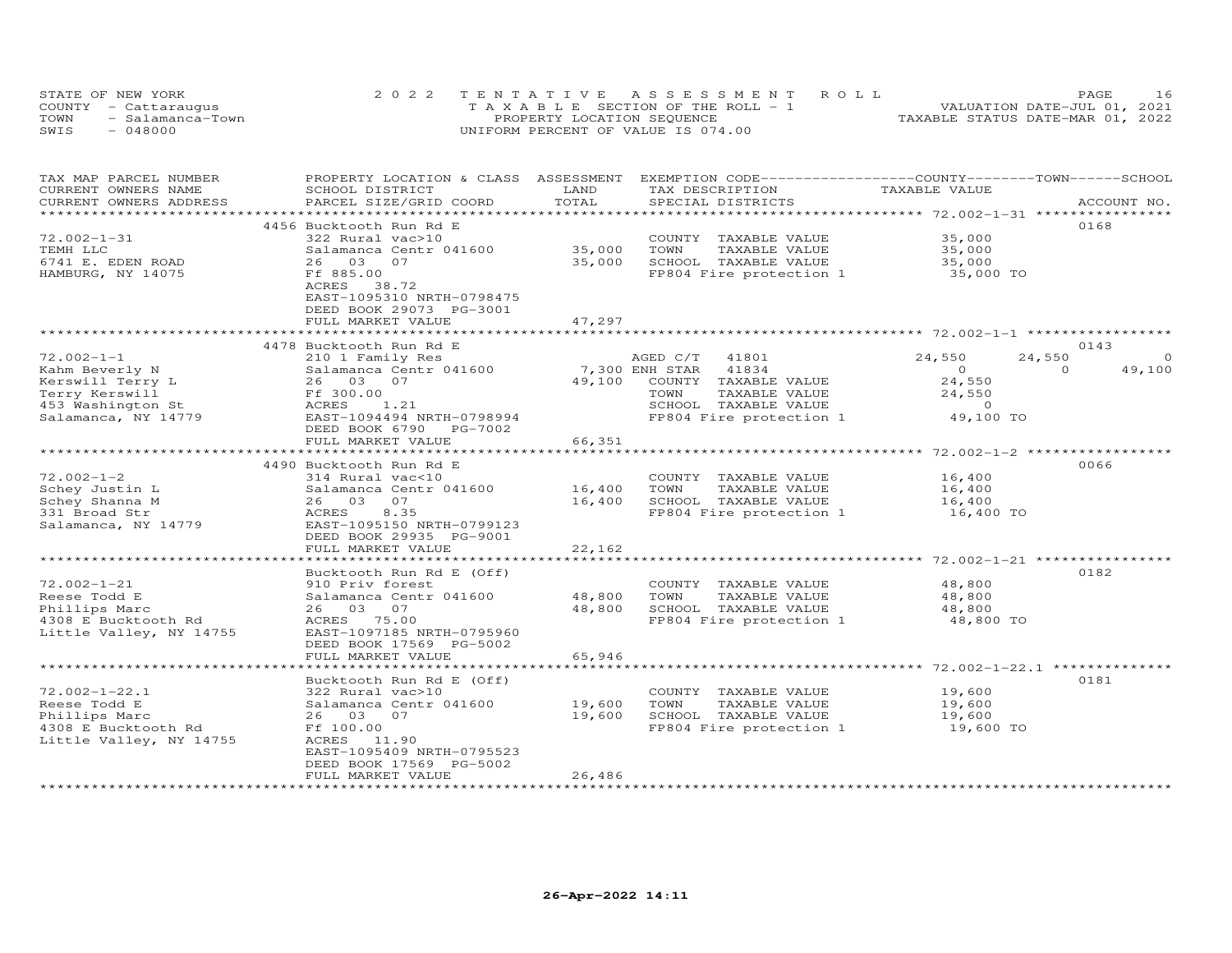| STATE OF NEW YORK    |                  | 2022 TENTATIVE ASSESSMENT ROLL |                                       |  |                                  | PAGE. |  |
|----------------------|------------------|--------------------------------|---------------------------------------|--|----------------------------------|-------|--|
| COUNTY - Cattaraugus |                  |                                | T A X A B L E SECTION OF THE ROLL - 1 |  | VALUATION DATE-JUL 01, 2021      |       |  |
| TOWN                 | - Salamanca-Town |                                | PROPERTY LOCATION SEQUENCE            |  | TAXABLE STATUS DATE-MAR 01, 2022 |       |  |
| SWIS<br>$-048000$    |                  |                                | UNIFORM PERCENT OF VALUE IS 074.00    |  |                                  |       |  |

| TAX MAP PARCEL NUMBER                                 | PROPERTY LOCATION & CLASS | ASSESSMENT    | EXEMPTION CODE-----------------COUNTY-------TOWN------SCHOOL |                                          |             |
|-------------------------------------------------------|---------------------------|---------------|--------------------------------------------------------------|------------------------------------------|-------------|
| CURRENT OWNERS NAME                                   | SCHOOL DISTRICT           | LAND          | TAX DESCRIPTION                                              | TAXABLE VALUE                            |             |
| CURRENT OWNERS ADDRESS                                | PARCEL SIZE/GRID COORD    | TOTAL         | SPECIAL DISTRICTS                                            |                                          | ACCOUNT NO. |
|                                                       |                           | ************* |                                                              | ***************** 72.002-1-27.2 ******** |             |
|                                                       | Bucktooth Run Rd E (Off)  |               |                                                              |                                          | 0393        |
| $72.002 - 1 - 27.2$                                   | 314 Rural vac<10          |               | COUNTY TAXABLE VALUE                                         | 6,600                                    |             |
| Reese Todd E                                          | Salamanca Centr 041600    | 6,600         | TAXABLE VALUE<br>TOWN                                        | 6,600                                    |             |
| Phillips Marc                                         | 26 03<br>07               | 6,600         | SCHOOL TAXABLE VALUE                                         | 6,600                                    |             |
| 4308 E Bucktooth Rd                                   | 4.60<br>ACRES             |               | FP804 Fire protection 1                                      | 6,600 TO                                 |             |
|                                                       | EAST-1095570 NRTH-0795815 |               |                                                              |                                          |             |
| Little Valley, NY 14755                               |                           |               |                                                              |                                          |             |
|                                                       | DEED BOOK 17569 PG-5002   |               |                                                              |                                          |             |
|                                                       | FULL MARKET VALUE         | 8,919         |                                                              |                                          |             |
|                                                       | ************************* |               |                                                              |                                          |             |
|                                                       | Bucktooth Run Rd W        |               |                                                              |                                          | 0141        |
| $72.001 - 1 - 7.1$                                    | 910 Priv forest           |               | COUNTY TAXABLE VALUE                                         | 35,800                                   |             |
| FARM East, LLC                                        | Salamanca Centr 041600    | 31,800        | TOWN<br>TAXABLE VALUE                                        | 35,800                                   |             |
| 890 McLean Road                                       | 47 03 07                  | 35,800        | SCHOOL TAXABLE VALUE                                         | 35,800                                   |             |
| Cortland, NY 13045                                    | Ff 120.00                 |               | FP804 Fire protection 1                                      | 35,800 TO                                |             |
|                                                       | ACRES 45.60               |               |                                                              |                                          |             |
|                                                       | EAST-1087434 NRTH-0797110 |               |                                                              |                                          |             |
|                                                       | DEED BOOK 26270 PG-3003   |               |                                                              |                                          |             |
|                                                       | FULL MARKET VALUE         | 48,378        |                                                              |                                          |             |
|                                                       |                           |               |                                                              |                                          |             |
|                                                       | Bucktooth Run Rd W        |               |                                                              |                                          | 0275        |
| $72.001 - 1 - 8$                                      | 322 Rural vac>10          |               | COUNTY TAXABLE VALUE                                         | 20,400                                   |             |
| Walsh Daniel P                                        | Salamanca Centr 041600    | 20,400        | TOWN<br>TAXABLE VALUE                                        | 20,400                                   |             |
|                                                       |                           |               |                                                              |                                          |             |
| 15 W Beach Rd                                         | 47 03 07                  | 20,400        | SCHOOL TAXABLE VALUE                                         | 20,400                                   |             |
| Dunkirk, NY 14048                                     | Ff 1040.00                |               | FP804 Fire protection 1                                      | 20,400 TO                                |             |
|                                                       | ACRES 13.21               |               |                                                              |                                          |             |
|                                                       | EAST-1088223 NRTH-0798914 |               |                                                              |                                          |             |
|                                                       | DEED BOOK 1378<br>PG-2001 |               |                                                              |                                          |             |
|                                                       | FULL MARKET VALUE         | 27,568        |                                                              |                                          |             |
|                                                       |                           |               |                                                              |                                          |             |
|                                                       | Bucktooth Run Rd W        |               |                                                              |                                          | 0198        |
| $72.001 - 1 - 9.1$                                    | 314 Rural vac<10          |               | COUNTY TAXABLE VALUE                                         | 12,600                                   |             |
| Oliverio Vincent D                                    | Salamanca Centr 041600    | 12,600        | TOWN<br>TAXABLE VALUE                                        | 12,600                                   |             |
| PO Box 513                                            | 47 03<br>07               | 12,600        | SCHOOL TAXABLE VALUE                                         | 12,600                                   |             |
| Ellicottville, NY 14731                               | 418' Ff                   |               | FP804 Fire protection 1                                      | 12,600 TO                                |             |
|                                                       | ACRES<br>4.75             |               |                                                              |                                          |             |
|                                                       | EAST-1087969 NRTH-0798442 |               |                                                              |                                          |             |
|                                                       | DEED BOOK 00915 PG-00006  |               |                                                              |                                          |             |
|                                                       | FULL MARKET VALUE         | 17,027        |                                                              |                                          |             |
|                                                       |                           |               |                                                              |                                          |             |
|                                                       | Bucktooth Run Rd W        |               |                                                              |                                          | 0197        |
|                                                       |                           |               |                                                              |                                          |             |
| $72.001 - 1 - 11$                                     | 323 Vacant rural          |               | COUNTY TAXABLE VALUE                                         | 41,100                                   |             |
| O'Dwyer Miller Barbara Katheri Salamanca Centr 041600 |                           | 41,100        | TAXABLE VALUE<br>TOWN                                        | 41,100                                   |             |
| O'Dwyer William John                                  | 47 03<br>07               | 41,100        | SCHOOL TAXABLE VALUE                                         | 41,100                                   |             |
| 3729 Caruth Blvd                                      | 665' Ff                   |               | FP804 Fire protection 1                                      | 41,100 TO                                |             |
| Dallas, TX 75225                                      | ACRES 49.25               |               |                                                              |                                          |             |
|                                                       | EAST-1089163 NRTH-0797308 |               |                                                              |                                          |             |
|                                                       | DEED BOOK 20190 PG-7251   |               |                                                              |                                          |             |
|                                                       | FULL MARKET VALUE         | 55,541        |                                                              |                                          |             |
|                                                       |                           |               |                                                              |                                          |             |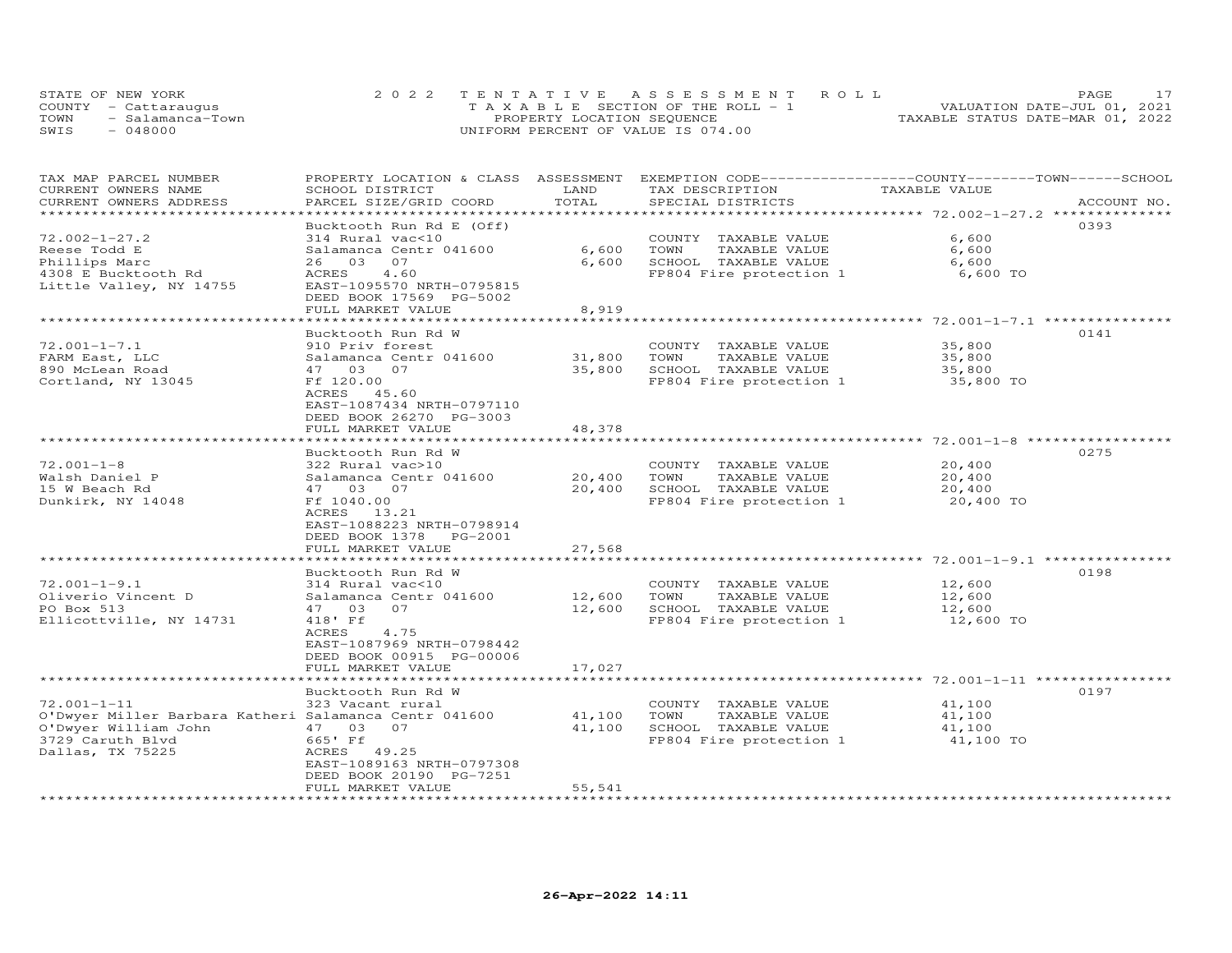| STATE OF NEW YORK        | 2022 TENTATIVE ASSESSMENT ROLL        | PAGE                             |
|--------------------------|---------------------------------------|----------------------------------|
| COUNTY - Cattaraugus     | T A X A B L E SECTION OF THE ROLL - 1 | VALUATION DATE-JUL 01, 2021      |
| TOWN<br>- Salamanca-Town | PROPERTY LOCATION SEQUENCE            | TAXABLE STATUS DATE-MAR 01, 2022 |
| SWIS<br>- 048000         | UNIFORM PERCENT OF VALUE IS 074.00    |                                  |

| TAX MAP PARCEL NUMBER                                  | PROPERTY LOCATION & CLASS ASSESSMENT |                 | EXEMPTION CODE------------------COUNTY-------TOWN------SCHOOL |                                                        |                    |
|--------------------------------------------------------|--------------------------------------|-----------------|---------------------------------------------------------------|--------------------------------------------------------|--------------------|
| CURRENT OWNERS NAME                                    | SCHOOL DISTRICT                      | LAND            | TAX DESCRIPTION                                               | TAXABLE VALUE                                          |                    |
| CURRENT OWNERS ADDRESS                                 | PARCEL SIZE/GRID COORD               | TOTAL           | SPECIAL DISTRICTS                                             |                                                        | ACCOUNT NO.        |
|                                                        |                                      |                 |                                                               |                                                        |                    |
|                                                        | Bucktooth Run Rd W                   |                 |                                                               |                                                        | 0030               |
| $72.001 - 1 - 12$                                      | 210 1 Family Res                     |                 | COUNTY TAXABLE VALUE                                          | 37,700                                                 |                    |
| Brown George W                                         | Salamanca Centr 041600               | 11,900          | TOWN<br>TAXABLE VALUE                                         | 37,700                                                 |                    |
| 559 E State St                                         | 47 03<br>07                          | 37,700          | SCHOOL TAXABLE VALUE                                          | 37,700                                                 |                    |
| Salamanca, NY 14779                                    | 275' Ff                              |                 | FP804 Fire protection 1                                       | 37,700 TO                                              |                    |
|                                                        | 4.25<br>ACRES                        |                 |                                                               |                                                        |                    |
|                                                        | EAST-1089622 NRTH-0797738            |                 |                                                               |                                                        |                    |
|                                                        | DEED BOOK 720<br>PG-00296            |                 |                                                               |                                                        |                    |
|                                                        | FULL MARKET VALUE                    | 50,946          |                                                               |                                                        |                    |
|                                                        | *****************                    | *********       |                                                               |                                                        |                    |
|                                                        | Bucktooth Run Rd W                   |                 |                                                               |                                                        | 0459               |
| $72.001 - 1 - 15.5$                                    | 312 Vac w/imprv                      |                 | COUNTY TAXABLE VALUE                                          | 17,900                                                 |                    |
| Andrews Douglas                                        | Salamanca Centr 041600               | 17,400          | TAXABLE VALUE<br>TOWN                                         | 17,900                                                 |                    |
| 5317 Kyler Hill Rd                                     | 47 03<br>07                          | 17,900          | SCHOOL TAXABLE VALUE                                          | 17,900                                                 |                    |
| Little Valley, NY 14755                                | ACRES<br>9.35                        |                 | FP804 Fire protection 1                                       | 17,900 TO                                              |                    |
|                                                        | EAST-1089963 NRTH-0796297            |                 |                                                               |                                                        |                    |
|                                                        | DEED BOOK 00948 PG-00988             |                 |                                                               |                                                        |                    |
|                                                        | FULL MARKET VALUE                    | 24,189          |                                                               |                                                        |                    |
|                                                        | **************************           |                 |                                                               | ************************ 72.001-1-18.2 *************** |                    |
|                                                        | Bucktooth Run Rd W                   |                 |                                                               |                                                        | 0386               |
| $72.001 - 1 - 18.2$                                    | 322 Rural vac>10                     |                 | COUNTY TAXABLE VALUE                                          | 21,000                                                 |                    |
| Emborsky Rachel                                        | Salamanca Centr 041600               | 21,000          | TOWN<br>TAXABLE VALUE                                         | 21,000                                                 |                    |
| 8355 W. Bucktooth Run Road                             | 35 03<br>07                          | 21,000          | SCHOOL TAXABLE VALUE                                          | 21,000                                                 |                    |
| Little Valley, NY 14755                                | 270' Ff                              |                 | FP804 Fire protection 1                                       | 21,000 TO                                              |                    |
|                                                        | ACRES 15.35                          |                 |                                                               |                                                        |                    |
|                                                        | EAST-1090503 NRTH-0796189            |                 |                                                               |                                                        |                    |
|                                                        | DEED BOOK 28869 PG-7002              |                 |                                                               |                                                        |                    |
|                                                        | FULL MARKET VALUE                    | 28,378          |                                                               |                                                        |                    |
|                                                        |                                      |                 |                                                               |                                                        |                    |
|                                                        | 8042 Bucktooth Run Rd W              |                 |                                                               |                                                        | 0438               |
| $72.001 - 1 - 25.4$                                    | 210 1 Family Res                     |                 | 41854<br>BAS STAR                                             | $\Omega$                                               | $\Omega$<br>24,000 |
| Colton Dale R                                          | Salamanca Centr 041600               | 7,100           | COUNTY TAXABLE VALUE                                          | 110,100                                                |                    |
| Colton Mary Beth                                       | 34 03 07                             | 110,100         | TOWN<br>TAXABLE VALUE                                         | 110,100                                                |                    |
| 8042 W Bucktooth Run Rd                                | Ff 300.00                            |                 | SCHOOL TAXABLE VALUE                                          | 86,100                                                 |                    |
| Little Valley, NY 14755                                | ACRES<br>081<br>1.05 BANK            |                 | FP804 Fire protection 1                                       | 110,100 TO                                             |                    |
|                                                        | EAST-1093781 NRTH-0795197            |                 |                                                               |                                                        |                    |
|                                                        |                                      |                 |                                                               |                                                        |                    |
|                                                        | DEED BOOK 00950 PG-00554             | 148,784         |                                                               |                                                        |                    |
|                                                        | FULL MARKET VALUE                    |                 |                                                               |                                                        |                    |
|                                                        | 8355 Bucktooth Run Rd W              |                 |                                                               |                                                        | 0068               |
| $72.001 - 1 - 26.1$                                    | 113 Cattle farm                      |                 | AG DISTOUT 41730                                              | 19,336                                                 | 19,336<br>19,336   |
| Emborsky Peter                                         | Salamanca Centr 041600               | 99,600 ENH STAR | 41834                                                         | $\circ$                                                | $\Omega$<br>59,920 |
|                                                        |                                      | 220,600         |                                                               | 201,264                                                |                    |
| Emborsky Christine                                     | 34 03 07<br>1920' Ff                 |                 | COUNTY TAXABLE VALUE<br>TOWN                                  |                                                        |                    |
| 8355 W Bucktooth Run Rd                                |                                      |                 | TAXABLE VALUE                                                 | 201,264                                                |                    |
| Little Valley, NY 14755                                | ACRES 188.99                         |                 | SCHOOL TAXABLE VALUE                                          | 141,344                                                |                    |
|                                                        | EAST-1092364 NRTH-0794377            |                 | FP804 Fire protection 1                                       | 220,600 TO                                             |                    |
| MAY BE SUBJECT TO PAYMENT                              | DEED BOOK 773<br>PG-00708            |                 |                                                               |                                                        |                    |
| UNDER AGDIST LAW TIL 2029<br>************************* | FULL MARKET VALUE                    | 298,108         |                                                               |                                                        |                    |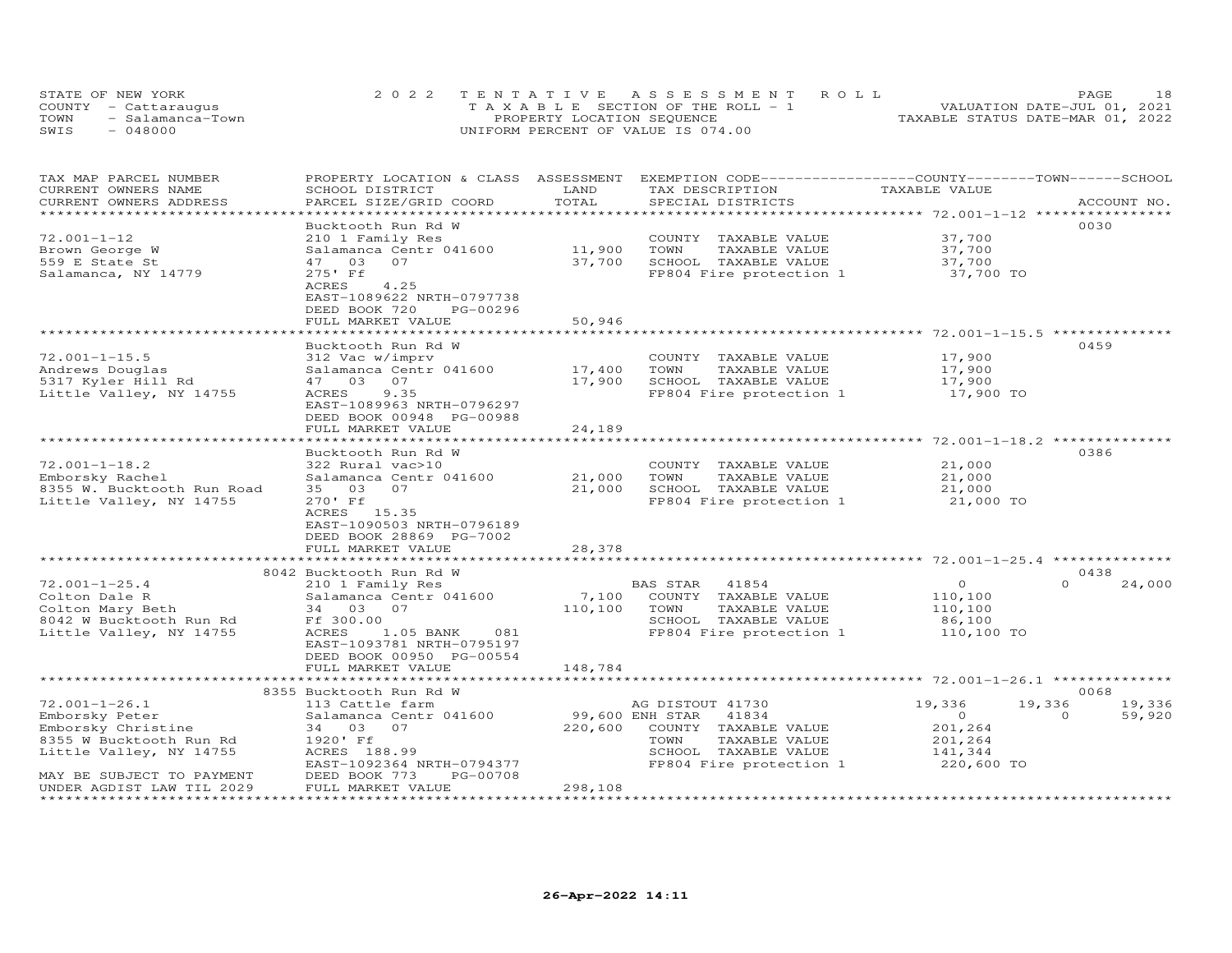|      | STATE OF NEW YORK    | 2022 TENTATIVE ASSESSMENT ROLL        | 19<br>PAGE                       |
|------|----------------------|---------------------------------------|----------------------------------|
|      | COUNTY - Cattaraugus | T A X A B L E SECTION OF THE ROLL - 1 | VALUATION DATE-JUL 01, 2021      |
| TOWN | - Salamanca-Town     | PROPERTY LOCATION SEQUENCE            | TAXABLE STATUS DATE-MAR 01, 2022 |
| SWIS | - 048000             | UNIFORM PERCENT OF VALUE IS 074.00    |                                  |

| TAX MAP PARCEL NUMBER<br>CURRENT OWNERS NAME<br>CURRENT OWNERS ADDRESS                                          | PROPERTY LOCATION & CLASS ASSESSMENT EXEMPTION CODE----------------COUNTY-------TOWN------SCHOOL<br>SCHOOL DISTRICT<br>PARCEL SIZE/GRID COORD                                   | LAND<br>TOTAL    | TAX DESCRIPTION<br>SPECIAL DISTRICTS                                                                                 | TAXABLE VALUE                                                   | ACCOUNT NO.                                                       |
|-----------------------------------------------------------------------------------------------------------------|---------------------------------------------------------------------------------------------------------------------------------------------------------------------------------|------------------|----------------------------------------------------------------------------------------------------------------------|-----------------------------------------------------------------|-------------------------------------------------------------------|
|                                                                                                                 |                                                                                                                                                                                 |                  |                                                                                                                      |                                                                 |                                                                   |
| $72.001 - 1 - 26.2$<br>Emborsky Randall E<br>Emborsky Amanda M                                                  | 8355 Bucktooth Run Rd W<br>311 Res vac land<br>Salamanca Centr 041600<br>34 03<br>07                                                                                            | 7,500<br>7,500   | COUNTY TAXABLE VALUE<br>TOWN      TAXABLE VALUE<br>SCHOOL   TAXABLE VALUE                                            | 7,500<br>7,500<br>7,500                                         | 0068                                                              |
| 10800 Lephmill Rd<br>Cattaraugus, NY 14719<br>MAY BE SUBJECT TO PAYMENT                                         | 1920' Ff<br>ACRES<br>2.00<br>EAST-1091550 NRTH-0794952<br>DEED BOOK 20210 PG-9127                                                                                               |                  | FP804 Fire protection 1                                                                                              | 7,500 TO                                                        |                                                                   |
|                                                                                                                 | FULL MARKET VALUE                                                                                                                                                               | 10,135           |                                                                                                                      |                                                                 |                                                                   |
|                                                                                                                 |                                                                                                                                                                                 |                  |                                                                                                                      |                                                                 |                                                                   |
| $72.001 - 1 - 25.6$<br>Hutchison Rodney L<br>8364 W Bucktooth Run Rd<br>Little Valley, NY 14755                 | 8364 Bucktooth Run Rd W<br>210 1 Family Res<br>Salamanca Centr 041600<br>34 03 07<br>FRNT 180.00 DPTH 165.00<br>EAST-1094075 NRTH-0794830                                       | 6,800<br>22,400  | BAS STAR 41854<br>COUNTY TAXABLE VALUE<br>TOWN<br>TAXABLE VALUE<br>SCHOOL TAXABLE VALUE<br>FP804 Fire protection 1   | $\Omega$<br>22,400<br>22,400<br>$\overline{0}$<br>22,400 TO     | 0440<br>$\Omega$<br>22,400                                        |
|                                                                                                                 | DEED BOOK 905<br>PG-00288<br>FULL MARKET VALUE                                                                                                                                  | 30,270           |                                                                                                                      |                                                                 |                                                                   |
|                                                                                                                 |                                                                                                                                                                                 |                  |                                                                                                                      |                                                                 |                                                                   |
|                                                                                                                 | 8406 Bucktooth Run Rd W                                                                                                                                                         |                  |                                                                                                                      |                                                                 | 0439                                                              |
| $72.001 - 1 - 25.5$<br>Light Stephanie I<br>Gassman Daniel L                                                    | 210 1 Family Res<br>Salamanca Centr 041600<br>34 03 07                                                                                                                          | 7,100<br>125,400 | BAS STAR<br>41854<br>COUNTY TAXABLE VALUE<br>TAXABLE VALUE<br>TOWN                                                   | $\overline{O}$<br>125,400<br>125,400                            | $\Omega$<br>24,000                                                |
| 8406 W Bucktooth Run Rd<br>Little Valley, NY 14755                                                              | 250' Ff<br>ACRES 1.05<br>EAST-1093933 NRTH-0795037<br>DEED BOOK 11478 PG-9001                                                                                                   |                  | SCHOOL TAXABLE VALUE<br>FP804 Fire protection 1                                                                      | 101,400<br>125,400 TO                                           |                                                                   |
|                                                                                                                 | FULL MARKET VALUE                                                                                                                                                               | 169,459          |                                                                                                                      |                                                                 |                                                                   |
|                                                                                                                 | 8408 Bucktooth Run Rd W                                                                                                                                                         |                  | 75 PCT OF VALUE USED FOR EXEMPTION PURPOSES                                                                          |                                                                 | 0229                                                              |
| $72.001 - 1 - 24.1$<br>Riddle Ralph W<br>Riddle Katherine<br>8408 W Bucktooth Run Rd<br>Little Valley, NY 14755 | 240 Rural res<br>Salamanca Centr 041600 38,900 ENH STAR 41834<br>35 03 07<br>$L/p$ 787-448<br>Ff 200.00<br>ACRES 45.20<br>EAST-1093865 NRTH-0796304<br>DEED BOOK 00981 PG-00285 | 61,300           | VET COM CT 41131<br>COUNTY TAXABLE VALUE<br>TOWN<br>TAXABLE VALUE<br>SCHOOL TAXABLE VALUE<br>FP804 Fire protection 1 | 11,494<br>$\sim$ 0<br>49,806<br>49,806<br>1,380<br>61,300 TO    | 11,494<br>$\Omega$<br>$\Omega$<br>59,920                          |
|                                                                                                                 | FULL MARKET VALUE                                                                                                                                                               | 82,838           |                                                                                                                      |                                                                 |                                                                   |
|                                                                                                                 | 8460 Bucktooth Run Rd W                                                                                                                                                         |                  | 50 PCT OF VALUE USED FOR EXEMPTION PURPOSES                                                                          |                                                                 | 0228                                                              |
| $72.001 - 1 - 22$<br>Riddle James<br>Riddle Sharon L<br>8460 W Bucktooth Run Rd<br>Little Valley, NY 14755      | 270 Mfg housing<br>Salamanca Centr 041600 46,300 VET DIS CT 41141<br>35 03 07<br>690' Ff<br>ACRES 61.10<br>EAST-1092906 NRTH-0797165                                            | 71,700 ENH STAR  | VET COM CT 41131<br>41834<br>COUNTY TAXABLE VALUE<br>TAXABLE VALUE<br>TOWN<br>SCHOOL TAXABLE VALUE                   | 8,963<br>5,378<br>$\overline{0}$<br>57, 359<br>57,359<br>11,780 | $\circ$<br>8,963<br>5,378<br>$\Omega$<br>$\overline{0}$<br>59,920 |
|                                                                                                                 | PG-00373<br>DEED BOOK 748<br>FULL MARKET VALUE                                                                                                                                  | 96,892           | FP804 Fire protection 1                                                                                              | 71,700 TO                                                       |                                                                   |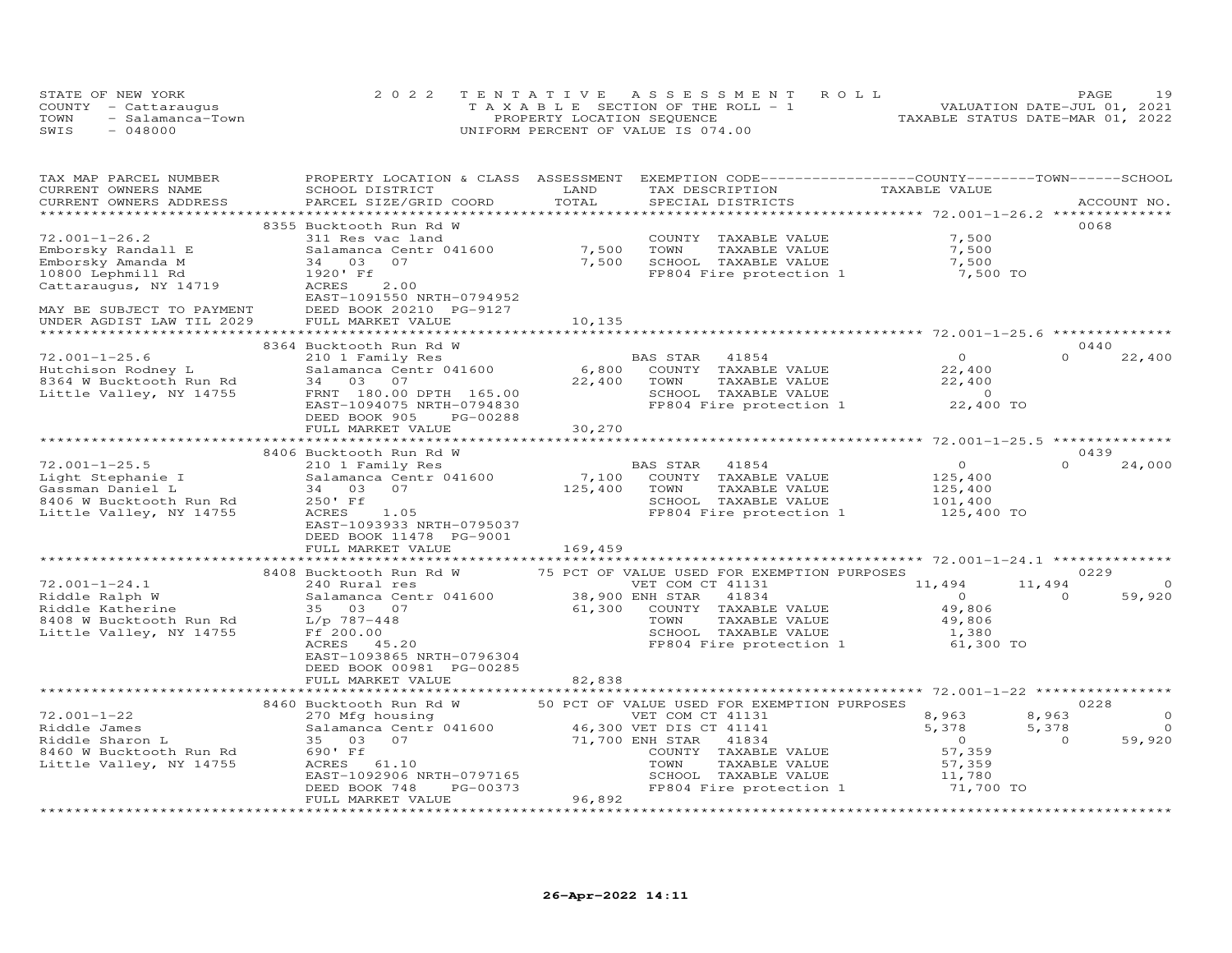|      | STATE OF NEW YORK    | 2022 TENTATIVE ASSESSMENT ROLL        | 20<br>PAGE                       |
|------|----------------------|---------------------------------------|----------------------------------|
|      | COUNTY - Cattaraugus | T A X A B L E SECTION OF THE ROLL - 1 | VALUATION DATE-JUL 01, 2021      |
| TOWN | - Salamanca-Town     | PROPERTY LOCATION SEQUENCE            | TAXABLE STATUS DATE-MAR 01, 2022 |
| SWIS | $-048000$            | UNIFORM PERCENT OF VALUE IS 074.00    |                                  |

| TAX MAP PARCEL NUMBER             | PROPERTY LOCATION & CLASS ASSESSMENT |         | EXEMPTION CODE-----------------COUNTY-------TOWN------SCHOOL |                                               |          |                |
|-----------------------------------|--------------------------------------|---------|--------------------------------------------------------------|-----------------------------------------------|----------|----------------|
| CURRENT OWNERS NAME               | SCHOOL DISTRICT                      | LAND    | TAX DESCRIPTION                                              | TAXABLE VALUE                                 |          |                |
| CURRENT OWNERS ADDRESS            | PARCEL SIZE/GRID COORD               | TOTAL   | SPECIAL DISTRICTS                                            |                                               |          | ACCOUNT NO.    |
|                                   |                                      |         |                                                              |                                               |          |                |
|                                   | 8470 Bucktooth Run Rd W              |         |                                                              |                                               | 0015     |                |
| $72.001 - 1 - 20.1$               | 270 Mfg housing                      |         | 41834<br>ENH STAR                                            | $\Omega$                                      | $\Omega$ | 59,920         |
| Schapp Carolyn (L/U)              | Salamanca Centr 041600               | 17,800  | COUNTY TAXABLE VALUE                                         | 63,400                                        |          |                |
| Carolyn E. Schapp Family Trust 35 | 07<br>03                             | 63,400  | TAXABLE VALUE<br>TOWN                                        | 63,400                                        |          |                |
| 8470 W Bucktooth Run Road         | 680' Ff                              |         | SCHOOL TAXABLE VALUE                                         |                                               |          |                |
|                                   | ACRES<br>9.80                        |         |                                                              | 3,480<br>63,400 TO                            |          |                |
| Little Valley, NY 14755           |                                      |         | FP804 Fire protection 1                                      |                                               |          |                |
|                                   | EAST-1092388 NRTH-0796973            |         |                                                              |                                               |          |                |
|                                   | DEED BOOK 20509 PG-5002              |         |                                                              |                                               |          |                |
|                                   | FULL MARKET VALUE                    | 85,676  |                                                              |                                               |          |                |
|                                   |                                      |         |                                                              |                                               |          |                |
|                                   | 8506 Bucktooth Run Rd W              |         |                                                              |                                               | 0164     |                |
| $72.001 - 1 - 19$                 | 210 1 Family Res                     |         | BAS STAR<br>41854                                            | $\Omega$                                      | $\Omega$ | 24,000         |
| Hyson Paul L                      | Salamanca Centr 041600               | 8,900   | COUNTY TAXABLE VALUE                                         | 144,700                                       |          |                |
| 8506 W Bucktooth Run Rd           | 46 03 07                             | 144,700 | TOWN<br>TAXABLE VALUE                                        | 144,700                                       |          |                |
| Little Valley, NY 14755           | 450' Ff                              |         | SCHOOL TAXABLE VALUE                                         | 120,700                                       |          |                |
|                                   | 2.25<br>ACRES                        |         | FP804 Fire protection 1                                      | 144,700 TO                                    |          |                |
|                                   | EAST-1091782 NRTH-0796592            |         |                                                              |                                               |          |                |
|                                   | DEED BOOK 808<br>PG-00213            |         |                                                              |                                               |          |                |
|                                   | FULL MARKET VALUE                    | 195,541 |                                                              |                                               |          |                |
|                                   |                                      |         |                                                              |                                               |          |                |
|                                   | 8558 Bucktooth Run Rd W              |         |                                                              |                                               | 0086     |                |
| $72.001 - 1 - 18.1$               |                                      |         |                                                              |                                               |          | $\circ$        |
|                                   | 240 Rural res                        |         | VET COM CT 41131<br>66,400 VET DIS CT 41141                  | 16,000                                        | 16,000   |                |
| Goodman Willliam                  | Salamanca Centr 041600               |         |                                                              | 6,023                                         | 6,023    | $\overline{0}$ |
| Goodrich Eileen H                 | 35 03 07                             |         | 80,300 BAS STAR 41854                                        | $\overline{0}$                                | $\Omega$ | 24,000         |
| 8558 W Bucktooth Run Rd           | ACRES 108.45                         |         | COUNTY TAXABLE VALUE                                         | 58,277                                        |          |                |
| Little Valley, NY 14755           | EAST-1091369 NRTH-0797493            |         | TOWN<br>TAXABLE VALUE                                        | 58,277                                        |          |                |
|                                   | DEED BOOK 783<br>PG-00071            |         | SCHOOL TAXABLE VALUE                                         | 56,300                                        |          |                |
|                                   | FULL MARKET VALUE                    |         | 108,514 FP804 Fire protection 1                              | 80,300 TO                                     |          |                |
|                                   | ************************             |         |                                                              | *************** 72.001-1-18.3 *************** |          |                |
|                                   | 8574 Bucktooth Run Rd W              |         |                                                              |                                               | 0406     |                |
| $72.001 - 1 - 18.3$               | 210 1 Family Res                     |         | COUNTY TAXABLE VALUE                                         | 43,400                                        |          |                |
| Goodman William E                 | Salamanca Centr 041600               | 27,400  | TOWN<br>TAXABLE VALUE                                        | 43,400                                        |          |                |
| Goodman Joanne                    | 35 03 07                             | 43,400  | SCHOOL TAXABLE VALUE                                         | 43,400                                        |          |                |
| 8558 W Bucktooth Run Rd           | 316' Ff                              |         | FP804 Fire protection 1 43,400 TO                            |                                               |          |                |
| Little Valley, NY 14755           | ACRES 24.50                          |         |                                                              |                                               |          |                |
|                                   | EAST-1090520 NRTH-0798226            |         |                                                              |                                               |          |                |
|                                   | DEED BOOK 845<br>PG-00356            |         |                                                              |                                               |          |                |
|                                   | FULL MARKET VALUE                    |         |                                                              |                                               |          |                |
|                                   |                                      | 58,649  |                                                              |                                               |          |                |
|                                   |                                      |         |                                                              |                                               |          |                |
|                                   | 8580 Bucktooth Run Rd W              |         |                                                              |                                               | 0004     |                |
| $72.001 - 1 - 16$                 | 210 1 Family Res                     |         | COUNTY TAXABLE VALUE                                         | 13,000                                        |          |                |
| Andrews Howard E Jr               | Salamanca Centr 041600               | 9,300   | TOWN<br>TAXABLE VALUE                                        | 13,000                                        |          |                |
| 29 N Washington St                | 47 03 07                             | 13,000  | SCHOOL TAXABLE VALUE                                         | 13,000                                        |          |                |
| Randolph, NY 14772                | Ff 190.00                            |         | FP804 Fire protection 1                                      | 13,000 TO                                     |          |                |
|                                   | ACRES<br>2.50                        |         |                                                              |                                               |          |                |
|                                   | EAST-1090228 NRTH-0797627            |         |                                                              |                                               |          |                |
|                                   | DEED BOOK 27465 PG-2001              |         |                                                              |                                               |          |                |
|                                   | FULL MARKET VALUE                    | 17,568  |                                                              |                                               |          |                |
|                                   |                                      |         |                                                              |                                               |          |                |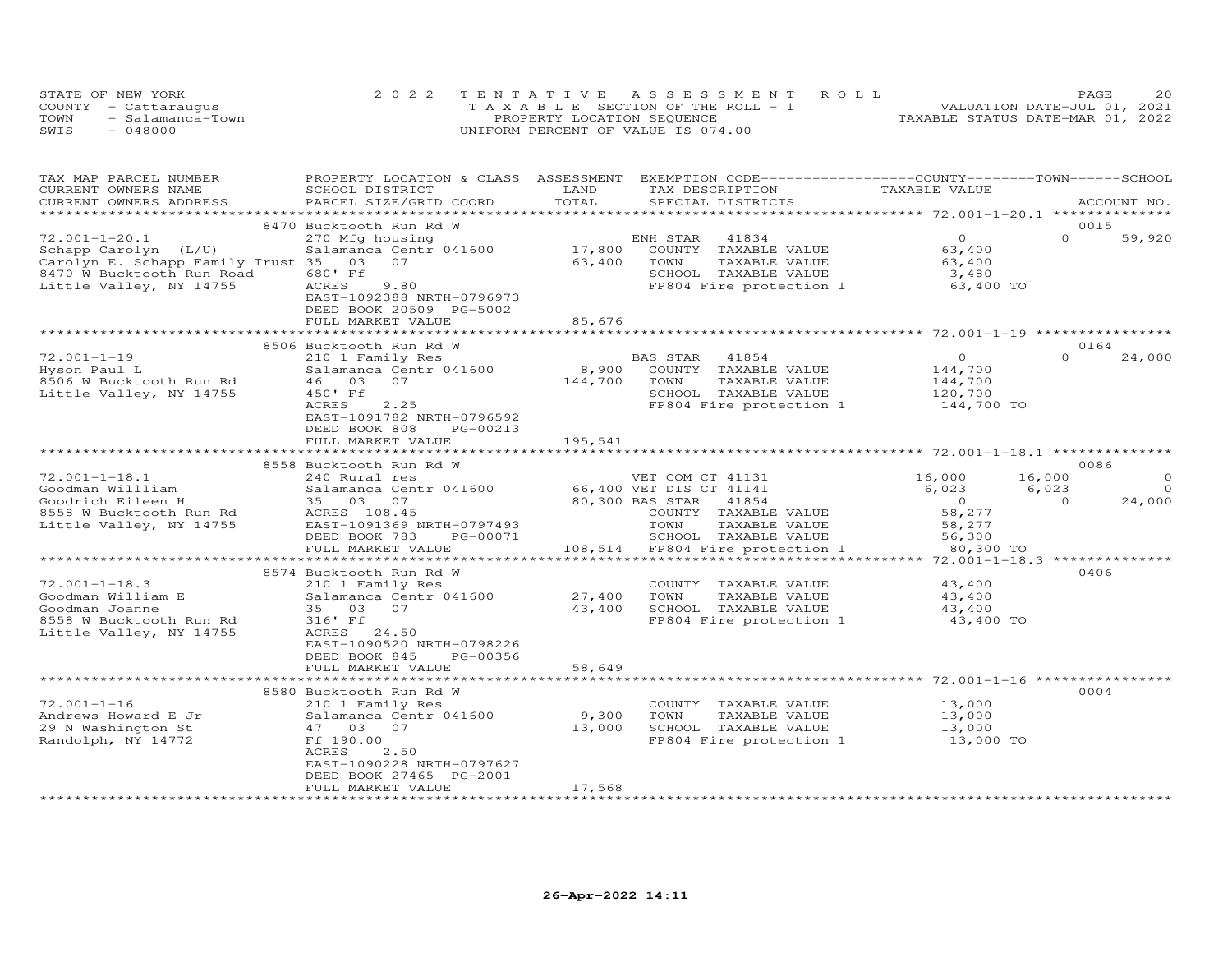| STATE OF NEW YORK        | 2022 TENTATIVE ASSESSMENT ROLL        | 21<br>PAGE                       |
|--------------------------|---------------------------------------|----------------------------------|
| COUNTY - Cattaraugus     | T A X A B L E SECTION OF THE ROLL - 1 | VALUATION DATE-JUL 01, 2021      |
| TOWN<br>- Salamanca-Town | PROPERTY LOCATION SEQUENCE            | TAXABLE STATUS DATE-MAR 01, 2022 |
| SWIS<br>- 048000         | UNIFORM PERCENT OF VALUE IS 074.00    |                                  |

| TAX MAP PARCEL NUMBER     | PROPERTY LOCATION & CLASS ASSESSMENT EXEMPTION CODE-----------------COUNTY-------TOWN------SCHOOL |         |                                               |                              |                    |
|---------------------------|---------------------------------------------------------------------------------------------------|---------|-----------------------------------------------|------------------------------|--------------------|
| CURRENT OWNERS NAME       | SCHOOL DISTRICT                                                                                   | LAND    | TAX DESCRIPTION                               | TAXABLE VALUE                |                    |
| CURRENT OWNERS ADDRESS    | PARCEL SIZE/GRID COORD                                                                            | TOTAL   | SPECIAL DISTRICTS                             |                              | ACCOUNT NO.        |
|                           | 8587 Bucktooth Run Rd W                                                                           |         |                                               |                              | 0187               |
| $72.001 - 1 - 17$         | 210 1 Family Res                                                                                  |         | COUNTY TAXABLE VALUE                          | 86,200                       |                    |
| Hill Dennis               | Salamanca Centr 041600                                                                            | 6,800   | TOWN<br>TAXABLE VALUE                         | 86,200                       |                    |
| 8587 W Bucktooth Run Road | 47 03 07                                                                                          | 86,200  | SCHOOL TAXABLE VALUE                          | 86,200                       |                    |
| Little Valley, NY 14755   | Ff 250.00                                                                                         |         | FP804 Fire protection 1                       | 86,200 TO                    |                    |
|                           | ACRES<br>8.85 BANK<br>081                                                                         |         |                                               |                              |                    |
|                           | EAST-1090185 NRTH-0796234                                                                         |         |                                               |                              |                    |
|                           | DEED BOOK 24510 PG-8002                                                                           |         |                                               |                              |                    |
|                           | FULL MARKET VALUE                                                                                 | 116,486 |                                               |                              |                    |
|                           |                                                                                                   |         |                                               |                              |                    |
|                           | 8600 Bucktooth Run Rd W                                                                           |         |                                               |                              | 0371               |
| $72.001 - 1 - 15.2$       | 210 1 Family Res                                                                                  |         | VET COM CT 41131                              | 16,000                       | 16,000<br>$\circ$  |
| Andrews Howard E          | Salamanca Centr 041600 33,100 ENH STAR                                                            |         | 41834                                         | $\overline{O}$               | 59,920<br>$\Omega$ |
| 8600 W Bucktooth Run Rd   | 47 03 07                                                                                          | 88,400  | COUNTY TAXABLE VALUE                          | 72,400                       |                    |
| Little Valley, NY 14755   | ACRES 33.05                                                                                       |         | TOWN<br>TAXABLE VALUE                         | 72,400                       |                    |
|                           | EAST-1089876 NRTH-0798455                                                                         |         | SCHOOL TAXABLE VALUE                          | 28,480                       |                    |
|                           | DEED BOOK 871<br>PG-00895                                                                         |         | FP804 Fire protection 1                       | 88,400 TO                    |                    |
|                           | FULL MARKET VALUE                                                                                 | 119,459 |                                               |                              |                    |
|                           |                                                                                                   |         |                                               |                              |                    |
|                           | 8611 Bucktooth Run Rd W                                                                           |         |                                               |                              | 0017               |
| $72.001 - 1 - 14$         | 210 1 Family Res                                                                                  |         | COUNTY TAXABLE VALUE                          | 148,900                      |                    |
| Fish Robert Jr            | Salamanca Centr 041600                                                                            | 17,000  | TOWN<br>TAXABLE VALUE                         | 148,900                      |                    |
| 8611 W Bucktooth Run Rd   | 47 03 07                                                                                          | 148,900 | SCHOOL TAXABLE VALUE                          | 148,900                      |                    |
| Little Valley, NY 14755   | FRNT 225.00 DPTH                                                                                  |         | FP804 Fire protection 1 148,900 TO            |                              |                    |
|                           | ACRES<br>9.00                                                                                     |         |                                               |                              |                    |
|                           | EAST-1089753 NRTH-0796351                                                                         |         |                                               |                              |                    |
|                           | DEED BOOK 910<br>PG-00677                                                                         |         |                                               |                              |                    |
|                           | FULL MARKET VALUE                                                                                 | 201,216 |                                               |                              |                    |
|                           |                                                                                                   |         |                                               |                              |                    |
|                           | 8612 Bucktooth Run Rd W                                                                           |         |                                               |                              | 0005               |
| $72.001 - 1 - 15.1$       | 312 Vac w/imprv                                                                                   |         | COUNTY TAXABLE VALUE                          | 31,100                       |                    |
| Andrews Howard E          | Salamanca Centr 041600                                                                            | 6,800   | TOWN<br>TAXABLE VALUE                         | 31,100                       |                    |
| 8600 Bucktooth Run Rd W   | 47 03 07                                                                                          | 31,100  | SCHOOL TAXABLE VALUE                          | 31,100                       |                    |
| Little Valley, NY 14755   | Life Use                                                                                          |         | FP804 Fire protection 1                       | 31,100 TO                    |                    |
|                           | FRNT 135.00 DPTH 205.00                                                                           |         |                                               |                              |                    |
|                           | EAST-1089770 NRTH-0797506                                                                         |         |                                               |                              |                    |
|                           | DEED BOOK 1026 PG-939                                                                             |         |                                               |                              |                    |
|                           | FULL MARKET VALUE                                                                                 | 42,027  |                                               |                              |                    |
|                           |                                                                                                   |         |                                               |                              |                    |
|                           | 8621 Bucktooth Run Rd W                                                                           |         |                                               |                              | 0277               |
| $72.001 - 1 - 13$         | 210 1 Family Res                                                                                  |         | VET WAR CT 41121                              | 9,600                        | 9,600<br>$\circ$   |
| Miller Larry A            | Salamanca Centr 041600                                                                            |         | 17,500 VET DIS CT 41141                       | 4,048                        | 4,048<br>$\circ$   |
| Miller Laurie             | 47 03 07                                                                                          |         | 80,960 ENH STAR<br>41834                      | $0$<br>67,312                | $\Omega$<br>59,920 |
| 8621 W Bucktooth Run Rd   | Ff 225.00                                                                                         |         | COUNTY TAXABLE VALUE                          |                              |                    |
| Little Valley, NY 14755   | ACRES<br>9.50<br>EAST-1089555 NRTH-0796400                                                        |         | TAXABLE VALUE<br>TOWN<br>SCHOOL TAXABLE VALUE | 67,312                       |                    |
|                           | DEED BOOK 00957 PG-00147                                                                          |         | FP804 Fire protection 1                       | 21,040<br>80,960 TO          |                    |
|                           | FULL MARKET VALUE                                                                                 | 109,405 |                                               |                              |                    |
| ************************* |                                                                                                   |         |                                               | **************************** |                    |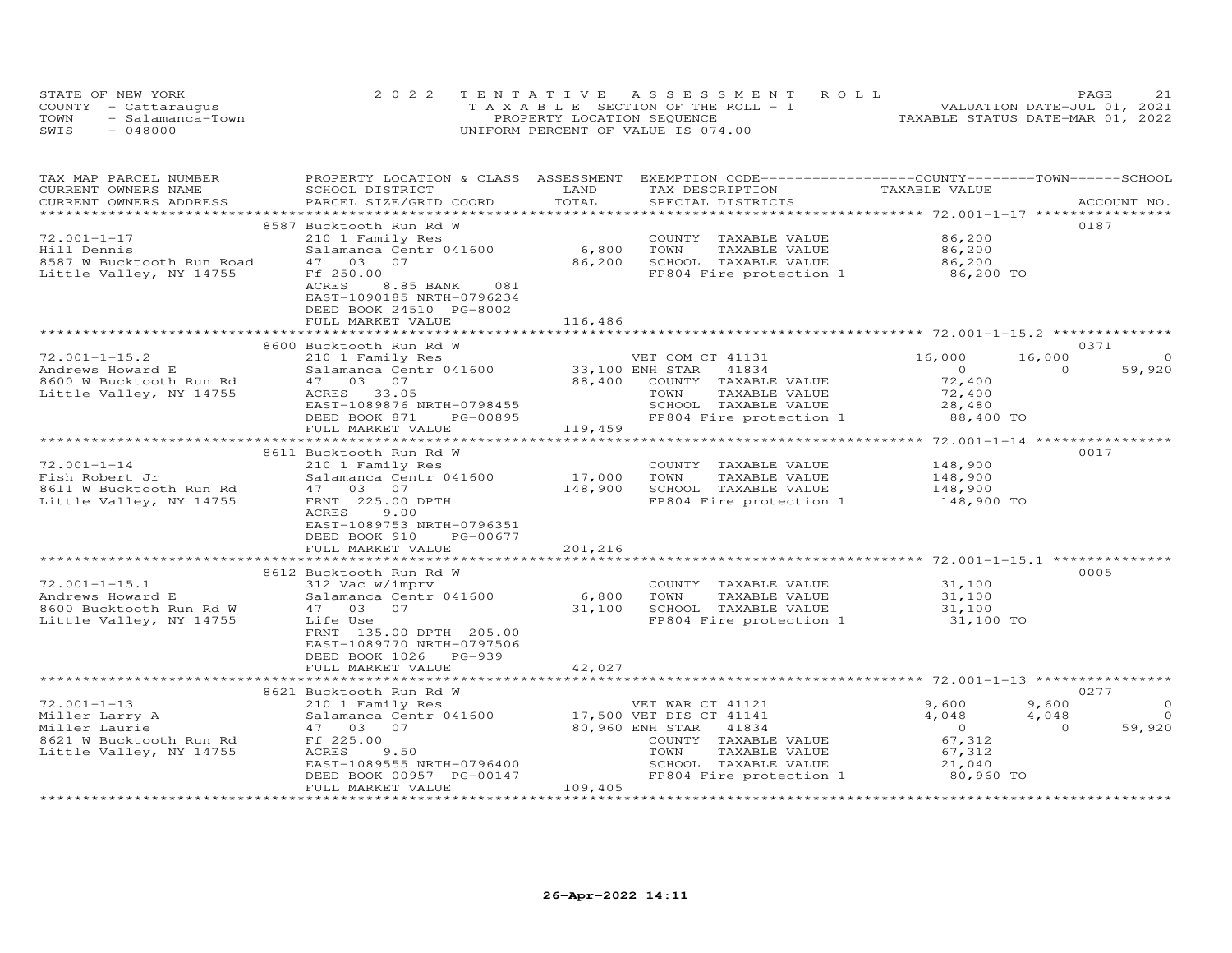|      | STATE OF NEW YORK    | 2022 TENTATIVE ASSESSMENT ROLL        | つつ<br><b>PAGE</b>                |
|------|----------------------|---------------------------------------|----------------------------------|
|      | COUNTY - Cattaraugus | T A X A B L E SECTION OF THE ROLL - 1 | VALUATION DATE-JUL 01, 2021      |
| TOWN | - Salamanca-Town     | PROPERTY LOCATION SEQUENCE            | TAXABLE STATUS DATE-MAR 01, 2022 |
| SWIS | $-048000$            | UNIFORM PERCENT OF VALUE IS 074.00    |                                  |

| TAX MAP PARCEL NUMBER                                                  | PROPERTY LOCATION & CLASS ASSESSMENT                       |         | EXEMPTION CODE-----------------COUNTY-------TOWN-----SCHOOL      |                             |          |             |
|------------------------------------------------------------------------|------------------------------------------------------------|---------|------------------------------------------------------------------|-----------------------------|----------|-------------|
| CURRENT OWNERS NAME                                                    | SCHOOL DISTRICT                                            | LAND    | TAX DESCRIPTION                                                  | TAXABLE VALUE               |          |             |
| CURRENT OWNERS ADDRESS                                                 | PARCEL SIZE/GRID COORD                                     | TOTAL   | SPECIAL DISTRICTS                                                |                             |          | ACCOUNT NO. |
|                                                                        | 8671 Bucktooth Run Rd W                                    |         |                                                                  |                             |          | 0252        |
| $72.001 - 1 - 10$                                                      | 210 1 Family Res                                           |         | BAS STAR 41854                                                   | $\Omega$                    | $\Omega$ | 24,000      |
| Stewart Larry M                                                        | Salamanca Centr 041600 30,100 B STAR MH 41864              |         |                                                                  | $\overline{O}$              | $\Omega$ | 15,000      |
| Attn: %Jeremy Stewart                                                  | 47 03 07                                                   | 67,300  | COUNTY TAXABLE VALUE                                             | 67,300                      |          |             |
| Michelle Stewart                                                       | 390' Ff                                                    |         | TOWN                                                             |                             |          |             |
| 8673 W Bucktooth Run Rd                                                | ACRES 24.55                                                |         | TAXABLE VALUE<br>SCHOOL TAXABLE VALUE                            | 67,300<br>$0,100$<br>28,300 |          |             |
| Little Valley, NY 14755                                                | EAST-1088740 NRTH-0797320                                  |         | FP804 Fire protection 1 67,300 TO                                |                             |          |             |
|                                                                        | DEED BOOK 833<br>PG-00826                                  |         |                                                                  |                             |          |             |
|                                                                        | FULL MARKET VALUE                                          | 90,946  |                                                                  |                             |          |             |
|                                                                        |                                                            |         |                                                                  |                             |          |             |
|                                                                        | 8673 Bucktooth Run Rd W                                    |         |                                                                  |                             |          | 0363        |
| $72.001 - 1 - 9.3$                                                     |                                                            |         | VET WAR CT 41121                                                 | 9,600                       | 9,600    | $\Omega$    |
| Stewart Larry M                                                        | 210 1 Family Res<br>Salamanca Centr 041600 14,500 ENH STAR |         | 41834                                                            | $\overline{O}$              | $\Omega$ | 59,920      |
| Stewart Cheri                                                          | 47 03 07                                                   | 91,400  | COUNTY TAXABLE VALUE                                             | 81,800                      |          |             |
| 8673 W Bucktooth Run Rd                                                | Ff 600.00                                                  |         | TOWN<br>TAXABLE VALUE                                            | 81,800                      |          |             |
| Little Valley, NY 14755                                                | ACRES<br>8.78                                              |         | SCHOOL TAXABLE VALUE                                             | 31,480                      |          |             |
|                                                                        | EAST-1088338 NRTH-0798031                                  |         | FP804 Fire protection 1                                          | 91,400 TO                   |          |             |
|                                                                        | DEED BOOK 846<br>PG-00816                                  |         |                                                                  |                             |          |             |
|                                                                        | FULL MARKET VALUE                                          | 123,514 |                                                                  |                             |          |             |
|                                                                        |                                                            |         |                                                                  |                             |          |             |
|                                                                        | 8729 Bucktooth Run Rd W                                    |         |                                                                  |                             |          | 0390        |
| $72.001 - 1 - 7.3$                                                     | 240 Rural res                                              |         | COUNTY TAXABLE VALUE                                             | 45,000                      |          |             |
| Sullivan Jay                                                           | Salamanca Centr 041600 8,100                               |         | TOWN<br>TAXABLE VALUE                                            | 45,000                      |          |             |
| 8729 W. Bucktooth Run Road                                             | 47 03 07                                                   | 45,000  | SCHOOL TAXABLE VALUE                                             | 45,000                      |          |             |
| Little Valley, NY 14755                                                | 1.75<br>ACRES                                              |         | FP804 Fire protection 1 45,000 TO                                |                             |          |             |
|                                                                        | EAST-1087716 NRTH-0798668                                  |         |                                                                  |                             |          |             |
|                                                                        | DEED BOOK 23308 PG-7001                                    |         |                                                                  |                             |          |             |
|                                                                        | FULL MARKET VALUE                                          | 60,811  |                                                                  |                             |          |             |
|                                                                        |                                                            |         |                                                                  |                             |          |             |
|                                                                        | 8744 Bucktooth Run Rd W                                    |         |                                                                  |                             |          | 0190        |
| $72.001 - 1 - 6$                                                       | 260 Seasonal res                                           |         | COUNTY TAXABLE VALUE                                             | 34,200                      |          |             |
| Notaro Sandra C                                                        | Salamanca Centr 041600 7,000                               |         | TAXABLE VALUE<br>TOWN                                            | 34,200                      |          |             |
| Notaro David F.                                                        | 47 03 07                                                   | 34,200  | SCHOOL TAXABLE VALUE                                             | 34,200                      |          |             |
| 411 Denrose Dr                                                         | ACRES<br>1.00                                              |         | SCHOOL IAXABLE VALUE 74,200<br>FP804 Fire protection 1 34,200 TO |                             |          |             |
| Amherst, NY 14228                                                      | EAST-1087602 NRTH-0799094                                  |         |                                                                  |                             |          |             |
|                                                                        | DEED BOOK 27302 PG-5001                                    |         |                                                                  |                             |          |             |
|                                                                        | FULL MARKET VALUE                                          | 46,216  |                                                                  |                             |          |             |
|                                                                        |                                                            |         |                                                                  |                             |          |             |
|                                                                        | 8749 Bucktooth Run Rd W                                    |         |                                                                  |                             |          | 0185        |
| $72.001 - 1 - 4$                                                       | 210 1 Family Res                                           |         | CW 15 VET/ 41162                                                 | 7,005                       | $\Omega$ | $\Omega$    |
| Grochowina Stanley<br>8749 Bucktooth Run Rd<br>Little Valley, NY 14755 | Salamanca Centr 041600                                     |         | 7,500 CW_DISBLD_ 41172                                           | 21,015                      | $\Omega$ | $\Omega$    |
|                                                                        | 47 03 07                                                   |         | 46,700 COUNTY TAXABLE VALUE                                      | 18,680                      |          |             |
|                                                                        | FRNT 230.00 DPTH 245.00                                    |         | TOWN<br>TAXABLE VALUE                                            | 46,700                      |          |             |
|                                                                        | BANK<br>017                                                |         | SCHOOL TAXABLE VALUE                                             | 46,700                      |          |             |
|                                                                        | EAST-1087295 NRTH-0799075                                  |         | FP804 Fire protection 1                                          | 46,700 TO                   |          |             |
|                                                                        | DEED BOOK 20190 PG-2404                                    |         |                                                                  |                             |          |             |
|                                                                        | FULL MARKET VALUE                                          | 63,108  |                                                                  |                             |          |             |
|                                                                        |                                                            |         |                                                                  |                             |          |             |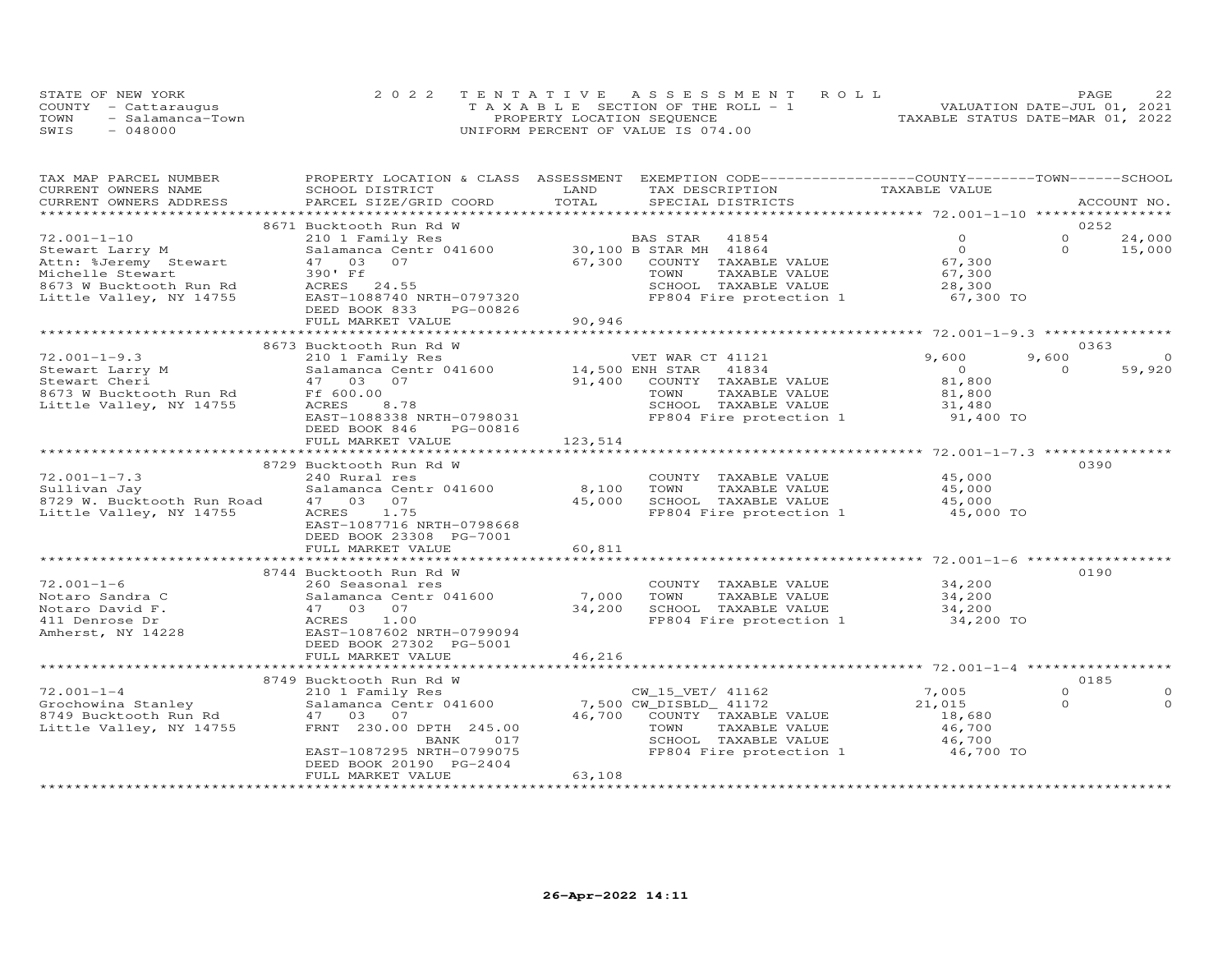|      | STATE OF NEW YORK    | 2022 TENTATIVE ASSESSMENT ROLL        | 23<br>PAGE                       |
|------|----------------------|---------------------------------------|----------------------------------|
|      | COUNTY - Cattaraugus | T A X A B L E SECTION OF THE ROLL - 1 | VALUATION DATE-JUL 01, 2021      |
| TOWN | - Salamanca-Town     | PROPERTY LOCATION SEQUENCE            | TAXABLE STATUS DATE-MAR 01, 2022 |
| SWIS | $-048000$            | UNIFORM PERCENT OF VALUE IS 074.00    |                                  |

| TAX MAP PARCEL NUMBER                       |                                                  |                          | PROPERTY LOCATION & CLASS ASSESSMENT EXEMPTION CODE----------------COUNTY-------TOWN-----SCHOOL |                                                 |             |
|---------------------------------------------|--------------------------------------------------|--------------------------|-------------------------------------------------------------------------------------------------|-------------------------------------------------|-------------|
| CURRENT OWNERS NAME                         | SCHOOL DISTRICT                                  | LAND                     | TAX DESCRIPTION                                                                                 | TAXABLE VALUE                                   |             |
| CURRENT OWNERS ADDRESS                      | PARCEL SIZE/GRID COORD                           | TOTAL                    | SPECIAL DISTRICTS                                                                               |                                                 | ACCOUNT NO. |
| *********************                       |                                                  |                          |                                                                                                 |                                                 |             |
|                                             | 8756 Bucktooth Run Rd W                          |                          |                                                                                                 |                                                 | 0203        |
| $72.001 - 1 - 5$                            | 260 Seasonal res                                 |                          | COUNTY TAXABLE VALUE                                                                            | 28,200                                          |             |
| Koczur Gregory J                            | Salamanca Centr 041600                           | 8,900                    | TOWN<br>TAXABLE VALUE                                                                           | 28,200                                          |             |
| 72 Barbara Pl                               | 47 03<br>07                                      | 28,200                   | SCHOOL TAXABLE VALUE                                                                            | 28,200                                          |             |
| Cheektowaga, NY 14225                       | 230' Ff                                          |                          | FP804 Fire protection 1                                                                         | 28,200 TO                                       |             |
|                                             | 2.27<br>ACRES                                    |                          |                                                                                                 |                                                 |             |
|                                             | EAST-1087469 NRTH-0799231                        |                          |                                                                                                 |                                                 |             |
|                                             | DEED BOOK 849<br>PG-00246                        |                          |                                                                                                 |                                                 |             |
|                                             | FULL MARKET VALUE                                | 38,108                   |                                                                                                 |                                                 |             |
|                                             |                                                  |                          |                                                                                                 |                                                 |             |
|                                             | 8769 Bucktooth Run Rd W                          |                          |                                                                                                 |                                                 | 0096        |
| $72.001 - 1 - 3$                            | 260 Seasonal res                                 |                          | COUNTY TAXABLE VALUE                                                                            | 47,200                                          |             |
| Haley Darcy, D.                             | Salamanca Centr 041600                           | 44,200                   | TAXABLE VALUE<br>TOWN                                                                           | 47,200                                          |             |
| Haley William E                             | 47/59 03 07                                      | 47,200                   | SCHOOL TAXABLE VALUE                                                                            | 47,200                                          |             |
| 34 Lyell Avenue                             | 56.33<br>ACRES                                   |                          | FP804 Fire protection 1                                                                         | 47,200 TO                                       |             |
| Spencerport, NY 14559                       | EAST-1086537 NRTH-0798388                        |                          |                                                                                                 |                                                 |             |
|                                             | DEED BOOK 30589 PG-7001                          |                          |                                                                                                 |                                                 |             |
|                                             | FULL MARKET VALUE                                | 63,784                   |                                                                                                 |                                                 |             |
|                                             |                                                  |                          |                                                                                                 |                                                 |             |
|                                             | Bucktooth Run Rd W (Off)                         |                          |                                                                                                 |                                                 | 0022        |
| $72.001 - 1 - 1$                            | 910 Priv forest                                  |                          | COUNTY TAXABLE VALUE                                                                            | 34,800                                          |             |
| Penn-York                                   | Salamanca Centr 041600                           | 34,800                   | TOWN<br>TAXABLE VALUE                                                                           | 34,800                                          |             |
| Forest Investment Assoc                     | 59 03 07                                         | 34,800                   | SCHOOL TAXABLE VALUE                                                                            | 34,800                                          |             |
| 1716 Honeoye Rd                             | ACRES 53.49                                      |                          | FP804 Fire protection 1 34,800 TO                                                               |                                                 |             |
| Shinglehouse, PA 16748                      | EAST-1083285 NRTH-0798443                        |                          |                                                                                                 |                                                 |             |
|                                             | DEED BOOK 439<br>PG-8004                         |                          |                                                                                                 |                                                 |             |
|                                             | FULL MARKET VALUE                                | 47,027                   |                                                                                                 |                                                 |             |
|                                             |                                                  | * * * * * * * * * *      |                                                                                                 | ************************ 72.001-1-7.2 ********* |             |
|                                             | Bucktooth Run Rd W (Off)                         |                          |                                                                                                 |                                                 | 0383        |
| $72.001 - 1 - 7.2$                          | 314 Rural vac<10                                 |                          |                                                                                                 | 1,500                                           |             |
|                                             | Salamanca Centr 041600                           | 1,500                    | COUNTY TAXABLE VALUE<br>TOWN<br>TAXABLE VALUE                                                   | 1,500                                           |             |
| Grochowina Stanley<br>8749 Bucktooth Run Rd | 47 03 07                                         | 1,500                    | SCHOOL TAXABLE VALUE                                                                            | 1,500                                           |             |
| Little Valley, NY 14755                     | ACRES<br>1.00 BANK<br>017                        |                          | FP804 Fire protection 1                                                                         |                                                 |             |
|                                             | EAST-1087309 NRTH-0798942                        |                          |                                                                                                 | 1,500 TO                                        |             |
|                                             |                                                  |                          |                                                                                                 |                                                 |             |
|                                             | DEED BOOK 20190 PG-2404                          |                          |                                                                                                 |                                                 |             |
|                                             | FULL MARKET VALUE<br>*************************** | 2,027<br>*************** |                                                                                                 |                                                 |             |
|                                             |                                                  |                          |                                                                                                 |                                                 |             |
|                                             | Bucktooth Run Rd W (Off)                         |                          |                                                                                                 |                                                 | 0361        |
| $72.001 - 1 - 9.2$                          | 910 Priv forest                                  |                          | COUNTY TAXABLE VALUE                                                                            | 32,200                                          |             |
| FARM East, LLC                              | Salamanca Centr 041600                           | 32,200                   | TOWN<br>TAXABLE VALUE                                                                           | 32,200                                          |             |
| 890 McLean Road                             | 47 03 07                                         | 32,200                   | SCHOOL TAXABLE VALUE                                                                            | 32,200                                          |             |
| Cortland, NY 13045                          | ACRES 49.45                                      |                          | FP804 Fire protection 1 32,200 TO                                                               |                                                 |             |
|                                             | EAST-1088139 NRTH-0796652                        |                          |                                                                                                 |                                                 |             |
|                                             | DEED BOOK 26270 PG-3003                          |                          |                                                                                                 |                                                 |             |
|                                             | FULL MARKET VALUE<br>*******************         | 43,514                   |                                                                                                 |                                                 |             |
|                                             |                                                  |                          |                                                                                                 |                                                 |             |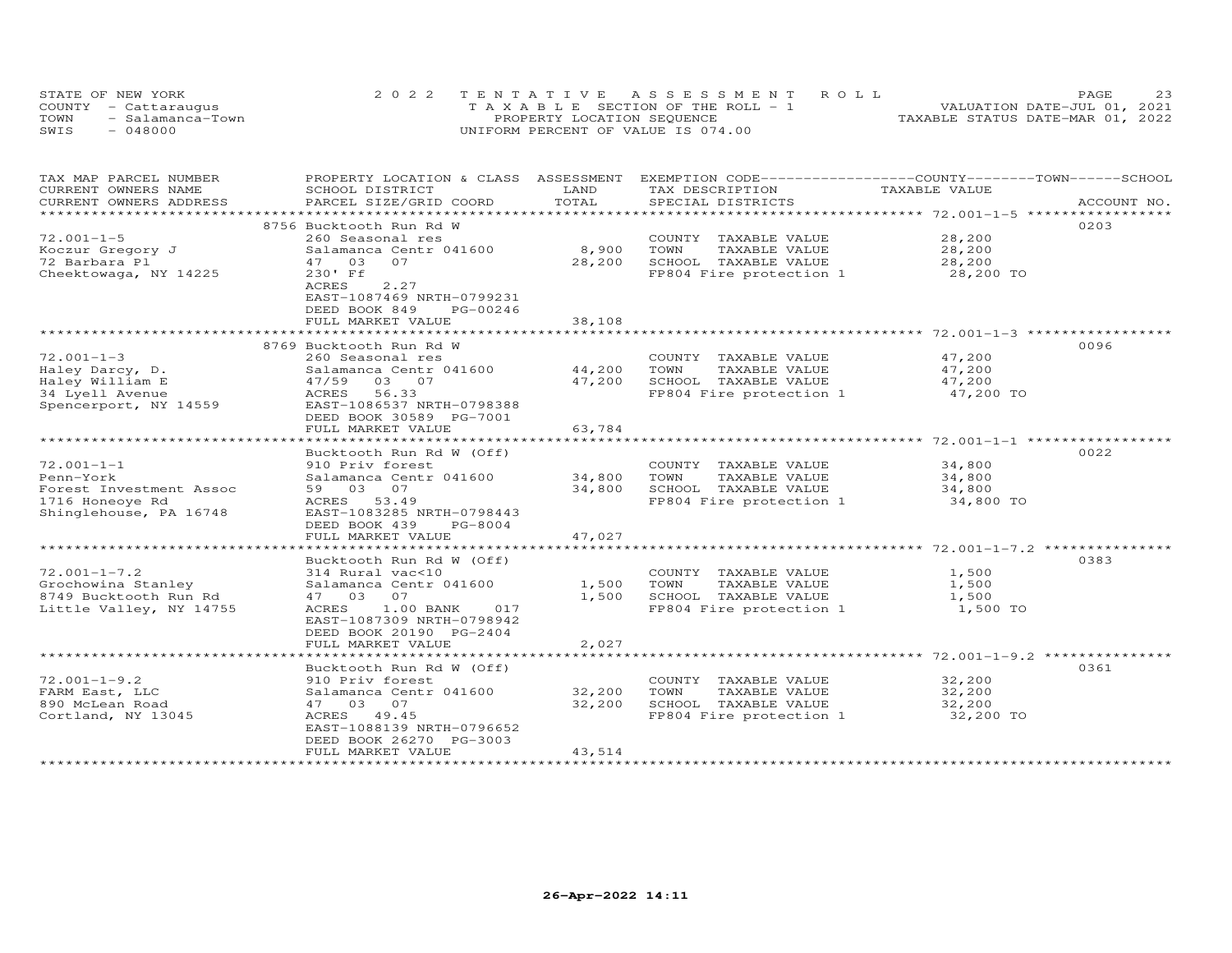| STATE OF NEW YORK |                      | 2022 TENTATIVE ASSESSMENT ROLL        | PAGE.                            |
|-------------------|----------------------|---------------------------------------|----------------------------------|
|                   | COUNTY - Cattaraugus | T A X A B L E SECTION OF THE ROLL - 1 | VALUATION DATE-JUL 01, 2021      |
| TOWN              | - Salamanca-Town     | PROPERTY LOCATION SEQUENCE            | TAXABLE STATUS DATE-MAR 01, 2022 |
| SWIS              | $-048000$            | UNIFORM PERCENT OF VALUE IS 074.00    |                                  |

| TAX MAP PARCEL NUMBER        |                                        |        | PROPERTY LOCATION & CLASS ASSESSMENT EXEMPTION CODE----------------COUNTY-------TOWN-----SCHOOL |               |             |
|------------------------------|----------------------------------------|--------|-------------------------------------------------------------------------------------------------|---------------|-------------|
| CURRENT OWNERS NAME          | SCHOOL DISTRICT                        | LAND   | TAX DESCRIPTION                                                                                 | TAXABLE VALUE |             |
| CURRENT OWNERS ADDRESS       | PARCEL SIZE/GRID COORD                 | TOTAL  | SPECIAL DISTRICTS                                                                               |               | ACCOUNT NO. |
| ***********************      |                                        |        |                                                                                                 |               |             |
|                              | Bucktooth Run Rd W (Off)               |        |                                                                                                 |               | 0098        |
| $72.001 - 1 - 21$            | 314 Rural vac<10                       |        | COUNTY TAXABLE VALUE                                                                            | 1,500         |             |
| Hall Craig E                 | Salamanca Centr 041600                 | 1,500  | TOWN<br>TAXABLE VALUE                                                                           | 1,500         |             |
| 8558 Sawmill Run Rd          | 35 03<br>07                            | 1,500  | SCHOOL TAXABLE VALUE                                                                            | 1,500         |             |
| Little Valley, NY 14755      | 1.00<br>ACRES                          |        | FP804 Fire protection 1                                                                         | 1,500 TO      |             |
|                              | EAST-1092263 NRTH-0795328              |        |                                                                                                 |               |             |
|                              | DEED BOOK 339<br>PG-4001               |        |                                                                                                 |               |             |
|                              | FULL MARKET VALUE                      | 2,027  |                                                                                                 |               |             |
|                              |                                        |        |                                                                                                 |               |             |
|                              | Bucktooth Run Rd W (Off)               |        |                                                                                                 |               | 0087        |
| $72.001 - 1 - 31$            |                                        |        |                                                                                                 |               |             |
|                              | 323 Vacant rural                       |        | COUNTY TAXABLE VALUE                                                                            | 23,500        |             |
| JT Allegheny Timberland, LLC | Salamanca Centr 041600                 | 23,500 | TAXABLE VALUE<br>TOWN                                                                           | 23,500        |             |
| Property Tax Admin           | 46 03 07                               | 23,500 | SCHOOL TAXABLE VALUE                                                                            | 23,500        |             |
| PO Box 3349                  | ACRES 49.97                            |        | FP804 Fire protection 1                                                                         | 23,500 TO     |             |
| Albany, GA 31706             | EAST-1089873 NRTH-0793588              |        |                                                                                                 |               |             |
|                              | DEED BOOK 9327<br>PG-3001              |        |                                                                                                 |               |             |
|                              | FULL MARKET VALUE                      | 31,757 |                                                                                                 |               |             |
|                              |                                        |        |                                                                                                 |               |             |
|                              | Bucktooth Run Rd W (Off)               |        |                                                                                                 |               | 0020        |
| $72.001 - 1 - 33$            | 910 Priv forest                        |        | COUNTY TAXABLE VALUE                                                                            | 65,000        |             |
| Penn-York Resources, Inc.    | Salamanca Centr 041600                 | 65,000 | TOWN<br>TAXABLE VALUE                                                                           | 65,000        |             |
| Forest Investment Assoc      | 58 03 07                               | 65,000 | SCHOOL TAXABLE VALUE                                                                            | 65,000        |             |
| 1716 Honeoye Rd              | ACRES 99.83                            |        | FP804 Fire protection 1                                                                         | 65,000 TO     |             |
| Shinglehouse, PA 16748       | EAST-1084389 NRTH-0792087              |        |                                                                                                 |               |             |
|                              | DEED BOOK 439<br>$PG-8004$             |        |                                                                                                 |               |             |
|                              | FULL MARKET VALUE                      | 87,838 |                                                                                                 |               |             |
|                              | ************************               |        |                                                                                                 |               |             |
|                              | Bucktooth Run Rd W (Off)               |        |                                                                                                 |               | 0090        |
| $72.001 - 1 - 35$            | 910 Priv forest                        |        | COUNTY TAXABLE VALUE                                                                            | 59,500        |             |
| FIA Timber Growth and        | Salamanca Centr 041600                 | 59,500 | TOWN<br>TAXABLE VALUE                                                                           | 59,500        |             |
| Value Pennsylvania, LLC      | 59 03 07                               | 59,500 | SCHOOL TAXABLE VALUE                                                                            | 59,500        |             |
| Larson & McGowin LLC         | ACRES 91.36                            |        | FP804 Fire protection 1                                                                         | 59,500 TO     |             |
| PO Box 1288                  | EAST-1083581 NRTH-0796536              |        |                                                                                                 |               |             |
| Mobile, AL 36633             | DEED BOOK 26409 PG-6001                |        |                                                                                                 |               |             |
|                              | FULL MARKET VALUE                      | 80,405 |                                                                                                 |               |             |
|                              |                                        |        |                                                                                                 |               |             |
|                              | 4266 Center St                         |        |                                                                                                 |               | 0470        |
| $72.002 - 2 - 26.4$          | 210 1 Family Res                       |        | COUNTY TAXABLE VALUE                                                                            | 56,900        |             |
|                              |                                        |        |                                                                                                 |               |             |
| Jackson Timothy L Sr         | Salamanca Centr 041600                 | 7,000  | TOWN<br>TAXABLE VALUE                                                                           | 56,900        |             |
| 4250 Center Ext St           | 09 03<br>07                            | 56,900 | SCHOOL TAXABLE VALUE                                                                            | 56,900        |             |
| Salamanca, NY 14779          | FRNT 152.00 DPTH 285.00<br>017<br>BANK |        | FP805 Fire protection 2                                                                         | 56,900 TO     |             |
|                              | EAST-1103950 NRTH-0794638              |        |                                                                                                 |               |             |
|                              | DEED BOOK 17002 PG-6001                |        |                                                                                                 |               |             |
|                              | FULL MARKET VALUE                      | 76,892 |                                                                                                 |               |             |
|                              |                                        |        |                                                                                                 |               |             |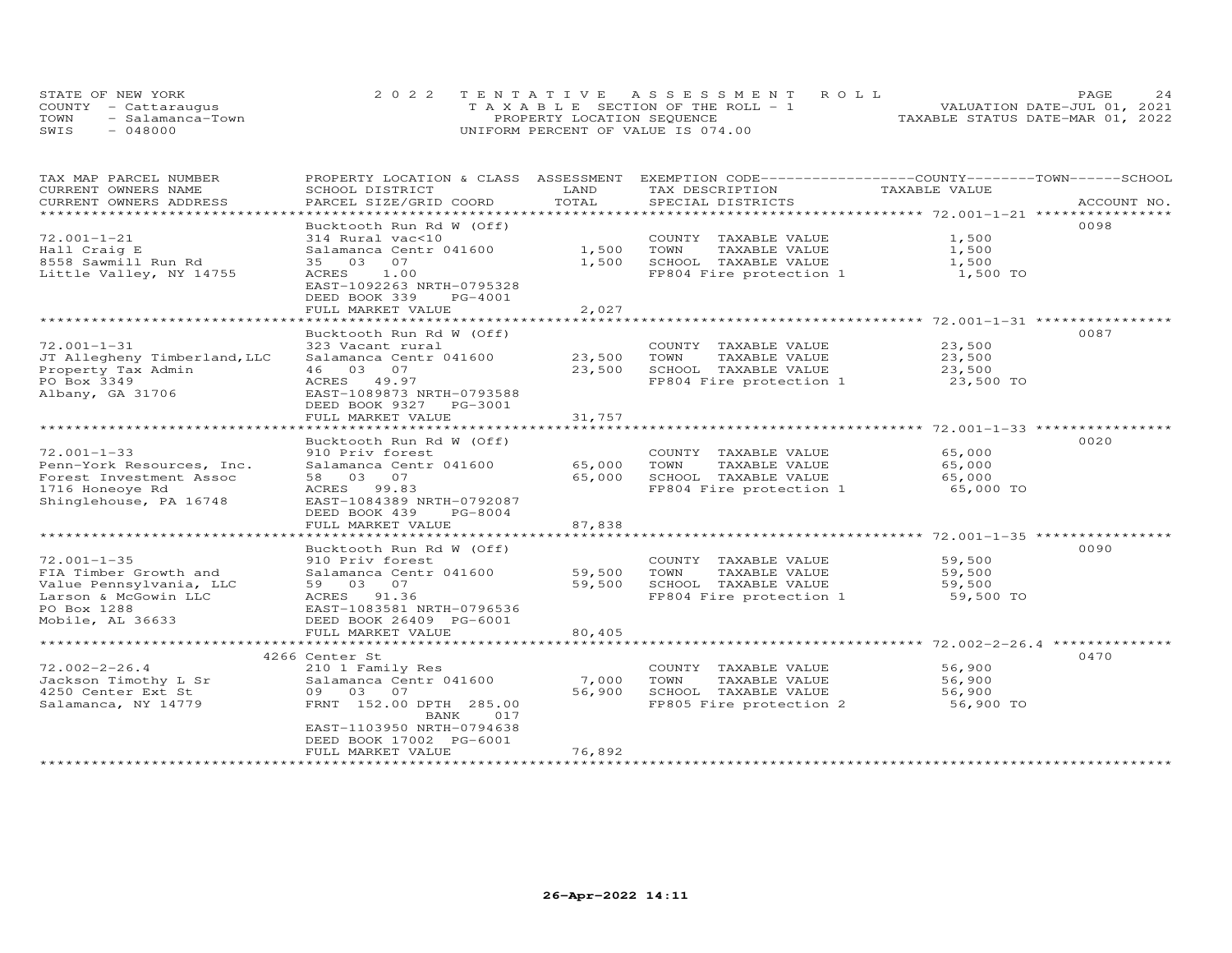| STATE OF NEW YORK    |                  | 2022 TENTATIVE ASSESSMENT ROLL        |  |                                  | <b>PAGE</b> | つら |
|----------------------|------------------|---------------------------------------|--|----------------------------------|-------------|----|
| COUNTY - Cattaraugus |                  | T A X A B L E SECTION OF THE ROLL - 1 |  | VALUATION DATE-JUL 01, 2021      |             |    |
| TOWN                 | - Salamanca-Town | PROPERTY LOCATION SEQUENCE            |  | TAXABLE STATUS DATE-MAR 01, 2022 |             |    |
| SWIS<br>$-048000$    |                  | UNIFORM PERCENT OF VALUE IS 074.00    |  |                                  |             |    |

| TAX MAP PARCEL NUMBER     | PROPERTY LOCATION & CLASS | ASSESSMENT    | EXEMPTION CODE-----------------COUNTY-------TOWN------SCHOOL |                                                         |                    |
|---------------------------|---------------------------|---------------|--------------------------------------------------------------|---------------------------------------------------------|--------------------|
| CURRENT OWNERS NAME       | SCHOOL DISTRICT           | LAND          | TAX DESCRIPTION                                              | TAXABLE VALUE                                           |                    |
| CURRENT OWNERS ADDRESS    | PARCEL SIZE/GRID COORD    | TOTAL         | SPECIAL DISTRICTS                                            |                                                         | ACCOUNT NO.        |
| *******************       |                           |               |                                                              | ************************* 72.002-2-34.2 *************** |                    |
|                           | Center St Ext             |               |                                                              |                                                         | 0511               |
| $72.002 - 2 - 34.2$       | 120 Field crops           |               | AG DISTOUT 41730                                             | 16,262                                                  | 16,262<br>16,262   |
| Valent Farms LLC          | Salamanca Centr 041600    | 70,600        | COUNTY TAXABLE VALUE                                         | 54,338                                                  |                    |
| 1 Fancher Ave             | 09/17 03 07               | 70,600        | TOWN<br>TAXABLE VALUE                                        | 54,338                                                  |                    |
| Salamanca, NY 14779       | Ff 450.00                 |               | SCHOOL TAXABLE VALUE                                         | 54,338                                                  |                    |
|                           | ACRES 124.82              |               | FP805 Fire protection 2                                      | 70,600 TO                                               |                    |
| MAY BE SUBJECT TO PAYMENT | EAST-1101782 NRTH-0794419 |               |                                                              |                                                         |                    |
| UNDER AGDIST LAW TIL 2029 | DEED BOOK 10326 PG-5001   |               |                                                              |                                                         |                    |
|                           | FULL MARKET VALUE         | 95,405        |                                                              |                                                         |                    |
|                           |                           |               |                                                              |                                                         |                    |
|                           | Center St Ext             |               |                                                              |                                                         | 5002               |
| $72.004 - 1 - 29.3$       | 312 Vac w/imprv           |               | COUNTY TAXABLE VALUE                                         | 11,800                                                  |                    |
| Slevinski James M         | Salamanca Centr 041600    | 1,200         | TOWN<br>TAXABLE VALUE                                        | 11,800                                                  |                    |
| 4089 Center St Ext        | 09 03 07                  | 11,800        | SCHOOL TAXABLE VALUE                                         | 11,800                                                  |                    |
| Salamanca, NY 14779       | FRNT 700.00 DPTH 50.00    |               | FP804 Fire protection 1                                      | 11,800 TO                                               |                    |
|                           | EAST-1104040 NRTH-0791717 |               |                                                              |                                                         |                    |
|                           | DEED BOOK 855<br>PG-00242 |               |                                                              |                                                         |                    |
|                           | FULL MARKET VALUE         | 15,946        |                                                              |                                                         |                    |
|                           |                           | ************* |                                                              |                                                         |                    |
|                           | 4037 Center St Ext        |               |                                                              |                                                         | 0078               |
| $72.004 - 1 - 23$         | 433 Auto body             |               | COUNTY TAXABLE VALUE                                         | 92,100                                                  |                    |
| Crosby Lonnie             | Salamanca Centr 041600    | 20,700        | TOWN<br>TAXABLE VALUE                                        | 92,100                                                  |                    |
| Jim Crosby                | 03<br>07<br>09            | 92,100        | SCHOOL TAXABLE VALUE                                         | 92,100                                                  |                    |
| 6 Forest Ave              | Fire No. 4035             |               | FP805 Fire protection 2                                      | 92,100 TO                                               |                    |
| Salamanca, NY 14779       | ACRES 10.40               |               |                                                              |                                                         |                    |
|                           | EAST-1104196 NRTH-0791256 |               |                                                              |                                                         |                    |
|                           | DEED BOOK 136<br>PG-4005  |               |                                                              |                                                         |                    |
|                           | FULL MARKET VALUE         | 124,459       |                                                              |                                                         |                    |
|                           |                           |               |                                                              |                                                         |                    |
|                           | 4049 Center St Ext        |               |                                                              |                                                         | 0049               |
| $72.004 - 1 - 29.1$       | 105 Vac farmland          |               | COUNTY TAXABLE VALUE                                         | 39,100                                                  |                    |
| Crosby Lonnie             | Salamanca Centr 041600    | 39,100        | TOWN<br>TAXABLE VALUE                                        | 39,100                                                  |                    |
| Jim Crosby                | 09 03 07                  | 39,100        | SCHOOL TAXABLE VALUE                                         | 39,100                                                  |                    |
| 6 Forest Ave              | ACRES 39.10               |               | FP805 Fire protection 2                                      | 39,100 TO                                               |                    |
| Salamanca, NY 14779       | EAST-1103023 NRTH-0791421 |               |                                                              |                                                         |                    |
|                           | DEED BOOK 00978 PG-00346  |               |                                                              |                                                         |                    |
|                           | FULL MARKET VALUE         | 52,838        |                                                              |                                                         |                    |
|                           |                           |               |                                                              |                                                         |                    |
|                           | 4089 Center St Ext        |               |                                                              |                                                         | 0186               |
| $72.004 - 1 - 22$         | 210 1 Family Res          |               | VET WAR CT 41121                                             | 9,600                                                   | 9,600<br>$\Omega$  |
| Slevinski James M         | Salamanca Centr 041600    |               | 5,400 BAS STAR<br>41854                                      | $\Omega$                                                | 24,000<br>$\Omega$ |
| Slevinski Marlene         | 09 03 07                  | 84,900        | COUNTY TAXABLE VALUE                                         | 75,300                                                  |                    |
| 4089 Center St Ext        | FRNT 125.00 DPTH 220.00   |               | TAXABLE VALUE<br>TOWN                                        | 75,300                                                  |                    |
| Salamanca, NY 14779       | EAST-1103847 NRTH-0791769 |               | SCHOOL TAXABLE VALUE                                         | 60,900                                                  |                    |
|                           | DEED BOOK 823<br>PG-00433 |               | FP805 Fire protection 2                                      | 84,900 TO                                               |                    |
|                           | FULL MARKET VALUE         | 114,730       |                                                              |                                                         |                    |
|                           |                           |               |                                                              |                                                         |                    |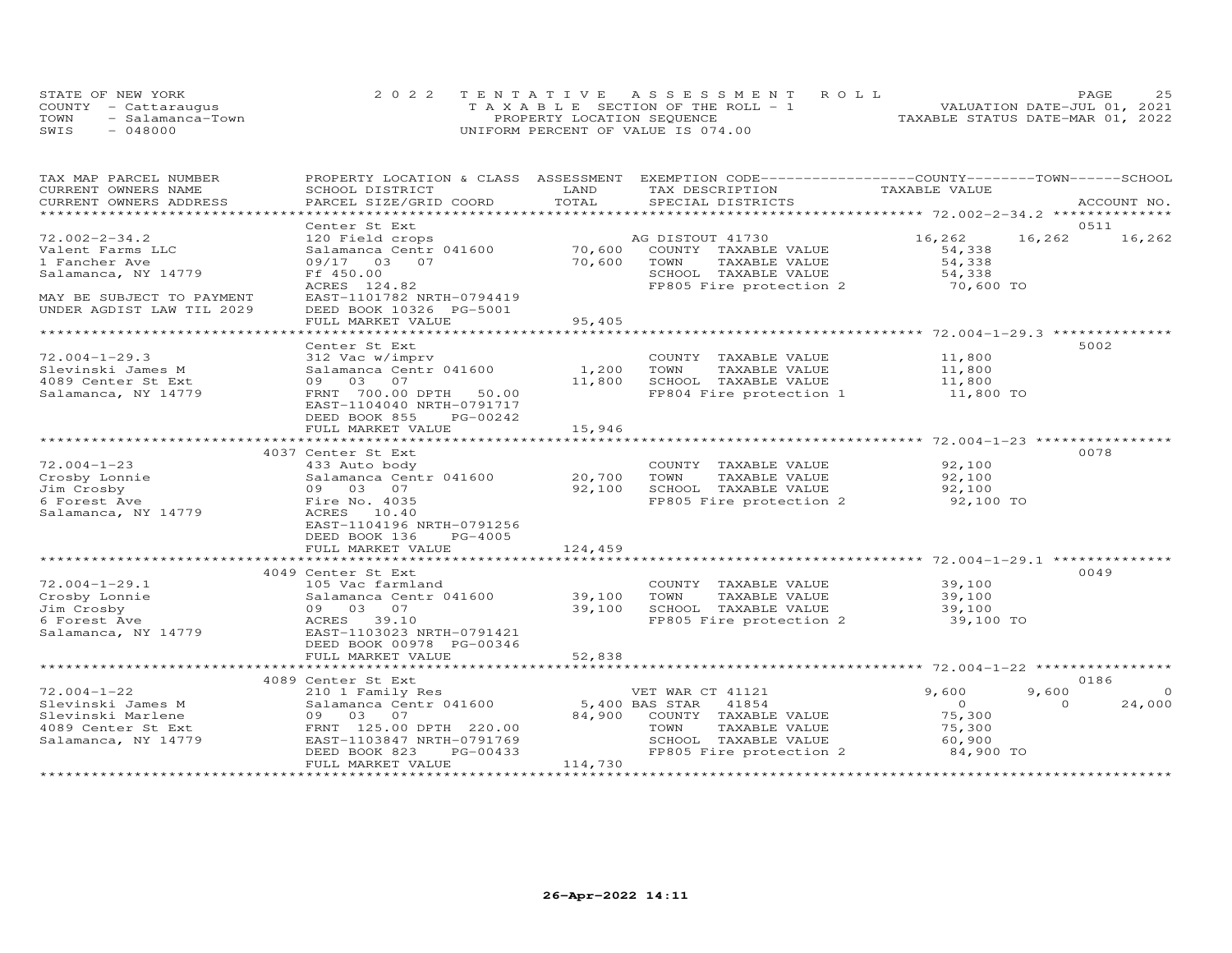|      | STATE OF NEW YORK    | 2022 TENTATIVE ASSESSMENT ROLL        | 2.6<br>PAGE                      |
|------|----------------------|---------------------------------------|----------------------------------|
|      | COUNTY - Cattaraugus | T A X A B L E SECTION OF THE ROLL - 1 | VALUATION DATE-JUL 01, 2021      |
| TOWN | - Salamanca-Town     | PROPERTY LOCATION SEQUENCE            | TAXABLE STATUS DATE-MAR 01, 2022 |
| SWIS | - 048000             | UNIFORM PERCENT OF VALUE IS 074.00    |                                  |

| TAX MAP PARCEL NUMBER                      | PROPERTY LOCATION & CLASS ASSESSMENT |         | EXEMPTION CODE------------------COUNTY-------TOWN------SCHOOL |                                                    |                    |
|--------------------------------------------|--------------------------------------|---------|---------------------------------------------------------------|----------------------------------------------------|--------------------|
| CURRENT OWNERS NAME                        | SCHOOL DISTRICT                      | LAND    | TAX DESCRIPTION                                               | TAXABLE VALUE                                      |                    |
| CURRENT OWNERS ADDRESS                     | PARCEL SIZE/GRID COORD               | TOTAL   | SPECIAL DISTRICTS                                             |                                                    | ACCOUNT NO.        |
| ********************                       |                                      |         |                                                               |                                                    |                    |
|                                            | 4096 Center St Ext                   |         |                                                               |                                                    | 0404               |
| $72.004 - 1 - 16.7$                        | 210 1 Family Res                     |         | COUNTY TAXABLE VALUE                                          | 24,400                                             |                    |
| Vecchio Joseph R.                          | Salamanca Centr 041600               | 16,800  | TOWN<br>TAXABLE VALUE                                         | 24,400                                             |                    |
| 4109 North State Street                    | 09 03<br>07                          | 24,400  | SCHOOL TAXABLE VALUE                                          | 24,400                                             |                    |
| Salamanca, NY 14779                        | Ff 30.00<br>8.84                     |         | FP805 Fire protection 2                                       | 24,400 TO                                          |                    |
|                                            | ACRES<br>EAST-1104219 NRTH-0792378   |         |                                                               |                                                    |                    |
|                                            | DEED BOOK 20210 PG-2790              |         |                                                               |                                                    |                    |
|                                            | FULL MARKET VALUE                    | 32,973  |                                                               |                                                    |                    |
|                                            |                                      |         |                                                               |                                                    |                    |
|                                            | 4097 Center St Ext                   |         |                                                               |                                                    | 0220               |
| $72.004 - 1 - 21$                          | 210 1 Family Res                     |         | BAS STAR<br>41854                                             | $\circ$                                            | $\Omega$<br>24,000 |
| Anderson Kelly L                           | Salamanca Centr 041600               | 6,600   | COUNTY TAXABLE VALUE                                          | 82,500                                             |                    |
| 4097 Center St Ext                         | 09 03 07                             | 82,500  | TOWN<br>TAXABLE VALUE                                         | 82,500                                             |                    |
| Salamanca, NY 14779                        | Life Use                             |         | SCHOOL TAXABLE VALUE                                          | 58,500                                             |                    |
|                                            | FRNT 100.00 DPTH 220.00              |         | FP805 Fire protection 2                                       | 82,500 TO                                          |                    |
|                                            | 017<br>BANK                          |         |                                                               |                                                    |                    |
|                                            | EAST-1103810 NRTH-0791881            |         |                                                               |                                                    |                    |
|                                            | DEED BOOK 12597 PG-6001              |         |                                                               |                                                    |                    |
|                                            | FULL MARKET VALUE                    | 111,486 |                                                               |                                                    |                    |
|                                            |                                      |         |                                                               |                                                    |                    |
|                                            | 4103 Center St Ext                   |         |                                                               |                                                    | 0209               |
| $72.004 - 1 - 20$                          | 210 1 Family Res                     |         | 41854<br><b>BAS STAR</b>                                      | $\circ$                                            | 24,000<br>$\Omega$ |
| Anderson Michael D                         | Salamanca Centr 041600               | 7,000   | COUNTY TAXABLE VALUE                                          | 71,800                                             |                    |
| Brodie-Anderson Diana L                    | 09 03<br>07                          | 71,800  | TOWN<br>TAXABLE VALUE                                         | 71,800                                             |                    |
| 4103 Center Ext St                         | Life Use                             |         | SCHOOL<br>TAXABLE VALUE                                       | 47,800                                             |                    |
| Salamanca, NY 14779                        | FRNT 150.00 DPTH 260.00              |         | FP805 Fire protection 2                                       | 71,800 TO                                          |                    |
|                                            | EAST-1103732 NRTH-0792001            |         |                                                               |                                                    |                    |
|                                            | DEED BOOK 27290 PG-6001              |         |                                                               |                                                    |                    |
|                                            | FULL MARKET VALUE                    | 97,027  |                                                               |                                                    |                    |
|                                            |                                      |         |                                                               | ******************** 72.004-1-10.1 *************** |                    |
|                                            | 4111 Center St Ext                   |         |                                                               |                                                    | 0172               |
| $72.004 - 1 - 10.1$                        | 210 1 Family Res                     |         | ENH STAR<br>41834                                             | $\circ$                                            | $\Omega$<br>59,920 |
| MacMillan Willis                           | Salamanca Centr 041600               | 19,800  | COUNTY TAXABLE VALUE                                          | 130,000                                            |                    |
| Haley Judith A                             | 09 03 07<br>Ff 265.00                | 130,000 | TOWN<br>TAXABLE VALUE<br>SCHOOL TAXABLE VALUE                 | 130,000<br>70,080                                  |                    |
| 4111 Center Ext. St<br>Salamanca, NY 14779 | 12.35<br>ACRES                       |         | FP805 Fire protection 2                                       | 130,000 TO                                         |                    |
|                                            | EAST-1102934 NRTH-0792166            |         |                                                               |                                                    |                    |
|                                            | DEED BOOK 14889 PG-2001              |         |                                                               |                                                    |                    |
|                                            | FULL MARKET VALUE                    | 175,676 |                                                               |                                                    |                    |
|                                            |                                      |         |                                                               |                                                    |                    |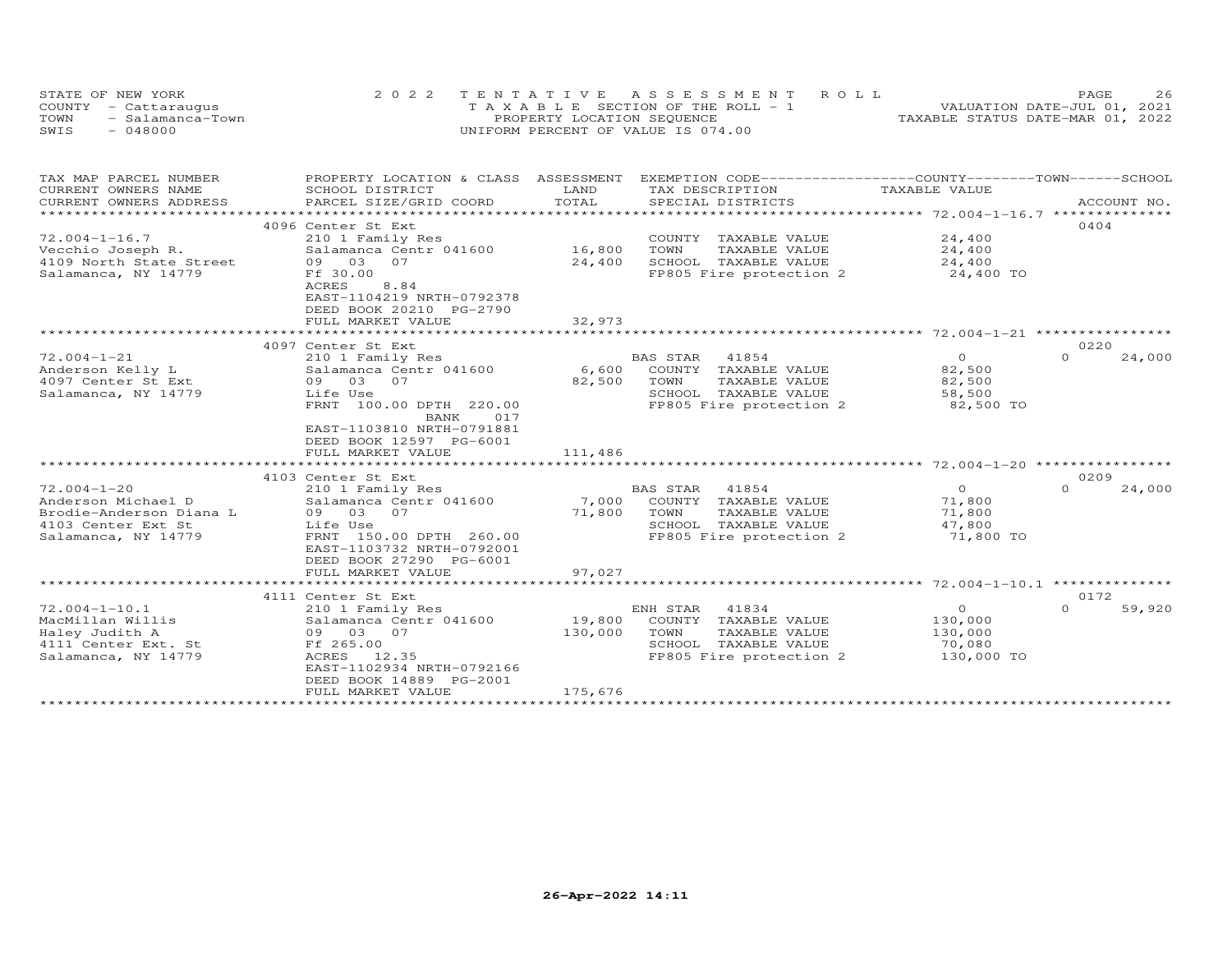|      | STATE OF NEW YORK    | 2022 TENTATIVE ASSESSMENT ROLL        | 27<br>PAGE.                      |
|------|----------------------|---------------------------------------|----------------------------------|
|      | COUNTY - Cattaraugus | T A X A B L E SECTION OF THE ROLL - 1 | VALUATION DATE-JUL 01, 2021      |
| TOWN | - Salamanca-Town     | PROPERTY LOCATION SEQUENCE            | TAXABLE STATUS DATE-MAR 01, 2022 |
| SWIS | $-048000$            | UNIFORM PERCENT OF VALUE IS 074.00    |                                  |

| TAX MAP PARCEL NUMBER           |                                                                                                                                                                            | PROPERTY LOCATION & CLASS ASSESSMENT EXEMPTION CODE----------------COUNTY-------TOWN-----SCHOOL |                                                            |                    |
|---------------------------------|----------------------------------------------------------------------------------------------------------------------------------------------------------------------------|-------------------------------------------------------------------------------------------------|------------------------------------------------------------|--------------------|
| CURRENT OWNERS NAME             | SCHOOL DISTRICT                                                                                                                                                            | LAND<br>TAX DESCRIPTION                                                                         | TAXABLE VALUE                                              |                    |
| CURRENT OWNERS ADDRESS          | PARCEL SIZE/GRID COORD                                                                                                                                                     | TOTAL<br>SPECIAL DISTRICTS                                                                      |                                                            | ACCOUNT NO.        |
|                                 |                                                                                                                                                                            |                                                                                                 |                                                            |                    |
|                                 | 4116 Center St Ext                                                                                                                                                         |                                                                                                 |                                                            | 0294               |
| $72.004 - 1 - 15$               | 210 1 Family Res                                                                                                                                                           | BAS STAR 41854                                                                                  | $\overline{O}$                                             | $\Omega$<br>24,000 |
| Lichy Jonathan D                | Salamanca Centr 041600                                                                                                                                                     | 6,500 COUNTY TAXABLE VALUE                                                                      | 128,200                                                    |                    |
| Lichy Tammy                     |                                                                                                                                                                            | 128,200 TOWN<br>TAXABLE VALUE                                                                   |                                                            |                    |
| 4116 Center St                  | 09 03 07<br>FRNT 260.00 DPTH 75.00<br>RANK 017                                                                                                                             | SCHOOL TAXABLE VALUE                                                                            | 128,200<br>104,200                                         |                    |
| Salamanca, NY 14779             |                                                                                                                                                                            |                                                                                                 | FP805 Fire protection 2 128,200 TO                         |                    |
|                                 | EAST-1103841 NRTH-0792412                                                                                                                                                  |                                                                                                 |                                                            |                    |
|                                 |                                                                                                                                                                            |                                                                                                 |                                                            |                    |
|                                 | DEED BOOK 18512 PG-8001                                                                                                                                                    |                                                                                                 |                                                            |                    |
|                                 | FULL MARKET VALUE                                                                                                                                                          | 173,243                                                                                         |                                                            |                    |
|                                 |                                                                                                                                                                            |                                                                                                 |                                                            |                    |
|                                 | 4124 Center St Ext                                                                                                                                                         |                                                                                                 |                                                            | 0010               |
| $72.004 - 1 - 14$               | 312 Vac w/imprv                                                                                                                                                            | COUNTY TAXABLE VALUE                                                                            | 9,500                                                      |                    |
| Bantin Richard                  | Salamanca Centr 041600                                                                                                                                                     | 5,500 TOWN<br>TAXABLE VALUE                                                                     | 9,500                                                      |                    |
|                                 |                                                                                                                                                                            | 9,500 SCHOOL TAXABLE VALUE                                                                      | 9,500                                                      |                    |
|                                 | Bantin Kichard<br>Bantin Helen<br>4134 Center St Ext<br>52 Salamanca, NY 14779<br>52 Salamanca, NY 14779<br>2000 PTEN POOK 778<br>2000 PTEN POOK 778<br>2000 PTEN PG-00383 | FP805 Fire protection 2                                                                         | 9,500 TO                                                   |                    |
|                                 |                                                                                                                                                                            |                                                                                                 |                                                            |                    |
|                                 | DEED BOOK 778<br>PG-00383                                                                                                                                                  |                                                                                                 |                                                            |                    |
|                                 | FULL MARKET VALUE                                                                                                                                                          | 12,838                                                                                          |                                                            |                    |
|                                 |                                                                                                                                                                            | * * * * * * * * * * *                                                                           |                                                            |                    |
|                                 | 4134 Center St Ext                                                                                                                                                         |                                                                                                 |                                                            | 0009               |
| $72.004 - 1 - 13.1$             | 210 1 Family Res                                                                                                                                                           | VET WAR CT 41121                                                                                | 9,510                                                      | 9,510<br>$\circ$   |
| Bantin Richard                  |                                                                                                                                                                            | Salamanca Centr 041600 8,100 VET DIS CT 41141                                                   | 1,585                                                      | $\circ$<br>1,585   |
| Bantin Helen                    | 09 03 07                                                                                                                                                                   |                                                                                                 |                                                            | $\Omega$           |
|                                 |                                                                                                                                                                            | 63,400 AGED C<br>41802                                                                          | $23,537$ 0<br>0<br>18,307                                  |                    |
| 4134 Center St Ext Ff 210.00    |                                                                                                                                                                            | AGED T<br>41803                                                                                 |                                                            | $\Omega$           |
| Salamanca, NY 14779             | ACRES<br>1.75                                                                                                                                                              | ENH STAR 41834                                                                                  | $\overline{0}$                                             | 59,920<br>$\sim$ 0 |
|                                 | EAST-1103819 NRTH-0792635                                                                                                                                                  | COUNTY TAXABLE VALUE<br>TOWN     TAXABLE VALUE                                                  | 28,768<br>33,998                                           |                    |
|                                 | DEED BOOK 00571 PG-00432                                                                                                                                                   |                                                                                                 |                                                            |                    |
|                                 | FULL MARKET VALUE                                                                                                                                                          | 85,676 SCHOOL TAXABLE VALUE                                                                     | 3,480                                                      |                    |
|                                 |                                                                                                                                                                            | FP805 Fire protection 2                                                                         | 63,400 TO                                                  |                    |
|                                 |                                                                                                                                                                            |                                                                                                 |                                                            |                    |
|                                 | 4147 Center St Ext                                                                                                                                                         |                                                                                                 |                                                            | 0193               |
| $72.004 - 1 - 8$                | 210 1 Family Res                                                                                                                                                           |                                                                                                 |                                                            |                    |
| 72.004–1–8<br>Oakes Randy S.    | Salamanca Centr 041600                                                                                                                                                     | 19,900 TOWN TAXABLE VALUE<br>155,700 SCHOOL TAXABLE VALUE                                       | COUNTY TAXABLE VALUE 155,700<br>TOWN TAXABLE VALUE 155,700 |                    |
| 4147 Center Street Ext 09 03 07 |                                                                                                                                                                            |                                                                                                 | 155,700                                                    |                    |
| Salamanca, NY 14779             | Ff 250.00                                                                                                                                                                  | FP805 Fire protection 2                                                                         | 155,700 TO                                                 |                    |
|                                 | ACRES 12.39                                                                                                                                                                |                                                                                                 |                                                            |                    |
|                                 | EAST-1102882 NRTH-0792667                                                                                                                                                  |                                                                                                 |                                                            |                    |
|                                 | DEED BOOK 25914 PG-8001                                                                                                                                                    |                                                                                                 |                                                            |                    |
|                                 |                                                                                                                                                                            |                                                                                                 |                                                            |                    |
|                                 | FULL MARKET VALUE                                                                                                                                                          | 210,405                                                                                         |                                                            |                    |
|                                 |                                                                                                                                                                            |                                                                                                 |                                                            |                    |
|                                 | 4169 Center St Ext                                                                                                                                                         |                                                                                                 |                                                            | 0039               |
| $72.004 - 1 - 7$                | 210 1 Family Res                                                                                                                                                           | BAS STAR 41854                                                                                  | $\overline{O}$                                             | $\Omega$<br>24,000 |
| Leasure Jack                    | Salamanca Centr 041600                                                                                                                                                     | 8,100 COUNTY TAXABLE VALUE                                                                      | 50,200                                                     |                    |
| Leasure Lenora                  | 09 03 07                                                                                                                                                                   | 50,200 TOWN<br>TAXABLE VALUE                                                                    | 50,200<br>26,200                                           |                    |
| 4169 Center St Ext              | Ff 131.00                                                                                                                                                                  | SCHOOL TAXABLE VALUE                                                                            |                                                            |                    |
| Salamanca, NY 14779             | 1.71 BANK 017<br>ACRES                                                                                                                                                     |                                                                                                 | FP805 Fire protection 2 50,200 TO                          |                    |
|                                 | EAST-1103335 NRTH-0793043                                                                                                                                                  |                                                                                                 |                                                            |                    |
|                                 | DEED BOOK 00955 PG-00095                                                                                                                                                   |                                                                                                 |                                                            |                    |
|                                 | FULL MARKET VALUE                                                                                                                                                          | 67,838                                                                                          |                                                            |                    |
|                                 |                                                                                                                                                                            |                                                                                                 |                                                            |                    |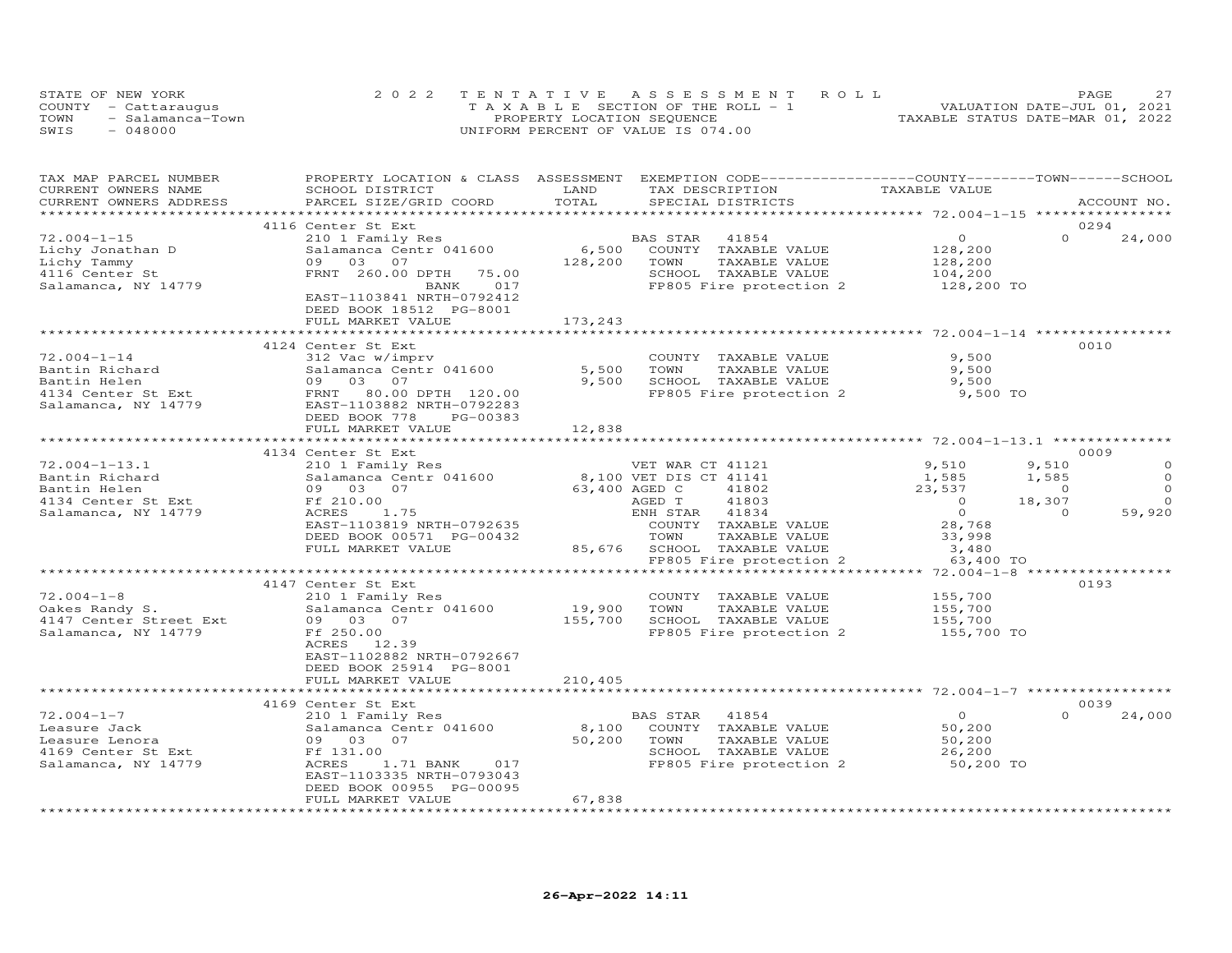| STATE OF NEW YORK        | 2022 TENTATIVE ASSESSMENT ROLL        | 28<br><b>PAGE</b>                |
|--------------------------|---------------------------------------|----------------------------------|
| COUNTY - Cattaraugus     | T A X A B L E SECTION OF THE ROLL - 1 | VALUATION DATE-JUL 01, 2021      |
| TOWN<br>- Salamanca-Town | PROPERTY LOCATION SEQUENCE            | TAXABLE STATUS DATE-MAR 01, 2022 |
| SWIS<br>- 048000         | UNIFORM PERCENT OF VALUE IS 074.00    |                                  |

| TAX MAP PARCEL NUMBER                                                                                                                     | PROPERTY LOCATION & CLASS ASSESSMENT EXEMPTION CODE-----------------COUNTY-------TOWN------SCHOOL |                  |                                                           |                    |                         |
|-------------------------------------------------------------------------------------------------------------------------------------------|---------------------------------------------------------------------------------------------------|------------------|-----------------------------------------------------------|--------------------|-------------------------|
| CURRENT OWNERS NAME                                                                                                                       | SCHOOL DISTRICT                                                                                   | LAND             | TAX DESCRIPTION                                           | TAXABLE VALUE      |                         |
| CURRENT OWNERS ADDRESS                                                                                                                    | PARCEL SIZE/GRID COORD                                                                            | TOTAL            | SPECIAL DISTRICTS                                         |                    | ACCOUNT NO.             |
|                                                                                                                                           |                                                                                                   |                  |                                                           |                    |                         |
|                                                                                                                                           | 4185 Center St Ext                                                                                |                  |                                                           |                    | 0171                    |
| $72.004 - 1 - 6$                                                                                                                          | 210 1 Family Res                                                                                  |                  | ENH STAR 41834                                            | $\overline{O}$     | $\Omega$<br>59,920      |
| Locicero Margaret M                                                                                                                       | Salamanca Centr 041600                                                                            | 7,100            | COUNTY TAXABLE VALUE                                      | 104,600<br>104,600 |                         |
| 4185 Center St                                                                                                                            | 09 03<br>07                                                                                       | 104,600          | TOWN<br>TAXABLE VALUE                                     |                    |                         |
| Salamanca, NY 14779                                                                                                                       | 197' Ff                                                                                           |                  | SCHOOL TAXABLE VALUE                                      | 44,680             |                         |
|                                                                                                                                           | $1.07$ BANK<br>032<br>ACRES                                                                       |                  | FP805 Fire protection 2 104,600 TO                        |                    |                         |
|                                                                                                                                           | EAST-1103469 NRTH-0793353                                                                         |                  |                                                           |                    |                         |
|                                                                                                                                           | DEED BOOK 18680 PG-2001                                                                           |                  |                                                           |                    |                         |
|                                                                                                                                           | FULL MARKET VALUE                                                                                 | 141,351          |                                                           |                    |                         |
|                                                                                                                                           |                                                                                                   |                  |                                                           |                    |                         |
|                                                                                                                                           | 4198 Center St Ext                                                                                |                  |                                                           |                    | 0222                    |
| $72.004-1-11$<br>Perkins Fredrick A Salamanca Cent<br>Perkins Alice J 09 03 07<br>148 Washington St ACRES 1.70<br>NY 14779 EAST-1103694 1 | 311 Res vac land                                                                                  |                  | COUNTY TAXABLE VALUE                                      | 8,100              |                         |
|                                                                                                                                           | Salamanca Centr 041600 8,100                                                                      |                  | TAXABLE VALUE<br>TOWN                                     | 8,100              |                         |
|                                                                                                                                           |                                                                                                   | 8,100            | SCHOOL TAXABLE VALUE                                      | 8,100              |                         |
|                                                                                                                                           |                                                                                                   |                  | FP805 Fire protection 2 8,100 TO                          |                    |                         |
|                                                                                                                                           | EAST-1103694 NRTH-0793220                                                                         |                  |                                                           |                    |                         |
|                                                                                                                                           | DEED BOOK 13618 PG-9001                                                                           |                  |                                                           |                    |                         |
|                                                                                                                                           | FULL MARKET VALUE                                                                                 | 10,946           |                                                           |                    |                         |
|                                                                                                                                           |                                                                                                   |                  |                                                           |                    |                         |
|                                                                                                                                           | 4205 Center St Ext                                                                                |                  |                                                           |                    | 0235                    |
| $72.002 - 2 - 34.1$                                                                                                                       | 210 1 Family Res                                                                                  |                  | ENH STAR 41834                                            | $\overline{O}$     | $\Omega$<br>59,920      |
| WELCH RONALD E.                                                                                                                           | Salamanca Centr 041600                                                                            |                  |                                                           |                    |                         |
| WELCH LINDA A.                                                                                                                            |                                                                                                   |                  | 12,800 COUNTY TAXABLE VALUE<br>119,500 TOWN TAXABLE VALUE | 119,500            |                         |
|                                                                                                                                           | 09/17 03 07                                                                                       |                  |                                                           | 119,500            |                         |
| 4205 Center St                                                                                                                            | 4.85<br>ACRES                                                                                     |                  | SCHOOL TAXABLE VALUE<br>FP805 Fire protection 2           | 59,580             |                         |
| Salamanca, NY 14779                                                                                                                       | EAST-1103192 NRTH-0793697                                                                         |                  |                                                           | 119,500 TO         |                         |
|                                                                                                                                           | DEED BOOK 19755 PG-7002                                                                           |                  |                                                           |                    |                         |
|                                                                                                                                           | FULL MARKET VALUE                                                                                 | 161,486          |                                                           |                    |                         |
|                                                                                                                                           |                                                                                                   |                  |                                                           |                    |                         |
|                                                                                                                                           | 4218 Center St Ext                                                                                |                  |                                                           |                    | 0108                    |
| $72.002 - 2 - 27.1$                                                                                                                       | 120 Field crops                                                                                   |                  | COUNTY TAXABLE VALUE                                      | 86,400             |                         |
| Halterman est James R Sr                                                                                                                  | Salamanca Centr 041600                                                                            | 34,300<br>86,400 | TOWN      TAXABLE VALUE<br>SCHOOL   TAXABLE VALUE         | 86,400             |                         |
| 8348 Eddy Rd                                                                                                                              | 01/09 03 07                                                                                       |                  |                                                           | 86,400             |                         |
| Little Valley, NY 14755                                                                                                                   | 300' Ff                                                                                           |                  | FP805 Fire protection 2                                   | 86,400 TO          |                         |
|                                                                                                                                           | 56.45<br>ACRES                                                                                    |                  |                                                           |                    |                         |
|                                                                                                                                           | EAST-1105656 NRTH-0794048                                                                         |                  |                                                           |                    |                         |
|                                                                                                                                           | DEED BOOK 813<br>PG-00607                                                                         |                  |                                                           |                    |                         |
|                                                                                                                                           | FULL MARKET VALUE                                                                                 | 116,757          |                                                           |                    |                         |
|                                                                                                                                           |                                                                                                   |                  |                                                           |                    |                         |
|                                                                                                                                           | 4250 Center St Ext                                                                                |                  |                                                           |                    | 0178                    |
| $72.002 - 2 - 26.1$                                                                                                                       | 210 1 Family Res                                                                                  |                  | VET WAR CT 41121                                          | 9,600              | $\overline{0}$<br>9,600 |
| Jackson Timothy L Sr                                                                                                                      | Salamanca Centr 041600                                                                            | 9,400 ENH STAR   | 41834                                                     | $\overline{0}$     | $\Omega$<br>59,920      |
| 4250 Center Ext St                                                                                                                        | 09 03 07                                                                                          | 115,000          | COUNTY TAXABLE VALUE                                      | 105,400            |                         |
|                                                                                                                                           | Salamanca, NY 14779 Ff 310.00 Nys Rte 353                                                         |                  | TAXABLE VALUE<br>TOWN                                     | 105,400<br>55,080  |                         |
|                                                                                                                                           | FRNT 320.00 DPTH                                                                                  |                  | SCHOOL TAXABLE VALUE                                      |                    |                         |
|                                                                                                                                           | 2.60<br>ACRES                                                                                     |                  | FP805 Fire protection 2 115,000 TO                        |                    |                         |
|                                                                                                                                           | EAST-1103959 NRTH-0794403                                                                         |                  |                                                           |                    |                         |
|                                                                                                                                           | DEED BOOK 16989 PG-3001                                                                           |                  |                                                           |                    |                         |
|                                                                                                                                           | FULL MARKET VALUE                                                                                 | 155,405          |                                                           |                    |                         |
|                                                                                                                                           |                                                                                                   |                  |                                                           |                    |                         |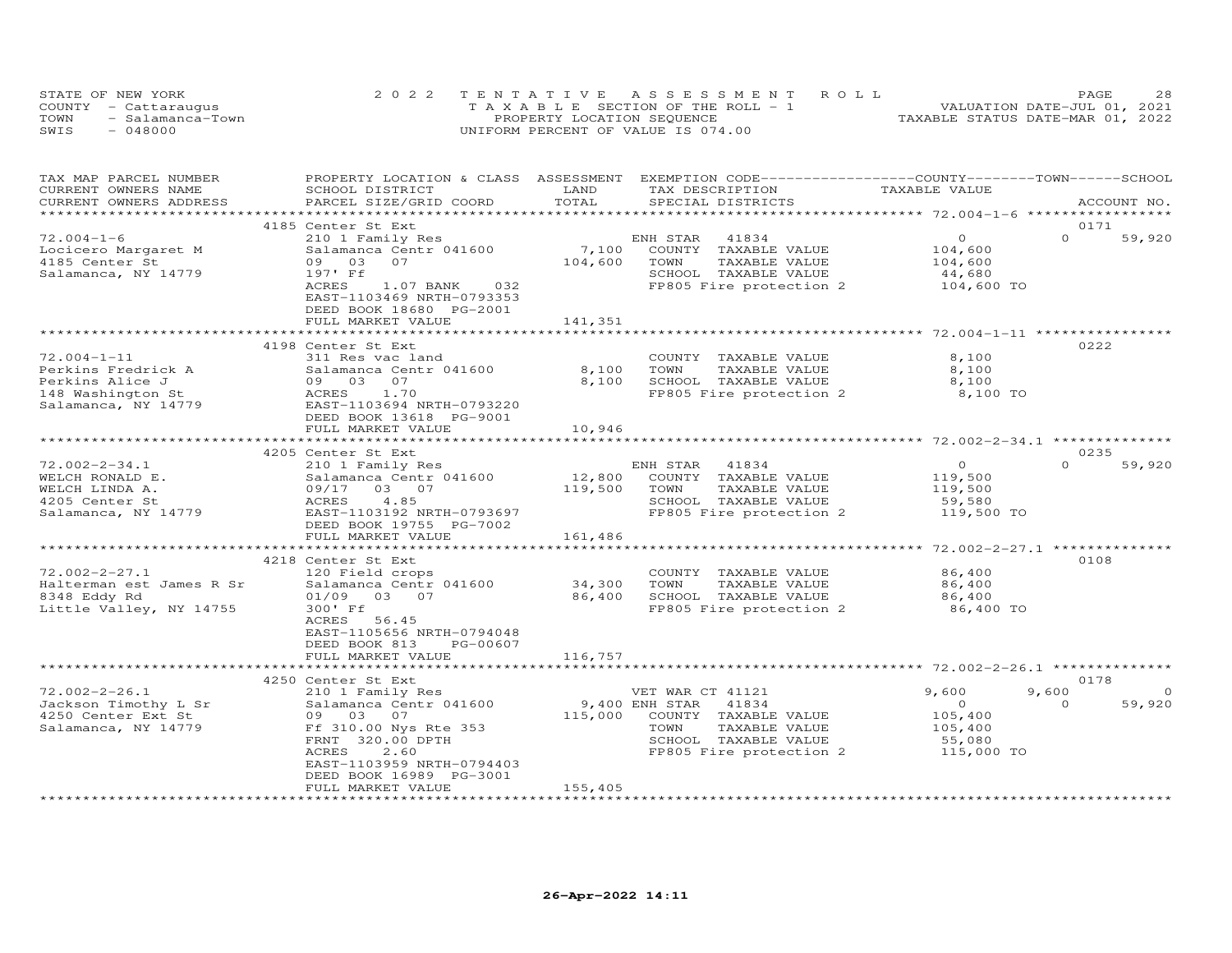|      | STATE OF NEW YORK    | 2022 TENTATIVE ASSESSMENT ROLL        | 29<br>PAGE.                      |
|------|----------------------|---------------------------------------|----------------------------------|
|      | COUNTY - Cattaraugus | T A X A B L E SECTION OF THE ROLL - 1 | VALUATION DATE-JUL 01, 2021      |
| TOWN | - Salamanca-Town     | PROPERTY LOCATION SEQUENCE            | TAXABLE STATUS DATE-MAR 01, 2022 |
| SWTS | - 048000             | UNIFORM PERCENT OF VALUE IS 074.00    |                                  |

| TAX MAP PARCEL NUMBER<br>CURRENT OWNERS NAME | PROPERTY LOCATION & CLASS ASSESSMENT<br>SCHOOL DISTRICT | LAND              | EXEMPTION CODE-----------------COUNTY-------TOWN------SCHOOL<br>TAX DESCRIPTION | TAXABLE VALUE                          |                          |
|----------------------------------------------|---------------------------------------------------------|-------------------|---------------------------------------------------------------------------------|----------------------------------------|--------------------------|
| CURRENT OWNERS ADDRESS                       | PARCEL SIZE/GRID COORD                                  | TOTAL             | SPECIAL DISTRICTS                                                               |                                        | ACCOUNT NO.              |
| *****************                            | *****************************                           |                   |                                                                                 |                                        |                          |
|                                              | 4265 Center St Ext                                      |                   |                                                                                 |                                        | 0230                     |
| $72.002 - 2 - 32.1$                          | 210 1 Family Res                                        |                   | COUNTY TAXABLE VALUE                                                            | 91,900                                 |                          |
| Dye Sharon                                   | Salamanca Centr 041600                                  | 9,200             | TOWN<br>TAXABLE VALUE                                                           | 91,900                                 |                          |
| 4265 Center St                               | 09 03 07                                                | 91,900            | SCHOOL TAXABLE VALUE                                                            | 91,900                                 |                          |
| Salamanca, NY 14779                          | L/u - Virginia Rider                                    |                   | FP805 Fire protection 2                                                         | 91,900 TO                              |                          |
|                                              | Ff 340.00                                               |                   |                                                                                 |                                        |                          |
|                                              | ACRES<br>2.45                                           |                   |                                                                                 |                                        |                          |
|                                              | EAST-1103654 NRTH-0794792                               |                   |                                                                                 |                                        |                          |
|                                              | DEED BOOK 23843 PG-7001                                 |                   |                                                                                 |                                        |                          |
|                                              | FULL MARKET VALUE                                       | 124,189           |                                                                                 |                                        |                          |
|                                              | **********************                                  |                   |                                                                                 |                                        |                          |
|                                              | 4035 Crosby Dr                                          |                   |                                                                                 |                                        | 0269                     |
| $72.004 - 1 - 31$                            |                                                         |                   | VET COM CT 41131                                                                | 16,000                                 | $\circ$<br>16,000        |
| Feldbauer Harry                              | 210 1 Family Res<br>Salamanca Centr 041600              | 8,000 ENH STAR    | 41834                                                                           | $\Omega$                               | 59,920<br>$\Omega$       |
| 4035 Crosley Dr                              | 09 03 07                                                | 97,700            | COUNTY TAXABLE VALUE                                                            | 81,700                                 |                          |
| Salamanca, NY 14779                          |                                                         |                   | TOWN                                                                            |                                        |                          |
|                                              | 329.95' Ff                                              |                   | TAXABLE VALUE                                                                   | 81,700                                 |                          |
|                                              | ACRES<br>1.65                                           |                   | SCHOOL TAXABLE VALUE                                                            | 37,780                                 |                          |
|                                              | EAST-1102505 NRTH-0790778                               |                   | FP805 Fire protection 2                                                         | 97,700 TO                              |                          |
|                                              | DEED BOOK 15034 PG-3001                                 |                   |                                                                                 |                                        |                          |
|                                              | FULL MARKET VALUE<br>************************           | 132,027           |                                                                                 |                                        | **************           |
|                                              |                                                         |                   |                                                                                 |                                        |                          |
| $72.004 - 1 - 29.9$                          | 4039 Crosby Dr<br>210 1 Family Res                      |                   | ENH STAR<br>41834                                                               | $\overline{0}$                         | 0475<br>$\cap$<br>59,920 |
| Feldbauer Dennis                             | Salamanca Centr 041600                                  | 7,800             | COUNTY TAXABLE VALUE                                                            | 136,300                                |                          |
| 4039 Crosby Dr                               | ACRES<br>1.50                                           | 136,300           | TAXABLE VALUE<br>TOWN                                                           | 136,300                                |                          |
|                                              | EAST-1102447 NRTH-0791168                               |                   | SCHOOL TAXABLE VALUE                                                            |                                        |                          |
| Salamanca, NY 14779                          |                                                         |                   | FP805 Fire protection 2                                                         | 76,380<br>136,300 TO                   |                          |
|                                              | DEED BOOK 1000 PG-1022                                  |                   |                                                                                 |                                        |                          |
|                                              | FULL MARKET VALUE                                       | 184,189           |                                                                                 | ********* 72.003-2-17.2 ************** |                          |
|                                              | Drake Run Rd                                            |                   |                                                                                 |                                        | 0105                     |
| $72.003 - 2 - 17.2$                          | 323 Vacant rural                                        |                   | COUNTY TAXABLE VALUE                                                            | 19,600                                 |                          |
| Bowles Christie                              | Salamanca Centr 041600                                  | 19,600            | TOWN<br>TAXABLE VALUE                                                           | 19,600                                 |                          |
| 3910 Drake Run Rd                            | 33 03<br>07                                             | 19,600            | SCHOOL TAXABLE VALUE                                                            | 19,600                                 |                          |
| Little Valley, NY 14755                      | 630' Ff                                                 |                   | FP804 Fire protection 1                                                         | 19,600 TO                              |                          |
|                                              | ACRES 11.90                                             |                   |                                                                                 |                                        |                          |
|                                              | EAST-1091953 NRTH-0786701                               |                   |                                                                                 |                                        |                          |
|                                              | DEED BOOK 1012<br>$PG-205$                              |                   |                                                                                 |                                        |                          |
|                                              | FULL MARKET VALUE                                       | 26,486            |                                                                                 |                                        |                          |
|                                              |                                                         |                   |                                                                                 |                                        |                          |
|                                              | Drake Run Rd                                            |                   |                                                                                 |                                        | 0432                     |
| $72.003 - 2 - 17.3$                          |                                                         |                   |                                                                                 | 6,800                                  |                          |
| Bartlett Hiel E.                             | 311 Res vac land<br>Salamanca Centr 041600              | 6,800             | COUNTY TAXABLE VALUE<br>TOWN<br>TAXABLE VALUE                                   | 6,800                                  |                          |
| Bartlett Linda                               | 33 03 07                                                | 6,800             | SCHOOL TAXABLE VALUE                                                            | 6,800                                  |                          |
|                                              | FRNT 168.00 DPTH 175.00                                 |                   | FP804 Fire protection 1                                                         | 6,800 TO                               |                          |
| 3745 Drake Run Rd<br>Little Valley, NY 14755 | EAST-1092136 NRTH-0786312                               |                   |                                                                                 |                                        |                          |
|                                              | DEED BOOK 25792 PG-2001                                 |                   |                                                                                 |                                        |                          |
|                                              | FULL MARKET VALUE                                       | 9,189             |                                                                                 |                                        |                          |
|                                              | **********************                                  | ***************** |                                                                                 |                                        |                          |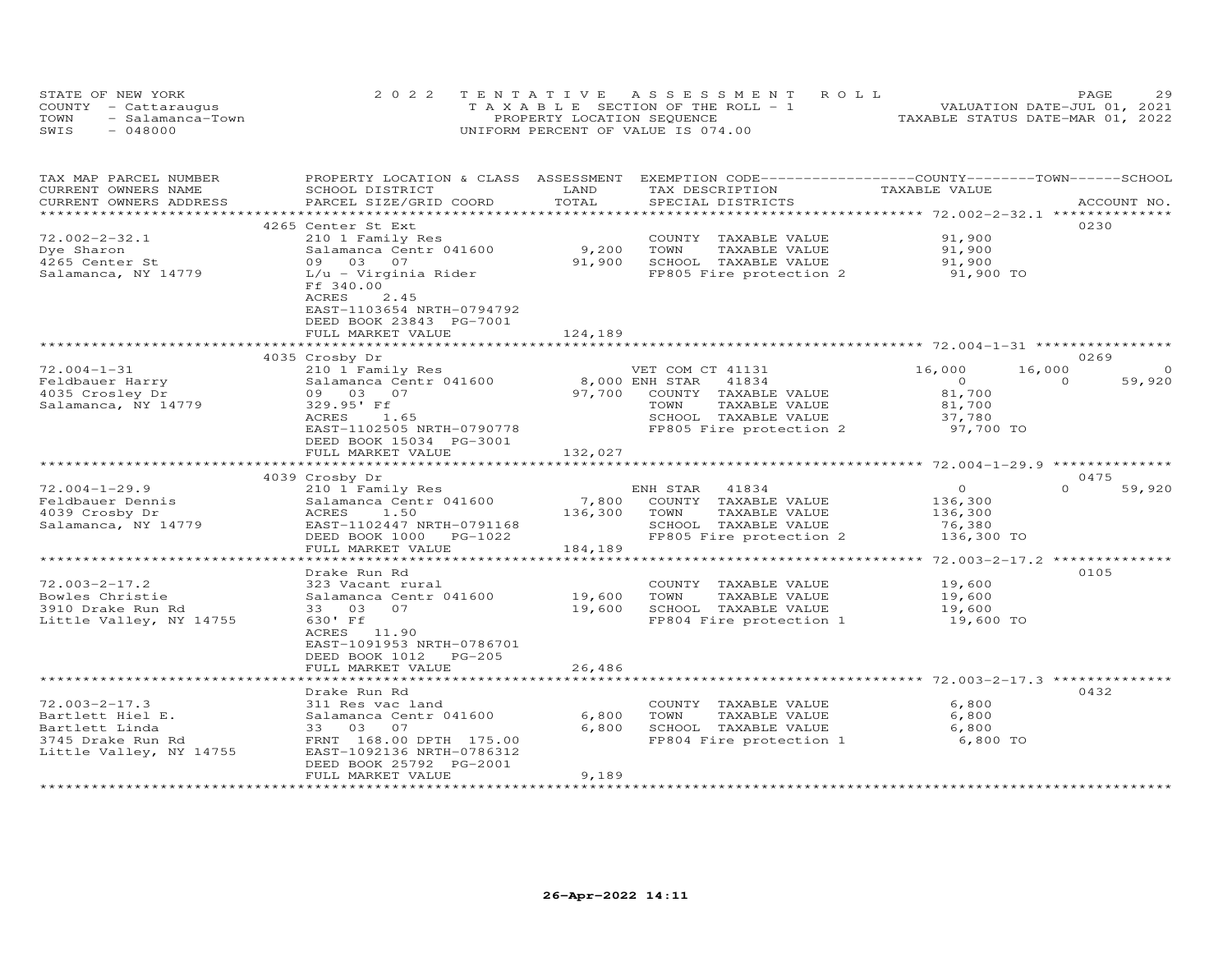| STATE OF NEW YORK        | 2022 TENTATIVE ASSESSMENT ROLL        | 30<br>PAGE                       |
|--------------------------|---------------------------------------|----------------------------------|
| COUNTY - Cattaraugus     | T A X A B L E SECTION OF THE ROLL - 1 | VALUATION DATE-JUL 01, 2021      |
| TOWN<br>- Salamanca-Town | PROPERTY LOCATION SEQUENCE            | TAXABLE STATUS DATE-MAR 01, 2022 |
| SWIS<br>- 048000         | UNIFORM PERCENT OF VALUE IS 074.00    |                                  |

| TAX MAP PARCEL NUMBER   | PROPERTY LOCATION & CLASS ASSESSMENT                                    |                | EXEMPTION CODE-----------------COUNTY-------TOWN-----SCHOOL |                                                        |                     |
|-------------------------|-------------------------------------------------------------------------|----------------|-------------------------------------------------------------|--------------------------------------------------------|---------------------|
| CURRENT OWNERS NAME     | SCHOOL DISTRICT                                                         | LAND           | TAX DESCRIPTION                                             | TAXABLE VALUE                                          |                     |
| CURRENT OWNERS ADDRESS  | PARCEL SIZE/GRID COORD                                                  | TOTAL          | SPECIAL DISTRICTS                                           |                                                        | ACCOUNT NO.         |
|                         |                                                                         |                |                                                             |                                                        |                     |
|                         | 3744 Drake Run Rd                                                       |                |                                                             |                                                        | 0248                |
| $72.003 - 2 - 20$       | 210 1 Family Res                                                        |                | COUNTY TAXABLE VALUE                                        | 49,200                                                 |                     |
| McCaul Janet L.         | Salamanca Centr 041600                                                  | 7,700          | TAXABLE VALUE<br>TOWN                                       | 49,200                                                 |                     |
| 3744 Drake Run Road     | 33 03<br>07                                                             | 49,200         | SCHOOL TAXABLE VALUE                                        | 49,200                                                 |                     |
| Little Valley, NY 14755 | FRNT 350.00 DPTH 175.00                                                 |                | FP804 Fire protection 1 49,200 TO                           |                                                        |                     |
|                         | EAST-1092310 NRTH-0786355                                               |                |                                                             |                                                        |                     |
|                         | DEED BOOK 20200 PG-9282                                                 |                |                                                             |                                                        |                     |
|                         | FULL MARKET VALUE                                                       | 66,486         |                                                             |                                                        |                     |
|                         |                                                                         |                |                                                             |                                                        |                     |
|                         | 3745 Drake Run Rd                                                       |                |                                                             |                                                        | 0194                |
| $72.003 - 2 - 21$       | 210 1 Family Res                                                        |                | COUNTY TAXABLE VALUE                                        | 52,500                                                 |                     |
| Bartlett Hiel E.        | Salamanca Centr 041600                                                  | 6,400          | TOWN<br>TAXABLE VALUE                                       | 52,500                                                 |                     |
| Bartlett Linda          | 33 03 07                                                                | 52,500         | SCHOOL TAXABLE VALUE                                        | 52,500                                                 |                     |
|                         |                                                                         |                | FP804 Fire protection 1 52,500 TO                           |                                                        |                     |
|                         | 3745 Drale Rim Rd<br>:Little Valley, NY 14755 EAST-1092179 NRTH-0786162 |                |                                                             |                                                        |                     |
|                         | DEED BOOK 25792 PG-2001                                                 |                |                                                             |                                                        |                     |
|                         | FULL MARKET VALUE                                                       | 70,946         |                                                             |                                                        |                     |
|                         |                                                                         |                |                                                             |                                                        |                     |
|                         | 3748 Drake Run Rd                                                       |                |                                                             |                                                        | 0343                |
| $72.003 - 2 - 19.1$     | 210 1 Family Res                                                        |                | AGED C<br>41802                                             | 29,645                                                 | $\Omega$<br>$\circ$ |
| Klausman Robert         | Salamanca Centr 041600 16,700 AGED T                                    |                | 41803                                                       | $\circ$                                                | 21,175<br>$\Omega$  |
| 3748 Drake Run Rd       | 33 03 07                                                                |                | 84,700 ENH STAR<br>41834                                    | $\circ$                                                | $\Omega$<br>59,920  |
| Little Valley, NY 14755 | Ff 507.00                                                               |                | COUNTY TAXABLE VALUE                                        | 55,055                                                 |                     |
|                         | ACRES<br>8,70                                                           |                | TOWN<br>TAXABLE VALUE                                       | 63,525                                                 |                     |
|                         | EAST-1092621 NRTH-0786938                                               |                | SCHOOL TAXABLE VALUE                                        | 24,780                                                 |                     |
|                         | DEED BOOK 24798 PG-2001                                                 |                | FP804 Fire protection 1                                     | 84,700 TO                                              |                     |
|                         | FULL MARKET VALUE                                                       | 114,459        |                                                             |                                                        |                     |
|                         | **************************                                              |                |                                                             |                                                        |                     |
|                         | 3786 Drake Run Rd                                                       |                |                                                             |                                                        | 0460                |
| $72.003 - 2 - 19.2$     | 210 1 Family Res                                                        |                |                                                             | 9,600                                                  | 9,600               |
|                         | Salamanca Centr 041600                                                  | 9,400 ENH STAR | VET WAR CT 41121                                            | $\overline{0}$                                         | $\circ$<br>$\Omega$ |
| Wagner Walter W         |                                                                         |                | 41834                                                       |                                                        | 59,920              |
| Wagner Jean M           | 33 03 07                                                                |                | 93,100 COUNTY TAXABLE VALUE                                 | 83,500                                                 |                     |
| 3786 Drake Run Rd       | FRNT 208.80 DPTH                                                        |                | TAXABLE VALUE<br>TOWN                                       | 83,500                                                 |                     |
| Little Valley, NY 14755 | ACRES<br>2.60 BANK<br>017                                               |                | SCHOOL TAXABLE VALUE                                        | 33,180                                                 |                     |
|                         | EAST-1092570 NRTH-0787182                                               |                | FP804 Fire protection 1                                     | 93,100 TO                                              |                     |
|                         | DEED BOOK 132<br>PG-494                                                 |                |                                                             |                                                        |                     |
|                         | FULL MARKET VALUE<br>************************                           | 125,811        |                                                             |                                                        |                     |
|                         |                                                                         |                |                                                             | ************************ 72.003-1-14 ***************** |                     |
|                         | 3821 Drake Run Rd                                                       |                |                                                             |                                                        | 0102                |
| $72.003 - 1 - 14$       | 240 Rural res                                                           |                | COUNTY TAXABLE VALUE                                        | 120,700                                                |                     |
| Hall Craig E            | Salamanca Centr 041600                                                  | 90,500         | TOWN<br>TAXABLE VALUE                                       | 120,700                                                |                     |
| 8558 Sawmill Run Rd     | 33 03 07                                                                | 120,700        | SCHOOL TAXABLE VALUE                                        | 120,700                                                |                     |
| Little Valley, NY 14755 | 1900' Ff & 1770' Ff                                                     |                | FP804 Fire protection 1                                     | 120,700 TO                                             |                     |
|                         | ACRES 165.11                                                            |                |                                                             |                                                        |                     |
|                         | EAST-1092137 NRTH-0788261                                               |                |                                                             |                                                        |                     |
|                         | DEED BOOK 914<br>PG-00122                                               |                |                                                             |                                                        |                     |
|                         | FULL MARKET VALUE                                                       | 163,108        |                                                             |                                                        |                     |
|                         |                                                                         |                |                                                             |                                                        |                     |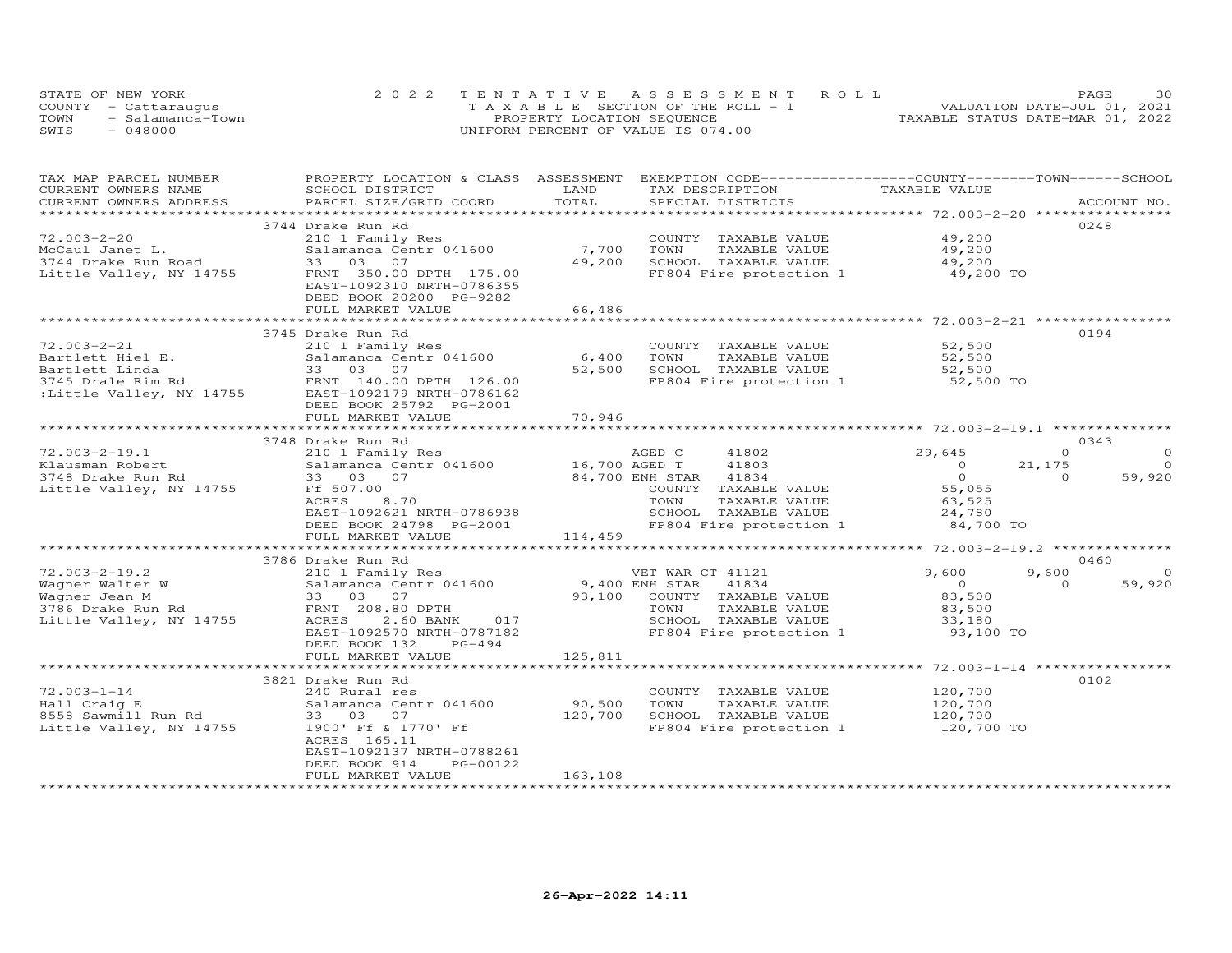| STATE OF NEW YORK        | 2022 TENTATIVE ASSESSMENT ROLL        | 31<br>PAGE                       |
|--------------------------|---------------------------------------|----------------------------------|
| COUNTY - Cattaraugus     | T A X A B L E SECTION OF THE ROLL - 1 | VALUATION DATE-JUL 01, 2021      |
| TOWN<br>- Salamanca-Town | PROPERTY LOCATION SEQUENCE            | TAXABLE STATUS DATE-MAR 01, 2022 |
| SWIS<br>- 048000         | UNIFORM PERCENT OF VALUE IS 074.00    |                                  |

| TAX MAP PARCEL NUMBER   |                           |             | PROPERTY LOCATION & CLASS ASSESSMENT EXEMPTION CODE----------------COUNTY-------TOWN------SCHOOL |                |                    |
|-------------------------|---------------------------|-------------|--------------------------------------------------------------------------------------------------|----------------|--------------------|
| CURRENT OWNERS NAME     | SCHOOL DISTRICT           | LAND        | TAX DESCRIPTION                                                                                  | TAXABLE VALUE  |                    |
| CURRENT OWNERS ADDRESS  | PARCEL SIZE/GRID COORD    | TOTAL       | SPECIAL DISTRICTS                                                                                |                | ACCOUNT NO.        |
| *********************** |                           |             |                                                                                                  |                |                    |
|                         | 3910 Drake Run Rd         |             |                                                                                                  |                | 0147               |
| $72.003 - 1 - 10$       | 210 1 Family Res          |             | BAS STAR<br>41854                                                                                | $\overline{O}$ | $\Omega$<br>24,000 |
| Bowles Christie         | Salamanca Centr 041600    | 44,400      | COUNTY TAXABLE VALUE                                                                             | 98,000         |                    |
| 3910 Drake Run Rd       | 33 03<br>07               | 98,000      | TOWN<br>TAXABLE VALUE                                                                            | 98,000         |                    |
| Little Valley, NY 14755 | 270' Ff                   |             | SCHOOL TAXABLE VALUE                                                                             | 74,000         |                    |
|                         | ACRES 57.75               |             | FP804 Fire protection 1                                                                          | 98,000 TO      |                    |
|                         | EAST-1091111 NRTH-0780853 |             |                                                                                                  |                |                    |
|                         | DEED BOOK 1012 PG-205     |             |                                                                                                  |                |                    |
|                         | FULL MARKET VALUE         | 132,432     |                                                                                                  |                |                    |
|                         |                           |             |                                                                                                  |                |                    |
|                         | 3942 Drake Run Rd         |             |                                                                                                  |                | 0026               |
| $72.003 - 1 - 8.1$      | 210 1 Family Res          |             | COUNTY TAXABLE VALUE                                                                             | 50,000         |                    |
| Bowles Christie         | Salamanca Centr 041600    | 18,000      | TOWN<br>TAXABLE VALUE                                                                            | 50,000         |                    |
| 3910 Drake Run Rd       | 33/45 03 07               | 50,000      | SCHOOL TAXABLE VALUE                                                                             | 50,000         |                    |
| Little Valley, NY 14755 | ACRES 10.00               |             | FP804 Fire protection 1                                                                          | 50,000 TO      |                    |
|                         | EAST-1090191 NRTH-0790752 |             |                                                                                                  |                |                    |
|                         | DEED BOOK 7662 PG-6001    |             |                                                                                                  |                |                    |
|                         | FULL MARKET VALUE         | 67,568      |                                                                                                  |                |                    |
|                         |                           | *********** |                                                                                                  |                |                    |
|                         | 3951 Drake Run Rd         |             |                                                                                                  |                | 0113               |
| $72.003 - 1 - 6$        | 910 Priv forest           |             | COUNTY TAXABLE VALUE                                                                             | 205,800        |                    |
| LRT III LLC             | Salamanca Centr 041600    | 205,800     | TOWN<br>TAXABLE VALUE                                                                            | 205,800        |                    |
| PO Box 1288             | 45/46 03 07               | 205,800     | SCHOOL TAXABLE VALUE                                                                             | 205,800        |                    |
| Mobile, AL 36633        | FRNT 550.00 DPTH          |             | FP804 Fire protection 1                                                                          | 205,800 TO     |                    |
|                         | ACRES 316.11              |             |                                                                                                  |                |                    |
|                         | EAST-1088627 NRTH-0790477 |             |                                                                                                  |                |                    |
|                         | DEED BOOK 23454 PG-9001   |             |                                                                                                  |                |                    |
|                         | FULL MARKET VALUE         | 278,108     |                                                                                                  |                |                    |
|                         |                           |             |                                                                                                  |                |                    |
|                         | Drake Run Rd (Off)        |             |                                                                                                  |                | 0111               |
| $72.003 - 1 - 7$        | 322 Rural vac>10          |             | COUNTY TAXABLE VALUE                                                                             | 22,500         |                    |
| LRT III LLC             | Salamanca Centr 041600    | 22,500      | TOWN<br>TAXABLE VALUE                                                                            | 22,500         |                    |
| PO Box 1288             | 33 03 07                  | 22,500      | SCHOOL TAXABLE VALUE                                                                             | 22,500         |                    |
| Mobile, AL 36633        | ACRES 26.75               |             | FP804 Fire protection 1                                                                          | 22,500 TO      |                    |
|                         | EAST-1091733 NRTH-0791141 |             |                                                                                                  |                |                    |
|                         | DEED BOOK 23454 PG-9001   |             |                                                                                                  |                |                    |
|                         | FULL MARKET VALUE         | 30,405      |                                                                                                  |                |                    |
|                         |                           |             |                                                                                                  |                |                    |
|                         | Drake Run Rd (Off)        |             |                                                                                                  |                | 0101               |
| $72.003 - 1 - 12$       | 323 Vacant rural          |             | COUNTY TAXABLE VALUE                                                                             | 35,300         |                    |
| Hall Craig E            | Salamanca Centr 041600    | 35,300      | TOWN<br>TAXABLE VALUE                                                                            | 35,300         |                    |
| 8558 Sawmill Run Rd     | 33 03 07                  | 35,300      | SCHOOL TAXABLE VALUE                                                                             | 35,300         |                    |
| Little Valley, NY 14755 | ACRES 50.61               |             | FP804 Fire protection 1                                                                          | 35,300 TO      |                    |
|                         | EAST-1092411 NRTH-0790133 |             |                                                                                                  |                |                    |
|                         | DEED BOOK 914<br>PG-00122 |             |                                                                                                  |                |                    |
|                         | FULL MARKET VALUE         | 47,703      |                                                                                                  |                |                    |
|                         |                           |             |                                                                                                  |                |                    |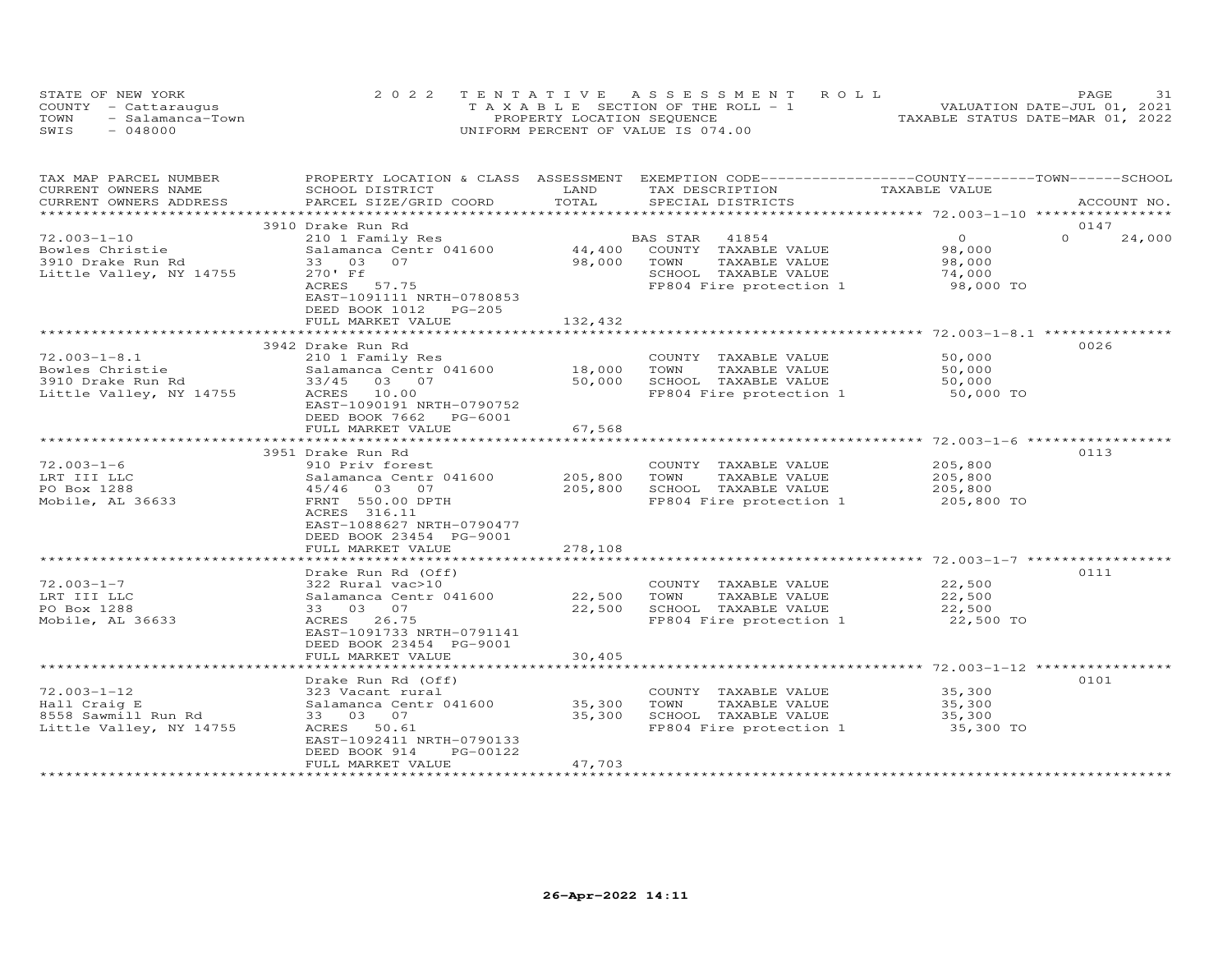|      | STATE OF NEW YORK    | 2022 TENTATIVE ASSESSMENT ROLL        | 32<br>PAGE                       |
|------|----------------------|---------------------------------------|----------------------------------|
|      | COUNTY - Cattaraugus | T A X A B L E SECTION OF THE ROLL - 1 | VALUATION DATE-JUL 01, 2021      |
| TOWN | - Salamanca-Town     | PROPERTY LOCATION SEQUENCE            | TAXABLE STATUS DATE-MAR 01, 2022 |
| SWIS | - 048000             | UNIFORM PERCENT OF VALUE IS 074.00    |                                  |

| TAX MAP PARCEL NUMBER                                             | PROPERTY LOCATION & CLASS ASSESSMENT EXEMPTION CODE----------------COUNTY-------TOWN------SCHOOL |                        |                |                                                          |                                                                |                    |
|-------------------------------------------------------------------|--------------------------------------------------------------------------------------------------|------------------------|----------------|----------------------------------------------------------|----------------------------------------------------------------|--------------------|
| CURRENT OWNERS NAME                                               | SCHOOL DISTRICT                                                                                  | LAND                   |                | TAX DESCRIPTION                                          |                                                                |                    |
| CURRENT OWNERS ADDRESS                                            | PARCEL SIZE/GRID COORD                                                                           | TOTAL                  |                | SPECIAL DISTRICTS                                        |                                                                | ACCOUNT NO.        |
|                                                                   |                                                                                                  |                        |                |                                                          |                                                                |                    |
|                                                                   | 4372 E Bucktooth Run                                                                             |                        |                |                                                          |                                                                | 0410               |
| $72.002 - 1 - 30.2$                                               | 210 1 Family Res                                                                                 |                        | BAS STAR       | 41854                                                    | $\overline{O}$                                                 | $\Omega$<br>24,000 |
|                                                                   | Salamanca Centr 041600                                                                           | $11,000$ <sup>BA</sup> |                |                                                          | 80,200                                                         |                    |
| Phearsdorf Adrian                                                 |                                                                                                  |                        |                | COUNTY TAXABLE VALUE                                     |                                                                |                    |
| Phearsdorf Sarah<br>4372 Bucktooth Run<br>Little Valley, NY 14755 | ACRES<br>3.65                                                                                    | 80,200 TOWN            |                | TAXABLE VALUE                                            | 80,200                                                         |                    |
|                                                                   | EAST-1095304 NRTH-0797208                                                                        |                        |                | SCHOOL TAXABLE VALUE                                     | 56,200                                                         |                    |
|                                                                   | DEED BOOK 15426 PG-2001                                                                          |                        |                |                                                          | FP804 Fire protection 1 80,200 TO                              |                    |
|                                                                   | FULL MARKET VALUE                                                                                | 108,378                |                |                                                          |                                                                |                    |
|                                                                   |                                                                                                  |                        |                |                                                          |                                                                |                    |
|                                                                   | East Bucktooth Run Rd                                                                            |                        |                |                                                          |                                                                | 0486               |
| $72.002 - 1 - 20.2$                                               | 210 1 Family Res                                                                                 |                        | BAS STAR 41854 |                                                          | $\overline{0}$                                                 | $\Omega$<br>24,000 |
| Hill Donald L                                                     | Salamanca Centr 041600 9,900 COUNTY TAXABLE VALUE                                                |                        |                |                                                          | 144,900                                                        |                    |
| Hill Michelle L                                                   | 2.90 BANK<br>017<br>ACRES                                                                        | 144,900 TOWN           |                | TAXABLE VALUE                                            | 144,900                                                        |                    |
| Bucktooth Run Rd                                                  | EAST-1094943 NRTH-0794775                                                                        |                        |                | SCHOOL TAXABLE VALUE                                     | 120,900                                                        |                    |
|                                                                   |                                                                                                  |                        |                |                                                          |                                                                |                    |
| Little Valley, NY 14755                                           |                                                                                                  |                        |                |                                                          | FP804 Fire protection 1 144,900 TO                             |                    |
|                                                                   | FULL MARKET VALUE                                                                                | 195,811                |                |                                                          |                                                                |                    |
|                                                                   |                                                                                                  |                        |                |                                                          |                                                                |                    |
|                                                                   | Erie St                                                                                          |                        |                |                                                          |                                                                | 500                |
| $73.003 - 1 - 13.3$                                               | 312 Vac w/imprv                                                                                  |                        |                | COUNTY TAXABLE VALUE                                     | 500                                                            |                    |
| Previglian Thomas R                                               | Salamanca Centr 041600                                                                           | 300                    | TOWN           |                                                          | 500                                                            |                    |
| 4071 Erie St                                                      | FRNT 24.00 DPTH 24.00                                                                            | 500                    |                | TAXABLE VALUE<br>TAXABLE VALUE<br>SCHOOL TAXABLE VALUE   | 500                                                            |                    |
| Salamanca, NY 14779                                               | DEED BOOK 11118 PG-8001                                                                          |                        |                |                                                          |                                                                |                    |
|                                                                   | FULL MARKET VALUE                                                                                | 676                    |                |                                                          |                                                                |                    |
|                                                                   | ***************************                                                                      | ***********            |                |                                                          | ***************** 73.003-1-21.1 ***************                |                    |
|                                                                   |                                                                                                  |                        |                |                                                          |                                                                |                    |
|                                                                   | Erie St                                                                                          |                        |                |                                                          |                                                                | 0284               |
| $73.003 - 1 - 21.1$                                               | 311 Res vac land                                                                                 |                        |                | COUNTY TAXABLE VALUE                                     | 300                                                            |                    |
| Wilson Myron L                                                    | Salamanca Centr 041600                                                                           | 300                    |                | TOWN      TAXABLE VALUE<br>SCHOOL   TAXABLE VALUE        | 300                                                            |                    |
| Wilson Carolyn G                                                  | 66 03 07                                                                                         | 300                    |                |                                                          | 300                                                            |                    |
| 4026 Newton St                                                    | FRNT 100.00 DPTH 175.00                                                                          |                        |                | FP805 Fire protection 2                                  | 300 TO                                                         |                    |
| Salamanca, NY 14779                                               | EAST-1111753 NRTH-0790590                                                                        |                        |                |                                                          |                                                                |                    |
|                                                                   | DEED BOOK 00935 PG-00453                                                                         |                        |                |                                                          |                                                                |                    |
|                                                                   | FULL MARKET VALUE                                                                                | 405                    |                |                                                          |                                                                |                    |
|                                                                   |                                                                                                  | * * * * * * * * *      |                |                                                          | ********************** 73.003-1-49 ***********                 |                    |
|                                                                   | Erie St                                                                                          |                        |                |                                                          |                                                                | 0121               |
| $73.003 - 1 - 49$                                                 | 312 Vac w/imprv                                                                                  |                        |                | COUNTY TAXABLE VALUE                                     | 7,500                                                          |                    |
|                                                                   |                                                                                                  |                        |                |                                                          |                                                                |                    |
| Wilcox Gary                                                       | Salamanca Centr 041600                                                                           | 6,400                  | TOWN           | TAXABLE VALUE                                            | 7,500                                                          |                    |
| 96 Erie Str                                                       | 66 03 07                                                                                         | 7,500                  |                |                                                          | SCHOOL TAXABLE VALUE 7,500<br>FP805 Fire protection 2 7,500 TO |                    |
| Salamanca, NY 14779                                               | 4.40<br>ACRES                                                                                    |                        |                |                                                          |                                                                |                    |
|                                                                   | EAST-1112912 NRTH-0789847                                                                        |                        |                |                                                          |                                                                |                    |
|                                                                   | DEED BOOK 30655 PG-4001                                                                          |                        |                |                                                          |                                                                |                    |
|                                                                   | FULL MARKET VALUE                                                                                | 10,135                 |                |                                                          |                                                                |                    |
|                                                                   |                                                                                                  |                        |                |                                                          |                                                                |                    |
|                                                                   | 4002 Erie St                                                                                     |                        |                |                                                          |                                                                | 0202               |
| $73.003 - 1 - 24$                                                 | 210 1 Family Res                                                                                 |                        |                | COUNTY TAXABLE VALUE                                     | 32,600                                                         |                    |
|                                                                   | Salamanca Centr 041600                                                                           | 6,500                  |                |                                                          |                                                                |                    |
| Pascarella Jolien<br>9940 Iocr Pd                                 |                                                                                                  |                        |                | TOWN TAXABLE VALUE 32,600<br>SCHOOL TAXABLE VALUE 32,600 |                                                                |                    |
| 9940 Leon Rd                                                      | 66 03 07                                                                                         | 32,600                 |                |                                                          |                                                                |                    |
| Cattaraugus, NY 14719                                             | FRNT 50.00 DPTH 410.00                                                                           |                        |                |                                                          | FP805 Fire protection 2 32,600 TO                              |                    |
|                                                                   | EAST-1111928 NRTH-0790188                                                                        |                        |                |                                                          |                                                                |                    |
|                                                                   | DEED BOOK 1022 PG-205                                                                            |                        |                |                                                          |                                                                |                    |
|                                                                   | FULL MARKET VALUE                                                                                | 44,054                 |                |                                                          |                                                                |                    |
|                                                                   |                                                                                                  |                        |                |                                                          |                                                                |                    |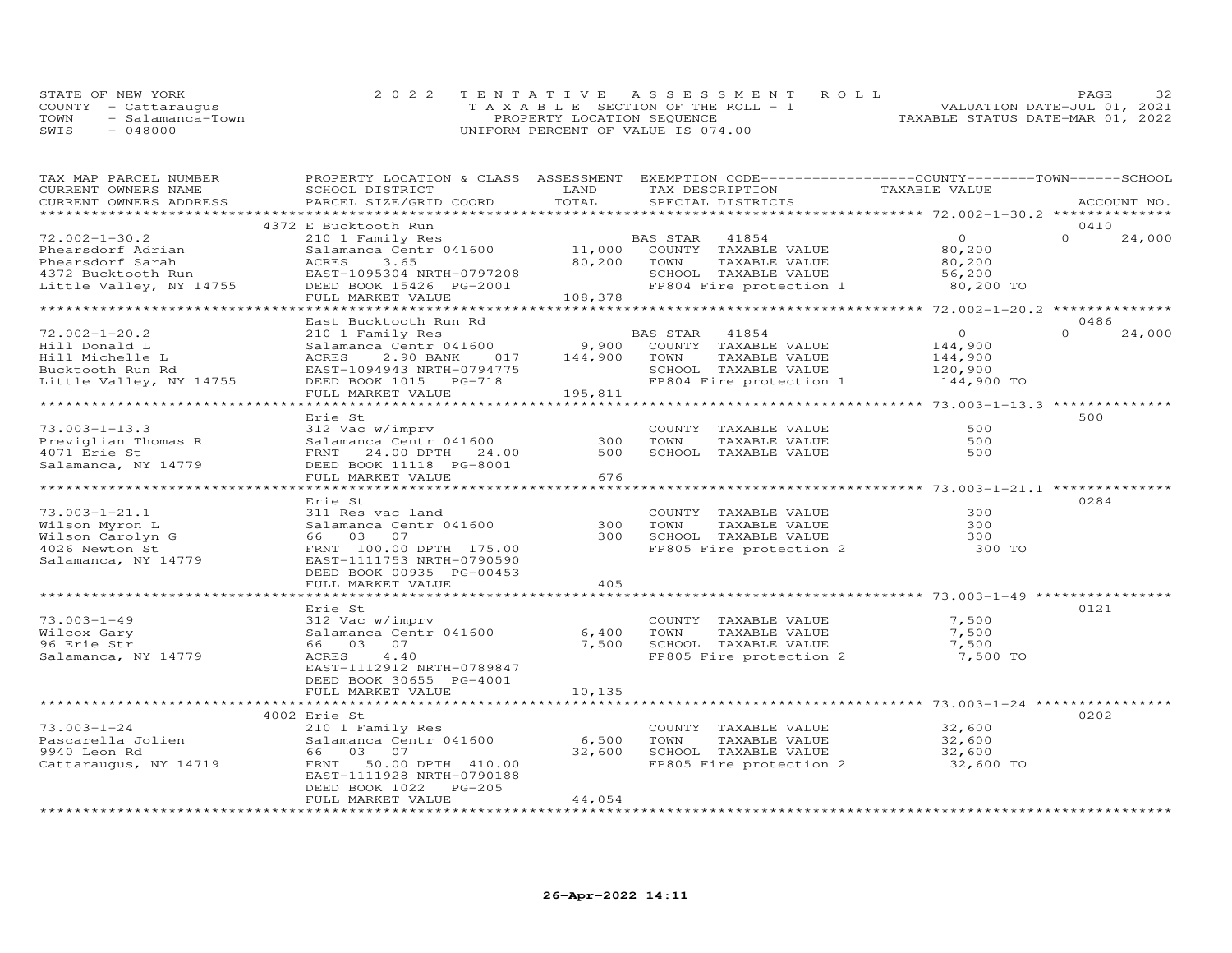| STATE OF NEW YORK        | 2022 TENTATIVE ASSESSMENT ROLL        | 33<br>PAGE.                      |
|--------------------------|---------------------------------------|----------------------------------|
| COUNTY - Cattaraugus     | T A X A B L E SECTION OF THE ROLL - 1 | VALUATION DATE-JUL 01, 2021      |
| TOWN<br>- Salamanca-Town | PROPERTY LOCATION SEQUENCE            | TAXABLE STATUS DATE-MAR 01, 2022 |
| SWTS<br>- 048000         | UNIFORM PERCENT OF VALUE IS 074.00    |                                  |

| TAX MAP PARCEL NUMBER<br>CURRENT OWNERS NAME                                                                                                                                                                                   | PROPERTY LOCATION & CLASS ASSESSMENT<br>SCHOOL DISTRICT                                                                | LAND           | EXEMPTION CODE-----------------COUNTY-------TOWN------SCHOOL<br>TAX DESCRIPTION | TAXABLE VALUE           |             |
|--------------------------------------------------------------------------------------------------------------------------------------------------------------------------------------------------------------------------------|------------------------------------------------------------------------------------------------------------------------|----------------|---------------------------------------------------------------------------------|-------------------------|-------------|
| CURRENT OWNERS ADDRESS<br>*************************                                                                                                                                                                            | PARCEL SIZE/GRID COORD                                                                                                 | TOTAL          | SPECIAL DISTRICTS                                                               |                         | ACCOUNT NO. |
|                                                                                                                                                                                                                                | 4003 Erie St                                                                                                           |                |                                                                                 |                         | 0129        |
| $73.003 - 1 - 23$                                                                                                                                                                                                              | 270 Mfg housing                                                                                                        |                | COUNTY TAXABLE VALUE                                                            | 16,900                  |             |
| Quattrone Karen                                                                                                                                                                                                                | Salamanca Centr 041600                                                                                                 | 7,200          | TOWN<br>TAXABLE VALUE                                                           | 16,900                  |             |
| 4020 Newton St                                                                                                                                                                                                                 | 06 03 07                                                                                                               | 16,900         | SCHOOL TAXABLE VALUE                                                            | 16,900                  |             |
| Salamanca, NY 14779                                                                                                                                                                                                            | FRNT 300.00 DPTH<br>1.12<br>ACRES<br>EAST-1111662 NRTH-0790419<br>DEED BOOK 20190 PG-6878<br>FULL MARKET VALUE         | 22,838         | FP805 Fire protection 2 16,900 TO                                               |                         |             |
|                                                                                                                                                                                                                                |                                                                                                                        |                |                                                                                 |                         |             |
|                                                                                                                                                                                                                                | 4004 Erie St                                                                                                           |                |                                                                                 |                         | 0290        |
| $73.003 - 1 - 25$                                                                                                                                                                                                              | 210 1 Family Res                                                                                                       |                | COUNTY TAXABLE VALUE                                                            | 28,000                  |             |
| Vaughn Heather and the state of the state of the State of the State of the State of the State of the State of the State of the State of the State of the State of the State of the State of the State of the State of the Stat | Salamanca Centr 041600 6,500                                                                                           |                | TOWN<br>TAXABLE VALUE                                                           | 28,000                  |             |
| 815 Seneca Ave                                                                                                                                                                                                                 | 66 03 07                                                                                                               | 28,000         | SCHOOL TAXABLE VALUE                                                            | 28,000<br>28,000 TO     |             |
| Olean, NY 14760                                                                                                                                                                                                                | Fire Ii 4006<br>50.00 DPTH 410.00<br>FRNT<br>EAST-1111950 NRTH-0790230<br>DEED BOOK 15755 PG-3001<br>FULL MARKET VALUE | 37,838         | FP805 Fire protection 2                                                         |                         |             |
|                                                                                                                                                                                                                                | ********************************                                                                                       | ************** |                                                                                 |                         |             |
|                                                                                                                                                                                                                                | 4012 Erie St                                                                                                           |                |                                                                                 |                         | 0155        |
| $73.003 - 1 - 26$                                                                                                                                                                                                              | 210 1 Family Res                                                                                                       |                | COUNTY TAXABLE VALUE 25,000                                                     |                         |             |
| Wilcox Gary                                                                                                                                                                                                                    | Salamanca Centr 041600                                                                                                 | 13,400         | TAXABLE VALUE 25,000<br>TOWN                                                    |                         |             |
| 96 Erie Str                                                                                                                                                                                                                    | 66 03 07                                                                                                               | 25,000         | SCHOOL TAXABLE VALUE                                                            |                         |             |
| Salamanca, NY 14779                                                                                                                                                                                                            | 100' Ff<br>5.42<br>ACRES<br>EAST-1112737 NRTH-0790014<br>DEED BOOK 30655 PG-4001                                       |                | SCHOOL TAXABLE VALUE<br>FP805 Fire protection 2                                 | $25,000$ TO $25,000$ TO |             |
|                                                                                                                                                                                                                                | FULL MARKET VALUE                                                                                                      | 33,784         |                                                                                 |                         |             |
|                                                                                                                                                                                                                                |                                                                                                                        |                |                                                                                 |                         |             |
| $73.003 - 1 - 27$                                                                                                                                                                                                              | 4014 Erie St                                                                                                           |                |                                                                                 |                         | 0200        |
|                                                                                                                                                                                                                                | 210 1 Family Res<br>Salamanca Centr 041600                                                                             | 12,400         | COUNTY TAXABLE VALUE<br>TOWN<br>TAXABLE VALUE                                   | 38,500<br>38,500        |             |
| Donahue, Wendy M. LU<br>Rauh, Denise J. Painter, Denni 66 03 07                                                                                                                                                                |                                                                                                                        | 38,500         | SCHOOL TAXABLE VALUE                                                            | 38,500                  |             |
| 4014 Erie Street                                                                                                                                                                                                               | L/u - Viola Painter                                                                                                    |                | FP805 Fire protection 2 38,500 TO                                               |                         |             |
| Salamanca, NY 14779                                                                                                                                                                                                            | Ff 100.00<br>4.61<br>ACRES<br>EAST-1112762 NRTH-0790109<br>DEED BOOK 25138 PG-9001                                     |                |                                                                                 |                         |             |
|                                                                                                                                                                                                                                | FULL MARKET VALUE                                                                                                      | 52,027         |                                                                                 |                         |             |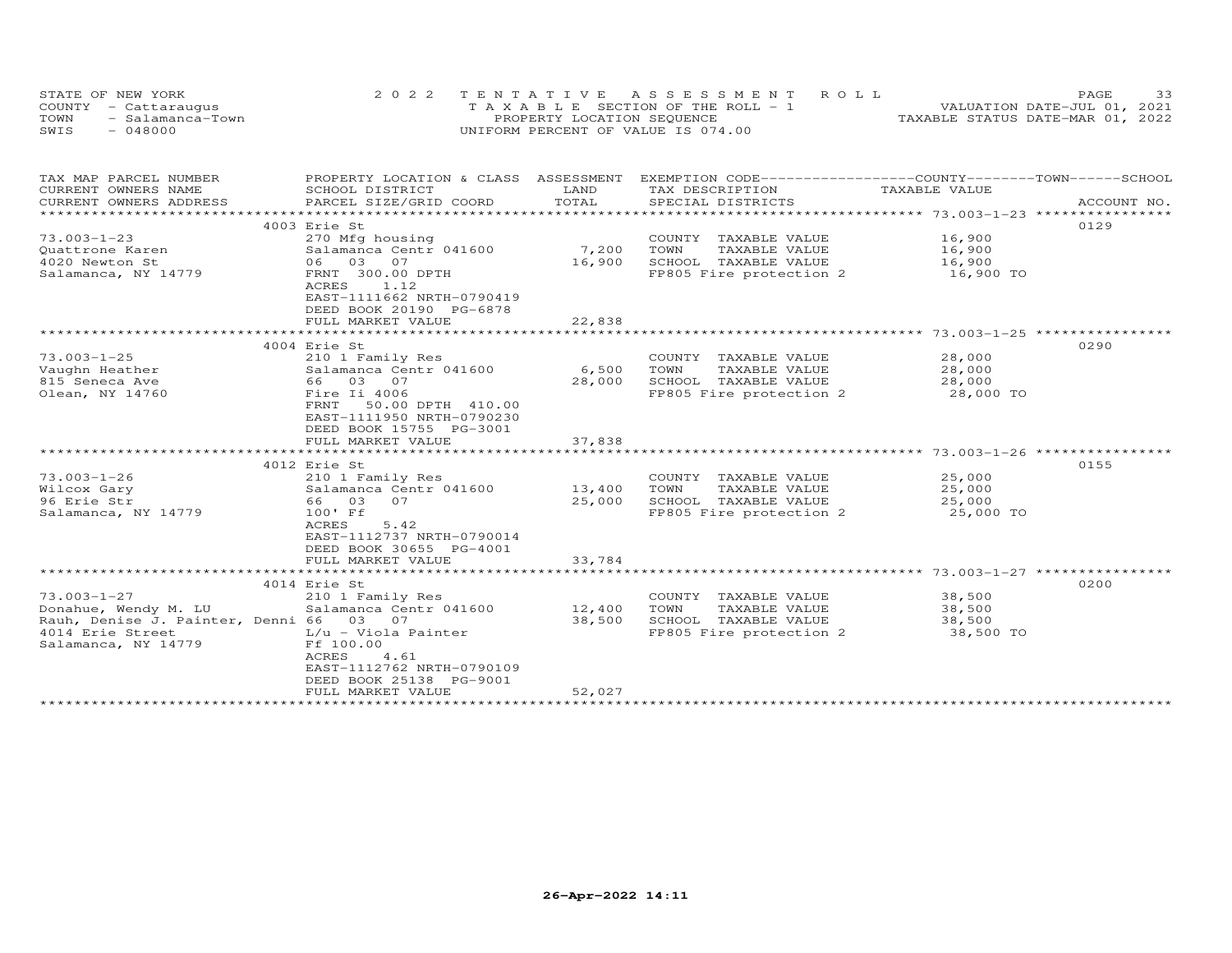| STATE OF NEW YORK        | 2022 TENTATIVE ASSESSMENT ROLL        | 34<br>PAGE.                      |
|--------------------------|---------------------------------------|----------------------------------|
| COUNTY - Cattaraugus     | T A X A B L E SECTION OF THE ROLL - 1 | VALUATION DATE-JUL 01, 2021      |
| TOWN<br>- Salamanca-Town | PROPERTY LOCATION SEQUENCE            | TAXABLE STATUS DATE-MAR 01, 2022 |
| - 048000<br>SWIS         | UNIFORM PERCENT OF VALUE IS 074.00    |                                  |

| TAX MAP PARCEL NUMBER      |                                                   |                           | PROPERTY LOCATION & CLASS ASSESSMENT EXEMPTION CODE-----------------COUNTY-------TOWN------SCHOOL |                   |          |             |
|----------------------------|---------------------------------------------------|---------------------------|---------------------------------------------------------------------------------------------------|-------------------|----------|-------------|
| CURRENT OWNERS NAME        | SCHOOL DISTRICT                                   | LAND                      | TAX DESCRIPTION                                                                                   | TAXABLE VALUE     |          |             |
| CURRENT OWNERS ADDRESS     | PARCEL SIZE/GRID COORD                            | TOTAL                     | SPECIAL DISTRICTS                                                                                 |                   |          | ACCOUNT NO. |
| *************************  |                                                   |                           |                                                                                                   |                   |          |             |
|                            | 4022 Erie St                                      |                           |                                                                                                   |                   | 0283     |             |
| $73.003 - 1 - 28$          | 210 1 Family Res                                  |                           | BAS STAR 41854                                                                                    | $\overline{O}$    | $\Omega$ | 24,000      |
| Wilson Cindy L             | Salamanca Centr 041600                            |                           | 11,900 COUNTY TAXABLE VALUE                                                                       | 47,700            |          |             |
| Anderson Emelie J 66 03 07 |                                                   | 47,700                    | TOWN<br>TAXABLE VALUE                                                                             | 47,700            |          |             |
| 4022 Erie St               | Ff 100.00                                         |                           | SCHOOL TAXABLE VALUE                                                                              | 23,700            |          |             |
| Salamanca, NY 14779        | 4.24<br>ACRES                                     |                           | FP805 Fire protection 2                                                                           | 47,700 TO         |          |             |
|                            | EAST-1112757 NRTH-0790211                         |                           |                                                                                                   |                   |          |             |
|                            | DEED BOOK 763<br>PG-8002                          |                           |                                                                                                   |                   |          |             |
|                            | FULL MARKET VALUE                                 | 64,459                    |                                                                                                   |                   |          |             |
|                            |                                                   |                           |                                                                                                   |                   |          |             |
|                            | 4028 Erie St                                      |                           |                                                                                                   |                   |          |             |
| $73.003 - 1 - 29.2$        | 210 1 Family Res                                  |                           | BAS STAR<br>41854                                                                                 | $\Omega$          | $\Omega$ | 24,000      |
| HOMAN MELISSA              | Salamanca Centr 041600                            |                           | 6,000 COUNTY TAXABLE VALUE                                                                        | 28,400            |          |             |
| 4028 ERIE STREET           | 66 03 07                                          | 28,400                    | TOWN<br>TAXABLE VALUE                                                                             | 28,400            |          |             |
| SALAMANCA, NY 14779        | Ff 100.00                                         |                           | SCHOOL TAXABLE VALUE                                                                              | 4,400             |          |             |
|                            | FRNT 100.00 DPTH 120.00                           |                           | FP805 Fire protection 2                                                                           | 28,400 TO         |          |             |
|                            | 0.25<br>ACRES                                     |                           |                                                                                                   |                   |          |             |
|                            | EAST-1111955 NRTH-0790620                         |                           |                                                                                                   |                   |          |             |
|                            | DEED BOOK 20181 PG-4001                           |                           |                                                                                                   |                   |          |             |
|                            | FULL MARKET VALUE                                 | 38,378                    |                                                                                                   |                   |          |             |
|                            |                                                   |                           |                                                                                                   |                   |          |             |
|                            | 4030 Erie St                                      |                           |                                                                                                   |                   | 0153     |             |
| $73.003 - 1 - 30$          | 210 1 Family Res                                  |                           | VET WAR CT 41121                                                                                  | 9,600             | 9,600    | $\Omega$    |
| Letson Earl                | Salamanca Centr 041600                            |                           | 41834                                                                                             | $\overline{0}$    | $\Omega$ | 59,920      |
| 4030 Erie St               | 66 03 07                                          | 17,000 ENH STAR<br>70,400 | COUNTY TAXABLE VALUE                                                                              | 60,800            |          |             |
| Salamanca, NY 14779        | Ff 100.00                                         |                           | TOWN<br>TAXABLE VALUE                                                                             |                   |          |             |
|                            | ACRES<br>9.00                                     |                           | SCHOOL TAXABLE VALUE                                                                              | 60, 800<br>10,480 |          |             |
|                            |                                                   |                           |                                                                                                   |                   |          |             |
|                            | EAST-1112823 NRTH-0790402                         |                           | FP805 Fire protection 2                                                                           | 70,400 TO         |          |             |
|                            | DEED BOOK 877<br>PG-00417                         |                           |                                                                                                   |                   |          |             |
|                            | FULL MARKET VALUE<br>*************************    | 95,135                    |                                                                                                   |                   |          |             |
|                            | 4036 Erie St                                      |                           |                                                                                                   |                   | 0216     |             |
| $73.003 - 1 - 31$          |                                                   |                           | BAS STAR 41854                                                                                    | $\overline{O}$    | $\Omega$ | 24,000      |
|                            | 210 1 Family Res<br>Salamanca Centr 041600 16,800 |                           | COUNTY TAXABLE VALUE                                                                              | 55,800            |          |             |
| Hanby James E              |                                                   |                           |                                                                                                   |                   |          |             |
| 4036 Erie St               | 66 03 07                                          | 55,800                    | TOWN<br>TAXABLE VALUE                                                                             | 55,800            |          |             |
| Salamanca, NY 14779        | Life Use                                          |                           | SCHOOL TAXABLE VALUE                                                                              | 31,800            |          |             |
|                            | 200' Ff                                           |                           | FP805 Fire protection 2                                                                           | 55,800 TO         |          |             |
|                            | ACRES<br>8.77                                     |                           |                                                                                                   |                   |          |             |
|                            | EAST-1112859 NRTH-0790544                         |                           |                                                                                                   |                   |          |             |
|                            | DEED BOOK 1016<br>$PG-555$                        |                           |                                                                                                   |                   |          |             |
|                            | FULL MARKET VALUE                                 | 75,405                    |                                                                                                   |                   |          |             |
|                            |                                                   |                           |                                                                                                   |                   |          |             |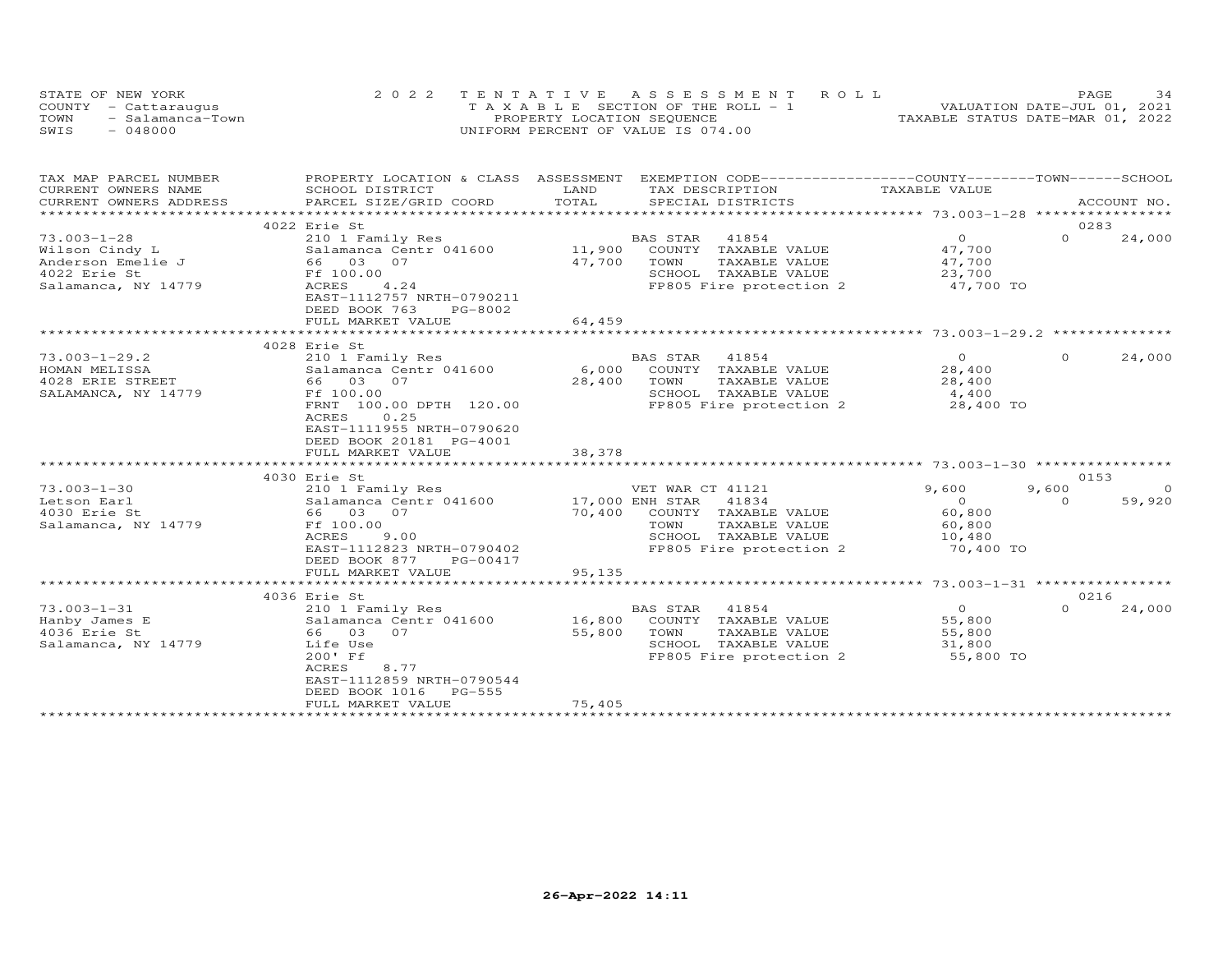| STATE OF NEW YORK        | 2022 TENTATIVE ASSESSMENT ROLL        | PAGE.                            |
|--------------------------|---------------------------------------|----------------------------------|
| COUNTY - Cattaraugus     | T A X A B L E SECTION OF THE ROLL - 1 | VALUATION DATE-JUL 01, 2021      |
| TOWN<br>- Salamanca-Town | PROPERTY LOCATION SEQUENCE            | TAXABLE STATUS DATE-MAR 01, 2022 |
| SWIS<br>048000           | UNIFORM PERCENT OF VALUE IS 074.00    |                                  |

| TAX MAP PARCEL NUMBER                         |                                                                                                                                                                                                                                                                                                                                                                       |                | PROPERTY LOCATION & CLASS ASSESSMENT EXEMPTION CODE----------------COUNTY-------TOWN------SCHOOL |                |                    |
|-----------------------------------------------|-----------------------------------------------------------------------------------------------------------------------------------------------------------------------------------------------------------------------------------------------------------------------------------------------------------------------------------------------------------------------|----------------|--------------------------------------------------------------------------------------------------|----------------|--------------------|
| CURRENT OWNERS NAME                           | SCHOOL DISTRICT                                                                                                                                                                                                                                                                                                                                                       | LAND           | TAX DESCRIPTION                                                                                  | TAXABLE VALUE  |                    |
| CURRENT OWNERS ADDRESS                        | PARCEL SIZE/GRID COORD                                                                                                                                                                                                                                                                                                                                                | TOTAL          | SPECIAL DISTRICTS                                                                                |                | ACCOUNT NO.        |
|                                               |                                                                                                                                                                                                                                                                                                                                                                       |                |                                                                                                  |                |                    |
|                                               | 4046 Erie St                                                                                                                                                                                                                                                                                                                                                          |                |                                                                                                  |                | 0159               |
| $73.003 - 1 - 32$                             | 210 1 Family Res                                                                                                                                                                                                                                                                                                                                                      |                | COUNTY TAXABLE VALUE                                                                             | 81,700         |                    |
| Livak Jon P                                   | Salamanca Centr 041600 11,900                                                                                                                                                                                                                                                                                                                                         |                | TOWN<br>TAXABLE VALUE                                                                            | 81,700         |                    |
|                                               |                                                                                                                                                                                                                                                                                                                                                                       |                |                                                                                                  |                |                    |
| 4046 Erie St                                  | 66 03<br>07                                                                                                                                                                                                                                                                                                                                                           | 81,700         | SCHOOL TAXABLE VALUE                                                                             | 81,700         |                    |
| Salamanca, NY 14779                           | ACRES<br>4.44                                                                                                                                                                                                                                                                                                                                                         |                | FP805 Fire protection 2 81,700 TO                                                                |                |                    |
|                                               | EAST-1112900 NRTH-0790691                                                                                                                                                                                                                                                                                                                                             |                |                                                                                                  |                |                    |
|                                               | DEED BOOK 17019 PG-5002                                                                                                                                                                                                                                                                                                                                               |                |                                                                                                  |                |                    |
|                                               | FULL MARKET VALUE                                                                                                                                                                                                                                                                                                                                                     | 110,405        |                                                                                                  |                |                    |
|                                               |                                                                                                                                                                                                                                                                                                                                                                       |                |                                                                                                  |                |                    |
|                                               | 4047 Erie St                                                                                                                                                                                                                                                                                                                                                          |                |                                                                                                  |                | 0071               |
| $73.003 - 1 - 18.1$                           | 210 1 Family Res                                                                                                                                                                                                                                                                                                                                                      |                | BAS STAR 41854                                                                                   | $\overline{O}$ | $\Omega$<br>24,000 |
| Learn Gary                                    | Salamanca Centr 041600                                                                                                                                                                                                                                                                                                                                                | 7,400          | COUNTY TAXABLE VALUE                                                                             | 63,300         |                    |
| Learn Gary<br>Learn Jacquelyn<br>4047 Erie St | 66 03 07                                                                                                                                                                                                                                                                                                                                                              | 63,300 TOWN    | TAXABLE VALUE                                                                                    | 63,300         |                    |
|                                               |                                                                                                                                                                                                                                                                                                                                                                       |                |                                                                                                  | 39,300         |                    |
| 4047 Erie St                                  | FRNT 394.00 DPTH 137.00                                                                                                                                                                                                                                                                                                                                               |                | SCHOOL TAXABLE VALUE                                                                             |                |                    |
| Salamanca, NY 14779                           | EAST-1111965 NRTH-0791007                                                                                                                                                                                                                                                                                                                                             |                | FP805 Fire protection 2                                                                          | 63,300 TO      |                    |
|                                               | DEED BOOK 1013<br>$PG-72$                                                                                                                                                                                                                                                                                                                                             |                |                                                                                                  |                |                    |
|                                               | FULL MARKET VALUE                                                                                                                                                                                                                                                                                                                                                     | 85,541         |                                                                                                  |                |                    |
|                                               | **********************************                                                                                                                                                                                                                                                                                                                                    |                |                                                                                                  |                |                    |
|                                               | 4054 Erie St                                                                                                                                                                                                                                                                                                                                                          |                |                                                                                                  |                | 0247               |
| $73.003 - 1 - 33$                             |                                                                                                                                                                                                                                                                                                                                                                       |                | VET COM CT 41131                                                                                 | 10,775         | 10,775<br>$\Omega$ |
|                                               | 210 1 Family Res<br>Salamanca Centr 041600 11,800 ENH STAR 41834<br>Salamanca Centr 041600                                                                                                                                                                                                                                                                            |                |                                                                                                  | $\overline{O}$ | $\Omega$<br>43,100 |
| Smith Alvonia D<br>4054 Erie St               | 66 03 07                                                                                                                                                                                                                                                                                                                                                              |                | 43,100 COUNTY TAXABLE VALUE                                                                      | 32,325         |                    |
|                                               |                                                                                                                                                                                                                                                                                                                                                                       |                |                                                                                                  |                |                    |
| Salamanca, NY 14779                           | Ff 100.00                                                                                                                                                                                                                                                                                                                                                             |                | TOWN<br>TAXABLE VALUE                                                                            | 32,325         |                    |
|                                               | 4.20<br>ACRES                                                                                                                                                                                                                                                                                                                                                         |                | SCHOOL TAXABLE VALUE                                                                             | $\overline{0}$ |                    |
|                                               | EAST-1112922 NRTH-0790787                                                                                                                                                                                                                                                                                                                                             |                | FP805 Fire protection 2                                                                          | 43,100 TO      |                    |
|                                               | DEED BOOK 698<br>PG-00613                                                                                                                                                                                                                                                                                                                                             |                |                                                                                                  |                |                    |
|                                               | FULL MARKET VALUE                                                                                                                                                                                                                                                                                                                                                     | 58,243         |                                                                                                  |                |                    |
|                                               |                                                                                                                                                                                                                                                                                                                                                                       |                |                                                                                                  |                |                    |
|                                               | 4057 Erie St                                                                                                                                                                                                                                                                                                                                                          |                |                                                                                                  |                | 0148               |
| $73.003 - 1 - 17$                             | 210 1 Family Res                                                                                                                                                                                                                                                                                                                                                      |                | COUNTY TAXABLE VALUE                                                                             | 51,300         |                    |
|                                               |                                                                                                                                                                                                                                                                                                                                                                       | 6,900          | TOWN<br>TAXABLE VALUE                                                                            | 51,300         |                    |
|                                               |                                                                                                                                                                                                                                                                                                                                                                       | 51,300         | SCHOOL TAXABLE VALUE                                                                             |                |                    |
|                                               |                                                                                                                                                                                                                                                                                                                                                                       |                |                                                                                                  | 51,300         |                    |
|                                               | 73.003-1-17<br>Lamberson Joyce G<br>Douglas Bean<br>4057 Erie St<br>$\begin{array}{ccc}\n & \text{Equation 1: } 210 - 1 \text{ r} \text{ amm} + \text{r} \text{ is 0.01600} \\  & \text{Salamanca Centr} \text{ 041600} \\  & \text{66} \text{ 03} \text{ 07} \\  & \text{FR} \text{ 185.00} \\  & \text{R} \text{ 200.00} \text{ NPTH} \text{ 0791267}\n\end{array}$ |                | FP805 Fire protection 2                                                                          | 51,300 TO      |                    |
| Salamanca, NY 14779                           | EAST-1112052 NRTH-0791267                                                                                                                                                                                                                                                                                                                                             |                |                                                                                                  |                |                    |
|                                               | DEED BOOK 906<br>PG-00642                                                                                                                                                                                                                                                                                                                                             |                |                                                                                                  |                |                    |
|                                               | FULL MARKET VALUE                                                                                                                                                                                                                                                                                                                                                     | 69,324         |                                                                                                  |                |                    |
|                                               | *************                                                                                                                                                                                                                                                                                                                                                         | ************** |                                                                                                  |                |                    |
|                                               | 4062 Erie St                                                                                                                                                                                                                                                                                                                                                          |                |                                                                                                  |                | 0055               |
| $73.003 - 1 - 34$                             | 210 1 Family Res                                                                                                                                                                                                                                                                                                                                                      |                | COUNTY TAXABLE VALUE 50,600                                                                      |                |                    |
| Morris Shanea E.                              | Salamanca Centr 041600                                                                                                                                                                                                                                                                                                                                                | 16,200         |                                                                                                  | 50,600         |                    |
| 4062 Erie Street                              | 66 03<br>07                                                                                                                                                                                                                                                                                                                                                           | 50,600         | TOWN       TAXABLE  VALUE<br>SCHOOL    TAXABLE  VALUE                                            | 50,600         |                    |
|                                               |                                                                                                                                                                                                                                                                                                                                                                       |                |                                                                                                  |                |                    |
| Salamanca, NY 14779                           | 200' Ff                                                                                                                                                                                                                                                                                                                                                               |                | FP805 Fire protection 2 50,600 TO                                                                |                |                    |
|                                               | 8.21<br>ACRES                                                                                                                                                                                                                                                                                                                                                         |                |                                                                                                  |                |                    |
|                                               | EAST-1112948 NRTH-0790936                                                                                                                                                                                                                                                                                                                                             |                |                                                                                                  |                |                    |
|                                               | DEED BOOK 31043 PG-5002                                                                                                                                                                                                                                                                                                                                               |                |                                                                                                  |                |                    |
|                                               | FULL MARKET VALUE                                                                                                                                                                                                                                                                                                                                                     | 68,378         |                                                                                                  |                |                    |
|                                               |                                                                                                                                                                                                                                                                                                                                                                       |                |                                                                                                  |                |                    |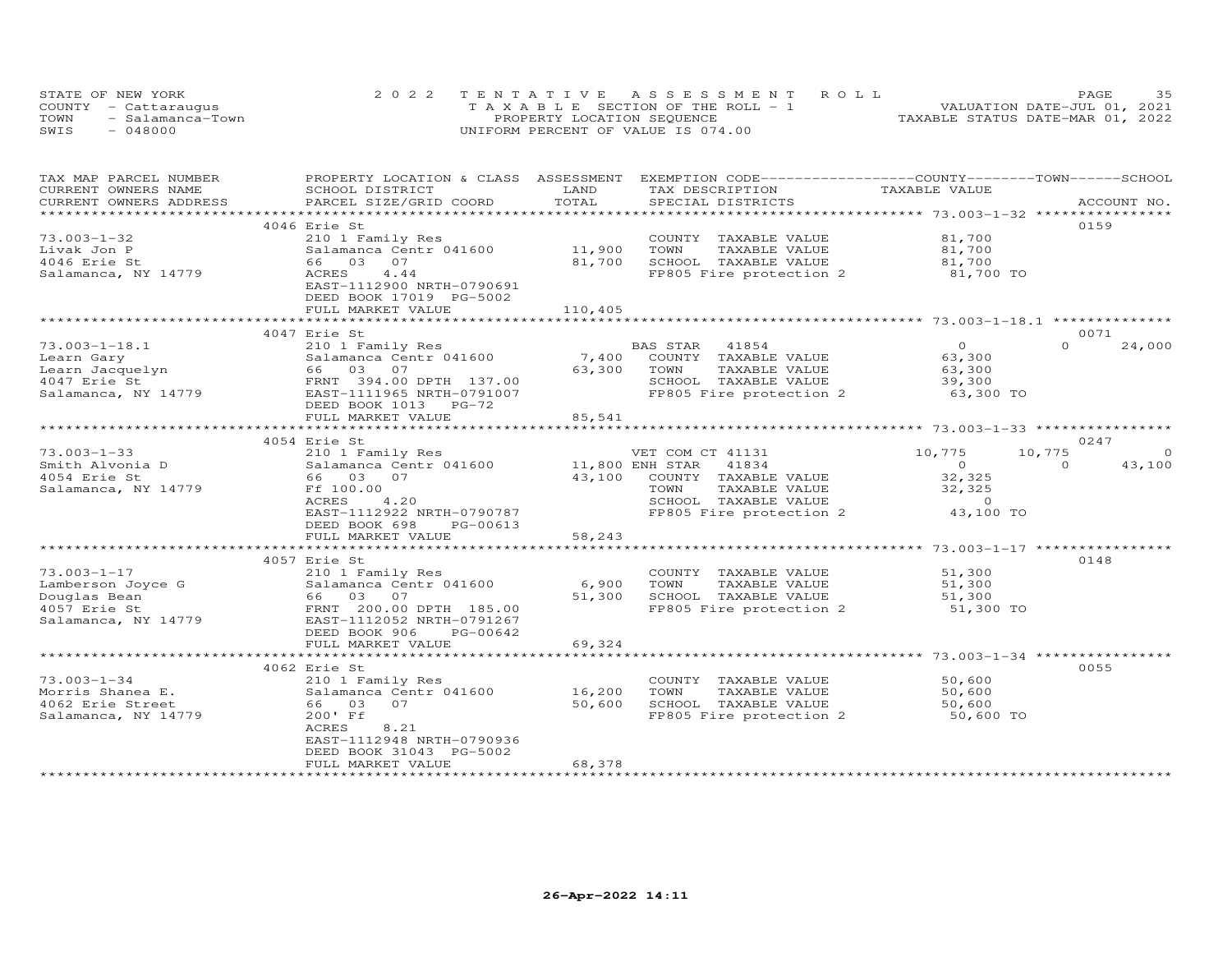| STATE OF NEW YORK        | 2022 TENTATIVE ASSESSMENT ROLL        | 36<br>PAGE                       |
|--------------------------|---------------------------------------|----------------------------------|
| COUNTY - Cattaraugus     | T A X A B L E SECTION OF THE ROLL - 1 | VALUATION DATE-JUL 01, 2021      |
| TOWN<br>- Salamanca-Town | PROPERTY LOCATION SEQUENCE            | TAXABLE STATUS DATE-MAR 01, 2022 |
| $-048000$<br>SWIS        | UNIFORM PERCENT OF VALUE IS 074.00    |                                  |

| TAX MAP PARCEL NUMBER                      |                                                              |        | PROPERTY LOCATION & CLASS ASSESSMENT EXEMPTION CODE----------------COUNTY-------TOWN------SCHOOL |                                            |                          |
|--------------------------------------------|--------------------------------------------------------------|--------|--------------------------------------------------------------------------------------------------|--------------------------------------------|--------------------------|
| CURRENT OWNERS NAME                        | SCHOOL DISTRICT                                              | LAND   | TAX DESCRIPTION                                                                                  | TAXABLE VALUE                              |                          |
| CURRENT OWNERS ADDRESS                     | PARCEL SIZE/GRID COORD                                       | TOTAL  | SPECIAL DISTRICTS                                                                                |                                            | ACCOUNT NO.              |
|                                            |                                                              |        |                                                                                                  | ****************** 73.003-1-35 **********  |                          |
|                                            | 4068 Erie St                                                 |        |                                                                                                  |                                            | 0288                     |
| $73.003 - 1 - 35$                          | 210 1 Family Res                                             |        | COUNTY TAXABLE VALUE                                                                             | 51,700                                     |                          |
| Skiba Brooke M                             | Salamanca Centr 041600                                       | 12,000 | TOWN<br>TAXABLE VALUE                                                                            | 51,700                                     |                          |
| 4068 Erie Street                           | 66 03<br>07                                                  | 51,700 | SCHOOL TAXABLE VALUE                                                                             | 51,700                                     |                          |
| Salamanca, NY 14779                        | 100' Ff                                                      |        | FP805 Fire protection 2                                                                          | 51,700 TO                                  |                          |
|                                            | 4.33 BANK 017<br>ACRES                                       |        |                                                                                                  |                                            |                          |
|                                            | EAST-1112966 NRTH-0791098                                    |        |                                                                                                  |                                            |                          |
|                                            | DEED BOOK 20210 PG-9383                                      |        |                                                                                                  |                                            |                          |
|                                            | FULL MARKET VALUE                                            | 69,865 |                                                                                                  |                                            |                          |
|                                            |                                                              |        |                                                                                                  |                                            |                          |
|                                            | 4074 Erie St                                                 |        |                                                                                                  |                                            | 0158                     |
|                                            |                                                              |        |                                                                                                  |                                            |                          |
| $73.003 - 1 - 36$                          | 210 1 Family Res                                             |        | COUNTY TAXABLE VALUE 47,100                                                                      |                                            |                          |
| Livak James A                              |                                                              | 11,600 | TAXABLE VALUE<br>TOWN                                                                            | 47,100                                     |                          |
| 5994 Tinkertown Dr.                        | Salamanca Centr 041600<br>Salamanca Centr 041600<br>66 03 07 |        | 47,100 SCHOOL TAXABLE VALUE                                                                      | 47,100<br>47,100 TO                        |                          |
| PO Box 86                                  | Ff 100.00                                                    |        | FP805 Fire protection 2                                                                          |                                            |                          |
| Dewittville, NY 14728                      | ACRES<br>4.06                                                |        |                                                                                                  |                                            |                          |
|                                            | EAST-1112986 NRTH-0791203                                    |        |                                                                                                  |                                            |                          |
|                                            | DEED BOOK 18750 PG-2001                                      |        |                                                                                                  |                                            |                          |
|                                            | FULL MARKET VALUE                                            | 63,649 |                                                                                                  |                                            |                          |
|                                            |                                                              |        |                                                                                                  |                                            |                          |
|                                            | 4080 Erie St                                                 |        |                                                                                                  |                                            | 0081                     |
| $73.003 - 1 - 37$                          | 210 1 Family Res                                             |        | VET COM CT 41131<br>13,200 ENH STAR 41834                                                        | 16,000                                     | 16,000<br>$\Omega$       |
| Pecora Karl                                | Salamanca Centr 041600                                       |        |                                                                                                  | $\overline{0}$                             | $\Omega$<br>59,920       |
| Pecora Diane                               | 66 03 07                                                     |        | 68,300 COUNTY TAXABLE VALUE                                                                      | 52,300                                     |                          |
| 4080 Erie St                               | 100' Ff                                                      |        | TAXABLE VALUE<br>TOWN                                                                            | 52,300                                     |                          |
| Salamanca, NY 14779                        | ACRES<br>5.17                                                |        | SCHOOL TAXABLE VALUE                                                                             | 8,380                                      |                          |
|                                            | EAST-1113072 NRTH-0791305                                    |        | FP805 Fire protection 2 68,300 TO                                                                |                                            |                          |
|                                            | DEED BOOK 903<br>PG-00865                                    |        |                                                                                                  |                                            |                          |
|                                            | FULL MARKET VALUE                                            | 92,297 |                                                                                                  |                                            |                          |
|                                            | *************************                                    |        |                                                                                                  |                                            |                          |
|                                            | 4086 Erie St                                                 |        |                                                                                                  |                                            | 0082                     |
| 73.003-1-38<br>Galandio Ralph<br>- Article | 210 1 Family Res                                             |        | VET WAR CT 41121                                                                                 | 8,040                                      | 8,040<br>$\circ$         |
|                                            | Salamanca Centr 041600 13,100 AGED C/T 41801                 |        |                                                                                                  | 22,780                                     | 22,780<br>$\Omega$       |
| 4086 Erie St                               | 66 03 07                                                     |        | 53,600 ENH STAR 41834                                                                            |                                            | 53,600<br>$\overline{0}$ |
| Salamanca, NY 14779                        | 100' Ff                                                      |        | COUNTY TAXABLE VALUE                                                                             | $\begin{array}{c} 0 \\ 22,780 \end{array}$ |                          |
|                                            | 5.11<br>ACRES                                                |        |                                                                                                  |                                            |                          |
|                                            | EAST-1113058 NRTH-0791464                                    |        | TOWN TAXABLE VALUE 22,780<br>SCHOOL TAXABLE VALUE 0<br>FP805 Fire protection 2 53,600 TO         |                                            |                          |
|                                            | DEED BOOK 604<br>PG-00418                                    |        |                                                                                                  |                                            |                          |
|                                            | FULL MARKET VALUE                                            | 72,432 |                                                                                                  |                                            |                          |
|                                            | ***********************                                      |        |                                                                                                  |                                            |                          |
|                                            | 4092 Erie St                                                 |        |                                                                                                  |                                            | 0450                     |
| $73.003 - 1 - 41.2$                        | 311 Res vac land                                             |        | COUNTY TAXABLE VALUE                                                                             | 54,500                                     |                          |
| Livak James A                              |                                                              | 54,500 | TAXABLE VALUE<br>TOWN                                                                            | 54,500                                     |                          |
|                                            |                                                              | 54,500 | SCHOOL TAXABLE VALUE                                                                             |                                            |                          |
| Livak Jay S                                |                                                              |        | FP805 Fire protection 2 54,500 TO                                                                | 54,500                                     |                          |
| PO Box 86                                  | 96' Ff                                                       |        |                                                                                                  |                                            |                          |
| Dewittville, NY 14728                      | ACRES 110.10                                                 |        |                                                                                                  |                                            |                          |
|                                            | EAST-1111114 NRTH-0792307                                    |        |                                                                                                  |                                            |                          |
|                                            | DEED BOOK 3721<br>PG-5001                                    |        |                                                                                                  |                                            |                          |
|                                            | FULL MARKET VALUE                                            | 73,649 |                                                                                                  |                                            |                          |
|                                            |                                                              |        |                                                                                                  |                                            |                          |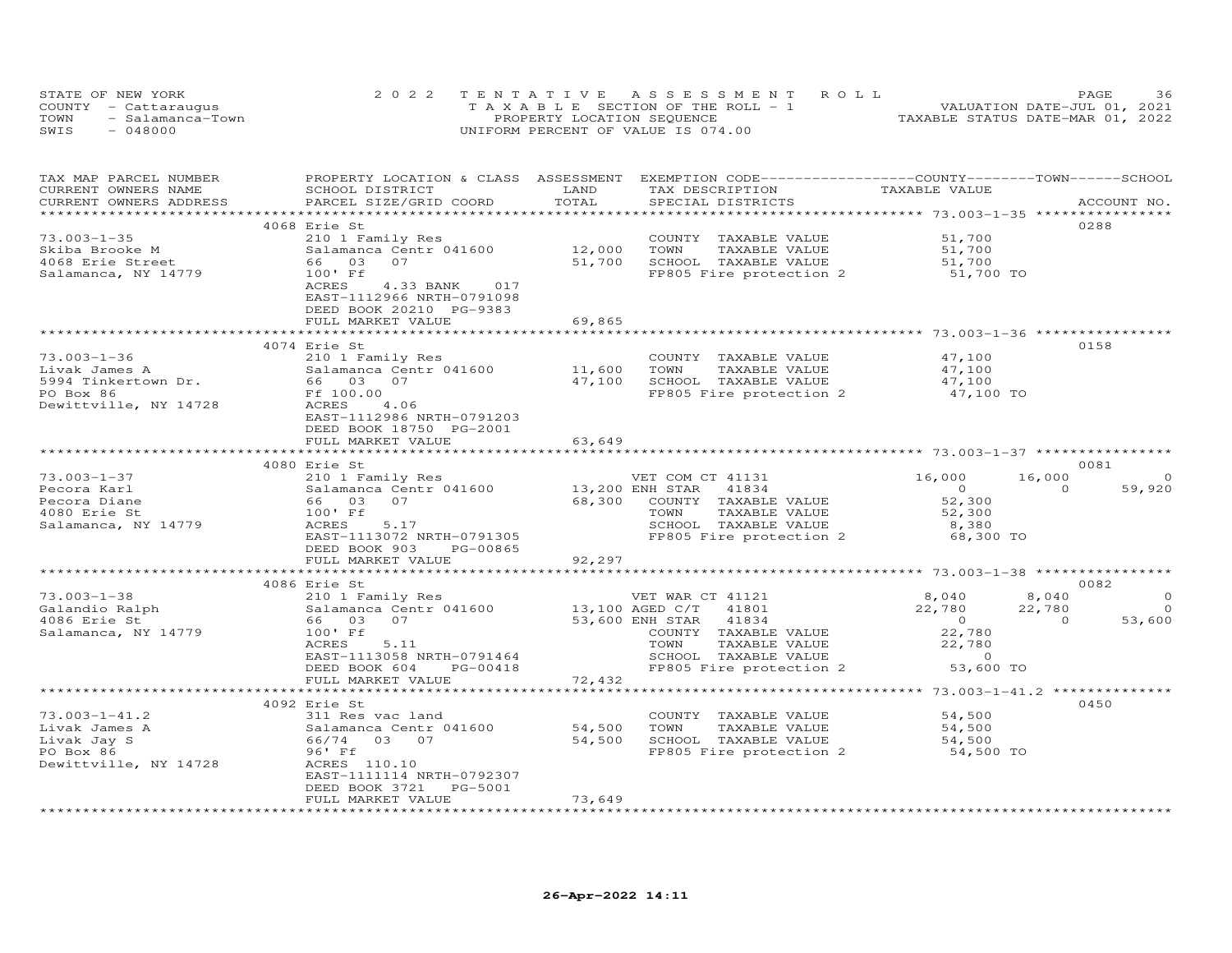| STATE OF NEW YORK        | 2022 TENTATIVE ASSESSMENT ROLL     |                                       | PAGE.                            |  |
|--------------------------|------------------------------------|---------------------------------------|----------------------------------|--|
| COUNTY - Cattaraugus     |                                    | T A X A B L E SECTION OF THE ROLL - 1 | VALUATION DATE-JUL 01, 2021      |  |
| TOWN<br>- Salamanca-Town | PROPERTY LOCATION SEQUENCE         |                                       | TAXABLE STATUS DATE-MAR 01, 2022 |  |
| SWIS<br>048000           | UNIFORM PERCENT OF VALUE IS 074.00 |                                       |                                  |  |

| TAX MAP PARCEL NUMBER  | PROPERTY LOCATION & CLASS      | ASSESSMENT | EXEMPTION CODE-----------------COUNTY-------TOWN-----SCHOOL |                |                    |
|------------------------|--------------------------------|------------|-------------------------------------------------------------|----------------|--------------------|
| CURRENT OWNERS NAME    | SCHOOL DISTRICT                | LAND       | TAX DESCRIPTION                                             | TAXABLE VALUE  |                    |
| CURRENT OWNERS ADDRESS | PARCEL SIZE/GRID COORD         | TOTAL      | SPECIAL DISTRICTS                                           |                | ACCOUNT NO.        |
| ******************     |                                |            |                                                             |                |                    |
|                        | 4071 Erie St & Newton St       |            |                                                             |                | 0354               |
| $73.003 - 1 - 13.1$    | 210 1 Family Res               |            | BAS STAR<br>41854                                           | $\Omega$       | $\Omega$<br>24,000 |
| Previglian Thomas R    | Salamanca Centr 041600         | 6,800      | COUNTY TAXABLE VALUE                                        | 80,900         |                    |
| 4071 Erie St           | 66 03 07                       | 80,900     | TOWN<br>TAXABLE VALUE                                       | 80,900         |                    |
| Salamanca, NY 14779    | FRNT 162.00 DPTH 165.00        |            | SCHOOL TAXABLE VALUE                                        | 56,900         |                    |
|                        | EAST-1112104 NRTH-0791469      |            | FP805 Fire protection 2                                     | 80,900 TO      |                    |
|                        | DEED BOOK 00990 PG-00050       |            |                                                             |                |                    |
|                        | FULL MARKET VALUE              | 109,324    |                                                             |                |                    |
|                        |                                |            |                                                             |                |                    |
|                        | 4087 Erie St & Newton St       |            |                                                             |                | 0289               |
| $73.003 - 1 - 13.2$    | 210 1 Family Res               |            | BAS STAR<br>41854                                           | $\overline{O}$ | $\Omega$<br>24,000 |
| Ellis Anthony J        | Salamanca Centr 041600         | 7,700      | COUNTY TAXABLE VALUE                                        | 69,100         |                    |
| 4087 Erie St           | 66 03 07                       | 69,100     | TOWN<br>TAXABLE VALUE                                       | 69,100         |                    |
| Salamanca, NY 14779    | FRNT 326.00 DPTH 175.00        |            | SCHOOL TAXABLE VALUE                                        | 45,100         |                    |
|                        | BANK<br>017                    |            | FF802 Sewer fr ftg-newton                                   | 180 TO         |                    |
|                        | EAST-0112129 NRTH-0791707      |            | FP805 Fire protection 2                                     | 69,100 TO      |                    |
|                        | DEED BOOK 15292 PG-3001        |            | SD801 Sewer dist - newton                                   | 69,100 TO      |                    |
|                        | FULL MARKET VALUE              | 93,378     |                                                             |                |                    |
|                        | *************************      |            |                                                             |                |                    |
|                        | Erie St (Off)                  |            |                                                             |                | 0061               |
| $73.001 - 1 - 5.1$     | 323 Vacant rural               |            | COUNTY TAXABLE VALUE                                        | 134,675        |                    |
| Huma Holding Llc       | Salamanca Centr 041600         | 134,675    | TOWN<br>TAXABLE VALUE                                       | 134,675        |                    |
| 4147 Scott Hollow Rd   | 74/75 03 07                    | 134,675    | SCHOOL TAXABLE VALUE                                        | 134,675        |                    |
| Salamanca, NY 14779    | Revocable Living Trust         |            | FP805 Fire protection 2                                     | 134,675 TO     |                    |
|                        | ACRES 284.62                   |            |                                                             |                |                    |
|                        | EAST-1116157 NRTH-0795232      |            |                                                             |                |                    |
|                        | DEED BOOK 1009 PG-840          |            |                                                             |                |                    |
|                        | FULL MARKET VALUE              | 181,993    |                                                             |                |                    |
|                        | ****************************** |            |                                                             |                |                    |
|                        | Erie St (Off)                  |            |                                                             |                | 0146               |
| $73.003 - 1 - 48$      | 323 Vacant rural               |            | COUNTY TAXABLE VALUE                                        | 35,900         |                    |
| Emerling Patrick       | Salamanca Centr 041600         | 35,900     | TAXABLE VALUE<br>TOWN                                       | 35,900         |                    |
| PO Box 204             | 74 03 07                       | 35,900     | SCHOOL TAXABLE VALUE                                        | 35,900         |                    |
| Boston, NY 14025       | ACRES 85.00                    |            | FP805 Fire protection 2                                     | 35,900 TO      |                    |
|                        | EAST-1114673 NRTH-0790403      |            |                                                             |                |                    |
|                        | DEED BOOK 1011<br>PG-434       |            |                                                             |                |                    |
|                        | FULL MARKET VALUE              | 48,514     |                                                             |                |                    |
|                        |                                |            |                                                             |                |                    |
|                        | 6 Forest Ave                   |            |                                                             |                | 0045               |
| $72.004 - 1 - 24$      | 210 1 Family Res               |            | BAS STAR<br>41854                                           | $\overline{O}$ | $\Omega$<br>24,000 |
| Crosby James L         | Salamanca Centr 041600         | 6,700      | COUNTY TAXABLE VALUE                                        | 107,000        |                    |
| 6 Forest Ave           | 09 03 07                       | 107,000    | TAXABLE VALUE<br>TOWN                                       | 107,000        |                    |
| Salamanca, NY 14779    | FRNT 130.00 DPTH 200.00        |            | SCHOOL TAXABLE VALUE                                        | 83,000         |                    |
|                        | EAST-1103933 NRTH-0790969      |            | FP805 Fire protection 2                                     | 107,000 TO     |                    |
|                        | DEED BOOK 864<br>PG-00583      |            |                                                             |                |                    |
|                        | FULL MARKET VALUE              | 144,595    |                                                             |                |                    |
|                        |                                |            |                                                             |                |                    |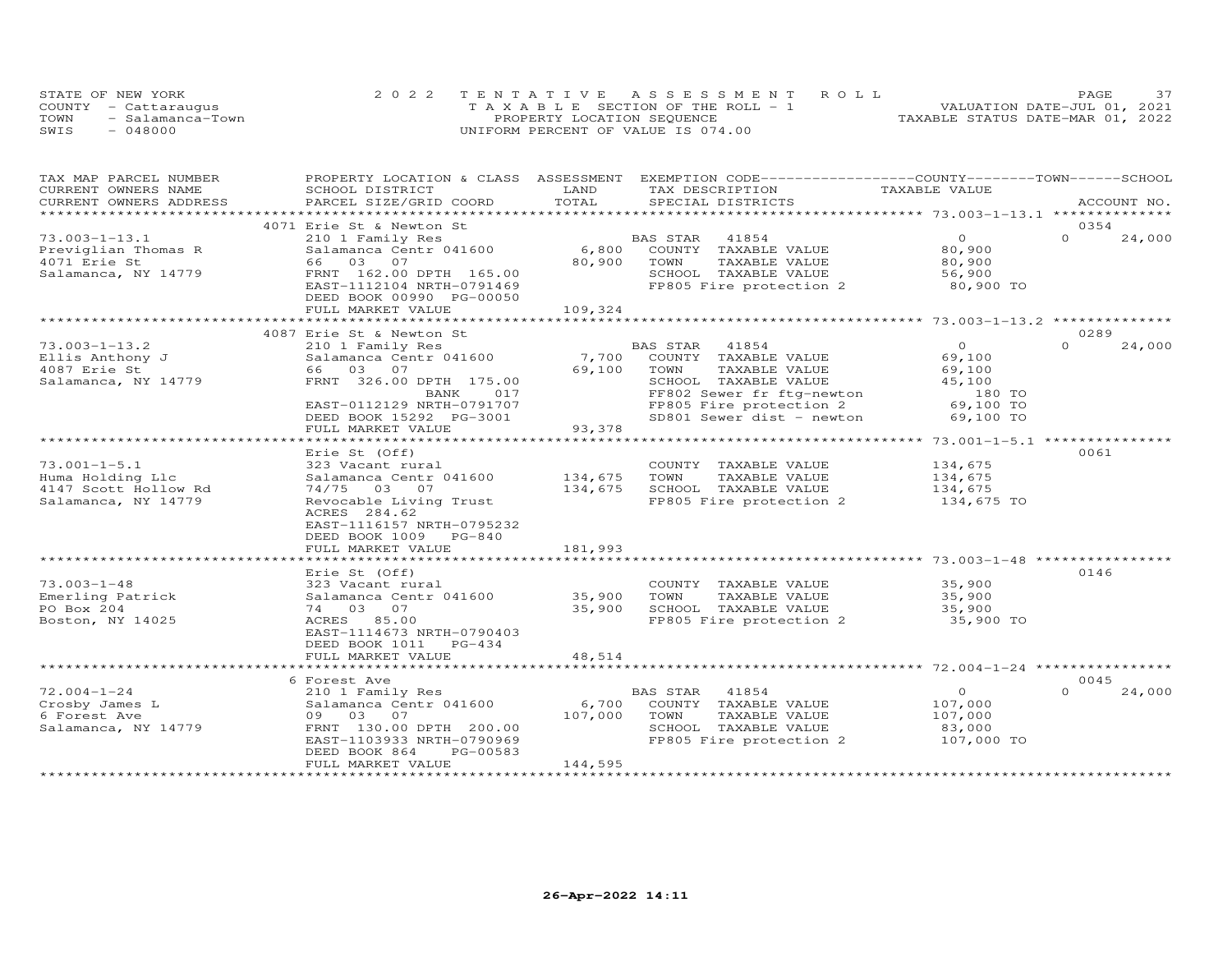|      | STATE OF NEW YORK    | 2022 TENTATIVE ASSESSMENT ROLL        | 38.<br>PAGE.                     |
|------|----------------------|---------------------------------------|----------------------------------|
|      | COUNTY - Cattaraugus | T A X A B L E SECTION OF THE ROLL - 1 | VALUATION DATE-JUL 01, 2021      |
| TOWN | - Salamanca-Town     | PROPERTY LOCATION SEQUENCE            | TAXABLE STATUS DATE-MAR 01, 2022 |
| SWIS | $-048000$            | UNIFORM PERCENT OF VALUE IS 074.00    |                                  |

| TAX MAP PARCEL NUMBER  | PROPERTY LOCATION & CLASS    | ASSESSMENT            | EXEMPTION CODE-----------------COUNTY-------TOWN------SCHOOL |                                                        |          |             |
|------------------------|------------------------------|-----------------------|--------------------------------------------------------------|--------------------------------------------------------|----------|-------------|
| CURRENT OWNERS NAME    | SCHOOL DISTRICT              | LAND                  | TAX DESCRIPTION                                              | TAXABLE VALUE                                          |          |             |
| CURRENT OWNERS ADDRESS | PARCEL SIZE/GRID COORD       | TOTAL                 | SPECIAL DISTRICTS                                            |                                                        |          | ACCOUNT NO. |
| **************         |                              |                       |                                                              | ******************** 72.004-1-25.2 **************      |          |             |
|                        | 10 Forest Ave                |                       |                                                              |                                                        |          | 0455        |
| $72.004 - 1 - 25.2$    | 210 1 Family Res             |                       | COUNTY TAXABLE VALUE                                         | 87,500                                                 |          |             |
| Zaprowski Michael      | Salamanca Centr 041600       | 5,000                 | TOWN<br>TAXABLE VALUE                                        | 87,500                                                 |          |             |
| Zaprowski Susan        | 09 03<br>07                  | 87,500                | SCHOOL TAXABLE VALUE                                         | 87,500                                                 |          |             |
| 10 Forest Ave          | FRNT<br>90.00 DPTH 135.00    |                       | FP805 Fire protection 2                                      | 87,500 TO                                              |          |             |
| Salamanca, NY 14779    | EAST-1103828 NRTH-0790925    |                       |                                                              |                                                        |          |             |
|                        | DEED BOOK 254<br>PG-5002     |                       |                                                              |                                                        |          |             |
|                        | FULL MARKET VALUE            | 118,243               |                                                              |                                                        |          |             |
|                        | **************************** |                       |                                                              |                                                        |          |             |
|                        | 12 Forest Ave                |                       |                                                              |                                                        |          | 0079        |
| $72.004 - 1 - 25.1$    | 210 1 Family Res             |                       | AGED C/T/S 41800                                             | 35,850                                                 | 35,850   | 35,850      |
| Barnes Linda L.        | Salamanca Centr 041600       | 6,300                 | COUNTY TAXABLE VALUE                                         | 35,850                                                 |          |             |
| 12 Forest Ave          | 09 03<br>07                  | 71,700                | TOWN<br>TAXABLE VALUE                                        | 35,850                                                 |          |             |
| Salamanca, NY 14779    | FRNT 117.00 DPTH 135.00      |                       | SCHOOL TAXABLE VALUE                                         | 35,850                                                 |          |             |
|                        | EAST-1103732 NRTH-0790912    |                       | FP805 Fire protection 2                                      | 71,700 TO                                              |          |             |
|                        |                              |                       |                                                              |                                                        |          |             |
|                        | DEED BOOK 28596 PG-4002      |                       |                                                              |                                                        |          |             |
|                        | FULL MARKET VALUE            | 96,892                |                                                              |                                                        |          |             |
|                        |                              |                       |                                                              | ******** 72.004-1-27.2 *************                   |          |             |
|                        | 26 Forest Ave                |                       |                                                              |                                                        |          | 0426        |
| $72.004 - 1 - 27.2$    | 210 1 Family Res             |                       | COUNTY TAXABLE VALUE                                         | 40,000                                                 |          |             |
| Oliverio Joseph A      | Salamanca Centr 041600       | 6,500                 | TOWN<br>TAXABLE VALUE                                        | 40,000                                                 |          |             |
| Anton                  | 09 03 07                     | 40,000                | SCHOOL TAXABLE VALUE                                         | 40,000                                                 |          |             |
| Oliverio               | L/u - Hugh Muir              |                       | FP805 Fire protection 2                                      | 40,000 TO                                              |          |             |
| 12242 W Main St        | FRNT 113.00 DPTH 180.00      |                       |                                                              |                                                        |          |             |
| Randolph, NY 14772     | EAST-1103457 NRTH-0790894    |                       |                                                              |                                                        |          |             |
|                        | DEED BOOK 22663 PG-8001      |                       |                                                              |                                                        |          |             |
|                        | FULL MARKET VALUE            | 54,054                |                                                              |                                                        |          |             |
|                        | *********************        |                       |                                                              |                                                        |          |             |
|                        | 50 Forest Ave                |                       |                                                              |                                                        |          | 0080        |
| $72.004 - 1 - 27.1$    | 210 1 Family Res             |                       | 41854<br>BAS STAR                                            | $\circ$                                                | $\Omega$ | 24,000      |
| Painter William L      | Salamanca Centr 041600       | 6,700                 | COUNTY TAXABLE VALUE                                         | 97,900                                                 |          |             |
| Painter Nanette        | 09 03 07                     | 97,900                | TOWN<br>TAXABLE VALUE                                        | 97,900                                                 |          |             |
| 50 Forest Ave          | FRNT 148.20 DPTH 180.00      |                       | SCHOOL TAXABLE VALUE                                         | 73,900                                                 |          |             |
| Salamanca, NY 14779    | EAST-1103328 NRTH-0790876    |                       | FP805 Fire protection 2                                      | 97,900 TO                                              |          |             |
|                        | DEED BOOK 00917 PG-00781     |                       |                                                              |                                                        |          |             |
|                        | FULL MARKET VALUE            | 132,297               |                                                              |                                                        |          |             |
|                        | ***********************      | ********************* |                                                              | ************************ 72.004-1-28 ***************** |          |             |
|                        | 86 Forest Ave                |                       |                                                              |                                                        |          | 0116        |
| $72.004 - 1 - 28$      | 210 1 Family Res             |                       | BAS STAR<br>41854                                            | $\circ$                                                | $\Omega$ | 24,000      |
| Smith Mark R           | Salamanca Centr 041600       | 7,000                 | COUNTY TAXABLE VALUE                                         | 85,500                                                 |          |             |
| Smith Kathleen L       | 03<br>07<br>09               | 85,500                | TAXABLE VALUE                                                | 85,500                                                 |          |             |
|                        |                              |                       | TOWN                                                         |                                                        |          |             |
| 86 Forest Ave          | FRNT 250.00 DPTH 167.00      |                       | SCHOOL TAXABLE VALUE                                         | 61,500                                                 |          |             |
| Salamanca, NY 14779    | BANK<br>017                  |                       | FP805 Fire protection 2                                      | 85,500 TO                                              |          |             |
|                        | EAST-1103129 NRTH-0790843    |                       |                                                              |                                                        |          |             |
|                        | DEED BOOK 00947 PG-00106     |                       |                                                              |                                                        |          |             |
|                        | FULL MARKET VALUE            | 115,541               |                                                              |                                                        |          |             |
|                        |                              |                       |                                                              |                                                        |          |             |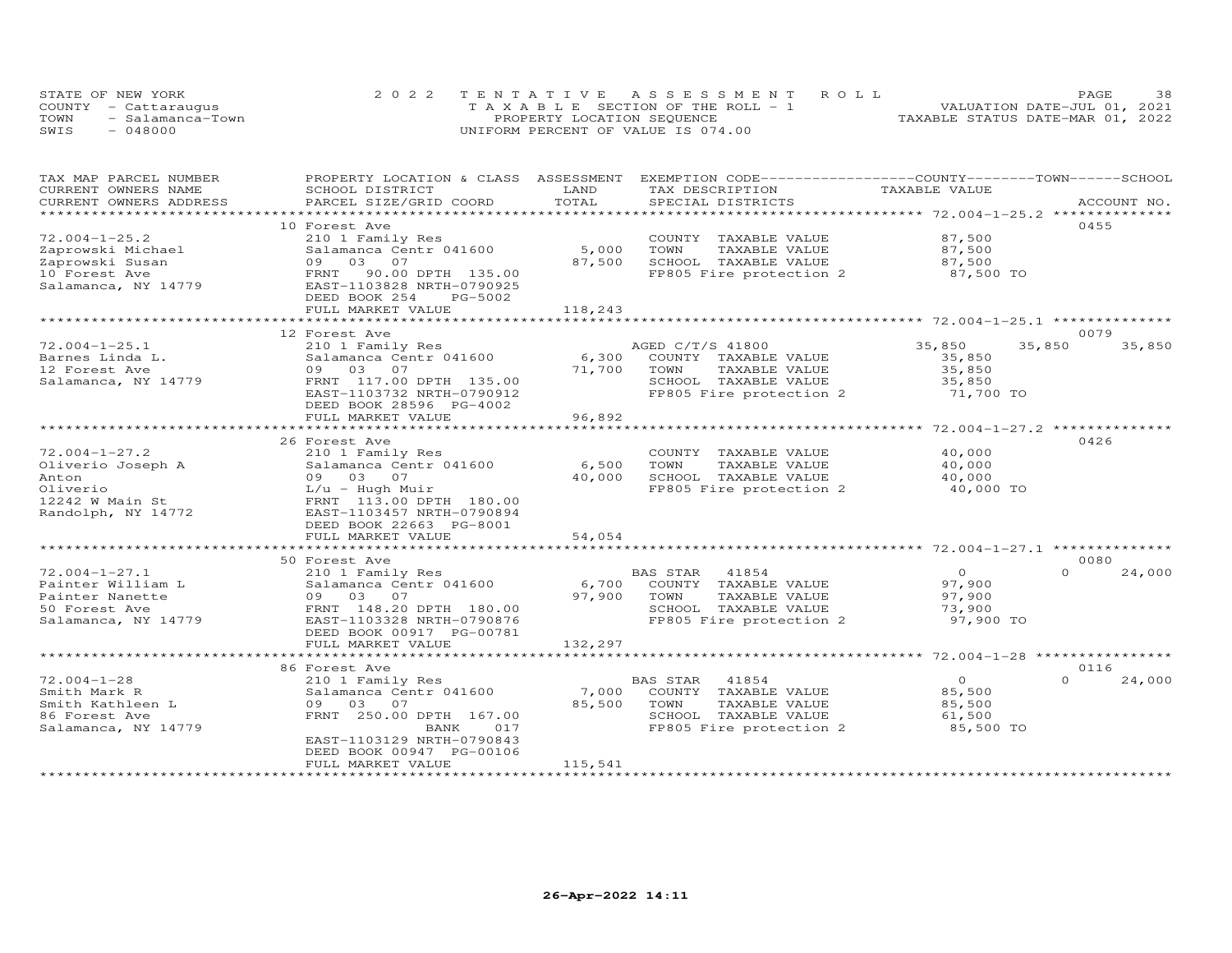| STATE OF NEW YORK        | 2022 TENTATIVE ASSESSMENT ROLL        | 39<br>PAGE.                      |
|--------------------------|---------------------------------------|----------------------------------|
| COUNTY - Cattaraugus     | T A X A B L E SECTION OF THE ROLL - 1 | VALUATION DATE-JUL 01, 2021      |
| TOWN<br>- Salamanca-Town | PROPERTY LOCATION SEQUENCE            | TAXABLE STATUS DATE-MAR 01, 2022 |
| SWIS<br>048000           | UNIFORM PERCENT OF VALUE IS 074.00    |                                  |

| TAX MAP PARCEL NUMBER        |                           |        | PROPERTY LOCATION & CLASS ASSESSMENT EXEMPTION CODE---------------COUNTY-------TOWN-----SCHOOL |               |             |
|------------------------------|---------------------------|--------|------------------------------------------------------------------------------------------------|---------------|-------------|
| CURRENT OWNERS NAME          | SCHOOL DISTRICT           | LAND   | TAX DESCRIPTION                                                                                | TAXABLE VALUE |             |
| CURRENT OWNERS ADDRESS       | PARCEL SIZE/GRID COORD    | TOTAL  | SPECIAL DISTRICTS                                                                              |               | ACCOUNT NO. |
|                              |                           |        |                                                                                                |               |             |
|                              | off Forest Ave            |        |                                                                                                |               | 0046        |
|                              |                           |        |                                                                                                |               |             |
| $72.004 - 1 - 30$            | 311 Res vac land          |        | COUNTY TAXABLE VALUE                                                                           | 3,400         |             |
| Crosby Lonnie                | Salamanca Centr 041600    | 3,400  | TOWN<br>TAXABLE VALUE                                                                          | 3,400         |             |
| Attn: Jim Crosby             | 09 03 07                  | 3,400  | SCHOOL TAXABLE VALUE                                                                           | 3,400         |             |
| 6 Forest Ave                 | FRNT 120.00 DPTH 249.75   |        | FP805 Fire protection 2                                                                        | 3,400 TO      |             |
| Salamanca, NY 14779          | EAST-1102857 NRTH-0790929 |        |                                                                                                |               |             |
|                              | DEED BOOK 00978 PG-00346  |        |                                                                                                |               |             |
|                              | FULL MARKET VALUE         | 4,595  |                                                                                                |               |             |
|                              |                           |        |                                                                                                |               |             |
|                              |                           |        |                                                                                                |               |             |
|                              | Highland Ave              |        |                                                                                                |               | 0029        |
| $73.001 - 1 - 4$             | 910 Priv forest           |        | COUNTY TAXABLE VALUE                                                                           | 23,400        |             |
| Dunne Steven H               | Salamanca Centr 041600    | 23,400 | TOWN<br>TAXABLE VALUE                                                                          | 23,400        |             |
| 4147 Scott Hollow Rd         | 75 03 07                  | 23,400 | SCHOOL TAXABLE VALUE                                                                           | 23,400        |             |
| Salamanca, NY 14779          | ACRES 28.31               |        | FP805 Fire protection 2                                                                        | 23,400 TO     |             |
|                              | EAST-1117057 NRTH-0796882 |        |                                                                                                |               |             |
|                              |                           |        |                                                                                                |               |             |
|                              | DEED BOOK 2499 PG-8001    |        |                                                                                                |               |             |
|                              | FULL MARKET VALUE         | 31,622 |                                                                                                |               |             |
|                              |                           |        |                                                                                                |               |             |
|                              | off Highland Ave          |        |                                                                                                |               | 0119        |
| $73.003 - 1 - 44.1$          | 314 Rural vac<10          |        | COUNTY TAXABLE VALUE                                                                           | 2,900         |             |
| Beattie Steven S             | Salamanca Centr 041600    | 2,900  | TAXABLE VALUE<br>TOWN                                                                          | 2,900         |             |
| Beattie Jody L               | 74 03 07                  | 2,900  | SCHOOL TAXABLE VALUE                                                                           | 2,900         |             |
|                              | ACRES 1.93                |        | FP805 Fire protection 2                                                                        | 2,900 TO      |             |
| 6156 Fairview Ln             |                           |        |                                                                                                |               |             |
| Great Valley, NY 14741       | EAST-1116992 NRTH-0789183 |        |                                                                                                |               |             |
|                              | DEED BOOK 1400 PG-5001    |        |                                                                                                |               |             |
|                              | FULL MARKET VALUE         | 3,919  |                                                                                                |               |             |
|                              |                           |        |                                                                                                |               |             |
|                              | Highland Ave (Off)        |        |                                                                                                |               | 0213        |
| $73.003 - 1 - 43$            | 910 Priv forest           |        | COUNTY TAXABLE VALUE                                                                           | 31,500        |             |
| JT Allegheny Timberland, LLC | Salamanca Centr 041600    | 31,500 | TOWN<br>TAXABLE VALUE                                                                          | 31,500        |             |
| Property Tax Admin           | 74 03 07                  | 31,500 |                                                                                                | 31,500        |             |
|                              |                           |        | SCHOOL TAXABLE VALUE<br>FP805 Fire protection 2                                                |               |             |
| PO Box 3349                  | ACRES 45.00               |        |                                                                                                | 31,500 TO     |             |
| Albany, GA 31706             | EAST-1117001 NRTH-0790299 |        |                                                                                                |               |             |
|                              | DEED BOOK 9327 PG-3001    |        |                                                                                                |               |             |
|                              | FULL MARKET VALUE         | 42,568 |                                                                                                |               |             |
|                              |                           |        |                                                                                                |               |             |
|                              | Linden St (Off)           |        |                                                                                                |               | 0458        |
| $73.003 - 1 - 46$            | 323 Vacant rural          |        | COUNTY TAXABLE VALUE                                                                           | 33,800        |             |
|                              |                           |        |                                                                                                |               |             |
| Livak James A                | Salamanca Centr 041600    | 33,800 | TOWN<br>TAXABLE VALUE                                                                          | 33,800        |             |
| PO Box 86                    | 74 03 07                  | 33,800 | SCHOOL TAXABLE VALUE<br>SUNUUL TAXABLE VALUE<br>FP805 Fire protection 2                        | 33,800        |             |
| Dewittville, NY 14728        | ACRES 100.00              |        |                                                                                                | 33,800 TO     |             |
|                              | EAST-7300314 NRTH-0790418 |        |                                                                                                |               |             |
|                              | DEED BOOK 1000<br>PG-465  |        |                                                                                                |               |             |
|                              | FULL MARKET VALUE         | 45,676 |                                                                                                |               |             |
|                              |                           |        |                                                                                                |               |             |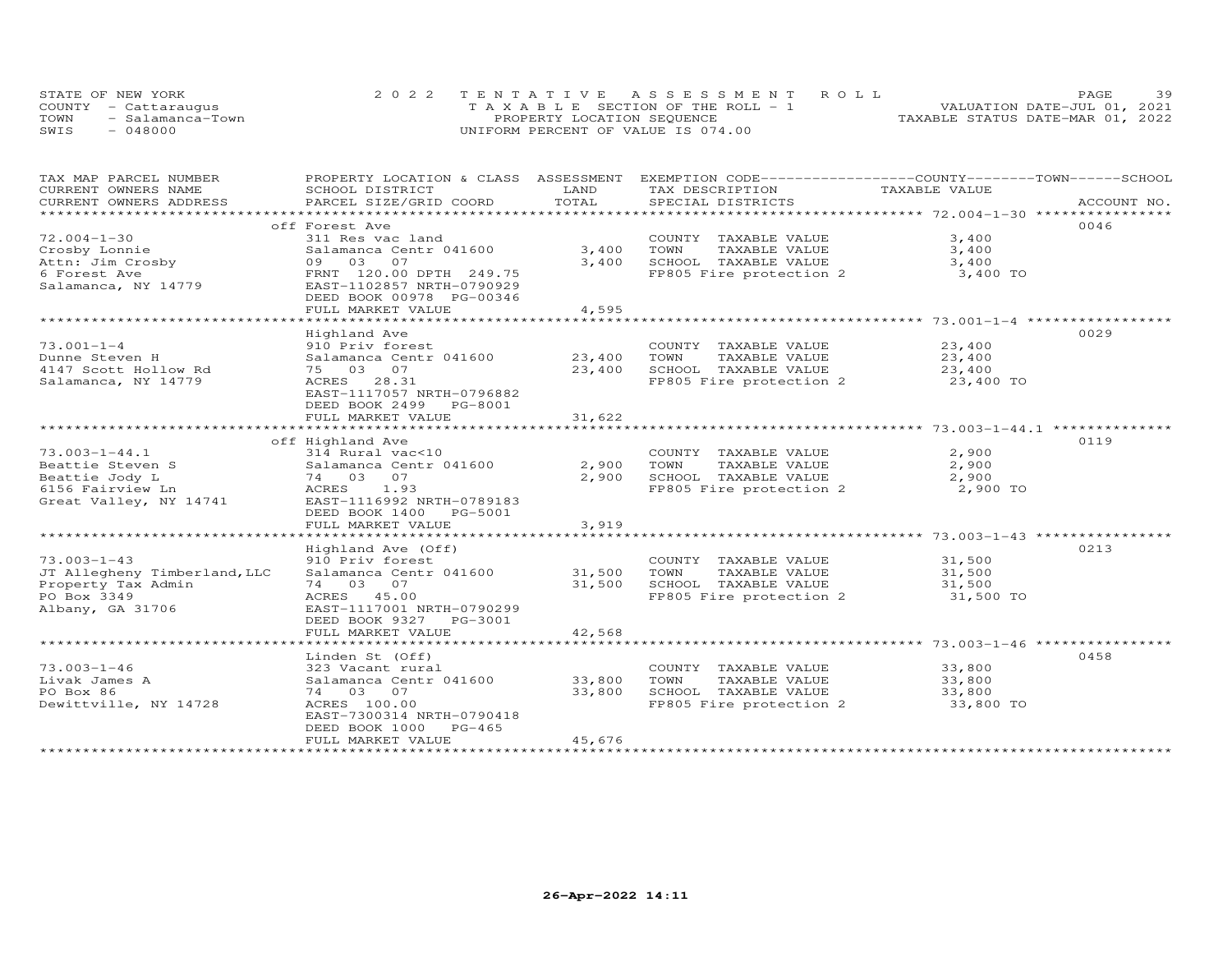|      | STATE OF NEW YORK    | 2022 TENTATIVE ASSESSMENT ROLL        | PAGE.                            |
|------|----------------------|---------------------------------------|----------------------------------|
|      | COUNTY - Cattaraugus | T A X A B L E SECTION OF THE ROLL - 1 | VALUATION DATE-JUL 01, 2021      |
| TOWN | - Salamanca-Town     | PROPERTY LOCATION SEQUENCE            | TAXABLE STATUS DATE-MAR 01, 2022 |
| SWIS | 048000               | UNIFORM PERCENT OF VALUE IS 074.00    |                                  |

| TAX MAP PARCEL NUMBER  | PROPERTY LOCATION & CLASS ASSESSMENT |                | EXEMPTION CODE-----------------COUNTY-------TOWN------SCHOOL |               |             |
|------------------------|--------------------------------------|----------------|--------------------------------------------------------------|---------------|-------------|
| CURRENT OWNERS NAME    | SCHOOL DISTRICT                      | LAND           | TAX DESCRIPTION                                              | TAXABLE VALUE |             |
| CURRENT OWNERS ADDRESS | PARCEL SIZE/GRID COORD               | TOTAL          | SPECIAL DISTRICTS                                            |               | ACCOUNT NO. |
|                        |                                      |                |                                                              |               |             |
|                        | Monroe St (Off)                      |                |                                                              |               | 0443        |
| $73.003 - 1 - 44.2$    |                                      |                | COUNTY TAXABLE VALUE                                         | 1,700         |             |
|                        | 323 Vacant rural                     |                |                                                              |               |             |
| Printup Jay            | Salamanca Centr 041600               | 1,700          | TAXABLE VALUE<br>TOWN                                        | 1,700         |             |
| 110 Monroe St          | 74 03 07                             | 1,700          | SCHOOL TAXABLE VALUE                                         | 1,700         |             |
| Salamanca, NY 14779    | ACRES<br>1.10 BANK<br>017            |                | FP805 Fire protection 2                                      | 1,700 TO      |             |
|                        | EAST-1116795 NRTH-0788870            |                |                                                              |               |             |
|                        | DEED BOOK 28795 PG-9002              |                |                                                              |               |             |
|                        | FULL MARKET VALUE                    | 2,297          |                                                              |               |             |
|                        |                                      |                |                                                              |               |             |
|                        |                                      |                |                                                              |               | 0221        |
|                        | Murray Ave                           |                |                                                              |               |             |
| $73.003 - 1 - 45$      | 322 Rural vac>10                     |                | COUNTY TAXABLE VALUE                                         | 7,400         |             |
| Livak James A          | Salamanca Centr 041600               | 7,400          | TOWN<br>TAXABLE VALUE                                        | 7,400         |             |
| Livak Jay S            | 74 03 07                             | 7,400          | SCHOOL TAXABLE VALUE                                         | 7,400         |             |
| PO Box 86              | ACRES 29.05                          |                | FP805 Fire protection 2                                      | 7,400 TO      |             |
| Dewittville, NY 14728  | EAST-1115861 NRTH-0789033            |                |                                                              |               |             |
|                        | DEED BOOK 00926 PG-00416             |                |                                                              |               |             |
|                        | FULL MARKET VALUE                    | 10,000         |                                                              |               |             |
|                        | *******************************      | ************** |                                                              |               |             |
|                        |                                      |                |                                                              |               |             |
|                        | N State St                           |                |                                                              |               | 0469        |
| $72.002 - 2 - 25.2$    | 314 Rural vac<10                     |                | COUNTY TAXABLE VALUE                                         | 21,200        |             |
| Jackson Timothy L Sr   | Salamanca Centr 041600               | 21,200         | TAXABLE VALUE<br>TOWN                                        | 21,200        |             |
| 4250 Center Ext St     | 09 03 07                             | 21,200         | SCHOOL TAXABLE VALUE                                         | 21,200        |             |
| Salamanca, NY 14779    | FRNT 50.00 DPTH                      |                | FP805 Fire protection 2                                      | 21,200 TO     |             |
|                        | ACRES 14.45                          |                |                                                              |               |             |
|                        | EAST-1105318 NRTH-0794916            |                |                                                              |               |             |
|                        | DEED BOOK 16989 PG-3001              |                |                                                              |               |             |
|                        |                                      |                |                                                              |               |             |
|                        | FULL MARKET VALUE                    | 28,649         |                                                              |               |             |
|                        |                                      |                |                                                              |               |             |
|                        | N State St                           |                |                                                              |               | 0472        |
| $72.002 - 2 - 25.3$    | 314 Rural vac<10                     |                | COUNTY TAXABLE VALUE                                         | 200           |             |
| Shadden Rosemary       | Salamanca Centr 041600               | 200            | TOWN<br>TAXABLE VALUE                                        | 200           |             |
| Shadden Ronny          | 09 03 07                             | 200            | SCHOOL TAXABLE VALUE                                         | 200           |             |
| 4292 N State St        | FRNT 112.00 DPTH 90.00               |                | FP805 Fire protection 2                                      | 200 TO        |             |
| Salamanca, NY 14779    | EAST-1104482 NRTH-0795091            |                |                                                              |               |             |
|                        |                                      |                |                                                              |               |             |
|                        | DEED BOOK 25421 PG-8001              |                |                                                              |               |             |
|                        | FULL MARKET VALUE                    | 270            |                                                              |               |             |
|                        |                                      |                |                                                              |               |             |
|                        | N State St                           |                |                                                              |               | 0344        |
| $72.002 - 2 - 30.1$    | 310 Res Vac                          |                | COUNTY TAXABLE VALUE                                         | 7,000         |             |
| Perkins Fredrick       | Salamanca Centr 041600               | 7,000          | TOWN<br>TAXABLE VALUE                                        | 7,000         |             |
| 148 Washington St      | 09 03<br>07                          | 7,000          | SCHOOL TAXABLE VALUE                                         | 7,000         |             |
| Salamanca, NY 14779    | 150' Ff                              |                | FP805 Fire protection 2                                      | 7,000 TO      |             |
|                        | ACRES<br>1.03                        |                |                                                              |               |             |
|                        |                                      |                |                                                              |               |             |
|                        | EAST-1104250 NRTH-0793243            |                |                                                              |               |             |
|                        | DEED BOOK 24246 PG-6001              |                |                                                              |               |             |
|                        | FULL MARKET VALUE                    | 9,459          |                                                              |               |             |
|                        |                                      |                | *****************************                                |               |             |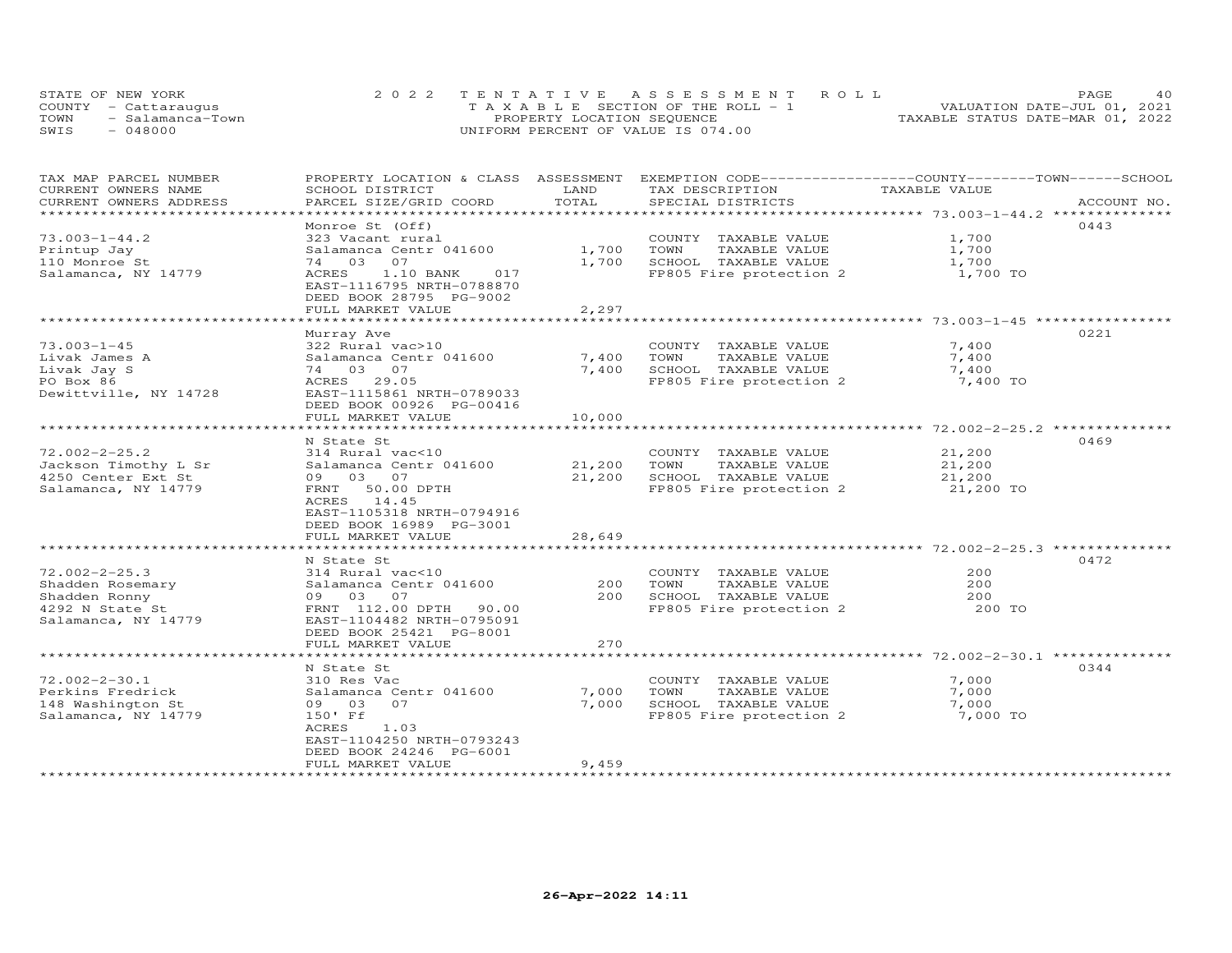| STATE OF NEW YORK        |  |                                       | 2022 TENTATIVE ASSESSMENT ROLL |                                  | PAGE. |  |
|--------------------------|--|---------------------------------------|--------------------------------|----------------------------------|-------|--|
| COUNTY - Cattaraugus     |  | T A X A B L E SECTION OF THE ROLL - 1 |                                | VALUATION DATE-JUL 01, 2021      |       |  |
| TOWN<br>- Salamanca-Town |  | PROPERTY LOCATION SEQUENCE            |                                | TAXABLE STATUS DATE-MAR 01, 2022 |       |  |
| SWIS<br>$-048000$        |  | UNIFORM PERCENT OF VALUE IS 074.00    |                                |                                  |       |  |

| TAX MAP PARCEL NUMBER               | PROPERTY LOCATION & CLASS ASSESSMENT |                                   | EXEMPTION CODE-----------------COUNTY-------TOWN------SCHOOL |                                               |                    |
|-------------------------------------|--------------------------------------|-----------------------------------|--------------------------------------------------------------|-----------------------------------------------|--------------------|
| CURRENT OWNERS NAME                 | SCHOOL DISTRICT                      | LAND                              | TAX DESCRIPTION                                              | TAXABLE VALUE                                 |                    |
| CURRENT OWNERS ADDRESS              | PARCEL SIZE/GRID COORD               | TOTAL                             | SPECIAL DISTRICTS                                            |                                               | ACCOUNT NO.        |
| ************************            |                                      |                                   |                                                              |                                               |                    |
|                                     | N State St                           |                                   |                                                              |                                               | 0253               |
| $72.004 - 1 - 16.1$                 | 323 Vacant rural                     |                                   | COUNTY TAXABLE VALUE                                         | 38,900                                        |                    |
| TOME STEVEN                         | Salamanca Centr 041600               | 38,900                            | TOWN<br>TAXABLE VALUE                                        | 38,900                                        |                    |
| State St                            | 09 03 07                             | 38,900                            | SCHOOL TAXABLE VALUE                                         | 38,900                                        |                    |
| PO Box 653                          | Ff 570.00                            |                                   | FP805 Fire protection 2                                      | 38,900 TO                                     |                    |
| SALAMANCA, NY 14779                 | ACRES 45.15                          |                                   |                                                              |                                               |                    |
|                                     | EAST-1106229 NRTH-0792067            |                                   |                                                              |                                               |                    |
|                                     | DEED BOOK 20960 PG-3001              |                                   |                                                              |                                               |                    |
|                                     | FULL MARKET VALUE                    | 52,568                            |                                                              |                                               |                    |
|                                     | ***********************              | **************                    |                                                              |                                               |                    |
|                                     | N State St                           |                                   |                                                              |                                               |                    |
| $72.004 - 1 - 19.1$                 | 831 Tele Comm                        |                                   | COUNTY TAXABLE VALUE                                         | 190,000                                       |                    |
| NYRSA #3 dba Cellular Part.         | Salamanca Centr 041600               | $\circ$                           | TOWN<br>TAXABLE VALUE                                        | 190,000                                       |                    |
| Verizon Wireless                    | ACRES<br>0.01                        | 190,000                           | SCHOOL TAXABLE VALUE                                         | 190,000                                       |                    |
| PO Box 2549                         | FULL MARKET VALUE                    | 256,757                           |                                                              |                                               |                    |
| Addison, TX 75001                   |                                      |                                   |                                                              |                                               |                    |
|                                     |                                      |                                   |                                                              |                                               |                    |
|                                     | 4067 N State St                      |                                   |                                                              |                                               | 0437               |
| $72.004 - 1 - 29.5$                 | 210 1 Family Res                     |                                   | VET WAR CT 41121                                             | 9,600                                         | 9,600<br>$\Omega$  |
| Skudlarek Barbara                   | Salamanca Centr 041600               | 12,400 ENH STAR                   | 41834                                                        | $\overline{O}$                                | $\Omega$<br>59,920 |
| DeBoy Cheryl A                      | 09 03<br>07                          |                                   | 92,200 COUNTY TAXABLE VALUE                                  | 82,600                                        |                    |
| 4067 N State St                     | ACRES<br>4.60                        |                                   | TOWN<br>TAXABLE VALUE                                        | 82,600                                        |                    |
| Salamanca, NY 14779                 | EAST-1104777 NRTH-0791305            |                                   | SCHOOL TAXABLE VALUE                                         | 32,280                                        |                    |
|                                     | DEED BOOK 10156 PG-8001              |                                   | FP805 Fire protection 2                                      | 92,200 TO                                     |                    |
|                                     | FULL MARKET VALUE                    | 124,595<br>********************** |                                                              |                                               |                    |
|                                     | ***************************          |                                   |                                                              | ***************** 72.004-1-19 *************** |                    |
|                                     | 4068 N State St                      |                                   |                                                              |                                               | 0244               |
| $72.004 - 1 - 19$                   | 240 Rural res                        |                                   | 41854<br>BAS STAR                                            | $\circ$                                       | $\Omega$<br>24,000 |
| Harris Kimberly                     | Salamanca Centr 041600               |                                   | 26,100 COUNTY TAXABLE VALUE                                  | 151,500                                       |                    |
| 4068 N State St                     | 09 03 07                             | 151,500                           | TOWN<br>TAXABLE VALUE                                        | 151,500                                       |                    |
| Salamanca, NY 14779                 | FRNT 700.00 DPTH                     |                                   | SCHOOL TAXABLE VALUE                                         | 127,500                                       |                    |
|                                     | 22.32 BANK<br>ACRES<br>032           |                                   | FP805 Fire protection 2                                      | 151,500 TO                                    |                    |
|                                     | EAST-1105596 NRTH-0791503            |                                   |                                                              |                                               |                    |
|                                     | DEED BOOK 1006 PG-92                 |                                   |                                                              |                                               |                    |
|                                     | FULL MARKET VALUE                    | 204,730                           |                                                              |                                               |                    |
|                                     |                                      |                                   |                                                              |                                               | 0397               |
|                                     | 4081 N State St                      |                                   |                                                              | $\overline{0}$                                | $\Omega$           |
| $72.004 - 1 - 29.4$                 | 210 1 Family Res                     |                                   | 41854<br>BAS STAR                                            |                                               | 24,000             |
| Skudlarek Joel P<br>4081 N State St | Salamanca Centr 041600<br>09 03 07   | 10,100<br>94,300                  | COUNTY TAXABLE VALUE<br>TAXABLE VALUE<br>TOWN                | 94,300<br>94,300                              |                    |
|                                     | ACRES<br>3.05                        |                                   |                                                              |                                               |                    |
| Salamanca, NY 14779                 | EAST-1104685 NRTH-0791771            |                                   | SCHOOL TAXABLE VALUE<br>FP805 Fire protection 2              | 70,300<br>94,300 TO                           |                    |
|                                     | PG-00377<br>DEED BOOK 883            |                                   |                                                              |                                               |                    |
|                                     | FULL MARKET VALUE                    | 127,432                           |                                                              |                                               |                    |
|                                     |                                      |                                   |                                                              |                                               |                    |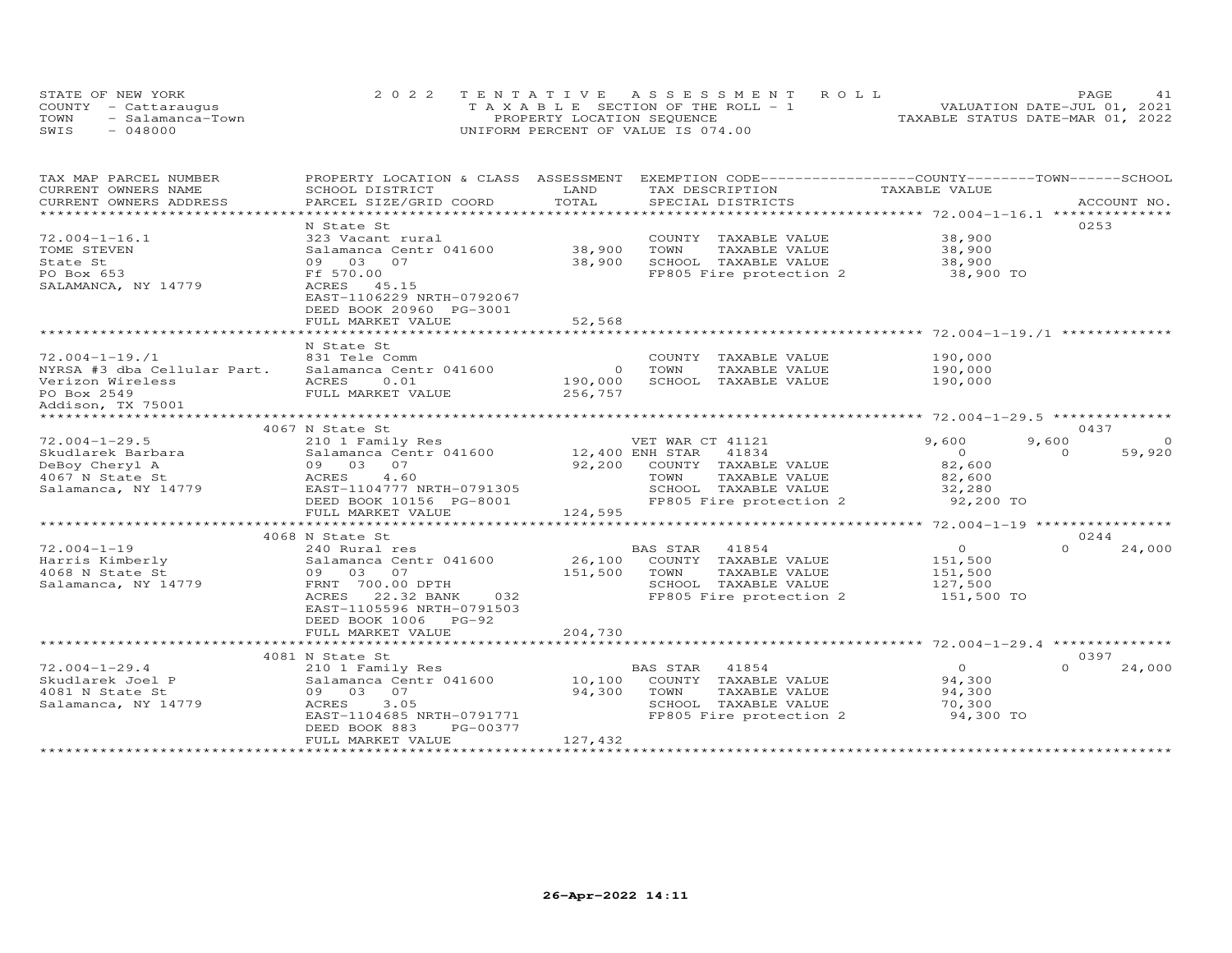| STATE OF NEW YORK        | 2022 TENTATIVE ASSESSMENT ROLL     | 42.<br>PAGE                      |
|--------------------------|------------------------------------|----------------------------------|
| COUNTY - Cattaraugus     | TAXABLE SECTION OF THE ROLL - 1    | VALUATION DATE-JUL 01, 2021      |
| TOWN<br>- Salamanca-Town | PROPERTY LOCATION SEQUENCE         | TAXABLE STATUS DATE-MAR 01, 2022 |
| $-048000$<br>SWIS        | UNIFORM PERCENT OF VALUE IS 074.00 |                                  |

| TAX MAP PARCEL NUMBER              |                                    |                    | PROPERTY LOCATION & CLASS ASSESSMENT EXEMPTION CODE-----------------COUNTY-------TOWN------SCHOOL |                                          |                    |
|------------------------------------|------------------------------------|--------------------|---------------------------------------------------------------------------------------------------|------------------------------------------|--------------------|
| CURRENT OWNERS NAME                | SCHOOL DISTRICT                    | LAND               | TAX DESCRIPTION                                                                                   | TAXABLE VALUE                            |                    |
| CURRENT OWNERS ADDRESS             | PARCEL SIZE/GRID COORD             | TOTAL              | SPECIAL DISTRICTS                                                                                 |                                          | ACCOUNT NO.        |
|                                    |                                    |                    |                                                                                                   |                                          |                    |
|                                    | 4092 N State St                    |                    |                                                                                                   | $\circ$                                  | 0291<br>$\Omega$   |
| $72.004 - 1 - 18$                  | 270 Mfg housing                    |                    | BAS STAR<br>41854                                                                                 |                                          | 19,100             |
| Ercolani Todd M                    | Salamanca Centr 041600             | 7,900              | COUNTY TAXABLE VALUE                                                                              | 19,100                                   |                    |
| 4092 N State St                    | 09 03<br>07                        | 19,100             | TOWN<br>TAXABLE VALUE                                                                             | 19,100                                   |                    |
| Salamanca, NY 14779                | 200' Ff<br>1.62                    |                    | SCHOOL TAXABLE VALUE                                                                              | $\circ$                                  |                    |
|                                    | ACRES<br>EAST-1105093 NRTH-0791762 |                    | FP805 Fire protection 2                                                                           | 19,100 TO                                |                    |
|                                    | DEED BOOK 11987 PG-4001            |                    |                                                                                                   |                                          |                    |
|                                    | FULL MARKET VALUE                  | 25,811             |                                                                                                   |                                          |                    |
|                                    |                                    |                    |                                                                                                   |                                          |                    |
|                                    | 4098 N State St                    |                    |                                                                                                   |                                          | 0035               |
| $72.004 - 1 - 17$                  | 210 1 Family Res                   |                    | BAS STAR<br>41854                                                                                 | $\circ$                                  | $\Omega$<br>24,000 |
| Petitt Frances M                   | Salamanca Centr 041600             | 7,000              | COUNTY TAXABLE VALUE                                                                              | 31,200                                   |                    |
| Petitt Raymond C                   | 09 03<br>07                        | 31,200             | TOWN<br>TAXABLE VALUE                                                                             | 31,200                                   |                    |
| 4098 N State St                    | FRNT 100.00 DPTH 400.00            |                    | SCHOOL TAXABLE VALUE                                                                              | 7,200                                    |                    |
| Salamanca, NY 14779                | EAST-1105089 NRTH-0791911          |                    | FP805 Fire protection 2                                                                           | 31,200 TO                                |                    |
|                                    | DEED BOOK 12649 PG-4001            |                    |                                                                                                   |                                          |                    |
|                                    | FULL MARKET VALUE                  | 42,162             |                                                                                                   |                                          |                    |
|                                    |                                    |                    |                                                                                                   |                                          |                    |
|                                    | 4109 N State St                    |                    |                                                                                                   |                                          | 0402               |
| $72.004 - 1 - 16.5$                | 210 1 Family Res                   |                    | COUNTY TAXABLE VALUE                                                                              | 63,200                                   |                    |
| Vecchio Joseph R.                  | Salamanca Centr 041600             | 10,500             | TOWN<br>TAXABLE VALUE                                                                             | 63,200                                   |                    |
| 4109 North State Street            | 09 03<br>07                        | 63,200             | SCHOOL TAXABLE VALUE                                                                              | 63,200                                   |                    |
| Salamanca, NY 14779                | 445' Ff                            |                    | FP805 Fire protection 2                                                                           | 63,200 TO                                |                    |
|                                    | ACRES<br>3.30                      |                    |                                                                                                   |                                          |                    |
|                                    | EAST-1104624 NRTH-0792162          |                    |                                                                                                   |                                          |                    |
|                                    | DEED BOOK 20210 PG-2790            |                    |                                                                                                   |                                          |                    |
|                                    | FULL MARKET VALUE                  | 85,405             |                                                                                                   |                                          |                    |
|                                    |                                    |                    |                                                                                                   | *********************** 72.004-1-16.3 ** |                    |
|                                    | 4131 N State St                    |                    |                                                                                                   |                                          | 0258               |
| $72.004 - 1 - 16.3$                | 210 1 Family Res                   |                    | COUNTY TAXABLE VALUE                                                                              | 59,000                                   |                    |
| Benjamin Stephanie M.              | Salamanca Centr 041600             | 7,400              | TAXABLE VALUE<br>TOWN                                                                             | 59,000                                   |                    |
| 212 Washington Street Lot 12 09 03 | 07                                 | 59,000             | SCHOOL TAXABLE VALUE                                                                              | 59,000                                   |                    |
| Salamanca, NY 14779                | Ff 200.00                          |                    | FP805 Fire protection 2                                                                           | 59,000 TO                                |                    |
|                                    | <b>ACRES</b><br>1.15 BANK<br>017   |                    |                                                                                                   |                                          |                    |
|                                    | EAST-1104616 NRTH-0792475          |                    |                                                                                                   |                                          |                    |
|                                    | DEED BOOK 20190 PG-5138            |                    |                                                                                                   |                                          |                    |
|                                    | FULL MARKET VALUE                  | 79,730             |                                                                                                   |                                          |                    |
|                                    |                                    |                    |                                                                                                   |                                          |                    |
|                                    | 4178 N State St                    |                    |                                                                                                   |                                          | 0135               |
| $72.002 - 2 - 28.2$                | 240 Rural res                      |                    | BAS STAR<br>41854                                                                                 | $\circ$                                  | $\Omega$<br>24,000 |
| Irwin Robert W                     | Salamanca Centr 041600             | 54,200             | COUNTY TAXABLE VALUE                                                                              | 165,200                                  |                    |
| 4178 N State St                    | 09 03<br>07                        | 165,200            | TAXABLE VALUE<br>TOWN                                                                             | 165,200                                  |                    |
| Salamanca, NY 14779                | $22'$ Ff                           |                    | SCHOOL TAXABLE VALUE                                                                              | 141,200                                  |                    |
|                                    | ACRES<br>79.81                     |                    | FP805 Fire protection 2                                                                           | 165,200 TO                               |                    |
|                                    | EAST-1106045 NRTH-0793156          |                    |                                                                                                   |                                          |                    |
|                                    | DEED BOOK 836<br>PG-00276          |                    |                                                                                                   |                                          |                    |
|                                    | FULL MARKET VALUE                  | 223, 243           |                                                                                                   |                                          |                    |
| **********************             | **************************         | ****************** |                                                                                                   |                                          |                    |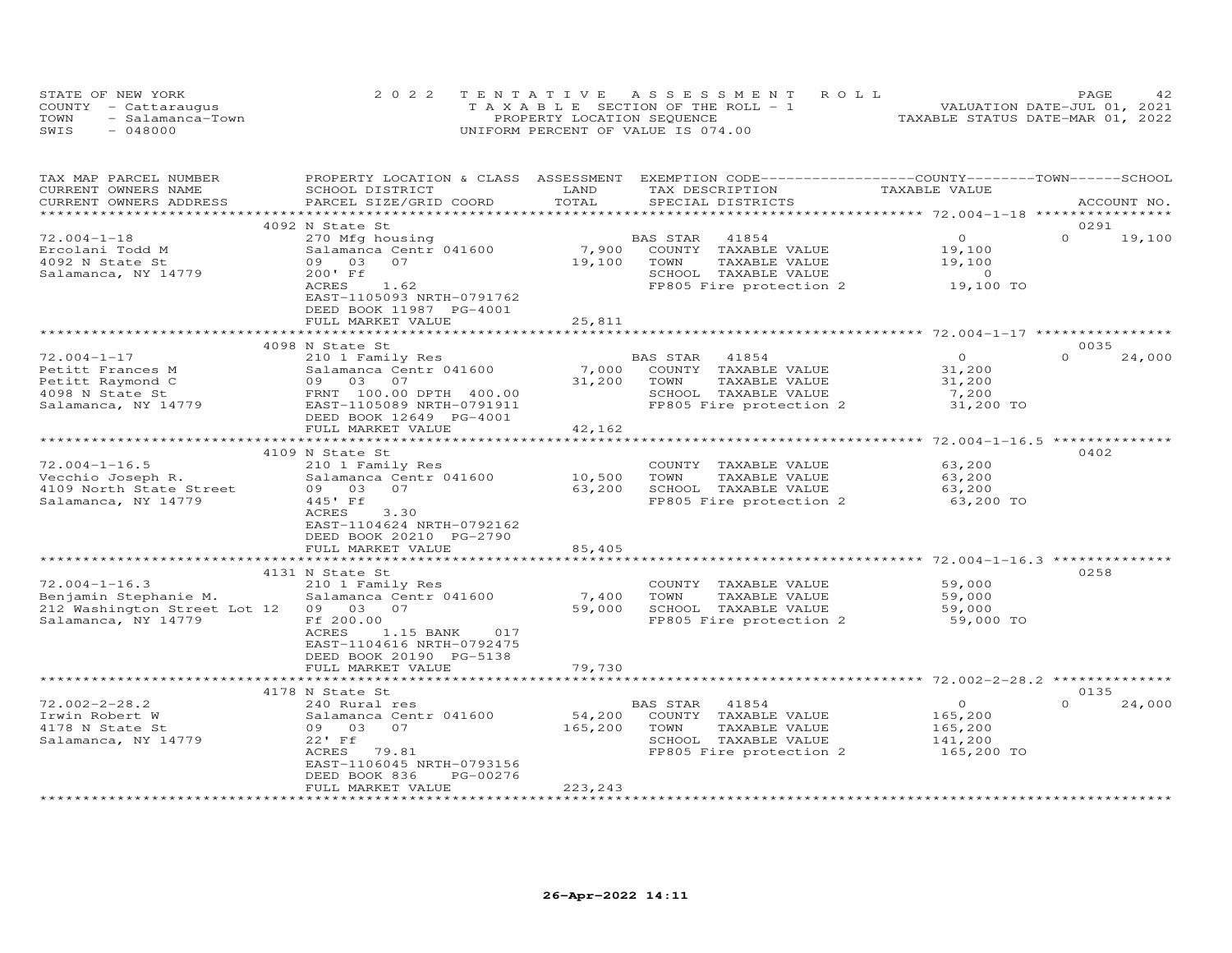| STATE OF NEW YORK        | 2022 TENTATIVE ASSESSMENT ROLL     | 43<br>PAGE.                      |
|--------------------------|------------------------------------|----------------------------------|
| COUNTY - Cattaraugus     | TAXABLE SECTION OF THE ROLL - 1    | VALUATION DATE-JUL 01, 2021      |
| TOWN<br>- Salamanca-Town | PROPERTY LOCATION SEQUENCE         | TAXABLE STATUS DATE-MAR 01, 2022 |
| SWIS<br>- 048000         | UNIFORM PERCENT OF VALUE IS 074.00 |                                  |

| TAX MAP PARCEL NUMBER                  | PROPERTY LOCATION & CLASS ASSESSMENT EXEMPTION CODE----------------COUNTY-------TOWN-----SCHOOL |         |                                               |                    |         |             |
|----------------------------------------|-------------------------------------------------------------------------------------------------|---------|-----------------------------------------------|--------------------|---------|-------------|
| CURRENT OWNERS NAME                    | SCHOOL DISTRICT                                                                                 | LAND    | TAX DESCRIPTION                               | TAXABLE VALUE      |         |             |
| CURRENT OWNERS ADDRESS                 | PARCEL SIZE/GRID COORD                                                                          | TOTAL   | SPECIAL DISTRICTS                             |                    |         | ACCOUNT NO. |
|                                        |                                                                                                 |         |                                               |                    |         |             |
|                                        | 4189 N State St                                                                                 |         |                                               |                    | 0272    |             |
| $72.002 - 2 - 29$                      | 210 1 Family Res                                                                                |         | VET WAR CT 41121                              | 9,495              | 9,495   | $\circ$     |
| Wogick William                         | Salamanca Centr 041600                                                                          |         | 7,900 ENH STAR<br>41834                       | $\overline{O}$     | $\circ$ | 59,920      |
| Wogick Carolyn                         | 09 03<br>07                                                                                     | 63,300  | COUNTY TAXABLE VALUE                          | 53,805             |         |             |
| 4189 N State St<br>Salamanca, NY 14779 | 435' Ff<br>ACRES<br>1.60                                                                        |         | TOWN<br>TAXABLE VALUE<br>SCHOOL TAXABLE VALUE | 53,805<br>3,380    |         |             |
|                                        | EAST-1104424 NRTH-0793294                                                                       |         | FP805 Fire protection 2                       | 63,300 TO          |         |             |
|                                        | DEED BOOK 00759 PG-00389                                                                        |         |                                               |                    |         |             |
|                                        | FULL MARKET VALUE                                                                               | 85,541  |                                               |                    |         |             |
|                                        |                                                                                                 |         |                                               |                    |         |             |
|                                        | 4208 N State St                                                                                 |         |                                               |                    | 0395    |             |
| $72.002 - 2 - 27.2$                    | 270 Mfg housing                                                                                 |         | COUNTY TAXABLE VALUE                          | 12,000             |         |             |
| Halterman Est James R Sr               | Salamanca Centr 041600                                                                          | 7,000   | TOWN<br>TAXABLE VALUE                         | 12,000             |         |             |
| Halterman James W                      | 09 03 07                                                                                        | 12,000  | SCHOOL TAXABLE VALUE                          | 12,000             |         |             |
| 8348 Eddy Rd                           | Life Use                                                                                        |         | FP805 Fire protection 2                       | 12,000 TO          |         |             |
| Little Valley, NY 14755                | 200' Ff                                                                                         |         |                                               |                    |         |             |
|                                        | ACRES<br>1.00                                                                                   |         |                                               |                    |         |             |
|                                        | EAST-1104516 NRTH-0793776                                                                       |         |                                               |                    |         |             |
|                                        | DEED BOOK 00938 PG-00258                                                                        |         |                                               |                    |         |             |
|                                        | FULL MARKET VALUE                                                                               | 16,216  |                                               |                    |         |             |
|                                        |                                                                                                 |         |                                               |                    |         |             |
|                                        | 4250 N State St                                                                                 |         |                                               |                    | 0436    |             |
| $72.002 - 2 - 26.3$                    | 424 Night club                                                                                  |         | COUNTY TAXABLE VALUE                          | 174,000            |         |             |
| Envision Properties LLC                | Salamanca Centr 041600                                                                          | 16,800  | TOWN<br>TAXABLE VALUE                         | 174,000<br>174,000 |         |             |
| 4250 Center Street                     | 09 03 07                                                                                        | 174,000 | SCHOOL TAXABLE VALUE                          |                    |         |             |
| Salamanca, NY 14779                    | 484' Ff                                                                                         |         | FP805 Fire protection 2                       | 174,000 TO         |         |             |
|                                        | ACRES<br>4.60                                                                                   |         |                                               |                    |         |             |
|                                        | EAST-1104393 NRTH-0794479<br>DEED BOOK 2021<br>PG-12610                                         |         |                                               |                    |         |             |
|                                        | FULL MARKET VALUE                                                                               | 235,135 |                                               |                    |         |             |
|                                        |                                                                                                 |         |                                               |                    |         |             |
|                                        | 4284 N State St                                                                                 |         |                                               |                    | 0267    |             |
| $72.002 - 2 - 25.1$                    | 210 1 Family Res                                                                                |         | COUNTY TAXABLE VALUE                          | 66,800             |         |             |
| Adamic Jeffrey D                       | Salamanca Centr 041600                                                                          | 9,900   | TOWN<br>TAXABLE VALUE                         | 66,800             |         |             |
| 13321 W Sierra Vista Dr                | 09 03 07                                                                                        | 66,800  | SCHOOL TAXABLE VALUE                          | 66,800             |         |             |
| Glendale, AZ 85307                     | Life Use                                                                                        |         | FP805 Fire protection 2                       | 66,800 TO          |         |             |
|                                        | ACRES<br>2.95                                                                                   |         |                                               |                    |         |             |
|                                        | EAST-1104319 NRTH-0794900                                                                       |         |                                               |                    |         |             |
|                                        | DEED BOOK 2223<br>PG-4001                                                                       |         |                                               |                    |         |             |
|                                        | FULL MARKET VALUE                                                                               | 90,270  |                                               |                    |         |             |
|                                        |                                                                                                 |         |                                               |                    |         |             |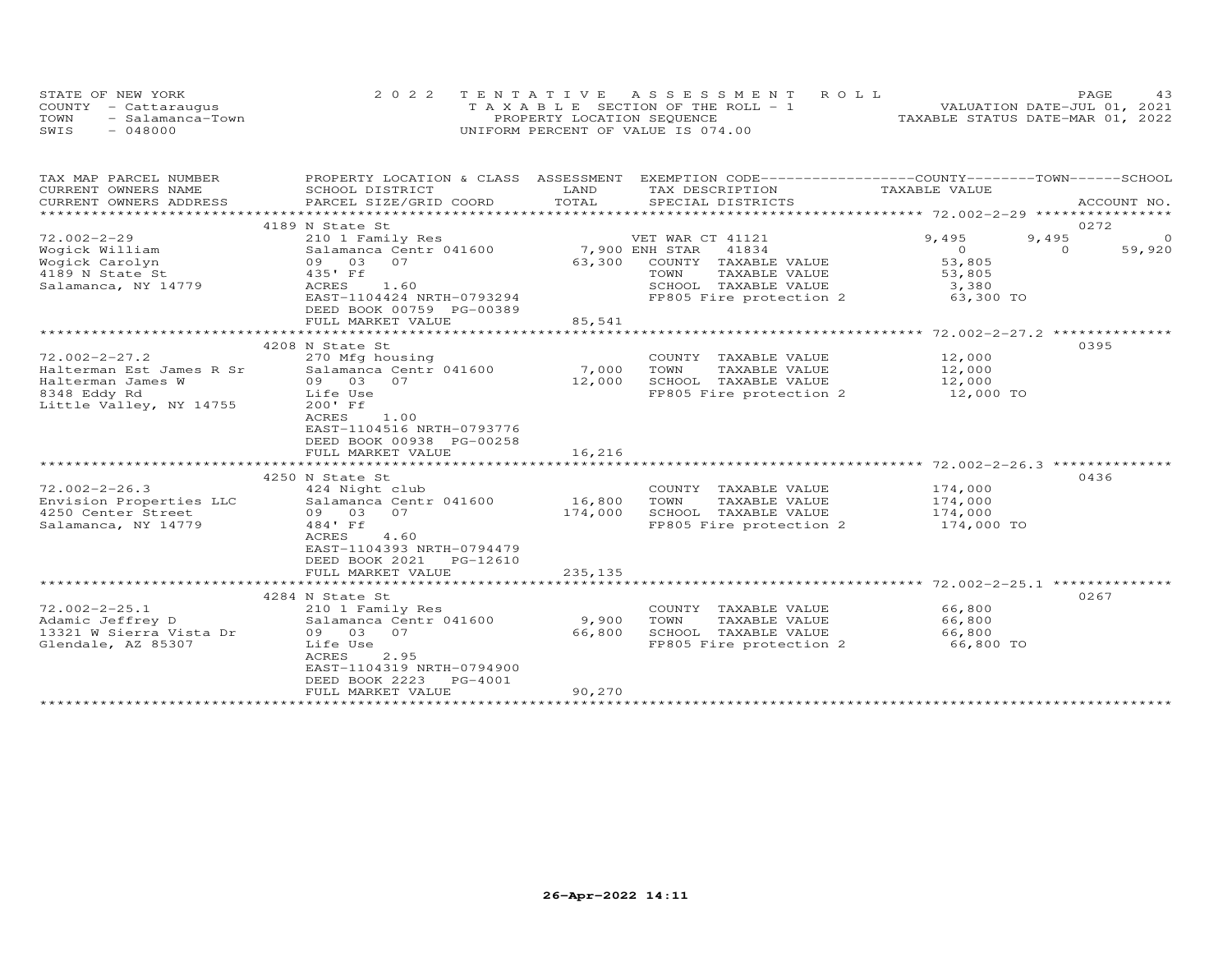| STATE OF NEW YORK        |  |                                    | 2022 TENTATIVE ASSESSMENT ROLL        |                                  | PAGE. |  |
|--------------------------|--|------------------------------------|---------------------------------------|----------------------------------|-------|--|
| COUNTY - Cattaraugus     |  |                                    | T A X A B L E SECTION OF THE ROLL - 1 | VALUATION DATE-JUL 01, 2021      |       |  |
| TOWN<br>- Salamanca-Town |  | PROPERTY LOCATION SEQUENCE         |                                       | TAXABLE STATUS DATE-MAR 01, 2022 |       |  |
| SWIS<br>$-048000$        |  | UNIFORM PERCENT OF VALUE IS 074.00 |                                       |                                  |       |  |

| TAX MAP PARCEL NUMBER   | PROPERTY LOCATION & CLASS ASSESSMENT                 |                     | EXEMPTION CODE-----------------COUNTY-------TOWN------SCHOOL |                                                  |                    |
|-------------------------|------------------------------------------------------|---------------------|--------------------------------------------------------------|--------------------------------------------------|--------------------|
| CURRENT OWNERS NAME     | SCHOOL DISTRICT                                      | LAND                | TAX DESCRIPTION                                              | TAXABLE VALUE                                    |                    |
| CURRENT OWNERS ADDRESS  | PARCEL SIZE/GRID COORD                               | TOTAL               | SPECIAL DISTRICTS                                            |                                                  | ACCOUNT NO.        |
|                         |                                                      |                     |                                                              |                                                  |                    |
|                         | 4292 N State St                                      |                     |                                                              |                                                  | 0268               |
| $72.002 - 2 - 24$       | 210 1 Family Res                                     |                     | ENH STAR<br>41834                                            | $\overline{O}$                                   | $\Omega$<br>53,100 |
| Shadden Rosemary        | Salamanca Centr 041600                               | 7,200               | COUNTY TAXABLE VALUE                                         | 53,100                                           |                    |
| Shadden Ronny           | 09 03<br>07                                          | 53,100              | TOWN<br>TAXABLE VALUE                                        | 53,100                                           |                    |
| 4292 N State St         | 120' Ff                                              |                     | SCHOOL TAXABLE VALUE                                         | $\sim$ 0                                         |                    |
| Salamanca, NY 14779     | 1.13<br>ACRES                                        |                     | FP805 Fire protection 2                                      | 53,100 TO                                        |                    |
|                         | EAST-1104250 NRTH-0795096                            |                     |                                                              |                                                  |                    |
|                         | DEED BOOK 25421 PG-8001                              |                     |                                                              |                                                  |                    |
|                         | FULL MARKET VALUE                                    | 71,757              |                                                              |                                                  |                    |
|                         |                                                      |                     |                                                              |                                                  |                    |
|                         | N State St Co Rd 94                                  |                     |                                                              |                                                  | 0485               |
| $72.002 - 2 - 30.2$     | 312 Vac w/imprv                                      |                     | COUNTY TAXABLE VALUE                                         | 14,600                                           |                    |
| Perkins Fredrick A      | Salamanca Centr 041600                               | 13,100              | TAXABLE VALUE<br>TOWN                                        | 14,600                                           |                    |
| 148 Washington St       | 09 03 07                                             | 14,600              | SCHOOL TAXABLE VALUE                                         | 14,600                                           |                    |
| Salamanca, NY 14779     | ACRES<br>5.05                                        |                     | FP805 Fire protection 2                                      | 14,600 TO                                        |                    |
|                         | EAST-1104063 NRTH-0793448                            |                     |                                                              |                                                  |                    |
|                         | DEED BOOK 24166 PG-8001                              |                     |                                                              |                                                  |                    |
|                         | FULL MARKET VALUE                                    | 19,730              |                                                              |                                                  |                    |
|                         |                                                      |                     |                                                              | $************************72.002-2-26.2**$        |                    |
|                         | N State St (Off)                                     |                     |                                                              |                                                  | 0387               |
| $72.002 - 2 - 26.2$     | 322 Rural vac>10                                     |                     | COUNTY TAXABLE VALUE                                         | 16,200                                           |                    |
| Jackson Timothy L Sr    | Salamanca Centr 041600                               | 16,200              | TOWN<br>TAXABLE VALUE                                        | 16,200                                           |                    |
| 4250 Center Ext St      | 09 03 07                                             | 16,200              | SCHOOL TAXABLE VALUE                                         | 16,200                                           |                    |
| Salamanca, NY 14779     | ACRES 16.65                                          |                     | FP805 Fire protection 2                                      | 16,200 TO                                        |                    |
|                         |                                                      |                     |                                                              |                                                  |                    |
|                         | EAST-1105388 NRTH-0794470<br>DEED BOOK 16989 PG-3001 |                     |                                                              |                                                  |                    |
|                         | FULL MARKET VALUE                                    | 21,892              |                                                              |                                                  |                    |
|                         |                                                      | * * * * * * * * * * |                                                              | ******************** 72.004-1-16.4 ************* |                    |
|                         |                                                      |                     |                                                              |                                                  | 0401               |
|                         | N State St (Off)                                     |                     |                                                              |                                                  |                    |
| $72.004 - 1 - 16.4$     | 314 Rural vac<10                                     |                     | COUNTY TAXABLE VALUE                                         | 1,700                                            |                    |
| Vecchio Joseph R.       | Salamanca Centr 041600                               | 1,700               | TOWN<br>TAXABLE VALUE                                        | 1,700                                            |                    |
| 4109 North State Street | 09 03 07                                             | 1,700               | SCHOOL TAXABLE VALUE                                         | 1,700                                            |                    |
| Salamanca, NY 14779     | 1.16<br>ACRES                                        |                     | FP805 Fire protection 2                                      | 1,700 TO                                         |                    |
|                         | EAST-1104124 NRTH-0793061                            |                     |                                                              |                                                  |                    |
|                         | DEED BOOK 20210 PG-2790                              |                     |                                                              |                                                  |                    |
|                         | FULL MARKET VALUE                                    | 2,297               |                                                              |                                                  |                    |
|                         | ******************************                       |                     |                                                              |                                                  |                    |
|                         | NYS Rte 353                                          |                     |                                                              |                                                  | 0527               |
| 72.002-2-12.11          | 314 Rural vac<10                                     |                     | COUNTY TAXABLE VALUE                                         | 14,200                                           |                    |
| Urbanski Dennis         | Salamanca Centr 041600                               | 14,200              | TOWN<br>TAXABLE VALUE                                        | 14,200                                           |                    |
| 7889 Wordworth Hollow   | 07<br>10 03                                          | 14,200              | SCHOOL TAXABLE VALUE                                         | 14,200                                           |                    |
| Salamanca, NY 14779     | 6.20<br>ACRES                                        |                     | FP805 Fire protection 2                                      | 14,200 TO                                        |                    |
|                         | EAST-1103496 NRTH-0796511                            |                     |                                                              |                                                  |                    |
|                         | DEED BOOK 22805 PG-9001                              |                     |                                                              |                                                  |                    |
|                         | FULL MARKET VALUE                                    | 19,189              |                                                              |                                                  |                    |
|                         |                                                      |                     |                                                              |                                                  |                    |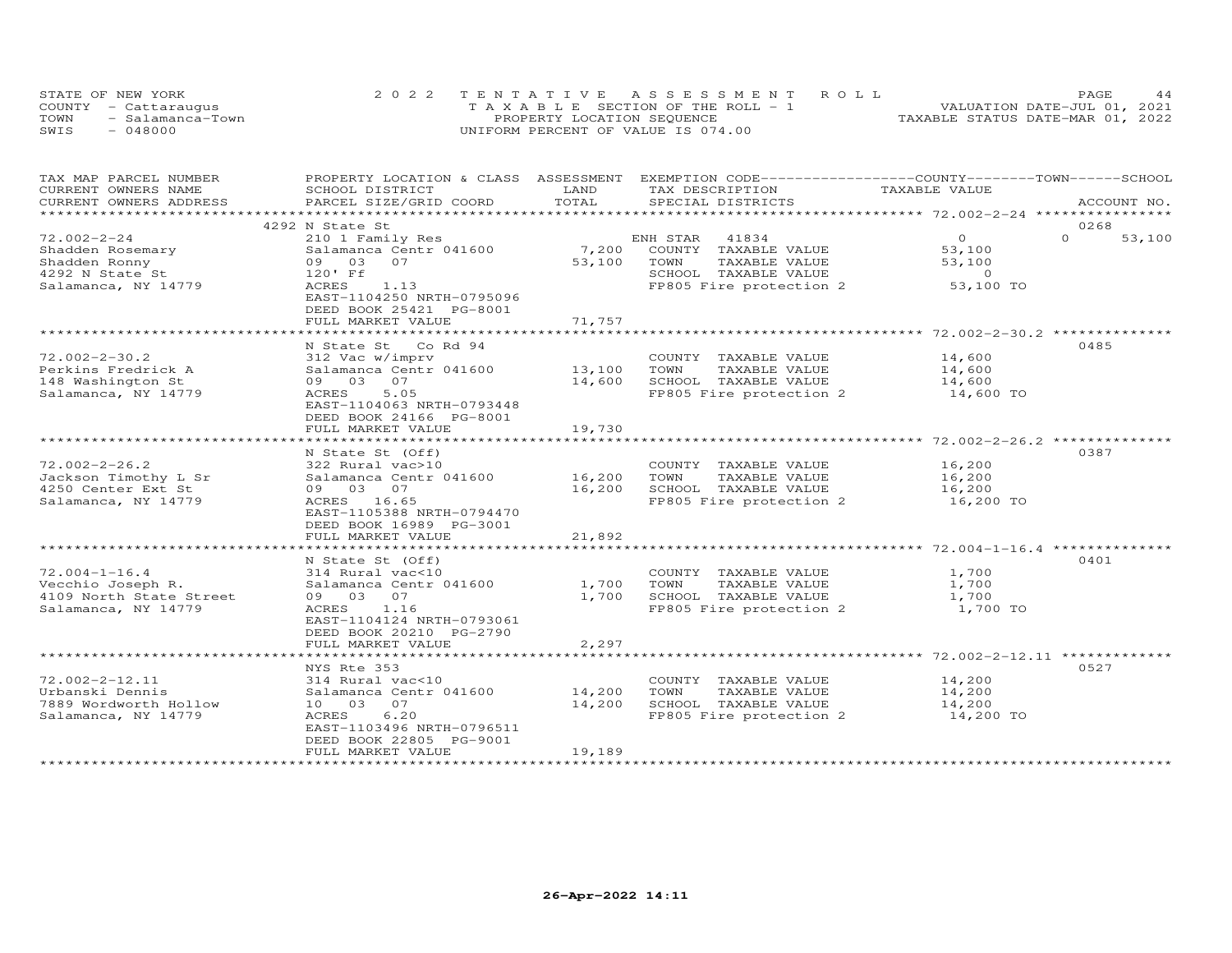| STATE OF NEW YORK        | 2022 TENTATIVE ASSESSMENT ROLL        | 4.5<br>PAGE.                     |
|--------------------------|---------------------------------------|----------------------------------|
| COUNTY - Cattaraugus     | T A X A B L E SECTION OF THE ROLL - 1 | VALUATION DATE-JUL 01, 2021      |
| TOWN<br>- Salamanca-Town | PROPERTY LOCATION SEQUENCE            | TAXABLE STATUS DATE-MAR 01, 2022 |
| - 048000<br>SWTS         | UNIFORM PERCENT OF VALUE IS 074.00    |                                  |

| TAX MAP PARCEL NUMBER                                       |                                     |         | PROPERTY LOCATION & CLASS ASSESSMENT EXEMPTION CODE----------------COUNTY-------TOWN------SCHOOL       |                    |                    |
|-------------------------------------------------------------|-------------------------------------|---------|--------------------------------------------------------------------------------------------------------|--------------------|--------------------|
| CURRENT OWNERS NAME                                         | SCHOOL DISTRICT                     | LAND    | TAX DESCRIPTION                                                                                        | TAXABLE VALUE      |                    |
| CURRENT OWNERS ADDRESS                                      | PARCEL SIZE/GRID COORD              | TOTAL   | SPECIAL DISTRICTS                                                                                      |                    | ACCOUNT NO.        |
|                                                             |                                     |         |                                                                                                        |                    |                    |
|                                                             | 4386 NYS Rte 353                    |         |                                                                                                        |                    | 0482               |
| $72.002 - 2 - 13.2$                                         | 210 1 Family Res                    |         | COUNTY TAXABLE VALUE                                                                                   |                    |                    |
| Taylor Jacob A.                                             | Salamanca Centr 041600              | 8,700   | TOWN<br>TAXABLE VALUE                                                                                  | 198,000<br>198,000 |                    |
| Taylor Katie L.                                             | ACRES<br>2.15 BANK<br>017           | 198,000 | SCHOOL TAXABLE VALUE                                                                                   | 198,000            |                    |
| 4386 NYS Route 353                                          | EAST-1103991 NRTH-0796953           |         | FP805 Fire protection 2                                                                                | 198,000 TO         |                    |
| Salamanca, NY 14779                                         | DEED BOOK 29264 PG-3001             |         |                                                                                                        |                    |                    |
|                                                             | FULL MARKET VALUE                   | 267,568 |                                                                                                        |                    |                    |
|                                                             |                                     |         |                                                                                                        |                    |                    |
|                                                             | 4019 Newton St                      |         |                                                                                                        |                    | 0217               |
| $73.003 - 1 - 8$                                            |                                     |         |                                                                                                        |                    |                    |
|                                                             | 210 1 Family Res                    |         | VET COM CT 41131                                                                                       | 14,450<br>14,450   | $\circ$            |
|                                                             | Salamanca Centr 041600              |         | 9,700 BAS STAR 41854                                                                                   | $\overline{0}$     | 24,000<br>$\Omega$ |
|                                                             |                                     |         | 57,800 COUNTY TAXABLE VALUE                                                                            | 43,350             |                    |
| Sylvia Quattrone                                            | 448' Ff                             |         | TOWN<br>TAXABLE VALUE                                                                                  | 43,350<br>33,800   |                    |
| 48 Osage St                                                 | ACRES<br>2.80                       |         | SCHOOL TAXABLE VALUE                                                                                   |                    |                    |
| Rochester, NY 14622                                         | EAST-1111243 NRTH-0790663           |         | FP805 Fire protection 2 57,800 TO                                                                      |                    |                    |
|                                                             | DEED BOOK 10862 PG-9001             |         |                                                                                                        |                    |                    |
|                                                             | FULL MARKET VALUE                   | 78,108  |                                                                                                        |                    |                    |
|                                                             |                                     |         |                                                                                                        |                    |                    |
|                                                             | 4019 Newton St                      |         |                                                                                                        |                    | 0219               |
| $73.003 - 1 - 22.1$                                         | 311 Res vac land                    |         |                                                                                                        | 7,100              |                    |
|                                                             | Salamanca Centr 041600              | 7,100   | COUNTY TAXABLE VALUE<br>TOWN      TAXABLE VALUE                                                        | 7,100              |                    |
| Quattrone Peter R Jr<br>4020 Newton St<br>Salamar           | 66 03 07                            | 7,100   | SCHOOL TAXABLE VALUE                                                                                   | 7,100              |                    |
| Salamanca, NY 14779                                         | FRNT 150.00 DPTH 300.00             |         | FP805 Fire protection 2                                                                                | 7,100 TO           |                    |
|                                                             | EAST-1111447 NRTH-0790416           |         |                                                                                                        |                    |                    |
|                                                             | DEED BOOK 10922 PG-6001             |         |                                                                                                        |                    |                    |
|                                                             | FULL MARKET VALUE                   | 9,595   |                                                                                                        |                    |                    |
|                                                             |                                     |         |                                                                                                        |                    |                    |
|                                                             | 4020 Newton St                      |         |                                                                                                        |                    | 0366               |
| $73.003 - 1 - 22.2$                                         | 210 1 Family Res                    |         | BAS STAR 41854                                                                                         | $\overline{O}$     | $\Omega$<br>24,000 |
|                                                             | Salamanca Centr $041600$ 6,900      |         |                                                                                                        |                    |                    |
| Quattrone Peter R Jr<br>Quattrone Karen F<br>4020 Newton St |                                     |         | COUNTY TAXABLE VALUE                                                                                   | 69,600             |                    |
|                                                             | 66 03 07                            | 69,600  | TOWN<br>TAXABLE VALUE                                                                                  | 69,600             |                    |
| 4020 Newton St                                              | FRNT 150.00 DPTH 250.00             |         | SCHOOL TAXABLE VALUE                                                                                   | 45,600             |                    |
| Salamanca, NY 14779                                         | EAST-1111512 NRTH-0790552           |         | FP805 Fire protection 2 69,600 TO                                                                      |                    |                    |
|                                                             | DEED BOOK 3655 PG-4001              |         |                                                                                                        |                    |                    |
|                                                             | FULL MARKET VALUE                   | 94,054  |                                                                                                        |                    |                    |
|                                                             |                                     |         |                                                                                                        |                    |                    |
|                                                             | 4026 Newton St                      |         |                                                                                                        |                    | 0347               |
| 73.003-1-21.2                                               | 270 Mfg housing                     |         | ENH STAR 41834                                                                                         | $\overline{O}$     | $\cap$<br>30,500   |
| Wilson Myron L                                              | Salamanca Centr 041600 6,600        |         | COUNTY TAXABLE VALUE                                                                                   | 30,500             |                    |
| Wilson Carolyn G                                            |                                     | 30,500  | TOWN<br>TAXABLE VALUE                                                                                  | 30,500             |                    |
| 4026 Newton St                                              | 66 03 07<br>FRNT 100.00 DPTH 210.00 |         | SCHOOL TAXABLE VALUE                                                                                   | $\overline{0}$     |                    |
| Salamanca, NY 14779                                         | EAST-1111584 NRTH-0790652           |         | FF802 Sewer fr ftg-newton 100 TO<br>FF802 Sewer fr ftg-newton 100 TO                                   |                    |                    |
|                                                             | PG-01165<br>DEED BOOK 763           |         |                                                                                                        |                    |                    |
|                                                             | FULL MARKET VALUE                   |         | 52<br>FF802 Sewer fr ftg-newton<br>65<br>FF802 Sewer fr ftg-newton<br>41,216 SD801 Sewer dist - newton | 30,500 TO          |                    |
|                                                             |                                     |         |                                                                                                        |                    |                    |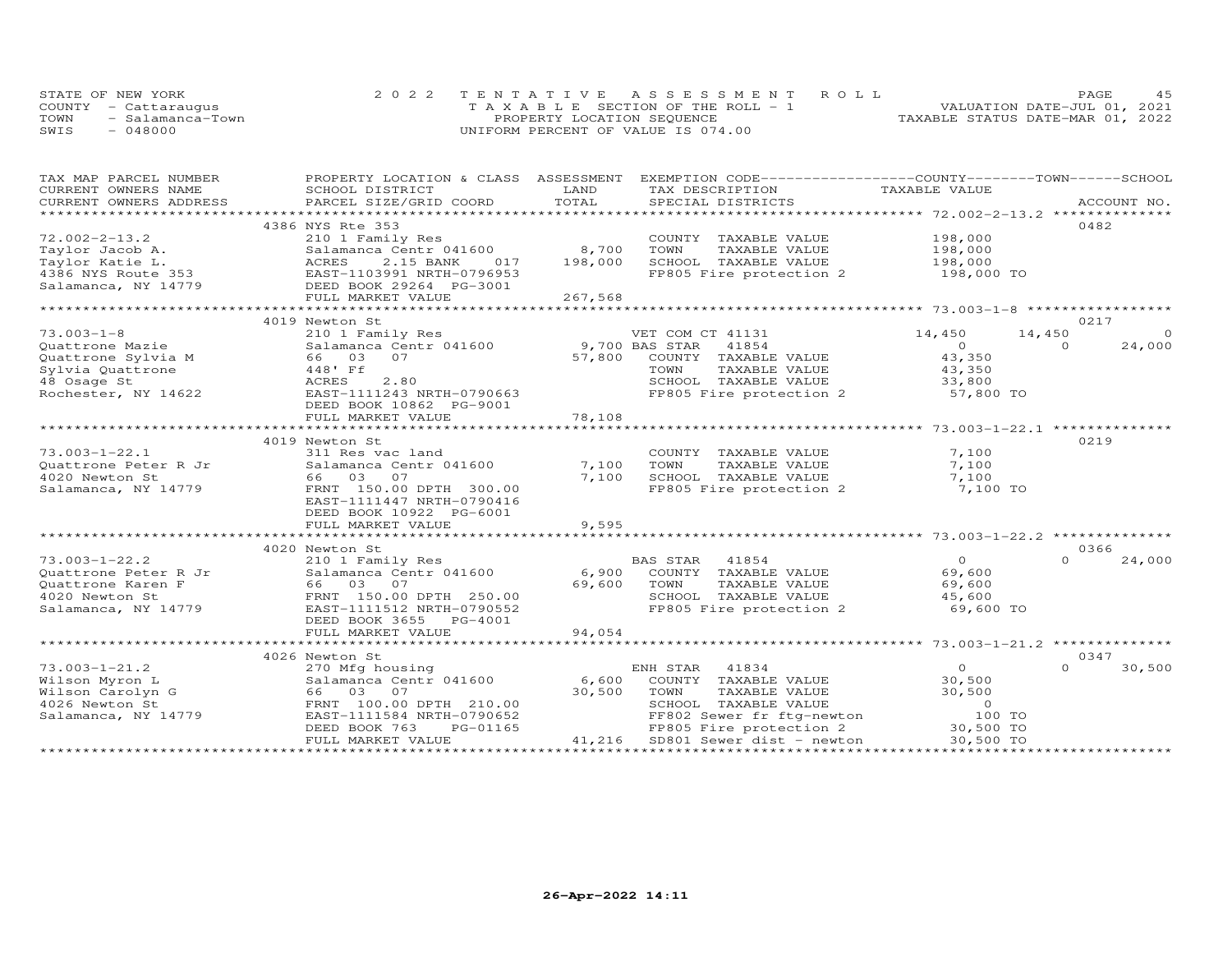| STATE OF NEW YORK |                      | 2022 TENTATIVE ASSESSMENT ROLL        |  |  |                                  | PAGE. |  |
|-------------------|----------------------|---------------------------------------|--|--|----------------------------------|-------|--|
|                   | COUNTY - Cattaraugus | T A X A B L E SECTION OF THE ROLL - 1 |  |  | VALUATION DATE-JUL 01, 2021      |       |  |
| TOWN              | - Salamanca-Town     | PROPERTY LOCATION SEQUENCE            |  |  | TAXABLE STATUS DATE-MAR 01, 2022 |       |  |
| SWIS              | $-048000$            | UNIFORM PERCENT OF VALUE IS 074.00    |  |  |                                  |       |  |

| TAX MAP PARCEL NUMBER                                                                             |                                                                                                                                                                                                                                         |         | PROPERTY LOCATION & CLASS ASSESSMENT EXEMPTION CODE----------------COUNTY-------TOWN------SCHOOL                                                                                                                                     |                |          |             |
|---------------------------------------------------------------------------------------------------|-----------------------------------------------------------------------------------------------------------------------------------------------------------------------------------------------------------------------------------------|---------|--------------------------------------------------------------------------------------------------------------------------------------------------------------------------------------------------------------------------------------|----------------|----------|-------------|
|                                                                                                   |                                                                                                                                                                                                                                         |         | TAX DESCRIPTION TAXABLE VALUE<br>SPECIAL DISTRICTS                                                                                                                                                                                   |                |          |             |
|                                                                                                   | CURRENT OWNERS NAME SCHOOL DISTRICT THAND CURRENT OWNERS ADDRESS PARCEL SIZE/GRID COORD TOTAL                                                                                                                                           |         |                                                                                                                                                                                                                                      |                |          | ACCOUNT NO. |
|                                                                                                   |                                                                                                                                                                                                                                         |         |                                                                                                                                                                                                                                      |                |          |             |
|                                                                                                   | 4030 Newton St                                                                                                                                                                                                                          |         |                                                                                                                                                                                                                                      |                |          | 0215        |
| 73.003-1-20                                                                                       |                                                                                                                                                                                                                                         |         |                                                                                                                                                                                                                                      |                | $\Omega$ | 59,920      |
|                                                                                                   |                                                                                                                                                                                                                                         |         | 210 1 Family Res<br>Salamanca Centr 041600 6,900 COUNTY TAXABLE VALUE 60,400                                                                                                                                                         |                |          |             |
|                                                                                                   |                                                                                                                                                                                                                                         |         |                                                                                                                                                                                                                                      |                |          |             |
| /3.003-1-20<br>Moore Suzanne M<br>4030 Newton St<br>Salamanca, NY 14779                           |                                                                                                                                                                                                                                         |         |                                                                                                                                                                                                                                      |                |          |             |
|                                                                                                   |                                                                                                                                                                                                                                         |         |                                                                                                                                                                                                                                      |                |          |             |
|                                                                                                   |                                                                                                                                                                                                                                         |         |                                                                                                                                                                                                                                      |                |          |             |
|                                                                                                   |                                                                                                                                                                                                                                         |         |                                                                                                                                                                                                                                      |                |          |             |
|                                                                                                   | MOTE Suzuri PRIM 100.00 DPTH 360.00<br>Salamanca, NY 14779 66 03 07<br>ERNT 100.00 DPTH 360.00<br>ERST-1111697 NRTH-0790720<br>DEED BOOK 851 PG-00289 FF802 Sever fr ftg-newton 2<br>FULL MARKET VALUE 81,622 SD801 Sever dist - newton |         |                                                                                                                                                                                                                                      |                |          |             |
|                                                                                                   |                                                                                                                                                                                                                                         |         |                                                                                                                                                                                                                                      |                |          | 0448        |
|                                                                                                   |                                                                                                                                                                                                                                         |         |                                                                                                                                                                                                                                      |                | 9,600    | $\Omega$    |
|                                                                                                   |                                                                                                                                                                                                                                         |         |                                                                                                                                                                                                                                      |                | $\Omega$ | 59,920      |
|                                                                                                   |                                                                                                                                                                                                                                         |         |                                                                                                                                                                                                                                      |                |          |             |
|                                                                                                   |                                                                                                                                                                                                                                         |         |                                                                                                                                                                                                                                      |                |          |             |
|                                                                                                   |                                                                                                                                                                                                                                         |         |                                                                                                                                                                                                                                      |                |          |             |
|                                                                                                   |                                                                                                                                                                                                                                         |         |                                                                                                                                                                                                                                      |                |          |             |
|                                                                                                   |                                                                                                                                                                                                                                         |         |                                                                                                                                                                                                                                      |                |          |             |
|                                                                                                   |                                                                                                                                                                                                                                         |         |                                                                                                                                                                                                                                      |                |          |             |
|                                                                                                   |                                                                                                                                                                                                                                         |         |                                                                                                                                                                                                                                      |                |          |             |
|                                                                                                   | 4033 Newton St                                                                                                                                                                                                                          |         |                                                                                                                                                                                                                                      |                |          | 0057        |
| 73.003-1-9<br>Diaz Wanda<br>4033 Newton Str<br>56 03 07<br>Salamanca, NY 14779<br>ACRES<br>111390 |                                                                                                                                                                                                                                         |         |                                                                                                                                                                                                                                      | $\overline{0}$ |          | 24,000      |
|                                                                                                   |                                                                                                                                                                                                                                         |         |                                                                                                                                                                                                                                      | 60,000         |          |             |
|                                                                                                   |                                                                                                                                                                                                                                         |         |                                                                                                                                                                                                                                      |                |          |             |
|                                                                                                   |                                                                                                                                                                                                                                         |         |                                                                                                                                                                                                                                      |                |          |             |
|                                                                                                   |                                                                                                                                                                                                                                         |         |                                                                                                                                                                                                                                      |                |          |             |
|                                                                                                   |                                                                                                                                                                                                                                         |         |                                                                                                                                                                                                                                      |                |          |             |
|                                                                                                   |                                                                                                                                                                                                                                         |         | 31 ACRES 1.06 03 07 60,000 10000 10000 10000 10000 10000 10000 10000 10000 10000 10000 10000 10000 10000 10000<br>ACRES 1.06 5CHOOL TAXABLE VALUE 36,000<br>EAST-111390 NRTH-0790936 FF802 Sewer fr ftg-newton 110 TO<br>DEED BOOK 2 |                |          |             |
|                                                                                                   |                                                                                                                                                                                                                                         |         |                                                                                                                                                                                                                                      |                |          |             |
|                                                                                                   | 4043 Newton St                                                                                                                                                                                                                          |         |                                                                                                                                                                                                                                      |                |          | 0226        |
| $73.003 - 1 - 10$                                                                                 |                                                                                                                                                                                                                                         |         | COUNTY TAXABLE VALUE 34,000                                                                                                                                                                                                          |                |          |             |
|                                                                                                   |                                                                                                                                                                                                                                         |         |                                                                                                                                                                                                                                      |                |          |             |
|                                                                                                   |                                                                                                                                                                                                                                         |         |                                                                                                                                                                                                                                      |                |          |             |
|                                                                                                   |                                                                                                                                                                                                                                         |         |                                                                                                                                                                                                                                      |                |          |             |
|                                                                                                   |                                                                                                                                                                                                                                         |         | COWN TAXABLE VALUE<br>TOWN TAXABLE VALUE 34,000<br>SCHOOL TAXABLE VALUE 34,000<br>FF802 Sewer fr ftg-newton 171 TO<br>FP805 Fire protection 2 34,000 TO                                                                              |                |          |             |
|                                                                                                   |                                                                                                                                                                                                                                         |         |                                                                                                                                                                                                                                      |                |          |             |
|                                                                                                   |                                                                                                                                                                                                                                         |         | SD801 Sewer dist - newton $34,000$ TO                                                                                                                                                                                                |                |          |             |
|                                                                                                   |                                                                                                                                                                                                                                         |         |                                                                                                                                                                                                                                      |                |          |             |
|                                                                                                   |                                                                                                                                                                                                                                         |         |                                                                                                                                                                                                                                      |                |          |             |
|                                                                                                   | 4048 Newton St                                                                                                                                                                                                                          |         |                                                                                                                                                                                                                                      |                |          | 0379        |
|                                                                                                   |                                                                                                                                                                                                                                         |         | COUNTY TAXABLE VALUE                                                                                                                                                                                                                 | 136,500        |          |             |
|                                                                                                   |                                                                                                                                                                                                                                         |         |                                                                                                                                                                                                                                      |                |          |             |
|                                                                                                   | 73.003-1-18.2<br>Bova Jeremiah Salamanca Centr 041600 8,400<br>Bova Ashleigh 66 03 07 136,500<br>4048 Newton Street Ff 369.00<br>Salamanca, NY 14779 ACRES 1.92 BANK 017<br>EAST-1111804 NRTH-0791026                                   |         | COWN TAXABLE VALUE<br>TOWN TAXABLE VALUE<br>SCHOOL TAXABLE VALUE<br>FF802 Sewer fr ftg-newton 136,500<br>FF805 Fire protection 2 136,500 TO<br>SD801 Sewer dist - newton 136,500 TO                                                  |                |          |             |
|                                                                                                   |                                                                                                                                                                                                                                         |         |                                                                                                                                                                                                                                      |                |          |             |
|                                                                                                   |                                                                                                                                                                                                                                         |         |                                                                                                                                                                                                                                      |                |          |             |
|                                                                                                   |                                                                                                                                                                                                                                         |         |                                                                                                                                                                                                                                      |                |          |             |
|                                                                                                   | DEED BOOK 27704 PG-2001                                                                                                                                                                                                                 |         |                                                                                                                                                                                                                                      |                |          |             |
|                                                                                                   | FULL MARKET VALUE                                                                                                                                                                                                                       | 184,459 |                                                                                                                                                                                                                                      |                |          |             |
|                                                                                                   |                                                                                                                                                                                                                                         |         |                                                                                                                                                                                                                                      |                |          |             |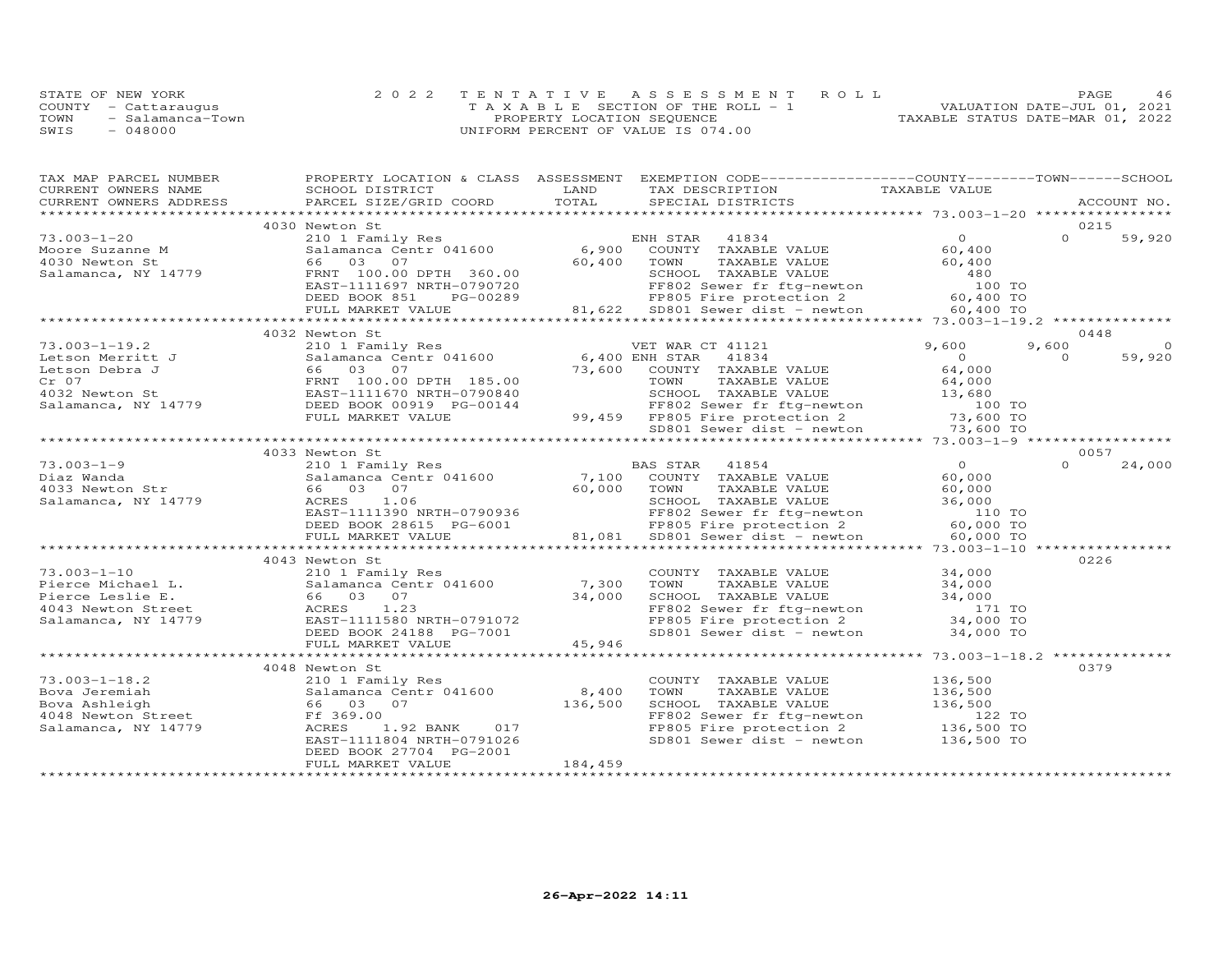|      | STATE OF NEW YORK    | 2022 TENTATIVE ASSESSMENT ROLL        | 47<br>PAGE                       |
|------|----------------------|---------------------------------------|----------------------------------|
|      | COUNTY - Cattaraugus | T A X A B L E SECTION OF THE ROLL - 1 | VALUATION DATE-JUL 01, 2021      |
| TOWN | - Salamanca-Town     | PROPERTY LOCATION SEQUENCE            | TAXABLE STATUS DATE-MAR 01, 2022 |
| SWIS | - 048000             | UNIFORM PERCENT OF VALUE IS 074.00    |                                  |

| TAX MAP PARCEL NUMBER                                           |                                                                                                                                                                                                                                                                                                                                              |         | PROPERTY LOCATION & CLASS ASSESSMENT EXEMPTION CODE----------------COUNTY-------TOWN------SCHOOL                                                                             |                      |                |             |
|-----------------------------------------------------------------|----------------------------------------------------------------------------------------------------------------------------------------------------------------------------------------------------------------------------------------------------------------------------------------------------------------------------------------------|---------|------------------------------------------------------------------------------------------------------------------------------------------------------------------------------|----------------------|----------------|-------------|
| CURRENT OWNERS NAME                                             | SCHOOL DISTRICT                                                                                                                                                                                                                                                                                                                              | LAND    |                                                                                                                                                                              |                      |                |             |
| CURRENT OWNERS ADDRESS                                          | PARCEL SIZE/GRID COORD                                                                                                                                                                                                                                                                                                                       | TOTAL   | TAX DESCRIPTION TAXABLE VALUE<br>SPECIAL DISTRICTS                                                                                                                           |                      |                | ACCOUNT NO. |
|                                                                 |                                                                                                                                                                                                                                                                                                                                              |         |                                                                                                                                                                              |                      |                |             |
|                                                                 | 4058 Newton St                                                                                                                                                                                                                                                                                                                               |         |                                                                                                                                                                              |                      |                | 0036        |
| $73.003 - 1 - 15$                                               | 270 Mfg housing<br>270 Mfg housing<br>58,000 ENH STAR 41834<br>66 03 07<br>58,000 COUNTY TAXABLE VALUE<br>FRIT 200.00 DPTH 140.00<br>ERST-111897 NRTH-0791331<br>ERST-111897 NRTH-0791331<br>ERST-111897 NRTH-0791331<br>ERST-111897 NRTH-079133                                                                                             |         |                                                                                                                                                                              |                      | 8,700          | $\Omega$    |
|                                                                 |                                                                                                                                                                                                                                                                                                                                              |         |                                                                                                                                                                              |                      | $\overline{0}$ | 58,000      |
|                                                                 |                                                                                                                                                                                                                                                                                                                                              |         |                                                                                                                                                                              |                      |                |             |
| Pelton Daniel<br>Pelton Christine<br>4058 Newton<br>4058 Newton |                                                                                                                                                                                                                                                                                                                                              |         |                                                                                                                                                                              |                      |                |             |
|                                                                 |                                                                                                                                                                                                                                                                                                                                              |         |                                                                                                                                                                              |                      |                |             |
| Salamanca, NY 14779                                             |                                                                                                                                                                                                                                                                                                                                              |         |                                                                                                                                                                              |                      |                |             |
|                                                                 |                                                                                                                                                                                                                                                                                                                                              |         |                                                                                                                                                                              |                      |                |             |
|                                                                 |                                                                                                                                                                                                                                                                                                                                              |         |                                                                                                                                                                              |                      |                |             |
|                                                                 |                                                                                                                                                                                                                                                                                                                                              |         |                                                                                                                                                                              |                      |                |             |
|                                                                 |                                                                                                                                                                                                                                                                                                                                              |         |                                                                                                                                                                              |                      |                |             |
|                                                                 | 4066 Newton St                                                                                                                                                                                                                                                                                                                               |         |                                                                                                                                                                              |                      |                | 0281        |
| $73.003 - 1 - 14$                                               | 210 1 Family Res                                                                                                                                                                                                                                                                                                                             |         | BAS STAR 41854                                                                                                                                                               | $\overline{0}$       | $\Omega$       | 24,000      |
|                                                                 |                                                                                                                                                                                                                                                                                                                                              |         |                                                                                                                                                                              | $33,100$<br>$33,100$ |                |             |
|                                                                 |                                                                                                                                                                                                                                                                                                                                              |         |                                                                                                                                                                              |                      |                |             |
|                                                                 |                                                                                                                                                                                                                                                                                                                                              |         |                                                                                                                                                                              | 9,100                |                |             |
|                                                                 |                                                                                                                                                                                                                                                                                                                                              |         |                                                                                                                                                                              | 100 TO<br>33,100 TO  |                |             |
|                                                                 |                                                                                                                                                                                                                                                                                                                                              |         |                                                                                                                                                                              |                      |                |             |
|                                                                 |                                                                                                                                                                                                                                                                                                                                              |         | SD801 Sewer dist - newton $33,100$ TO                                                                                                                                        |                      |                |             |
|                                                                 | 73.003-1-14<br>Famham Blanch M<br>Easter Mulle Salamanca Centr 041600<br>4066 Newton St<br>Salamanca, NY 14779<br>$\begin{array}{r} \text{E485 SIAK} \end{array}$<br>$\begin{array}{r} \text{B48 S IAK} \end{array}$<br>$\begin{array}{r} \text{B4954} \\ \text{B406} \\ \text{S406} \\ \text{S407} \\ \text{S41amanca, NY} \end{array}$<br> |         |                                                                                                                                                                              |                      |                |             |
|                                                                 |                                                                                                                                                                                                                                                                                                                                              |         |                                                                                                                                                                              |                      |                |             |
|                                                                 | 4067 Newton St                                                                                                                                                                                                                                                                                                                               |         |                                                                                                                                                                              |                      |                | 0044        |
| $73.003 - 1 - 12$                                               | 270 Mfg housing                                                                                                                                                                                                                                                                                                                              |         | COUNTY TAXABLE VALUE 43,000                                                                                                                                                  |                      |                |             |
|                                                                 |                                                                                                                                                                                                                                                                                                                                              |         | TAXABLE VALUE<br>TOWN                                                                                                                                                        | 43,000               |                |             |
|                                                                 | 73.003-1-12<br>Cricks Kelly A and Salamanca Centr 041600 6,400<br>Cricks Kelly A 56 03 07 43,000<br>Hollidaysburg, PA 16648 Life Use - Anna 43,000                                                                                                                                                                                           |         | SCHOOL TAXABLE VALUE 43,000                                                                                                                                                  |                      |                |             |
|                                                                 |                                                                                                                                                                                                                                                                                                                                              | 43,000  |                                                                                                                                                                              |                      |                |             |
|                                                                 | FRNT 140.00 DPTH 107.00                                                                                                                                                                                                                                                                                                                      |         | FF802 Sewer fr ftg-newton 110 TO<br>FP805 Fire protection 2 43,000 TO<br>SD801 Sewer dist - newton 43,000 TO                                                                 |                      |                |             |
|                                                                 |                                                                                                                                                                                                                                                                                                                                              |         |                                                                                                                                                                              |                      |                |             |
|                                                                 | EAST-1111879 NRTH-0791529                                                                                                                                                                                                                                                                                                                    |         |                                                                                                                                                                              |                      |                |             |
|                                                                 | DEED BOOK 20673 PG-5001                                                                                                                                                                                                                                                                                                                      |         |                                                                                                                                                                              |                      |                |             |
|                                                                 | FULL MARKET VALUE                                                                                                                                                                                                                                                                                                                            | 58,108  |                                                                                                                                                                              |                      |                |             |
|                                                                 |                                                                                                                                                                                                                                                                                                                                              |         |                                                                                                                                                                              |                      |                |             |
|                                                                 | 4096 Newton St                                                                                                                                                                                                                                                                                                                               |         |                                                                                                                                                                              |                      |                | 0056        |
|                                                                 |                                                                                                                                                                                                                                                                                                                                              |         |                                                                                                                                                                              |                      | $\Omega$       | 24,000      |
|                                                                 |                                                                                                                                                                                                                                                                                                                                              |         |                                                                                                                                                                              |                      |                |             |
|                                                                 | $120,500$ TOWN                                                                                                                                                                                                                                                                                                                               |         |                                                                                                                                                                              |                      |                |             |
| Salamanca, NY 14779 Ff 140.80                                   |                                                                                                                                                                                                                                                                                                                                              |         | AS STAR 41854 0<br>COUNTY TAXABLE VALUE 120,500<br>TOWN TAXABLE VALUE 120,500<br>SCHOOL TAXABLE VALUE 96,500                                                                 |                      |                |             |
|                                                                 | ACRES 1.08                                                                                                                                                                                                                                                                                                                                   |         | FP805 Fire protection 2                                                                                                                                                      | 120,500 TO           |                |             |
|                                                                 | EAST-1112395 NRTH-0792004                                                                                                                                                                                                                                                                                                                    |         |                                                                                                                                                                              |                      |                |             |
|                                                                 | DEED BOOK 00930 PG-00987                                                                                                                                                                                                                                                                                                                     |         |                                                                                                                                                                              |                      |                |             |
|                                                                 | FULL MARKET VALUE                                                                                                                                                                                                                                                                                                                            | 162,838 |                                                                                                                                                                              |                      |                |             |
|                                                                 | ************************                                                                                                                                                                                                                                                                                                                     |         |                                                                                                                                                                              |                      |                |             |
|                                                                 |                                                                                                                                                                                                                                                                                                                                              |         |                                                                                                                                                                              |                      |                | 0160        |
|                                                                 |                                                                                                                                                                                                                                                                                                                                              |         |                                                                                                                                                                              | 16,000<br>28,600     | 16,000         | $\circ$     |
|                                                                 |                                                                                                                                                                                                                                                                                                                                              |         |                                                                                                                                                                              | 28,600 28,600        |                | $\Omega$    |
|                                                                 |                                                                                                                                                                                                                                                                                                                                              |         | NH STAR 41834<br>COUNTY TAXABLE VALUE 42,900<br>TOWN TAXABLE VALUE 42,900<br>SCHOOL TAXABLE VALUE 42,900<br>SCHOOL TAXABLE VALUE 27,580<br>FP805 Fire protection 2 87,500 TO |                      | $\overline{0}$ | 59,920      |
|                                                                 |                                                                                                                                                                                                                                                                                                                                              |         |                                                                                                                                                                              |                      |                |             |
|                                                                 |                                                                                                                                                                                                                                                                                                                                              |         |                                                                                                                                                                              |                      |                |             |
|                                                                 | 3.75<br>ACRES                                                                                                                                                                                                                                                                                                                                |         |                                                                                                                                                                              |                      |                |             |
|                                                                 | EAST-1112477 NRTH-0792247                                                                                                                                                                                                                                                                                                                    |         |                                                                                                                                                                              |                      |                |             |
|                                                                 | DEED BOOK 00978 PG-00096                                                                                                                                                                                                                                                                                                                     |         |                                                                                                                                                                              |                      |                |             |
|                                                                 | FULL MARKET VALUE                                                                                                                                                                                                                                                                                                                            | 118,243 |                                                                                                                                                                              |                      |                |             |
|                                                                 |                                                                                                                                                                                                                                                                                                                                              |         |                                                                                                                                                                              |                      |                |             |
|                                                                 |                                                                                                                                                                                                                                                                                                                                              |         |                                                                                                                                                                              |                      |                |             |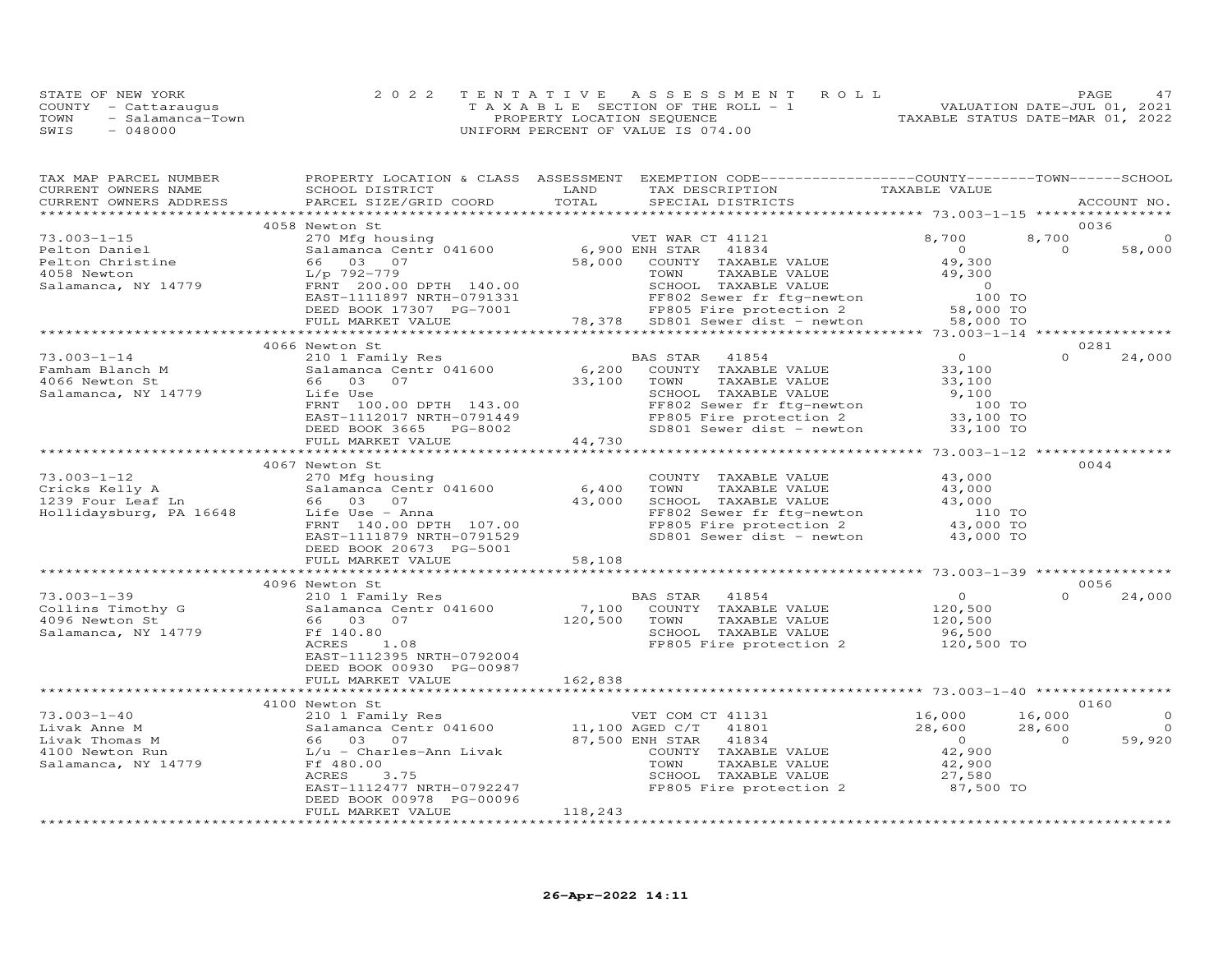|      | STATE OF NEW YORK    | 2022 TENTATIVE ASSESSMENT ROLL        | 48<br>PAGE.                      |
|------|----------------------|---------------------------------------|----------------------------------|
|      | COUNTY - Cattaraugus | T A X A B L E SECTION OF THE ROLL - 1 | VALUATION DATE-JUL 01, 2021      |
| TOWN | - Salamanca-Town     | PROPERTY LOCATION SEQUENCE            | TAXABLE STATUS DATE-MAR 01, 2022 |
| SWIS | $-048000$            | UNIFORM PERCENT OF VALUE IS 074.00    |                                  |

| TAX MAP PARCEL NUMBER      | PROPERTY LOCATION & CLASS ASSESSMENT           |                | EXEMPTION CODE-----------------COUNTY-------TOWN------SCHOOL |               |             |
|----------------------------|------------------------------------------------|----------------|--------------------------------------------------------------|---------------|-------------|
| CURRENT OWNERS NAME        | SCHOOL DISTRICT                                | LAND           | TAX DESCRIPTION                                              | TAXABLE VALUE |             |
| CURRENT OWNERS ADDRESS     | PARCEL SIZE/GRID COORD                         | TOTAL          | SPECIAL DISTRICTS                                            |               | ACCOUNT NO. |
| ***********************    |                                                |                |                                                              |               |             |
|                            | Newton St (Off)                                |                |                                                              |               | 0378        |
| $73.003 - 1 - 4$           | 323 Vacant rural                               |                | COUNTY TAXABLE VALUE                                         | 18,100        |             |
| Livak James A              | Salamanca Centr 041600                         | 18,100         | TOWN<br>TAXABLE VALUE                                        | 18,100        |             |
| Livak Jay S                | 01 03 07                                       | 18,100         | SCHOOL TAXABLE VALUE                                         | 18,100        |             |
| Livak Jon P                | ACRES 52.87                                    |                | FP805 Fire protection 2                                      | 18,100 TO     |             |
| PO Box 86                  | EAST-1109562 NRTH-0792037                      |                |                                                              |               |             |
| Dewittville, NY 14728      | DEED BOOK 00985 PG-00342                       |                |                                                              |               |             |
|                            | FULL MARKET VALUE                              | 24,459         |                                                              |               |             |
|                            |                                                |                |                                                              |               |             |
|                            | Nys Rte 353                                    |                |                                                              |               | 0234        |
| $72.002 - 2 - 4$           | 710 Manufacture                                |                | COUNTY TAXABLE VALUE                                         | 415,800       |             |
|                            |                                                |                |                                                              |               |             |
| Sugartown Enterprises, LLC | Salamanca Centr 041600                         | 14,900         | TAXABLE VALUE<br>TOWN                                        | 415,800       |             |
| 18 Rockwell                | 10 03 07                                       | 415,800        | SCHOOL TAXABLE VALUE                                         | 415,800       |             |
| PO Box 779                 | FRNT 130.00 DPTH                               |                | FP805 Fire protection 2 415,800 TO                           |               |             |
| Ellicottville, NY 14731    | 6.90 BANK<br>ACRES<br>017                      |                |                                                              |               |             |
|                            | EAST-1104220 NRTH-0799071                      |                |                                                              |               |             |
|                            | DEED BOOK 18668 PG-6003                        |                |                                                              |               |             |
|                            | FULL MARKET VALUE                              | 561,892        |                                                              |               |             |
|                            |                                                |                |                                                              |               |             |
|                            | Nys Rte 353                                    |                |                                                              |               | 0041        |
| $72.002 - 2 - 7$           | 311 Res vac land                               |                | COUNTY TAXABLE VALUE                                         | 6,700         |             |
| Griffin Kenneth J          | Salamanca Centr 041600                         | 6,700          | TOWN<br>TAXABLE VALUE                                        | 6,700         |             |
| Griffin Alberta            | 10 03 07                                       | 6,700          | SCHOOL TAXABLE VALUE                                         | 6,700         |             |
| 4410 Nys Rte 353           | FRNT 100.00 DPTH 270.00                        |                | FP805 Fire protection 2 6,700 TO                             |               |             |
| Salamanca, NY 14779        | EAST-1103887 NRTH-0797513                      |                |                                                              |               |             |
|                            | DEED BOOK 1005 PG-875                          |                |                                                              |               |             |
|                            | FULL MARKET VALUE                              | 9,054          |                                                              |               |             |
|                            | * * * * * * * * * * * * * * * * * * * *        | ***********    |                                                              |               |             |
|                            | Nys Rte 353                                    |                |                                                              |               | 0093        |
| $72.002 - 2 - 9$           | 311 Res vac land                               |                | COUNTY TAXABLE VALUE                                         | 3,300         |             |
| Griffin Kenneth J          | Salamanca Centr 041600                         | 3,300          | TOWN<br>TAXABLE VALUE                                        | 3,300         |             |
| Griffin Alberta            | 10 03 07                                       | 3,300          | SCHOOL TAXABLE VALUE                                         | 3,300         |             |
| 4410 Nys Rte 353           | FRNT 60.00 DPTH 270.00                         |                | FP805 Fire protection 2                                      | 3,300 TO      |             |
|                            |                                                |                |                                                              |               |             |
| Salamanca, NY 14779-9705   | EAST-1103916 NRTH-0797285                      |                |                                                              |               |             |
|                            | DEED BOOK 00699 PG-00236                       |                |                                                              |               |             |
|                            | FULL MARKET VALUE<br>************************* | 4,459          |                                                              |               |             |
|                            |                                                | ************** |                                                              |               |             |
|                            | Nys Rte 353                                    |                |                                                              |               | 0434        |
| $72.002 - 2 - 12.8$        | 314 Rural vac<10                               |                | COUNTY TAXABLE VALUE                                         | 2,475         |             |
| Robinson Theodore J        | Salamanca Centr 041600                         | 2,475          | TOWN<br>TAXABLE VALUE                                        | 2,475         |             |
| 4345 Nys Rte 353           | 10 03 07                                       | 2,475          | SCHOOL TAXABLE VALUE                                         | 2,475         |             |
| Salamanca, NY 14779        | ACRES 1.65                                     |                | FP805 Fire protection 2 $2,475$ TO                           |               |             |
|                            | EAST-0113564 NRTH-0796196                      |                |                                                              |               |             |
|                            | DEED BOOK 881<br>PG-00065                      |                |                                                              |               |             |
|                            | FULL MARKET VALUE                              | 3,345          |                                                              |               |             |
|                            | ********************                           |                |                                                              |               |             |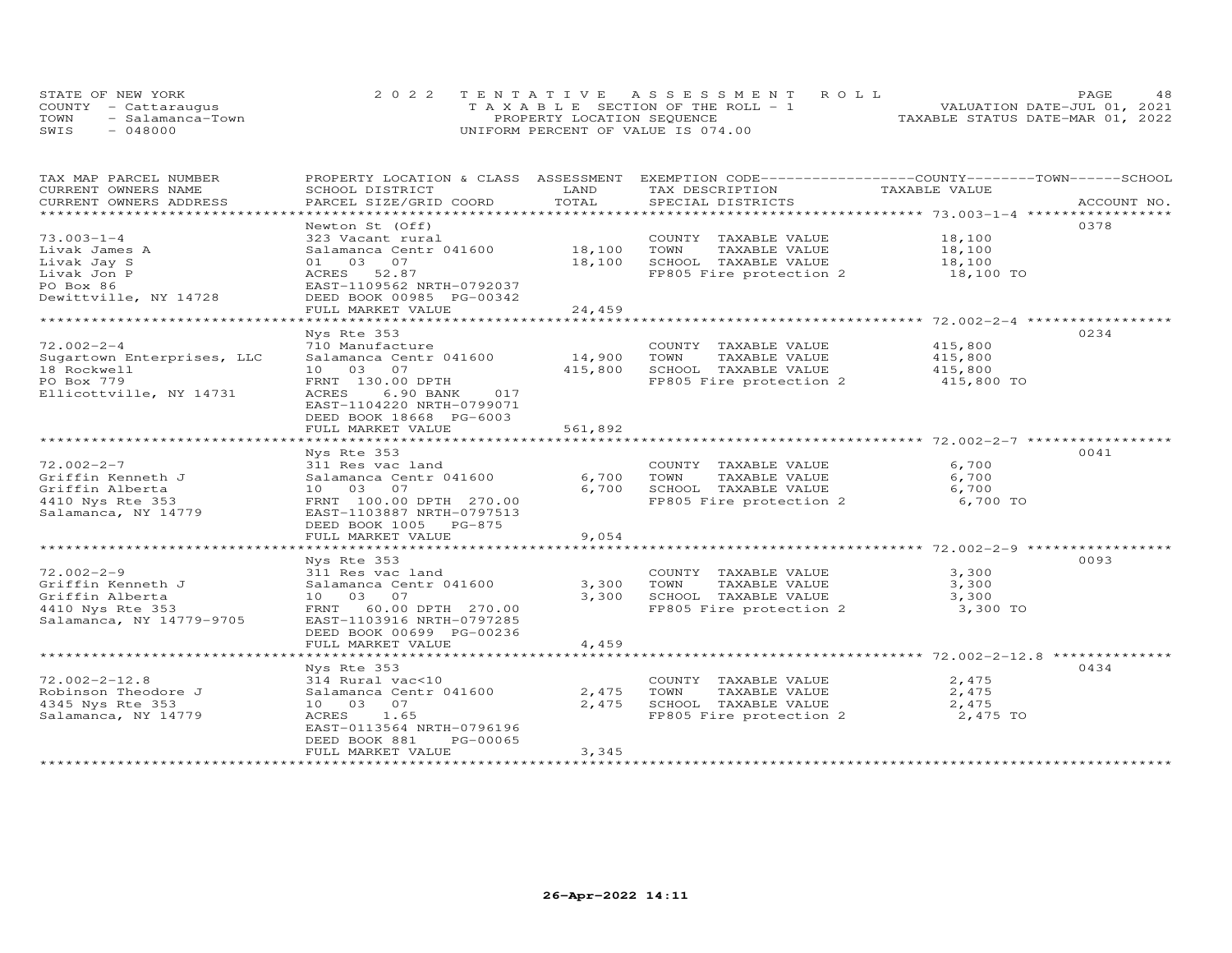| STATE OF NEW YORK        | 2022 TENTATIVE ASSESSMENT ROLL        | 49<br><b>PAGE</b>                |
|--------------------------|---------------------------------------|----------------------------------|
| COUNTY - Cattaraugus     | T A X A B L E SECTION OF THE ROLL - 1 | VALUATION DATE-JUL 01, 2021      |
| TOWN<br>- Salamanca-Town | PROPERTY LOCATION SEQUENCE            | TAXABLE STATUS DATE-MAR 01, 2022 |
| SWIS<br>$-048000$        | UNIFORM PERCENT OF VALUE IS 074.00    |                                  |

| TAX MAP PARCEL NUMBER         | PROPERTY LOCATION & CLASS ASSESSMENT               |                               | EXEMPTION CODE-----------------COUNTY-------TOWN------SCHOOL |               |             |
|-------------------------------|----------------------------------------------------|-------------------------------|--------------------------------------------------------------|---------------|-------------|
| CURRENT OWNERS NAME           | SCHOOL DISTRICT                                    | LAND                          | TAX DESCRIPTION                                              | TAXABLE VALUE |             |
| CURRENT OWNERS ADDRESS        | PARCEL SIZE/GRID COORD                             | TOTAL                         | SPECIAL DISTRICTS                                            |               | ACCOUNT NO. |
| *******************           |                                                    |                               |                                                              |               |             |
|                               | Nys Rte 353                                        |                               |                                                              |               | 0245        |
| $72.002 - 2 - 15.1$           | 311 Res vac land                                   |                               | COUNTY TAXABLE VALUE                                         | 43,100        |             |
| Pascarella Frank J            | Salamanca Centr 041600                             | 43,100                        | TAXABLE VALUE<br>TOWN                                        | 43,100        |             |
| Pascarella Jean M             | 10 03<br>07                                        | 43,100                        | SCHOOL TAXABLE VALUE                                         | 43,100        |             |
| PO Box 29                     | 418.5' Ff                                          |                               | FP805 Fire protection 2                                      | 43,100 TO     |             |
| Salamanca, NY 14779           | ACRES 53.65                                        |                               |                                                              |               |             |
|                               | EAST-1105242 NRTH-0795868                          |                               |                                                              |               |             |
|                               | DEED BOOK 00780 PG-00887                           |                               |                                                              |               |             |
|                               | FULL MARKET VALUE                                  | 58,243                        |                                                              |               |             |
|                               |                                                    |                               |                                                              |               |             |
|                               | Nys Rte 353                                        |                               |                                                              |               | 0245        |
| $72.002 - 2 - 15.2$           | 311 Res vac land                                   |                               | COUNTY TAXABLE VALUE                                         | 1,000         |             |
| Ambuske Diane M.              | Salamanca Centr 041600                             | 1,000                         | TOWN<br>TAXABLE VALUE                                        | 1,000         |             |
| 4344 NYS Route 353            | 10 03<br>07                                        | 1,000                         | SCHOOL TAXABLE VALUE                                         | 1,000         |             |
| Salamanca, NY 14779           | 418.5' Ff                                          |                               | FP805 Fire protection 2                                      | 1,000 TO      |             |
|                               | FRNT<br>15.00 DPTH 310.00                          |                               |                                                              |               |             |
|                               | NRTH-0796328                                       |                               |                                                              |               |             |
|                               | DEED BOOK 20190 PG-7654                            |                               |                                                              |               |             |
|                               | FULL MARKET VALUE                                  | 1,351                         |                                                              |               |             |
|                               | **********************                             | *************                 |                                                              |               |             |
|                               | Nys Rte 353                                        |                               |                                                              |               | 0047        |
| $72.004 - 1 - 4.1$            | 322 Rural vac>10                                   |                               | COUNTY TAXABLE VALUE                                         | 24,300        |             |
| Crosby Lonnie                 | Salamanca Centr 041600                             | 24,300                        | TOWN<br>TAXABLE VALUE                                        | 24,300        |             |
| Attn: Jim Crosby              | 9/17 03 07                                         | 24,300                        | SCHOOL TAXABLE VALUE                                         | 24,300        |             |
| 6 Forest Ave                  | ACRES 19.50                                        |                               | FP805 Fire protection 2                                      | 24,300 TO     |             |
| Salamanca, NY 14779           | EAST-1102801 NRTH-0793239                          |                               |                                                              |               |             |
|                               | DEED BOOK 00978 PG-00346                           |                               |                                                              |               |             |
|                               | FULL MARKET VALUE                                  | 32,838                        |                                                              |               |             |
|                               |                                                    |                               |                                                              |               |             |
|                               | Nys Rte 353                                        |                               |                                                              |               | 0112        |
| $73.001 - 1 - 1$              | 910 Priv forest                                    |                               | COUNTY TAXABLE VALUE                                         | 370,100       |             |
| 730 Texas Timberlands II, LTD | Salamanca Centr 041600                             | 370,100                       | TOWN<br>TAXABLE VALUE                                        | 370,100       |             |
| Greenwood Resources, Inc.     | 01/02 03 07                                        | 370,100                       | SCHOOL TAXABLE VALUE                                         | 370,100       |             |
| 1500 SW 1st. Ave Ste 1150     | ACRES 568.50                                       |                               | FP804 Fire protection 1                                      | 370,100 TO    |             |
| Portland, OR 97201            | EAST-1108278 NRTH-0795921                          |                               |                                                              |               |             |
|                               | DEED BOOK 4366<br>PG-6006                          |                               |                                                              |               |             |
|                               | FULL MARKET VALUE<br>***************************** | 500,135<br>****************** |                                                              |               |             |
|                               |                                                    |                               |                                                              |               |             |
|                               | off Nys Rte 353                                    |                               |                                                              |               | 0525        |
| $72.002 - 2 - 13.5$           | 312 Vac w/imprv                                    |                               | COUNTY TAXABLE VALUE                                         | 25,100        |             |
| Crater Edward A               | Salamanca Centr 041600                             | 18,100                        | TOWN<br>TAXABLE VALUE                                        | 25,100        |             |
| Crater Diane D                | 10 03 07                                           | 25,100                        | SCHOOL TAXABLE VALUE                                         | 25,100        |             |
| 4370 Nys Rte 353              | ACRES 19.78                                        |                               | FP805 Fire protection 2                                      | 25,100 TO     |             |
| Salamanca, NY 14772           | EAST-1105204 NRTH-0796812                          |                               |                                                              |               |             |
|                               | DEED BOOK 10835 PG-2001                            |                               |                                                              |               |             |
|                               | FULL MARKET VALUE                                  | 33,919                        |                                                              |               |             |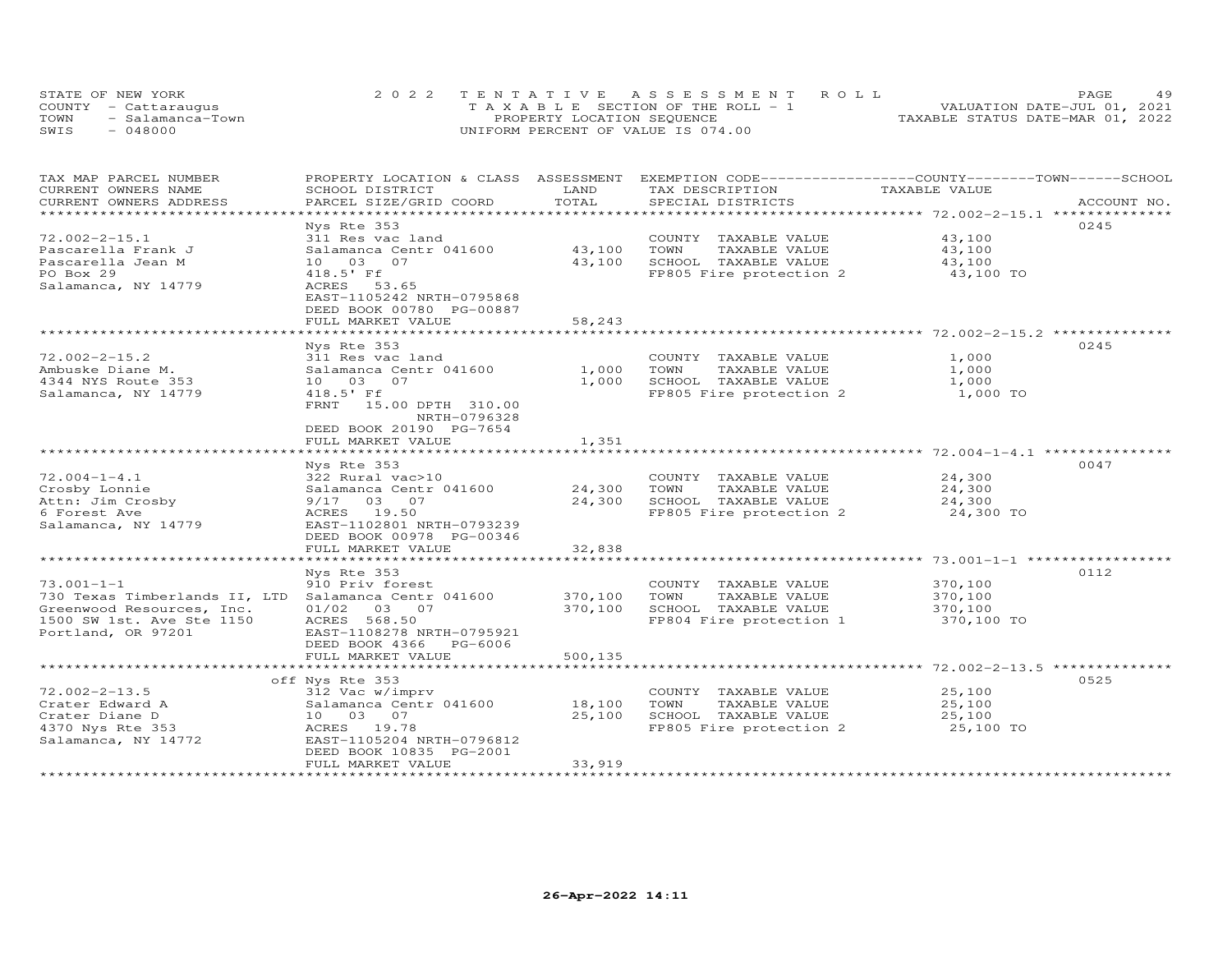| STATE OF NEW YORK        | 2022 TENTATIVE ASSESSMENT ROLL        | 50<br>PAGE                       |
|--------------------------|---------------------------------------|----------------------------------|
| COUNTY - Cattaraugus     | T A X A B L E SECTION OF THE ROLL - 1 | VALUATION DATE-JUL 01, 2021      |
| TOWN<br>- Salamanca-Town | PROPERTY LOCATION SEQUENCE            | TAXABLE STATUS DATE-MAR 01, 2022 |
| - 048000<br>SWIS         | UNIFORM PERCENT OF VALUE IS 074.00    |                                  |

| TAX MAP PARCEL NUMBER  | PROPERTY LOCATION & CLASS ASSESSMENT                |                  | EXEMPTION CODE-----------------COUNTY-------TOWN------SCHOOL |                                            |                          |
|------------------------|-----------------------------------------------------|------------------|--------------------------------------------------------------|--------------------------------------------|--------------------------|
| CURRENT OWNERS NAME    | SCHOOL DISTRICT                                     | LAND             | TAX DESCRIPTION                                              | TAXABLE VALUE                              |                          |
| CURRENT OWNERS ADDRESS | PARCEL SIZE/GRID COORD                              | TOTAL            | SPECIAL DISTRICTS                                            |                                            | ACCOUNT NO.              |
|                        |                                                     |                  |                                                              |                                            |                          |
|                        | 4300 Nys Rte 353                                    |                  |                                                              |                                            | 0123                     |
| $72.002 - 2 - 23$      | 210 1 Family Res                                    |                  | BAS STAR<br>41854                                            | $\overline{O}$                             | $\Omega$<br>24,000       |
| Taylor Renee           | Salamanca Centr 041600                              | 7,300            | COUNTY TAXABLE VALUE                                         | 95,300                                     |                          |
| 4300 Nys Rte 353       | 10 03 07                                            | 95,300           | TOWN<br>TAXABLE VALUE                                        | 95,300                                     |                          |
| Salamanca, NY 14779    | Ff 110.00                                           |                  | SCHOOL TAXABLE VALUE                                         | 71,300                                     |                          |
|                        | 1.20 BANK 032<br>ACRES<br>EAST-1104275 NRTH-0795208 |                  | FP805 Fire protection 2 95,300 TO                            |                                            |                          |
|                        | DEED BOOK 13381 PG-9001                             |                  |                                                              |                                            |                          |
|                        | FULL MARKET VALUE                                   | 128,784          |                                                              |                                            |                          |
|                        |                                                     |                  | ************************************2.002-2-22 **********    |                                            |                          |
|                        | 4306 Nys Rte 353                                    |                  |                                                              |                                            | 0019                     |
| $72.002 - 2 - 22$      |                                                     |                  | COUNTY TAXABLE VALUE                                         | 127,200                                    |                          |
|                        | 210 1 Family Res                                    | 7,500            |                                                              |                                            |                          |
| Phillips Michael A. H  | Salamanca Centr 041600                              |                  | TOWN<br>TAXABLE VALUE                                        | 127,200                                    |                          |
| Phillips Barbara       | 07<br>10 03                                         | 127,200          | SCHOOL TAXABLE VALUE                                         | 127,200                                    |                          |
| 4306 NYS Route 353     | 115' Ff                                             |                  | FP805 Fire protection 2                                      | 127,200 TO                                 |                          |
| Salamanca, NY 14779    | 1.30<br>ACRES                                       |                  |                                                              |                                            |                          |
|                        | EAST-1104269 NRTH-0795318                           |                  |                                                              |                                            |                          |
|                        | DEED BOOK 29665 PG-8001                             |                  |                                                              |                                            |                          |
|                        | FULL MARKET VALUE                                   | 171,892          |                                                              |                                            |                          |
|                        |                                                     |                  |                                                              |                                            |                          |
|                        | 4310 Nys Rte 353                                    |                  |                                                              |                                            | 0210                     |
| $72.002 - 2 - 20$      | 210 1 Family Res                                    |                  | COUNTY TAXABLE VALUE                                         | 54,600                                     |                          |
| Howard Donald J.       | Salamanca Centr 041600                              | 6,200            | TOWN<br>TAXABLE VALUE                                        | 54,600                                     |                          |
| Howard Debra L.        | 10 03 07                                            | 54,600           | SCHOOL TAXABLE VALUE                                         | 54,600                                     |                          |
| 4310 NYS Route 353     | FRNT 86.00 DPTH 170.00                              |                  | FP805 Fire protection 2                                      | 54,600 TO                                  |                          |
| Salamanca, NY 14779    | 010<br>BANK                                         |                  |                                                              |                                            |                          |
|                        | EAST-1104094 NRTH-0795418                           |                  |                                                              |                                            |                          |
|                        | DEED BOOK 20200 PG-3730                             |                  |                                                              |                                            |                          |
|                        | FULL MARKET VALUE                                   | 73,784           |                                                              |                                            |                          |
|                        |                                                     |                  |                                                              |                                            |                          |
|                        | 4312 Nys Rte 353                                    |                  |                                                              |                                            | 0211                     |
| $72.002 - 2 - 21$      | 210 1 Family Res                                    |                  | ENH STAR<br>41834                                            | $\overline{O}$                             | $\Omega$<br>59,920       |
|                        |                                                     |                  |                                                              |                                            |                          |
| Pizon Stanley J        | Salamanca Centr 041600                              | 3,800            | COUNTY TAXABLE VALUE                                         | 60,400                                     |                          |
| 4312 Nys Rte 353       | 10 03 07                                            | 60,400           | TOWN<br>TAXABLE VALUE                                        | 60,400                                     |                          |
| Salamanca, NY 14779    | With 14X170 Rt                                      |                  | SCHOOL TAXABLE VALUE                                         | 480                                        |                          |
|                        | 14.00 DPTH 490.00<br>FRNT                           |                  | FP805 Fire protection 2                                      | 60,400 TO                                  |                          |
|                        | EAST-1104315 NRTH-0795428                           |                  |                                                              |                                            |                          |
|                        | DEED BOOK 774<br>PG-00452                           |                  |                                                              |                                            |                          |
|                        | FULL MARKET VALUE                                   | 81,622           |                                                              |                                            |                          |
|                        |                                                     |                  |                                                              |                                            |                          |
|                        | 4315 Nys Rte 353                                    |                  |                                                              |                                            | 0358                     |
| $72.002 - 2 - 12.5$    | 210 1 Family Res                                    |                  | VET COM CT 41131                                             | 16,000                                     | $\Omega$<br>16,000       |
| Raahauge Ronald E      | Salamanca Centr 041600                              |                  | 14,800 VET DIS CT 41141                                      | 22,880                                     | 22,880<br>$\Omega$       |
| Raahauge Donna K       | 10 03 07                                            | 114,400 BAS STAR | 41854                                                        |                                            | $\overline{0}$<br>24,000 |
| 4315 Nys Rte 353       | Ff 433.24                                           |                  | COUNTY TAXABLE VALUE                                         | $\begin{array}{c} 0 \\ 75,520 \end{array}$ |                          |
| Salamanca, NY 14779    | 6.79<br>ACRES                                       |                  | TAXABLE VALUE<br>TOWN                                        | 75,520                                     |                          |
|                        | EAST-1103605 NRTH-0795593                           |                  | SCHOOL TAXABLE VALUE                                         | 90,400                                     |                          |
|                        | DEED BOOK 00987 PG-00408                            |                  | FP805 Fire protection 2                                      | 114,400 TO                                 |                          |
|                        | FULL MARKET VALUE                                   | 154,595          |                                                              |                                            |                          |
|                        |                                                     |                  |                                                              |                                            |                          |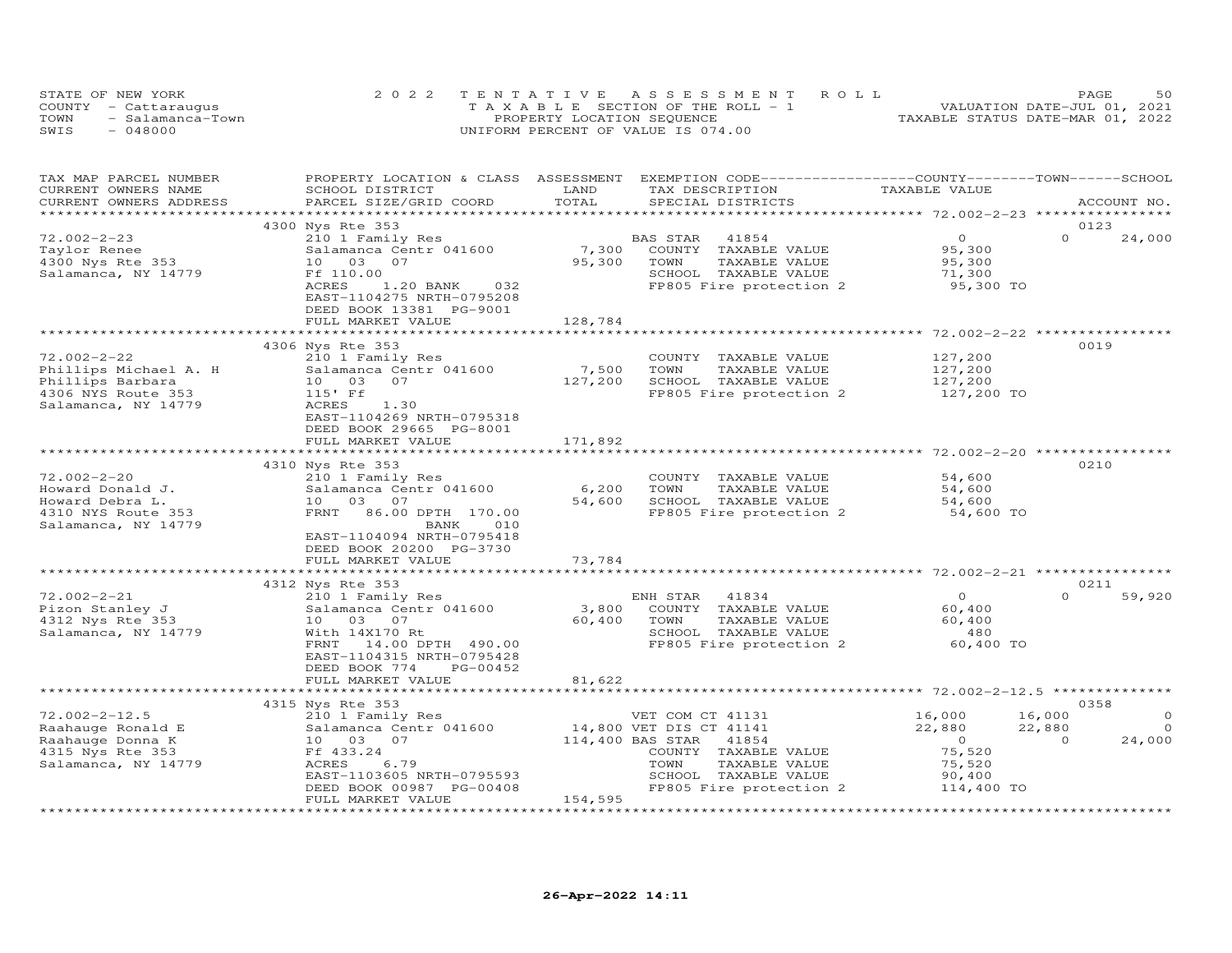| STATE OF NEW YORK        | 2022 TENTATIVE ASSESSMENT ROLL     | 51<br>PAGE                       |
|--------------------------|------------------------------------|----------------------------------|
| COUNTY - Cattaraugus     | TAXABLE SECTION OF THE ROLL - 1    | VALUATION DATE-JUL 01, 2021      |
| TOWN<br>- Salamanca-Town | PROPERTY LOCATION SEQUENCE         | TAXABLE STATUS DATE-MAR 01, 2022 |
| $-048000$<br>SWIS        | UNIFORM PERCENT OF VALUE IS 074.00 |                                  |

| TAX MAP PARCEL NUMBER                   | PROPERTY LOCATION & CLASS ASSESSMENT EXEMPTION CODE----------------COUNTY-------TOWN------SCHOOL         |                 |                                                 |                  |                    |
|-----------------------------------------|----------------------------------------------------------------------------------------------------------|-----------------|-------------------------------------------------|------------------|--------------------|
| CURRENT OWNERS NAME                     | SCHOOL DISTRICT                                                                                          | LAND            | TAX DESCRIPTION                                 | TAXABLE VALUE    |                    |
| CURRENT OWNERS ADDRESS                  | PARCEL SIZE/GRID COORD                                                                                   | TOTAL           | SPECIAL DISTRICTS                               |                  | ACCOUNT NO.        |
|                                         |                                                                                                          |                 |                                                 |                  |                    |
|                                         | 4316 Nys Rte 353                                                                                         |                 |                                                 |                  | 0265               |
| $72.002 - 2 - 19$                       | 210 1 Family Res                                                                                         |                 | COUNTY TAXABLE VALUE                            | 64,700           |                    |
| VAIL Marie A. L/U                       | Salamanca Centr 041600                                                                                   | 7,200           | TOWN<br>TAXABLE VALUE                           | 64,700           |                    |
| VAIL KEVIN D.                           | 10 03 07                                                                                                 | 64,700          | SCHOOL TAXABLE VALUE                            | 64,700           |                    |
| 908 VILLAS DRIVE #7<br>VIENCE, FL 34285 | L/u - Marie Vail<br>Ff 100.00<br>ACRES<br>1.10<br>EAST-1104238 NRTH-0795527<br>DEED BOOK 22854 PG-6001   |                 | FP805 Fire protection 2                         | 64,700 TO        |                    |
|                                         | FULL MARKET VALUE                                                                                        | 87,432          |                                                 |                  |                    |
|                                         |                                                                                                          |                 |                                                 |                  |                    |
|                                         | 4320 Nys Rte 353                                                                                         |                 |                                                 |                  | 0006               |
| $72.002 - 2 - 18$                       | 210 1 Family Res                                                                                         |                 | COUNTY TAXABLE VALUE                            | 77,700           |                    |
| Godsave-Asher Lisa J.<br>4320 Route 353 | Salamanca Centr 041600<br>10 03<br>07                                                                    | 7,800<br>77,700 | TOWN<br>TAXABLE VALUE                           | 77,700<br>77,700 |                    |
| Salamanca, NY 14779                     | 135' Ff                                                                                                  |                 | SCHOOL TAXABLE VALUE<br>FP805 Fire protection 2 | 77,700 TO        |                    |
|                                         | ACRES<br>017<br>1.50 BANK<br>EAST-1104226 NRTH-0795644<br>DEED BOOK 20200 PG-2723<br>FULL MARKET VALUE   | 105,000         |                                                 |                  |                    |
|                                         |                                                                                                          |                 |                                                 |                  |                    |
|                                         | 4332 Nys Rte 353                                                                                         |                 |                                                 |                  | 0007               |
| $72.002 - 2 - 17$                       | 312 Vac w/imprv                                                                                          |                 | COUNTY TAXABLE VALUE                            | 8,800            |                    |
| Kaye Daniel T                           | Salamanca Centr 041600                                                                                   | 8,200           | TOWN<br>TAXABLE VALUE                           | 8,800            |                    |
| Kaye Karen A                            | 10 03 07                                                                                                 | 8,800           | SCHOOL TAXABLE VALUE                            | 8,800            |                    |
| 4333 Nys Rte 353<br>Salamanca, NY 14779 | Ff 130.00<br>ACRES<br>1.80<br>EAST-1104256 NRTH-0795933<br>DEED BOOK 00948 PG-00772<br>FULL MARKET VALUE | 11,892          | FP805 Fire protection 2                         | 8,800 TO         |                    |
|                                         | *************************                                                                                | ************    |                                                 |                  |                    |
|                                         | 4333 Nys Rte 353                                                                                         |                 |                                                 |                  | 0024               |
| $72.002 - 2 - 12.1$                     | 210 1 Family Res                                                                                         |                 | 41854<br>BAS STAR                               | $\overline{O}$   | $\Omega$<br>24,000 |
| Kaye Daniel T                           | Salamanca Centr 041600                                                                                   | 7,500           | COUNTY TAXABLE VALUE                            | 171,200          |                    |
| Kaye Karen A                            | 10 03 07                                                                                                 | 171,200         | TOWN<br>TAXABLE VALUE                           | 171,200          |                    |
| 4333 Rte 353                            | ACRES 1.30                                                                                               |                 | SCHOOL TAXABLE VALUE                            | 147,200          |                    |
| Salamanca, NY 14779                     | EAST-1103780 NRTH-0795819<br>DEED BOOK 00932 PG-00252<br>FULL MARKET VALUE                               | 231,351         | FP805 Fire protection 2                         | 171,200 TO       |                    |
|                                         |                                                                                                          |                 |                                                 |                  |                    |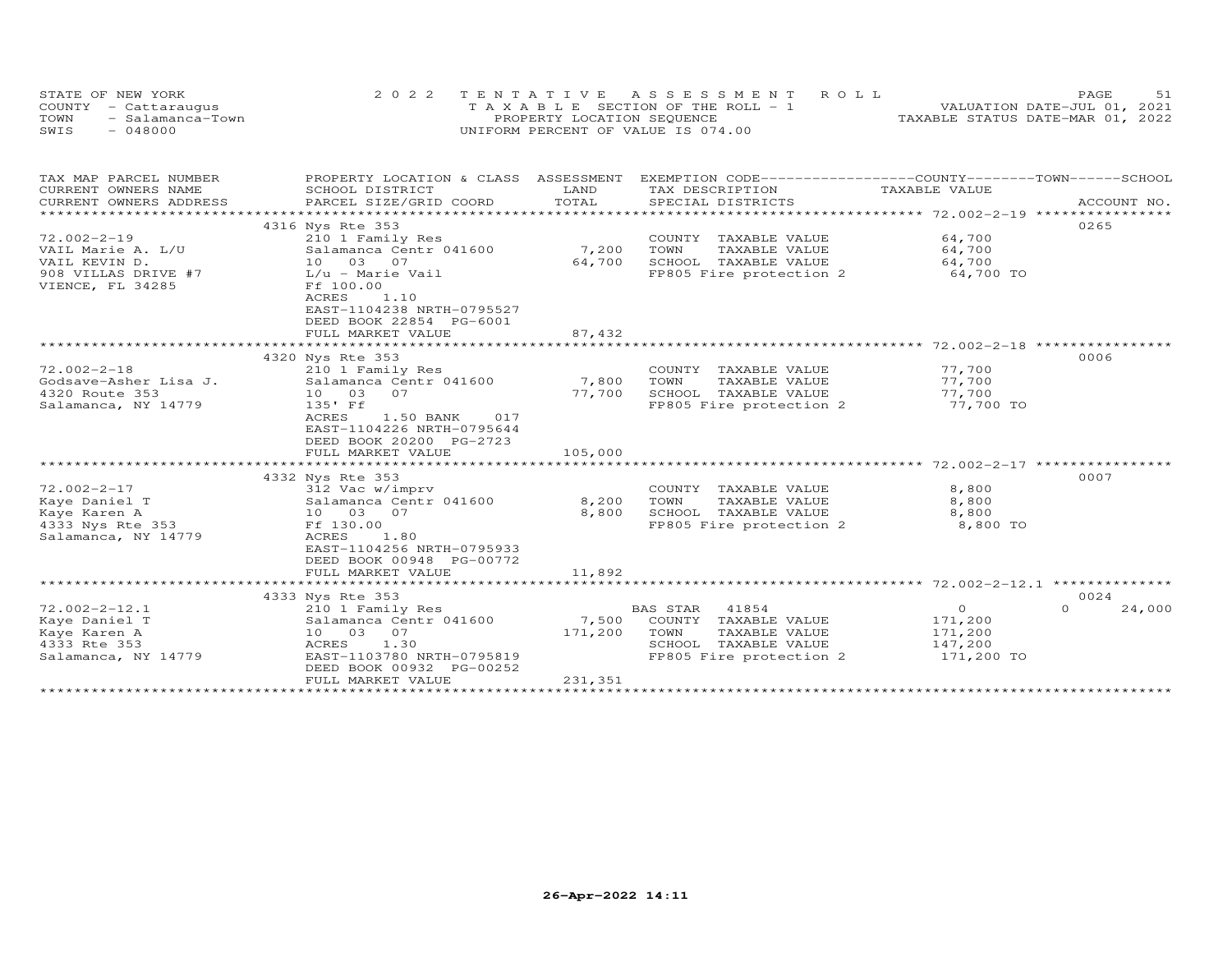| STATE OF NEW YORK        | 2022 TENTATIVE ASSESSMENT ROLL        | 52<br>PAGE                       |
|--------------------------|---------------------------------------|----------------------------------|
| COUNTY - Cattaraugus     | T A X A B L E SECTION OF THE ROLL - 1 | VALUATION DATE-JUL 01, 2021      |
| TOWN<br>- Salamanca-Town | PROPERTY LOCATION SEQUENCE            | TAXABLE STATUS DATE-MAR 01, 2022 |
| $-048000$<br>SWIS        | UNIFORM PERCENT OF VALUE IS 074.00    |                                  |

| TAX MAP PARCEL NUMBER     |                             |                       | PROPERTY LOCATION & CLASS ASSESSMENT EXEMPTION CODE-----------------COUNTY-------TOWN------SCHOOL |                     |                    |
|---------------------------|-----------------------------|-----------------------|---------------------------------------------------------------------------------------------------|---------------------|--------------------|
| CURRENT OWNERS NAME       | SCHOOL DISTRICT             | LAND                  | TAX DESCRIPTION                                                                                   | TAXABLE VALUE       |                    |
| CURRENT OWNERS ADDRESS    | PARCEL SIZE/GRID COORD      | TOTAL                 | SPECIAL DISTRICTS                                                                                 |                     | ACCOUNT NO.        |
|                           |                             |                       |                                                                                                   |                     |                    |
|                           | 4344 Nys Rte 353            |                       |                                                                                                   |                     | 0002               |
| $72.002 - 2 - 16$         | 210 1 Family Res            |                       | VET COM CT 41131                                                                                  | 16,000              | 16,000<br>$\circ$  |
| Ambuske Robert J          | Salamanca Centr 041600      |                       | 8,200 ENH STAR<br>41834                                                                           | $\circ$             | 59,920<br>$\Omega$ |
| Ambuske Diane M           | 10 03 07                    | 96,400                | COUNTY TAXABLE VALUE                                                                              | 80,400              |                    |
| 4344 Nys Rte 353          | L786p932 15'X310'           |                       | TOWN<br>TAXABLE VALUE                                                                             | 80,400              |                    |
|                           | Ff 120.00                   |                       | SCHOOL TAXABLE VALUE                                                                              |                     |                    |
| Salamanca, NY 14779       |                             |                       |                                                                                                   | 36,480<br>96,400 TO |                    |
|                           | ACRES<br>1.80               |                       | FP805 Fire protection 2                                                                           |                     |                    |
|                           | EAST-1104236 NRTH-0796062   |                       |                                                                                                   |                     |                    |
|                           | DEED BOOK 696<br>PG-00077   |                       |                                                                                                   |                     |                    |
|                           | FULL MARKET VALUE           | 130,270               |                                                                                                   |                     |                    |
|                           |                             |                       |                                                                                                   |                     |                    |
|                           | 4345 Nys Rte 353            |                       |                                                                                                   |                     | 0394               |
| $72.002 - 2 - 12.7$       | 210 1 Family Res            |                       | ENH STAR<br>41834                                                                                 | $\overline{O}$      | $\Omega$<br>59,920 |
| Robinson Theodore J       | Salamanca Centr 041600      | 8,300                 | COUNTY TAXABLE VALUE                                                                              | 89,000              |                    |
| 4345 Nys Rte 353          | 07<br>10 03                 | 89,000                | TOWN<br>TAXABLE VALUE                                                                             | 89,000              |                    |
| Salamanca, NY 14779       | 150' Ff                     |                       | SCHOOL TAXABLE VALUE                                                                              | 29,080              |                    |
|                           | ACRES<br>1.85               |                       | FP805 Fire protection 2                                                                           | 89,000 TO           |                    |
|                           | EAST-1103585 NRTH-0796052   |                       |                                                                                                   |                     |                    |
|                           | DEED BOOK 829<br>PG-00961   |                       |                                                                                                   |                     |                    |
|                           | FULL MARKET VALUE           | 120,270               |                                                                                                   |                     |                    |
|                           |                             |                       |                                                                                                   |                     |                    |
|                           |                             |                       |                                                                                                   |                     | 0466               |
|                           | 4347 Nys Rte 353            |                       |                                                                                                   |                     |                    |
| $72.002 - 2 - 12.9$       | 449 Other Storag            |                       | COUNTY TAXABLE VALUE                                                                              | 328,800             |                    |
| Urban Real Properties LLC | Salamanca Centr 041600      | 11,300                | TOWN<br>TAXABLE VALUE                                                                             | 328,800             |                    |
| 496 Broad Street          | 10 03<br>07                 | 328,800               | SCHOOL TAXABLE VALUE                                                                              | 328,800             |                    |
| Salamanca, NY 14779       | 2.00<br>ACRES               |                       | FP805 Fire protection 2                                                                           | 328,800 TO          |                    |
|                           | EAST-1103622 NRTH-0796756   |                       |                                                                                                   |                     |                    |
|                           | DEED BOOK 28256 PG-5002     |                       |                                                                                                   |                     |                    |
|                           | FULL MARKET VALUE           | 444,324               |                                                                                                   |                     |                    |
|                           | *************************** | ********************* |                                                                                                   |                     |                    |
|                           | 4354 Nys Rte 353            |                       |                                                                                                   |                     | 0245               |
| $72.002 - 2 - 15.3$       | 210 1 Family Res            |                       | COUNTY TAXABLE VALUE                                                                              | 189,400             |                    |
| Emborsky Rudin P.         | Salamanca Centr 041600      | 14,000                | TOWN<br>TAXABLE VALUE                                                                             | 189,400             |                    |
| Emborsky Meghan E.        | 10 03 07                    | 189,400               | SCHOOL TAXABLE VALUE                                                                              | 189,400             |                    |
| 4884 NYS Route 353        | 418.5' Ff                   |                       | FP805 Fire protection 2                                                                           | 189,400 TO          |                    |
| Salamanca, NY 14779       | 5.90<br>ACRES               |                       |                                                                                                   |                     |                    |
|                           | EAST-1104203 NRTH-0796353   |                       |                                                                                                   |                     |                    |
|                           | DEED BOOK 20190 PG-7652     |                       |                                                                                                   |                     |                    |
|                           |                             |                       |                                                                                                   |                     |                    |
|                           | FULL MARKET VALUE           | 255,946               |                                                                                                   |                     |                    |
|                           |                             |                       |                                                                                                   |                     |                    |
|                           | 4370 Nys Rte 353            |                       |                                                                                                   |                     | 0118               |
| $72.002 - 2 - 14$         | 210 1 Family Res            |                       | ENH STAR<br>41834                                                                                 | $\circ$             | $\Omega$<br>59,920 |
| Crater Edward A           | Salamanca Centr 041600      | 7,400                 | COUNTY TAXABLE VALUE                                                                              | 99,400              |                    |
| Crater Diane D            | 10 03 07                    | 99,400                | TOWN<br>TAXABLE VALUE                                                                             | 99,400              |                    |
| 4370 Nys Rte 353          | Ff 184.00                   |                       | SCHOOL TAXABLE VALUE                                                                              | 39,480              |                    |
| Salamanca, NY 14779       | ACRES<br>1.25               |                       | FP805 Fire protection 2                                                                           | 99,400 TO           |                    |
|                           | EAST-1104018 NRTH-0796615   |                       |                                                                                                   |                     |                    |
|                           | DEED BOOK 872<br>PG-00374   |                       |                                                                                                   |                     |                    |
|                           | FULL MARKET VALUE           | 134,324               |                                                                                                   |                     |                    |
|                           |                             |                       |                                                                                                   |                     |                    |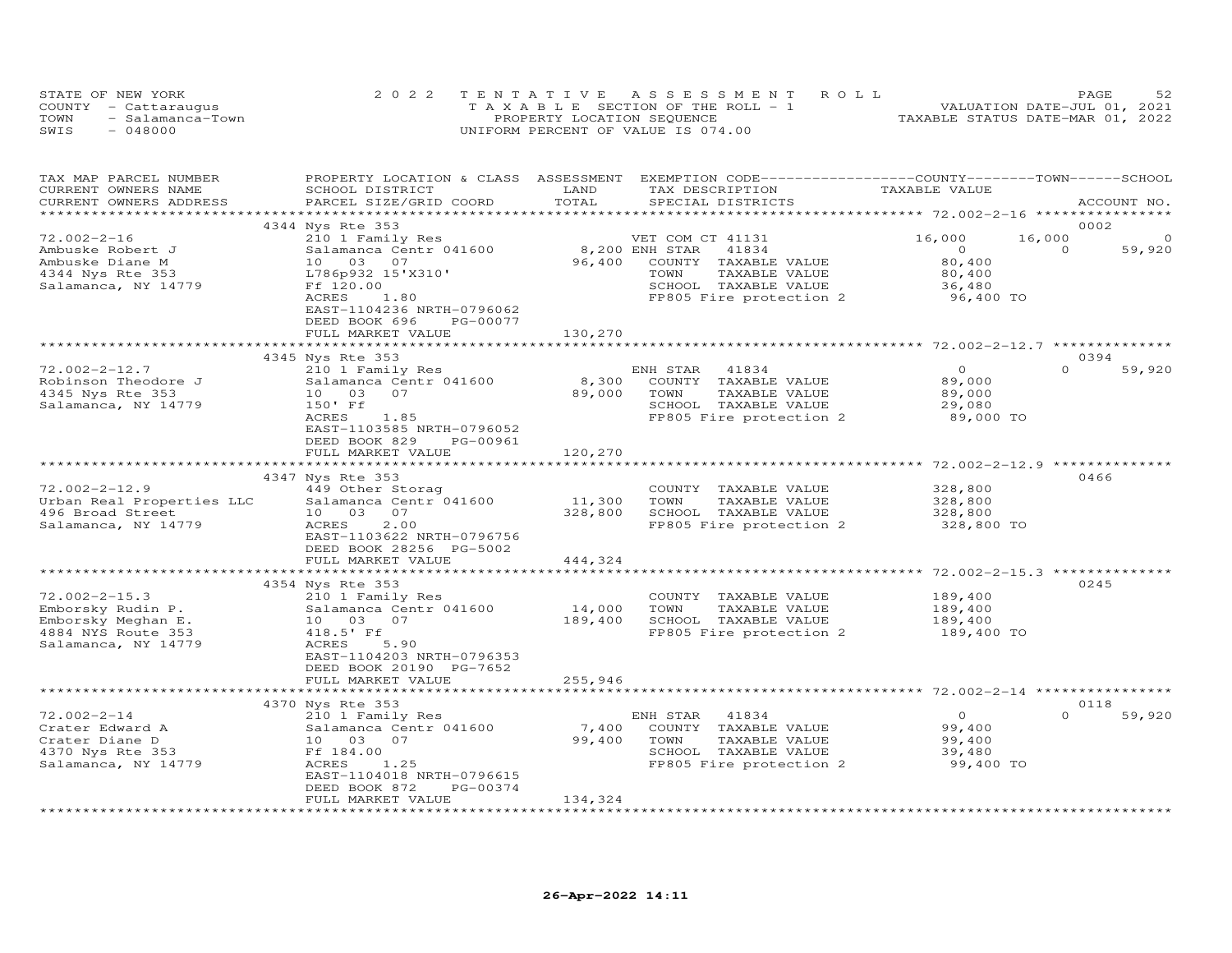|      | STATE OF NEW YORK    | 2022 TENTATIVE ASSESSMENT ROLL        | 53<br>PAGE                       |
|------|----------------------|---------------------------------------|----------------------------------|
|      | COUNTY - Cattaraugus | T A X A B L E SECTION OF THE ROLL - 1 | VALUATION DATE-JUL 01, 2021      |
| TOWN | - Salamanca-Town     | PROPERTY LOCATION SEQUENCE            | TAXABLE STATUS DATE-MAR 01, 2022 |
| SWIS | $-048000$            | UNIFORM PERCENT OF VALUE IS 074.00    |                                  |

| TAX MAP PARCEL NUMBER                        | PROPERTY LOCATION & CLASS ASSESSMENT       |                                                                                                       | EXEMPTION CODE-----------------COUNTY-------TOWN------SCHOOL |
|----------------------------------------------|--------------------------------------------|-------------------------------------------------------------------------------------------------------|--------------------------------------------------------------|
| CURRENT OWNERS NAME                          | SCHOOL DISTRICT                            | LAND<br>TAX DESCRIPTION                                                                               | TAXABLE VALUE                                                |
| CURRENT OWNERS ADDRESS                       | PARCEL SIZE/GRID COORD                     | TOTAL<br>SPECIAL DISTRICTS                                                                            | ACCOUNT NO.                                                  |
|                                              |                                            |                                                                                                       |                                                              |
|                                              | 4372 Nys Rte 353                           |                                                                                                       | 0032                                                         |
| $72.002 - 2 - 13.1$                          | 210 1 Family Res                           | VET COM CT 41131                                                                                      | $\circ$<br>16,000<br>16,000                                  |
| Revetti Anthony L                            |                                            | Salamanca Centr 041600 11,000 VET DIS CT 41141                                                        | 28,750<br>28,750<br>$\Omega$                                 |
| Rebetti Margaret L                           | 10 03 07                                   | 230,000 BAS STAR<br>41854                                                                             | $\overline{O}$<br>24,000<br>$\overline{a}$                   |
| 4372 NYS Rte 353                             | FRNT 400.00 DPTH                           | COUNTY TAXABLE VALUE                                                                                  | 185,250                                                      |
| Salamanca, NY 14779                          | 6.40<br>ACRES                              | TOWN<br>TAXABLE VALUE                                                                                 | 185,250                                                      |
|                                              | EAST-1104354 NRTH-7996900                  |                                                                                                       |                                                              |
|                                              | DEED BOOK 14870 PG-7001                    |                                                                                                       |                                                              |
|                                              | FULL MARKET VALUE                          | 310,811<br>******************************                                                             | ***************** 72.002-2-10 ****************               |
|                                              |                                            |                                                                                                       | 0225                                                         |
| $72.002 - 2 - 10$                            | 4400 Nys Rte 353                           | BAS STAR<br>41854                                                                                     | $\overline{O}$<br>$\Omega$                                   |
|                                              | 210 1 Family Res<br>Salamanca Centr 041600 | $6,900$ <sup>B<sub>2</sub></sup>                                                                      | 24,000<br>106,500                                            |
| Hart Thomas J                                | 10 03 07                                   | COUNTY TAXABLE VALUE<br>TOWN                                                                          |                                                              |
|                                              | FRNT 125.00 DPTH 270.00                    | 106,500<br>TAXABLE VALUE<br>SCHOOL TAXABLE VALUE                                                      | 106,500<br>82,500                                            |
| Hart Jill D<br>4400 Nys Rte 353<br>Salamanci |                                            |                                                                                                       |                                                              |
| Salamanca, NY 14779                          | EAST-1103930 NRTH-0797170                  | FP805 Fire protection 2 106,500 TO                                                                    |                                                              |
|                                              |                                            |                                                                                                       |                                                              |
|                                              | FULL MARKET VALUE                          | 143,919                                                                                               |                                                              |
|                                              | 4410 Nys Rte 353                           |                                                                                                       | 0092                                                         |
| $72.002 - 2 - 8$                             | 210 1 Family Res                           | BAS STAR<br>41854                                                                                     | $\overline{O}$<br>$\Omega$<br>24,000                         |
| Griffin Kenneth J                            | Salamanca Centr 041600                     | 7,000<br>COUNTY TAXABLE VALUE                                                                         | 111,100                                                      |
| Griffin Alberta                              | 10 03 07                                   | 111,100<br>TOWN<br>TAXABLE VALUE                                                                      | 111,100                                                      |
| 4410 Nys Rte 353                             | FRNT 150.00 DPTH 270.00                    | SCHOOL TAXABLE VALUE                                                                                  | 87,100                                                       |
| Salamanca, NY 14779                          | EAST-1103902 NRTH-0797386                  | FP805 Fire protection 2 111,100 TO                                                                    |                                                              |
|                                              | DEED BOOK 00712 PG-01124                   |                                                                                                       |                                                              |
|                                              | FULL MARKET VALUE                          | 150,135                                                                                               |                                                              |
|                                              |                                            |                                                                                                       |                                                              |
|                                              | 4421 Nys Rte 353                           |                                                                                                       | 0042                                                         |
| $72.002 - 2 - 6$                             |                                            | VET COM CT 41131 16,000                                                                               | 16,000<br>$\circ$                                            |
| Crist John E                                 |                                            | 210 1 Family Res<br>Salamanca Centr 041600 20,100 VET DIS CT 41141<br>10 03 07 169,700 ENH STAR 41834 | 32,000<br>$\overline{a}$<br>32,000                           |
| Crist Debra A                                |                                            |                                                                                                       | 59,920<br>$\overline{0}$<br>$\Omega$                         |
| 4421 NYS 353 Rte                             | 435' Ff                                    | COUNTY TAXABLE VALUE                                                                                  | 121,700                                                      |
| PO Box 374                                   | ACRES 12.69                                | TOWN<br>TAXABLE VALUE                                                                                 |                                                              |
| Salamanca, NY 14779                          | EAST-1103366 NRTH-0797378                  | SCHOOL TAXABLE VALUE                                                                                  | 121,700<br>109,780                                           |
|                                              | DEED BOOK 16447 PG-2001                    | FP805 Fire protection 2 169,700 TO                                                                    |                                                              |
|                                              | FULL MARKET VALUE                          | 229, 324                                                                                              |                                                              |
|                                              |                                            |                                                                                                       |                                                              |
|                                              | 4440 Nys Rte 353                           |                                                                                                       | 0384                                                         |
| $72.002 - 2 - 5.3$                           | 210 1 Family Res                           | COUNTY TAXABLE VALUE                                                                                  | 85,400                                                       |
| Wylie Robert A                               | Salamanca Centr 041600                     | 8,200<br>TOWN<br>TAXABLE VALUE                                                                        | 85,400                                                       |
| Wylie Betty R                                | 10 03 07                                   | 85,400                                                                                                |                                                              |
| Route 353                                    | 220' Ff                                    | SCHOOL TAXABLE VALUE 85,400<br>FP805 Fire protection 2 85,400 TO                                      |                                                              |
| Salamanca, NY 14779                          | ACRES<br>1.80                              |                                                                                                       |                                                              |
|                                              | EAST-1103876 NRTH-0798053                  |                                                                                                       |                                                              |
|                                              | DEED BOOK 136<br>PG-4004                   |                                                                                                       |                                                              |
|                                              | FULL MARKET VALUE                          | 115,405                                                                                               |                                                              |
|                                              |                                            |                                                                                                       |                                                              |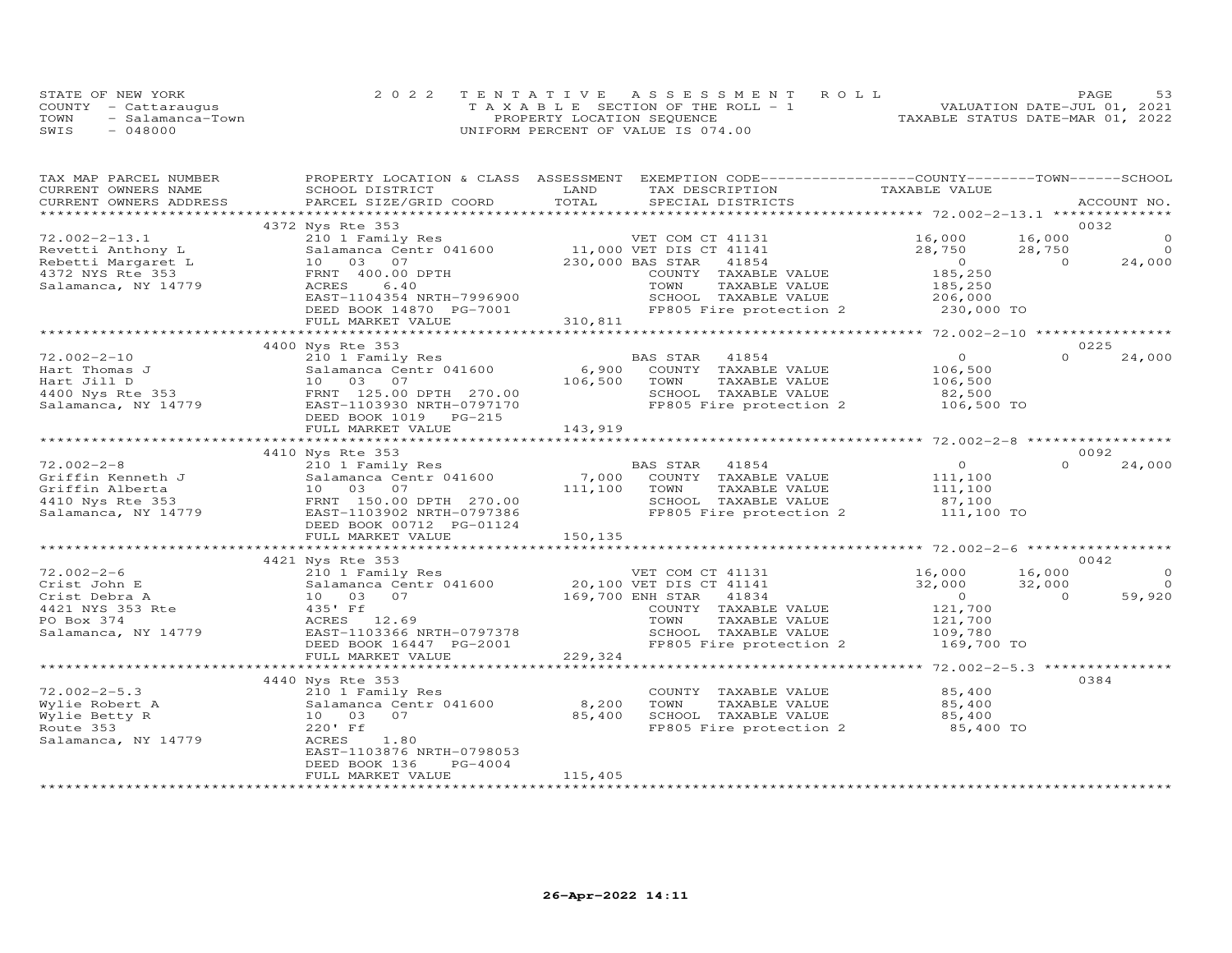| STATE OF NEW YORK |                      | 2022 TENTATIVE ASSESSMENT ROLL        | 54<br>PAGE.                      |
|-------------------|----------------------|---------------------------------------|----------------------------------|
|                   | COUNTY - Cattaraugus | T A X A B L E SECTION OF THE ROLL - 1 | VALUATION DATE-JUL 01, 2021      |
| TOWN              | - Salamanca-Town     | PROPERTY LOCATION SEQUENCE            | TAXABLE STATUS DATE-MAR 01, 2022 |
| SWIS              | - 048000             | UNIFORM PERCENT OF VALUE IS 074.00    |                                  |

| TAX MAP PARCEL NUMBER<br>CURRENT OWNERS NAME<br>CURRENT OWNERS ADDRESS                          | SCHOOL DISTRICT<br>PARCEL SIZE/GRID COORD                                                                                                                                                             | LAND<br>TOTAL               | PROPERTY LOCATION & CLASS ASSESSMENT EXEMPTION CODE----------------COUNTY-------TOWN-----SCHOOL<br>TAX DESCRIPTION<br>SPECIAL DISTRICTS | TAXABLE VALUE                               | ACCOUNT NO.                |
|-------------------------------------------------------------------------------------------------|-------------------------------------------------------------------------------------------------------------------------------------------------------------------------------------------------------|-----------------------------|-----------------------------------------------------------------------------------------------------------------------------------------|---------------------------------------------|----------------------------|
|                                                                                                 |                                                                                                                                                                                                       |                             |                                                                                                                                         |                                             |                            |
| $72.002 - 2 - 5.1$<br>Simons Curtis L Jr                                                        | 4444 Nys Rte 353<br>210 1 Family Res<br>Salamanca Centr 041600                                                                                                                                        | 61,800                      | ENH STAR<br>41834<br>COUNTY TAXABLE VALUE                                                                                               | $\circ$<br>129,980                          | 0241<br>$\Omega$<br>59,920 |
| Simons Julie A<br>PO Box 44<br>Salamanca, NY 14779                                              | 10 03<br>07<br>370' Ff<br>FRNT<br>75.00 DPTH<br>97.50<br>ACRES<br>EAST-1105139 NRTH-0798076                                                                                                           | 129,980                     | TOWN<br>TAXABLE VALUE<br>SCHOOL TAXABLE VALUE<br>FP805 Fire protection 2                                                                | 129,980<br>70,060<br>129,980 TO             |                            |
|                                                                                                 | DEED BOOK 18891 PG-8001<br>FULL MARKET VALUE                                                                                                                                                          | 175,649                     |                                                                                                                                         |                                             |                            |
|                                                                                                 | 4471 Nys Rte 353                                                                                                                                                                                      |                             |                                                                                                                                         |                                             | 0170                       |
| $72.002 - 2 - 2.1$<br>Ebert Edward<br>Ebert Jaimee<br>4471 NYS Route 353<br>Salamanca, NY 14779 | 210 1 Family Res<br>Salamanca Centr 041600<br>10 03 07<br>FRNT 850.00 DPTH<br>ACRES<br>6.80<br>EAST-1103455 NRTH-0798261<br>DEED BOOK 27963 PG-3001                                                   | 14,800<br>94,400            | COUNTY TAXABLE VALUE<br>TAXABLE VALUE<br>TOWN<br>SCHOOL TAXABLE VALUE<br>FP805 Fire protection 2                                        | 94,400<br>94,400<br>94,400<br>94,400 TO     |                            |
|                                                                                                 | FULL MARKET VALUE                                                                                                                                                                                     | 127,568                     |                                                                                                                                         |                                             |                            |
|                                                                                                 |                                                                                                                                                                                                       |                             |                                                                                                                                         |                                             | 0065                       |
| $72.002 - 2 - 3.1$<br>Sugartown Enterprises, LLC<br>PO Box 148<br>Salamanca, NY 14779           | 4496 Nys Rte 353<br>323 Vacant rural<br>Salamanca Centr 041600<br>10 03 07<br>FRNT 132.00 DPTH<br>84.00<br>BANK<br>017<br>EAST-1103610 NRTH-0799124                                                   | 9,000<br>9,000              | COUNTY TAXABLE VALUE<br>TOWN<br>TAXABLE VALUE<br>SCHOOL TAXABLE VALUE<br>FP805 Fire protection 2                                        | 9,000<br>9,000<br>9,000<br>9,000 TO         |                            |
|                                                                                                 | DEED BOOK 18668 PG-6003<br>FULL MARKET VALUE                                                                                                                                                          | 12,162                      |                                                                                                                                         |                                             |                            |
|                                                                                                 |                                                                                                                                                                                                       |                             |                                                                                                                                         |                                             |                            |
| $72.002 - 2 - 2.2$<br>Den's Auto Center LLC<br>496 Broad Str<br>Salamanca, NY 14779             | 4473 Nys Rte 353 & Town Line<br>433 Auto body<br>Salamanca Centr 041600<br>10 03 07<br>FRNT 400.00 DPTH<br>ACRES<br>2.15<br>EAST-1103436 NRTH-0798938<br>DEED BOOK 29285 PG-2001<br>FULL MARKET VALUE | 8,700<br>151,900<br>205,270 | COUNTY TAXABLE VALUE<br>TOWN<br>TAXABLE VALUE<br>SCHOOL TAXABLE VALUE<br>FP805 Fire protection 2                                        | 151,900<br>151,900<br>151,900<br>151,900 TO | 0471                       |
|                                                                                                 | Nys Rte 353 (Off)                                                                                                                                                                                     |                             |                                                                                                                                         |                                             | 0025                       |
| $72.002 - 2 - 35$<br>Farm East LLC<br>890 McLean Rd<br>Cortland, NY 13041                       | 323 Vacant rural<br>Salamanca Centr 041600<br>18  03  07<br>ACRES 315.70<br>EAST-0218809 NRTH-0796623<br>DEED BOOK 21880 PG-9001                                                                      | 147,900<br>147,900          | COUNTY TAXABLE VALUE<br>TOWN<br>TAXABLE VALUE<br>SCHOOL TAXABLE VALUE<br>FP805 Fire protection 2                                        | 147,900<br>147,900<br>147,900<br>147,900 TO |                            |
|                                                                                                 | FULL MARKET VALUE                                                                                                                                                                                     | 199,865                     |                                                                                                                                         |                                             |                            |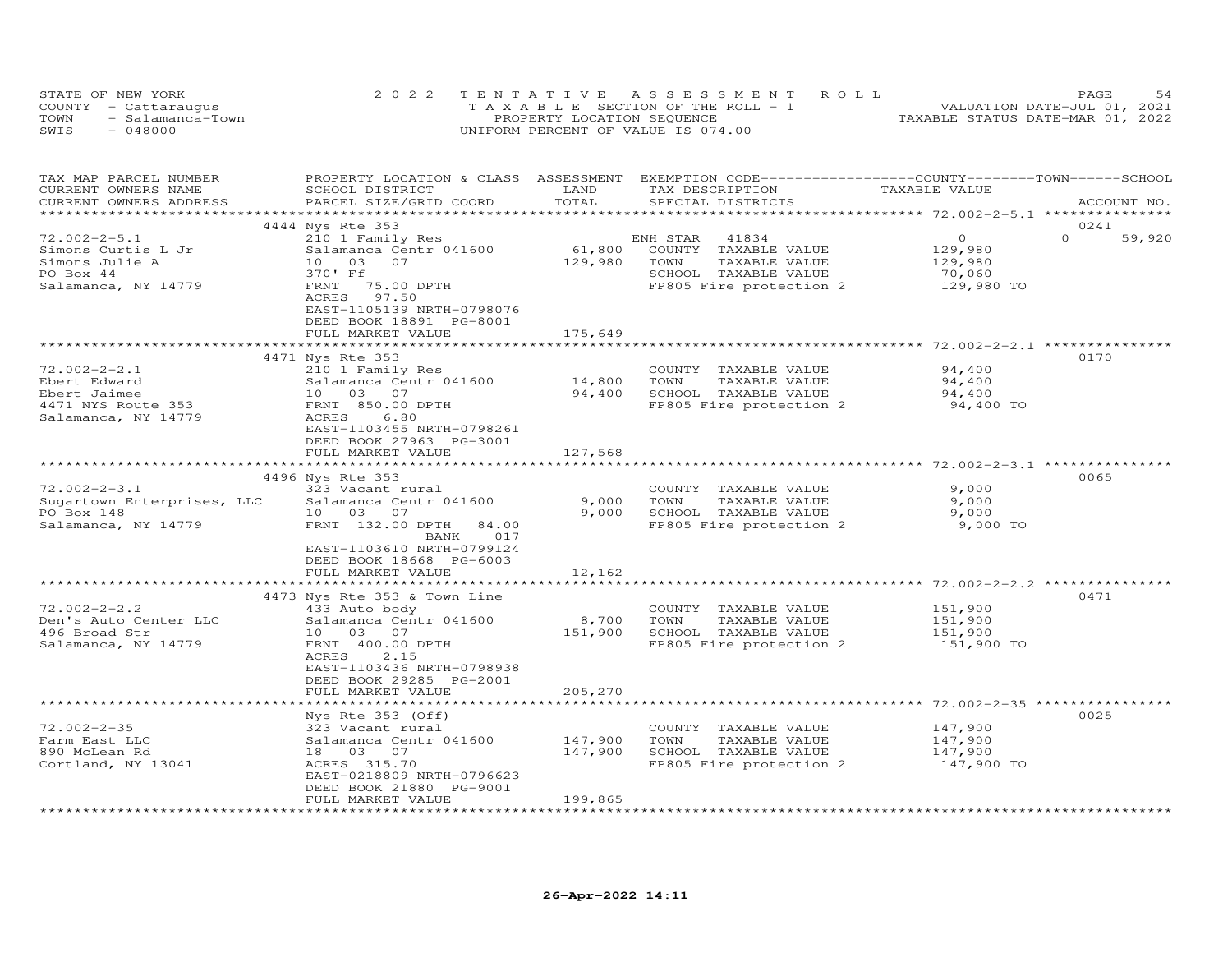|      | STATE OF NEW YORK    | 2022 TENTATIVE ASSESSMENT ROLL        | <b>PAGE</b>                      |
|------|----------------------|---------------------------------------|----------------------------------|
|      | COUNTY - Cattaraugus | T A X A B L E SECTION OF THE ROLL - 1 | VALUATION DATE-JUL 01, 2021      |
| TOWN | - Salamanca-Town     | PROPERTY LOCATION SEQUENCE            | TAXABLE STATUS DATE-MAR 01, 2022 |
| SWIS | $-048000$            | UNIFORM PERCENT OF VALUE IS 074.00    |                                  |

| TAX MAP PARCEL NUMBER   | PROPERTY LOCATION & CLASS ASSESSMENT |        | EXEMPTION CODE-----------------COUNTY-------TOWN------SCHOOL |               |             |
|-------------------------|--------------------------------------|--------|--------------------------------------------------------------|---------------|-------------|
| CURRENT OWNERS NAME     | SCHOOL DISTRICT                      | LAND   | TAX DESCRIPTION                                              | TAXABLE VALUE |             |
| CURRENT OWNERS ADDRESS  | PARCEL SIZE/GRID COORD               | TOTAL  | SPECIAL DISTRICTS                                            |               | ACCOUNT NO. |
|                         |                                      |        |                                                              |               |             |
|                         | Nys Rte 353 (Off)                    |        |                                                              |               | 0464        |
| $72.004 - 1 - 29.8$     |                                      |        |                                                              |               |             |
|                         | 314 Rural vac<10                     |        | COUNTY TAXABLE VALUE                                         | 10,100        |             |
| Henschen Hardwood Inc   | Salamanca Centr 041600               | 10,100 | TAXABLE VALUE<br>TOWN                                        | 10,100        |             |
| 6144 State Rte 29E      | 09 03 07                             | 10,100 | SCHOOL TAXABLE VALUE                                         | 10,100        |             |
| Sidney, OH 45365        | ACRES<br>3.04                        |        | FP805 Fire protection 2                                      | 10,100 TO     |             |
|                         | EAST-1104298 NRTH-0791792            |        |                                                              |               |             |
|                         | DEED BOOK 00953 PG-00989             |        |                                                              |               |             |
|                         | FULL MARKET VALUE                    | 13,649 |                                                              |               |             |
|                         |                                      |        |                                                              |               |             |
|                         |                                      |        |                                                              |               |             |
|                         | Nys Rte 353 (Off)                    |        |                                                              |               | 0428        |
| $73.003 - 1 - 50$       | 323 Vacant rural                     |        | COUNTY TAXABLE VALUE                                         | 7,000         |             |
| Locicero Margaret       | Salamanca Centr 041600               | 7,000  | TOWN<br>TAXABLE VALUE                                        | 7,000         |             |
| 4185 Center St. Ext     | 01 03 07                             | 7,000  | SCHOOL TAXABLE VALUE                                         | 7,000         |             |
| Salamanca, NY 14779     | ACRES<br>5.00                        |        | FP804 Fire protection 1                                      | 7,000 TO      |             |
|                         | EAST-1107001 NRTH-0791476            |        |                                                              |               |             |
|                         | DEED BOOK 00919 PG-00881             |        |                                                              |               |             |
|                         |                                      |        |                                                              |               |             |
|                         | FULL MARKET VALUE                    | 9,459  |                                                              |               |             |
|                         |                                      |        |                                                              |               |             |
|                         | Sawmill Run                          |        |                                                              |               | 0489        |
| $72.003 - 2 - 2.4$      | 322 Rural vac>10                     |        | COUNTY TAXABLE VALUE                                         | 41,500        |             |
| White Michael M         | Salamanca Centr 041600               | 41,500 | TAXABLE VALUE<br>TOWN                                        | 41,500        |             |
| 8945 Sawmill Rd         | 56 3 7                               | 41,500 | SCHOOL TAXABLE VALUE                                         | 41,500        |             |
| Little Valley, NY 14755 | ACRES 50.00                          |        | FP804 Fire protection 1                                      | 41,500 TO     |             |
|                         |                                      |        |                                                              |               |             |
|                         | EAST-1083527 NRTH-0785255            |        |                                                              |               |             |
|                         | DEED BOOK 26061 PG-7001              |        |                                                              |               |             |
|                         | FULL MARKET VALUE                    | 56,081 |                                                              |               |             |
|                         |                                      |        |                                                              |               |             |
|                         | Sawmill Run Rd                       |        |                                                              |               | 0142        |
| $72.003 - 1 - 3.2$      | 320 Rural vacant                     |        | COUNTY TAXABLE VALUE                                         | 7,300         |             |
| Bryant George A Jr      | Salamanca Centr 041600               | 7,300  | TAXABLE VALUE<br>TOWN                                        | 7,300         |             |
| Bryant Shelley L        | 56/57 03 07                          | 7,300  | SCHOOL TAXABLE VALUE                                         | 7,300         |             |
|                         |                                      |        |                                                              |               |             |
| 8828 Sawmill Run Rd     | Ff 240.00                            |        | FP804 Fire protection 1                                      | 7,300 TO      |             |
| Little Valley, NY 14755 | ACRES<br>30.00                       |        |                                                              |               |             |
|                         | EAST-1085481 NRTH-0789636            |        |                                                              |               |             |
|                         | DEED BOOK 26080 PG-7001              |        |                                                              |               |             |
|                         | FULL MARKET VALUE                    | 9,865  |                                                              |               |             |
|                         |                                      |        |                                                              |               |             |
|                         | Sawmill Run Rd                       |        |                                                              |               | 0037        |
| $72.003 - 1 - 5.1$      |                                      |        | COUNTY TAXABLE VALUE                                         |               |             |
|                         | 910 Priv forest                      |        |                                                              | 45,500        |             |
| EWP Lumber              | Salamanca Centr 041600               | 45,500 | TOWN<br>TAXABLE VALUE                                        | 45,500        |             |
| 2955 Smith Hollow       | 03 07<br>56/57                       | 45,500 | SCHOOL TAXABLE VALUE                                         | 45,500        |             |
| Allegany, NY 14706      | $40'$ Ff                             |        | FP804 Fire protection 1                                      | 45,500 TO     |             |
|                         | ACRES<br>98.00                       |        |                                                              |               |             |
|                         | EAST-1086683 NRTH-0789243            |        |                                                              |               |             |
|                         | DEED BOOK 909<br>PG-00964            |        |                                                              |               |             |
|                         | FULL MARKET VALUE                    | 61,486 |                                                              |               |             |
|                         |                                      |        | ******************************                               |               |             |
|                         |                                      |        |                                                              |               |             |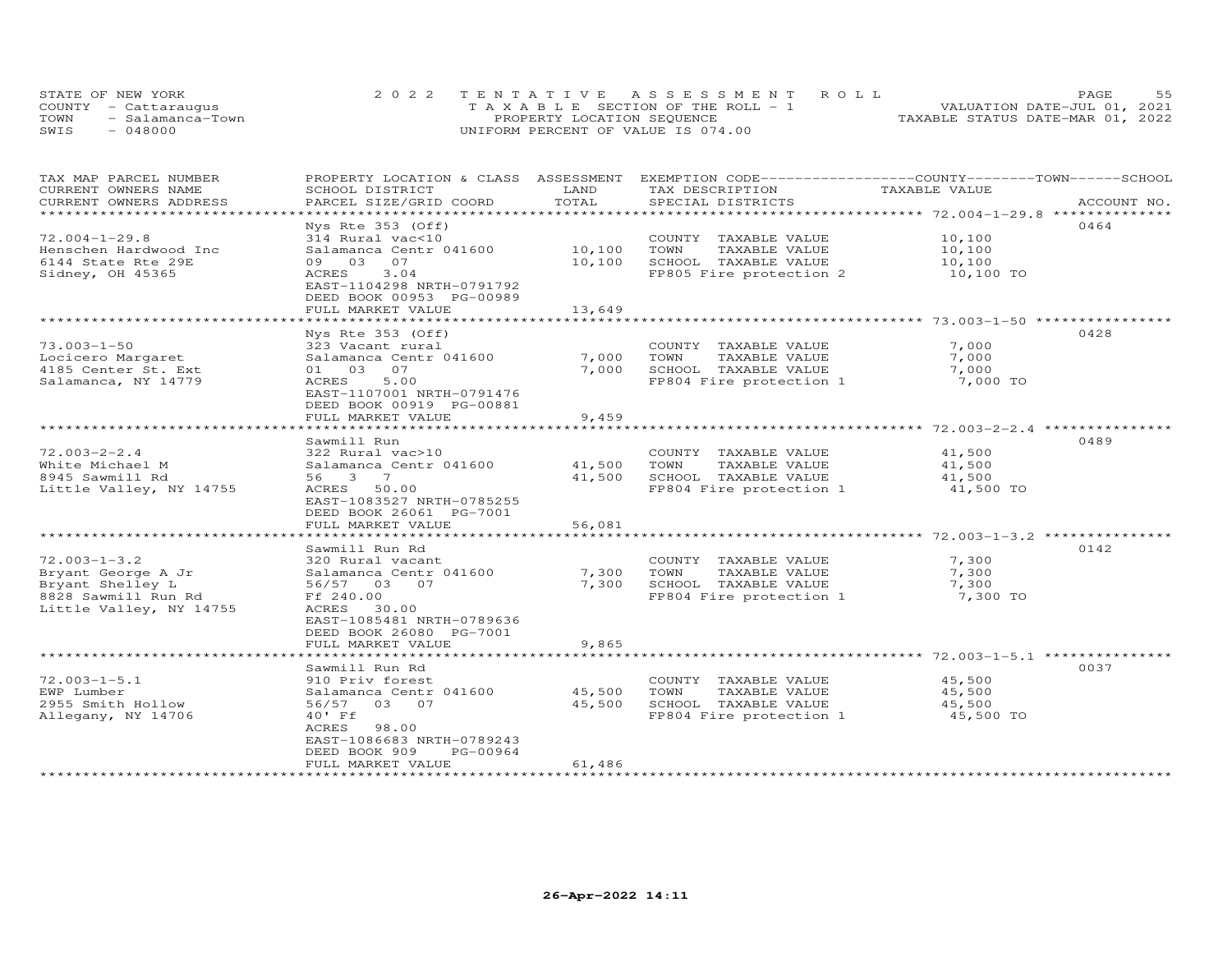|      | STATE OF NEW YORK    | 2022 TENTATIVE ASSESSMENT ROLL        | 56<br>PAGE                       |
|------|----------------------|---------------------------------------|----------------------------------|
|      | COUNTY - Cattaraugus | T A X A B L E SECTION OF THE ROLL - 1 | VALUATION DATE-JUL 01, 2021      |
| TOWN | - Salamanca-Town     | PROPERTY LOCATION SEQUENCE            | TAXABLE STATUS DATE-MAR 01, 2022 |
| SWIS | - 048000             | UNIFORM PERCENT OF VALUE IS 074.00    |                                  |

| TAX MAP PARCEL NUMBER<br>CURRENT OWNERS NAME<br>CURRENT OWNERS ADDRESS               | PROPERTY LOCATION & CLASS ASSESSMENT<br>SCHOOL DISTRICT<br>PARCEL SIZE/GRID COORD                                 | LAND<br>TOTAL               | EXEMPTION CODE-----------------COUNTY-------TOWN------SCHOOL<br>TAX DESCRIPTION<br>SPECIAL DISTRICTS | TAXABLE VALUE                       | ACCOUNT NO. |
|--------------------------------------------------------------------------------------|-------------------------------------------------------------------------------------------------------------------|-----------------------------|------------------------------------------------------------------------------------------------------|-------------------------------------|-------------|
|                                                                                      |                                                                                                                   |                             |                                                                                                      |                                     |             |
| $72.003 - 1 - 20$<br>Perkins Fredick A<br>Perkins Alice J                            | Sawmill Run Rd<br>323 Vacant rural<br>Salamanca Centr 041600<br>03 07<br>44/45                                    | 31,400<br>31,400            | COUNTY TAXABLE VALUE<br>TOWN<br>TAXABLE VALUE<br>SCHOOL TAXABLE VALUE                                | 31,400<br>31,400<br>31,400          | 0064        |
| 148 Washington St<br>Salamanca, NY 14779                                             | 1170' Ff<br>ACRES<br>30.81<br>EAST-1086950 NRTH-0787620<br>DEED BOOK 16867 PG-2001<br>FULL MARKET VALUE           | 42,432                      | FP804 Fire protection 1                                                                              | 31,400 TO                           |             |
|                                                                                      |                                                                                                                   |                             |                                                                                                      |                                     |             |
|                                                                                      | Sawmill Run Rd                                                                                                    |                             |                                                                                                      |                                     | 0144        |
| $72.003 - 1 - 21.1$<br>Bryant George A Jr<br>Bryant Shelley L<br>8828 Sawmill Run Rd | 314 Rural vac<10<br>Salamanca Centr 041600<br>56 03 07<br>Ff 183.00                                               | 1,700<br>1,700              | COUNTY TAXABLE VALUE<br>TAXABLE VALUE<br>TOWN<br>SCHOOL TAXABLE VALUE<br>FP804 Fire protection 1     | 1,700<br>1,700<br>1,700<br>1,700 TO |             |
| Little Valley, NY 14755                                                              | ACRES<br>1.13<br>EAST-1086102 NRTH-0787283<br>DEED BOOK 19978 PG-2001<br>FULL MARKET VALUE                        | 2,297                       |                                                                                                      |                                     |             |
|                                                                                      |                                                                                                                   |                             |                                                                                                      |                                     |             |
| $72.003 - 1 - 21.3$                                                                  | Sawmill Run Rd<br>314 Rural vac<10                                                                                |                             | COUNTY TAXABLE VALUE                                                                                 | 700                                 | 0144        |
| EWP Lumber, Inc.                                                                     | Salamanca Centr 041600                                                                                            | 700                         | TOWN<br>TAXABLE VALUE                                                                                | 700                                 |             |
| 2955 Smith Hollow Road                                                               | 56 03 07                                                                                                          | 700                         | SCHOOL TAXABLE VALUE                                                                                 | 700                                 |             |
| Allegany, NY 14760                                                                   | Ff 183.00<br>FRNT 122.00 DPTH 173.00<br>EAST-1086049 NRTH-0787415<br>DEED BOOK 23235 PG-7002<br>FULL MARKET VALUE | 946                         | FP804 Fire protection 1                                                                              | 700 TO                              |             |
|                                                                                      | *********************                                                                                             | **********                  |                                                                                                      |                                     |             |
|                                                                                      | Sawmill Run Rd                                                                                                    |                             |                                                                                                      |                                     | 0043        |
| $72.003 - 1 - 25$                                                                    | 322 Rural vac>10                                                                                                  |                             | COUNTY TAXABLE VALUE                                                                                 | 41,800                              |             |
| Johnson Eric W                                                                       | Salamanca Centr 041600                                                                                            | 41,800                      | TOWN<br>TAXABLE VALUE                                                                                | 41,800                              |             |
| 365 Central Ave<br>Salamanca, NY 14779                                               | 56/57 03 07<br>493' Ff<br>ACRES 50.59<br>EAST-1084313 NRTH-0788443<br>DEED BOOK 4421 PG-9001                      | 41,800                      | SCHOOL TAXABLE VALUE<br>FP804 Fire protection 1                                                      | 41,800<br>41,800 TO                 |             |
|                                                                                      | FULL MARKET VALUE                                                                                                 | 56,486                      |                                                                                                      |                                     |             |
|                                                                                      | ***********************                                                                                           | * * * * * * * * * * * * * * |                                                                                                      |                                     | 0260        |
| $72.003 - 2 - 2.1$                                                                   | Sawmill Run Rd<br>312 Vac w/imprv                                                                                 |                             | COUNTY TAXABLE VALUE                                                                                 | 31,700                              |             |
| Perkins Mark                                                                         | Salamanca Centr 041600                                                                                            | 26,200                      | TAXABLE VALUE<br>TOWN                                                                                | 31,700                              |             |
| Miller Leigh Anna                                                                    | 56 03 07                                                                                                          | 31,700                      | SCHOOL TAXABLE VALUE                                                                                 | 31,700                              |             |
| 8977 Sawmill Run Rd<br>Little Valley, NY 14755                                       | 150' Ff & 165.46' Ff<br>ACRES 48.05 BANK<br>081<br>EAST-1082870 NRTH-0785023<br>DEED BOOK 28239 PG-6001           |                             | FP804 Fire protection 1                                                                              | 31,700 TO                           |             |
|                                                                                      | FULL MARKET VALUE                                                                                                 | 42,838                      |                                                                                                      |                                     |             |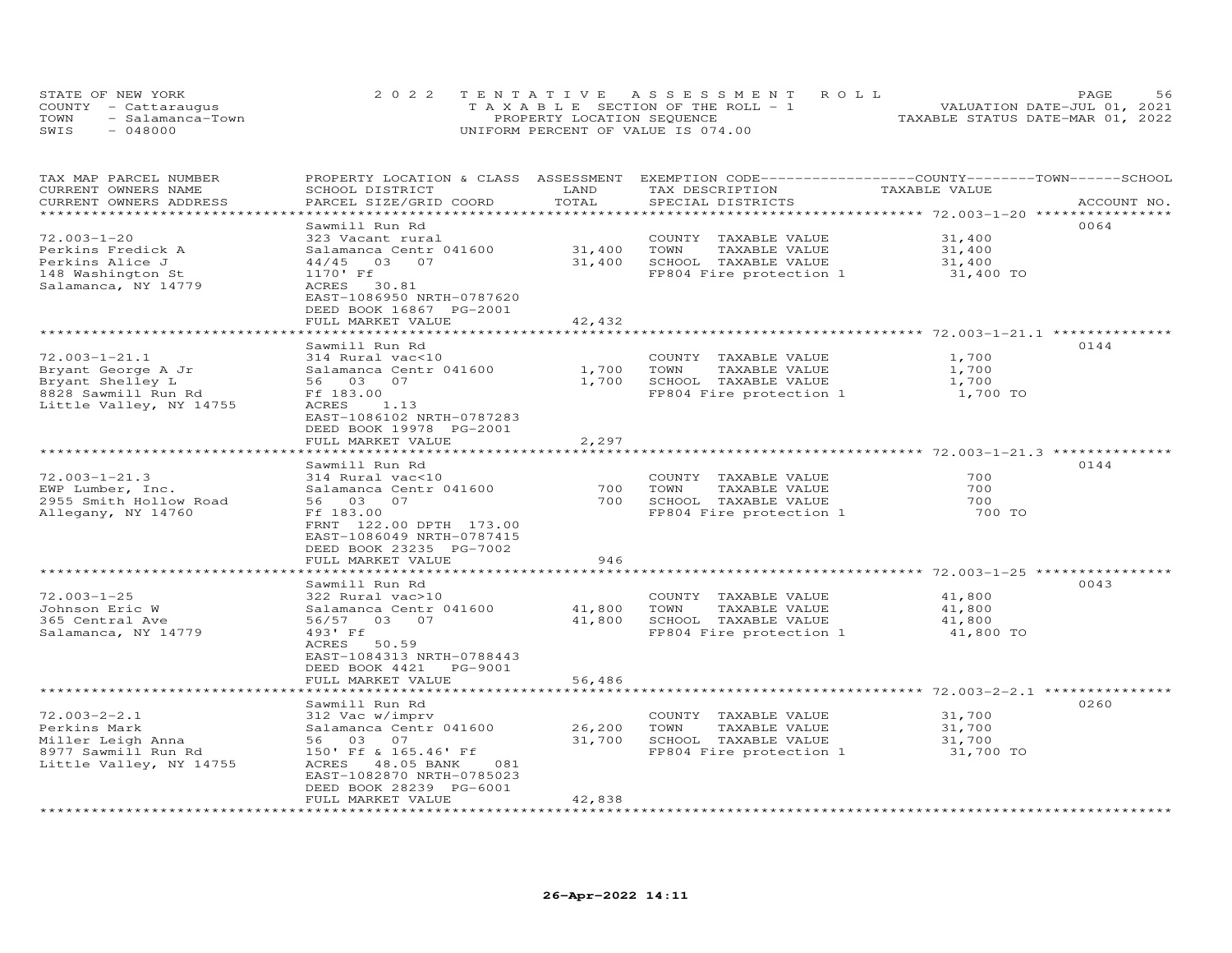|      | STATE OF NEW YORK    | 2022 TENTATIVE ASSESSMENT ROLL        | <b>PAGE</b>                      |
|------|----------------------|---------------------------------------|----------------------------------|
|      | COUNTY - Cattaraugus | T A X A B L E SECTION OF THE ROLL - 1 | VALUATION DATE-JUL 01, 2021      |
| TOWN | - Salamanca-Town     | PROPERTY LOCATION SEQUENCE            | TAXABLE STATUS DATE-MAR 01, 2022 |
| SWIS | $-048000$            | UNIFORM PERCENT OF VALUE IS 074.00    |                                  |

| TAX MAP PARCEL NUMBER                         | PROPERTY LOCATION & CLASS ASSESSMENT      |               | EXEMPTION CODE-----------------COUNTY-------TOWN------SCHOOL | TAXABLE VALUE                                     |             |
|-----------------------------------------------|-------------------------------------------|---------------|--------------------------------------------------------------|---------------------------------------------------|-------------|
| CURRENT OWNERS NAME<br>CURRENT OWNERS ADDRESS | SCHOOL DISTRICT<br>PARCEL SIZE/GRID COORD | LAND<br>TOTAL | TAX DESCRIPTION<br>SPECIAL DISTRICTS                         |                                                   | ACCOUNT NO. |
| *******************                           |                                           |               |                                                              |                                                   |             |
|                                               | Sawmill Run Rd                            |               |                                                              |                                                   | 0263        |
| $72.003 - 2 - 4.1$                            | 323 Vacant rural                          |               | COUNTY TAXABLE VALUE                                         | 17,600                                            |             |
| White Michael M                               | Salamanca Centr 041600                    | 17,600        | TOWN<br>TAXABLE VALUE                                        | 17,600                                            |             |
| 8945 Sawmill Rd                               | 56 03 07                                  | 17,600        | SCHOOL TAXABLE VALUE                                         | 17,600                                            |             |
| Little Valley, NY 14755                       | FRNT 490.00 DPTH                          |               | FP804 Fire protection 1                                      | 17,600 TO                                         |             |
|                                               | ACRES 18.88                               |               |                                                              |                                                   |             |
|                                               | EAST-1084197 NRTH-0786421                 |               |                                                              |                                                   |             |
|                                               | DEED BOOK 26061 PG-7001                   |               |                                                              |                                                   |             |
|                                               | FULL MARKET VALUE                         | 23,784        |                                                              |                                                   |             |
|                                               |                                           |               |                                                              |                                                   |             |
|                                               | Sawmill Run Rd                            |               |                                                              |                                                   | 0580        |
| $72.003 - 2 - 7.2$                            | 322 Rural vac>10                          |               | COUNTY TAXABLE VALUE                                         | 12,100                                            |             |
| Bryant Shelley                                | Salamanca Centr 041600                    | 12,100        | TAXABLE VALUE<br>TOWN                                        | 12,100                                            |             |
| Bullers Paula                                 | ACRES 23.00                               | 12,100        | SCHOOL TAXABLE VALUE                                         | 12,100                                            |             |
| 8828 Sawmill Run Rd                           | EAST-0084541 NRTH-0785325                 |               | FP804 Fire protection 1                                      | 12,100 TO                                         |             |
| Little Valley, NY 14755                       | DEED BOOK 27503 PG-9001                   |               |                                                              |                                                   |             |
|                                               | FULL MARKET VALUE                         | 16,351        |                                                              |                                                   |             |
|                                               | ******************                        |               |                                                              | ************************ 72.003-2-11.3 **         |             |
|                                               | Sawmill Run Rd                            |               |                                                              |                                                   | 0449        |
| $72.003 - 2 - 11.3$                           | 312 Vac w/imprv                           |               | COUNTY TAXABLE VALUE                                         | 60,900                                            |             |
| Rozler Andrew                                 | Salamanca Centr 041600                    | 60,100        | TOWN<br>TAXABLE VALUE                                        | 60,900                                            |             |
| 400 Front Ave                                 | 44 03 07                                  | 60,900        | SCHOOL TAXABLE VALUE                                         | 60,900                                            |             |
| Salamanca, NY 14779                           | 470' Ff & 690' Ff                         |               | FP804 Fire protection 1                                      | 60,900 TO                                         |             |
|                                               | ACRES<br>93.65                            |               |                                                              |                                                   |             |
|                                               | EAST-1087361 NRTH-0785275                 |               |                                                              |                                                   |             |
|                                               | DEED BOOK 30422 PG-3001                   |               |                                                              |                                                   |             |
|                                               | FULL MARKET VALUE                         | 82,297        |                                                              |                                                   |             |
|                                               |                                           |               |                                                              | ************************* 72.003-2-13 *********** |             |
|                                               | Sawmill Run Rd                            |               |                                                              |                                                   | 0103        |
| $72.003 - 2 - 13$                             | 323 Vacant rural                          |               | COUNTY TAXABLE VALUE                                         | 600                                               |             |
| Hall Craig E                                  | Salamanca Centr 041600                    | 600           | TOWN<br>TAXABLE VALUE                                        | 600                                               |             |
| 8558 Sawmill Run Rd                           | 44 03 07                                  | 600           | SCHOOL TAXABLE VALUE                                         | 600                                               |             |
| Little Valley, NY 14755                       | 20.00 DPTH 900.00<br>FRNT                 |               | FP804 Fire protection 1                                      | 600 TO                                            |             |
|                                               | EAST-1088726 NRTH-0785970                 |               |                                                              |                                                   |             |
|                                               | DEED BOOK 914<br>PG-00122                 |               |                                                              |                                                   |             |
|                                               | FULL MARKET VALUE                         | 811           |                                                              |                                                   |             |
|                                               |                                           | ***********   | ******************************** 72.003-2-14.1 *********     |                                                   |             |
|                                               | Sawmill Run Rd                            |               |                                                              |                                                   | 0023        |
| $72.003 - 2 - 14.1$                           | 322 Rural vac>10                          |               | COUNTY TAXABLE VALUE                                         | 10,300                                            |             |
| Koniak Robert A                               | Salamanca Centr 041600                    | 10,300        | TOWN<br>TAXABLE VALUE                                        | 10,300                                            |             |
| 8694 Sawmill Run                              | 44 03 07                                  | 10,300        | SCHOOL TAXABLE VALUE                                         | 10,300                                            |             |
| Little Valley, NY 14755                       | ACRES 13.75                               |               | FP804 Fire protection 1 10,300 TO                            |                                                   |             |
|                                               | EAST-0108952 NRTH-0786067                 |               |                                                              |                                                   |             |
|                                               | DEED BOOK 41<br>PG-6001                   |               |                                                              |                                                   |             |
|                                               | FULL MARKET VALUE                         | 13,919        |                                                              |                                                   |             |
|                                               |                                           |               |                                                              |                                                   |             |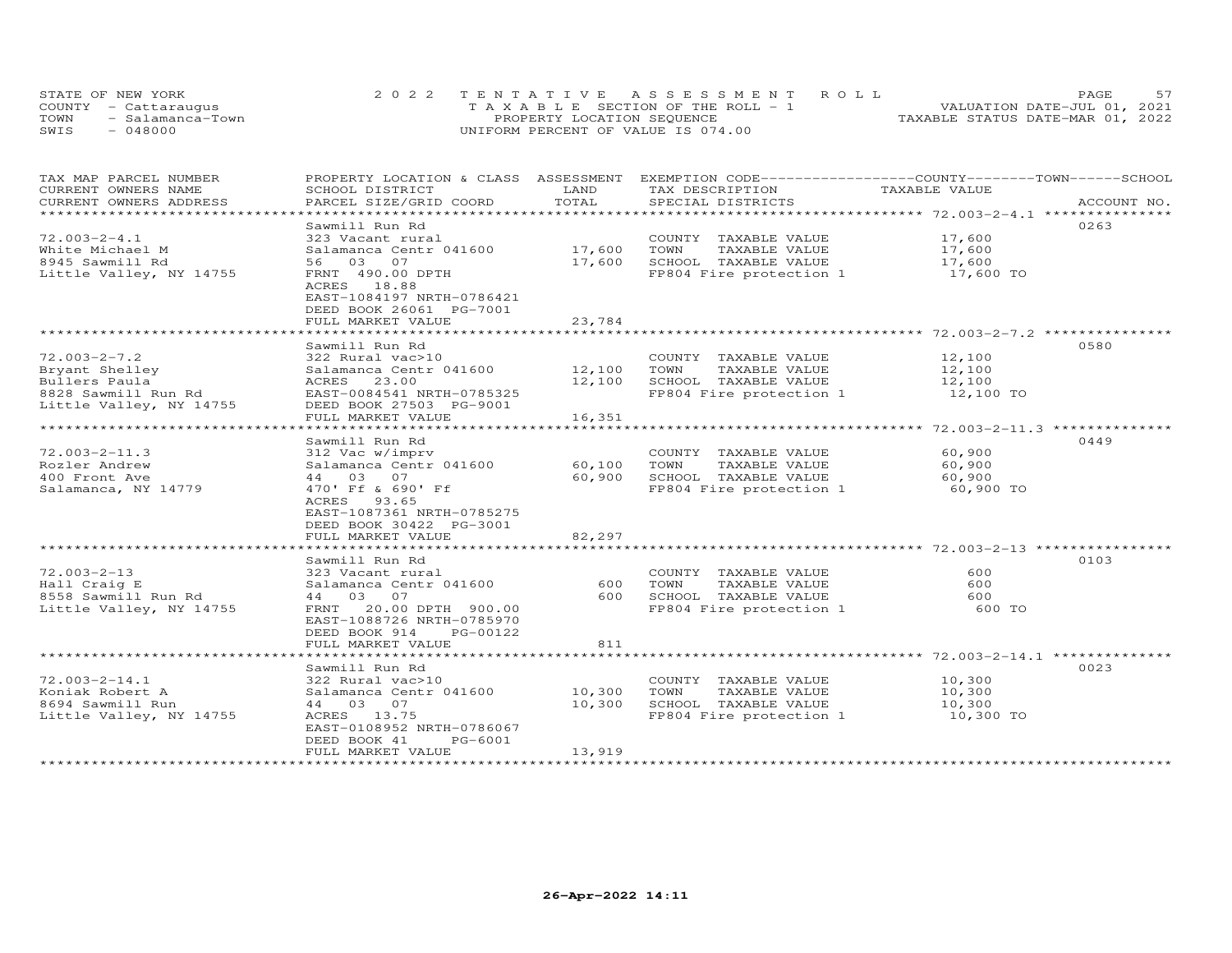|      | STATE OF NEW YORK    | 2022 TENTATIVE ASSESSMENT ROLL        | 58<br>PAGE                       |
|------|----------------------|---------------------------------------|----------------------------------|
|      | COUNTY - Cattaraugus | T A X A B L E SECTION OF THE ROLL - 1 | VALUATION DATE-JUL 01, 2021      |
| TOWN | - Salamanca-Town     | PROPERTY LOCATION SEQUENCE            | TAXABLE STATUS DATE-MAR 01, 2022 |
| SWIS | - 048000             | UNIFORM PERCENT OF VALUE IS 074.00    |                                  |

| TAX MAP PARCEL NUMBER<br>CURRENT OWNERS NAME<br>CURRENT OWNERS ADDRESS | PROPERTY LOCATION & CLASS ASSESSMENT EXEMPTION CODE----------------COUNTY-------TOWN------SCHOOL<br>SCHOOL DISTRICT<br>PARCEL SIZE/GRID COORD | LAND<br>TOTAL        | TAX DESCRIPTION<br>SPECIAL DISTRICTS                                  | TAXABLE VALUE                                          | ACCOUNT NO. |
|------------------------------------------------------------------------|-----------------------------------------------------------------------------------------------------------------------------------------------|----------------------|-----------------------------------------------------------------------|--------------------------------------------------------|-------------|
| $72.003 - 2 - 14.2$<br>Hall Craig E<br>8558 Sawmill Run Rd             | Sawmill Run Rd<br>314 Rural vac<10<br>Salamanca Centr 041600<br>44 03 07                                                                      | 9,400<br>9,400       | COUNTY TAXABLE VALUE<br>TAXABLE VALUE<br>TOWN<br>SCHOOL TAXABLE VALUE | 9,400<br>9,400<br>9,400                                | 0419        |
| Little Valley, NY 14755                                                | 310' Ff & 265' Ff<br>7.35<br>ACRES<br>EAST-1088912 NRTH-0786043<br>DEED BOOK 914<br>PG-00642<br>FULL MARKET VALUE                             | 12,703               | FP804 Fire protection 1                                               | 9,400 TO                                               |             |
|                                                                        | *******************                                                                                                                           | *******************  |                                                                       |                                                        |             |
|                                                                        | Sawmill Run Rd                                                                                                                                |                      |                                                                       |                                                        | 0376        |
| $72.003 - 2 - 15.2$                                                    | 311 Res vac land                                                                                                                              |                      | COUNTY TAXABLE VALUE                                                  | 2,700                                                  |             |
| Hall Craig E                                                           | Salamanca Centr 041600                                                                                                                        | 2,700                | TOWN<br>TAXABLE VALUE                                                 | 2,700                                                  |             |
| 8558 Sawmill Run Rd                                                    | 44 03 07                                                                                                                                      | 2,700                | SCHOOL TAXABLE VALUE                                                  | 2,700                                                  |             |
| Little Valley, NY 14755                                                | $20'$ Ff<br>1.77<br>ACRES<br>EAST-1090207 NRTH-0785862<br>DEED BOOK 914<br>PG-00642                                                           |                      | FP804 Fire protection 1                                               | 2,700 TO                                               |             |
|                                                                        | FULL MARKET VALUE<br>*******************                                                                                                      | 3,649<br>*********** |                                                                       | ***************************** 72.003-2-17.1 ********** |             |
|                                                                        | Sawmill Run Rd                                                                                                                                |                      |                                                                       |                                                        | 0104        |
| $72.003 - 2 - 17.1$                                                    | 323 Vacant rural                                                                                                                              |                      | COUNTY TAXABLE VALUE                                                  | 26,500                                                 |             |
| Hall Craig E                                                           | Salamanca Centr 041600                                                                                                                        | 26,500               | TOWN<br>TAXABLE VALUE                                                 | 26,500                                                 |             |
| 8558 Sawmill Run Rd                                                    | 33 03 07                                                                                                                                      | 26,500               | SCHOOL TAXABLE VALUE                                                  | 26,500                                                 |             |
| Little Valley, NY 14755                                                | 775' Ff<br>ACRES 23.07<br>EAST-1091040 NRTH-0786631<br>DEED BOOK 914<br>PG-00122                                                              |                      | FP804 Fire protection 1                                               | 26,500 TO                                              |             |
|                                                                        | FULL MARKET VALUE                                                                                                                             | 35,811               |                                                                       |                                                        |             |
|                                                                        | Sawmill Run Rd                                                                                                                                |                      |                                                                       |                                                        | 0415        |
| $72.003 - 2 - 26.1$                                                    | 323 Vacant rural                                                                                                                              |                      | COUNTY TAXABLE VALUE                                                  | 21,400                                                 |             |
| Bryant Shelley L                                                       | Salamanca Centr 041600                                                                                                                        | 21,400               | TOWN<br>TAXABLE VALUE                                                 | 21,400                                                 |             |
| Hook Paul E                                                            | 56 03 07                                                                                                                                      | 21,400               | SCHOOL TAXABLE VALUE                                                  | 21,400                                                 |             |
| 8828 Sawmill Run Rd<br>Little Valley, NY 14755                         | $L/u$ - Paul & Janet Hook<br>Ff 40.00<br>ACRES 45.30<br>EAST-1085978 NRTH-0785278<br>DEED BOOK 00993 PG-00478<br>FULL MARKET VALUE            | 28,919               | FP804 Fire protection 1                                               | 21,400 TO                                              |             |
|                                                                        |                                                                                                                                               |                      |                                                                       |                                                        | 0205        |
| $81.001 - 1 - 3$                                                       | Sawmill Run Rd<br>910 Priv forest                                                                                                             |                      | COUNTY TAXABLE VALUE                                                  | 19,500                                                 |             |
| Tome Steven                                                            | Salamanca Centr 041600                                                                                                                        | 19,500               | TOWN<br>TAXABLE VALUE                                                 | 19,500                                                 |             |
| PO Box 653                                                             | 43 03 07                                                                                                                                      | 19,500               | SCHOOL TAXABLE VALUE                                                  | 19,500                                                 |             |
| Salamanca, NY 14779                                                    | ACRES 30.06<br>EAST-1086935 NRTH-0780094<br>DEED BOOK 17588 PG-9001<br>FULL MARKET VALUE                                                      | 26,351               | FP804 Fire protection 1                                               | 19,500 TO                                              |             |
|                                                                        |                                                                                                                                               |                      |                                                                       |                                                        |             |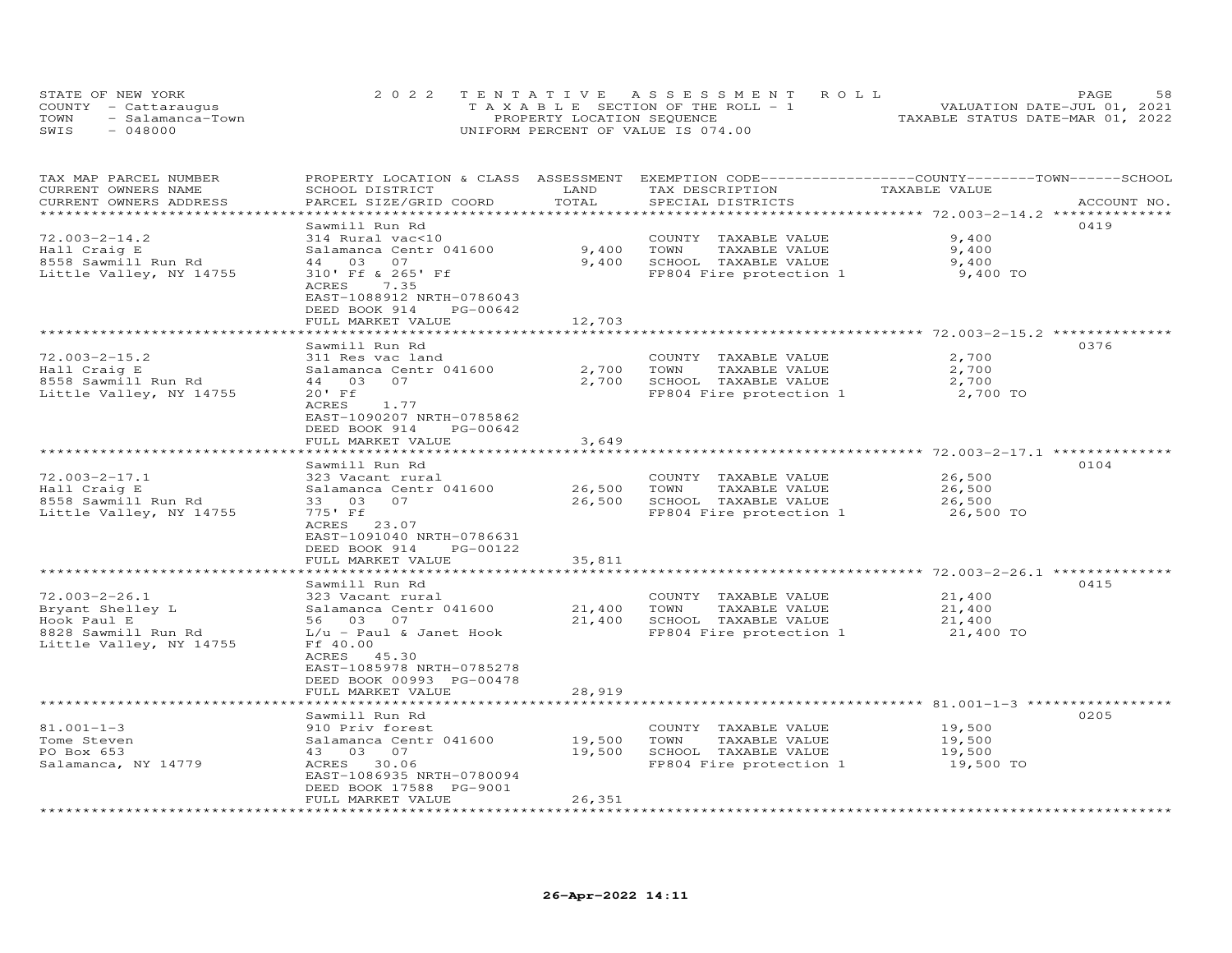| STATE OF NEW YORK        | 2022 TENTATIVE ASSESSMENT ROLL        | 59<br>PAGE                       |
|--------------------------|---------------------------------------|----------------------------------|
| COUNTY - Cattaraugus     | T A X A B L E SECTION OF THE ROLL - 1 | VALUATION DATE-JUL 01, 2021      |
| TOWN<br>- Salamanca-Town | PROPERTY LOCATION SEQUENCE            | TAXABLE STATUS DATE-MAR 01, 2022 |
| $-048000$<br>SWIS        | UNIFORM PERCENT OF VALUE IS 074.00    |                                  |

| TAX MAP PARCEL NUMBER<br>CURRENT OWNERS NAME<br>CURRENT OWNERS ADDRESS | PROPERTY LOCATION & CLASS ASSESSMENT<br>SCHOOL DISTRICT<br>PARCEL SIZE/GRID COORD                              | LAND<br>TOTAL           | EXEMPTION CODE------------------COUNTY-------TOWN-----SCHOOL<br>TAX DESCRIPTION<br>SPECIAL DISTRICTS | TAXABLE VALUE       | ACCOUNT NO. |
|------------------------------------------------------------------------|----------------------------------------------------------------------------------------------------------------|-------------------------|------------------------------------------------------------------------------------------------------|---------------------|-------------|
|                                                                        |                                                                                                                |                         |                                                                                                      |                     |             |
|                                                                        | 8446 Sawmill Run Rd                                                                                            |                         |                                                                                                      |                     | 0350        |
| $72.003 - 2 - 22$                                                      | 210 1 Family Res                                                                                               |                         | COUNTY TAXABLE VALUE                                                                                 | 11,300              |             |
| Hall Craig E                                                           | Salamanca Centr 041600                                                                                         | 10,300                  | TOWN<br>TAXABLE VALUE                                                                                | 11,300              |             |
| 8558 Sawmill Run Rd                                                    | 33 03<br>07                                                                                                    | 11,300                  | SCHOOL TAXABLE VALUE                                                                                 | 11,300              |             |
| Little Valley, NY 14755                                                | 182' Ff<br>ACRES<br>3,20<br>EAST-1091924 NRTH-0785831<br>DEED BOOK 00927 PG-00607<br>FULL MARKET VALUE         | 15,270                  | FP804 Fire protection 1                                                                              | 11,300 TO           |             |
|                                                                        |                                                                                                                |                         |                                                                                                      |                     |             |
|                                                                        | 8527 Sawmill Run Rd                                                                                            |                         |                                                                                                      |                     | 0028        |
| $72.003 - 2 - 24$                                                      | 210 1 Family Res                                                                                               |                         | COUNTY TAXABLE VALUE                                                                                 | 136,300             |             |
| Buman Lisa N                                                           | Salamanca Centr 041600                                                                                         | 37,700                  | TAXABLE VALUE<br>TOWN                                                                                | 136,300             |             |
| Martin Jesse                                                           | 33 03 07                                                                                                       | 136,300                 | SCHOOL TAXABLE VALUE                                                                                 | 136,300             |             |
| 8527 Sawmill Run Road                                                  | 520' Ff & 930' Ff                                                                                              |                         | FP804 Fire protection 1                                                                              | 136,300 TO          |             |
| Salamanca, NY 14779                                                    | ACRES 42.76 BANK<br>081<br>EAST-1090829 NRTH-0785138<br>DEED BOOK 2021<br>PG-16757<br>FULL MARKET VALUE        | 184,189                 |                                                                                                      |                     |             |
|                                                                        | ***************************                                                                                    |                         |                                                                                                      |                     |             |
|                                                                        | 8533 Sawmill Run Rd                                                                                            |                         |                                                                                                      |                     | 0279        |
| $72.003 - 2 - 23$                                                      | 260 Seasonal res                                                                                               |                         | COUNTY TAXABLE VALUE                                                                                 | 8,000               |             |
| Hall Craig E                                                           | Salamanca Centr 041600                                                                                         | 7,000                   | TOWN<br>TAXABLE VALUE                                                                                | 8,000               |             |
| 8558 Sawmill Run Rd                                                    | 07<br>33 03                                                                                                    | 8,000                   | SCHOOL TAXABLE VALUE                                                                                 | 8,000               |             |
| Little Valley, NY 14755                                                | 120' Ff<br>ACRES<br>1.01<br>EAST-1090869 NRTH-0785933<br>DEED BOOK 00927 PG-00607                              |                         | FP804 Fire protection 1                                                                              | 8,000 TO            |             |
|                                                                        | FULL MARKET VALUE<br>***********************                                                                   | 10,811<br>************* |                                                                                                      |                     |             |
|                                                                        |                                                                                                                |                         |                                                                                                      |                     |             |
| $72.003 - 2 - 17.4$                                                    | 8538 Sawmill Run Rd                                                                                            |                         | COUNTY TAXABLE VALUE                                                                                 | 73,800              | 0425        |
| White Michael M.                                                       | 210 1 Family Res<br>Salamanca Centr 041600                                                                     | 13,000                  | TOWN<br>TAXABLE VALUE                                                                                | 73,800              |             |
| 8945 Sawmill Run Road                                                  | 33 03 07                                                                                                       | 73,800                  | SCHOOL TAXABLE VALUE                                                                                 | 73,800              |             |
| Little Valley, NY 14755                                                | $L/u$ - Frances-Stanley<br>ACRES<br>$6.08$ BANK<br>017<br>EAST-1091681 NRTH-0786015<br>DEED BOOK 29287 PG-5001 |                         | FP804 Fire protection 1                                                                              | 73,800 TO           |             |
|                                                                        | FULL MARKET VALUE                                                                                              | 99,730                  |                                                                                                      |                     |             |
|                                                                        |                                                                                                                |                         |                                                                                                      |                     |             |
|                                                                        | 8558 Sawmill Run Rd                                                                                            |                         |                                                                                                      |                     | 0100        |
| $72.003 - 2 - 18$                                                      | 210 1 Family Res                                                                                               |                         | BAS STAR<br>41854                                                                                    | $\overline{O}$      | 24,000      |
| Hall Craig E                                                           | Salamanca Centr 041600                                                                                         | 11,500                  | COUNTY TAXABLE VALUE                                                                                 | 73,000              |             |
| 8558 Sawmill Run Rd                                                    | 33 03 07                                                                                                       | 73,000                  | TOWN<br>TAXABLE VALUE                                                                                | 73,000              |             |
| Little Valley, NY 14755                                                | 345' Ff<br>3.97<br>ACRES                                                                                       |                         | SCHOOL TAXABLE VALUE<br>FP804 Fire protection 1                                                      | 49,000<br>73,000 TO |             |
|                                                                        | EAST-1091387 NRTH-0786137                                                                                      |                         |                                                                                                      |                     |             |
|                                                                        | PG-00122<br>DEED BOOK 914                                                                                      |                         |                                                                                                      |                     |             |
|                                                                        | FULL MARKET VALUE                                                                                              | 98,649                  |                                                                                                      |                     |             |
|                                                                        |                                                                                                                |                         |                                                                                                      |                     |             |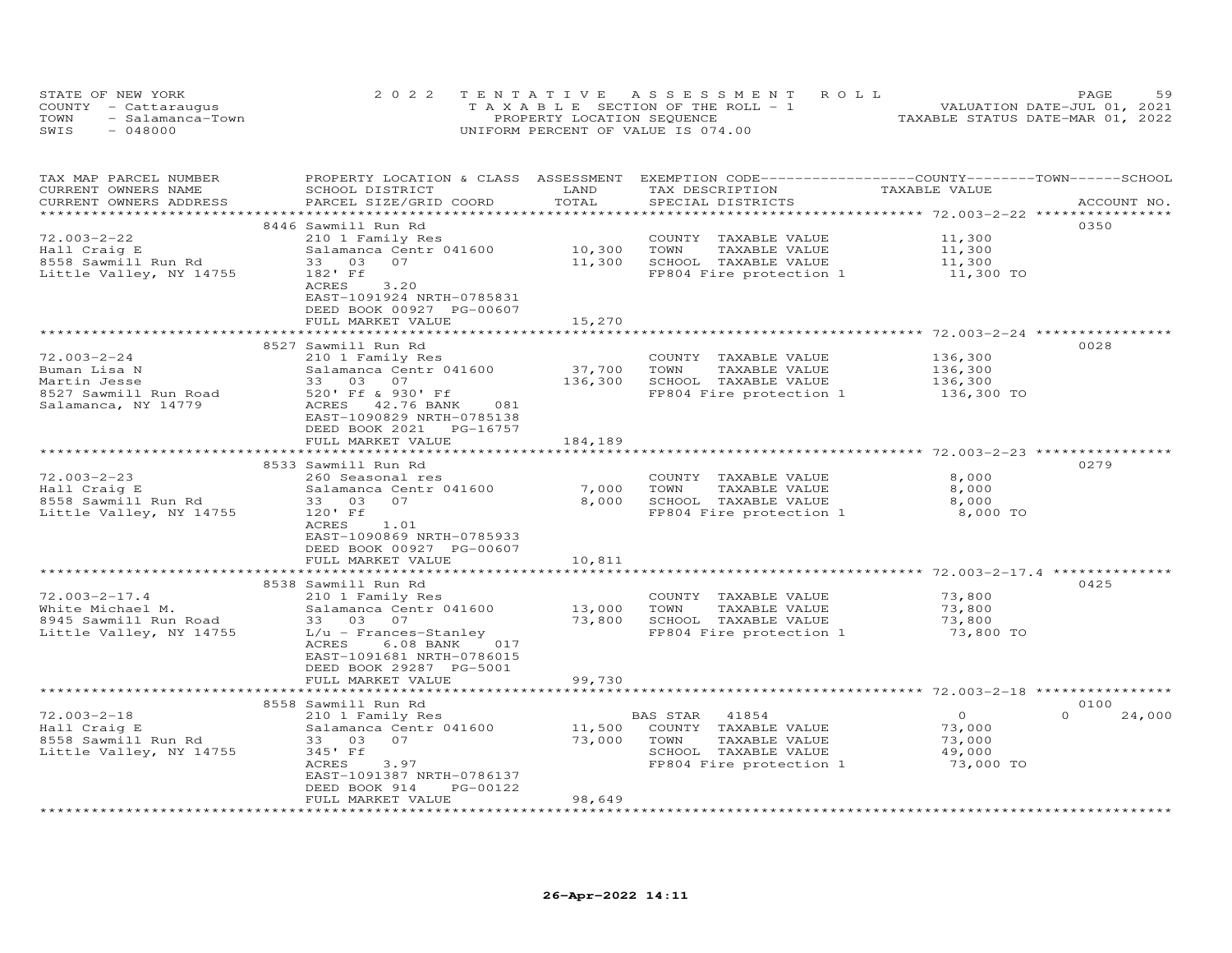|      | STATE OF NEW YORK    | 2022 TENTATIVE ASSESSMENT ROLL        | 60<br>PAGE                       |
|------|----------------------|---------------------------------------|----------------------------------|
|      | COUNTY - Cattaraugus | T A X A B L E SECTION OF THE ROLL - 1 | VALUATION DATE-JUL 01, 2021      |
| TOWN | - Salamanca-Town     | PROPERTY LOCATION SEQUENCE            | TAXABLE STATUS DATE-MAR 01, 2022 |
| SWIS | $-048000$            | UNIFORM PERCENT OF VALUE IS 074.00    |                                  |

| TAX MAP PARCEL NUMBER                                                 | PROPERTY LOCATION & CLASS ASSESSMENT                                                                                                                                                                                          |                | EXEMPTION CODE-----------------COUNTY-------TOWN------SCHOOL                                                  |                                                |               |             |
|-----------------------------------------------------------------------|-------------------------------------------------------------------------------------------------------------------------------------------------------------------------------------------------------------------------------|----------------|---------------------------------------------------------------------------------------------------------------|------------------------------------------------|---------------|-------------|
| CURRENT OWNERS NAME                                                   | SCHOOL DISTRICT                                                                                                                                                                                                               | LAND           | TAX DESCRIPTION                                                                                               | TAXABLE VALUE                                  |               |             |
| CURRENT OWNERS ADDRESS                                                | PARCEL SIZE/GRID COORD                                                                                                                                                                                                        | TOTAL          | SPECIAL DISTRICTS                                                                                             |                                                |               | ACCOUNT NO. |
|                                                                       | **************************************                                                                                                                                                                                        |                |                                                                                                               | ********************** 72.003-2-16 *********** |               |             |
|                                                                       | 8602 Sawmill Run Rd                                                                                                                                                                                                           |                |                                                                                                               |                                                |               | 0040        |
| $72.003 - 2 - 16$                                                     | 210 1 Family Res                                                                                                                                                                                                              |                | AGED C/T/S 41800                                                                                              | 27,800                                         |               | 27,800      |
|                                                                       | Salamanca Centr 041600 7,000 ENH STAR 41834<br>33/44 03 07 55,600 COUNTY TAXABLE VALUE                                                                                                                                        |                |                                                                                                               | $\overline{0}$                                 | $27,800$<br>0 | 27,800      |
| Healy Francis E. Salamanca Centr<br>8602 Sawmill Run Road 33/44 03 07 |                                                                                                                                                                                                                               |                |                                                                                                               | 27,800                                         |               |             |
| Little Valley, NY 14755                                               | 135' Ff                                                                                                                                                                                                                       |                |                                                                                                               |                                                |               |             |
|                                                                       | 1.00<br>ACRES                                                                                                                                                                                                                 |                |                                                                                                               |                                                |               |             |
|                                                                       | EAST-1090400 NRTH-0786554                                                                                                                                                                                                     |                | TOWN TAXABLE VALUE $27,800$<br>SCHOOL TAXABLE VALUE $0$<br>FP804 Fire protection 1 55,600 TO                  |                                                |               |             |
|                                                                       |                                                                                                                                                                                                                               |                |                                                                                                               |                                                |               |             |
|                                                                       | DEED BOOK 28762 PG-6001                                                                                                                                                                                                       | 75,135         |                                                                                                               |                                                |               |             |
|                                                                       | FULL MARKET VALUE                                                                                                                                                                                                             |                |                                                                                                               |                                                |               |             |
|                                                                       |                                                                                                                                                                                                                               |                |                                                                                                               |                                                |               |             |
|                                                                       | 8612 Sawmill Run Rd                                                                                                                                                                                                           |                | 60 PCT OF VALUE USED FOR EXEMPTION PURPOSES                                                                   |                                                |               | 0089        |
|                                                                       | Crandmaison Charlene R<br>Calamanca Centr 041600 18,100 ENH STAR<br>8612 Salamanca Centr 041600 18,100 ENH STAR<br>861.000 COUNTY 14755                                                                                       |                | 41801                                                                                                         | 19,200                                         | 19,200        | $\Omega$    |
|                                                                       |                                                                                                                                                                                                                               |                | 41834                                                                                                         | $\begin{array}{c}0\\44,800\end{array}$         | $\Omega$      | 59,920      |
|                                                                       |                                                                                                                                                                                                                               |                | 64,000 COUNTY TAXABLE VALUE                                                                                   |                                                |               |             |
| Little Valley, NY 14755 230' Ff                                       |                                                                                                                                                                                                                               |                | TOWN<br>TAXABLE VALUE                                                                                         | 44,800                                         |               |             |
|                                                                       | ACRES 10.07                                                                                                                                                                                                                   |                | SCHOOL TAXABLE VALUE                                                                                          | 4,080                                          |               |             |
|                                                                       | EAST-1090253 NRTH-0786710                                                                                                                                                                                                     |                | FP804 Fire protection 1 64,000 TO                                                                             |                                                |               |             |
|                                                                       | DEED BOOK 889<br>PG-00655                                                                                                                                                                                                     |                |                                                                                                               |                                                |               |             |
|                                                                       | FULL MARKET VALUE                                                                                                                                                                                                             | 86,486         |                                                                                                               |                                                |               |             |
|                                                                       | **********************************                                                                                                                                                                                            | ************** |                                                                                                               |                                                |               |             |
|                                                                       | 8636 Sawmill Run Rd                                                                                                                                                                                                           |                |                                                                                                               |                                                |               | 0424        |
|                                                                       |                                                                                                                                                                                                                               |                | COUNTY TAXABLE VALUE                                                                                          |                                                |               |             |
|                                                                       |                                                                                                                                                                                                                               |                | TAXABLE VALUE                                                                                                 | 110,100<br>110,100                             |               |             |
|                                                                       |                                                                                                                                                                                                                               |                |                                                                                                               |                                                |               |             |
|                                                                       |                                                                                                                                                                                                                               |                | SCHOOL TAXABLE VALUE 110,100<br>FP804 Fire protection 1 110,100 TO                                            |                                                |               |             |
|                                                                       | ACRES<br>4.00 BANK 017                                                                                                                                                                                                        |                |                                                                                                               |                                                |               |             |
|                                                                       | EAST-1089815 NRTH-0786566                                                                                                                                                                                                     |                |                                                                                                               |                                                |               |             |
|                                                                       | DEED BOOK 22820 PG-2001                                                                                                                                                                                                       |                |                                                                                                               |                                                |               |             |
|                                                                       | FULL MARKET VALUE                                                                                                                                                                                                             | 148,784        |                                                                                                               |                                                |               |             |
|                                                                       |                                                                                                                                                                                                                               |                |                                                                                                               |                                                |               |             |
|                                                                       | 8677 Sawmill Run Rd                                                                                                                                                                                                           |                |                                                                                                               |                                                |               | 0134        |
| 72.003-2-12                                                           | 210 1 Family Res                                                                                                                                                                                                              |                | COUNTY TAXABLE VALUE 16,500                                                                                   |                                                |               |             |
|                                                                       |                                                                                                                                                                                                                               |                |                                                                                                               |                                                |               |             |
|                                                                       | Salamanca Centr 041600 6,600 TOWN                                                                                                                                                                                             |                | TAXABLE VALUE                                                                                                 | 16,500                                         |               |             |
|                                                                       |                                                                                                                                                                                                                               |                | 16,500 SCHOOL TAXABLE VALUE 16,500<br>16,500 SCHOOL TAXABLE VALUE 16,500<br>FP804 Fire protection 1 16,500 TO |                                                |               |             |
|                                                                       | Extra 2.1 and 2.1 and 2.1 and 2.1 and 2.1 and 2.1 and 2.1 and 2.1 and 2.1 and 2.1 and 2.1 and 2.1 and 2.1 and 2.1 and 2.1 and 2.1 and 2.1 and 2.1 and 2.1 and 2.1 and 2.1 and 2.1 and 2.1 and 2.1 and 2.1 and 2.1 and 2.1 and |                |                                                                                                               |                                                |               |             |
|                                                                       |                                                                                                                                                                                                                               |                |                                                                                                               |                                                |               |             |
|                                                                       | DEED BOOK 2021    PG-12694                                                                                                                                                                                                    |                |                                                                                                               |                                                |               |             |
|                                                                       | FULL MARKET VALUE                                                                                                                                                                                                             | 22,297         |                                                                                                               |                                                |               |             |
|                                                                       |                                                                                                                                                                                                                               |                |                                                                                                               |                                                |               |             |
|                                                                       | 8694 Sawmill Run Rd                                                                                                                                                                                                           |                |                                                                                                               |                                                |               | 0468        |
| $72.003 - 2 - 14.4$                                                   | 210 1 Family Res                                                                                                                                                                                                              |                | VET COM CT 41131<br>29,800 BAS STAR 41854<br>VET COM CT 41131                                                 | 16,000                                         | 16,000        | $\Omega$    |
| Koniak Robert                                                         | Salamanca Centr 041600                                                                                                                                                                                                        |                |                                                                                                               | $\overline{0}$                                 | $\Omega$      | 24,000      |
| 8694 Sawmill Run                                                      |                                                                                                                                                                                                                               |                | 171,600 COUNTY TAXABLE VALUE                                                                                  |                                                |               |             |
| Little Valley, NY 14755                                               |                                                                                                                                                                                                                               |                | TOWN<br>TAXABLE VALUE                                                                                         | 155,600<br>155,600                             |               |             |
|                                                                       | ACRES 28.30 BANK<br>081                                                                                                                                                                                                       |                |                                                                                                               |                                                |               |             |
|                                                                       | EAST-1089346 NRTH-0787017                                                                                                                                                                                                     |                | SCHOOL TAXABLE VALUE 147,600<br>FP804 Fire protection 1 171,600 TO                                            |                                                |               |             |
|                                                                       | DEED BOOK 00964 PG-00357                                                                                                                                                                                                      |                |                                                                                                               |                                                |               |             |
|                                                                       | FULL MARKET VALUE                                                                                                                                                                                                             | 231,892        |                                                                                                               |                                                |               |             |
|                                                                       |                                                                                                                                                                                                                               |                |                                                                                                               |                                                |               |             |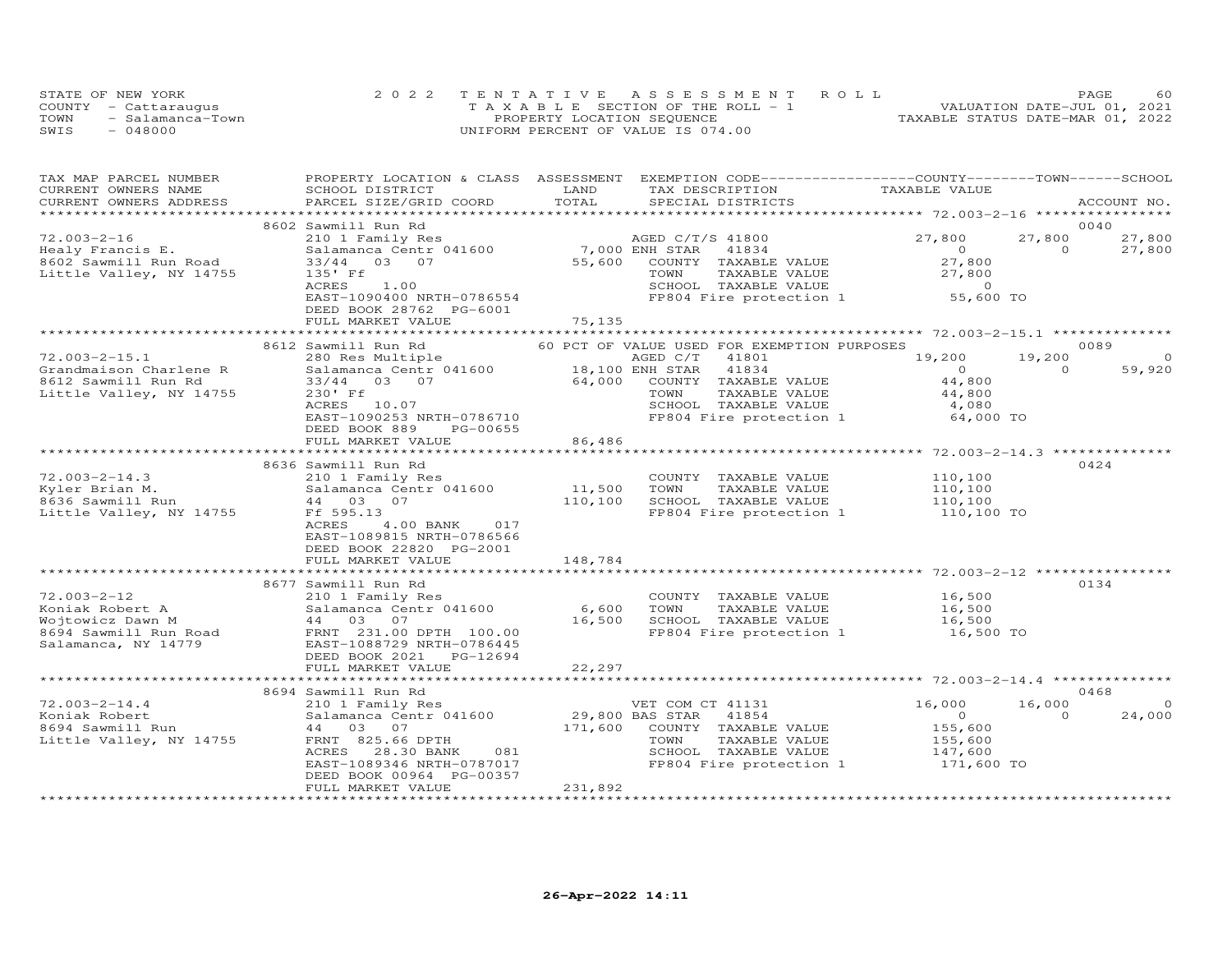|      | STATE OF NEW YORK    | 2022 TENTATIVE ASSESSMENT ROLL        | - 61<br>PAGE                     |
|------|----------------------|---------------------------------------|----------------------------------|
|      | COUNTY - Cattaraugus | T A X A B L E SECTION OF THE ROLL - 1 | VALUATION DATE-JUL 01, 2021      |
| TOWN | - Salamanca-Town     | PROPERTY LOCATION SEQUENCE            | TAXABLE STATUS DATE-MAR 01, 2022 |
| SWIS | - 048000             | UNIFORM PERCENT OF VALUE IS 074.00    |                                  |

| TAX MAP PARCEL NUMBER<br>CURRENT OWNERS NAME                            | SCHOOL DISTRICT                                                                                  | PROPERTY LOCATION & CLASS ASSESSMENT EXEMPTION CODE----------------COUNTY-------TOWN------SCHOOL<br>LAND<br>TAX DESCRIPTION<br>TOTAL | TAXABLE VALUE                                     |
|-------------------------------------------------------------------------|--------------------------------------------------------------------------------------------------|--------------------------------------------------------------------------------------------------------------------------------------|---------------------------------------------------|
| CURRENT OWNERS ADDRESS                                                  | PARCEL SIZE/GRID COORD                                                                           | SPECIAL DISTRICTS                                                                                                                    | ACCOUNT NO.                                       |
|                                                                         | 8698 Sawmill Run Rd                                                                              | 90 PCT OF VALUE USED FOR EXEMPTION PURPOSES                                                                                          | 0295                                              |
| $72.003 - 1 - 18.1$                                                     | 240 Rural res                                                                                    | VET COM CT 41131                                                                                                                     | 16,000<br>16,000<br>$\Omega$                      |
| Zink Patricia Y                                                         |                                                                                                  | 41801                                                                                                                                | 33,310<br>33,310<br>$\Omega$                      |
| 8698 Sawmill Run Rd                                                     | Salamanca Centr 041600 $\frac{13,900 \text{ AGED C/T}}{13,900 \text{ A}&\text{J}$<br>44/45 03 07 | 91,800 ENH STAR<br>41834                                                                                                             | $\overline{0}$<br>59,920                          |
| Little Valley, NY 14755                                                 | Ff 1100.00                                                                                       | COUNTY TAXABLE VALUE                                                                                                                 | $0$<br>42,490                                     |
|                                                                         | 5.85<br>ACRES                                                                                    | TOWN<br>TAXABLE VALUE                                                                                                                | 42,490                                            |
|                                                                         | EAST-1088497 NRTH-0787023                                                                        | SCHOOL TAXABLE VALUE                                                                                                                 | 31,880                                            |
|                                                                         | DEED BOOK 604                                                                                    | FP804 Fire protection 1 91,800 TO                                                                                                    |                                                   |
|                                                                         | FULL MARKET VALUE                                                                                | $PG-00326$<br>$124,054$<br>************************                                                                                  |                                                   |
|                                                                         | ****************************                                                                     |                                                                                                                                      | ******************** 72.003-1-18.3 ************** |
|                                                                         | 8698 Sawmill Run Rd                                                                              |                                                                                                                                      | 0295                                              |
| $72.003 - 1 - 18.3$                                                     | 311 Res vac land                                                                                 | COUNTY TAXABLE VALUE                                                                                                                 | 46,200                                            |
| PERKINS Fredrick                                                        | Salamanca Centr 041600 46,200                                                                    | TAXABLE VALUE<br>TOWN                                                                                                                | 46,200                                            |
| PERKINS Alice                                                           | 44/45 03 07                                                                                      | 46,200<br>SCHOOL TAXABLE VALUE                                                                                                       | 46,200                                            |
| 148 Washington Street<br>Salamanca NY 14770                             |                                                                                                  | FP804 Fire protection 1 46,200 TO                                                                                                    |                                                   |
| Salamanca, NY 14779                                                     | ACRES<br>60.85                                                                                   |                                                                                                                                      |                                                   |
|                                                                         | EAST-1088314 NRTH-0787969                                                                        |                                                                                                                                      |                                                   |
|                                                                         | DEED BOOK 27396 PG-6001                                                                          |                                                                                                                                      |                                                   |
|                                                                         | FULL MARKET VALUE                                                                                | 62,432                                                                                                                               |                                                   |
|                                                                         |                                                                                                  |                                                                                                                                      |                                                   |
|                                                                         | 8733 Sawmill Run Rd                                                                              |                                                                                                                                      | 0396                                              |
| $72.003 - 2 - 11.2$                                                     | 240 Rural res                                                                                    | BAS STAR<br>41854                                                                                                                    | $\overline{0}$<br>$\Omega$<br>24,000              |
| Schank Martin P<br>Schank Phyllis A<br>8733 Sawmill Run Rd<br>Ff 554.60 | Salamanca Centr 041600                                                                           | 23,500<br>COUNTY TAXABLE VALUE                                                                                                       | 106,100                                           |
|                                                                         |                                                                                                  | 106,100<br>TAXABLE VALUE<br>TOWN                                                                                                     | 106, 100                                          |
|                                                                         |                                                                                                  | SCHOOL TAXABLE VALUE                                                                                                                 | 82,100                                            |
| Little Valley, NY 14755                                                 | ACRES 18.25                                                                                      | FP804 Fire protection 1                                                                                                              | 106,100 TO                                        |
|                                                                         | EAST-1087559 NRTH-0786340                                                                        |                                                                                                                                      |                                                   |
|                                                                         | DEED BOOK 00933 PG-00463                                                                         |                                                                                                                                      |                                                   |
|                                                                         | FULL MARKET VALUE                                                                                | 143,378                                                                                                                              |                                                   |
|                                                                         | 8746 Sawmill Run Rd                                                                              |                                                                                                                                      | 0282                                              |
| $72.003 - 1 - 19$                                                       |                                                                                                  |                                                                                                                                      | 16,000<br>$\circ$                                 |
| Williams Thomas C                                                       |                                                                                                  | 210 1 Family Res<br>Salamanca Centr 041600 9,100 VET DIS CT 41141<br>VET COM CT 41131 16,000                                         | 32,000<br>32,000<br>$\overline{O}$                |
| Williams Felicia                                                        |                                                                                                  | 41854                                                                                                                                | $\Omega$<br>24,000                                |
|                                                                         | Salamanca Centr 041600<br>44 03 07<br>d FRNT 100.00 DPTH 125.00                                  | 90,000 BAS STAR<br>COUNTY                                                                                                            | $\begin{array}{c} 0 \\ 42 \end{array}$            |
| 8746 Sawmill Run Rd<br>Little Valley, NY 14755                          | ACRES<br>2.40                                                                                    | COUNTY TAXABLE VALUE                                                                                                                 | 42,000                                            |
|                                                                         | EAST-0108574 NRTH-0787257                                                                        | TOWN      TAXABLE VALUE<br>SCHOOL   TAXABLE VALUE                                                                                    | 66,000                                            |
|                                                                         | DEED BOOK 738<br>PG-00216                                                                        | FP804 Fire protection 1                                                                                                              | 90,000 TO                                         |
|                                                                         |                                                                                                  | 121,622                                                                                                                              |                                                   |
|                                                                         | FULL MARKET VALUE                                                                                |                                                                                                                                      |                                                   |
|                                                                         | 8777 Sawmill Run Rd                                                                              |                                                                                                                                      | 0233                                              |
| $72.003 - 2 - 11.1$                                                     | 270 Mfg housing                                                                                  | COUNTY TAXABLE VALUE 23,800                                                                                                          |                                                   |
| Rozler Andrew                                                           | Salamanca Centr 041600                                                                           | 6,800                                                                                                                                |                                                   |
| Rozler Todd C                                                           | 44 03 07                                                                                         | TOWN TAXABLE VALUE 23,800<br>SCHOOL TAXABLE VALUE 23,800<br>23,800                                                                   |                                                   |
| 400 Front Ave                                                           | FRNT 150.00 DPTH 192.00                                                                          | FP804 Fire protection 1                                                                                                              | 23,800 TO                                         |
| Salamanca, NY 14779                                                     | EAST-1086925 NRTH-0786938                                                                        |                                                                                                                                      |                                                   |
|                                                                         | DEED BOOK 30422 PG-9001                                                                          |                                                                                                                                      |                                                   |
|                                                                         | FULL MARKET VALUE                                                                                | 32,162                                                                                                                               |                                                   |
|                                                                         |                                                                                                  |                                                                                                                                      |                                                   |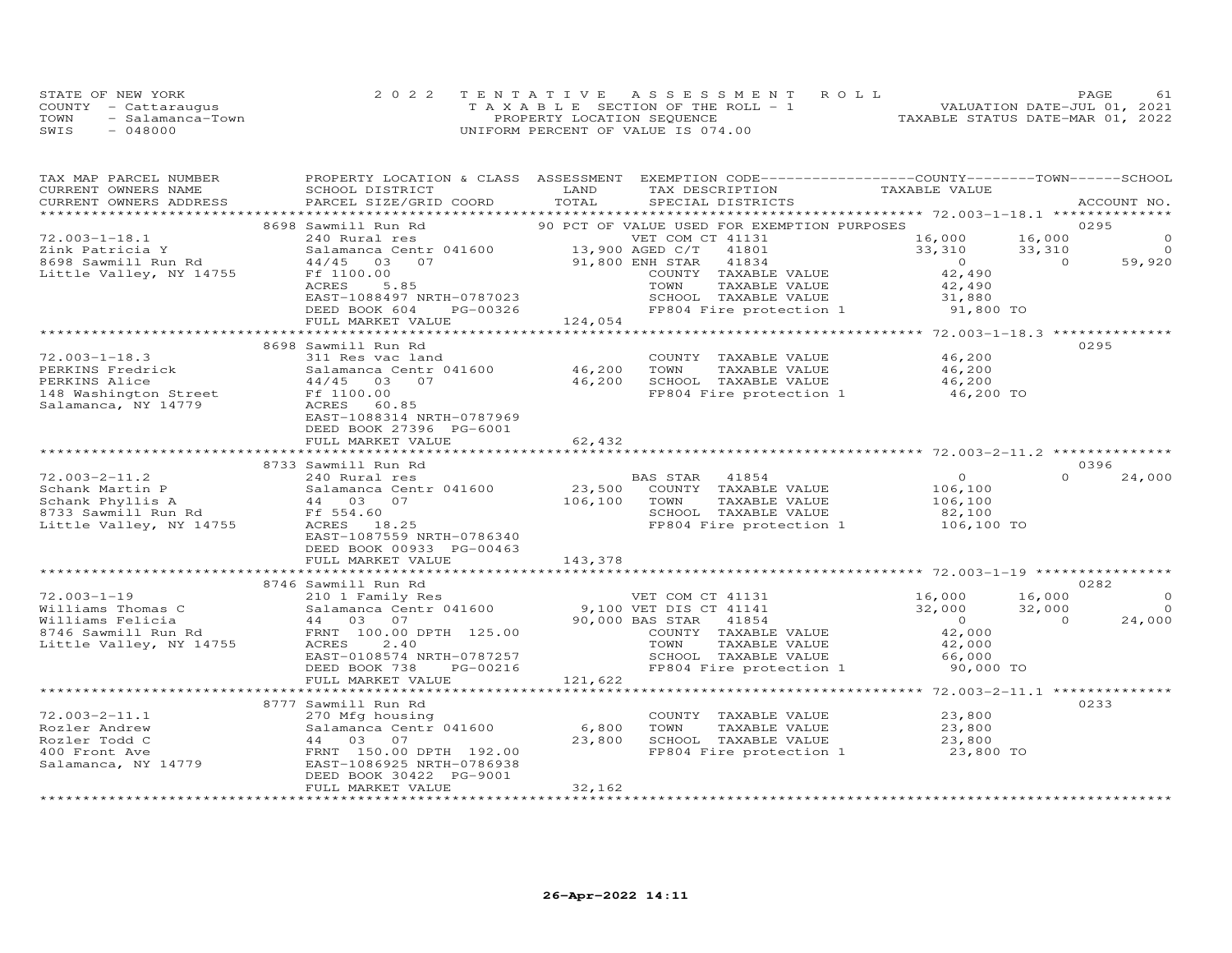| STATE OF NEW YORK        | 2022 TENTATIVE ASSESSMENT ROLL        | PAGE                             |
|--------------------------|---------------------------------------|----------------------------------|
| COUNTY - Cattaraugus     | T A X A B L E SECTION OF THE ROLL - 1 | VALUATION DATE-JUL 01, 2021      |
| TOWN<br>- Salamanca-Town | PROPERTY LOCATION SEQUENCE            | TAXABLE STATUS DATE-MAR 01, 2022 |
| SWIS<br>$-048000$        | UNIFORM PERCENT OF VALUE IS 074.00    |                                  |

| TAX MAP PARCEL NUMBER<br>CURRENT OWNERS NAME<br>CURRENT OWNERS ADDRESS                                     | PROPERTY LOCATION & CLASS ASSESSMENT EXEMPTION CODE----------------COUNTY-------TOWN-----SCHOOL<br>SCHOOL DISTRICT<br>PARCEL SIZE/GRID COORD                                                                                      | LAND<br>TOTAL                              | TAX DESCRIPTION<br>SPECIAL DISTRICTS                                                                                                                   | TAXABLE VALUE                                                              | ACCOUNT NO.                                                                  |
|------------------------------------------------------------------------------------------------------------|-----------------------------------------------------------------------------------------------------------------------------------------------------------------------------------------------------------------------------------|--------------------------------------------|--------------------------------------------------------------------------------------------------------------------------------------------------------|----------------------------------------------------------------------------|------------------------------------------------------------------------------|
| $72.003 - 2 - 7.1$<br>Vitali Greg M<br>8797 Sawmill Run<br>Little Valley, NY 14755                         | 8797 Sawmill Run Rd<br>210 1 Family Res<br>Salamanca Centr 041600<br>44 03 07<br>Ff 299.65<br>2.30<br>ACRES<br>EAST-1086562 NRTH-0786982<br>DEED BOOK 20190 PG-9146<br>FULL MARKET VALUE                                          | 9,000<br>TOWN<br>47,300<br>63,919          | COUNTY TAXABLE VALUE<br>TAXABLE VALUE<br>SCHOOL TAXABLE VALUE<br>FP804 Fire protection 1                                                               | 47,300<br>47,300<br>47,300<br>47,300 TO                                    | 0348                                                                         |
| $72.003 - 1 - 21.2$<br>Spry David M<br>Jeff Bridges<br>8808 Sawmill Run Rd<br>Little Valley, NY 14755      | 8808 Sawmill Run Rd<br>210 1 Family Res<br>Salamanca Centr 041600<br>56 03 07<br>FRNT 130.00 DPTH 316.26<br>EAST-1086237 NRTH-0787266<br>DEED BOOK 888<br>PG-00122<br>FULL MARKET VALUE                                           | 7,000<br>57,800<br>78,108                  | COUNTY TAXABLE VALUE<br>TOWN<br>TAXABLE VALUE<br>SCHOOL TAXABLE VALUE<br>FP804 Fire protection 1                                                       | 57,800<br>57,800<br>57,800<br>57,800 TO                                    | 0435                                                                         |
| $72.003 - 1 - 4.1$<br>Hook Paul E<br>Hook Janet M<br>8826 Sawmill Run Rd<br>Little Valley, NY 14755        | 8826 Sawmill Run Rd<br>210 1 Family Res<br>Salamanca Centr 041600<br>56/57 03 07<br>L/u - Paul & Janet Hook<br>Ff 50.00<br>ACRES 23.59<br>EAST-1085824 NRTH-0789274<br>DEED BOOK 00993 PG-00478<br>FULL MARKET VALUE              | $CW_15_VE_1/$<br>26,800 AGED C/T<br>90,068 | CW_15_VET/ 41162<br>41801<br>66,650 ENH STAR 41834<br>COUNTY TAXABLE VALUE<br>TOWN<br>TAXABLE VALUE<br>SCHOOL TAXABLE VALUE<br>FP804 Fire protection 1 | 9,600<br>5,705<br>$\overline{0}$<br>51,345<br>59,985<br>6,730<br>66,650 TO | 0413<br>$\circ$<br>$\Omega$<br>$\overline{0}$<br>6,665<br>59,920<br>$\Omega$ |
| $72.003 - 1 - 4.3$<br>Bryant George Jr<br>Bryant Shelley<br>8828 Sawmill Run Rd<br>Little Valley, NY 14755 | *****************************<br>8828 Sawmill Run Rd<br>210 1 Family Res<br>Salamanca Centr 041600<br>56 03 07<br>FRNT 200.00 DPTH<br>2.45<br>ACRES<br>EAST-1085814 NRTH-0787363<br>DEED BOOK 00928 PG-00533<br>FULL MARKET VALUE | 9,200<br>105,100<br>TOWN<br>142,027        | BAS STAR 41854<br>COUNTY TAXABLE VALUE<br>TAXABLE VALUE<br>SCHOOL TAXABLE VALUE<br>FP804 Fire protection 1                                             | $\overline{O}$<br>105,100<br>105,100<br>81,100<br>105,100 TO               | 0454<br>$\Omega$<br>24,000                                                   |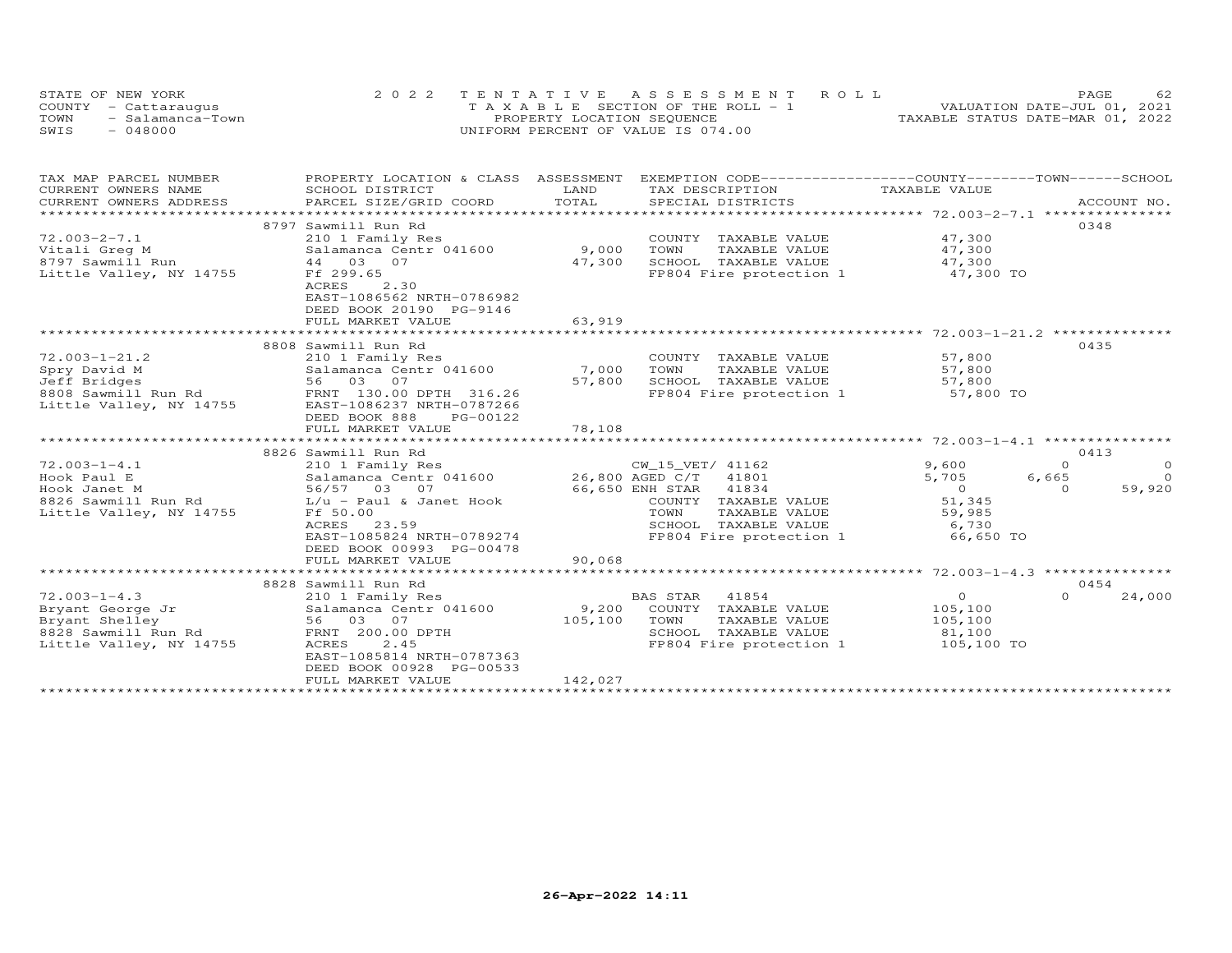| STATE OF NEW YORK        | 2022 TENTATIVE ASSESSMENT ROLL        | 63<br>PAGE                       |
|--------------------------|---------------------------------------|----------------------------------|
| COUNTY - Cattaraugus     | T A X A B L E SECTION OF THE ROLL - 1 | VALUATION DATE-JUL 01, 2021      |
| TOWN<br>- Salamanca-Town | PROPERTY LOCATION SEQUENCE            | TAXABLE STATUS DATE-MAR 01, 2022 |
| SWIS<br>- 048000         | UNIFORM PERCENT OF VALUE IS 074.00    |                                  |

| TAX MAP PARCEL NUMBER<br>CURRENT OWNERS NAME<br>CURRENT OWNERS ADDRESS                                                                                                | PROPERTY LOCATION & CLASS ASSESSMENT EXEMPTION CODE----------------COUNTY-------TOWN------SCHOOL<br>SCHOOL DISTRICT<br>PARCEL SIZE/GRID COORD TOTAL | LAND                              | TAX DESCRIPTION<br>SPECIAL DISTRICTS                                               | TAXABLE VALUE                 | ACCOUNT NO.                |
|-----------------------------------------------------------------------------------------------------------------------------------------------------------------------|-----------------------------------------------------------------------------------------------------------------------------------------------------|-----------------------------------|------------------------------------------------------------------------------------|-------------------------------|----------------------------|
|                                                                                                                                                                       |                                                                                                                                                     |                                   |                                                                                    |                               |                            |
|                                                                                                                                                                       | 8831 Sawmill Run Rd                                                                                                                                 |                                   | 60 PCT OF VALUE USED FOR EXEMPTION PURPOSES                                        |                               | 0124                       |
| $72.003 - 2 - 6.1$                                                                                                                                                    | 210 1 Family Res                                                                                                                                    |                                   | AGED C/T<br>41801                                                                  | 25,584                        | 25,584<br>$\circ$          |
| Hook Thomas                                                                                                                                                           | Salamanca Centr 041600                                                                                                                              | 50,200 ENH STAR<br>106,600 COUNTY | 41834                                                                              | $\overline{0}$                | $\sim$ 0<br>59,920         |
| 8831 Sawmill Run Rd                                                                                                                                                   | 56 03<br>07                                                                                                                                         |                                   | COUNTY TAXABLE VALUE                                                               | 81,016                        |                            |
| Little Valley, NY 14755                                                                                                                                               | 400' Ff                                                                                                                                             |                                   | TOWN<br>TAXABLE VALUE                                                              | 81,016                        |                            |
|                                                                                                                                                                       | ACRES 70.05                                                                                                                                         |                                   | SCHOOL TAXABLE VALUE                                                               | 46,680<br>106,600 TO          |                            |
|                                                                                                                                                                       | EAST-1085249 NRTH-0786750                                                                                                                           |                                   | FP804 Fire protection 1                                                            |                               |                            |
|                                                                                                                                                                       | DEED BOOK 827<br>PG-00351                                                                                                                           |                                   |                                                                                    |                               |                            |
|                                                                                                                                                                       | FULL MARKET VALUE                                                                                                                                   | 144,054                           |                                                                                    |                               |                            |
|                                                                                                                                                                       |                                                                                                                                                     |                                   |                                                                                    |                               |                            |
| $72.003 - 1 - 4.2$                                                                                                                                                    | 8842 Sawmill Run Rd                                                                                                                                 |                                   | BAS STAR 41854                                                                     | $\overline{O}$                | 0122<br>24,000<br>$\Omega$ |
| V2.003-1-4.2<br>Dineen Timothy M<br>Dineen Paula J<br>8842 Sawmill Run Ff 248.00<br>Little Valley, NY 14755<br>ACRES 8.30                                             | 210 1 Family Res                                                                                                                                    |                                   |                                                                                    |                               |                            |
|                                                                                                                                                                       |                                                                                                                                                     | 157,700                           | 16,300 COUNTY TAXABLE VALUE<br>157.700 TOWN TAXABLE VALUE<br>TAXABLE VALUE<br>TOWN | 157,700<br>157,700<br>133,700 |                            |
|                                                                                                                                                                       |                                                                                                                                                     |                                   | SCHOOL TAXABLE VALUE                                                               |                               |                            |
|                                                                                                                                                                       |                                                                                                                                                     |                                   | FP804 Fire protection 1 157,700 TO                                                 |                               |                            |
|                                                                                                                                                                       | EAST-1085407 NRTH-0787127                                                                                                                           |                                   |                                                                                    |                               |                            |
|                                                                                                                                                                       | DEED BOOK 00952 PG-00231                                                                                                                            |                                   |                                                                                    |                               |                            |
|                                                                                                                                                                       | FULL MARKET VALUE                                                                                                                                   | 213,108                           |                                                                                    |                               |                            |
|                                                                                                                                                                       |                                                                                                                                                     |                                   |                                                                                    |                               |                            |
|                                                                                                                                                                       | 8852 Sawmill Run Rd                                                                                                                                 |                                   |                                                                                    |                               | 0142                       |
| $72.003 - 1 - 3.1$                                                                                                                                                    | 240 Rural res                                                                                                                                       |                                   | ENH STAR 41834                                                                     | $\overline{0}$                | $\Omega$<br>59,920         |
|                                                                                                                                                                       |                                                                                                                                                     |                                   | 41,900 COUNTY TAXABLE VALUE                                                        | 76,900                        |                            |
|                                                                                                                                                                       |                                                                                                                                                     | 76,900 TOWN                       | TAXABLE VALUE                                                                      |                               |                            |
|                                                                                                                                                                       |                                                                                                                                                     |                                   | SCHOOL TAXABLE VALUE                                                               | 76,900<br>16,980              |                            |
| % 12.003-1-3.1<br>Johnson Terence W 31 Salamanca Centr 041600<br>Johnson Gloria 56/57 03 07<br>8852 Sawmill Run Road Ff 240.00<br>Little Valley, NY 14755 ACRES 71.40 |                                                                                                                                                     |                                   | FP804 Fire protection 1 76,900 TO                                                  |                               |                            |
|                                                                                                                                                                       | EAST-1084943 NRTH-0789315                                                                                                                           |                                   |                                                                                    |                               |                            |
|                                                                                                                                                                       | DEED BOOK 29337 PG-6002                                                                                                                             |                                   |                                                                                    |                               |                            |
|                                                                                                                                                                       | FULL MARKET VALUE                                                                                                                                   | 103,919                           |                                                                                    |                               |                            |
|                                                                                                                                                                       |                                                                                                                                                     |                                   |                                                                                    |                               |                            |
|                                                                                                                                                                       | 8866 Sawmill Run Rd                                                                                                                                 |                                   |                                                                                    |                               | 0131                       |
| $72.003 - 1 - 22$                                                                                                                                                     | 210 1 Family Res                                                                                                                                    |                                   | BAS STAR 41854                                                                     | $\overline{0}$                | $\Omega$<br>24,000         |
| Dille Catrina M.                                                                                                                                                      | Salamanca Centr 041600                                                                                                                              |                                   | 8,100 COUNTY TAXABLE VALUE                                                         | 51,500                        |                            |
| 8866 Sawmill Run Rd                                                                                                                                                   | 56 03 07                                                                                                                                            | 51,500 TOWN                       | TAXABLE VALUE                                                                      | 51,500<br>27,500              |                            |
| Little Valley, NY 14755                                                                                                                                               | Ff 360.00                                                                                                                                           |                                   | SCHOOL TAXABLE VALUE                                                               |                               |                            |
|                                                                                                                                                                       | ACRES<br>1.70 BANK 017                                                                                                                              |                                   | FP804 Fire protection 1 51,500 TO                                                  |                               |                            |
|                                                                                                                                                                       | EAST-1085046 NRTH-0787265                                                                                                                           |                                   |                                                                                    |                               |                            |
|                                                                                                                                                                       | DEED BOOK 19252 PG-9001                                                                                                                             |                                   |                                                                                    |                               |                            |
|                                                                                                                                                                       | FULL MARKET VALUE                                                                                                                                   | 69,595                            |                                                                                    |                               |                            |
|                                                                                                                                                                       |                                                                                                                                                     |                                   |                                                                                    |                               |                            |
|                                                                                                                                                                       | 8878 Sawmill Run Rd                                                                                                                                 |                                   |                                                                                    |                               | 0139<br>$\Omega$           |
| $72.003 - 1 - 24$                                                                                                                                                     | 210 1 Family Res                                                                                                                                    |                                   | ENH STAR<br>41834                                                                  | $\overline{0}$                | 47,000                     |
|                                                                                                                                                                       | Salamanca Centr 041600                                                                                                                              | 7,700                             | COUNTY TAXABLE VALUE                                                               | 47,000                        |                            |
| Terhune Molly A<br>Terhune Jeffery A<br>2251 South East 177 Ave<br>Silver Springs - Theory                                                                            | 56 03 07                                                                                                                                            |                                   | TAXABLE VALUE<br>47,000 TOWN                                                       | 47,000                        |                            |
|                                                                                                                                                                       | 360' Ff<br>1.45                                                                                                                                     |                                   | SCHOOL TAXABLE VALUE<br>FP804 Fire protection 1 47,000 TO                          | $\sim$ 0                      |                            |
| Silver Springs, FL 34488                                                                                                                                              | ACRES<br>EAST-1084511 NRTH-0787276                                                                                                                  |                                   |                                                                                    |                               |                            |
|                                                                                                                                                                       | DEED BOOK 15845 PG-4002                                                                                                                             |                                   |                                                                                    |                               |                            |
|                                                                                                                                                                       | FULL MARKET VALUE                                                                                                                                   | 63,514                            |                                                                                    |                               |                            |
|                                                                                                                                                                       |                                                                                                                                                     |                                   |                                                                                    |                               |                            |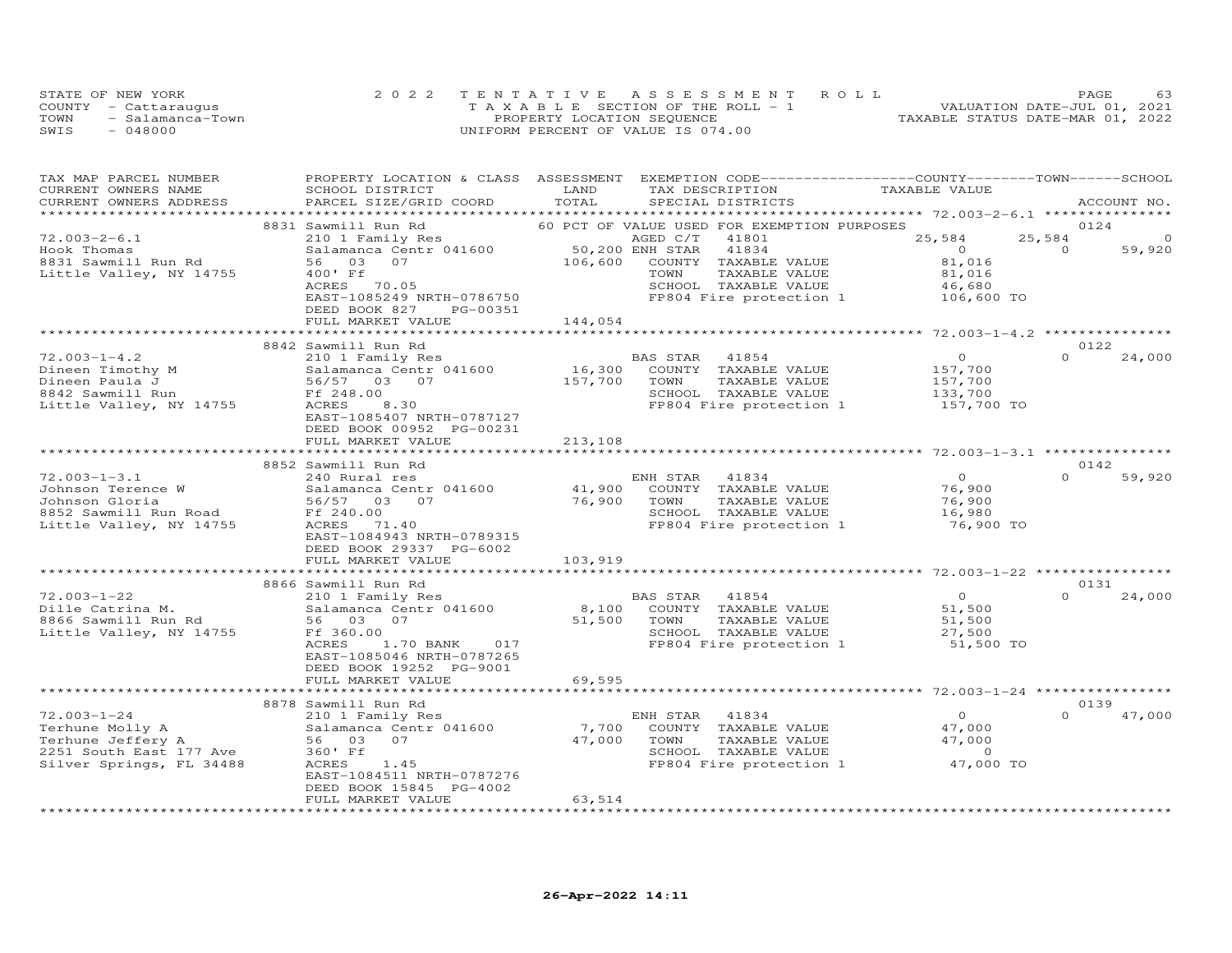|      | STATE OF NEW YORK    | 2022 TENTATIVE ASSESSMENT ROLL        | 64<br>PAGE                       |
|------|----------------------|---------------------------------------|----------------------------------|
|      | COUNTY - Cattaraugus | T A X A B L E SECTION OF THE ROLL - 1 | VALUATION DATE-JUL 01, 2021      |
| TOWN | - Salamanca-Town     | PROPERTY LOCATION SEQUENCE            | TAXABLE STATUS DATE-MAR 01, 2022 |
| SWIS | - 048000             | UNIFORM PERCENT OF VALUE IS 074.00    |                                  |

| TAX MAP PARCEL NUMBER   | PROPERTY LOCATION & CLASS | ASSESSMENT           | EXEMPTION CODE-----------------COUNTY-------TOWN------SCHOOL |                                         |                    |
|-------------------------|---------------------------|----------------------|--------------------------------------------------------------|-----------------------------------------|--------------------|
| CURRENT OWNERS NAME     | SCHOOL DISTRICT           | LAND                 | TAX DESCRIPTION                                              | TAXABLE VALUE                           |                    |
| CURRENT OWNERS ADDRESS  | PARCEL SIZE/GRID COORD    | TOTAL                | SPECIAL DISTRICTS                                            |                                         | ACCOUNT NO.        |
|                         |                           | *****************    |                                                              | ***************** 72.003-1-23 ********* |                    |
|                         | 8880 Sawmill Run Rd       |                      |                                                              |                                         | 0261               |
| $72.003 - 1 - 23$       | 210 1 Family Res          |                      | COUNTY TAXABLE VALUE                                         | 37,000                                  |                    |
|                         | Salamanca Centr 041600    | 6,800                | TOWN<br>TAXABLE VALUE                                        | 37,000                                  |                    |
| Caggiano Michael B      |                           |                      |                                                              |                                         |                    |
| 452 Teakwood Terrace    | 56 03 07                  | 37,000               | SCHOOL TAXABLE VALUE                                         | 37,000                                  |                    |
| Williamsville, NY 14211 | FRNT 150.00 DPTH 195.00   |                      | FP804 Fire protection 1                                      | 37,000 TO                               |                    |
|                         | EAST-1084764 NRTH-0787277 |                      |                                                              |                                         |                    |
|                         | DEED BOOK 10249 PG-6001   |                      |                                                              |                                         |                    |
|                         | FULL MARKET VALUE         | 50,000               |                                                              |                                         |                    |
|                         |                           |                      |                                                              |                                         |                    |
|                         | 8889 Sawmill Run Rd       |                      |                                                              |                                         | 0038               |
| $72.003 - 2 - 5$        | 240 Rural res             |                      | VET WAR CT 41121                                             | 9,600                                   | 9,600              |
| Biscup Jeffrey R        | Salamanca Centr 041600    | 48,100 ENH STAR      | 41834                                                        | $\circ$                                 | $\Omega$<br>59,920 |
|                         | 07                        |                      |                                                              |                                         |                    |
| Biscup Ann M            | 56 03                     | 131,100              | COUNTY TAXABLE VALUE                                         | 121,500                                 |                    |
| 8889 Sawmill Run Rd     | 515' Ff                   |                      | TOWN<br>TAXABLE VALUE                                        | 121,500                                 |                    |
| Little Valley, NY 14755 | ACRES 65.34               |                      | SCHOOL TAXABLE VALUE                                         | 71,180                                  |                    |
|                         | EAST-1084369 NRTH-0784974 |                      | FP804 Fire protection 1                                      | 131,100 TO                              |                    |
|                         | DEED BOOK 784<br>PG-00769 |                      |                                                              |                                         |                    |
|                         | FULL MARKET VALUE         | 177,162              |                                                              |                                         |                    |
|                         |                           |                      |                                                              |                                         |                    |
|                         | 8923 Sawmill Run Rd       |                      |                                                              |                                         | 0367               |
| $72.003 - 2 - 4.2$      | 260 Seasonal res          |                      | COUNTY TAXABLE VALUE                                         | 11,300                                  |                    |
|                         |                           |                      |                                                              |                                         |                    |
| Gloss Franklin          | Salamanca Centr 041600    | 7,300                | TOWN<br>TAXABLE VALUE                                        | 11,300                                  |                    |
| Attn: Agatha Coder      | 07<br>56 03               | 11,300               | SCHOOL TAXABLE VALUE                                         | 11,300                                  |                    |
| 2288 Four Rod Rd        | 175 'Ff                   |                      | FP804 Fire protection 1                                      | 11,300 TO                               |                    |
| East Aurora, NY 14052   | ACRES<br>1.19             |                      |                                                              |                                         |                    |
|                         | EAST-1083947 NRTH-0786947 |                      |                                                              |                                         |                    |
|                         | DEED BOOK 900<br>PG-00190 |                      |                                                              |                                         |                    |
|                         | FULL MARKET VALUE         | 15,270               |                                                              |                                         |                    |
|                         |                           |                      |                                                              |                                         |                    |
|                         | 8925 Sawmill Run Rd       |                      |                                                              |                                         | 0262               |
| $72.003 - 2 - 3$        |                           |                      | 41854                                                        | $\overline{O}$                          | $\Omega$           |
|                         | 210 1 Family Res          |                      | BAS STAR                                                     |                                         | 24,000             |
| White Michael           | Salamanca Centr 041600    | 8,800                | COUNTY TAXABLE VALUE                                         | 47,800                                  |                    |
| 8945 Sawmill Run Rd     | 56 03<br>07               | 47,800               | TOWN<br>TAXABLE VALUE                                        | 47,800                                  |                    |
| Little Valley, NY 14755 | 460' Ff                   |                      | SCHOOL TAXABLE VALUE                                         | 23,800                                  |                    |
|                         | ACRES<br>2.17             |                      | FP804 Fire protection 1                                      | 47,800 TO                               |                    |
|                         | EAST-1083640 NRTH-0786938 |                      |                                                              |                                         |                    |
|                         | DEED BOOK 2234<br>PG-4001 |                      |                                                              |                                         |                    |
|                         | FULL MARKET VALUE         | 64,595               |                                                              |                                         |                    |
|                         | ************************  | ******************** |                                                              |                                         |                    |
|                         | 8940 Sawmill Run Rd       |                      |                                                              |                                         | 0012               |
|                         |                           |                      |                                                              |                                         |                    |
| $72.003 - 1 - 26$       | 240 Rural res             |                      | 41834<br>ENH STAR                                            | $\circ$                                 | $\Omega$<br>59,920 |
| England Robert L        | Salamanca Centr 041600    | 28,900               | COUNTY TAXABLE VALUE                                         | 93,500                                  |                    |
| England Cynthia L       | 56/57 03 07               | 93,500               | TOWN<br>TAXABLE VALUE                                        | 93,500                                  |                    |
| 8940 Sawmill Run Rd     | 412' Ff                   |                      | SCHOOL TAXABLE VALUE                                         | 33,580                                  |                    |
| Little Valley, NY 14755 | 26.90<br>ACRES            |                      | FP804 Fire protection 1                                      | 93,500 TO                               |                    |
|                         | EAST-1083692 NRTH-0788481 |                      |                                                              |                                         |                    |
|                         | DEED BOOK 4516<br>PG-9001 |                      |                                                              |                                         |                    |
|                         | FULL MARKET VALUE         | 126,351              |                                                              |                                         |                    |
| ******************      | ************************* | *******************  |                                                              |                                         |                    |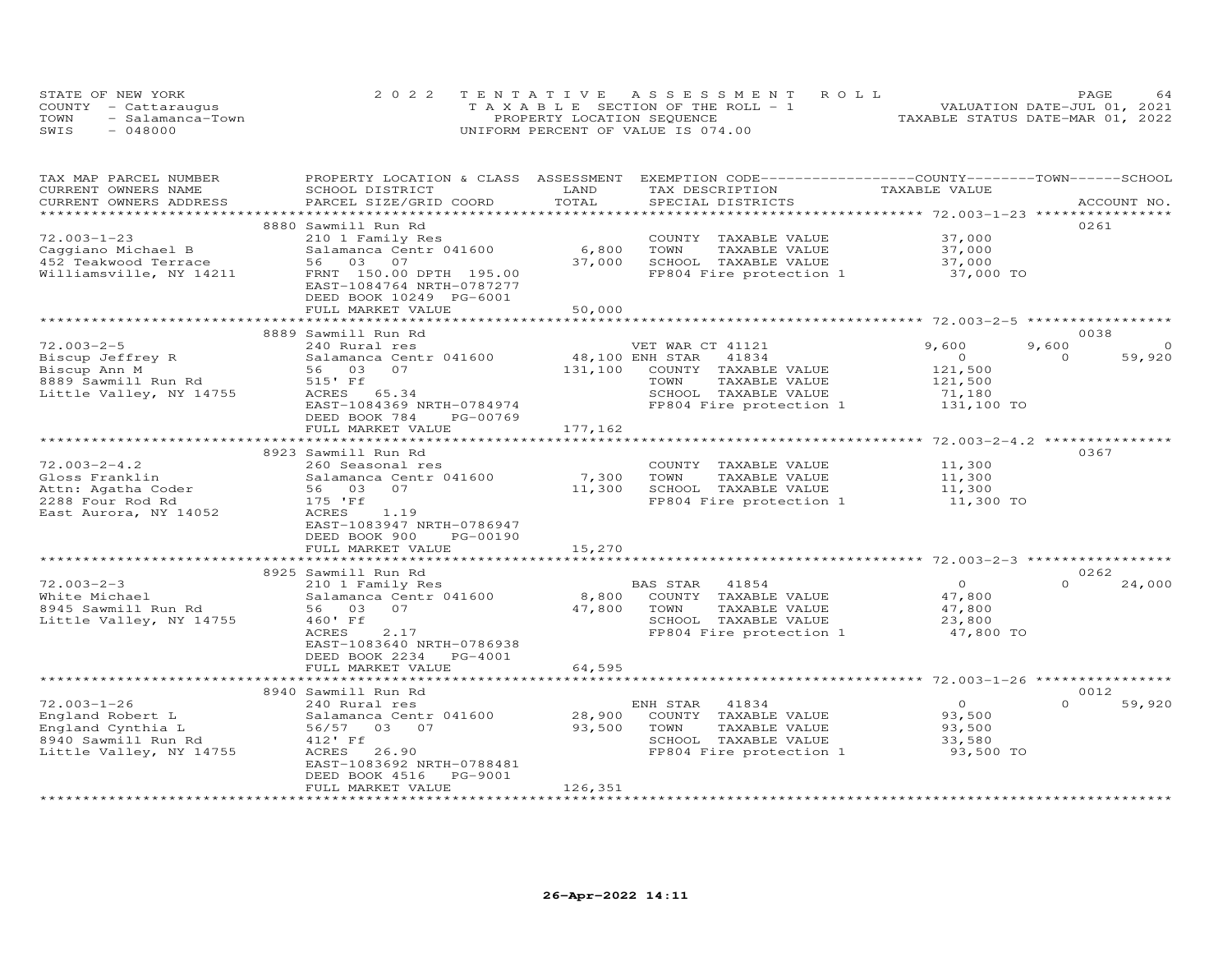| STATE OF NEW YORK |                      | 2022 TENTATIVE ASSESSMENT ROLL        | PAGE                             |
|-------------------|----------------------|---------------------------------------|----------------------------------|
|                   | COUNTY - Cattaraugus | T A X A B L E SECTION OF THE ROLL - 1 | VALUATION DATE-JUL 01, 2021      |
| TOWN              | - Salamanca-Town     | PROPERTY LOCATION SEQUENCE            | TAXABLE STATUS DATE-MAR 01, 2022 |
| SWIS              | $-048000$            | UNIFORM PERCENT OF VALUE IS 074.00    |                                  |

| LAND<br>CURRENT OWNERS NAME<br>SCHOOL DISTRICT<br>TAX DESCRIPTION<br>TAXABLE VALUE<br>TOTAL<br>SPECIAL DISTRICTS<br>CURRENT OWNERS ADDRESS<br>PARCEL SIZE/GRID COORD<br>ACCOUNT NO.<br>8956 Sawmill Run Rd<br>0246<br>$\Omega$ | 59,920 |
|--------------------------------------------------------------------------------------------------------------------------------------------------------------------------------------------------------------------------------|--------|
|                                                                                                                                                                                                                                |        |
|                                                                                                                                                                                                                                |        |
|                                                                                                                                                                                                                                |        |
|                                                                                                                                                                                                                                |        |
| $72.003 - 1 - 27$<br>$\circ$<br>242 Rurl res&rec<br>ENH STAR<br>41834                                                                                                                                                          |        |
| 45,900<br>Deppen Steven A<br>Salamanca Centr 041600<br>COUNTY TAXABLE VALUE<br>101,100                                                                                                                                         |        |
| 101,100<br>03 07<br>TOWN<br>TAXABLE VALUE<br>Deppen Margaret<br>56/57<br>101,100                                                                                                                                               |        |
| 8956 Sawmill Run Rd<br>340' Ff<br>SCHOOL TAXABLE VALUE<br>41,180                                                                                                                                                               |        |
| 101,100 TO<br>Little Valley, NY 14755<br>ACRES 53.33<br>FP804 Fire protection 1                                                                                                                                                |        |
| EAST-1082910 NRTH-0788000                                                                                                                                                                                                      |        |
| DEED BOOK 865<br>PG-00629                                                                                                                                                                                                      |        |
| FULL MARKET VALUE<br>136,622                                                                                                                                                                                                   |        |
|                                                                                                                                                                                                                                |        |
| 8977 Sawmill Run Rd<br>0357                                                                                                                                                                                                    |        |
| $72.003 - 2 - 2.2$<br>145,200<br>210 1 Family Res<br>COUNTY TAXABLE VALUE                                                                                                                                                      |        |
| Salamanca Centr 041600<br>7,000<br>TOWN<br>TAXABLE VALUE<br>145,200<br>Perkins Mark                                                                                                                                            |        |
| 56 03 07<br>145,200<br>Miller Leigh Anna<br>SCHOOL TAXABLE VALUE<br>145,200                                                                                                                                                    |        |
| FRNT 300.00 DPTH 135.00<br>FP804 Fire protection 1 145,200 TO<br>8977 Sawmill Run Rd                                                                                                                                           |        |
| Little Valley, NY 14755<br>BANK<br>081                                                                                                                                                                                         |        |
| EAST-1083089 NRTH-0786908                                                                                                                                                                                                      |        |
| DEED BOOK 28239 PG-6001                                                                                                                                                                                                        |        |
| FULL MARKET VALUE<br>196,216                                                                                                                                                                                                   |        |
|                                                                                                                                                                                                                                |        |
| 8987 Sawmill Run Rd<br>0362                                                                                                                                                                                                    |        |
| $72.003 - 2 - 2.3$<br>14,500<br>210 1 Family Res<br>COUNTY TAXABLE VALUE                                                                                                                                                       |        |
| 9,500<br>TOWN<br>14,500<br>Perkins Fredrick<br>Salamanca Centr 041600<br>TAXABLE VALUE                                                                                                                                         |        |
| Perkins Alice<br>56 03 07<br>14,500<br>SCHOOL TAXABLE VALUE<br>14,500                                                                                                                                                          |        |
| FP804 Fire protection 1<br>14,500 TO<br>148 Washington St<br>Ff 200.00                                                                                                                                                         |        |
| Salamanca, NY 14779                                                                                                                                                                                                            |        |
| ACRES<br>2.64<br>EAST-1082680 NRTH-0786621                                                                                                                                                                                     |        |
|                                                                                                                                                                                                                                |        |
| DEED BOOK 12358 PG-5001                                                                                                                                                                                                        |        |
| FULL MARKET VALUE<br>19,595                                                                                                                                                                                                    |        |
| 8993 Sawmill Run Rd<br>0204                                                                                                                                                                                                    |        |
| $72.003 - 2 - 1$<br>240 Rural res<br>COUNTY TAXABLE VALUE<br>60,000                                                                                                                                                            |        |
| 25,000<br>Terhune Jolan<br>Salamanca Centr 041600<br>TOWN<br>TAXABLE VALUE                                                                                                                                                     |        |
| 60,000<br>60,000<br>SCHOOL TAXABLE VALUE<br>Mead Scott A<br>56 03 07<br>60,000                                                                                                                                                 |        |
|                                                                                                                                                                                                                                |        |
| 8993 Sawmill Run Rd<br>250' Ff<br>FP804 Fire protection 1<br>60,000 TO                                                                                                                                                         |        |
| Little Valley, NY 14755<br>ACRES 20.59<br>EAST-1082410 NRTH-0785162                                                                                                                                                            |        |
|                                                                                                                                                                                                                                |        |
| DEED BOOK 2021<br>PG-12366                                                                                                                                                                                                     |        |
| 81,081<br>FULL MARKET VALUE                                                                                                                                                                                                    |        |
|                                                                                                                                                                                                                                |        |
| 0014<br>Sawmill Run Rd (Off)<br>$72.003 - 1 - 2$                                                                                                                                                                               |        |
| 322 Rural vac>10<br>COUNTY TAXABLE VALUE<br>31,100                                                                                                                                                                             |        |
| Salamanca Centr 041600<br>31,100<br>Bauer Family Limited Ptns<br>TOWN<br>TAXABLE VALUE<br>31,100                                                                                                                               |        |
| 31,100<br>6355 Lakeshore Rd S<br>57 03 07<br>SCHOOL TAXABLE VALUE<br>31,100                                                                                                                                                    |        |
| Canastota, NY 13032<br>FP804 Fire protection 1<br>ACRES 42.62<br>31,100 TO                                                                                                                                                     |        |
| EAST-1083899 NRTH-0790687                                                                                                                                                                                                      |        |
| DEED BOOK 00959 PG-01062                                                                                                                                                                                                       |        |
| FULL MARKET VALUE<br>42,027                                                                                                                                                                                                    |        |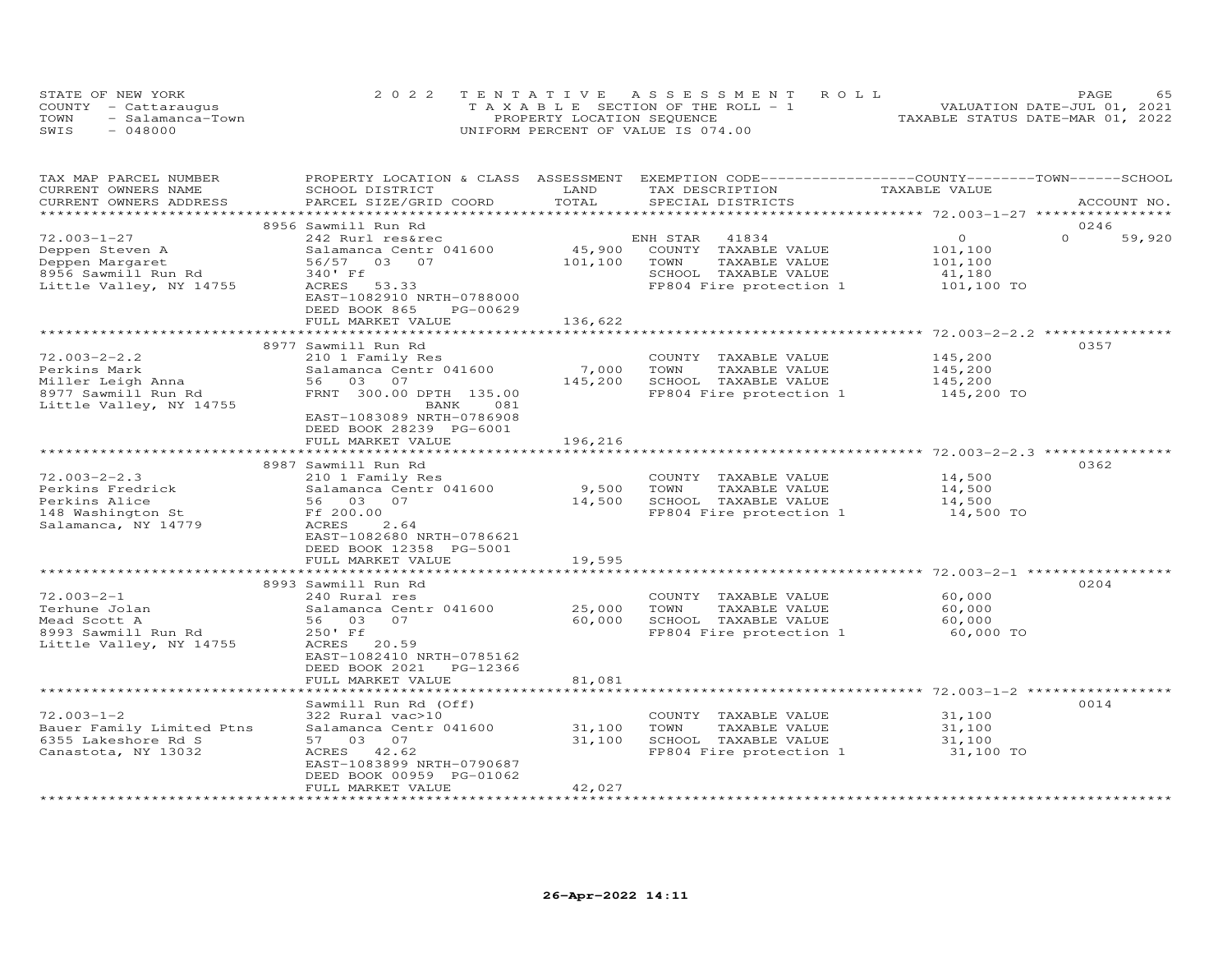| STATE OF NEW YORK    |                  | 2022 TENTATIVE ASSESSMENT ROLL        |  |  |                                  | <b>PAGE</b> |  |
|----------------------|------------------|---------------------------------------|--|--|----------------------------------|-------------|--|
| COUNTY - Cattaraugus |                  | T A X A B L E SECTION OF THE ROLL - 1 |  |  | VALUATION DATE-JUL 01, 2021      |             |  |
| TOWN                 | - Salamanca-Town | PROPERTY LOCATION SEQUENCE            |  |  | TAXABLE STATUS DATE-MAR 01, 2022 |             |  |
| SWIS<br>$-048000$    |                  | UNIFORM PERCENT OF VALUE IS 074.00    |  |  |                                  |             |  |

| TAX MAP PARCEL NUMBER                             | PROPERTY LOCATION & CLASS ASSESSMENT EXEMPTION CODE-----------------COUNTY-------TOWN------SCHOOL |         |                                   |                       |             |
|---------------------------------------------------|---------------------------------------------------------------------------------------------------|---------|-----------------------------------|-----------------------|-------------|
| CURRENT OWNERS NAME                               | SCHOOL DISTRICT                                                                                   | LAND    | TAX DESCRIPTION                   | TAXABLE VALUE         |             |
| CURRENT OWNERS ADDRESS<br>*********************** | PARCEL SIZE/GRID COORD                                                                            | TOTAL   | SPECIAL DISTRICTS                 |                       | ACCOUNT NO. |
|                                                   |                                                                                                   |         |                                   |                       |             |
|                                                   | Sawmill Run Rd (Off)                                                                              |         |                                   |                       | 0021        |
| $72.003 - 1 - 31$                                 | 323 Vacant rural                                                                                  |         | COUNTY TAXABLE VALUE              | 25,000                |             |
| Penn-York Resources, Inc.                         | Salamanca Centr 041600                                                                            | 25,000  | TOWN<br>TAXABLE VALUE             | 25,000                |             |
| Forest Investment Assoc                           | 57 02 07                                                                                          | 25,000  | SCHOOL TAXABLE VALUE              | 25,000                |             |
| 1716 Honeoye Rd                                   | ACRES 20.58                                                                                       |         | FP804 Fire protection 1 25,000 TO |                       |             |
| Shinglehouse, PA 16748                            | EAST-1082959 NRTH-0789472                                                                         |         |                                   |                       |             |
|                                                   | DEED BOOK 439<br>PG-8004                                                                          |         |                                   |                       |             |
|                                                   | FULL MARKET VALUE                                                                                 | 33,784  |                                   |                       |             |
|                                                   |                                                                                                   |         |                                   |                       |             |
|                                                   | Sawmill Run Rd (Off)                                                                              |         |                                   |                       | 0099        |
| 72.003-2-25                                       | 323 Vacant rural                                                                                  |         | COUNTY TAXABLE VALUE              | 72,300                |             |
| Hall Craig E                                      |                                                                                                   |         | TAXABLE VALUE                     | 72,300                |             |
| 8558 Sawmill Run Rd                               | 44 03 07                                                                                          |         | 72,300 SCHOOL TAXABLE VALUE       | 72,300                |             |
| Little Valley, NY 14755                           | ACRES 137.88                                                                                      |         | FP804 Fire protection 1           | 72,300 TO             |             |
|                                                   | EAST-1089009 NRTH-0784557                                                                         |         |                                   |                       |             |
|                                                   | DEED BOOK 914<br>PG-00122                                                                         |         |                                   |                       |             |
|                                                   | FULL MARKET VALUE                                                                                 | 97,703  |                                   |                       |             |
|                                                   |                                                                                                   |         |                                   |                       |             |
|                                                   | Sawmill Run Rd (Off)                                                                              |         |                                   |                       | 0091        |
| $81.001 - 1 - 2$                                  | 910 Priv forest                                                                                   |         | COUNTY TAXABLE VALUE              |                       |             |
|                                                   |                                                                                                   |         | TAXABLE VALUE<br>TOWN             | 156,200<br>156,200    |             |
| John Hancock Varible Life Ins 43 03 07            |                                                                                                   | 156,200 | SCHOOL TAXABLE VALUE              |                       |             |
| 17700 SE Mill Plain Blvd Ste 1 ACRES 240.05       |                                                                                                   |         | FP804 Fire protection 1           | 156,200<br>156,200 TO |             |
| Vanccouver, WA 98683                              | EAST-1087914 NRTH-0781860                                                                         |         |                                   |                       |             |
|                                                   | DEED BOOK 4366 PG-6004                                                                            |         |                                   |                       |             |
|                                                   | FULL MARKET VALUE                                                                                 | 211,081 |                                   |                       |             |
|                                                   |                                                                                                   |         |                                   |                       |             |
|                                                   | Sawmilll Run                                                                                      |         |                                   |                       | 5005        |
| $72.003 - 2 - 17.5$                               |                                                                                                   |         | COUNTY TAXABLE VALUE              | 2,300                 |             |
|                                                   | Salamanca Centr 041600                                                                            | 2,300   | TAXABLE VALUE<br>TOWN             | 2,300                 |             |
|                                                   |                                                                                                   | 2,300   | SCHOOL TAXABLE VALUE              | 2,300                 |             |
|                                                   |                                                                                                   |         |                                   |                       |             |
|                                                   | DEED BOOK 12007 PG-6001                                                                           |         |                                   |                       |             |
|                                                   | FULL MARKET VALUE                                                                                 | 3,108   |                                   |                       |             |
|                                                   |                                                                                                   |         |                                   |                       |             |
|                                                   | 4141 Scott Hollow Rd                                                                              |         |                                   |                       | 0061        |
| $73.001 - 1 - 5.4$                                | 210 1 Family Res                                                                                  |         | COUNTY TAXABLE VALUE              | 213,000               |             |
| DePew Casi                                        | Salamanca Centr 041600                                                                            | 15,500  | TOWN<br>TAXABLE VALUE             | 213,000               |             |
| DePew Clint                                       | 74/75 03 07                                                                                       | 213,000 | SCHOOL TAXABLE VALUE 213,000      |                       |             |
| 4141 Scott Hollow Road                            | Revocable Living Trust                                                                            |         | FP805 Fire protection 2           | 213,000 TO            |             |
| Salamanca, NY 14779                               | ACRES<br>7.50                                                                                     |         |                                   |                       |             |
|                                                   | EAST-1117298 NRTH-0795587                                                                         |         |                                   |                       |             |
|                                                   | DEED BOOK 26722 PG-3003                                                                           |         |                                   |                       |             |
|                                                   | FULL MARKET VALUE                                                                                 | 287,838 |                                   |                       |             |
|                                                   |                                                                                                   |         |                                   |                       |             |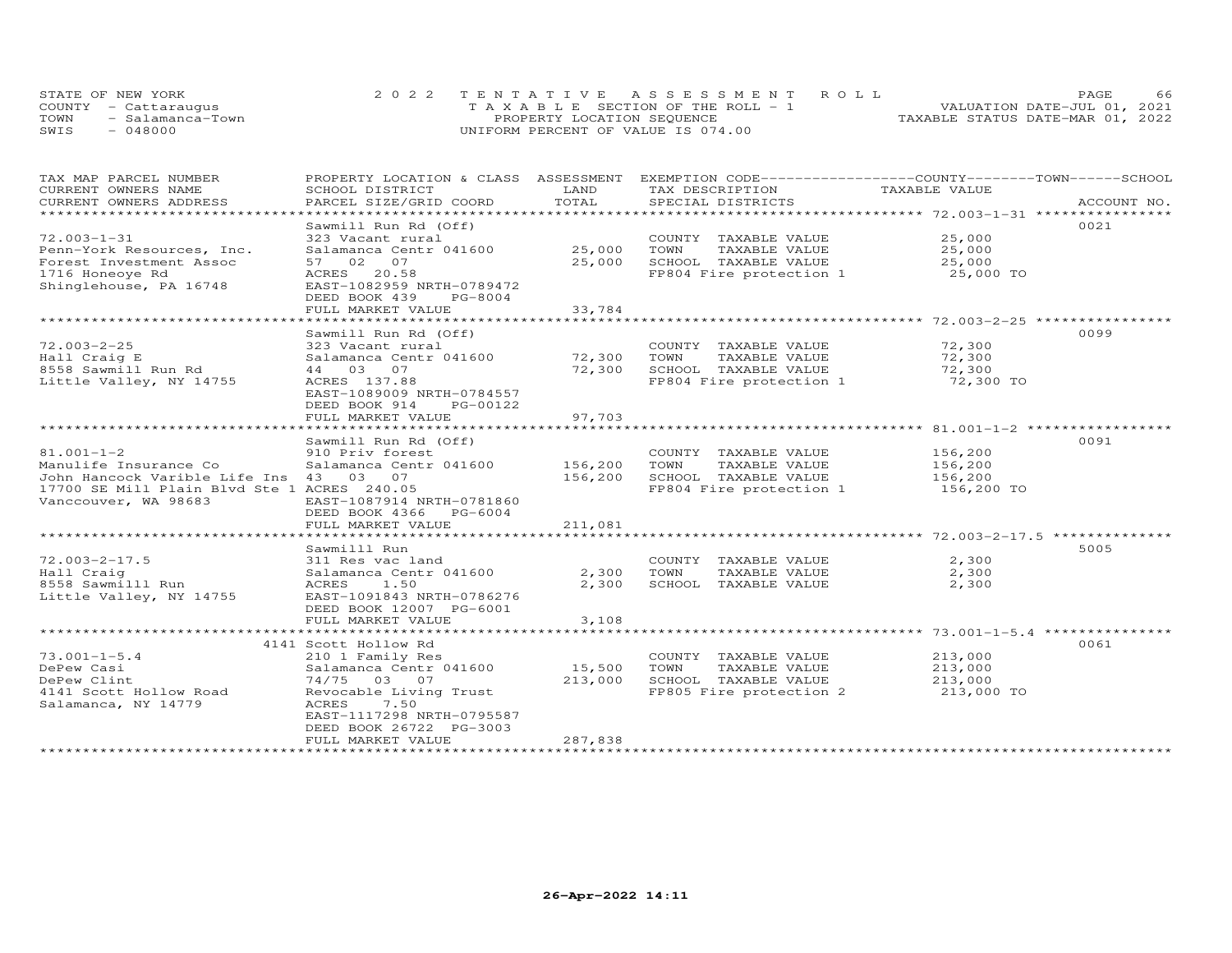| STATE OF NEW YORK    |                  |                                    |                            | 2022 TENTATIVE ASSESSMENT ROLL        |                                  | <b>PAGE</b> |  |
|----------------------|------------------|------------------------------------|----------------------------|---------------------------------------|----------------------------------|-------------|--|
| COUNTY - Cattaraugus |                  |                                    |                            | T A X A B L E SECTION OF THE ROLL - 1 | VALUATION DATE-JUL 01, 2021      |             |  |
| TOWN                 | - Salamanca-Town |                                    | PROPERTY LOCATION SEQUENCE |                                       | TAXABLE STATUS DATE-MAR 01, 2022 |             |  |
| SWIS                 | 048000           | UNIFORM PERCENT OF VALUE IS 074.00 |                            |                                       |                                  |             |  |

| TAX MAP PARCEL NUMBER     | PROPERTY LOCATION & CLASS ASSESSMENT |         | EXEMPTION CODE-----------------COUNTY-------TOWN------SCHOOL |               |             |
|---------------------------|--------------------------------------|---------|--------------------------------------------------------------|---------------|-------------|
| CURRENT OWNERS NAME       | SCHOOL DISTRICT                      | LAND    | TAX DESCRIPTION                                              | TAXABLE VALUE |             |
| CURRENT OWNERS ADDRESS    | PARCEL SIZE/GRID COORD               | TOTAL   | SPECIAL DISTRICTS                                            |               | ACCOUNT NO. |
|                           |                                      |         |                                                              |               |             |
|                           | 5100 Scott Hollow Rd (Off)           |         |                                                              |               | 0431        |
| $73.001 - 1 - 5.3$        | 210 1 Family Res                     |         | COUNTY TAXABLE VALUE                                         | 230,200       |             |
| Dunne Steven H            | Salamanca Centr 041600               | 20,100  | TAXABLE VALUE<br>TOWN                                        | 230,200       |             |
| Dunne Lori Anne           | 74 03 07                             | 230,200 | SCHOOL TAXABLE VALUE                                         | 230,200       |             |
| 4147 Scott Hollow Rd      | ACRES 12.80                          |         | FP805 Fire protection 2                                      | 230,200 TO    |             |
| Salamanca, NY 14779       | EAST-1117201 NRTH-0794894            |         |                                                              |               |             |
|                           | DEED BOOK 870<br>PG-00656            |         |                                                              |               |             |
|                           | FULL MARKET VALUE                    | 311,081 |                                                              |               |             |
|                           |                                      |         |                                                              |               |             |
|                           | State Park Ave                       |         |                                                              |               | 0201        |
| $82.001 - 1 - 2.1$        | 311 Res vac land                     |         | COUNTY TAXABLE VALUE                                         | 7,400         |             |
| Parker Marcia Jean        | Salamanca Centr 041600               | 7,400   | TAXABLE VALUE<br>TOWN                                        | 7,400         |             |
| 359 State Park Ave        | 16 02<br>07                          | 7,400   | SCHOOL TAXABLE VALUE                                         | 7,400         |             |
|                           | 5.40<br>ACRES                        |         | FP805 Fire protection 2                                      | 7,400 TO      |             |
| Salamanca, NY 14779       |                                      |         |                                                              |               |             |
|                           | EAST-1109693 NRTH-0782292            |         |                                                              |               |             |
|                           | DEED BOOK 28799 PG-9002              |         |                                                              |               |             |
|                           | FULL MARKET VALUE                    | 10,000  |                                                              |               |             |
|                           |                                      |         |                                                              |               |             |
|                           | State Park Ave                       |         |                                                              |               | 0502        |
| $82.001 - 1 - 10.3$       | 311 Res vac land                     |         | COUNTY TAXABLE VALUE                                         | 7,700         |             |
| Dry Sean T                | Salamanca Centr 041600               | 7,700   | TOWN<br>TAXABLE VALUE                                        | 7,700         |             |
| Dry Tammy                 | 1.45<br>ACRES                        | 7,700   | SCHOOL TAXABLE VALUE                                         | 7,700         |             |
| 600 Thrope Hollow Rd      | EAST-1109926 NRTH-0779433            |         | FP805 Fire protection 2                                      | 7,700 TO      |             |
| Killbuck, NY 14748        | DEED BOOK 5615 PG-9001               |         |                                                              |               |             |
|                           | FULL MARKET VALUE                    | 10,405  |                                                              |               |             |
|                           |                                      |         |                                                              |               |             |
|                           | State Park Ave                       |         |                                                              |               | 0127        |
| $82.001 - 1 - 13$         | 322 Rural vac>10                     |         | COUNTY TAXABLE VALUE                                         | 30,600        |             |
| Horton Warren G           | Salamanca Centr 041600               | 30,600  | TOWN<br>TAXABLE VALUE                                        | 30,600        |             |
| Attn: Sidney Horton       | 10 02 07                             | 30,600  | SCHOOL TAXABLE VALUE                                         | 30,600        |             |
| 3086 State Park Ave       | Ff 400.00                            |         | FP805 Fire protection 2                                      | 30,600 TO     |             |
| Salamanca, NY 14779       | ACRES 29.50                          |         |                                                              |               |             |
|                           | EAST-1112658 NRTH-0777928            |         |                                                              |               |             |
|                           | DEED BOOK 739<br>PG-00845            |         |                                                              |               |             |
|                           | FULL MARKET VALUE                    | 41,351  |                                                              |               |             |
|                           |                                      |         |                                                              |               |             |
|                           | State Park Ave                       |         |                                                              |               | 0150        |
| 82.001-1-18               |                                      |         | COUNTY TAXABLE VALUE                                         | 9,300         |             |
|                           | 311 Res vac land                     |         |                                                              |               |             |
| Lebryk Est Leon           | Salamanca Centr 041600               | 9,300   | TOWN<br>TAXABLE VALUE                                        | 9,300         |             |
| Larson                    | 10 02 07                             | 9,300   | SCHOOL TAXABLE VALUE                                         | 9,300         |             |
| Margie & Scott            | 234.3' Ff                            |         | FP805 Fire protection 2                                      | 9,300 TO      |             |
| 15336 S Timber Dr         | 2.50<br>ACRES                        |         |                                                              |               |             |
| Plainfield, IL 60544-1596 | EAST-1111394 NRTH-0778022            |         |                                                              |               |             |
|                           | DEED BOOK 00703 PG-00429             |         |                                                              |               |             |
|                           | FULL MARKET VALUE                    | 12,568  |                                                              |               |             |
|                           |                                      |         |                                                              |               |             |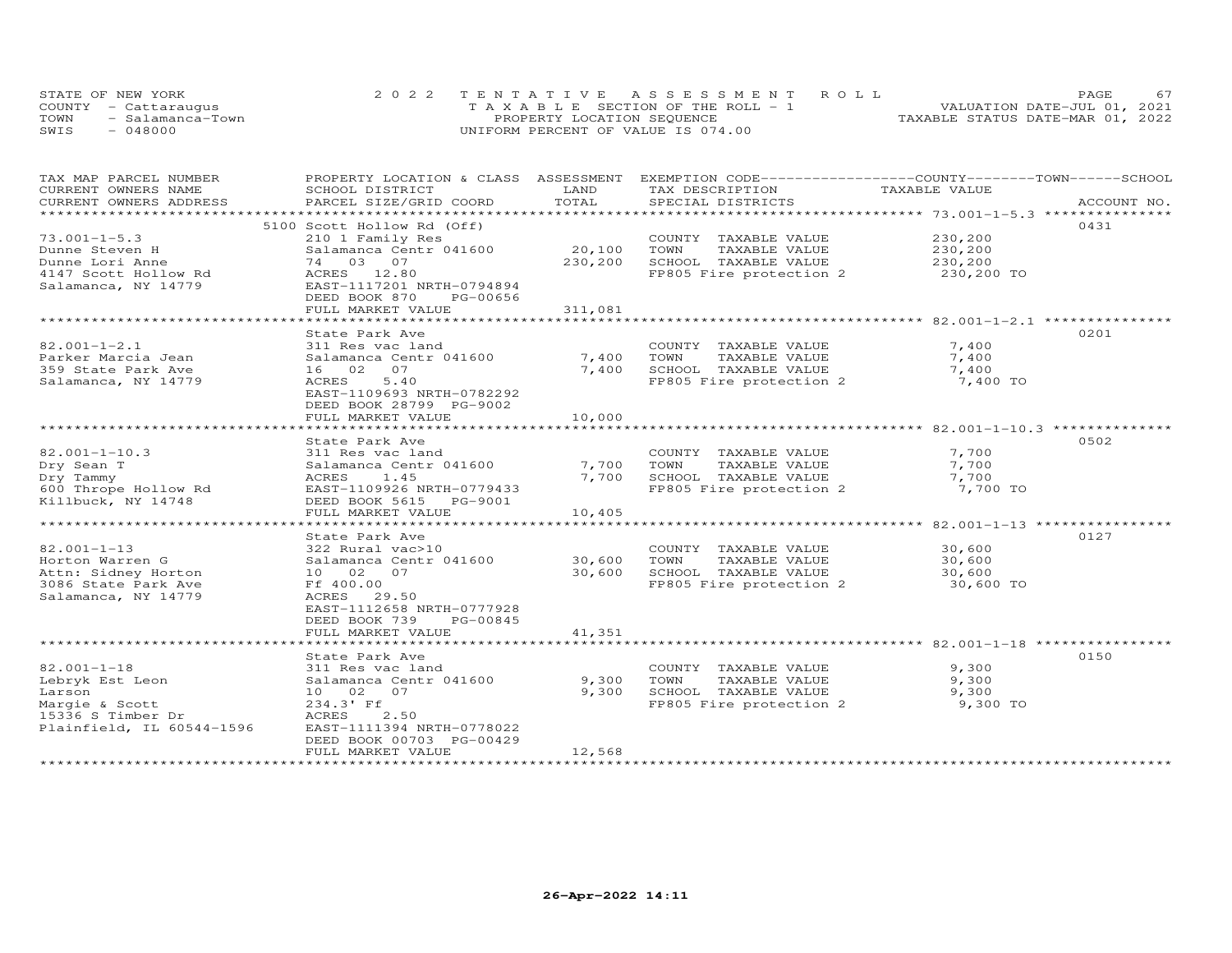| STATE OF NEW YORK        | 2022 TENTATIVE ASSESSMENT ROLL        | 68<br>PAGE.                      |
|--------------------------|---------------------------------------|----------------------------------|
| COUNTY - Cattaraugus     | T A X A B L E SECTION OF THE ROLL - 1 | VALUATION DATE-JUL 01, 2021      |
| TOWN<br>- Salamanca-Town | PROPERTY LOCATION SEQUENCE            | TAXABLE STATUS DATE-MAR 01, 2022 |
| SWIS<br>$-048000$        | UNIFORM PERCENT OF VALUE IS 074.00    |                                  |

| TAX MAP PARCEL NUMBER<br>CURRENT OWNERS NAME | PROPERTY LOCATION & CLASS ASSESSMENT<br>SCHOOL DISTRICT | LAND                | EXEMPTION CODE------------------COUNTY-------TOWN------SCHOOL<br>TAX DESCRIPTION | TAXABLE VALUE                                          |             |
|----------------------------------------------|---------------------------------------------------------|---------------------|----------------------------------------------------------------------------------|--------------------------------------------------------|-------------|
| CURRENT OWNERS ADDRESS                       | PARCEL SIZE/GRID COORD                                  | TOTAL               | SPECIAL DISTRICTS                                                                |                                                        | ACCOUNT NO. |
| **************                               | *****************                                       | ******************* |                                                                                  | ********************** 82.001-1-20.1 ***************   |             |
|                                              | State Park Ave                                          |                     |                                                                                  |                                                        | 0373        |
| $82.001 - 1 - 20.1$                          | 323 Vacant rural                                        |                     | COUNTY TAXABLE VALUE                                                             | 14,200                                                 |             |
| Jadlowski Andrew J                           | Salamanca Centr 041600                                  | 14,200              | TOWN<br>TAXABLE VALUE                                                            | 14,200                                                 |             |
| 4347 Arrowwod Dr                             | 10 02<br>07                                             | 14,200              | SCHOOL TAXABLE VALUE                                                             | 14,200                                                 |             |
| Hamburg, NY 14075                            | 30' Ff                                                  |                     | FP805 Fire protection 2                                                          | 14,200 TO                                              |             |
|                                              | FRNT<br>30.00 DPTH                                      |                     |                                                                                  |                                                        |             |
|                                              | ACRES<br>13.52                                          |                     |                                                                                  |                                                        |             |
|                                              | EAST-1111282 NRTH-0777460                               |                     |                                                                                  |                                                        |             |
|                                              | DEED BOOK 24688 PG-4002                                 |                     |                                                                                  |                                                        |             |
|                                              | FULL MARKET VALUE                                       | 19,189              |                                                                                  |                                                        |             |
|                                              | ******************                                      |                     |                                                                                  | ******************** 82.001-1-25.1 *********           |             |
|                                              | State Park Ave                                          |                     |                                                                                  |                                                        | 0207        |
| $82.001 - 1 - 25.1$                          | 311 Res vac land                                        |                     | COUNTY TAXABLE VALUE                                                             | 61,800                                                 |             |
| Perreault Suzanne                            | Salamanca Centr 041600                                  | 61,800              | TAXABLE VALUE<br>TOWN                                                            | 61,800                                                 |             |
| 14 Rembrandt Dr                              | 15 02 07                                                | 61,800              | SCHOOL TAXABLE VALUE                                                             | 61,800                                                 |             |
| Niskayuna, NY 12309                          | 245FF<br>97.60                                          |                     | FP805 Fire protection 2                                                          | 61,800 TO                                              |             |
|                                              | ACRES<br>EAST-1109219 NRTH-0077965                      |                     |                                                                                  |                                                        |             |
|                                              | DEED BOOK 856<br>PG-00777                               |                     |                                                                                  |                                                        |             |
|                                              | FULL MARKET VALUE                                       | 83,514              |                                                                                  |                                                        |             |
|                                              |                                                         |                     | ******************************** 82.001-1-25.3 ***************                   |                                                        |             |
|                                              | State Park Ave                                          |                     |                                                                                  |                                                        | 0506        |
| $82.001 - 1 - 25.3$                          | 311 Res vac land                                        |                     | COUNTY<br>TAXABLE VALUE                                                          | 7,100                                                  |             |
| Hoag Lance R                                 | Salamanca Centr 041600                                  | 7,100               | TOWN<br>TAXABLE VALUE                                                            | 7,100                                                  |             |
| PO Box 293                                   | ACRES<br>1.05                                           | 7,100               | SCHOOL TAXABLE VALUE                                                             | 7,100                                                  |             |
| Salamanca, NY 14779                          | EAST-1109455 NRTH-0779444                               |                     |                                                                                  |                                                        |             |
|                                              | DEED BOOK 8098<br>PG-6001                               |                     |                                                                                  |                                                        |             |
|                                              | FULL MARKET VALUE                                       | 9,595               |                                                                                  |                                                        |             |
|                                              | *****************                                       |                     |                                                                                  | ************************ 82.001-1-29.1 *************** |             |
|                                              | State Park Ave                                          |                     |                                                                                  |                                                        | 0385        |
| $82.001 - 1 - 29.1$                          | 311 Res vac land                                        |                     | COUNTY TAXABLE VALUE                                                             | 3,100                                                  |             |
| Fisher Leo F                                 | Salamanca Centr 041600                                  | 3,100               | TOWN<br>TAXABLE VALUE                                                            | 3,100                                                  |             |
| %Rosanne Fisher Davis                        | 16 02<br>07                                             | 3,100               | SCHOOL TAXABLE VALUE                                                             | 3,100                                                  |             |
| RD#3                                         | FRNT 193.00 DPTH<br>80.00                               |                     | FP805 Fire protection 2                                                          | 3,100 TO                                               |             |
| 3159 Burton Rd RD3                           | EAST-1108775 NRTH-0780406<br>PG-00848                   |                     |                                                                                  |                                                        |             |
| Jamestown, NY 14701                          | DEED BOOK 808<br>FULL MARKET VALUE                      | 4,189               |                                                                                  |                                                        |             |
|                                              |                                                         |                     |                                                                                  | ******* 82.001-1-33 *****                              |             |
|                                              | State Park Ave                                          |                     |                                                                                  |                                                        | 0271        |
| $82.001 - 1 - 33$                            | 105 Vac farmland                                        |                     | COUNTY TAXABLE VALUE                                                             | 86,100                                                 |             |
| City of Salamanca                            | Salamanca Centr 041600                                  | 86,100              | TAXABLE VALUE<br>TOWN                                                            | 86,100                                                 |             |
| 225 Wildwood Ave                             | 16 02<br>07                                             | 86,100              | SCHOOL TAXABLE VALUE                                                             | 86,100                                                 |             |
| Salamanca, NY 14779                          | 1320' Ff                                                |                     | FP805 Fire protection 2                                                          | 86,100 TO                                              |             |
|                                              | ACRES 151.36                                            |                     |                                                                                  |                                                        |             |
|                                              | EAST-1108193 NRTH-0781212                               |                     |                                                                                  |                                                        |             |
|                                              | DEED BOOK 6535<br>$PG-4004$                             |                     |                                                                                  |                                                        |             |
|                                              | FULL MARKET VALUE                                       | 116,351             |                                                                                  |                                                        |             |
| *********************                        | ************************                                | ******************* |                                                                                  |                                                        |             |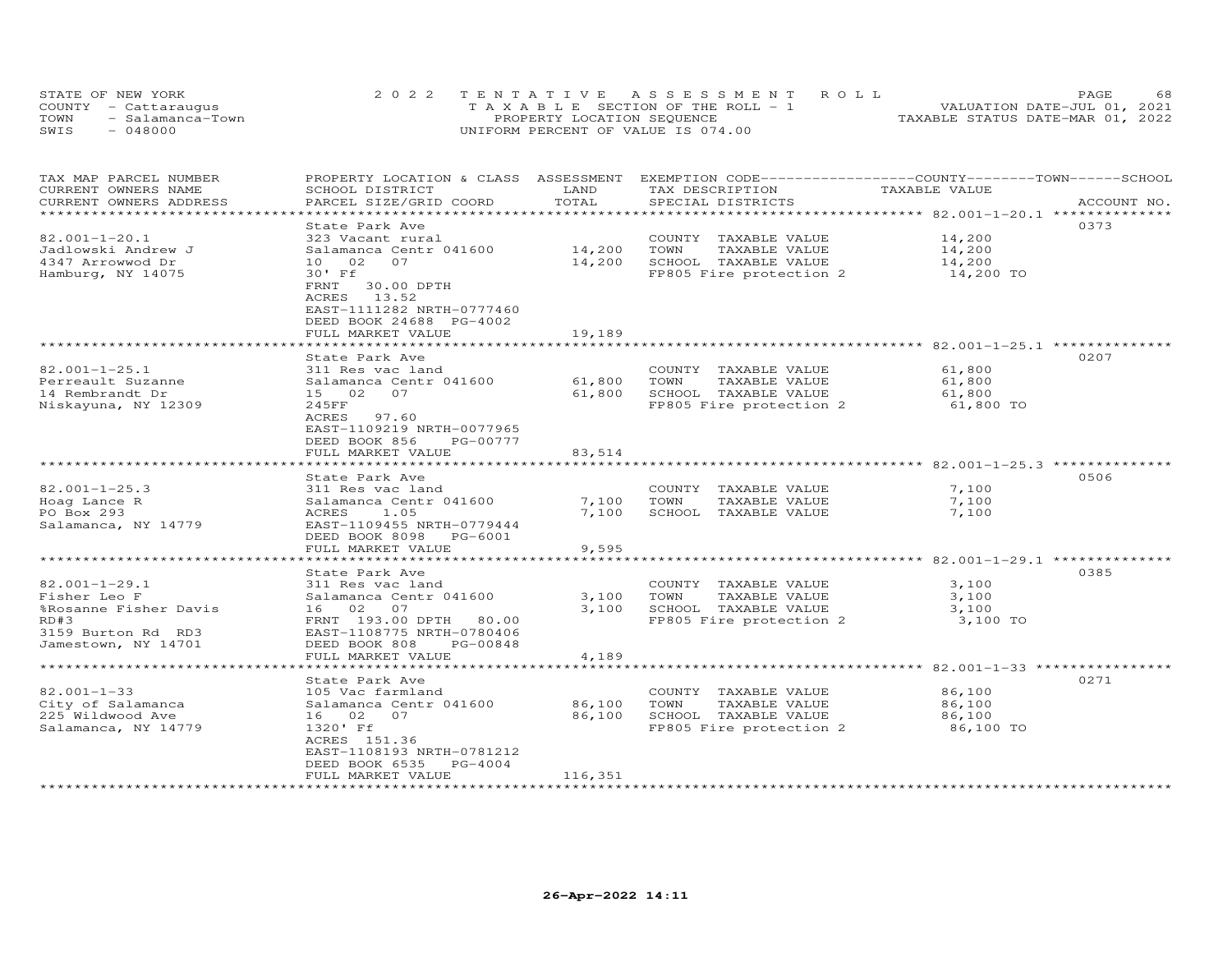| STATE OF NEW YORK        | 2022 TENTATIVE ASSESSMENT ROLL        | 69<br>PAGE.                      |
|--------------------------|---------------------------------------|----------------------------------|
| COUNTY - Cattaraugus     | T A X A B L E SECTION OF THE ROLL - 1 | VALUATION DATE-JUL 01, 2021      |
| TOWN<br>- Salamanca-Town | PROPERTY LOCATION SEQUENCE            | TAXABLE STATUS DATE-MAR 01, 2022 |
| SWIS<br>- 048000         | UNIFORM PERCENT OF VALUE IS 074.00    |                                  |

| TAX MAP PARCEL NUMBER                      | PROPERTY LOCATION & CLASS ASSESSMENT EXEMPTION CODE----------------COUNTY-------TOWN------SCHOOL |               |                              |                |                     |
|--------------------------------------------|--------------------------------------------------------------------------------------------------|---------------|------------------------------|----------------|---------------------|
| CURRENT OWNERS NAME                        | SCHOOL DISTRICT                                                                                  | LAND          | TAX DESCRIPTION              | TAXABLE VALUE  |                     |
| CURRENT OWNERS ADDRESS                     | PARCEL SIZE/GRID COORD                                                                           | TOTAL         | SPECIAL DISTRICTS            |                | ACCOUNT NO.         |
|                                            |                                                                                                  |               |                              |                |                     |
|                                            | off State Park Ave                                                                               |               |                              |                | 0214                |
| $82.001 - 1 - 1$                           | 311 Res vac land                                                                                 |               | COUNTY TAXABLE VALUE         | 4,400          |                     |
| Oyer Eugene R                              | Salamanca Centr 041600                                                                           | 4,400         | TOWN<br>TAXABLE VALUE        | 4,400          |                     |
| Oyer Mary A                                | 16 02<br>07                                                                                      | 4,400         | SCHOOL TAXABLE VALUE         | 4,400          |                     |
| 315 State Park Ave                         | 2.90<br>ACRES                                                                                    |               | FP805 Fire protection 2      | 4,400 TO       |                     |
| Salamanca, NY 14779                        | EAST-1109618 NRTH-0782394                                                                        |               |                              |                |                     |
|                                            | DEED BOOK 772<br>PG-00336                                                                        |               |                              |                |                     |
|                                            | FULL MARKET VALUE                                                                                | 5,946         |                              |                |                     |
|                                            |                                                                                                  |               |                              |                |                     |
|                                            | 3041 State Park Ave                                                                              |               |                              |                | 0278                |
| 82.001-1-21.1                              | 210 1 Family Res                                                                                 |               | AGED C<br>41802              | 59,500         | $\Omega$<br>$\circ$ |
| Weitzel Bill L                             | Salamanca Centr 041600                                                                           | 30,000 AGED T | 41803                        | $\Omega$       | $\Omega$<br>59,500  |
| Weitzel Judith A                           | 10 02 07                                                                                         |               | 119,000 ENH STAR<br>41834    | $\overline{0}$ | 59,920<br>$\Omega$  |
| 3041 Upper State Park Ave Apt 1310' Ff     |                                                                                                  |               | COUNTY TAXABLE VALUE         | 59,500         |                     |
| Salamanca, NY 14779                        | ACRES<br>34.80                                                                                   |               | TOWN<br>TAXABLE VALUE        | 59,500         |                     |
|                                            | EAST-1110984 NRTH-0777121                                                                        |               | SCHOOL TAXABLE VALUE         | 59,080         |                     |
|                                            | DEED BOOK 660<br>PG-00596                                                                        |               | FP805 Fire protection 2      | 119,000 TO     |                     |
|                                            | FULL MARKET VALUE                                                                                | 160,811       |                              |                |                     |
|                                            | *****************************                                                                    |               |                              |                |                     |
|                                            | 3086 State Park Ave                                                                              |               |                              |                | 0126                |
| $82.001 - 1 - 16$                          | 280 Res Multiple                                                                                 |               | BAS STAR<br>41854            | $\overline{0}$ | 24,000<br>$\Omega$  |
| Horton Sidney J                            | Salamanca Centr 041600                                                                           | 24,100        | COUNTY TAXABLE VALUE         | 137,600        |                     |
| 3086 State Park Ave                        | 10 02 07                                                                                         | 137,600       | TOWN<br>TAXABLE VALUE        | 137,600        |                     |
| Salamanca, NY 14779                        | ACRES 13.80                                                                                      |               | SCHOOL TAXABLE VALUE         | 113,600        |                     |
|                                            | EAST-1112435 NRTH-0777160                                                                        |               | FP805 Fire protection 2      | 137,600 TO     |                     |
|                                            | DEED BOOK 782<br>PG-00510                                                                        |               |                              |                |                     |
|                                            | FULL MARKET VALUE                                                                                | 185,946       |                              |                |                     |
|                                            |                                                                                                  |               |                              |                |                     |
|                                            | 3131 State Park Ave                                                                              |               |                              |                | 0446                |
| $82.001 - 1 - 17.2$                        | 210 1 Family Res                                                                                 |               | COUNTY TAXABLE VALUE         | 102,000        |                     |
| Burton David M.                            | Salamanca Centr 041600                                                                           | 14,400        | TOWN<br>TAXABLE VALUE        | 102,000        |                     |
|                                            | 10 02 07                                                                                         | 102,000       | SCHOOL TAXABLE VALUE         | 102,000        |                     |
| Burton Debra L.                            | 6.40<br>ACRES                                                                                    |               | FP805 Fire protection 2      |                |                     |
| 3131 State Park Ave<br>Salamanca, NY 14755 | EAST-1111744 NRTH-0777739                                                                        |               |                              | 102,000 TO     |                     |
|                                            | DEED BOOK 30897 PG-6001                                                                          |               |                              |                |                     |
|                                            | FULL MARKET VALUE                                                                                | 137,838       |                              |                |                     |
|                                            |                                                                                                  |               |                              |                |                     |
|                                            |                                                                                                  |               |                              |                | 0034                |
|                                            | 3160 State Park Ave                                                                              |               |                              |                | $\Omega$            |
| $82.001 - 1 - 12$                          | 210 1 Family Res                                                                                 |               | BAS STAR 41854               | $\circ$        | 24,000<br>$\Omega$  |
| Bozard Family Trust                        | Salamanca Centr 041600                                                                           |               | 22,600 VET COM CT 41131      | 16,000         | 16,000              |
| Bozard Paul E Jr                           | 10 02 07                                                                                         |               | 101,100 COUNTY TAXABLE VALUE | 85,100         |                     |
| 3160 State Park Ave                        | 650' Ff                                                                                          |               | TOWN<br>TAXABLE VALUE        | 85,100         |                     |
| Salamanca, NY 14779                        | ACRES 16.76                                                                                      |               | SCHOOL TAXABLE VALUE         | 77,100         |                     |
|                                            | EAST-1111929 NRTH-0778544                                                                        |               | FP805 Fire protection 2      | 101,100 TO     |                     |
|                                            | DEED BOOK 835<br>PG-4001                                                                         |               |                              |                |                     |
|                                            | FULL MARKET VALUE                                                                                | 136,622       |                              |                |                     |
|                                            |                                                                                                  |               |                              |                |                     |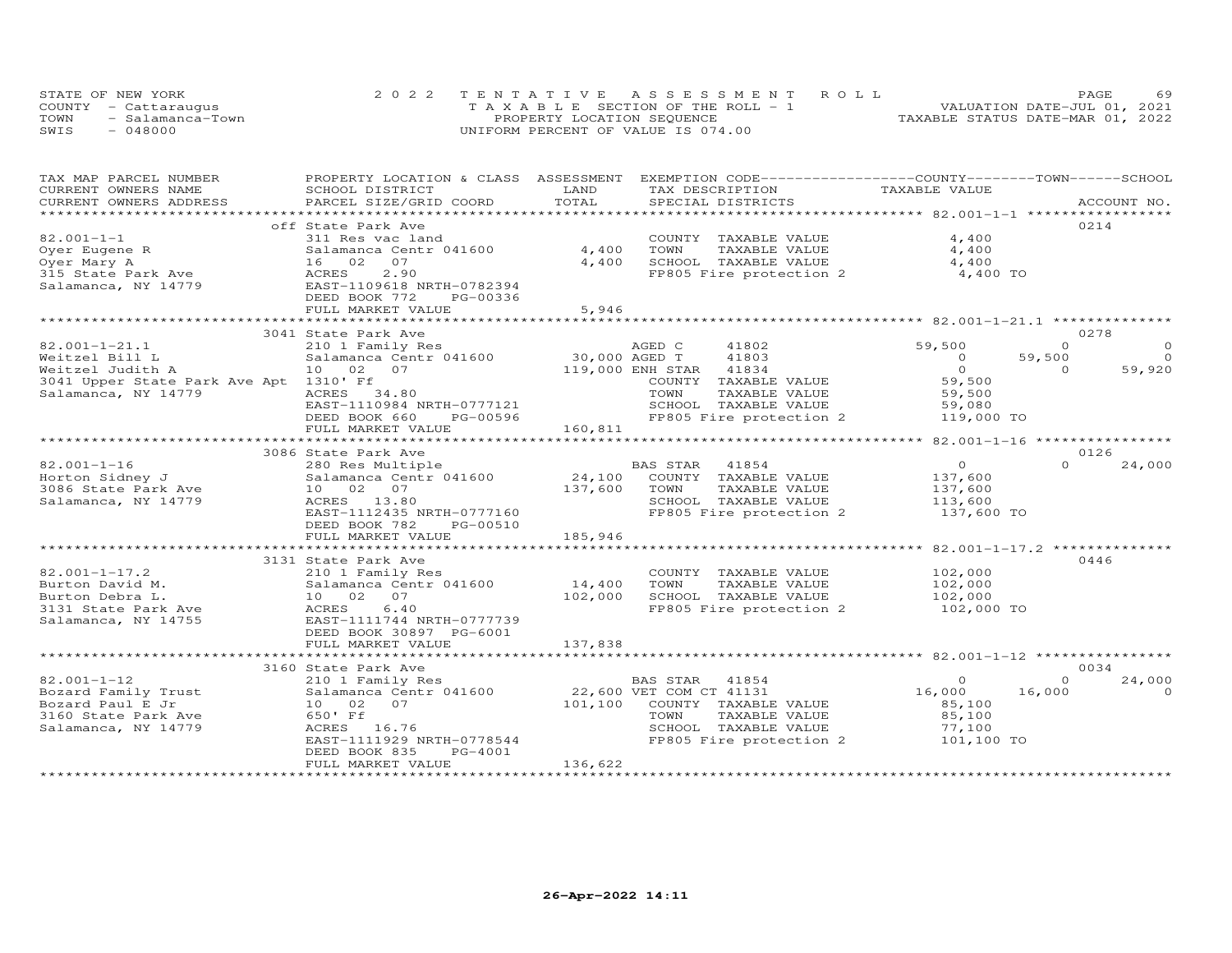| STATE OF NEW YORK        | 2022 TENTATIVE ASSESSMENT ROLL        | 70<br>PAGE.                      |
|--------------------------|---------------------------------------|----------------------------------|
| COUNTY - Cattaraugus     | T A X A B L E SECTION OF THE ROLL - 1 | VALUATION DATE-JUL 01, 2021      |
| TOWN<br>- Salamanca-Town | PROPERTY LOCATION SEQUENCE            | TAXABLE STATUS DATE-MAR 01, 2022 |
| $-048000$<br>SWIS        | UNIFORM PERCENT OF VALUE IS 074.00    |                                  |

| TAX MAP PARCEL NUMBER<br>CURRENT OWNERS NAME<br>CURRENT OWNERS ADDRESS<br>**********************              | PROPERTY LOCATION & CLASS ASSESSMENT<br>SCHOOL DISTRICT<br>PARCEL SIZE/GRID COORD                                                                                                                                      | LAND<br>TAX DESCRIPTION<br>TOTAL<br>SPECIAL DISTRICTS                                                                                             | EXEMPTION CODE-----------------COUNTY-------TOWN------SCHOOL<br>TAXABLE VALUE<br>ACCOUNT NO. |
|---------------------------------------------------------------------------------------------------------------|------------------------------------------------------------------------------------------------------------------------------------------------------------------------------------------------------------------------|---------------------------------------------------------------------------------------------------------------------------------------------------|----------------------------------------------------------------------------------------------|
| 82.001-1-19<br>Jadlowski Andrew J<br>4347 Arrowwood Dr<br>Hamburg, NY 14075                                   | 3185 State Park Ave<br>210 1 Family Res<br>Salamanca Centr 041600<br>10 02 07<br>Ff 127.00<br>1.12<br>ACRES<br>EAST-1111209 NRTH-0778078<br>DEED BOOK 24688 PG-4001<br>FULL MARKET VALUE<br>************************** | COUNTY TAXABLE VALUE<br>7,200<br>TOWN<br>TAXABLE VALUE<br>67,500<br>SCHOOL TAXABLE VALUE<br>FP805 Fire protection 2<br>91,216                     | 0136<br>67,500<br>67,500<br>67,500<br>67,500 TO                                              |
|                                                                                                               | 3195 State Park Ave                                                                                                                                                                                                    |                                                                                                                                                   | 0149                                                                                         |
| $82.001 - 1 - 20.2$<br>Jadlowski Timothy A<br>Jadlowski Bedelia<br>3195 State Park Ave<br>Salamanca, NY 14779 | 210 1 Family Res<br>Salamanca Centr 041600<br>10 02 07<br>181.9' Ff<br>ACRES<br>2.19<br>EAST-1110977 NRTH-0778031<br>DEED BOOK 40359 PG-8001<br>FULL MARKET VALUE                                                      | ENH STAR<br>41834<br>8,800 COUNTY TAXABLE VALUE<br>69,500<br>TOWN<br>TAXABLE VALUE<br>SCHOOL TAXABLE VALUE<br>FP805 Fire protection 2<br>93,919   | $\overline{O}$<br>$\Omega$<br>59,920<br>69,500<br>69,500<br>9,580<br>69,500 TO               |
|                                                                                                               |                                                                                                                                                                                                                        |                                                                                                                                                   |                                                                                              |
| $82.001 - 1 - 11.1$<br>Hill Aaron<br>Hill Ronald<br>4660 E Bucktooth Rd<br>Little Valley, NY 14755            | 3202 State Park Ave<br>210 1 Family Res<br>Salamanca Centr 041600 11,100<br>10 02 07<br>FRNT 560.00 DPTH<br>3.45 BANK<br>ACRES<br>032<br>EAST-1111132 NRTH-0778532<br>DEED BOOK 15153 PG-7002<br>FULL MARKET VALUE     | BAS STAR 41854<br>COUNTY TAXABLE VALUE<br>43,400<br>TOWN<br>TAXABLE VALUE<br>SCHOOL TAXABLE VALUE<br>FP805 Fire protection 2<br>58,649            | 0174<br>$\overline{O}$<br>$\Omega$<br>24,000<br>43,400<br>43,400<br>19,400<br>43,400 TO      |
|                                                                                                               |                                                                                                                                                                                                                        |                                                                                                                                                   |                                                                                              |
| $82.001 - 1 - 21.2$<br>Bek Lawrence<br>Bek Mary Ellen<br>PO Box 162<br>Salamanca, NY 14779                    | 3207 State Park Ave<br>210 1 Family Res<br>Salamanca Centr 041600<br>10 02<br>07<br>320' Ff<br>ACRES<br>4.80<br>EAST-1110715 NRTH-0778245<br>DEED BOOK 872<br>PG-00507<br>FULL MARKET VALUE                            | BAS STAR 41854<br>12,700<br>COUNTY TAXABLE VALUE<br>75,100<br>TOWN<br>TAXABLE VALUE<br>SCHOOL TAXABLE VALUE<br>FP805 Fire protection 2<br>101,486 | 0430<br>$\overline{O}$<br>$\Omega$<br>24,000<br>75,100<br>75,100<br>51,100<br>75,100 TO      |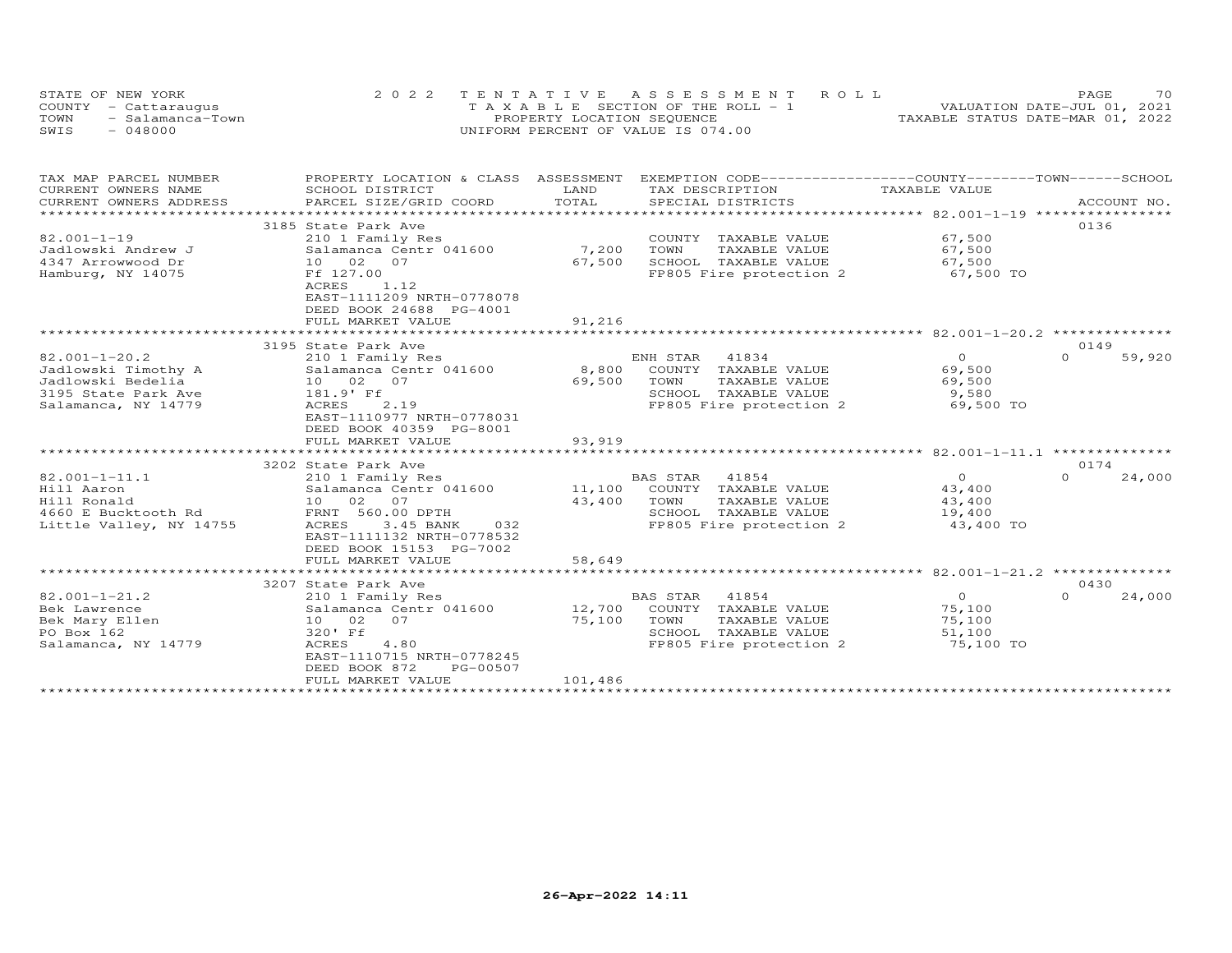| STATE OF NEW YORK        | 2022 TENTATIVE ASSESSMENT ROLL        | 71<br>PAGE.                      |
|--------------------------|---------------------------------------|----------------------------------|
| COUNTY - Cattaraugus     | T A X A B L E SECTION OF THE ROLL - 1 | VALUATION DATE-JUL 01, 2021      |
| TOWN<br>- Salamanca-Town | PROPERTY LOCATION SEQUENCE            | TAXABLE STATUS DATE-MAR 01, 2022 |
| SWIS<br>- 048000         | UNIFORM PERCENT OF VALUE IS 074.00    |                                  |

| TAX MAP PARCEL NUMBER<br>CURRENT OWNERS NAME<br>CURRENT OWNERS ADDRESS | PROPERTY LOCATION & CLASS ASSESSMENT<br>SCHOOL DISTRICT<br>PARCEL SIZE/GRID COORD | EXEMPTION CODE------------------COUNTY-------TOWN------SCHOOL<br>LAND<br>TAX DESCRIPTION<br>TOTAL<br>SPECIAL DISTRICTS | TAXABLE VALUE                                             | ACCOUNT NO. |
|------------------------------------------------------------------------|-----------------------------------------------------------------------------------|------------------------------------------------------------------------------------------------------------------------|-----------------------------------------------------------|-------------|
| ***********************                                                | 3235 State Park Ave                                                               |                                                                                                                        |                                                           | 0287        |
| $82.001 - 1 - 22.2$                                                    | 210 1 Family Res                                                                  | VET COM CT 41131                                                                                                       | 16,000<br>16,000                                          | $\Omega$    |
| Simsick Mark E.                                                        | Salamanca Centr 041600                                                            | 7,000 BAS STAR<br>41854                                                                                                | $\Omega$<br>$\Omega$                                      | 24,000      |
| 3235 State Park Avenue                                                 | 10 02 07                                                                          | 90,200<br>COUNTY TAXABLE VALUE                                                                                         | 74,200                                                    |             |
| Salamanca, NY 14779                                                    | 1.00 BANK<br>ACRES<br>017                                                         | TOWN<br>TAXABLE VALUE                                                                                                  | 74,200                                                    |             |
|                                                                        | EAST-1110599 NRTH-0778493                                                         | SCHOOL TAXABLE VALUE                                                                                                   | 66,200                                                    |             |
|                                                                        | DEED BOOK 22727 PG-8001<br>FULL MARKET VALUE                                      | FP805 Fire protection 2<br>121,892                                                                                     | 90,200 TO                                                 |             |
|                                                                        | 3236 State Park Ave                                                               |                                                                                                                        | ******* 82.001-1-11.2 ***************                     | 0176        |
| $82.001 - 1 - 11.2$                                                    | 270 Mfg housing                                                                   | <b>BAS STAR</b><br>41854                                                                                               | $\overline{0}$<br>$\Omega$                                | 24,000      |
| Winship Bruce E                                                        | Salamanca Centr 041600                                                            | 16,400<br>COUNTY TAXABLE VALUE                                                                                         | 61,900                                                    |             |
| 3236 State Park Ave                                                    | 10 02<br>07                                                                       | 61,900<br>TOWN<br>TAXABLE VALUE                                                                                        | 61,900                                                    |             |
| Salamanca, NY 14779                                                    | 420' Ff                                                                           | SCHOOL TAXABLE VALUE                                                                                                   | 37,900                                                    |             |
|                                                                        | FRNT 420.00 DPTH                                                                  | FP805 Fire protection 2                                                                                                | 61,900 TO                                                 |             |
|                                                                        | 8.43<br>ACRES                                                                     |                                                                                                                        |                                                           |             |
|                                                                        | EAST-1110875 NRTH-0778835                                                         |                                                                                                                        |                                                           |             |
|                                                                        | DEED BOOK 15476 PG-3001                                                           |                                                                                                                        |                                                           |             |
|                                                                        | FULL MARKET VALUE                                                                 | 83,649                                                                                                                 |                                                           |             |
|                                                                        | **************************                                                        | ***************                                                                                                        |                                                           |             |
|                                                                        | 3253 State Park Ave                                                               |                                                                                                                        |                                                           | 0177        |
| $82.001 - 1 - 23.1$<br>Bartlett Jimmie                                 | 210 1 Family Res                                                                  | BAS STAR<br>41854<br>23,900<br>COUNTY TAXABLE VALUE                                                                    | $\circ$<br>$\Omega$<br>56,900                             | 24,000      |
| 3253 State Park Ave                                                    | Salamanca Centr 041600<br>10 02<br>07                                             | 56,900<br>TOWN<br>TAXABLE VALUE                                                                                        | 56,900                                                    |             |
| Salamanca, NY 14779                                                    | 370' Ff                                                                           | SCHOOL TAXABLE VALUE                                                                                                   | 32,900                                                    |             |
|                                                                        | ACRES 18.80                                                                       | FP805 Fire protection 2                                                                                                | 56,900 TO                                                 |             |
|                                                                        | EAST-1110273 NRTH-0777669                                                         |                                                                                                                        |                                                           |             |
|                                                                        | DEED BOOK 908<br>PG-00489                                                         |                                                                                                                        |                                                           |             |
|                                                                        | FULL MARKET VALUE                                                                 | 76,892                                                                                                                 |                                                           |             |
|                                                                        | *************************                                                         | *********                                                                                                              | $\frac{x}{x}$ ************** 82.001-1-24 **************** |             |
|                                                                        | 3267 State Park Ave                                                               |                                                                                                                        |                                                           | 0206        |
| $82.001 - 1 - 24$                                                      | 210 1 Family Res                                                                  | COUNTY TAXABLE VALUE                                                                                                   | 173,000                                                   |             |
| Perreault Suzanne                                                      | Salamanca Centr 041600                                                            | 27,400<br>TOWN<br>TAXABLE VALUE                                                                                        | 173,000                                                   |             |
| 14 Rembrandt Dr                                                        | 15 02<br>07                                                                       | 173,000<br>SCHOOL TAXABLE VALUE                                                                                        | 173,000                                                   |             |
| Niskayuna, NY 12309                                                    | 435' Ff                                                                           | FP805 Fire protection 2                                                                                                | 173,000 TO                                                |             |
|                                                                        | ACRES 24.45                                                                       |                                                                                                                        |                                                           |             |
|                                                                        | EAST-1109883 NRTH-0777501                                                         |                                                                                                                        |                                                           |             |
|                                                                        | DEED BOOK 856<br>PG-00777                                                         |                                                                                                                        |                                                           |             |
|                                                                        | FULL MARKET VALUE                                                                 | 233,784                                                                                                                |                                                           |             |
|                                                                        |                                                                                   |                                                                                                                        |                                                           |             |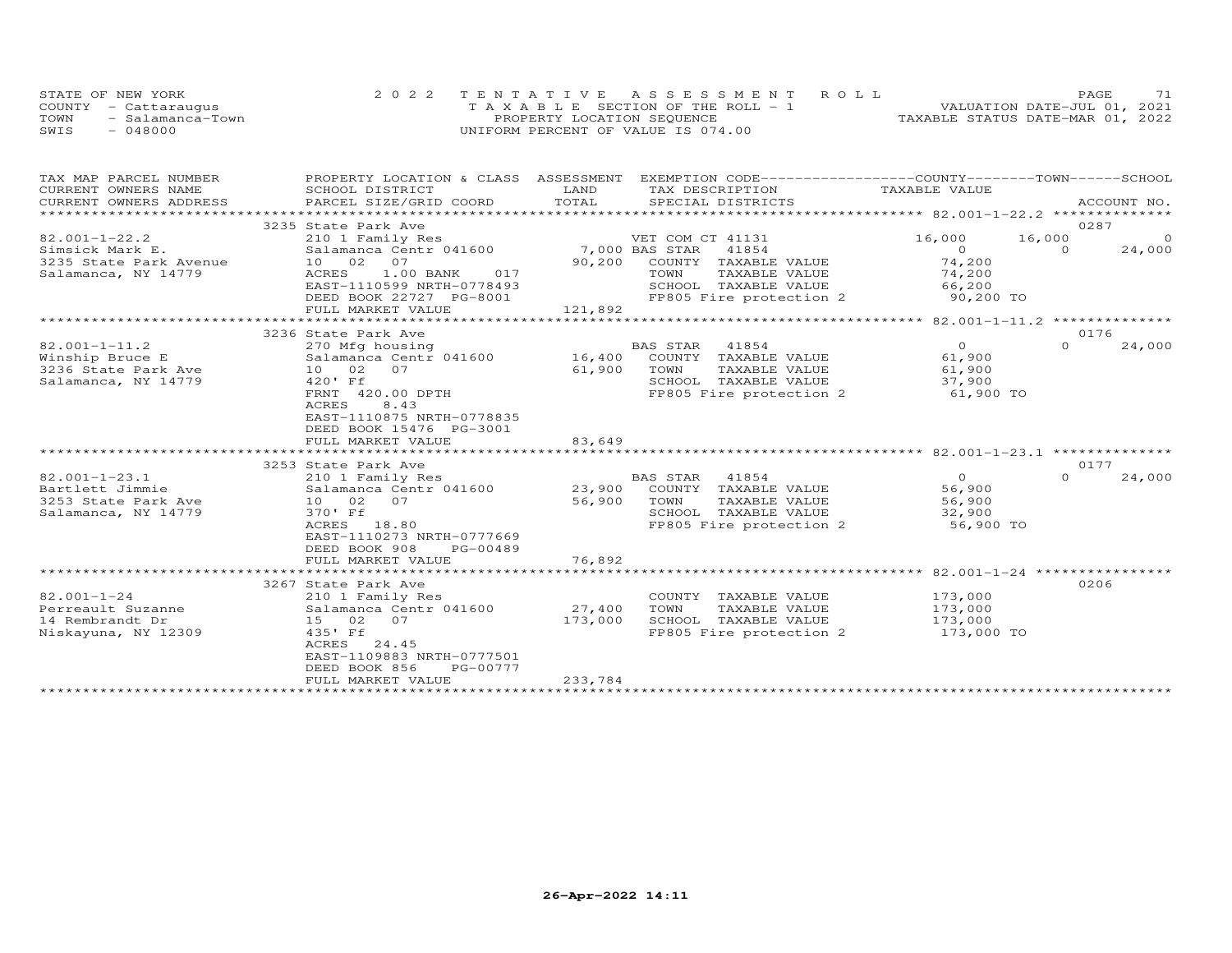|      | STATE OF NEW YORK    | 2022 TENTATIVE ASSESSMENT ROLL        | 72.<br>PAGE                      |
|------|----------------------|---------------------------------------|----------------------------------|
|      | COUNTY - Cattaraugus | T A X A B L E SECTION OF THE ROLL - 1 | VALUATION DATE-JUL 01, 2021      |
| TOWN | - Salamanca-Town     | PROPERTY LOCATION SEQUENCE            | TAXABLE STATUS DATE-MAR 01, 2022 |
| SWIS | $-048000$            | UNIFORM PERCENT OF VALUE IS 074.00    |                                  |

| TAX MAP PARCEL NUMBER                            | PROPERTY LOCATION & CLASS ASSESSMENT                       |         | EXEMPTION CODE-----------------COUNTY-------TOWN-----SCHOOL |                     |          |             |
|--------------------------------------------------|------------------------------------------------------------|---------|-------------------------------------------------------------|---------------------|----------|-------------|
| CURRENT OWNERS NAME                              | SCHOOL DISTRICT                                            | LAND    | TAX DESCRIPTION                                             | TAXABLE VALUE       |          |             |
| CURRENT OWNERS ADDRESS<br>********************** | PARCEL SIZE/GRID COORD                                     | TOTAL   | SPECIAL DISTRICTS                                           |                     |          | ACCOUNT NO. |
|                                                  | 3282 State Park Ave                                        |         |                                                             |                     |          | 0293        |
| $82.001 - 1 - 10.1$                              | 210 1 Family Res                                           |         | VET WAR CT 41121                                            | 9,600               | 9,600    | $\Omega$    |
| Burger Dennis W (L/U)                            | 210 1 Family Res<br>Salamanca Centr 041600 13,000 ENH STAR |         | 41834                                                       | $\Omega$            | $\Omega$ | 59,920      |
| Burger Erdena L (L/U)                            | 07<br>15 02                                                | 75,600  | COUNTY TAXABLE VALUE                                        | 66,000              |          |             |
|                                                  | 5.00                                                       |         |                                                             | 66,000              |          |             |
| 3282 State Park Ave                              | ACRES<br>EAST-1110250 NRTH-0779271                         |         | TAXABLE VALUE<br>TOWN<br>SCHOOL TAXABLE VALUE               |                     |          |             |
| Salamanca, NY 14779                              | DEED BOOK 17587 PG-6001                                    |         | FP805 Fire protection 2                                     | 15,680<br>75,600 TO |          |             |
|                                                  | FULL MARKET VALUE                                          | 102,162 |                                                             |                     |          |             |
|                                                  | ******************************                             |         |                                                             |                     |          |             |
|                                                  | 3284 State Park Ave                                        |         |                                                             |                     |          | 0412        |
| $82.001 - 1 - 10.4$                              | 311 Res vac land                                           |         | COUNTY TAXABLE VALUE                                        | 9,000               |          |             |
| Dennis Gayle                                     | Salamanca Centr 041600                                     | 9,000   | TOWN<br>TAXABLE VALUE                                       | 9,000               |          |             |
| 7004 Kidney Road                                 | ACRES<br>2.30                                              | 9,000   | SCHOOL TAXABLE VALUE                                        | 9,000               |          |             |
| Little Valley, NY 14755                          | EAST-1110325 NRTH-0779082                                  |         |                                                             |                     |          |             |
|                                                  | DEED BOOK 2021<br>PG-10997                                 |         |                                                             |                     |          |             |
|                                                  | FULL MARKET VALUE                                          | 12,162  |                                                             |                     |          |             |
|                                                  |                                                            |         |                                                             |                     |          |             |
|                                                  | 3295 State Park Ave                                        |         |                                                             |                     |          | 0077        |
| $82.001 - 1 - 27$                                | 240 Rural res                                              |         | COUNTY TAXABLE VALUE                                        | 95,200              |          |             |
| HUND JUNITH G.                                   | Salamanca Centr 041600                                     | 42,000  | TOWN<br>TAXABLE VALUE                                       | 95,200              |          |             |
| 3295 STATE PARK AVENUE                           | 15 02 07                                                   | 95,200  | SCHOOL TAXABLE VALUE                                        | 95,200              |          |             |
| SALAMANCA, NY 14779                              | Ff 270.00                                                  |         | FP805 Fire protection 2 95,200 TO                           |                     |          |             |
|                                                  | ACRES 51.00                                                |         |                                                             |                     |          |             |
|                                                  | EAST-1107586 NRTH-0779638                                  |         |                                                             |                     |          |             |
|                                                  | DEED BOOK 20565 PG-4001                                    |         |                                                             |                     |          |             |
|                                                  | FULL MARKET VALUE                                          | 128,649 |                                                             |                     |          |             |
|                                                  |                                                            |         |                                                             |                     |          |             |
|                                                  | 3312 State Park Ave                                        |         |                                                             |                     |          | 0285        |
| $82.001 - 1 - 9$                                 | 210 1 Family Res                                           |         | AGED C/T/S 41800                                            | 43,450              | 43,450   | 43,450      |
| Winship Marlene J                                | Salamanca Centr 041600                                     |         | 8,600 ENH STAR 41834                                        | $\overline{O}$      | $\Omega$ | 43,450      |
| 3312 State Park Ave                              | 15<br>02 07                                                | 86,900  | COUNTY TAXABLE VALUE                                        | 43,450              |          |             |
| Salamanca, NY 14779                              |                                                            |         | TOWN<br>TAXABLE VALUE                                       | 43,450              |          |             |
|                                                  | FRNT 270.00 DPTH 320.00                                    |         | SCHOOL TAXABLE VALUE                                        | $\overline{0}$      |          |             |
|                                                  | EAST-1109769 NRTH-0779543                                  |         | FP805 Fire protection 2                                     | 86,900 TO           |          |             |
|                                                  | DEED BOOK 00565 PG-00196                                   |         |                                                             |                     |          |             |
|                                                  | FULL MARKET VALUE                                          | 117,432 |                                                             |                     |          |             |
|                                                  |                                                            |         |                                                             |                     |          |             |
|                                                  | 3313 State Park Ave                                        |         |                                                             |                     |          | 0501        |
| $82.001 - 1 - 25.2$                              | 210 1 Family Res                                           |         | COUNTY TAXABLE VALUE                                        | 151,000             |          |             |
| Hoag Lance R                                     | Salamanca Centr 041600                                     | 7,000   | TOWN<br>TAXABLE VALUE                                       | 151,000             |          |             |
| PO Box 293                                       | 1.00<br>ACRES                                              | 151,000 | SCHOOL TAXABLE VALUE                                        | 151,000             |          |             |
| Salamanca, NY 14779                              | EAST-1109571 NRTH-0779350                                  |         |                                                             |                     |          |             |
|                                                  | DEED BOOK 3563<br>PG-2001                                  |         |                                                             |                     |          |             |
|                                                  | FULL MARKET VALUE                                          | 204,054 |                                                             |                     |          |             |
|                                                  |                                                            |         |                                                             |                     |          |             |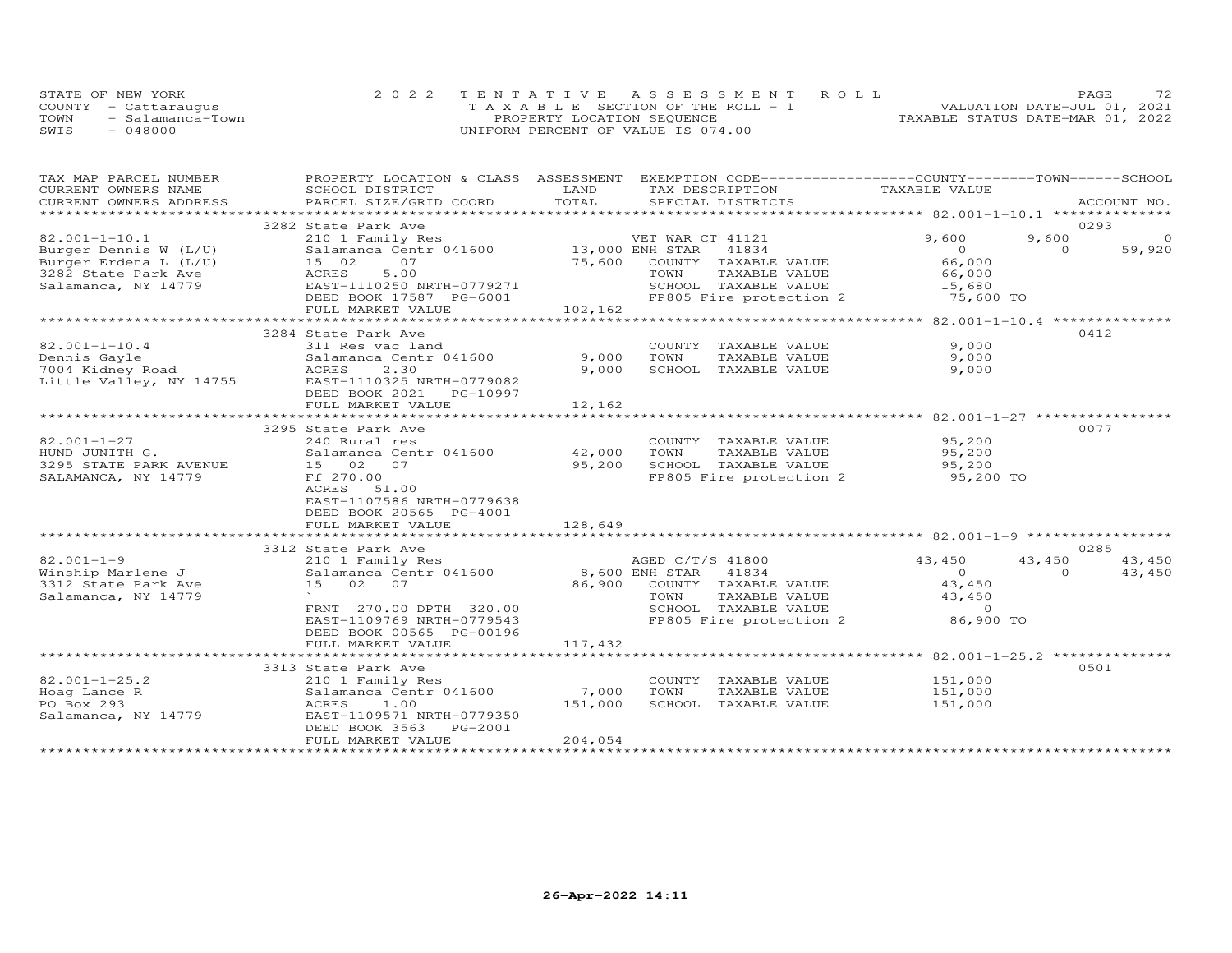| STATE OF NEW YORK |                      | 2022 TENTATIVE ASSESSMENT ROLL        | 73<br>PAGE                       |
|-------------------|----------------------|---------------------------------------|----------------------------------|
|                   | COUNTY - Cattaraugus | T A X A B L E SECTION OF THE ROLL - 1 | VALUATION DATE-JUL 01, 2021      |
| TOWN              | - Salamanca-Town     | PROPERTY LOCATION SEQUENCE            | TAXABLE STATUS DATE-MAR 01, 2022 |
| SWIS              | - 048000             | UNIFORM PERCENT OF VALUE IS 074.00    |                                  |

| TAX MAP PARCEL NUMBER  | PROPERTY LOCATION & CLASS ASSESSMENT EXEMPTION CODE----------------COUNTY-------TOWN------SCHOOL |                 |                                                        |                                                |          |             |
|------------------------|--------------------------------------------------------------------------------------------------|-----------------|--------------------------------------------------------|------------------------------------------------|----------|-------------|
| CURRENT OWNERS NAME    | SCHOOL DISTRICT                                                                                  | LAND            | TAX DESCRIPTION                                        | TAXABLE VALUE                                  |          |             |
| CURRENT OWNERS ADDRESS | PARCEL SIZE/GRID COORD                                                                           | TOTAL           | SPECIAL DISTRICTS                                      |                                                |          | ACCOUNT NO. |
|                        | 3340 State Park Ave                                                                              |                 |                                                        |                                                |          | 0067        |
| $82.001 - 1 - 7$       | 210 1 Family Res                                                                                 |                 | VET COM CT 41131                                       | 16,000                                         | 16,000   | $\circ$     |
| Schultz Gordon L       | Salamanca Centr 041600 16,300 ENH STAR                                                           |                 | 41834                                                  | $\overline{O}$                                 | $\Omega$ | 59,920      |
| Schultz Sylvia J       | 15 02 07                                                                                         | 94,600          | COUNTY TAXABLE VALUE                                   | 78,600                                         |          |             |
| 3340 State Park Ave    | FRNT 405.00 DPTH                                                                                 |                 | TOWN<br>TAXABLE VALUE                                  | 78,600                                         |          |             |
| Salamanca, NY 14779    | ACRES<br>9.40                                                                                    |                 | SCHOOL TAXABLE VALUE                                   | 34,680                                         |          |             |
|                        | EAST-1109943 NRTH-0779807                                                                        |                 | FP805 Fire protection 2 94,600 TO                      |                                                |          |             |
|                        | DEED BOOK 10384 PG-2001                                                                          |                 |                                                        |                                                |          |             |
|                        | FULL MARKET VALUE                                                                                | 127,838         |                                                        |                                                |          |             |
|                        |                                                                                                  | **************  |                                                        | ****************** 82.001-1-6 **************** |          |             |
|                        | 3356 State Park Ave                                                                              |                 |                                                        |                                                |          | 0239        |
| $82.001 - 1 - 6$       | 210 1 Family Res                                                                                 |                 | COUNTY TAXABLE VALUE                                   | 62,700                                         |          |             |
| Dineen Bruce J         | Salamanca Centr 041600                                                                           | 10,800          | TOWN<br>TAXABLE VALUE                                  | 62,700                                         |          |             |
| 42 Lincoln Ave         | 15 02<br>07                                                                                      | 62,700          | SCHOOL TAXABLE VALUE                                   |                                                |          |             |
| Salamanca, NY 14779    | 185' Ff                                                                                          |                 | FP805 Fire protection 2                                | 62,700<br>62,700 TO                            |          |             |
|                        | ACRES<br>3.50                                                                                    |                 |                                                        |                                                |          |             |
|                        | EAST-1109836 NRTH-0780035                                                                        |                 |                                                        |                                                |          |             |
|                        | DEED BOOK 1015<br>$PG-659$                                                                       |                 |                                                        |                                                |          |             |
|                        | FULL MARKET VALUE                                                                                | 84,730          |                                                        |                                                |          |             |
|                        |                                                                                                  |                 |                                                        |                                                |          |             |
|                        | 3364 State Park Ave                                                                              |                 |                                                        |                                                |          | 0351        |
| $82.001 - 1 - 5.2$     | 270 Mfg housing                                                                                  |                 | COUNTY TAXABLE VALUE                                   | 22,400                                         |          |             |
| Oaks Janet             | Salamanca Centr 041600 6,700                                                                     |                 | TOWN<br>TAXABLE VALUE                                  | 22,400                                         |          |             |
| Emborsky Leo           |                                                                                                  | 22,400          | SCHOOL TAXABLE VALUE                                   | 22,400                                         |          |             |
| 336 N 10th St          |                                                                                                  |                 | FP805 Fire protection 2 $22,400$ TO                    |                                                |          |             |
| Olean, NY 14760        | 16 02 07<br>FRNT 132.00 DPTH 200.00<br>EAST-1109219 NRTH-0780147<br>FAST-1109219 NRTH-0780147    |                 |                                                        |                                                |          |             |
|                        | DEED BOOK 16421 PG-8001                                                                          |                 |                                                        |                                                |          |             |
|                        | FULL MARKET VALUE<br>**************************                                                  | 30,270          |                                                        |                                                |          |             |
|                        | 3374 State Park Ave                                                                              |                 |                                                        |                                                |          | 0398        |
| $82.001 - 1 - 5.3$     | 270 Mfg housing                                                                                  |                 | VET COM CT 41131                                       | 6,775                                          | 6,775    | $\circ$     |
| Nordlund Sherry L      | Salamanca Centr 041600                                                                           |                 | 7,000 VET DIS CT 41141                                 | 10,840                                         | 10,840   | $\Omega$    |
| Nordlund Gordon G      | 16 02 07                                                                                         |                 | 27,100 BAS STAR 41854                                  | $\overline{0}$                                 | $\Omega$ | 24,000      |
| 3374 State Park Ave    | FRNT 198.00 DPTH 200.00                                                                          |                 | COUNTY TAXABLE VALUE                                   | 9,485                                          |          |             |
| Salamanca, NY 14779    | EAST-1109104 NRTH-0780248                                                                        |                 | TOWN<br>TAXABLE VALUE                                  | 9,485                                          |          |             |
|                        | DEED BOOK 3804 PG-5001                                                                           |                 | SCHOOL TAXABLE VALUE                                   | 3,100                                          |          |             |
|                        | FULL MARKET VALUE                                                                                |                 | SCHOOL IAAABLE VALUE<br>36,622 FP805 Fire protection 2 | 27,100 TO                                      |          |             |
|                        | **************************                                                                       |                 |                                                        |                                                |          |             |
|                        | 3386 State Park Ave                                                                              |                 |                                                        |                                                |          | 0069        |
| $82.001 - 1 - 5.1$     | 280 Res Multiple                                                                                 |                 | AGED C/T<br>41801                                      | 26,880                                         | 26,880   | $\Omega$    |
| Emborski Mariann       | Salamanca Centr 041600                                                                           | 20,300 BAS STAR | 41854                                                  | $\overline{O}$                                 | $\Omega$ | 24,000      |
| 3386 State Park Ave    | 16 02 07                                                                                         |                 | 89,600 COUNTY TAXABLE VALUE                            | 62,720                                         |          |             |
| Salamanca, NY 14779    | Life Use                                                                                         |                 | TOWN<br>TAXABLE VALUE                                  | 62,720                                         |          |             |
|                        | ACRES 10.00                                                                                      |                 | SCHOOL TAXABLE VALUE                                   | 65,600                                         |          |             |
|                        | EAST-1109803 NRTH-0780262                                                                        |                 | FP805 Fire protection 2                                | 89,600 TO                                      |          |             |
|                        | DEED BOOK 905<br>PG-00772                                                                        |                 |                                                        |                                                |          |             |
|                        | FULL MARKET VALUE                                                                                | 121,081         |                                                        |                                                |          |             |
|                        |                                                                                                  |                 |                                                        |                                                |          |             |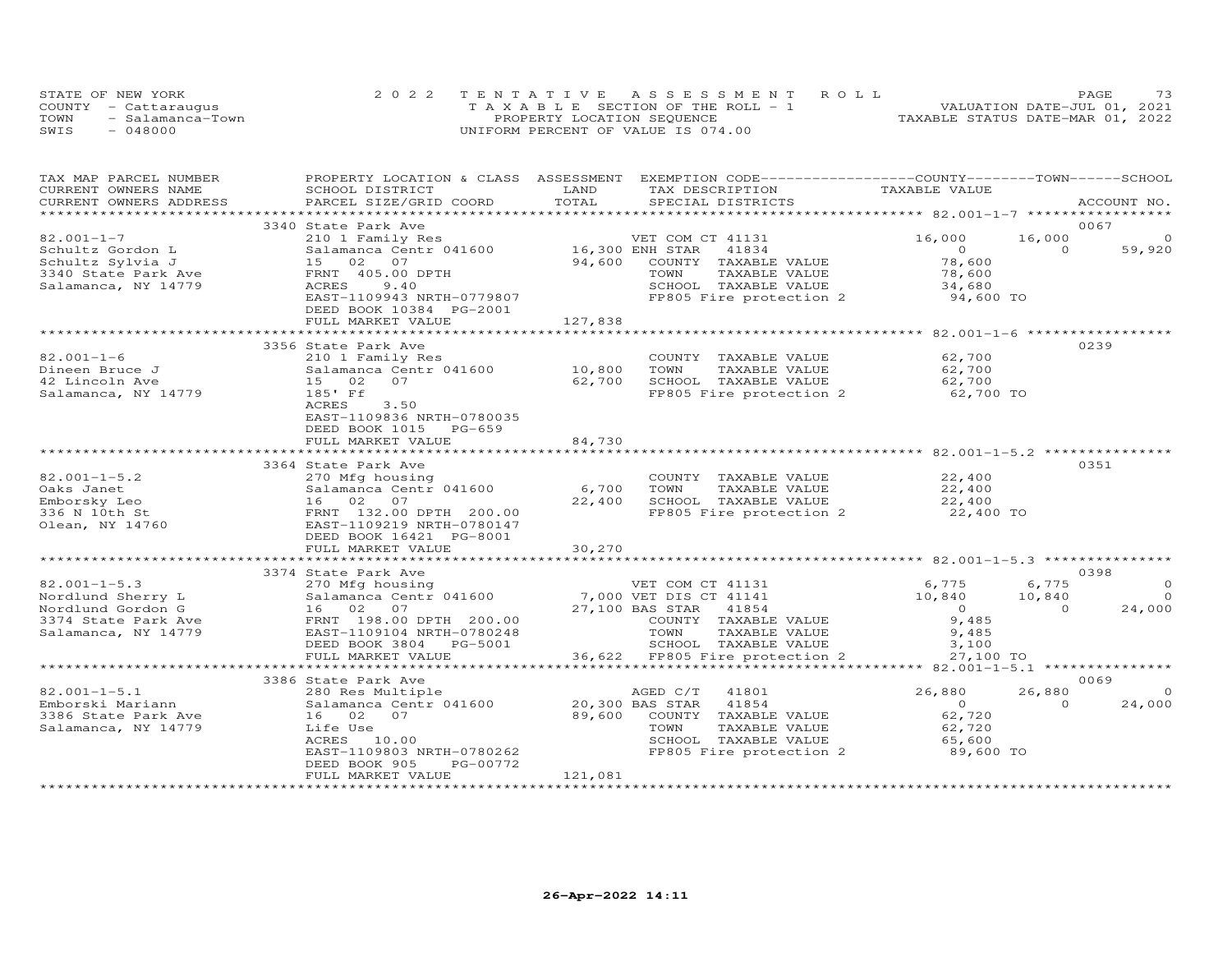| STATE OF NEW YORK        | 2022 TENTATIVE ASSESSMENT ROLL        | 74<br>PAGE                       |
|--------------------------|---------------------------------------|----------------------------------|
| COUNTY - Cattaraugus     | T A X A B L E SECTION OF THE ROLL - 1 | VALUATION DATE-JUL 01, 2021      |
| TOWN<br>- Salamanca-Town | PROPERTY LOCATION SEQUENCE            | TAXABLE STATUS DATE-MAR 01, 2022 |
| $-048000$<br>SWIS        | UNIFORM PERCENT OF VALUE IS 074.00    |                                  |

| TAX MAP PARCEL NUMBER<br>CURRENT OWNERS NAME | SCHOOL DISTRICT                                | LAND    | PROPERTY LOCATION & CLASS ASSESSMENT EXEMPTION CODE----------------COUNTY-------TOWN------SCHOOL<br>TAX DESCRIPTION | TAXABLE VALUE       |          |                |
|----------------------------------------------|------------------------------------------------|---------|---------------------------------------------------------------------------------------------------------------------|---------------------|----------|----------------|
| CURRENT OWNERS ADDRESS                       | PARCEL SIZE/GRID COORD                         | TOTAL   | SPECIAL DISTRICTS                                                                                                   |                     |          | ACCOUNT NO.    |
|                                              |                                                |         |                                                                                                                     |                     |          | 0073           |
| $82.001 - 1 - 29.2$                          | 3395 State Park Ave<br>210 1 Family Res        |         | BAS STAR<br>41854                                                                                                   | $\Omega$            | $\Omega$ | 24,000         |
| Fisher Russell J                             | Salamanca Centr 041600                         | 9,800   | COUNTY TAXABLE VALUE                                                                                                | 56,900              |          |                |
| Fisher Erin D                                | 16 02 07                                       | 56,900  | TOWN<br>TAXABLE VALUE                                                                                               | 56,900              |          |                |
|                                              |                                                |         |                                                                                                                     |                     |          |                |
| 3395 State Park Ave                          | ACRES<br>2.85<br>EAST-1108587 NRTH-0780257     |         | SCHOOL TAXABLE VALUE<br>FP805 Fire protection 2                                                                     | 32,900<br>56,900 TO |          |                |
| Salamanca, NY 14779                          | DEED BOOK 808<br>PG-00850                      |         |                                                                                                                     |                     |          |                |
|                                              | FULL MARKET VALUE                              | 76,892  |                                                                                                                     |                     |          |                |
|                                              |                                                |         |                                                                                                                     |                     |          |                |
|                                              | 3411 State Park Ave                            |         |                                                                                                                     |                     |          | 0072           |
| $82.001 - 1 - 30$                            | 210 1 Family Res                               |         | VET WAR CT 41121                                                                                                    | 9,600               | 9,600    | $\Omega$       |
| Fisher Frank J                               | Salamanca Centr 041600 8,500 AGED C/T          |         | 41801                                                                                                               | 18,420              | 18,420   | $\overline{O}$ |
| Fisher Alma                                  | 16 02<br>07                                    |         | 71,000 ENH STAR<br>41834                                                                                            | $\overline{0}$      | $\Omega$ | 59,920         |
| 3411 State Park Ave                          | 190' Ff                                        |         | COUNTY TAXABLE VALUE                                                                                                | 42,980              |          |                |
| Salamanca, NY 14779                          | ACRES<br>2.00                                  |         | TOWN<br>TAXABLE VALUE                                                                                               | 42,980              |          |                |
|                                              | EAST-1108516 NRTH-0780515                      |         | SCHOOL TAXABLE VALUE                                                                                                | 11,080              |          |                |
|                                              | DEED BOOK 685<br>PG-00294                      |         | FP805 Fire protection 2                                                                                             | 71,000 TO           |          |                |
|                                              | FULL MARKET VALUE                              | 95,946  |                                                                                                                     |                     |          |                |
|                                              |                                                |         |                                                                                                                     |                     |          |                |
|                                              | 3456 State Park Ave                            |         |                                                                                                                     |                     |          | 0236           |
| $82.001 - 1 - 4$                             | 210 1 Family Res                               |         | BAS STAR<br>41854                                                                                                   | $\overline{0}$      | $\Omega$ | 24,000         |
| Dodge Stephen M                              | Salamanca Centr 041600                         | 6,800   | COUNTY TAXABLE VALUE                                                                                                | 77,200              |          |                |
| Larson Cheryl                                | 16 02 07                                       | 77,200  | TOWN<br>TAXABLE VALUE                                                                                               | 77,200              |          |                |
| 3456 State Park Ave                          | FRNT 175.00 DPTH 175.00                        |         | SCHOOL TAXABLE VALUE                                                                                                | 53,200              |          |                |
| Salamanca, NY 14779                          | <b>BANK</b><br>017                             |         | FP805 Fire protection 2                                                                                             | 77,200 TO           |          |                |
|                                              | EAST-1108795 NRTH-0781355                      |         |                                                                                                                     |                     |          |                |
|                                              | DEED BOOK 1002 PG-259                          |         |                                                                                                                     |                     |          |                |
|                                              | FULL MARKET VALUE                              | 104,324 |                                                                                                                     |                     |          |                |
|                                              |                                                |         |                                                                                                                     |                     |          |                |
|                                              | 3462 State Park Ave                            |         |                                                                                                                     |                     |          | 0227           |
| $82.001 - 1 - 3$                             | 210 1 Family Res                               |         | 41854<br>BAS STAR                                                                                                   | $\overline{0}$      |          | 24,000         |
| Letson Daniel J                              | Salamanca Centr 041600                         | 6,400   | COUNTY TAXABLE VALUE                                                                                                | 59,900              |          |                |
| Letson Carie L                               | 16 02 07                                       | 59,900  | TOWN<br>TAXABLE VALUE                                                                                               | 59,900              |          |                |
| 3462 State Park Ave                          | FRNT 107.50 DPTH 175.50                        |         | SCHOOL TAXABLE VALUE                                                                                                | 35,900              |          |                |
| Salamanca, NY 14779                          | EAST-1108782 NRTH-0781494                      |         | FP805 Fire protection 2                                                                                             | 59,900 TO           |          |                |
|                                              | DEED BOOK 1219 PG-2001                         |         |                                                                                                                     |                     |          |                |
|                                              | FULL MARKET VALUE<br>************************* | 80,946  |                                                                                                                     |                     |          |                |
|                                              | 3497 State Park Ave                            |         |                                                                                                                     |                     |          | 0084           |
| $82.001 - 1 - 31$                            | 210 1 Family Res                               |         | VET WAR CT 41121                                                                                                    | 9,300               | 9,300    | $\Omega$       |
| Zaprowski Frederick M                        | Salamanca Centr 041600                         |         | 7,300 ENH STAR<br>41834                                                                                             | $\bigcirc$          | $\Omega$ | 59,920         |
| 3497 State Park Ave                          | 16 02 07                                       | 62,000  | COUNTY TAXABLE VALUE                                                                                                | 52,700              |          |                |
| Salamanca, NY 14779                          | 187 Ff                                         |         | TAXABLE VALUE<br>TOWN                                                                                               | 52,700              |          |                |
|                                              | ACRES<br>1,20                                  |         | SCHOOL TAXABLE VALUE                                                                                                | 2,080               |          |                |
|                                              | EAST-1108325 NRTH-0782034                      |         | FP805 Fire protection 2                                                                                             | 62,000 TO           |          |                |
|                                              | DEED BOOK 864<br>PG-00800                      |         |                                                                                                                     |                     |          |                |
|                                              | FULL MARKET VALUE                              | 83,784  |                                                                                                                     |                     |          |                |
|                                              |                                                |         |                                                                                                                     |                     |          |                |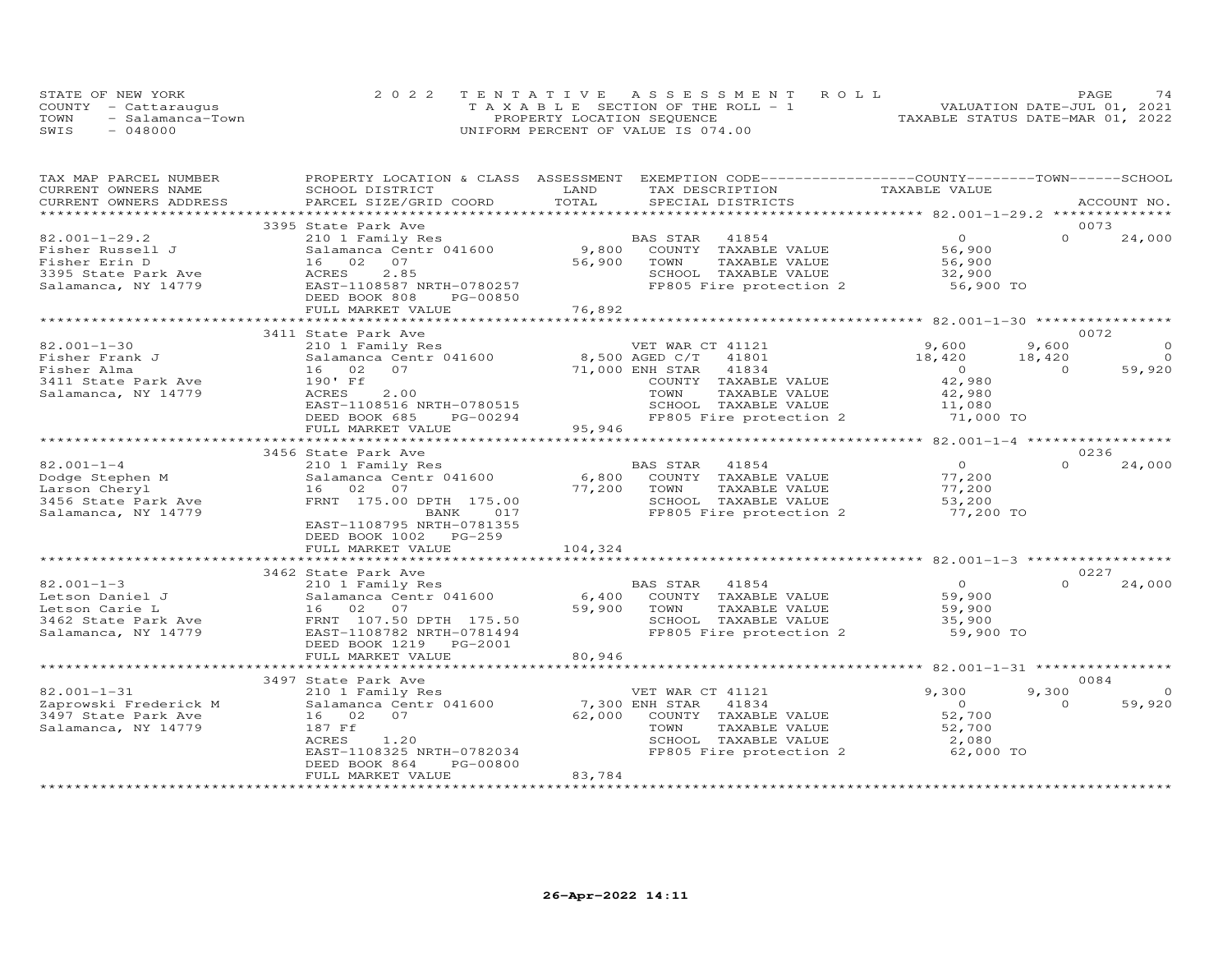| STATE OF NEW YORK        | 2022 TENTATIVE ASSESSMENT ROLL        | 75<br>PAGE.                      |
|--------------------------|---------------------------------------|----------------------------------|
| COUNTY - Cattaraugus     | T A X A B L E SECTION OF THE ROLL - 1 | VALUATION DATE-JUL 01, 2021      |
| TOWN<br>- Salamanca-Town | PROPERTY LOCATION SEQUENCE            | TAXABLE STATUS DATE-MAR 01, 2022 |
| $-048000$<br>SWIS        | UNIFORM PERCENT OF VALUE IS 074.00    |                                  |

| TAX MAP PARCEL NUMBER                                                                 | PROPERTY LOCATION & CLASS ASSESSMENT |         | EXEMPTION CODE-----------------COUNTY-------TOWN------SCHOOL |                     |                    |
|---------------------------------------------------------------------------------------|--------------------------------------|---------|--------------------------------------------------------------|---------------------|--------------------|
| CURRENT OWNERS NAME                                                                   | SCHOOL DISTRICT                      | LAND    | TAX DESCRIPTION                                              | TAXABLE VALUE       |                    |
| CURRENT OWNERS ADDRESS                                                                | PARCEL SIZE/GRID COORD               | TOTAL   | SPECIAL DISTRICTS                                            |                     | ACCOUNT NO.        |
| ***********************                                                               |                                      |         |                                                              |                     |                    |
|                                                                                       | State Park Ave & Breed Run           |         |                                                              |                     | 0189               |
| $82.001 - 1 - 34$                                                                     | 105 Vac farmland                     |         | COUNTY TAXABLE VALUE                                         | 27,900              |                    |
| City of Salamanca                                                                     | Salamanca Centr 041600               | 27,900  | TOWN<br>TAXABLE VALUE                                        | 27,900              |                    |
| 225 Wildwood Ave                                                                      | 16 02 07                             | 27,900  | SCHOOL TAXABLE VALUE                                         | 27,900              |                    |
| Salamanca, NY 14779                                                                   | ACRES 25.16                          |         | FP805 Fire protection 2                                      | 27,900 TO           |                    |
|                                                                                       | EAST-1107010 NRTH-0782673            |         |                                                              |                     |                    |
|                                                                                       | DEED BOOK 6535 PG-4004               |         |                                                              |                     |                    |
|                                                                                       | FULL MARKET VALUE                    | 37,703  |                                                              |                     |                    |
|                                                                                       |                                      |         |                                                              |                     |                    |
|                                                                                       | 3284 State Park Rd                   |         |                                                              |                     | 0473               |
| $82.001 - 1 - 10.2$                                                                   | 210 1 Family Res                     |         | BAS STAR 41854                                               | $\Omega$            | $\Omega$<br>24,000 |
| Rockwell Gayle                                                                        | Salamanca Centr 041600               | 7,300   | COUNTY TAXABLE VALUE                                         | 63,900              |                    |
| 3484 State Park Ave                                                                   | 15 02 07                             | 63,900  | TOWN<br>TAXABLE VALUE                                        | 63,900              |                    |
| Salamanca, NY 14779                                                                   | FRNT 200.00 DPTH 255.00              |         | SCHOOL TAXABLE VALUE                                         | 39,900              |                    |
|                                                                                       | EAST-1110391 NRTH-0778850            |         | FP805 Fire protection 2                                      | 63,900 TO           |                    |
|                                                                                       | DEED BOOK 00977 PG-00473             |         |                                                              |                     |                    |
|                                                                                       | FULL MARKET VALUE                    | 86,351  |                                                              |                     |                    |
|                                                                                       |                                      |         |                                                              |                     |                    |
|                                                                                       | Sunfish Run Rd (Off)                 |         |                                                              |                     | 0109               |
| $81.001 - 1 - 1$                                                                      | 910 Priv forest                      |         | COUNTY TAXABLE VALUE                                         | 153,200             |                    |
| Manulife Insurance Co                                                                 | Salamanca Centr 041600               | 153,200 | TAXABLE VALUE<br>TOWN                                        | 153,200             |                    |
| John Hancock Varible Life Ins 55 03 07                                                |                                      | 153,200 | SCHOOL TAXABLE VALUE                                         | 153,200             |                    |
| Hancock Forest Manament                                                               | ACRES 235.23                         |         | FP804 Fire protection 1                                      | 153,200 TO          |                    |
| 17700 SE Mill Plain Ste 180                                                           | EAST-1084572 NRTH-0782113            |         |                                                              |                     |                    |
| Vancouver, WA 98683                                                                   | DEED BOOK 4366 PG-6004               |         |                                                              |                     |                    |
|                                                                                       | FULL MARKET VALUE                    | 207,027 |                                                              |                     |                    |
|                                                                                       |                                      |         |                                                              |                     |                    |
|                                                                                       | Sunfish Run Rd (Off)                 |         |                                                              |                     | 0114               |
| $81.001 - 1 - 4$<br>Manulife Insurance Co                                             | 910 Priv forest                      |         | COUNTY TAXABLE VALUE                                         | 93,100              |                    |
|                                                                                       | Salamanca Centr 041600 93,100        | 93,100  | TAXABLE VALUE<br>TOWN<br>SCHOOL TAXABLE VALUE                | 93,100              |                    |
| John Hancock Varible Life Ins 55 03 07<br>17700 SE Mill Plain Blvd Ste 1 ACRES 143.04 |                                      |         | FP805 Fire protection 2                                      | 93,100<br>93,100 TO |                    |
| Vancouver, WA 98683                                                                   | EAST-1083669 NRTH-0780588            |         |                                                              |                     |                    |
|                                                                                       | DEED BOOK 4366 PG-6004               |         |                                                              |                     |                    |
|                                                                                       | FULL MARKET VALUE                    | 125,811 |                                                              |                     |                    |
|                                                                                       |                                      |         |                                                              |                     |                    |
|                                                                                       | Town Line Rd                         |         |                                                              |                     | 0199               |
| $72.002 - 2 - 1.1$                                                                    | 105 Vac farmland                     |         | AG DISTOUT 41730                                             | 7,371               | 7,371<br>7,371     |
| Pachan Est John N                                                                     | Salamanca Centr 041600               | 24,300  | COUNTY TAXABLE VALUE                                         | 16,929              |                    |
| Gretchen Pacham                                                                       | 10/18 03 07                          | 24,300  | TOWN<br>TAXABLE VALUE                                        | 16,929              |                    |
| PO Box 438                                                                            | ACRES 24.30                          |         | SCHOOL TAXABLE VALUE                                         |                     |                    |
| Salamanca, NY 14779                                                                   | EAST-1102936 NRTH-0798408            |         | FP805 Fire protection 2                                      | 16,929<br>24,300 TO |                    |
|                                                                                       | DEED BOOK 696<br>PG-00087            |         |                                                              |                     |                    |
| MAY BE SUBJECT TO PAYMENT                                                             | FULL MARKET VALUE                    | 32,838  |                                                              |                     |                    |
| UNDER AGDIST LAW TIL 2029                                                             |                                      |         |                                                              |                     |                    |
| *********************                                                                 |                                      |         |                                                              |                     |                    |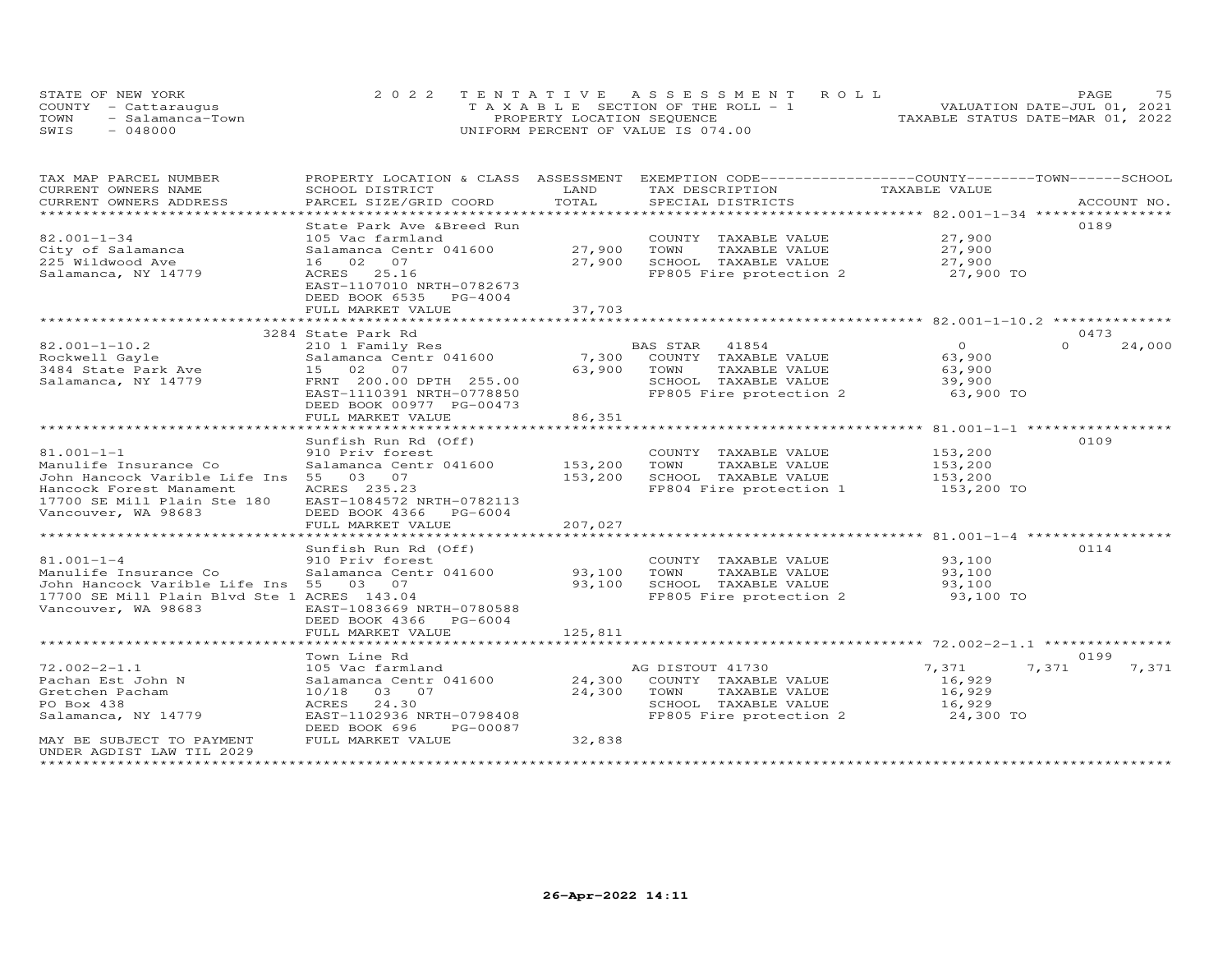| STATE OF NEW YORK        | 2022 TENTATIVE ASSESSMENT ROLL     | 76<br><b>PAGE</b>                |
|--------------------------|------------------------------------|----------------------------------|
| COUNTY - Cattaraugus     | TAXABLE SECTION OF THE ROLL - 1    | VALUATION DATE-JUL 01, 2021      |
| - Salamanca-Town<br>TOWN | PROPERTY LOCATION SEQUENCE         | TAXABLE STATUS DATE-MAR 01, 2022 |
| $-048000$<br>SWIS        | UNIFORM PERCENT OF VALUE IS 074.00 |                                  |
|                          |                                    |                                  |

| TAX MAP PARCEL NUMBER     | PROPERTY LOCATION & CLASS | ASSESSMENT | EXEMPTION CODE-----------------COUNTY-------TOWN-----SCHOOL |               |             |
|---------------------------|---------------------------|------------|-------------------------------------------------------------|---------------|-------------|
| CURRENT OWNERS NAME       | SCHOOL DISTRICT           | LAND       | TAX DESCRIPTION                                             | TAXABLE VALUE |             |
| CURRENT OWNERS ADDRESS    | PARCEL SIZE/GRID COORD    | TOTAL      | SPECIAL DISTRICTS                                           |               | ACCOUNT NO. |
|                           |                           |            |                                                             |               |             |
|                           | Town Line Rd              |            |                                                             |               | 0199        |
| 72.002-2-1.2              | 910 Priv forest           |            | TAXABLE VALUE<br><b>COUNTY</b>                              | 52,400        |             |
| Farm East, LLC            | Salamanca Centr 041600    | 52,400     | TAXABLE VALUE<br>TOWN                                       | 52,400        |             |
| 890 McLean Road           | 10/18<br>03 07            | 52,400     | TAXABLE VALUE<br>SCHOOL                                     | 52,400        |             |
| Cortland, NY 13045        | ACRES 106.45              |            | FP805 Fire protection 2                                     | 52,400 TO     |             |
|                           | EAST-1100371 NRTH-0798408 |            |                                                             |               |             |
| MAY BE SUBJECT TO PAYMENT | DEED BOOK 27275 PG-5002   |            |                                                             |               |             |
| UNDER AGDIST LAW TIL 2025 | FULL MARKET VALUE         | 70,811     |                                                             |               |             |
|                           |                           |            |                                                             |               |             |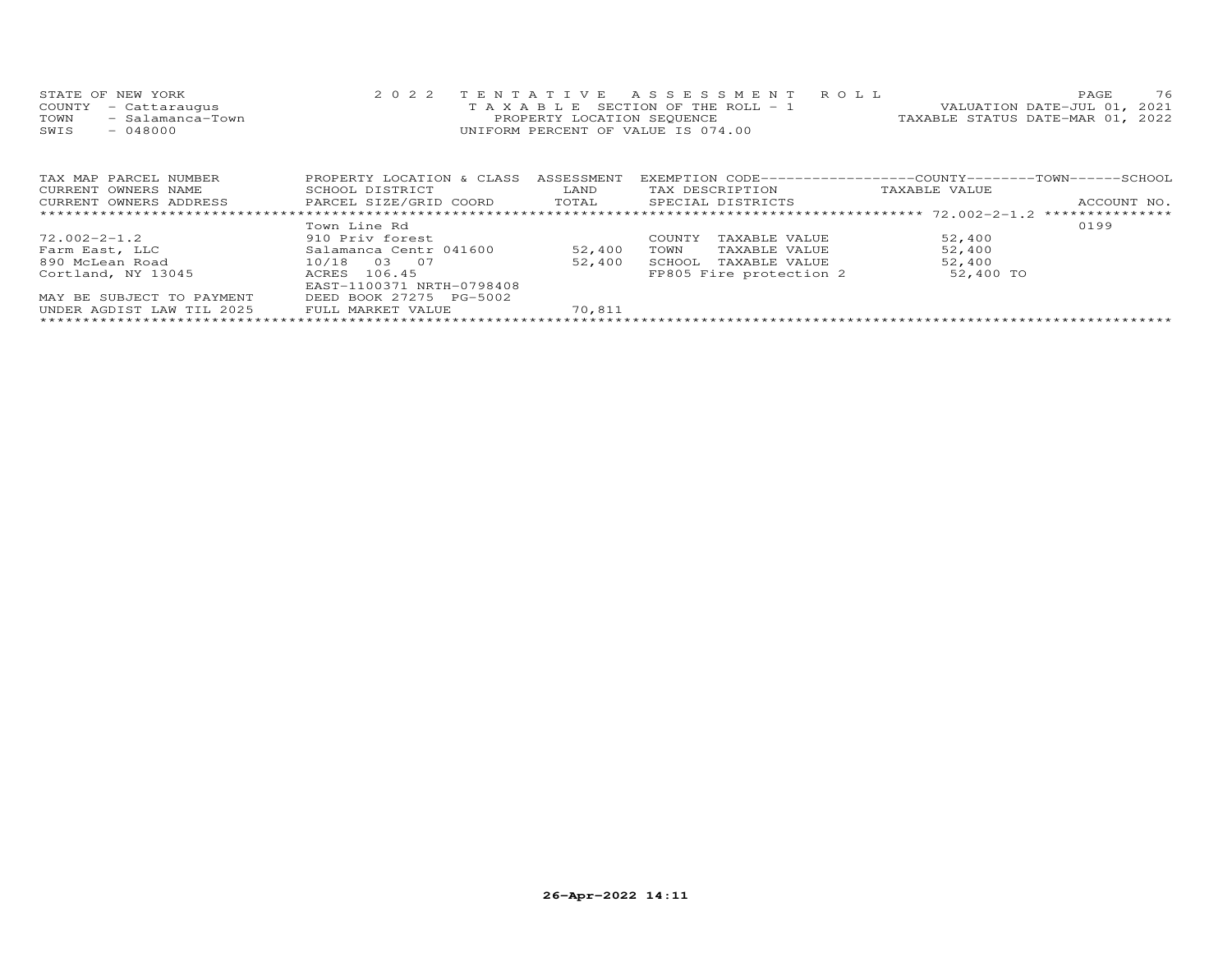|      | STATE OF NEW YORK    | 2022 TENTATIVE ASSESSMENT ROLL                                       | <b>PAGE</b>     | 77 |
|------|----------------------|----------------------------------------------------------------------|-----------------|----|
|      | COUNTY - Cattaraugus | VALUATION DATE-JUL 01, 2021<br>T A X A B L E SECTION OF THE ROLL - 1 |                 |    |
| TOWN | - Salamanca-Town     | TAXABLE STATUS DATE-MAR 01, 2022                                     |                 |    |
| SWIS | $-048000$            |                                                                      | RPS150/V04/L015 |    |
|      |                      | UNIFORM PERCENT OF VALUE IS 074.00<br>CURRENT DATE 4/26/2022         |                 |    |
|      |                      |                                                                      |                 |    |

## R O L L S U B S E C T I O N - - T O T A L S

## \*\*\* S P E C I A L D I S T R I C T S U M M A R Y \*\*\*

| CODE. | DISTRICT NAME                                                                                | TOTAL<br>PARCELS | EXTENSION<br>TYPE                              | EXTENSION<br>VALUE | AD VALOREM<br>VALUE                        | EXEMPT<br>AMOUNT | TAXABLE<br>VALUE                           |
|-------|----------------------------------------------------------------------------------------------|------------------|------------------------------------------------|--------------------|--------------------------------------------|------------------|--------------------------------------------|
|       | FF802 Sewer fr ftg-n<br>FP804 Fire protectio<br>FP805 Fire protectio<br>SD801 Sewer dist - n |                  | 10 TOTAL<br>182 TOTAL<br>180 TOTAL<br>10 TOTAL |                    | 1,193<br>11084,474<br>13047,830<br>598,200 |                  | 1,193<br>11084,474<br>13047,830<br>598,200 |

# \*\*\* S C H O O L D I S T R I C T S U M M A R Y \*\*\*

| CODE   | DISTRICT NAME     | TOTAL<br>PARCELS | ASSESSED<br>LAND | ASSESSED<br>TOTAL | EXEMPT<br>AMOUNT | TOTAL<br>TAXABLE | STAR<br>AMOUNT | STAR<br>TAXABLE |
|--------|-------------------|------------------|------------------|-------------------|------------------|------------------|----------------|-----------------|
| 041600 | Salamanca Central | 369              | 7681,114         | 24503,904         | 170,919          | 24332,985        | 5418,200       | 18914,785       |
|        | $SUB - TO T AL$   | 369              | 7681,114         | 24503,904         | 170,919          | 24332,985        | 5418,200       | 18914,785       |
|        | TOTAL             | 369              | 7681,114         | 24503,904         | 170,919          | 24332,985        | 5418,200       | 18914,785       |

### \*\*\* S Y S T E M C O D E S S U M M A R Y \*\*\*

### NO SYSTEM EXEMPTIONS AT THIS LEVEL

## \*\*\* E X E M P T I O N S U M M A R Y \*\*\*

|       |              | TOTAL   |         |         |          |
|-------|--------------|---------|---------|---------|----------|
| CODE  | DESCRIPTION  | PARCELS | COUNTY  | TOWN    | SCHOOL   |
| 41121 | VET WAR CT   | 16      | 150,645 | 150,645 |          |
| 41131 | VET COM CT   | 25      | 372,457 | 372,457 |          |
| 41141 | VET DIS CT   | 10      | 150,344 | 150,344 |          |
| 41162 | CW 15 VET/   | 2       | 16,605  |         |          |
| 41172 | CW_DISBLD    |         | 21,015  |         |          |
| 41730 | AG DISTOUT   | 3       | 42,969  | 42,969  | 42,969   |
| 41800 | AGED $C/T/S$ | 4       | 118,950 | 118,950 | 118,950  |
| 41801 | AGED C/T     | 11      | 256,141 | 257,101 |          |
| 41802 | AGED C       | 3       | 112,682 |         |          |
| 41803 | AGED T       |         |         | 98,982  |          |
| 41834 | ENH STAR     | 61      |         |         | 3465,700 |
|       |              |         |         |         |          |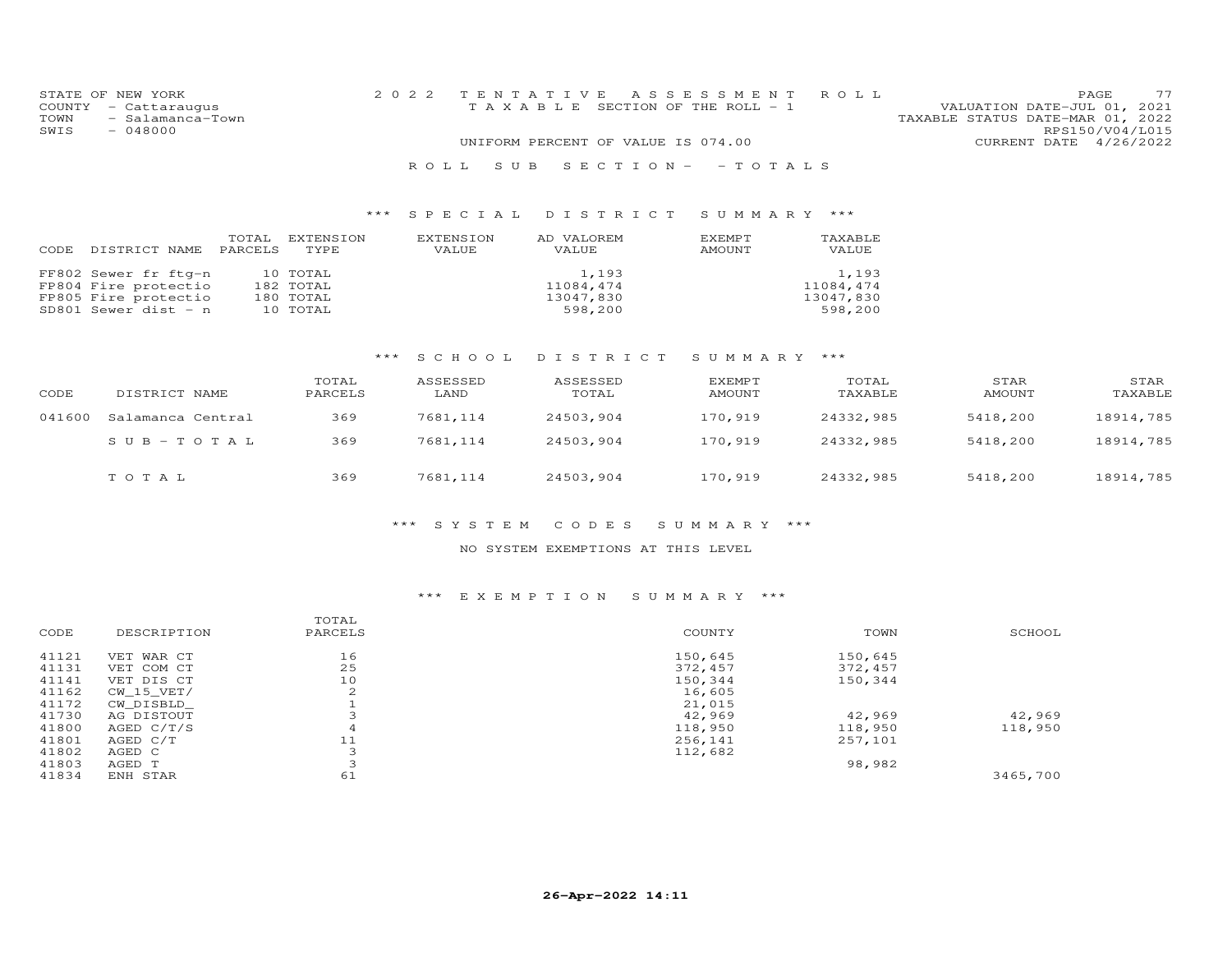|      | STATE OF NEW YORK    |                                    |  | 2022 TENTATIVE ASSESSMENT ROLL        |                                  |                        | PAGE. | 78 |
|------|----------------------|------------------------------------|--|---------------------------------------|----------------------------------|------------------------|-------|----|
|      | COUNTY - Cattaraugus |                                    |  | T A X A B L E SECTION OF THE ROLL - 1 | VALUATION DATE-JUL 01, 2021      |                        |       |    |
| TOWN | - Salamanca-Town     |                                    |  |                                       | TAXABLE STATUS DATE-MAR 01, 2022 |                        |       |    |
| SWIS | $-048000$            |                                    |  |                                       |                                  | RPS150/V04/L015        |       |    |
|      |                      | UNIFORM PERCENT OF VALUE IS 074.00 |  |                                       |                                  | CURRENT DATE 4/26/2022 |       |    |
|      |                      |                                    |  | ROLL SUB SECTION- - TOTALS            |                                  |                        |       |    |

| CODE  | DESCRIPTION | TOTAL<br>PARCELS | COUNTY   | TOWN     | SCHOOL   |
|-------|-------------|------------------|----------|----------|----------|
| 41854 | BAS STAR    | 81               |          |          | 1937,500 |
| 41864 | B STAR MH   |                  |          |          | 15,000   |
| 42100 | SILO T/C/S  |                  | 9,000    | 9,000    | 9,000    |
|       | TOTAL       | 222              | 1250,808 | 1200,448 | 5589,119 |

| ROLL<br>SEC | <b>DESCRIPTION</b>    | TOTAL<br><b>DARCELS</b> | LAND | للتلادرت<br>UIAL | 'AXABLF<br>COUNTY | TAXABLE<br>TOWN | <b>TAXABLE</b><br>SCHOOL | STAR<br><b>TAXABLE</b> |
|-------------|-----------------------|-------------------------|------|------------------|-------------------|-----------------|--------------------------|------------------------|
|             | <b><i>FAXABLE</i></b> | 369                     | 7681 | 904<br>1.501     | 096               | . 456<br>つついつ   | 1つつつ<br>QQL              | 785<br>$9011$          |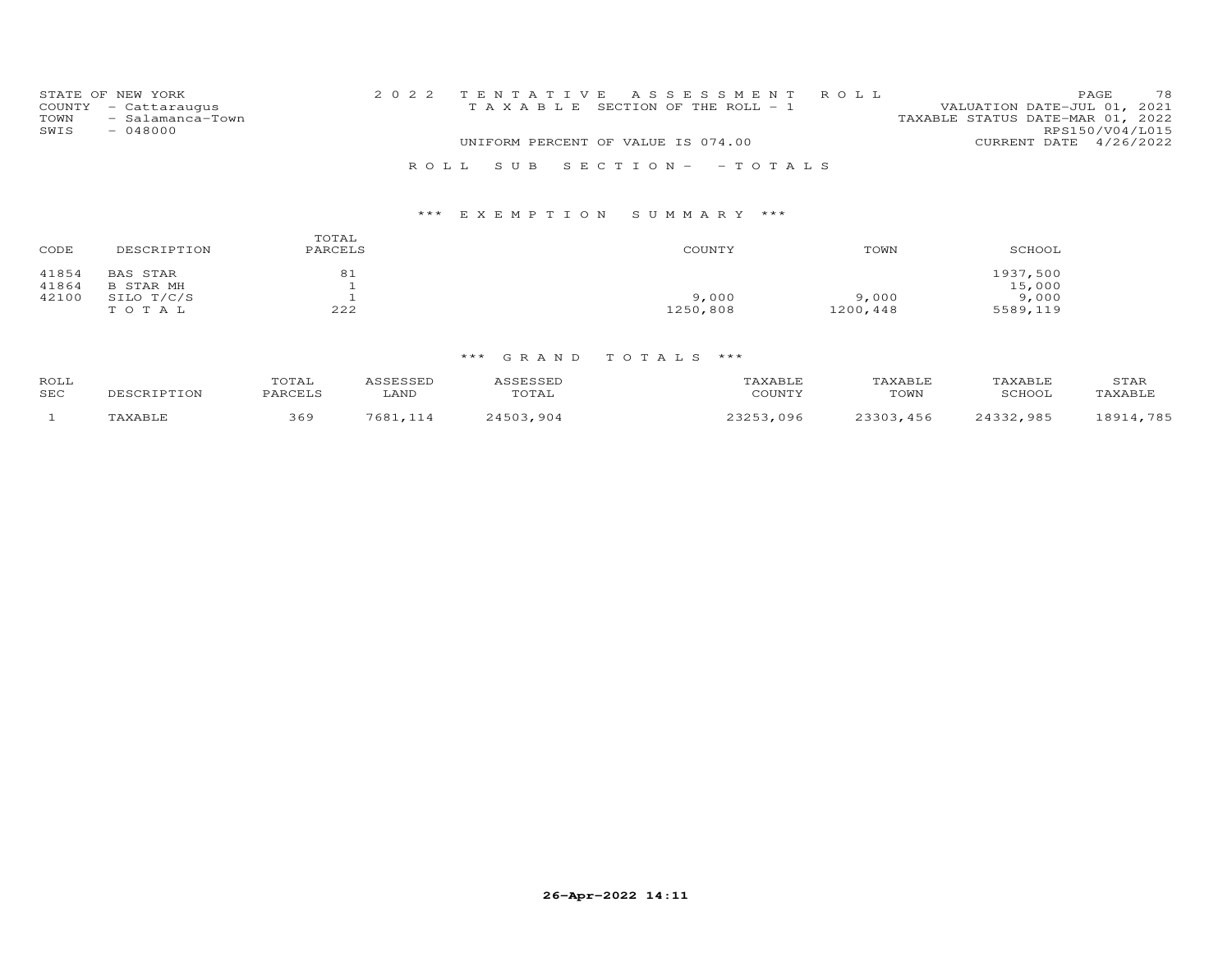| STATE OF NEW YORK        | 2022 TENTATIVE ASSESSMENT ROLL                                                 | 79<br>PAGE.                      |
|--------------------------|--------------------------------------------------------------------------------|----------------------------------|
| COUNTY - Cattaraugus     | T A X A B L E SECTION OF THE ROLL - 1 SUB-SECT - 3 VALUATION DATE-JUL 01, 2021 |                                  |
| - Salamanca-Town<br>TOWN | PROPERTY LOCATION SEOUENCE                                                     | TAXABLE STATUS DATE-MAR 01, 2022 |
| SWIS<br>- 048000         | UNIFORM PERCENT OF VALUE IS 074.00                                             |                                  |
|                          |                                                                                |                                  |

| TAX MAP PARCEL NUMBER   | PROPERTY LOCATION & CLASS | ASSESSMENT |          |                         | EXEMPTION CODE-----------------COUNTY-------TOWN-----SCHOOL |      |             |
|-------------------------|---------------------------|------------|----------|-------------------------|-------------------------------------------------------------|------|-------------|
| CURRENT OWNERS NAME     | SCHOOL DISTRICT           | LAND       |          | TAX DESCRIPTION         | TAXABLE VALUE                                               |      |             |
| CURRENT OWNERS ADDRESS  | PARCEL SIZE/GRID COORD    | TOTAL      |          | SPECIAL DISTRICTS       |                                                             |      | ACCOUNT NO. |
|                         |                           |            |          |                         |                                                             |      |             |
|                         | Newton St (Off)           |            |          |                         |                                                             | 0317 |             |
| $73.001 - 1 - 3$        | 942 Co. reforest          |            | XMPT CTY | 33302                   | 119,900                                                     |      | $\Omega$    |
| Catt Co Forest          | Salamanca Centr 041600    | 119,900    | COUNTY   | TAXABLE VALUE           |                                                             |      |             |
| 303 Court St            | - 0.7<br>0.3<br>75        | 119,900    | TOWN     | TAXABLE VALUE           | 119,900                                                     |      |             |
| Little Valley, NY 14755 | 171.28 BANK<br>ACRES<br>B |            | SCHOOL   | TAXABLE VALUE           | 119,900                                                     |      |             |
|                         | EAST-1115702 NRTH-0798425 |            |          | FP805 Fire protection 2 | 119,900 TO                                                  |      |             |
|                         | DEED BOOK 321<br>PG-00051 |            |          |                         |                                                             |      |             |
|                         | FULL MARKET VALUE         | 162,027    |          |                         |                                                             |      |             |
|                         |                           |            |          |                         |                                                             |      |             |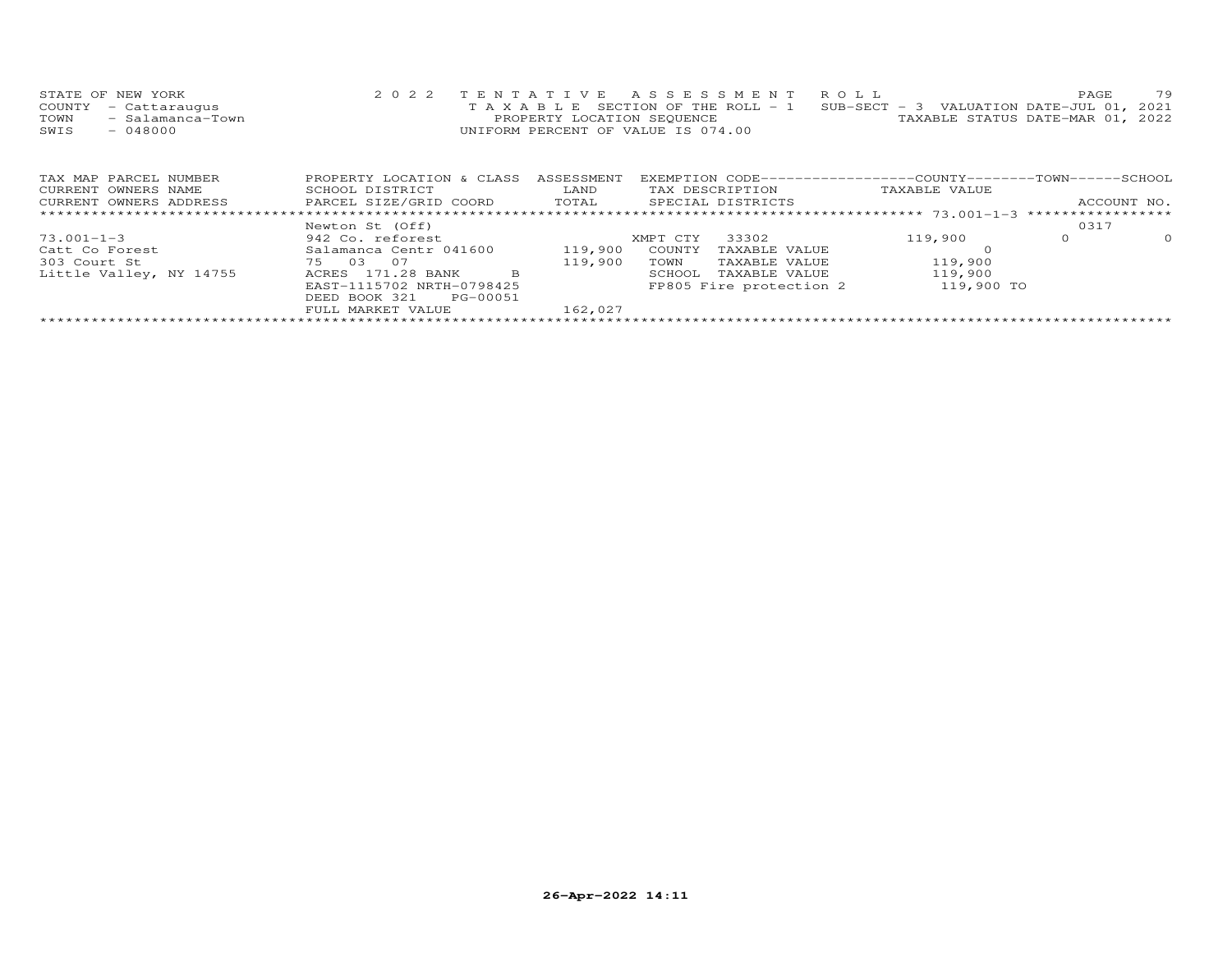| COUNTY<br>TOWN<br>SWIS | STATE OF NEW YORK<br>- Cattaraugus<br>- Salamanca-Town<br>$-048000$ |                   | 2 0 2 2<br>ROLL<br>S U B  | TENTATIVE<br>TAXABLE SECTION OF THE ROLL - 1<br>UNIFORM PERCENT OF VALUE IS 074.00 | A S S E S S M E N T<br>$S E C T I O N - 3 - T O T A L S$ | ROLL             | PAGE<br>SUB-SECT - 3 VALUATION DATE-JUL 01, 2021<br>TAXABLE STATUS DATE-MAR 01, 2022<br>CURRENT DATE 4/26/2022 | 80<br>RPS150/V04/L015 |
|------------------------|---------------------------------------------------------------------|-------------------|---------------------------|------------------------------------------------------------------------------------|----------------------------------------------------------|------------------|----------------------------------------------------------------------------------------------------------------|-----------------------|
|                        |                                                                     | $***$             |                           |                                                                                    |                                                          |                  |                                                                                                                |                       |
|                        |                                                                     |                   | SPECIAL                   | DISTRICT                                                                           | SUMMARY ***                                              |                  |                                                                                                                |                       |
|                        | TOTAL<br>PARCELS<br>CODE DISTRICT NAME                              | EXTENSION<br>TYPE | <b>EXTENSION</b><br>VALUE | AD VALOREM<br>VALUE                                                                | EXEMPT<br>AMOUNT                                         | TAXABLE<br>VALUE |                                                                                                                |                       |
|                        | FP805 Fire protectio                                                | 1 TOTAL           |                           | 119,900                                                                            |                                                          | 119,900          |                                                                                                                |                       |
|                        |                                                                     |                   |                           |                                                                                    |                                                          |                  |                                                                                                                |                       |
|                        |                                                                     | $***$             | SCHOOL                    | DISTRICT                                                                           | SUMMARY ***                                              |                  |                                                                                                                |                       |
| CODE                   | DISTRICT NAME                                                       | TOTAL<br>PARCELS  | ASSESSED<br>LAND          | ASSESSED<br>TOTAL                                                                  | <b>EXEMPT</b><br><b>AMOUNT</b>                           | TOTAL<br>TAXABLE | STAR<br><b>AMOUNT</b>                                                                                          | STAR<br>TAXABLE       |
| 041600                 | Salamanca Central                                                   | $\mathbf{1}$      | 119,900                   | 119,900                                                                            |                                                          | 119,900          |                                                                                                                | 119,900               |
|                        | $S \cup B - T \cup T A L$                                           | $\mathbf{1}$      | 119,900                   | 119,900                                                                            |                                                          | 119,900          |                                                                                                                | 119,900               |
|                        | TOTAL                                                               | $\mathbf{1}$      | 119,900                   | 119,900                                                                            |                                                          | 119,900          |                                                                                                                | 119,900               |
|                        |                                                                     |                   |                           |                                                                                    |                                                          |                  |                                                                                                                |                       |
|                        |                                                                     |                   | ***<br>SYSTEM             | CODES                                                                              | SUMMARY ***                                              |                  |                                                                                                                |                       |
|                        |                                                                     |                   |                           | NO SYSTEM EXEMPTIONS AT THIS LEVEL                                                 |                                                          |                  |                                                                                                                |                       |
|                        |                                                                     |                   | ***                       | EXEMPTION SUMMARY ***                                                              |                                                          |                  |                                                                                                                |                       |
| CODE                   | DESCRIPTION                                                         | TOTAL<br>PARCELS  |                           |                                                                                    | COUNTY                                                   | TOWN             | SCHOOL                                                                                                         |                       |

# \*\*\* G R A N D T O T A L S \*\*\*

119,900<br>119,900

33302 XMPT CTY 1 1<br>
TO TAL 119,900

| ROLL<br>SEC | TPTTON | TOTAL<br><b>DARCELS</b> | LAND  | $\alpha$ m $\alpha$ $\alpha$ mr<br>.<br>TOTAL | CCTNTT1 | <b>AXABLE</b><br>TOWN | TAXABLE<br>SCHOOI | STAR<br><i>NY</i> ARTI |
|-------------|--------|-------------------------|-------|-----------------------------------------------|---------|-----------------------|-------------------|------------------------|
|             |        |                         | 9 N C | . 900                                         |         | . 900                 | . 900             | 900                    |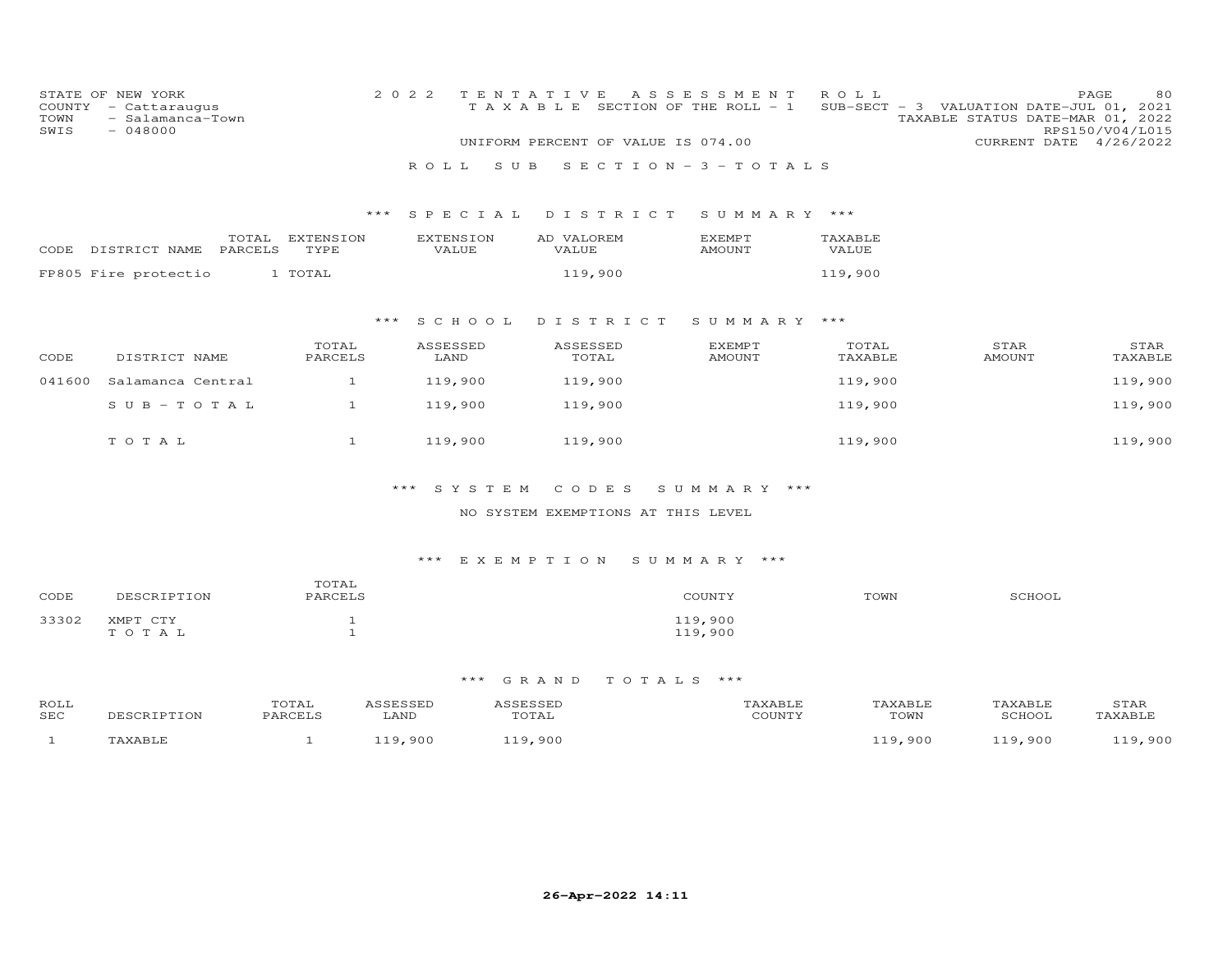| STATE OF NEW YORK        | 2022 TENTATIVE ASSESSMENT ROLL     | 81<br>PAGE.                      |
|--------------------------|------------------------------------|----------------------------------|
| COUNTY - Cattaraugus     | TAXABLE SECTION OF THE ROLL - 1    | VALUATION DATE-JUL 01, 2021      |
| TOWN<br>- Salamanca-Town |                                    | TAXABLE STATUS DATE-MAR 01, 2022 |
| SWIS<br>- 048000         | UNIFORM PERCENT OF VALUE IS 074.00 | RPS150/V04/L015                  |
|                          |                                    | CURRENT DATE 4/26/2022           |

## R O L L S E C T I O N T O T A L S

## \*\*\* S P E C I A L D I S T R I C T S U M M A R Y \*\*\*

| CODE | DISTRICT NAME                                                                                | TOTAL<br>PARCELS | EXTENSION<br>TYPE.                             | EXTENSION<br>VALUE | AD VALOREM<br>VALUE                        | EXEMPT<br>AMOUNT | TAXABLE<br>VALUE                           |
|------|----------------------------------------------------------------------------------------------|------------------|------------------------------------------------|--------------------|--------------------------------------------|------------------|--------------------------------------------|
|      | FF802 Sewer fr ftg-n<br>FP804 Fire protectio<br>FP805 Fire protectio<br>SD801 Sewer dist - n |                  | 10 TOTAL<br>182 TOTAL<br>181 TOTAL<br>10 TOTAL |                    | 1,193<br>11084,474<br>13167,730<br>598,200 |                  | 1,193<br>11084,474<br>13167,730<br>598,200 |

# \*\*\* S C H O O L D I S T R I C T S U M M A R Y \*\*\*

| CODE   | DISTRICT NAME     | TOTAL<br>PARCELS | ASSESSED<br>LAND | ASSESSED<br>TOTAL | EXEMPT<br>AMOUNT | TOTAL<br>TAXABLE | STAR<br>AMOUNT | STAR<br>TAXABLE |
|--------|-------------------|------------------|------------------|-------------------|------------------|------------------|----------------|-----------------|
| 041600 | Salamanca Central | 370              | 7801,014         | 24623,804         | 170,919          | 24452,885        | 5418,200       | 19034,685       |
|        | $SUB - TO T AL$   | 370              | 7801,014         | 24623,804         | 170,919          | 24452,885        | 5418,200       | 19034,685       |
|        | TOTAL             | 370              | 7801,014         | 24623,804         | 170,919          | 24452,885        | 5418,200       | 19034,685       |

### \*\*\* S Y S T E M C O D E S S U M M A R Y \*\*\*

### NO SYSTEM EXEMPTIONS AT THIS LEVEL

## \*\*\* E X E M P T I O N S U M M A R Y \*\*\*

| CODE  | DESCRIPTION    | TOTAL<br>PARCELS | COUNTY  | TOWN    | SCHOOL  |
|-------|----------------|------------------|---------|---------|---------|
|       |                |                  |         |         |         |
| 33302 | XMPT CTY       |                  | 119,900 |         |         |
| 41121 | VET WAR CT     | 16               | 150,645 | 150,645 |         |
| 41131 | VET COM CT     | 25               | 372,457 | 372,457 |         |
| 41141 | VET DIS CT     | 10               | 150,344 | 150,344 |         |
| 41162 | $CW$ 15 $VET/$ | 2                | 16,605  |         |         |
| 41172 | CW DISBLD      |                  | 21,015  |         |         |
| 41730 | AG DISTOUT     |                  | 42,969  | 42,969  | 42,969  |
| 41800 | AGED $C/T/S$   | $\overline{4}$   | 118,950 | 118,950 | 118,950 |
| 41801 | AGED C/T       | 11               | 256,141 | 257,101 |         |
| 41802 | AGED C         | З                | 112,682 |         |         |
| 41803 | AGED T         |                  |         | 98,982  |         |
|       |                |                  |         |         |         |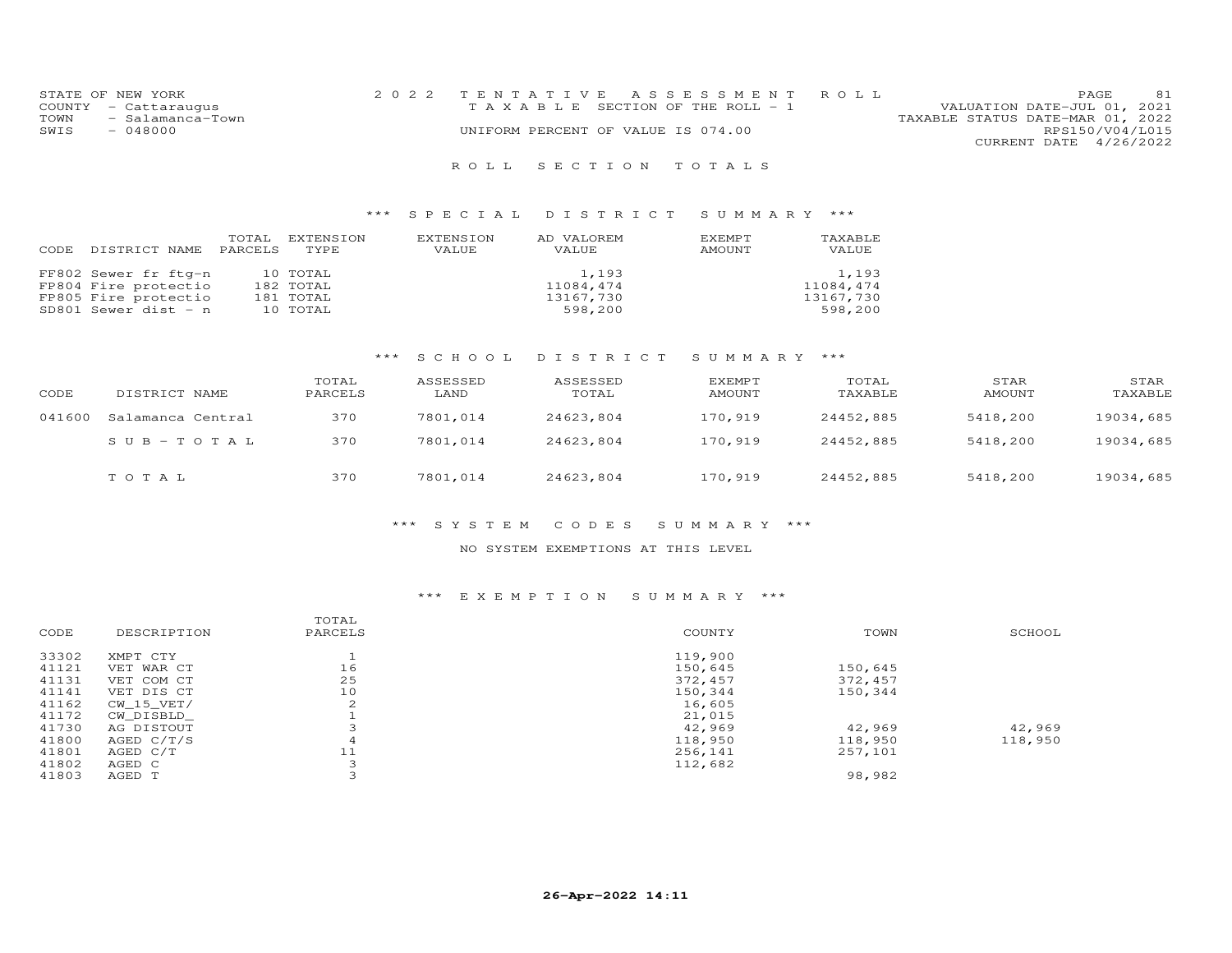| STATE OF NEW YORK<br>COUNTY - Cattaraugus<br>- Salamanca-Town<br>TOWN<br>SWIS<br>$-048000$ | 2022 TENTATIVE ASSESSMENT ROLL<br>T A X A B L E SECTION OF THE ROLL - 1<br>UNIFORM PERCENT OF VALUE IS 074.00 | 82<br>PAGE<br>VALUATION DATE-JUL 01, 2021<br>TAXABLE STATUS DATE-MAR 01, 2022<br>RPS150/V04/L015<br>CURRENT DATE 4/26/2022 |
|--------------------------------------------------------------------------------------------|---------------------------------------------------------------------------------------------------------------|----------------------------------------------------------------------------------------------------------------------------|
|                                                                                            | ROLL SECTION TOTALS                                                                                           |                                                                                                                            |

| CODE  | DESCRIPTION | TOTAL<br>PARCELS | COUNTY   | TOWN     | SCHOOL   |
|-------|-------------|------------------|----------|----------|----------|
| 41834 | ENH STAR    | 61               |          |          | 3465,700 |
| 41854 | BAS STAR    | 81               |          |          | 1937,500 |
| 41864 | B STAR MH   |                  |          |          | 15,000   |
| 42100 | SILO T/C/S  |                  | 9,000    | 9,000    | 9,000    |
|       | TOTAL       | 223              | 1370,708 | 1200,448 | 5589,119 |

| ROLL<br>SEC | DESCRIPTION | TOTAL<br>PARCELS | ASSESSED<br>LAND | ASSESSED<br>TOTAL | TAXABLE<br>COUNTY | TAXABLE<br>TOWN | TAXABLE<br>SCHOOL | STAR<br>TAXABLE |
|-------------|-------------|------------------|------------------|-------------------|-------------------|-----------------|-------------------|-----------------|
|             | TAXABLE     | 370              | 7801,014         | 24623,804         | 23253,096         | 23423.356       | 24452,885         | 19034,685       |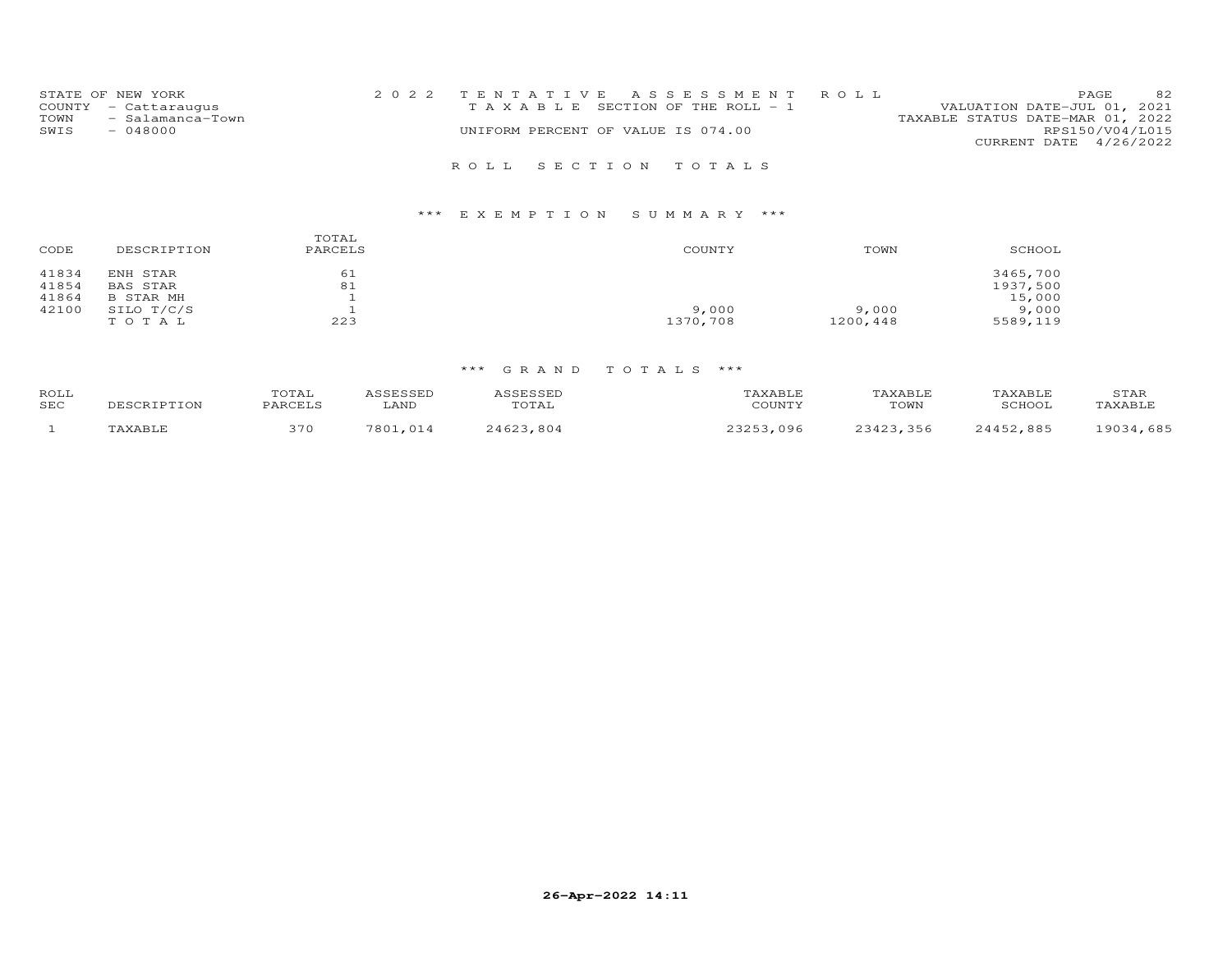| STATE OF NEW YORK        |                                    | 2022 TENTATIVE ASSESSMENT ROLL           |                                  | PAGE. | 83 |
|--------------------------|------------------------------------|------------------------------------------|----------------------------------|-------|----|
| COUNTY - Cattaraugus     |                                    | STATE OWNED LAND SECTION OF THE ROLL - 3 | VALUATION DATE-JUL 01, 2021      |       |    |
| - Salamanca-Town<br>TOWN | PROPERTY LOCATION SEQUENCE         |                                          | TAXABLE STATUS DATE-MAR 01, 2022 |       |    |
| SWIS<br>$-048000$        | UNIFORM PERCENT OF VALUE IS 074.00 |                                          |                                  |       |    |
|                          |                                    |                                          |                                  |       |    |
|                          |                                    |                                          |                                  |       |    |
|                          |                                    |                                          |                                  |       |    |

| TAX MAP PARCEL NUMBER<br>CURRENT OWNERS NAME | PROPERTY LOCATION & CLASS<br>SCHOOL DISTRICT | ASSESSMENT<br>LAND | EXEMPTION CODE-----------------COUNTY------TOWN------SCHOOL<br>TAX DESCRIPTION | TAXABLE VALUE |             |
|----------------------------------------------|----------------------------------------------|--------------------|--------------------------------------------------------------------------------|---------------|-------------|
| CURRENT OWNERS ADDRESS                       | PARCEL SIZE/GRID COORD                       | TOTAL              | SPECIAL DISTRICTS                                                              |               | ACCOUNT NO. |
|                                              | State Park Ave                               |                    |                                                                                |               | 0524        |
| $82.001 - 1 - 2.2$                           | 322 Rural vac>10                             |                    | TAXABLE VALUE<br>COUNTY                                                        | 3,000         |             |
| State of New York OPRHP                      | Salamanca Centr 041600                       | 3,000              | TAXABLE VALUE<br>TOWN                                                          | 3,000         |             |
| Catt. Co. Treasurer                          | 16 02<br>- 0.7                               | 3,000              | SCHOOL<br>TAXABLE VALUE                                                        | 3,000         |             |
| 303 Court St 1                               | 2.00<br>ACRES                                |                    | FP805 Fire protection 2                                                        | 3,000 TO      |             |
| Little Valley, NY 14755                      | EAST-1109946 NRTH-0182219                    |                    |                                                                                |               |             |
|                                              | DEED BOOK 18035 PG-7001                      |                    |                                                                                |               |             |
|                                              | FULL MARKET VALUE                            | 4,054              |                                                                                |               |             |
|                                              |                                              |                    |                                                                                |               |             |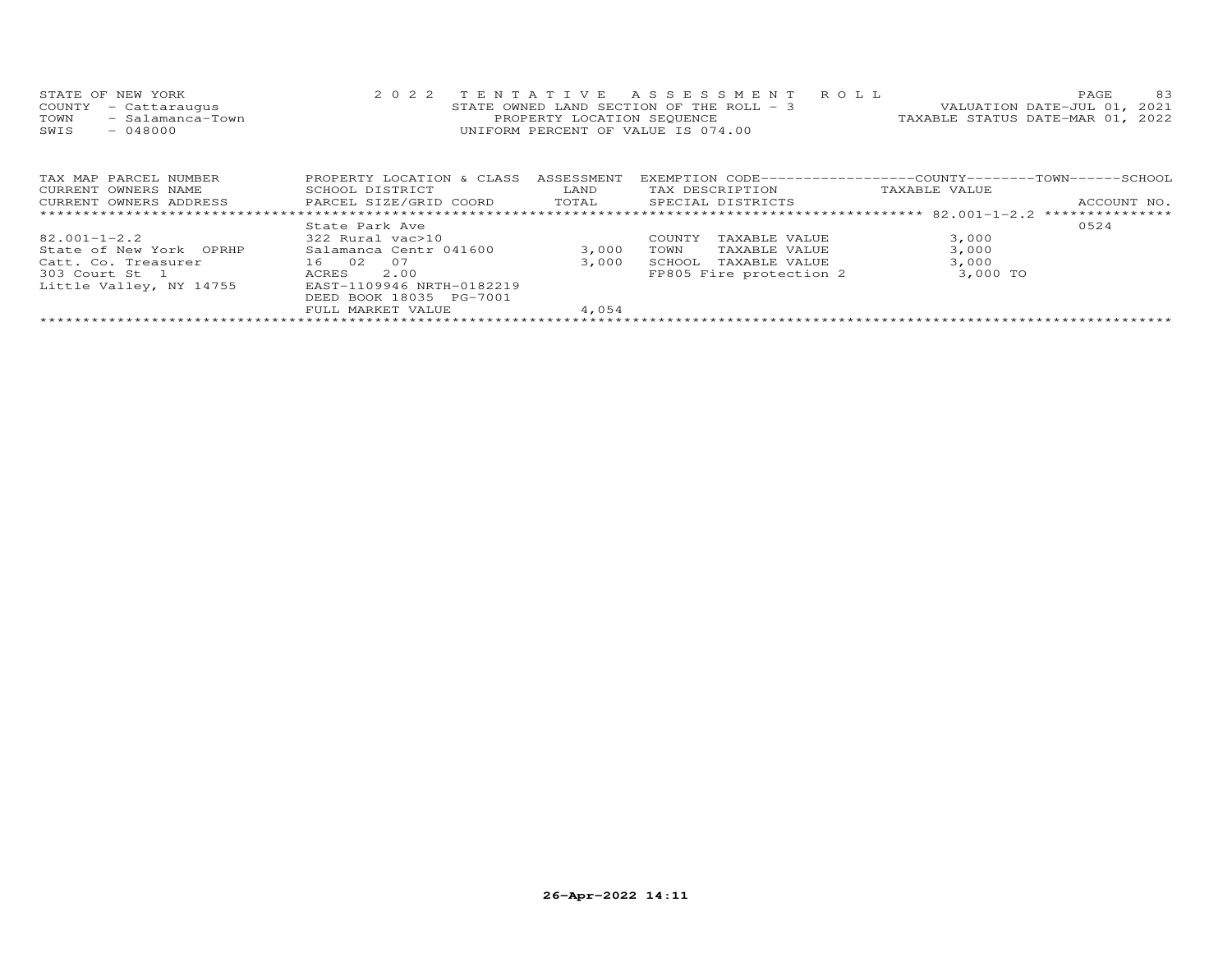| TOWN<br>SWIS | STATE OF NEW YORK<br>COUNTY - Cattaraugus<br>- Salamanca-Town<br>$-048000$ |                                      | 2 0 2 2                   | TENTATIVE<br>STATE OWNED LAND SECTION OF THE ROLL - 3 | A S S E S S M E N T            | ROLL             | VALUATION DATE-JUL 01, 2021<br>TAXABLE STATUS DATE-MAR 01, 2022 | PAGE<br>84<br>RPS150/V04/L015 |
|--------------|----------------------------------------------------------------------------|--------------------------------------|---------------------------|-------------------------------------------------------|--------------------------------|------------------|-----------------------------------------------------------------|-------------------------------|
|              |                                                                            |                                      |                           | UNIFORM PERCENT OF VALUE IS 074.00                    |                                |                  |                                                                 | CURRENT DATE 4/26/2022        |
|              |                                                                            |                                      | S U B<br>R O L L          |                                                       | $S E C T I ON - - TO T AL S$   |                  |                                                                 |                               |
|              |                                                                            | $***$                                | SPECIAL                   | DISTRICT                                              | SUMMARY ***                    |                  |                                                                 |                               |
| CODE         | TOTAL<br>PARCELS<br>DISTRICT NAME                                          | EXTENSION<br>TYPE                    | <b>EXTENSION</b><br>VALUE | AD VALOREM<br>VALUE                                   | <b>EXEMPT</b><br><b>AMOUNT</b> | TAXABLE<br>VALUE |                                                                 |                               |
|              | FP805 Fire protectio                                                       | 1 TOTAL                              |                           | 3,000                                                 |                                | 3,000            |                                                                 |                               |
|              |                                                                            | $***$                                | S C H O O L               | DISTRICT                                              | SUMMARY ***                    |                  |                                                                 |                               |
| CODE         | DISTRICT NAME                                                              | TOTAL<br>PARCELS                     | ASSESSED<br>LAND          | ASSESSED<br>TOTAL                                     | <b>EXEMPT</b><br><b>AMOUNT</b> | TOTAL<br>TAXABLE | STAR<br><b>AMOUNT</b>                                           | STAR<br>TAXABLE               |
| 041600       | Salamanca Central                                                          | $\mathbf{1}$                         | 3,000                     | 3,000                                                 |                                | 3,000            |                                                                 | 3,000                         |
|              | $S$ U B - T O T A L                                                        | $\mathbf{1}$                         | 3,000                     | 3,000                                                 |                                | 3,000            |                                                                 | 3,000                         |
|              | TOTAL                                                                      | $\mathbf{1}$                         | 3,000                     | 3,000                                                 |                                | 3,000            |                                                                 | 3,000                         |
|              |                                                                            |                                      | ***<br>SYSTEM             | CODES                                                 | SUMMARY ***                    |                  |                                                                 |                               |
|              |                                                                            |                                      |                           | NO SYSTEM EXEMPTIONS AT THIS LEVEL                    |                                |                  |                                                                 |                               |
|              |                                                                            |                                      | $***$                     | EXEMPTION                                             | SUMMARY ***                    |                  |                                                                 |                               |
|              |                                                                            |                                      |                           | NO EXEMPTIONS AT THIS LEVEL                           |                                |                  |                                                                 |                               |
|              |                                                                            |                                      |                           |                                                       |                                |                  |                                                                 |                               |
|              |                                                                            |                                      |                           | *** GRAND<br>TOTALS ***                               |                                |                  |                                                                 |                               |
| ROLL<br>SEC  | DESCRIPTION                                                                | TOTAL<br>ASSESSED<br>PARCELS<br>LAND |                           | ASSESSED<br>TOTAL                                     | TAXABLE<br>COUNTY              |                  | TAXABLE<br>TAXABLE<br>TOWN<br>SCHOOL                            | STAR<br>TAXABLE               |
| 3            | STATE OWNED LAND                                                           | $\mathbf{1}$                         | 3,000                     | 3,000                                                 | 3,000                          |                  | 3,000<br>3,000                                                  | 3,000                         |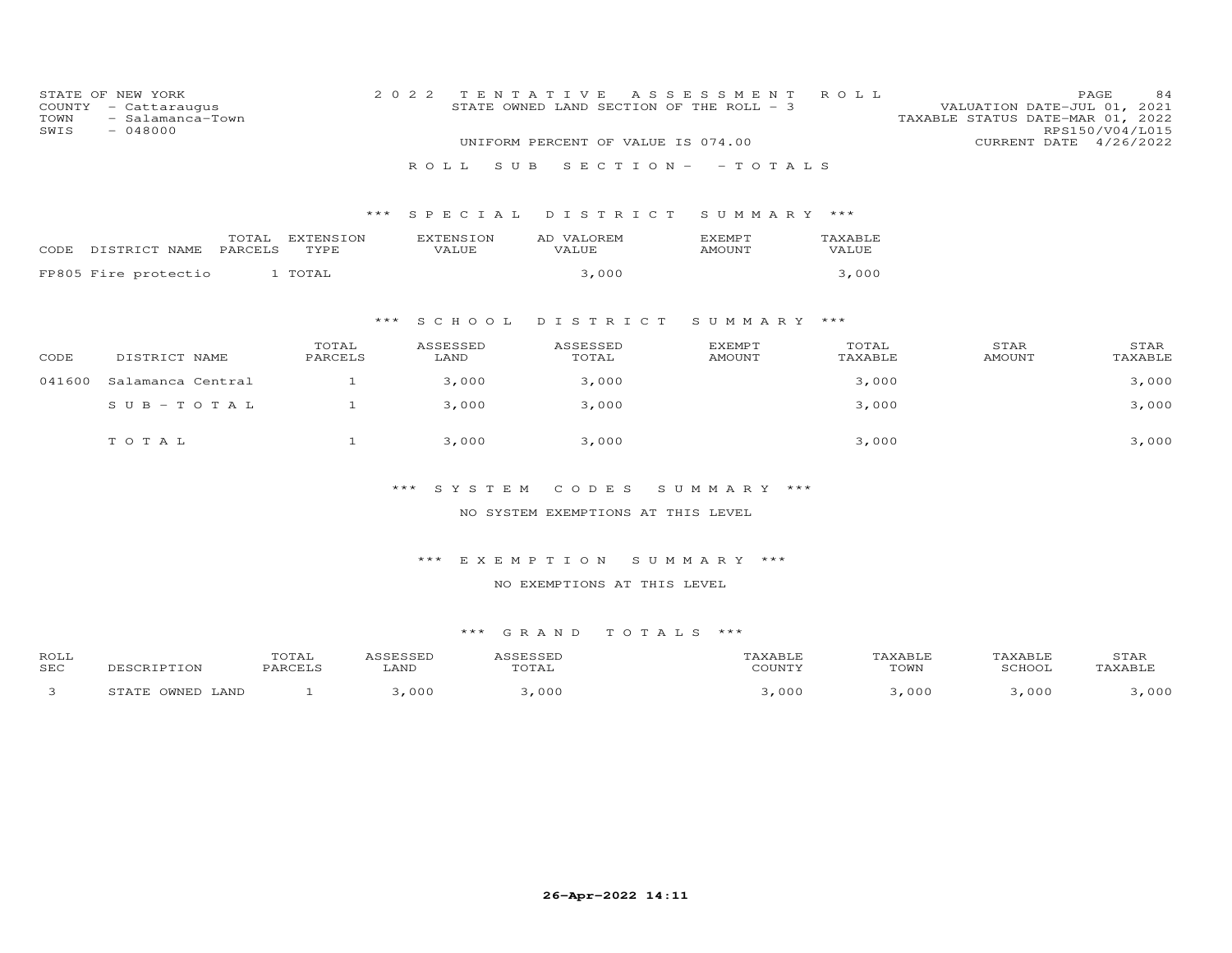|                                    | STATE OF NEW YORK    |                                                           |  |                            | 2022 TENTATIVE ASSESSMENT ROLL |  |                                                                                     | PAGE. | 85 |
|------------------------------------|----------------------|-----------------------------------------------------------|--|----------------------------|--------------------------------|--|-------------------------------------------------------------------------------------|-------|----|
|                                    | COUNTY - Cattaraugus |                                                           |  |                            |                                |  | STATE OWNED LAND SECTION OF THE ROLL - $3$ SUB-SECT - C VALUATION DATE-JUL 01, 2021 |       |    |
| TOWN                               | - Salamanca-Town     | ROLL SUB-SECT - C- SECTION 532-C RPTL ALLEGANY STATE PARK |  |                            |                                |  | TAXABLE STATUS DATE-MAR 01, 2022                                                    |       |    |
| SWIS                               | - 048000             |                                                           |  | PROPERTY LOCATION SEOUENCE |                                |  |                                                                                     |       |    |
| UNIFORM PERCENT OF VALUE IS 074.00 |                      |                                                           |  |                            |                                |  |                                                                                     |       |    |

| TAX MAP PARCEL NUMBER<br>CURRENT OWNERS NAME                                                                                         | PROPERTY LOCATION & CLASS ASSESSMENT<br>SCHOOL DISTRICT                                                                                                                                                                                             | LAND                          | EXEMPTION CODE-----------------COUNTY-------TOWN------SCHOOL<br>TAX DESCRIPTION                          | TAXABLE VALUE                               |             |
|--------------------------------------------------------------------------------------------------------------------------------------|-----------------------------------------------------------------------------------------------------------------------------------------------------------------------------------------------------------------------------------------------------|-------------------------------|----------------------------------------------------------------------------------------------------------|---------------------------------------------|-------------|
| CURRENT OWNERS ADDRESS                                                                                                               | PARCEL SIZE/GRID COORD                                                                                                                                                                                                                              | TOTAL                         | SPECIAL DISTRICTS                                                                                        |                                             | ACCOUNT NO. |
| $81.002 - 1 - 2$<br>State Of New York<br>Attn: County Treasurer<br>Cattaraugus County<br>303 Court St<br>Little Valley, NY 14755     | **********************************<br>315 Breed Run Rd (Off)<br>932 Forest s532b<br>Salamanca Centr 041600<br>21 02 07<br>Allegany St Park<br>ACRES 338.19 BANK<br>D<br>EAST-1104740 NRTH-0778173<br>PG-00054<br>DEED BOOK 302<br>FULL MARKET VALUE | 376,200<br>376,200<br>508,378 | COUNTY TAXABLE VALUE<br>TOWN<br>TAXABLE VALUE<br>SCHOOL TAXABLE VALUE<br>FP805 Fire protection 2         | 376,200<br>376,200<br>376,200<br>376,200 TO | 0260001     |
|                                                                                                                                      |                                                                                                                                                                                                                                                     |                               |                                                                                                          |                                             |             |
| $81.002 - 1 - 1$<br>State Of New York<br>Attn: County Treasurer<br>Cattaraugus County<br>303 Court St<br>Little Valley, NY 14755     | 316 Breed Run Rd (Off)<br>932 Forest s532b<br>Salamanca Centr 041600<br>22 02 07<br>Allegany St Park<br>ACRES 303.74 BANK<br>D<br>EAST-1104606 NRTH-0781611<br>PG-00382<br>DEED BOOK 544                                                            | 417,100                       | COUNTY TAXABLE VALUE<br>TOWN<br>TAXABLE VALUE<br>417,100 SCHOOL TAXABLE VALUE<br>FP805 Fire protection 2 | 417,100<br>417,100<br>417,100<br>417,100 TO | 0270001     |
|                                                                                                                                      | FULL MARKET VALUE                                                                                                                                                                                                                                   | 563,649                       |                                                                                                          |                                             |             |
|                                                                                                                                      | 421 Breed Run Rd (Off)                                                                                                                                                                                                                              |                               |                                                                                                          |                                             | 0280001     |
| $81.002 - 1 - 5.2$<br>State Of New York<br>Attn: County Treasurer<br>Cattaraugus County<br>303 Court St<br>Little Valley, NY 14755   | 932 Forest s532b<br>Salamanca Centr 041600<br>21 02 07<br>#8120<br>ACRES 106.00 BANK<br>D<br>EAST-1102141 NRTH-0778690<br>DEED BOOK 855<br>PG-00510<br>FULL MARKET VALUE                                                                            | 121,500<br>121,500<br>164,189 | COUNTY TAXABLE VALUE<br>TOWN<br>TAXABLE VALUE<br>SCHOOL TAXABLE VALUE<br>FP805 Fire protection 2         | 121,500<br>121,500<br>121,500<br>121,500 TO |             |
|                                                                                                                                      | 301 State Park Ave                                                                                                                                                                                                                                  |                               |                                                                                                          |                                             | 0200001     |
| 82.001-1-14.11<br>State Of New York<br>Attn: County Treasurer<br>Cattaraugus County<br>303 Court St<br>Little Valley, NY 14755       | 932 Forest s532b<br>Salamanca Centr 041600<br>10 02 07<br>Property 121<br>Allegany St Park<br>6.00 BANK<br>ACRES<br>D<br>EAST-1110667 NRTH-0776393<br>DEED BOOK 326<br>PG-00325                                                                     | 4,800                         | COUNTY TAXABLE VALUE<br>TOWN<br>TAXABLE VALUE<br>4,800 SCHOOL TAXABLE VALUE<br>FP805 Fire protection 2   | 4,800<br>4,800<br>4,800<br>4,800 TO         |             |
|                                                                                                                                      | FULL MARKET VALUE                                                                                                                                                                                                                                   | 6,486                         |                                                                                                          |                                             |             |
| $82.001 - 1 - 14.10$<br>State Of New York<br>Attn: County Treasurer<br>Cattaraugus County<br>303 Court St<br>Little Valley, NY 14755 | **************************<br>303 State Park Ave<br>932 Forest s532b<br>Salamanca Centr 041600<br>10 02 07<br>Property 164<br>Allegany St Park<br>ACRES 10.50 BANK<br>$\Box$<br>EAST-1111456 NRTH-0776332<br>DEED BOOK 342<br>PG-00429              | 12,900<br>12,900              | COUNTY TAXABLE VALUE<br>TOWN<br>TAXABLE VALUE<br>SCHOOL TAXABLE VALUE<br>FP805 Fire protection 2         | 12,900<br>12,900<br>12,900<br>12,900 TO     | 0220001     |
|                                                                                                                                      | FULL MARKET VALUE                                                                                                                                                                                                                                   | 17,432                        |                                                                                                          |                                             |             |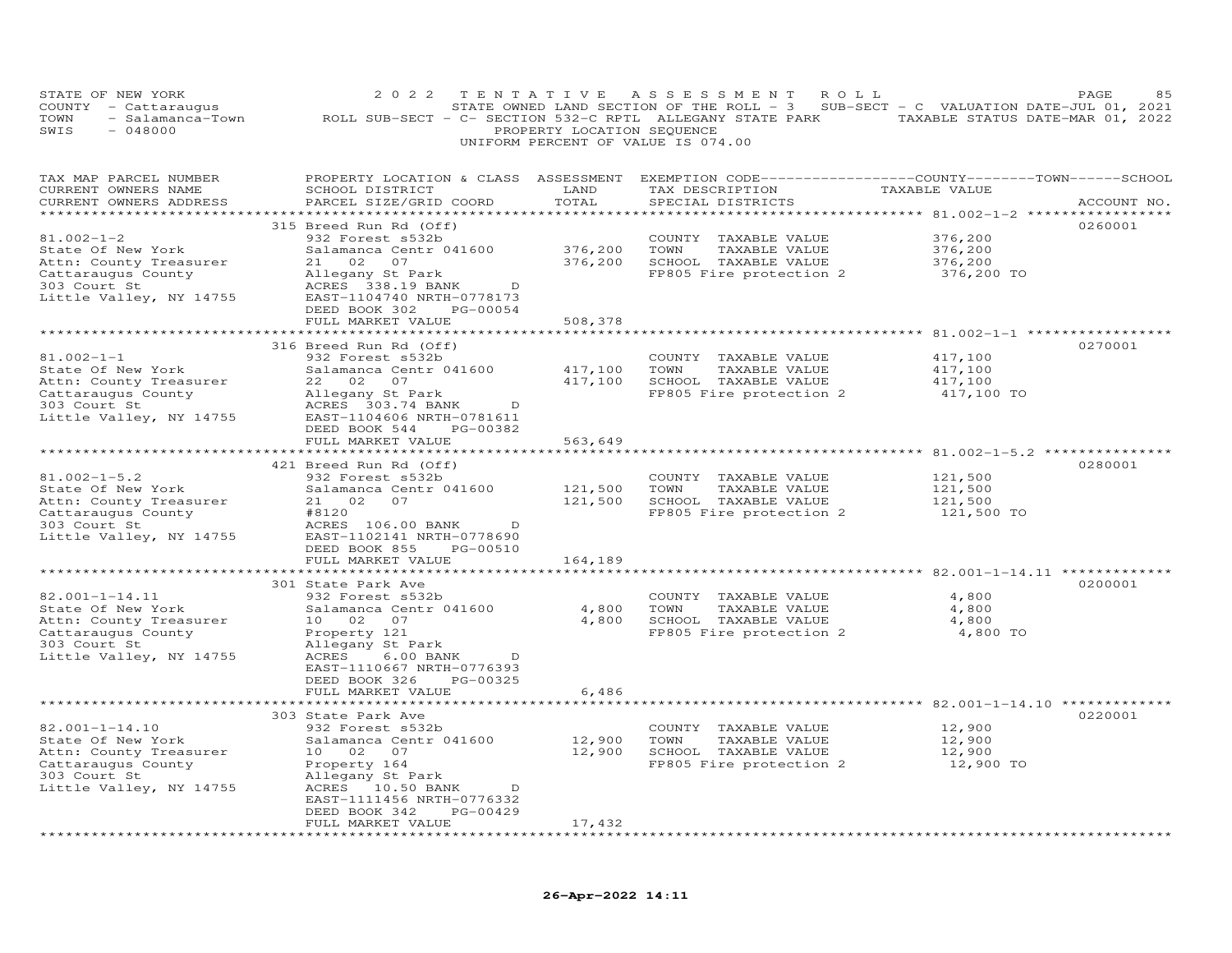| STATE OF NEW YORK<br>COUNTY - Cattaraugus<br>TOWN<br>$-048000$<br>SWIS                                                              | - Salamanca-Town 60LL SUB-SECT - C- SECTION 532-C RPTL ALLEGANY STATE PARK TAXABLE STATUS DATE-MAR 01, 2022                                                                                                                                                             | PROPERTY LOCATION SEQUENCE                       | 2022 TENTATIVE ASSESSMENT ROLL<br>UNIFORM PERCENT OF VALUE IS 074.00                             | STATE OWNED LAND SECTION OF THE ROLL - 3 SUB-SECT - C VALUATION DATE-JUL 01, 2021 | PAGE<br>86  |
|-------------------------------------------------------------------------------------------------------------------------------------|-------------------------------------------------------------------------------------------------------------------------------------------------------------------------------------------------------------------------------------------------------------------------|--------------------------------------------------|--------------------------------------------------------------------------------------------------|-----------------------------------------------------------------------------------|-------------|
| TAX MAP PARCEL NUMBER<br>CURRENT OWNERS NAME<br>CURRENT OWNERS ADDRESS                                                              | PROPERTY LOCATION & CLASS ASSESSMENT EXEMPTION CODE----------------COUNTY-------TOWN------SCHOOL<br>SCHOOL DISTRICT<br>PARCEL SIZE/GRID COORD                                                                                                                           | LAND<br>TOTAL                                    | TAX DESCRIPTION<br>SPECIAL DISTRICTS                                                             | TAXABLE VALUE                                                                     | ACCOUNT NO. |
| $82.001 - 1 - 26$<br>State Of New York<br>Attn: County Treasurer<br>Cattaraugus County<br>303 Court St<br>Little Valley, NY 14755   | 313 State Park Ave<br>932 Forest s532b<br>Salamanca Centr 041600<br>15 02 07<br>Property 190<br>Allegany St Park<br>ACRES 129.00 BANK<br>D<br>EAST-1107741 NRTH-0778017<br>DEED BOOK 351<br>PG-00145<br>FULL MARKET VALUE                                               | 181,600<br>181,600<br>245,405                    | COUNTY TAXABLE VALUE<br>TAXABLE VALUE<br>TOWN<br>SCHOOL TAXABLE VALUE<br>FP805 Fire protection 2 | 181,600<br>181,600<br>181,600<br>181,600 TO                                       | 0240001     |
|                                                                                                                                     | ***************************                                                                                                                                                                                                                                             |                                                  |                                                                                                  | ******************************* 82.001–1–15.4 **************                      |             |
| $82.001 - 1 - 15.4$<br>State Of New York<br>Attn: County Treasurer<br>Cattaraugus County<br>303 Court St<br>Little Valley, NY 14755 | 296 State Park Rte #1<br>932 Forest s532b<br>Salamanca Centr 041600<br>05 02 07<br>Property 41<br>Allegany St Park<br>ACRES 110.32 BANK<br>$\overline{D}$<br>EAST-1114974 NRTH-0777036<br>DEED BOOK 301<br>PG-00591<br>FULL MARKET VALUE<br>*************************** | 231,800<br>231,800<br>313,243<br>*************** | COUNTY TAXABLE VALUE<br>TOWN<br>TAXABLE VALUE<br>SCHOOL TAXABLE VALUE<br>FP805 Fire protection 2 | 231,800<br>231,800<br>231,800<br>231,800 TO                                       | 0110001     |
| $82.001 - 1 - 14.2$<br>State Of New York<br>Attn: County Treasurer<br>Cattaraugus County<br>303 Court St<br>Little Valley, NY 14755 | 300 State Park Rte #1<br>932 Forest s532b<br>Salamanca Centr 041600<br>10  02  07<br>Property 46<br>Allegaay St Park<br>ACRES 43.00 BANK<br>D<br>EAST-1111702 NRTH-0779337<br>PG-00410<br>DEED BOOK 304<br>FULL MARKET VALUE                                            | 96,900<br>96,900<br>130,946                      | COUNTY TAXABLE VALUE<br>TOWN<br>TAXABLE VALUE<br>SCHOOL TAXABLE VALUE<br>FP805 Fire protection 2 | 96,900<br>96,900<br>96,900<br>96,900 TO                                           | 0190001     |
|                                                                                                                                     | ********************************                                                                                                                                                                                                                                        |                                                  |                                                                                                  |                                                                                   |             |
| $82.001 - 1 - 14.9$<br>State Of New York<br>Attn: County Treasurer<br>Cattaraugus County<br>303 Court St<br>Little Valley, NY 14755 | 302 State Park Rte #1<br>932 Forest s532b<br>Salamanca Centr 041600<br>10 02 07<br>Property 173<br>Allegany St Park<br>ACRES 71.73 BANK<br>$\overline{D}$<br>EAST-1113123 NRTH-0776983<br>DEED BOOK 343<br>PG-00444<br>FULL MARKET VALUE                                | 100,300<br>100,300<br>135,541                    | COUNTY TAXABLE VALUE<br>TOWN<br>TAXABLE VALUE<br>SCHOOL TAXABLE VALUE<br>FP805 Fire protection 2 | 100,300<br>100,300<br>100,300<br>100,300 TO                                       | 0210001     |
| *************************                                                                                                           |                                                                                                                                                                                                                                                                         |                                                  |                                                                                                  |                                                                                   |             |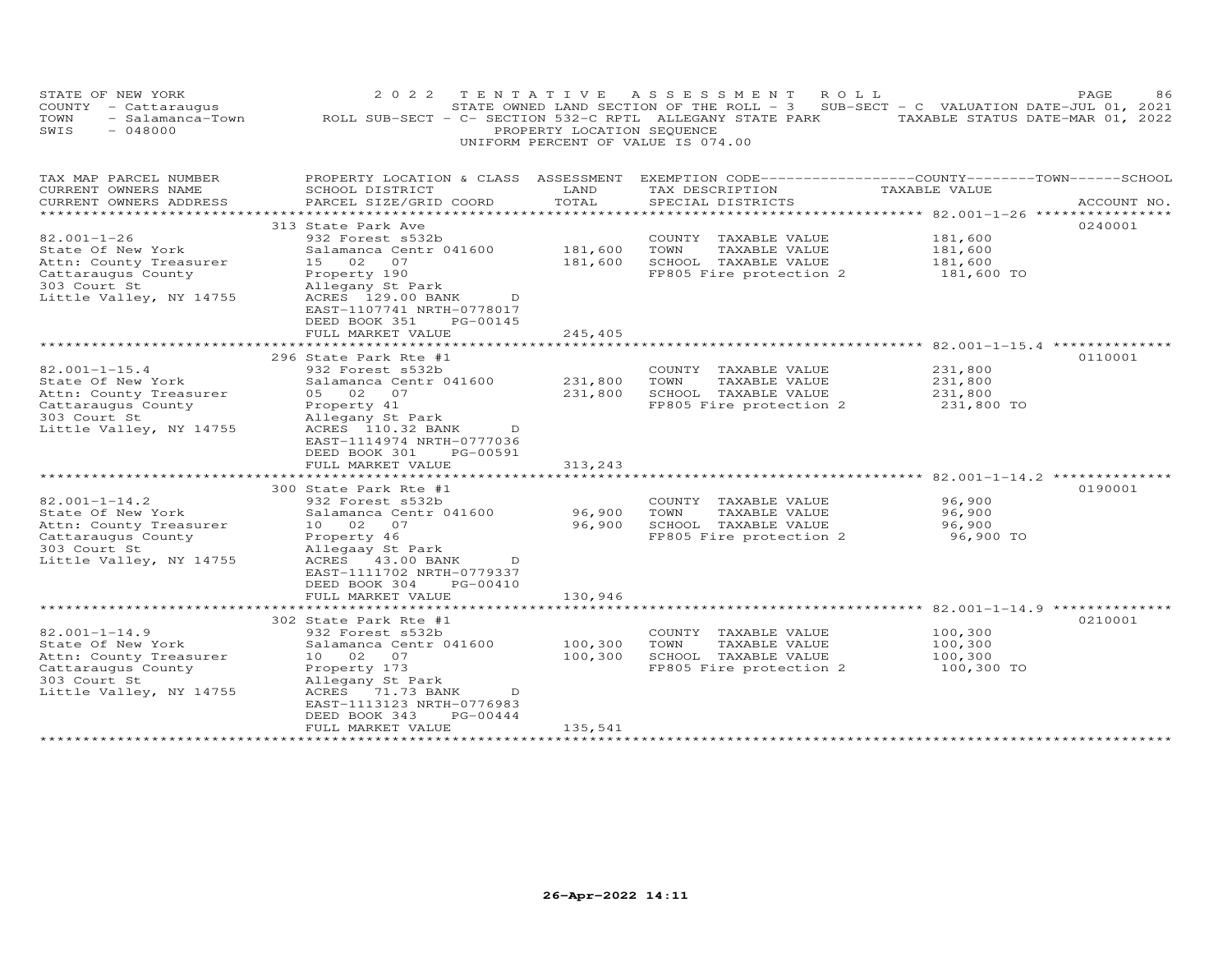| STATE OF NEW YORK<br>COUNTY - Cattaraugus<br>TOWN<br>- Salamanca-Town<br>$-048000$<br>SWIS                                          | 2 0 2 2<br>ROLL SUB-SECT - C- SECTION 532-C RPTL ALLEGANY STATE PARK TAXABLE STATUS DATE-MAR 01, 2022                                                                                                                      | PROPERTY LOCATION SEQUENCE  | TENTATIVE ASSESSMENT<br>STATE OWNED LAND SECTION OF THE ROLL - 3<br>UNIFORM PERCENT OF VALUE IS 074.00 | ROLL<br>SUB-SECT - C VALUATION DATE-JUL 01, 2021 | 87<br>PAGE  |
|-------------------------------------------------------------------------------------------------------------------------------------|----------------------------------------------------------------------------------------------------------------------------------------------------------------------------------------------------------------------------|-----------------------------|--------------------------------------------------------------------------------------------------------|--------------------------------------------------|-------------|
| TAX MAP PARCEL NUMBER<br>CURRENT OWNERS NAME<br>CURRENT OWNERS ADDRESS<br>**********************                                    | PROPERTY LOCATION & CLASS ASSESSMENT EXEMPTION CODE----------------COUNTY-------TOWN-----SCHOOL<br>SCHOOL DISTRICT<br>PARCEL SIZE/GRID COORD                                                                               | LAND<br>TOTAL               | TAX DESCRIPTION<br>SPECIAL DISTRICTS                                                                   | TAXABLE VALUE                                    | ACCOUNT NO. |
| $82.001 - 1 - 14.7$<br>State Of New York<br>Attn: County Treasurer<br>Cattaraugus County<br>303 Court St<br>Little Valley, NY 14755 | 304 State Park Rte #1<br>932 Forest s532b<br>Salamanca Centr 041600<br>10 02 07<br>Property 41<br>Allegany St Park<br>ACRES 52.07 BANK<br>D<br>EAST-1113348 NRTH-0780531<br>DEED BOOK 301<br>PG-00591<br>FULL MARKET VALUE | 97,500<br>97,500<br>131,757 | COUNTY TAXABLE VALUE<br>TOWN<br>TAXABLE VALUE<br>SCHOOL TAXABLE VALUE<br>FP805 Fire protection 2       | 97,500<br>97,500<br>97,500<br>97,500 TO          | 0140001     |
|                                                                                                                                     | *******************<br>305 State Park Rte #1                                                                                                                                                                               |                             |                                                                                                        |                                                  | 0150001     |
| $82.001 - 1 - 14.8$<br>State Of New York<br>Attn: County Treasurer<br>Cattaraugus County<br>303 Court St<br>Little Valley, NY 14755 | 932 Forest s532b<br>Salamanca Centr 041600<br>10 02 07<br>Property 41<br>Allegany St Park<br>ACRES 16.50 BANK<br>D<br>EAST-1113488 NRTH-0778963<br>DEED BOOK 301<br>PG-00591<br>FULL MARKET VALUE                          | 31,900<br>31,900<br>43,108  | COUNTY TAXABLE VALUE<br>TOWN<br>TAXABLE VALUE<br>SCHOOL TAXABLE VALUE<br>FP805 Fire protection 2       | 31,900<br>31,900<br>31,900<br>31,900 TO          |             |
|                                                                                                                                     |                                                                                                                                                                                                                            |                             |                                                                                                        |                                                  |             |
| $82.001 - 1 - 14.1$<br>State Of New York<br>Attn: County Treasurer<br>Cattaraugus County<br>303 Court St<br>Little Valley, NY 14755 | 306 State Park Rte #1<br>932 Forest s532b<br>Salamanca Centr 041600<br>10 02 07<br>Property 41<br>Allegaay St Park<br>ACRES 46.50 BANK<br>D<br>EAST-1112129 NRTH-0780219<br>DEED BOOK 301<br>PG-00591                      | 90,700<br>90,700            | COUNTY TAXABLE VALUE<br>TOWN<br>TAXABLE VALUE<br>SCHOOL TAXABLE VALUE<br>FP805 Fire protection 2       | 90,700<br>90,700<br>90,700<br>90,700 TO          | 0160001     |
|                                                                                                                                     | FULL MARKET VALUE                                                                                                                                                                                                          | 122,568                     |                                                                                                        |                                                  |             |
| $82.001 - 1 - 14.5$<br>State Of New York<br>Attn: County Treasurer<br>Cattaraugus County<br>303 Court St<br>Little Valley, NY 14755 | 307 State Park Rte #1<br>932 Forest s532b<br>Salamanca Centr 041600<br>10 02 07<br>Property 48<br>Allegany St Park<br>ACRES 45.75 BANK<br>D<br>EAST-1110800 NRTH-0781541<br>DEED BOOK 302<br>PG-00015                      | 91,500<br>91,500            | COUNTY TAXABLE VALUE<br>TOWN<br>TAXABLE VALUE<br>SCHOOL TAXABLE VALUE<br>FP805 Fire protection 2       | 91,500<br>91,500<br>91,500<br>91,500 TO          | 0170001     |
| *********************                                                                                                               | FULL MARKET VALUE                                                                                                                                                                                                          | 123,649                     |                                                                                                        |                                                  |             |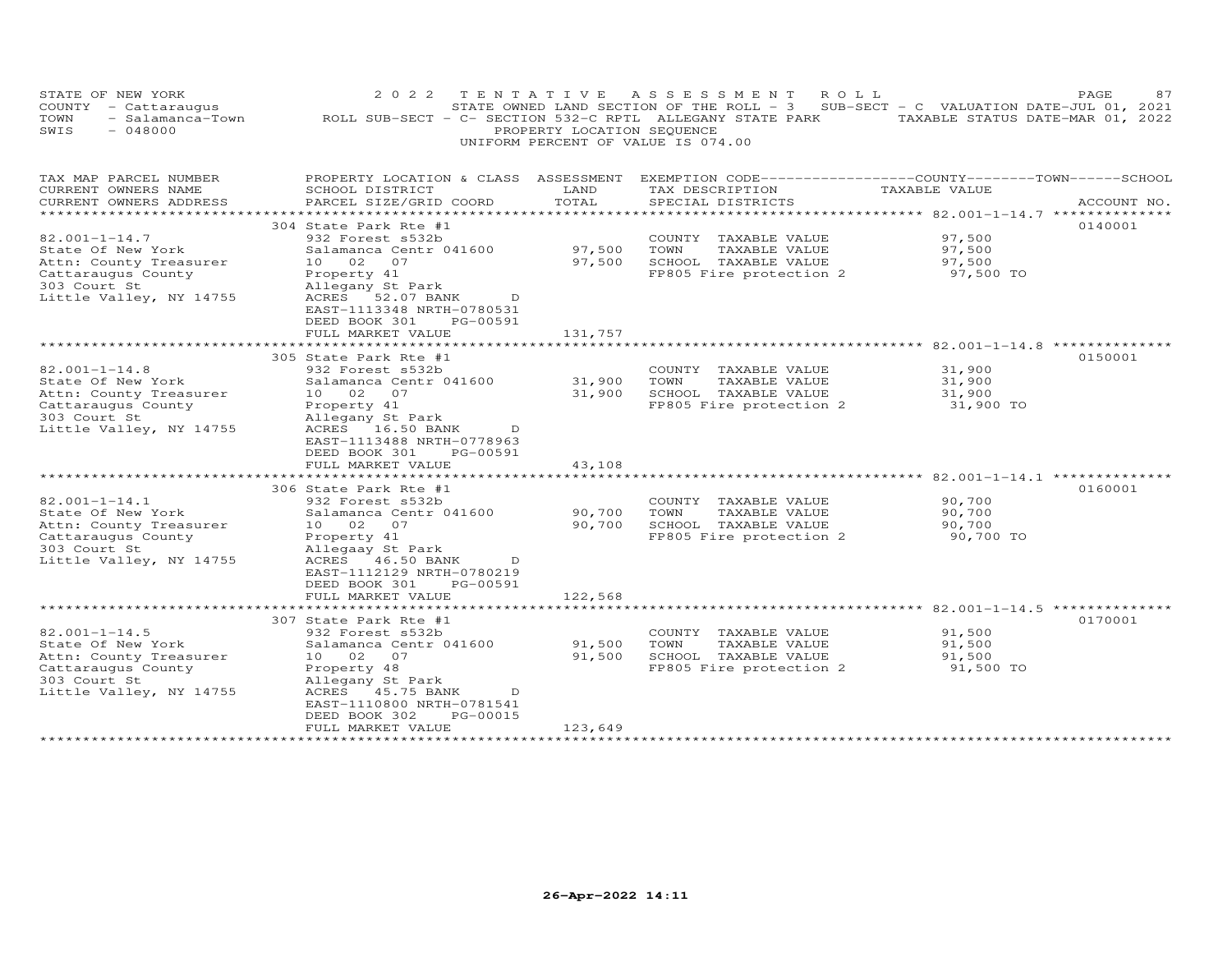| STATE OF NEW YORK<br>COUNTY - Cattaraugus<br>TOWN<br>$-048000$<br>SWIS                                                              | 2 0 2 2<br>TENTATIVE<br>- Salamanca-Town MOLL SUB-SECT - C- SECTION 532-C RPTL ALLEGANY STATE PARK                                                                                                               | PROPERTY LOCATION SEQUENCE | ASSESSMENT<br>STATE OWNED LAND SECTION OF THE ROLL - 3 SUB-SECT - C VALUATION DATE-JUL 01, 2021<br>UNIFORM PERCENT OF VALUE IS 074.00 | ROLL<br>TAXABLE STATUS DATE-MAR 01, 2022                                      | PAGE<br>88  |
|-------------------------------------------------------------------------------------------------------------------------------------|------------------------------------------------------------------------------------------------------------------------------------------------------------------------------------------------------------------|----------------------------|---------------------------------------------------------------------------------------------------------------------------------------|-------------------------------------------------------------------------------|-------------|
| TAX MAP PARCEL NUMBER<br>CURRENT OWNERS NAME<br>CURRENT OWNERS ADDRESS                                                              | PROPERTY LOCATION & CLASS ASSESSMENT<br>SCHOOL DISTRICT<br>PARCEL SIZE/GRID COORD                                                                                                                                | LAND<br>TOTAL              | TAX DESCRIPTION<br>SPECIAL DISTRICTS                                                                                                  | EXEMPTION CODE-----------------COUNTY-------TOWN------SCHOOL<br>TAXABLE VALUE | ACCOUNT NO. |
| *********************                                                                                                               |                                                                                                                                                                                                                  | *************              |                                                                                                                                       |                                                                               |             |
| $82.001 - 1 - 14.6$<br>State Of New York<br>Attn: County Treasurer<br>Cattaraugus County<br>303 Court St<br>Little Valley, NY 14755 | 308 State Park Rte #1<br>932 Forest s532b<br>Salamanca Centr 041600<br>10 02<br>07<br>Property 40<br>Allegany St Park<br>ACRES 50.00 BANK<br>D<br>EAST-1112104 NRTH-0781376<br>DEED BOOK 302<br>PG-00053         | 92,800<br>92,800           | COUNTY TAXABLE VALUE<br>TOWN<br>TAXABLE VALUE<br>SCHOOL TAXABLE VALUE<br>FP805 Fire protection 2                                      | 92,800<br>92,800<br>92,800<br>92,800 TO                                       | 0180001     |
|                                                                                                                                     | FULL MARKET VALUE                                                                                                                                                                                                | 125,405                    |                                                                                                                                       |                                                                               |             |
|                                                                                                                                     |                                                                                                                                                                                                                  |                            |                                                                                                                                       |                                                                               |             |
| $82.001 - 1 - 14.3$<br>State Of New York<br>Attn: County Treasurer<br>Cattaraugus County<br>303 Court St<br>Little Valley, NY 14755 | 312 State Park Rte #1<br>932 Forest s532b<br>Salamanca Centr 041600<br>10 02<br>07<br>Property 203<br>Allegany St Park<br>ACRES<br>9.38 BANK<br>D<br>EAST-1110836 NRTH-0780411<br>DEED BOOK 577<br>PG-00420      | 21,100<br>21,100           | COUNTY TAXABLE VALUE<br>TOWN<br>TAXABLE VALUE<br>SCHOOL TAXABLE VALUE<br>FP805 Fire protection 2                                      | 21,100<br>21,100<br>21,100<br>21,100 TO                                       | 0230001     |
|                                                                                                                                     | FULL MARKET VALUE                                                                                                                                                                                                | 28,514                     |                                                                                                                                       |                                                                               |             |
|                                                                                                                                     | *********************<br>314 State Park Rte #1                                                                                                                                                                   | * * * * * * * * * *        |                                                                                                                                       |                                                                               | 0250001     |
| $82.001 - 1 - 14.4$<br>State Of New York<br>Attn: County Treasurer<br>Cattaraugus County<br>303 Court St<br>Little Valley, NY 14755 | 932 Forest s532b<br>Salamanca Centr 041600<br>10/16 03 07<br>Property 203<br>ACRES<br>12.96 BANK<br>D<br>EAST-1109641 NRTH-0780595<br>DEED BOOK 577<br>PG-00420<br>FULL MARKET VALUE                             | 28,900<br>28,900<br>39,054 | COUNTY TAXABLE VALUE<br>TOWN<br>TAXABLE VALUE<br>SCHOOL TAXABLE VALUE<br>FP805 Fire protection 2                                      | 28,900<br>28,900<br>28,900<br>28,900 TO                                       |             |
|                                                                                                                                     |                                                                                                                                                                                                                  |                            |                                                                                                                                       |                                                                               |             |
| $82.001 - 1 - 15.3$<br>State Of New York<br>Attn: County Treasurer<br>Cattaraugus County<br>303 Court St<br>Little Valley, NY 14755 | 297 State Park Rte #1 (Off)<br>932 Forest s532b<br>Salamanca Centr 041600<br>05 02<br>07<br>Property 113<br>Allegany St Park<br>ACRES 50.00 BANK<br>D.<br>EAST-1116836 NRTH-0779863<br>DEED BOOK 325<br>PG-00094 | 88,900<br>88,900           | COUNTY TAXABLE VALUE<br>TOWN<br>TAXABLE VALUE<br>SCHOOL TAXABLE VALUE<br>FP805 Fire protection 2                                      | 88,900<br>88,900<br>88,900<br>88,900 TO                                       | 0120001     |
|                                                                                                                                     | FULL MARKET VALUE                                                                                                                                                                                                | 120,135                    | ***********************************                                                                                                   |                                                                               |             |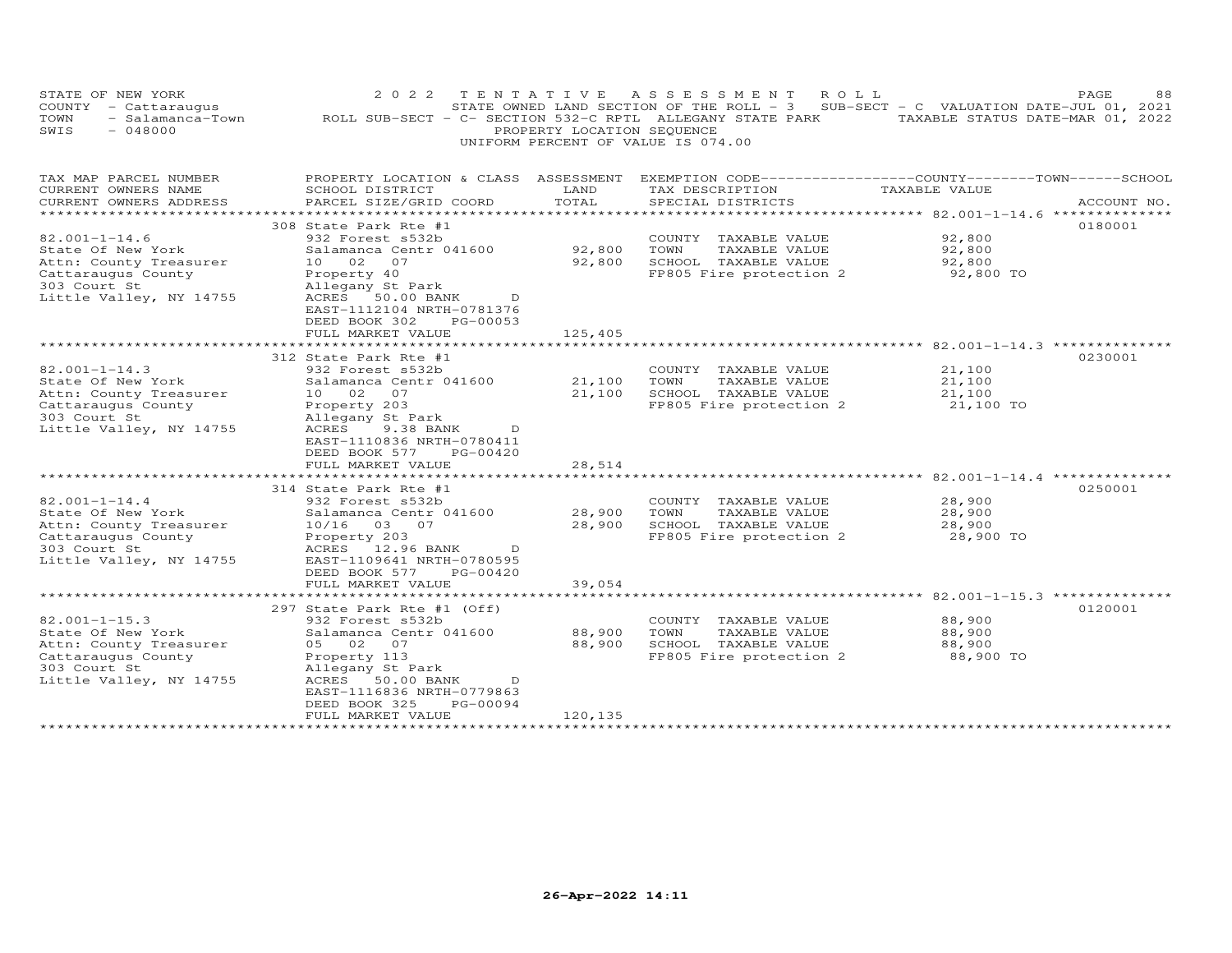| STATE OF NEW YORK<br>COUNTY<br>- Cattaraugus<br>- Salamanca-Town<br>TOWN<br>$-048000$<br>SWIS | 2022 TENTATIVE<br>ROLL SUB-SECT - C- SECTION 532-C RPTL ALLEGANY STATE PARK                                            | PROPERTY LOCATION SEQUENCE | ASSESSMENT ROLL<br>STATE OWNED LAND SECTION OF THE ROLL - 3<br>UNIFORM PERCENT OF VALUE IS 074.00 | SUB-SECT - C VALUATION DATE-JUL 01, 2021<br>TAXABLE STATUS DATE-MAR 01, | 89<br>PAGE<br>2022 |
|-----------------------------------------------------------------------------------------------|------------------------------------------------------------------------------------------------------------------------|----------------------------|---------------------------------------------------------------------------------------------------|-------------------------------------------------------------------------|--------------------|
| TAX MAP PARCEL NUMBER<br>CURRENT OWNERS NAME                                                  | PROPERTY LOCATION & CLASS ASSESSMENT<br>SCHOOL DISTRICT                                                                | LAND                       | EXEMPTION CODE-----------------COUNTY-------TOWN------SCHOOL<br>TAX DESCRIPTION                   | TAXABLE VALUE                                                           |                    |
| CURRENT OWNERS ADDRESS                                                                        | PARCEL SIZE/GRID COORD                                                                                                 | TOTAL                      | SPECIAL DISTRICTS                                                                                 |                                                                         | ACCOUNT NO.        |
| **************************                                                                    |                                                                                                                        |                            |                                                                                                   |                                                                         |                    |
|                                                                                               | 298 State Park Rte #1 (Off)                                                                                            |                            |                                                                                                   |                                                                         | 0130001            |
| $82.001 - 1 - 15.1$                                                                           | 932 Forest s532b                                                                                                       |                            | COUNTY TAXABLE VALUE                                                                              | 262,800                                                                 |                    |
| State Of New York                                                                             | Salamanca Centr 041600                                                                                                 | 262,800                    | TOWN<br>TAXABLE VALUE                                                                             | 262,800                                                                 |                    |
| Attn: County Treasurer                                                                        | 05 02 07                                                                                                               | 262,800                    | SCHOOL TAXABLE VALUE                                                                              | 262,800                                                                 |                    |
| Cattaraugus County<br>303 Court St<br>Little Valley, NY 14755                                 | C. Nies-No 205<br>Allegany St Park<br>ACRES 129.65 BANK<br>D<br>EAST-1114957 NRTH-0779043<br>DEED BOOK 577<br>PG-00212 |                            | FP805 Fire protection 2                                                                           | 262,800 TO                                                              |                    |
|                                                                                               | FULL MARKET VALUE                                                                                                      | 355,135                    |                                                                                                   |                                                                         |                    |
|                                                                                               |                                                                                                                        |                            |                                                                                                   |                                                                         |                    |
|                                                                                               | 299 State Park Rte #1 (Off)                                                                                            |                            |                                                                                                   |                                                                         | 0135001            |
| $82.001 - 1 - 15.2$                                                                           | 932 Forest s532b                                                                                                       |                            | COUNTY<br>TAXABLE VALUE                                                                           | 251,700                                                                 |                    |
| State Of New York                                                                             | Salamanca Centr 041600                                                                                                 | 251,700                    | TOWN<br>TAXABLE VALUE                                                                             | 251,700                                                                 |                    |
| Attn: County Treasurer                                                                        | 05 02<br>07                                                                                                            | 251,700                    | SCHOOL<br>TAXABLE VALUE                                                                           | 251,700                                                                 |                    |
| Cattaraugus County                                                                            | Property 207                                                                                                           |                            | FP805 Fire protection 2                                                                           | 251,700 TO                                                              |                    |
| 303 Court St                                                                                  | Allegany St Park<br>ACRES 144.49 BANK                                                                                  |                            |                                                                                                   |                                                                         |                    |
| Little Valley, NY 14755                                                                       | D<br>EAST-1116360 NRTH-0778787                                                                                         |                            |                                                                                                   |                                                                         |                    |
|                                                                                               | FULL MARKET VALUE                                                                                                      | 340, 135                   |                                                                                                   |                                                                         |                    |
|                                                                                               |                                                                                                                        |                            |                                                                                                   |                                                                         |                    |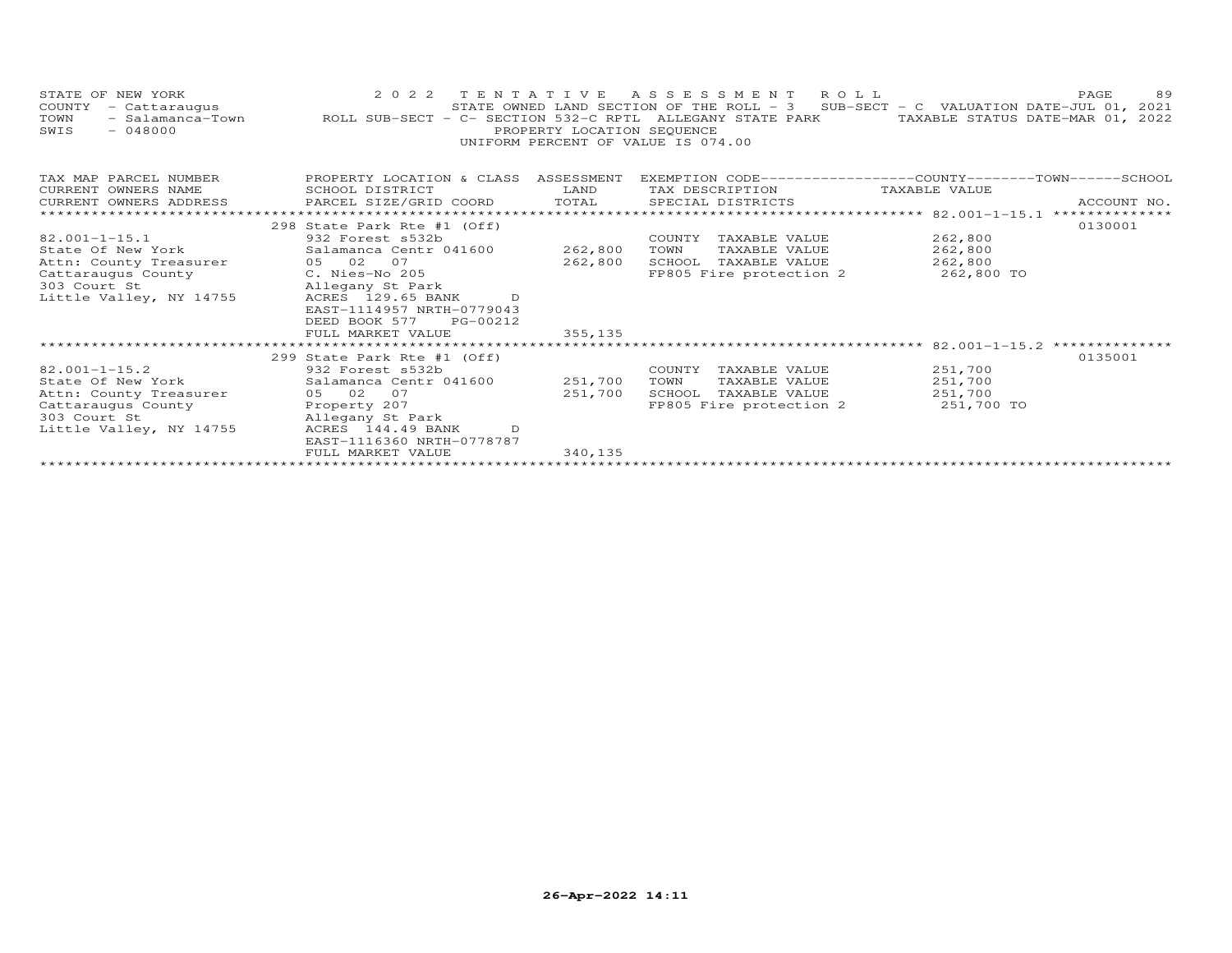| COUNTY<br>TOWN<br>SWIS                     | STATE OF NEW YORK<br>- Cattaraugus<br>- Salamanca-Town<br>$-048000$ | 2 0 2 2                 | TENTATIVE<br>ROLL.<br>S U B | UNIFORM PERCENT OF VALUE IS 074.00 | A S S E S S M E N T<br>STATE OWNED LAND SECTION OF THE ROLL - 3<br>ROLL SUB-SECT - C- SECTION 532-C RPTL ALLEGANY STATE PARK<br>SECTION - $C$ - TOTALS | ROLL             | SUB-SECT - C VALUATION DATE-JUL 01, 2021<br>TAXABLE STATUS DATE-MAR 01, 2022 | 90<br>PAGE<br>RPS150/V04/L015<br>CURRENT DATE 4/26/2022 |  |
|--------------------------------------------|---------------------------------------------------------------------|-------------------------|-----------------------------|------------------------------------|--------------------------------------------------------------------------------------------------------------------------------------------------------|------------------|------------------------------------------------------------------------------|---------------------------------------------------------|--|
|                                            |                                                                     |                         |                             | *** SPECIAL DISTRICT               | SUMMARY ***                                                                                                                                            |                  |                                                                              |                                                         |  |
| CODE                                       | DISTRICT NAME<br>PARCELS                                            | TOTAL EXTENSION<br>TYPE | <b>EXTENSION</b><br>VALUE   | AD VALOREM<br>VALUE                | <b>EXEMPT</b><br>AMOUNT                                                                                                                                | TAXABLE<br>VALUE |                                                                              |                                                         |  |
|                                            | FP805 Fire protectio                                                | 19 TOTAL                |                             | 2600,900                           |                                                                                                                                                        | 2600,900         |                                                                              |                                                         |  |
| ***<br>S C H O O L<br>DISTRICT SUMMARY *** |                                                                     |                         |                             |                                    |                                                                                                                                                        |                  |                                                                              |                                                         |  |
| CODE                                       | DISTRICT NAME                                                       | TOTAL<br>PARCELS        | ASSESSED<br>LAND            | ASSESSED<br>TOTAL                  | EXEMPT<br><b>AMOUNT</b>                                                                                                                                | TOTAL<br>TAXABLE | STAR<br><b>AMOUNT</b>                                                        | STAR<br>TAXABLE                                         |  |
| 041600                                     | Salamanca Central                                                   | 19                      | 2600,900                    | 2600,900                           |                                                                                                                                                        | 2600,900         |                                                                              | 2600,900                                                |  |
|                                            | SUB-TOTAL                                                           | 19                      | 2600,900                    | 2600,900                           |                                                                                                                                                        | 2600,900         |                                                                              | 2600,900                                                |  |
|                                            | TOTAL                                                               | 19                      | 2600,900                    | 2600,900                           |                                                                                                                                                        | 2600,900         |                                                                              | 2600,900                                                |  |
|                                            |                                                                     | $***$                   | S Y S T E M                 | CODES                              | SUMMARY ***                                                                                                                                            |                  |                                                                              |                                                         |  |
|                                            |                                                                     |                         |                             | NO SYSTEM EXEMPTIONS AT THIS LEVEL |                                                                                                                                                        |                  |                                                                              |                                                         |  |
|                                            |                                                                     |                         | *** EXEMPTION               |                                    | SUMMARY ***                                                                                                                                            |                  |                                                                              |                                                         |  |
|                                            |                                                                     |                         |                             | NO EXEMPTIONS AT THIS LEVEL        |                                                                                                                                                        |                  |                                                                              |                                                         |  |
|                                            |                                                                     |                         |                             |                                    |                                                                                                                                                        |                  |                                                                              |                                                         |  |
|                                            |                                                                     |                         |                             | *** GRAND TOTALS ***               |                                                                                                                                                        |                  |                                                                              |                                                         |  |

| ROLL<br>SEC | DESCRIPTION           | TOTAL<br>PARCELS | ASSESSED<br>LAND | ASSESSED<br>TOTAL | TAXABLE<br>COUNTY | TAXABLE<br>TOWN | TAXABLE<br>SCHOOL | STAR<br>TAXABLE |
|-------------|-----------------------|------------------|------------------|-------------------|-------------------|-----------------|-------------------|-----------------|
|             | . OWNED LAND<br>STATE |                  | 2600,900         | 2600,900          | 2600,900          | 2600,900        | 2600,900          | 2600,900        |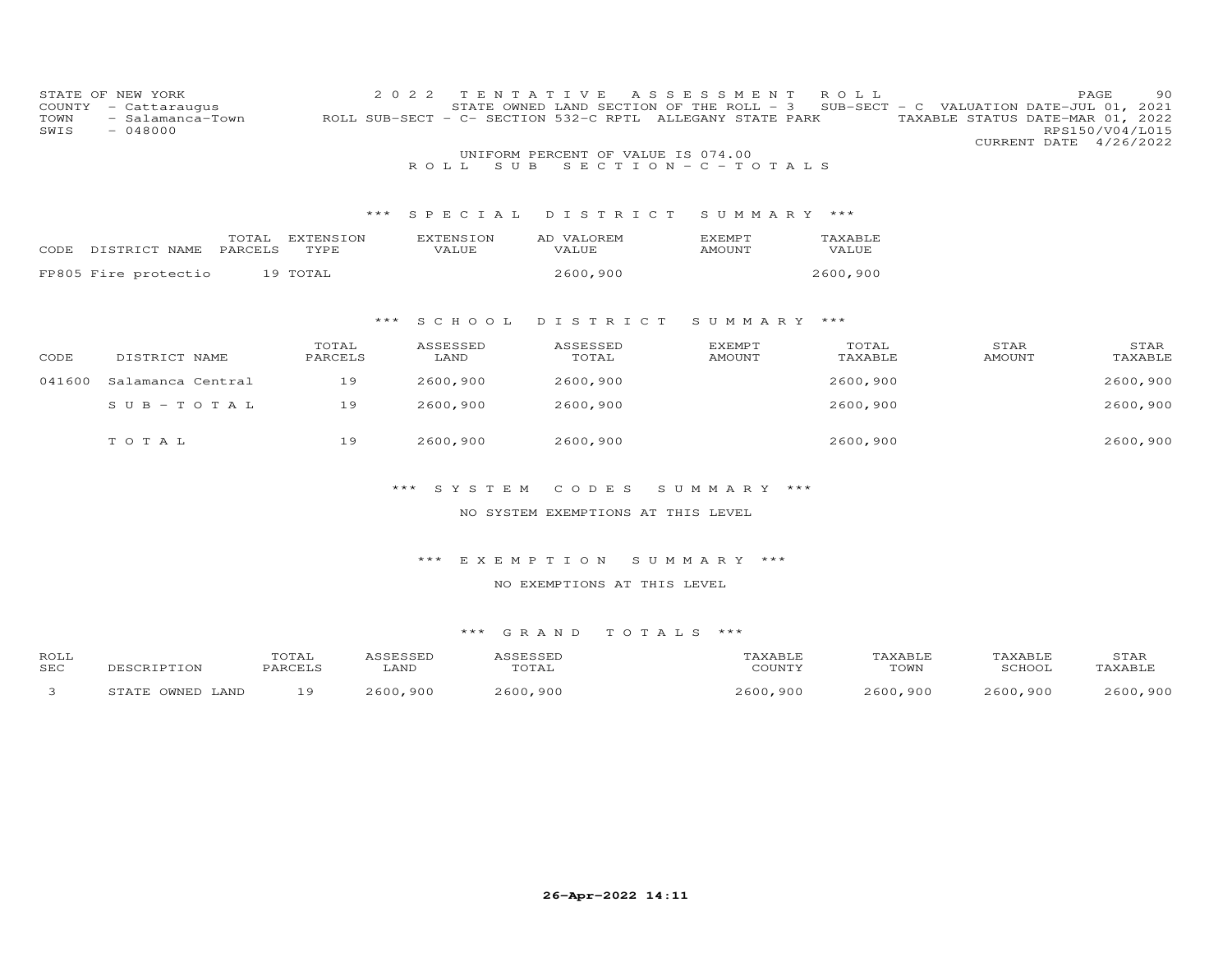| STATE OF NEW YORK<br>COUNTY - Cattaraugus<br>- Salamanca-Town<br>TOWN<br>$-048000$<br>SWIS                                                                                                                                                                              | 2 0 2 2<br>ROLL SUB-SECT - N- SECTION 534                                                                                                                                                                                                                                                                                                                     | TENTATIVE<br>PROPERTY LOCATION SEQUENCE           | A S S E S S M E N T<br>STATE OWNED LAND SECTION OF THE ROLL - 3<br>RPTL REFORESTATION<br>UNIFORM PERCENT OF VALUE IS 074.00<br>UNIFORM PERCENT OF VALUE IS 074.00                                                                               | ROLL<br>SUB-SECT - N VALUATION DATE-JUL 01, 2021                                                              | PAGE<br>91<br>TAXABLE STATUS DATE-MAR 01, 2022          |
|-------------------------------------------------------------------------------------------------------------------------------------------------------------------------------------------------------------------------------------------------------------------------|---------------------------------------------------------------------------------------------------------------------------------------------------------------------------------------------------------------------------------------------------------------------------------------------------------------------------------------------------------------|---------------------------------------------------|-------------------------------------------------------------------------------------------------------------------------------------------------------------------------------------------------------------------------------------------------|---------------------------------------------------------------------------------------------------------------|---------------------------------------------------------|
| TAX MAP PARCEL NUMBER<br>CURRENT OWNERS NAME<br>CURRENT OWNERS ADDRESS                                                                                                                                                                                                  | PROPERTY LOCATION & CLASS ASSESSMENT EXEMPTION CODE----------------COUNTY-------TOWN------SCHOOL<br>SCHOOL DISTRICT<br>PARCEL SIZE/GRID COORD                                                                                                                                                                                                                 | LAND<br>TOTAL                                     | TAX DESCRIPTION<br>SPECIAL DISTRICTS                                                                                                                                                                                                            | TAXABLE VALUE                                                                                                 | ACCOUNT NO.                                             |
|                                                                                                                                                                                                                                                                         | 318 Bucktooth Run Rd W (Off)                                                                                                                                                                                                                                                                                                                                  |                                                   |                                                                                                                                                                                                                                                 |                                                                                                               | 0290001                                                 |
| $72.001 - 1 - 34.1$<br>State Of New York<br>Attn: County Treasurer<br>Cattaraugus County<br>303 Court St<br>Little Valley, NY 14755                                                                                                                                     | 932 Forest s532b<br>Salamanca Centr 041600<br>58 03 07<br>Catt Reforest<br>Area 1 Prop. 'J'<br>ACRES 195.00 BANK<br>D<br>EAST-1084424 NRTH-0793772                                                                                                                                                                                                            | 321,100<br>321,100                                | STATE C<br>32252<br>COUNTY TAXABLE VALUE<br>TOWN<br>TAXABLE VALUE<br>SCHOOL TAXABLE VALUE<br>FP804 Fire protection 1                                                                                                                            | 321,100<br>$\circ$<br>321,100<br>321,100<br>321,100 TO                                                        | $\Omega$<br>$\Omega$                                    |
|                                                                                                                                                                                                                                                                         | DEED BOOK 412<br>PG-00103<br>FULL MARKET VALUE<br>********************                                                                                                                                                                                                                                                                                        | 433,919                                           |                                                                                                                                                                                                                                                 |                                                                                                               |                                                         |
|                                                                                                                                                                                                                                                                         | 320 Bucktooth Run Rd W (Off)                                                                                                                                                                                                                                                                                                                                  |                                                   |                                                                                                                                                                                                                                                 |                                                                                                               | 0310002                                                 |
| $72.001 - 1 - 2$<br>State Of New York<br>Attn: County Treasurer<br>Cattaraugus County<br>303 Court St<br>Little Valley, NY 14755<br>$72.001 - 1 - 34.2$<br>State Of New York<br>Attn: County Treasurer<br>Cattaraugus County<br>303 Court St<br>Little Valley, NY 14755 | 932 Forest s532b<br>Salamanca Centr 041600<br>47/59 03 07<br>Catt Reforest<br>Area 17<br>ACRES 202.24 BANK<br>D<br>EAST-1085496 NRTH-0797223<br>PG-00146<br>DEED BOOK 359<br>FULL MARKET VALUE<br>321 Bucktooth Run Rd W (Off)<br>932 Forest s532b<br>Salamanca Centr 041600<br>58 03<br>07<br>Catt Reforest<br>Area 17 Prop. 'E'<br>50.00 BANK<br>ACRES<br>D | 540,600<br>540,600<br>730,541<br>24,100<br>24,100 | 32252<br>STATE C<br>COUNTY TAXABLE VALUE<br>TAXABLE VALUE<br>TOWN<br>SCHOOL TAXABLE VALUE<br>FP804 Fire protection 1<br>STATE C<br>32252<br>COUNTY<br>TAXABLE VALUE<br>TOWN<br>TAXABLE VALUE<br>SCHOOL TAXABLE VALUE<br>FP804 Fire protection 1 | 540,600<br>$\Omega$<br>540,600<br>540,600<br>540,600 TO<br>24,100<br>$\circ$<br>24,100<br>24,100<br>24,100 TO | $\Omega$<br>$\Omega$<br>0320001<br>$\Omega$<br>$\Omega$ |
|                                                                                                                                                                                                                                                                         | EAST-1084432 NRTH-0795179<br>DEED BOOK 431<br>PG-00221<br>FULL MARKET VALUE<br>**************************                                                                                                                                                                                                                                                     | 32,568                                            |                                                                                                                                                                                                                                                 |                                                                                                               |                                                         |
|                                                                                                                                                                                                                                                                         | 319 Sawmill Run Rd (Off)                                                                                                                                                                                                                                                                                                                                      |                                                   |                                                                                                                                                                                                                                                 |                                                                                                               | 0300001                                                 |
| $72.003 - 1 - 1$<br>State Of New York<br>Attn: County Treasurer<br>Cattaraugus County<br>303 Court St<br>Little Valley, NY 14755                                                                                                                                        | 932 Forest s532b<br>Salamanca Centr 041600<br>57 03<br>07<br>Catt Reforest<br>Area 1<br>ACRES<br>D<br>36.04 BANK<br>EAST-1082900 NRTH-0790736<br>DEED BOOK 00481 PG-00085                                                                                                                                                                                     | 62,800<br>62,800                                  | 32252<br>STATE C<br>COUNTY TAXABLE VALUE<br>TOWN<br>TAXABLE VALUE<br>SCHOOL TAXABLE VALUE<br>FP804 Fire protection 1                                                                                                                            | 62,800<br>$\circ$<br>62,800<br>62,800<br>62,800 TO                                                            | $\Omega$<br>$\Omega$                                    |
|                                                                                                                                                                                                                                                                         | FULL MARKET VALUE<br>*********************                                                                                                                                                                                                                                                                                                                    | 84,865                                            |                                                                                                                                                                                                                                                 |                                                                                                               |                                                         |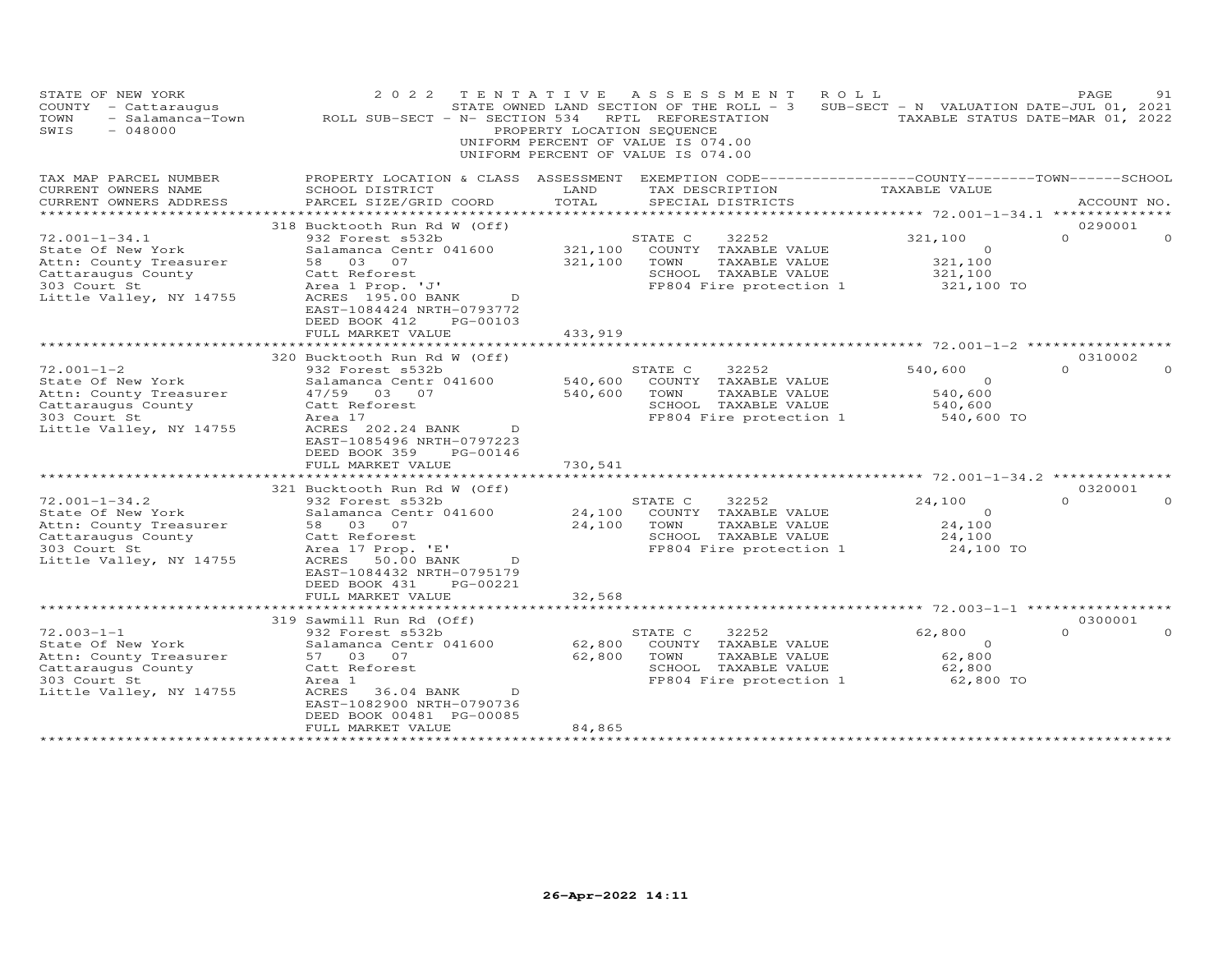| COUNTY<br>TOWN<br>SWIS | STATE OF NEW YORK<br>- Cattaraugus<br>- Salamanca-Town<br>$-048000$ |                   | 2 0 2 2<br>ROLL SUB-SECT - N- SECTION 534 | TENTATIVE<br>RPTL                  | A S S E S S M E N T<br>STATE OWNED LAND SECTION OF THE ROLL - 3<br>REFORESTATION | ROLL             | SUB-SECT - N VALUATION DATE-JUL 01, 2021<br>TAXABLE STATUS DATE-MAR 01, 2022 | 92<br>PAGE<br>RPS150/V04/L015<br>CURRENT DATE 4/26/2022 |
|------------------------|---------------------------------------------------------------------|-------------------|-------------------------------------------|------------------------------------|----------------------------------------------------------------------------------|------------------|------------------------------------------------------------------------------|---------------------------------------------------------|
|                        |                                                                     |                   | S U B<br>R O L L                          | UNIFORM PERCENT OF VALUE IS 074.00 | SECTION - N - TOTALS                                                             |                  |                                                                              |                                                         |
|                        |                                                                     | * * *             | SPECIAL                                   | DISTRICT                           | SUMMARY ***                                                                      |                  |                                                                              |                                                         |
| CODE                   | TOTAL<br>PARCELS<br>DISTRICT NAME                                   | EXTENSION<br>TYPE | <b>EXTENSION</b><br><b>VALUE</b>          | AD VALOREM<br>VALUE                | <b>EXEMPT</b><br><b>AMOUNT</b>                                                   | TAXABLE<br>VALUE |                                                                              |                                                         |
|                        | FP804 Fire protectio                                                | 4 TOTAL           |                                           | 948,600                            |                                                                                  | 948,600          |                                                                              |                                                         |
|                        |                                                                     | $***$             | S C H O O L                               | DISTRICT                           | SUMMARY ***                                                                      |                  |                                                                              |                                                         |
| CODE                   | DISTRICT NAME                                                       | TOTAL<br>PARCELS  | ASSESSED<br>LAND                          | <b>ASSESSED</b><br>TOTAL           | <b>EXEMPT</b><br><b>AMOUNT</b>                                                   | TOTAL<br>TAXABLE | STAR<br><b>AMOUNT</b>                                                        | STAR<br>TAXABLE                                         |
| 041600                 | Salamanca Central                                                   | $\overline{4}$    | 948,600                                   | 948,600                            |                                                                                  | 948,600          |                                                                              | 948,600                                                 |
|                        | $S \cup B - TO T A L$                                               | $\overline{4}$    | 948,600                                   | 948,600                            |                                                                                  | 948,600          |                                                                              | 948,600                                                 |
|                        | TOTAL                                                               | $\overline{4}$    | 948,600                                   | 948,600                            |                                                                                  | 948,600          |                                                                              | 948,600                                                 |
|                        |                                                                     |                   | SYSTEM<br>***                             | CODES                              | SUMMARY ***                                                                      |                  |                                                                              |                                                         |
|                        |                                                                     |                   |                                           | NO SYSTEM EXEMPTIONS AT THIS LEVEL |                                                                                  |                  |                                                                              |                                                         |

| CODE  | DESCRIPTION      | TOTAL<br>PARCELS | COUNTY             | TOWN | SCHOOL |
|-------|------------------|------------------|--------------------|------|--------|
| 32252 | STATE C<br>TOTAL |                  | 948,600<br>948,600 |      |        |

| ROLL<br>SEC | TON                           | TOTAL<br>PARCELS | LAND | 0.000000<br>.<br>TOTAL | CCTNTT1 | TOWN        | TAXABLF<br>SCHOOT | STAR<br>AXABI - |
|-------------|-------------------------------|------------------|------|------------------------|---------|-------------|-------------------|-----------------|
|             | <b>OMNED</b><br>STATE<br>LAND |                  | -600 | . 600<br>Q 4 R         |         | 948<br>-600 | 948,600           | ,600<br>948     |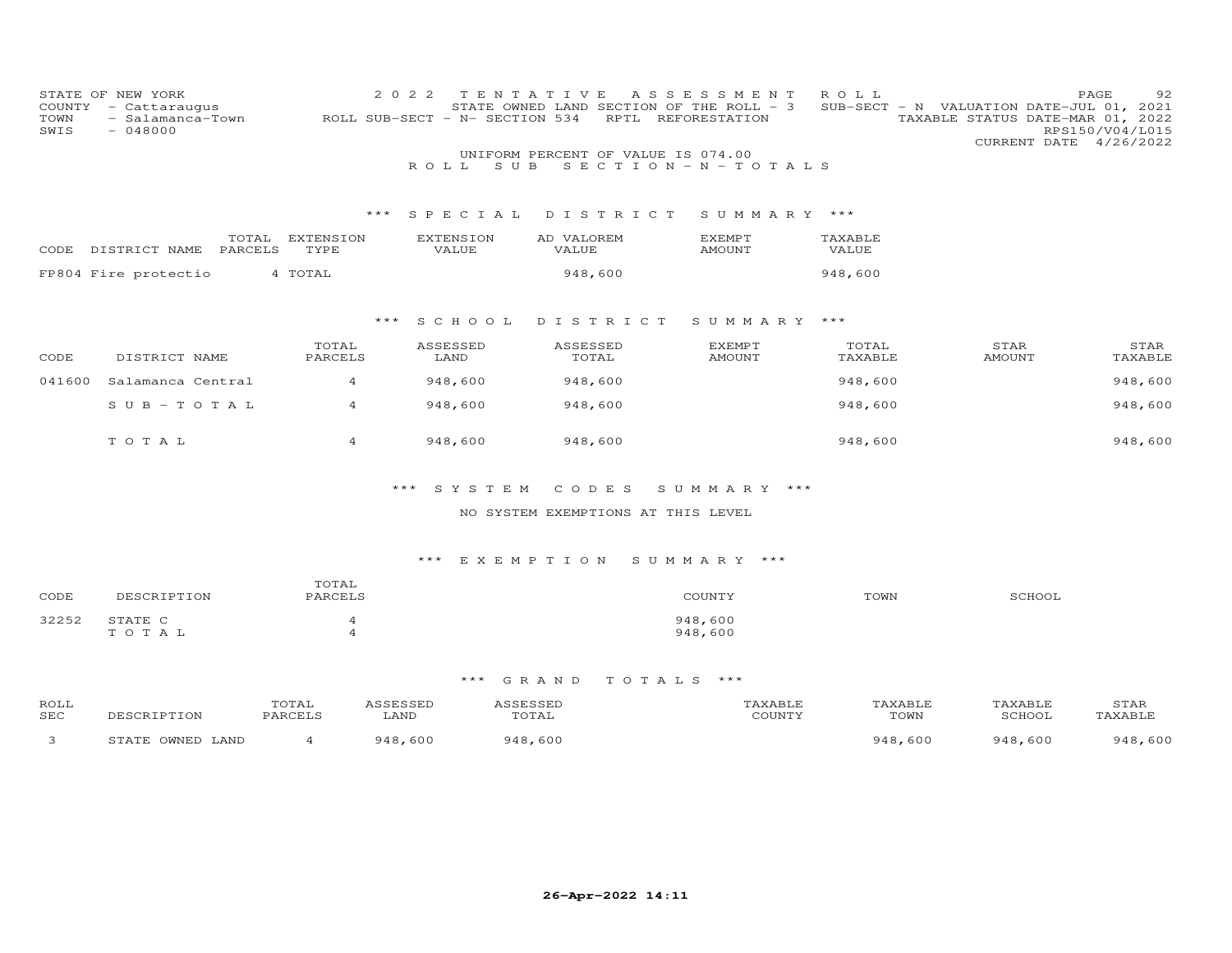| STATE OF NEW YORK<br>- Cattaraugus<br>COUNTY<br>- Salamanca-Town<br>TOWN<br>SWIS<br>$-048000$ | 2022 TENTATIVE ASSESSMENT ROLL<br>ROLL SUB-SECT - S- SECTION 536-B RPTL SCHOOL TAXABLE ONLY | PROPERTY LOCATION SEQUENCE | STATE OWNED LAND SECTION OF THE ROLL - 3 SUB-SECT - S VALUATION DATE-JUL 01, 2021<br>UNIFORM PERCENT OF VALUE IS 074.00<br>UNIFORM PERCENT OF VALUE IS 074.00 |               | TAXABLE STATUS DATE-MAR 01, 2022 | PAGE        | 93      |
|-----------------------------------------------------------------------------------------------|---------------------------------------------------------------------------------------------|----------------------------|---------------------------------------------------------------------------------------------------------------------------------------------------------------|---------------|----------------------------------|-------------|---------|
| TAX MAP PARCEL NUMBER                                                                         | PROPERTY LOCATION & CLASS ASSESSMENT                                                        |                            | EXEMPTION CODE-----------------COUNTY-------TOWN------SCHOOL                                                                                                  |               |                                  |             |         |
| CURRENT OWNERS NAME                                                                           | <b>EXAMPLE TO A LAND</b><br>SCHOOL DISTRICT                                                 |                            | TAX DESCRIPTION                                                                                                                                               |               | TAXABLE VALUE                    |             |         |
| CURRENT OWNERS ADDRESS         PARCEL SIZE/GRID COORD       TOTAL       SPECIAL DISTRICTS     |                                                                                             |                            |                                                                                                                                                               |               |                                  | ACCOUNT NO. |         |
| **************************                                                                    |                                                                                             |                            |                                                                                                                                                               |               |                                  |             |         |
|                                                                                               | 322 Nys Rte 353                                                                             |                            |                                                                                                                                                               |               |                                  | 0340001     |         |
| $72.002 - 2 - 5.2$                                                                            | 330 Vacant comm                                                                             |                            | XMPT C/T 33201                                                                                                                                                |               | 29,800                           | 29,800      | $\circ$ |
| State Of New York Salamanca Centr 041600 29,800                                               |                                                                                             |                            | COUNTY                                                                                                                                                        | TAXABLE VALUE |                                  |             |         |
| Attn: County Treasurer 10 03 07                                                               |                                                                                             | 29,800                     | TOWN                                                                                                                                                          | TAXABLE VALUE |                                  |             |         |
| Co Maintenance Facilities Catt Ff 700.00                                                      |                                                                                             |                            | SCHOOL                                                                                                                                                        | TAXABLE VALUE | 29,800                           |             |         |
| 303 Court St                                                                                  | 11.93 BANK D<br>ACRES                                                                       |                            | FP805 Fire protection 2                                                                                                                                       |               | $0$ TO                           |             |         |
| Little Valley, NY 14755                                                                       | EAST-1103986 NRTH-0798594                                                                   |                            | 29,800 EX                                                                                                                                                     |               |                                  |             |         |
|                                                                                               | DEED BOOK 00616 PG-00570                                                                    |                            |                                                                                                                                                               |               |                                  |             |         |
|                                                                                               | FULL MARKET VALUE                                                                           | 40,270                     |                                                                                                                                                               |               |                                  |             |         |
|                                                                                               |                                                                                             |                            |                                                                                                                                                               |               |                                  |             |         |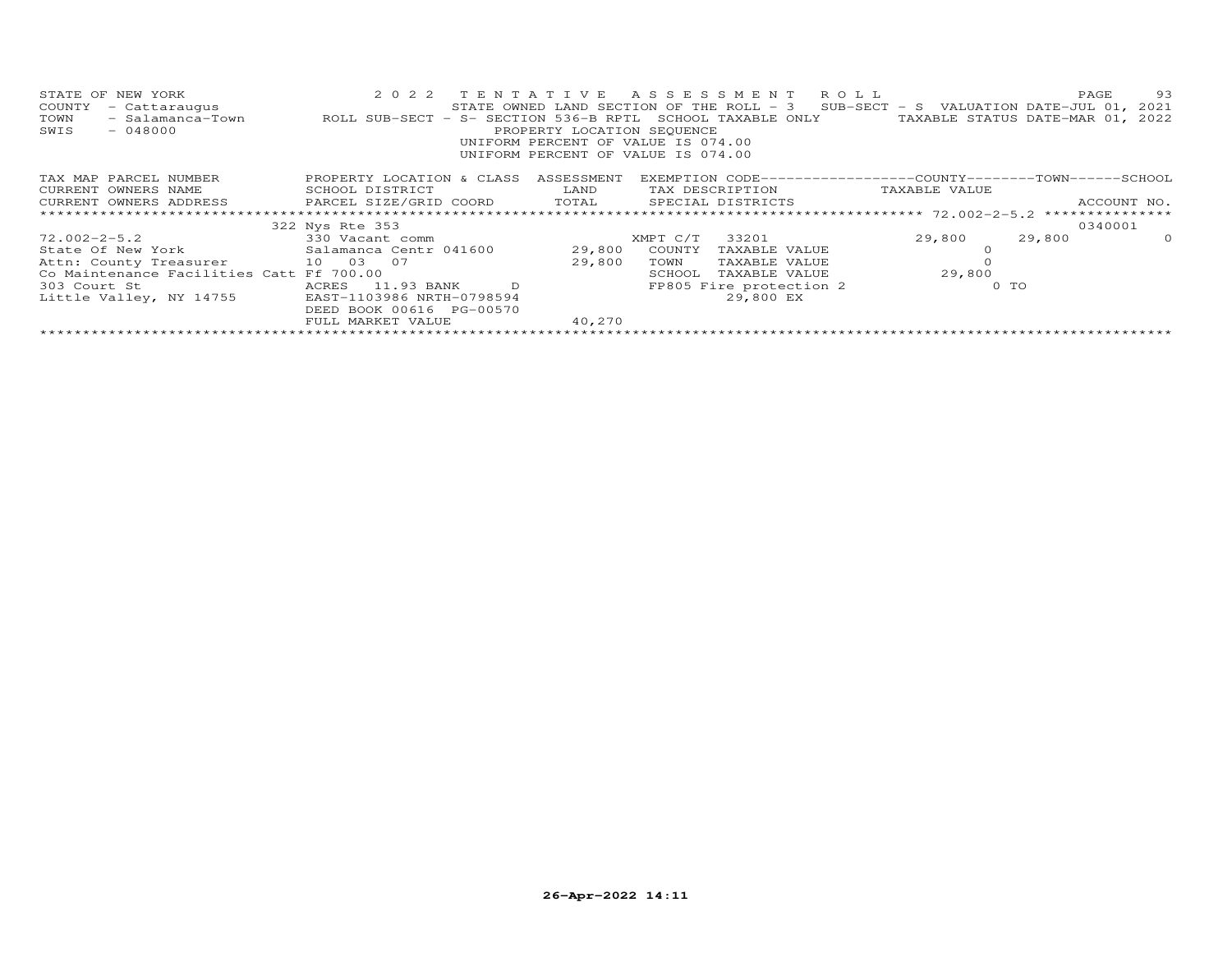| COUNTY<br>TOWN<br>SWIS | STATE OF NEW YORK<br>- Cattaraugus<br>- Salamanca-Town<br>$-048000$ |              | 2 0 2 2<br>ROLL SUB-SECT - S- SECTION 536-B RPTL | T E N T A T T V E<br>STATE OWNED LAND SECTION OF THE ROLL - 3 | A S S E S S M E N T<br>SCHOOL TAXABLE ONLY | ROLL    | PAGE<br>SUB-SECT - S VALUATION DATE-JUL 01, 2021<br>TAXABLE STATUS DATE-MAR 01, 2022<br>CURRENT DATE 4/26/2022 | 94<br>RPS150/V04/L015 |
|------------------------|---------------------------------------------------------------------|--------------|--------------------------------------------------|---------------------------------------------------------------|--------------------------------------------|---------|----------------------------------------------------------------------------------------------------------------|-----------------------|
|                        |                                                                     |              |                                                  | UNIFORM PERCENT OF VALUE IS 074.00                            |                                            |         |                                                                                                                |                       |
|                        |                                                                     |              | SUB<br>ROLL                                      |                                                               | $S E C T I O N - S - T O T A L S$          |         |                                                                                                                |                       |
|                        |                                                                     |              |                                                  |                                                               |                                            |         |                                                                                                                |                       |
|                        |                                                                     | ***          | SPECIAL                                          | DISTRICT                                                      | SUMMARY ***                                |         |                                                                                                                |                       |
|                        | TOTAL                                                               | EXTENSION    | <b>EXTENSION</b>                                 | AD VALOREM                                                    | <b>EXEMPT</b>                              | TAXABLE |                                                                                                                |                       |
| CODE                   | PARCELS<br>DISTRICT NAME                                            | TYPE         | VALUE                                            | VALUE                                                         | <b>AMOUNT</b>                              | VALUE   |                                                                                                                |                       |
|                        | FP805 Fire protectio                                                | 1 TOTAL      |                                                  | 29,800                                                        | 29,800                                     |         |                                                                                                                |                       |
|                        |                                                                     |              |                                                  |                                                               |                                            |         |                                                                                                                |                       |
|                        |                                                                     |              |                                                  |                                                               |                                            |         |                                                                                                                |                       |
|                        |                                                                     | ***          | S C H O O L                                      | DISTRICT                                                      | SUMMARY ***                                |         |                                                                                                                |                       |
|                        |                                                                     | TOTAL        | ASSESSED                                         | ASSESSED                                                      | <b>EXEMPT</b>                              | TOTAL   | STAR                                                                                                           | STAR                  |
| CODE                   | DISTRICT NAME                                                       | PARCELS      | LAND                                             | TOTAL                                                         | <b>AMOUNT</b>                              | TAXABLE | AMOUNT                                                                                                         | TAXABLE               |
| 041600                 | Salamanca Central                                                   | $\mathbf{1}$ | 29,800                                           | 29,800                                                        |                                            | 29,800  |                                                                                                                | 29,800                |
|                        | $S$ U B - T O T A L                                                 | $\mathbf{1}$ | 29,800                                           | 29,800                                                        |                                            | 29,800  |                                                                                                                | 29,800                |
|                        |                                                                     |              |                                                  |                                                               |                                            |         |                                                                                                                |                       |
|                        | TOTAL                                                               | 1            | 29,800                                           | 29,800                                                        |                                            | 29,800  |                                                                                                                | 29,800                |
|                        |                                                                     |              |                                                  |                                                               |                                            |         |                                                                                                                |                       |
|                        |                                                                     |              |                                                  |                                                               |                                            |         |                                                                                                                |                       |
|                        |                                                                     |              | $***$<br>SYSTEM                                  | CODES                                                         | SUMMARY ***                                |         |                                                                                                                |                       |
|                        |                                                                     |              |                                                  | $\cdots$ cucant publications in oute thus                     |                                            |         |                                                                                                                |                       |

# NO SYSTEM EXEMPTIONS AT THIS LEVEL

# \*\*\* E X E M P T I O N S U M M A R Y \*\*\*

| CODE  | DESCRIPTION       | TOTAL<br>PARCELS | COUNTY           | TOWN             | SCHOOL |
|-------|-------------------|------------------|------------------|------------------|--------|
| 33201 | XMPT C/T<br>TOTAL |                  | 29,800<br>29,800 | 29,800<br>29,800 |        |

| ROLL<br>SEC |                                | TOTAL<br>PARCEL | LAND                 | TOTAL             | CCTNTT1 | TOWN | <b><i>FAXABLF</i></b><br>CCHOOT | STAR       |
|-------------|--------------------------------|-----------------|----------------------|-------------------|---------|------|---------------------------------|------------|
|             | OWNED LAND<br><b>C T A T L</b> |                 | 800<br>$\cap$ $\cap$ | ,800<br><u>ാവ</u> |         |      | ,800                            | 800<br>റ വ |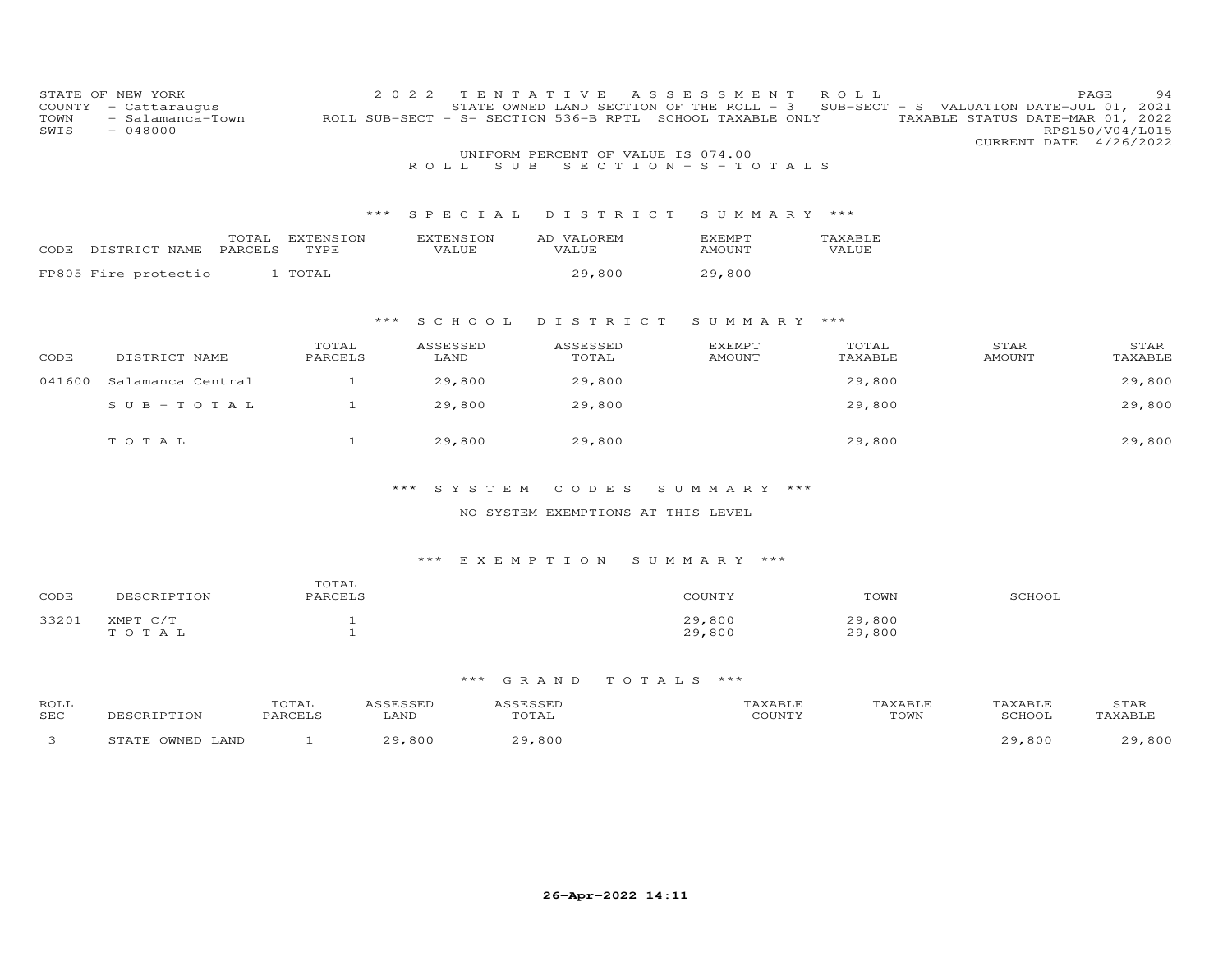| STATE OF NEW YORK<br>COUNTY<br>- Cattaraugus<br>TOWN<br>- Salamanca-Town<br>$-048000$<br>SWIS | 2 0 2 2<br>TENTATIVE<br>ROLL SUB-SECT - Y- SECTION 545 | PROPERTY LOCATION SEQUENCE | ASSESSMENT ROLL<br>STATE OWNED LAND SECTION OF THE ROLL - 3<br>RPTL TRANSITION ASSESSMENTS<br>UNIFORM PERCENT OF VALUE IS 074.00<br>UNIFORM PERCENT OF VALUE IS 074.00 | SUB-SECT - Y VALUATION DATE-JUL 01, 2021<br>TAXABLE STATUS DATE-MAR 01, 2022 | 95<br>PAGE           |
|-----------------------------------------------------------------------------------------------|--------------------------------------------------------|----------------------------|------------------------------------------------------------------------------------------------------------------------------------------------------------------------|------------------------------------------------------------------------------|----------------------|
| TAX MAP PARCEL NUMBER                                                                         | PROPERTY LOCATION & CLASS                              | ASSESSMENT                 | EXEMPTION CODE-----------------COUNTY-------TOWN------SCHOOL                                                                                                           |                                                                              |                      |
| CURRENT OWNERS NAME                                                                           | SCHOOL DISTRICT                                        | LAND                       | TAX DESCRIPTION                                                                                                                                                        | TAXABLE VALUE                                                                |                      |
| CURRENT OWNERS ADDRESS                                                                        | PARCEL SIZE/GRID COORD                                 | TOTAL                      | SPECIAL DISTRICTS                                                                                                                                                      |                                                                              | ACCOUNT NO.          |
|                                                                                               |                                                        |                            |                                                                                                                                                                        |                                                                              |                      |
|                                                                                               | County Transition                                      |                            |                                                                                                                                                                        |                                                                              | 8000001              |
| $333.000 - 80 - 1$                                                                            | 993 Transition t                                       |                            | CNTY TAXBL 50006                                                                                                                                                       | $\Omega$                                                                     | $\Omega$<br>$\Omega$ |
| State Of New York<br>Attn: County Treasurer                                                   | Illegal School 040404<br>ACRES 0.01                    | $\circ$                    | 0 COUNTY TAXABLE VALUE<br>TOWN<br>TAXABLE VALUE                                                                                                                        | $\Omega$<br>$\Omega$                                                         |                      |
| Cattaraugus County                                                                            | FULL MARKET VALUE                                      | $\Omega$                   | SCHOOL<br>TAXABLE VALUE                                                                                                                                                | $\Omega$                                                                     |                      |
| 303 Court St                                                                                  |                                                        |                            |                                                                                                                                                                        |                                                                              |                      |
| Little Valley, NY 14755                                                                       |                                                        |                            |                                                                                                                                                                        |                                                                              |                      |
| ***************************                                                                   |                                                        |                            |                                                                                                                                                                        |                                                                              |                      |
|                                                                                               | School Transition                                      |                            |                                                                                                                                                                        |                                                                              | 8041600              |
| $333.000 - 80 - 3$                                                                            | 993 Transition t                                       |                            | SCHL TAXBL 50001                                                                                                                                                       | $\Omega$                                                                     | $\Omega$<br>$\Omega$ |
| State Of New York                                                                             | Salamanca Centr 041600                                 |                            | 0 COUNTY TAXABLE VALUE                                                                                                                                                 | $\Omega$                                                                     |                      |
| Attn: County Treasurer                                                                        | $0.01$ BANK<br>ACRES<br>D                              | $\overline{O}$             | TOWN<br>TAXABLE VALUE                                                                                                                                                  |                                                                              |                      |
| Cattaraugus County                                                                            | FULL MARKET VALUE                                      | $\Omega$                   | SCHOOL<br>TAXABLE VALUE                                                                                                                                                | $\Omega$                                                                     |                      |
| 303 Court St                                                                                  |                                                        |                            |                                                                                                                                                                        |                                                                              |                      |
| Little Valley, NY 14755                                                                       |                                                        |                            |                                                                                                                                                                        |                                                                              |                      |
| ******************************                                                                |                                                        |                            |                                                                                                                                                                        |                                                                              |                      |
|                                                                                               | Town Transition                                        |                            |                                                                                                                                                                        |                                                                              | 8000002              |
| $333.000 - 80 - 2$                                                                            | 993 Transition t                                       |                            | TOWN TAXBL 50005                                                                                                                                                       | $\Omega$                                                                     | $\Omega$<br>$\Omega$ |
| State Of New York                                                                             | Illegal School 040404                                  |                            | 0 COUNTY TAXABLE VALUE                                                                                                                                                 |                                                                              |                      |
| Attn: County Treasurer                                                                        | $0.01$ BANK<br>ACRES<br>D                              | $\Omega$                   | TOWN<br>TAXABLE VALUE                                                                                                                                                  |                                                                              |                      |
| Cattaraugus County                                                                            | FULL MARKET VALUE                                      | $\Omega$                   | SCHOOL TAXABLE VALUE                                                                                                                                                   |                                                                              |                      |
| 303 Court St                                                                                  |                                                        |                            | FP804 Fire protection 1                                                                                                                                                | 0 TO<br>$0$ TO                                                               |                      |
| Little Valley, NY 14755                                                                       |                                                        |                            | FP805 Fire protection 2                                                                                                                                                |                                                                              |                      |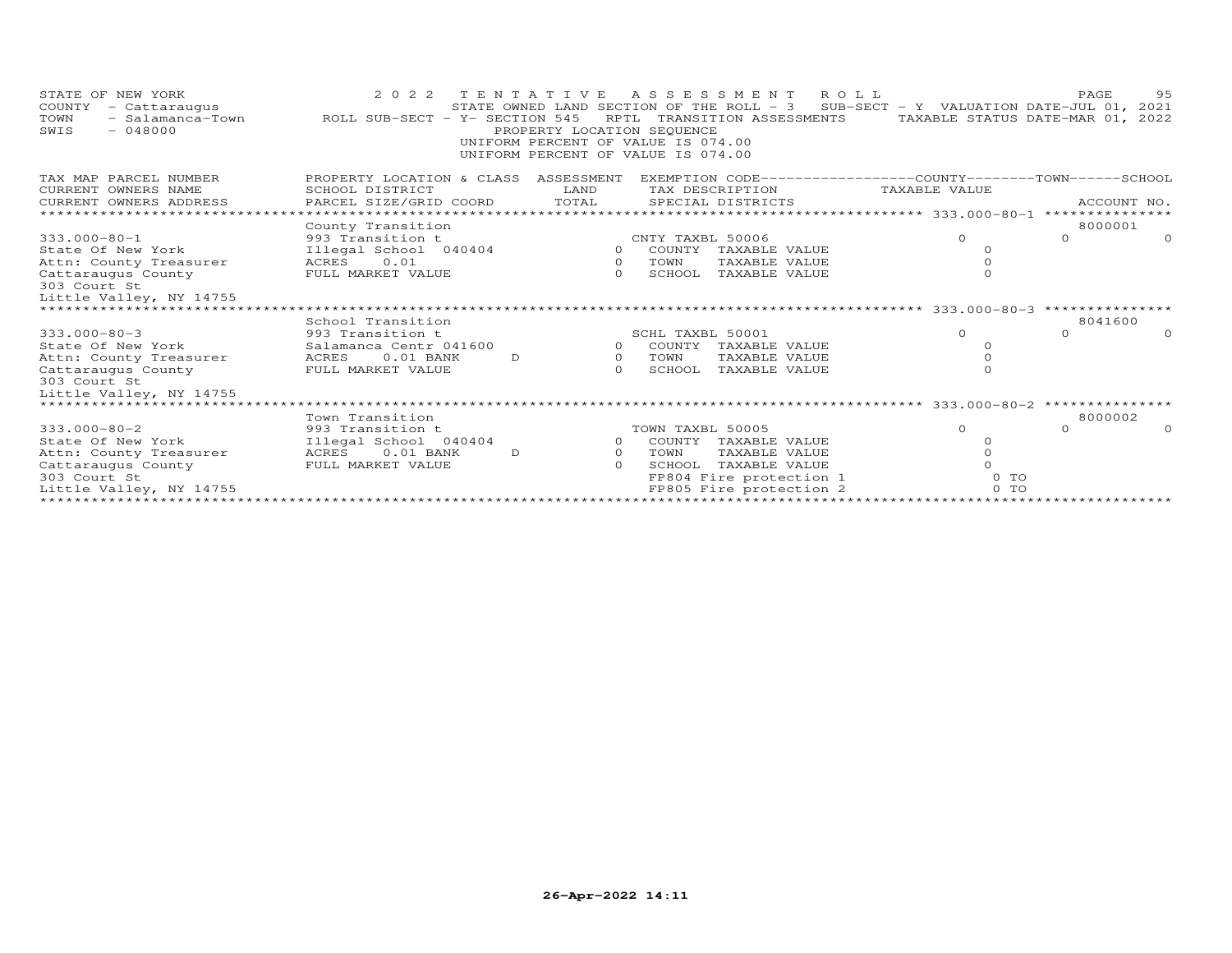| COUNTY<br>TOWN<br>SWIS  | STATE OF NEW YORK<br>- Cattaraugus<br>- Salamanca-Town<br>$-048000$ |                                              | 2 0 2 2<br>ROLL SUB-SECT - Y- SECTION 545<br>ROLL<br>S U B | TENTATIVE<br>STATE OWNED LAND SECTION OF THE ROLL - 3<br>UNIFORM PERCENT OF VALUE IS 074.00 | A S S E S S M E N T<br>RPTL TRANSITION ASSESSMENTS<br>$S E C T I O N - Y - T O T A L S$ | ROLL             | SUB-SECT - Y VALUATION DATE-JUL 01, 2021<br>TAXABLE STATUS DATE-MAR 01, 2022<br>CURRENT DATE 4/26/2022 | PAGE<br>96<br>RPS150/V04/L015 |
|-------------------------|---------------------------------------------------------------------|----------------------------------------------|------------------------------------------------------------|---------------------------------------------------------------------------------------------|-----------------------------------------------------------------------------------------|------------------|--------------------------------------------------------------------------------------------------------|-------------------------------|
|                         |                                                                     | * * *                                        | SPECIAL                                                    | DISTRICT                                                                                    | SUMMARY ***                                                                             |                  |                                                                                                        |                               |
| CODE                    | TOTAL<br>PARCELS<br>DISTRICT NAME                                   | EXTENSION<br>TYPE                            | <b>EXTENSION</b><br>VALUE                                  | AD VALOREM<br>VALUE                                                                         | <b>EXEMPT</b><br><b>AMOUNT</b>                                                          | TAXABLE<br>VALUE |                                                                                                        |                               |
|                         | FP804 Fire protectio<br>FP805 Fire protectio                        | 1 TOTAL<br>1 TOTAL                           |                                                            |                                                                                             |                                                                                         |                  |                                                                                                        |                               |
|                         |                                                                     | $***$                                        | S C H O O L                                                | DISTRICT                                                                                    | SUMMARY ***                                                                             |                  |                                                                                                        |                               |
| CODE                    | DISTRICT NAME                                                       | TOTAL<br>PARCELS                             | ASSESSED<br>LAND                                           | ASSESSED<br>TOTAL                                                                           | <b>EXEMPT</b><br><b>AMOUNT</b>                                                          | TOTAL<br>TAXABLE | STAR<br><b>AMOUNT</b>                                                                                  | STAR<br>TAXABLE               |
| 040404<br>041600        | Illegal School<br>Salamanca Central                                 | $\overline{c}$<br>$\mathbf{1}$               |                                                            |                                                                                             |                                                                                         |                  |                                                                                                        |                               |
|                         | $S \cup B - T \cup T A L$                                           | 3                                            |                                                            |                                                                                             |                                                                                         |                  |                                                                                                        |                               |
|                         | TOTAL                                                               | 3                                            |                                                            |                                                                                             |                                                                                         |                  |                                                                                                        |                               |
|                         |                                                                     |                                              | ***<br>SYSTEM                                              | CODES                                                                                       | SUMMARY ***                                                                             |                  |                                                                                                        |                               |
| CODE                    | DESCRIPTION                                                         | TOTAL<br>PARCELS                             |                                                            |                                                                                             | COUNTY                                                                                  | TOWN             | SCHOOL                                                                                                 |                               |
| 50001<br>50005<br>50006 | SCHL TAXBL<br>TOWN TAXBL<br>CNTY TAXBL                              | $\mathbf{1}$<br>$\mathbf{1}$<br>$\mathbf{1}$ |                                                            |                                                                                             |                                                                                         |                  |                                                                                                        |                               |

T O T A L 3

NO EXEMPTIONS AT THIS LEVEL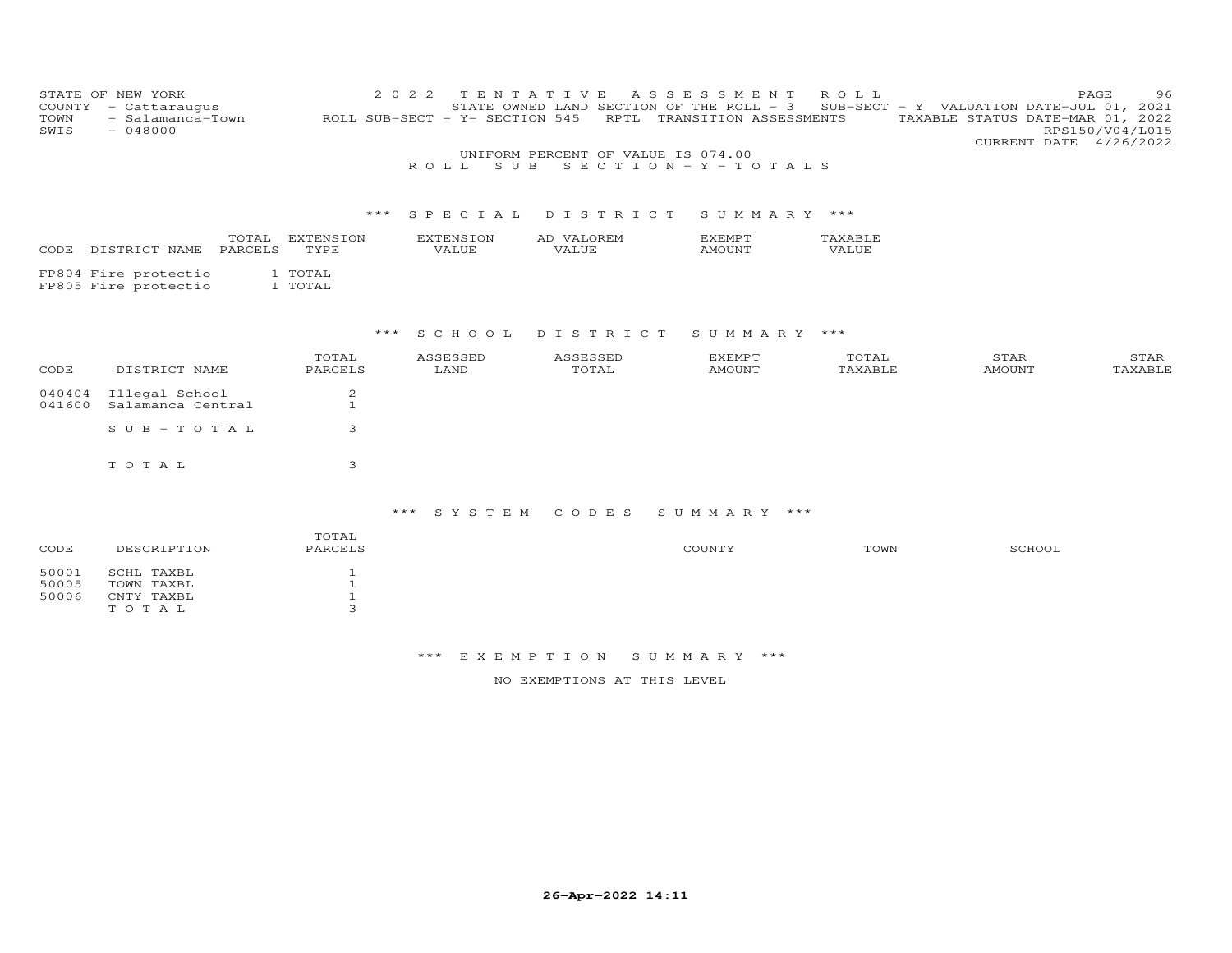|      | STATE OF NEW YORK    |                                                            |  |  |  | 2022 TENTATIVE ASSESSMENT ROLL                                                      |  |                                  | PAGE. | 97 |
|------|----------------------|------------------------------------------------------------|--|--|--|-------------------------------------------------------------------------------------|--|----------------------------------|-------|----|
|      | COUNTY - Cattaraugus |                                                            |  |  |  | STATE OWNED LAND SECTION OF THE ROLL - $3$ SUB-SECT - Y VALUATION DATE-JUL 01, 2021 |  |                                  |       |    |
| TOWN | - Salamanca-Town     | ROLL SUB-SECT - Y- SECTION 545 RPTL TRANSITION ASSESSMENTS |  |  |  |                                                                                     |  | TAXABLE STATUS DATE-MAR 01, 2022 |       |    |
| SWIS | $-048000$            |                                                            |  |  |  |                                                                                     |  | RPS150/V04/L015                  |       |    |
|      |                      |                                                            |  |  |  |                                                                                     |  | CURRENT DATE 4/26/2022           |       |    |

## UNIFORM PERCENT OF VALUE IS 074.00R O L L S U B S E C T I O N - Y - T O T A L S

## \*\*\* G R A N D T O T A L S \*\*\*

| <b>ROLI</b> | $\Delta$ |      |                                    |      | ∸⊷ |
|-------------|----------|------|------------------------------------|------|----|
| <b>SEC</b>  | ـد ،     | LAND | , . <del>. .</del> .<br>$\sqrt{ }$ | TOWN |    |

3 STATE OWNED LAND 3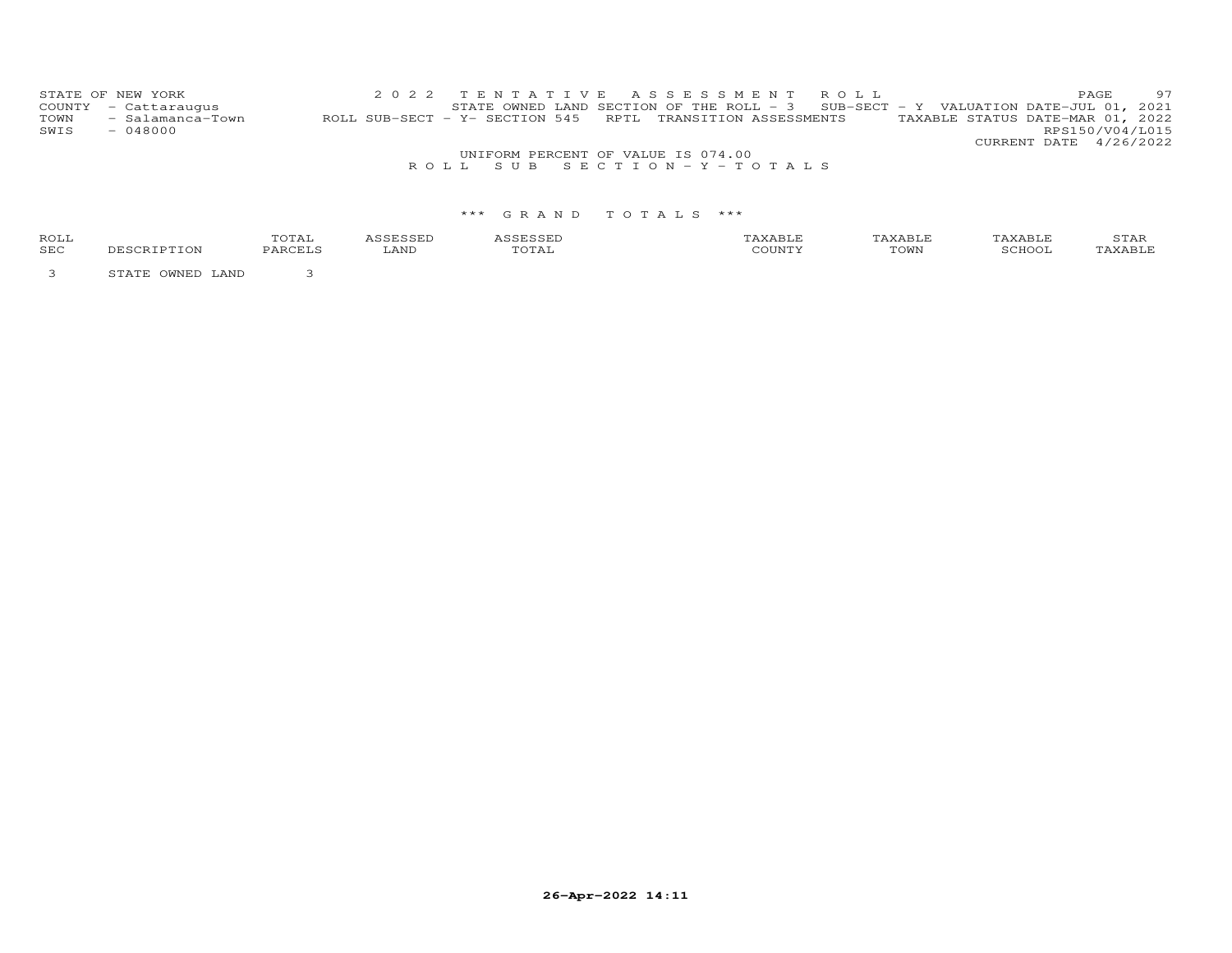| COUNTY<br>TOWN<br>SWIS | STATE OF NEW YORK<br>- Cattaraugus<br>- Salamanca-Town<br>$-048000$ |                  |                     | 2 0 2 2 | T E N                     | I V<br>E<br>A S S<br>STATE OWNED LAND SECTION OF THE ROLL - 3<br>UNIFORM PERCENT OF VALUE IS 074.00 | E<br>SSME<br>N T               | R O L L             | TAXABLE STATUS DATE-MAR 01, 2022 | PAGE<br>VALUATION DATE-JUL 01, 2021<br>RPS150/V04/L015<br>CURRENT DATE 4/26/2022 | -98             |
|------------------------|---------------------------------------------------------------------|------------------|---------------------|---------|---------------------------|-----------------------------------------------------------------------------------------------------|--------------------------------|---------------------|----------------------------------|----------------------------------------------------------------------------------|-----------------|
|                        |                                                                     |                  |                     |         | ROLL                      | SECTION                                                                                             | TOTALS                         |                     |                                  |                                                                                  |                 |
|                        |                                                                     |                  |                     | ***     | S P E C I A L             | DISTRICT                                                                                            | SUMMARY ***                    |                     |                                  |                                                                                  |                 |
| CODE                   | DISTRICT NAME                                                       | TOTAL<br>PARCELS | EXTENSION<br>TYPE   |         | <b>EXTENSION</b><br>VALUE | AD VALOREM<br>VALUE                                                                                 | EXEMPT<br>AMOUNT               | TAXABLE<br>VALUE    |                                  |                                                                                  |                 |
|                        | FP804 Fire protectio<br>FP805 Fire protectio                        |                  | 5 TOTAL<br>22 TOTAL |         |                           | 948,600<br>2633,700                                                                                 | 29,800                         | 948,600<br>2603,900 |                                  |                                                                                  |                 |
|                        |                                                                     |                  |                     | $***$   | S C H O O L               | DISTRICT                                                                                            | SUMMARY                        | ***                 |                                  |                                                                                  |                 |
| CODE                   | DISTRICT NAME                                                       |                  | TOTAL<br>PARCELS    |         | ASSESSED<br>LAND          | ASSESSED<br>TOTAL                                                                                   | <b>EXEMPT</b><br><b>AMOUNT</b> | TOTAL<br>TAXABLE    | STAR<br><b>AMOUNT</b>            |                                                                                  | STAR<br>TAXABLE |
| 040404<br>041600       | Illegal School<br>Salamanca Central                                 |                  | $\mathbf{2}$<br>26  |         | 3582,300                  | 3582,300                                                                                            |                                | 3582,300            |                                  |                                                                                  | 3582,300        |
|                        | $SUB - TO TAL$                                                      |                  | 28                  |         | 3582,300                  | 3582,300                                                                                            |                                | 3582,300            |                                  |                                                                                  | 3582,300        |
|                        | TOTAL                                                               |                  | 28                  |         | 3582,300                  | 3582,300                                                                                            |                                | 3582,300            |                                  |                                                                                  | 3582,300        |

# \*\*\* S Y S T E M C O D E S S U M M A R Y \*\*\*

| CODE  | DESCRIPTION | TOTAL<br>PARCELS | COUNTY | TOWN | SCHOOL |
|-------|-------------|------------------|--------|------|--------|
| 50001 | SCHL TAXBL  |                  |        |      |        |
| 50005 | TOWN TAXBL  |                  |        |      |        |
| 50006 | CNTY TAXBL  |                  |        |      |        |
|       | TOTAL       |                  |        |      |        |

# \*\*\* E X E M P T I O N S U M M A R Y \*\*\*

| CODE  | DESCRIPTION | TOTAL<br>PARCELS | COUNTY  | TOWN   | SCHOOL |
|-------|-------------|------------------|---------|--------|--------|
| 32252 | STATE C     |                  | 948,600 |        |        |
| 33201 | XMPT C/T    |                  | 29,800  | 29,800 |        |
|       | тотаь       |                  | 978,400 | 29,800 |        |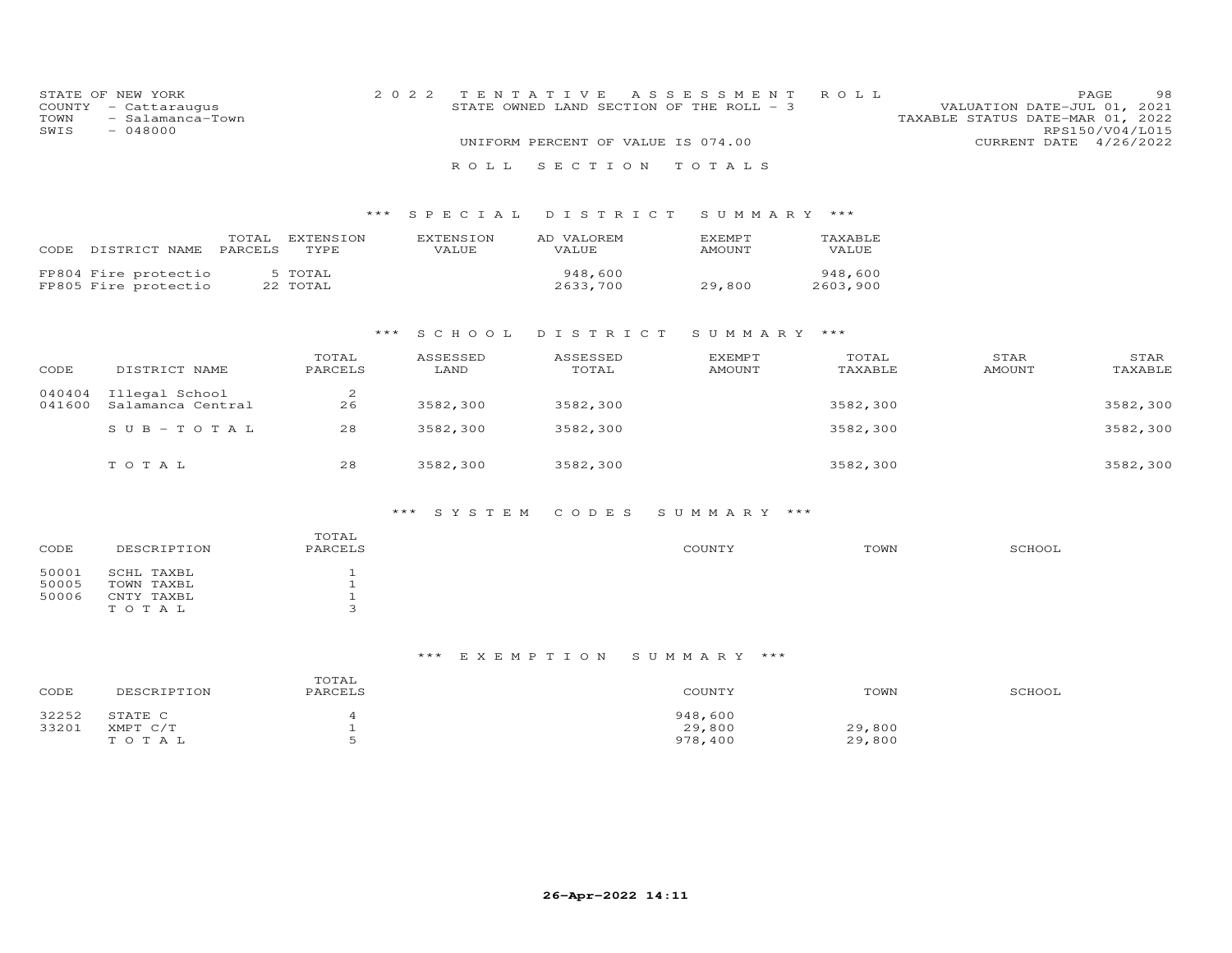|              | STATE OF NEW YORK<br>COUNTY - Cattaraugus | STATE OWNED LAND SECTION OF THE ROLL $-$ 3 |                                    |  | 2022 TENTATIVE ASSESSMENT ROLL | VALUATION DATE-JUL 01, 2021      |                        | PAGE | 99 |
|--------------|-------------------------------------------|--------------------------------------------|------------------------------------|--|--------------------------------|----------------------------------|------------------------|------|----|
| TOWN<br>SWIS | - Salamanca-Town<br>$-048000$             |                                            |                                    |  |                                | TAXABLE STATUS DATE-MAR 01, 2022 | RPS150/V04/L015        |      |    |
|              |                                           |                                            | UNIFORM PERCENT OF VALUE IS 074.00 |  |                                |                                  | CURRENT DATE 4/26/2022 |      |    |
|              |                                           |                                            |                                    |  |                                |                                  |                        |      |    |
|              |                                           | ROLL SECTION TOTALS                        |                                    |  |                                |                                  |                        |      |    |
|              |                                           |                                            |                                    |  |                                |                                  |                        |      |    |

| ROLL<br>SEC | DESCRIPTION         | TOTAL<br>PARCELS | ASSESSED<br>LAND | ASSESSED<br>TOTAL | TAXABLE<br>COUNTY | TAXABLE<br>TOWN | TAXABLE<br>SCHOOL | STAR<br>TAXABLE |
|-------------|---------------------|------------------|------------------|-------------------|-------------------|-----------------|-------------------|-----------------|
|             | STATE OWNED<br>LAND | 28               | 3582,300         | 3582,300          | 2603,900          | 3552,500        | 3582,300          | 3582,300        |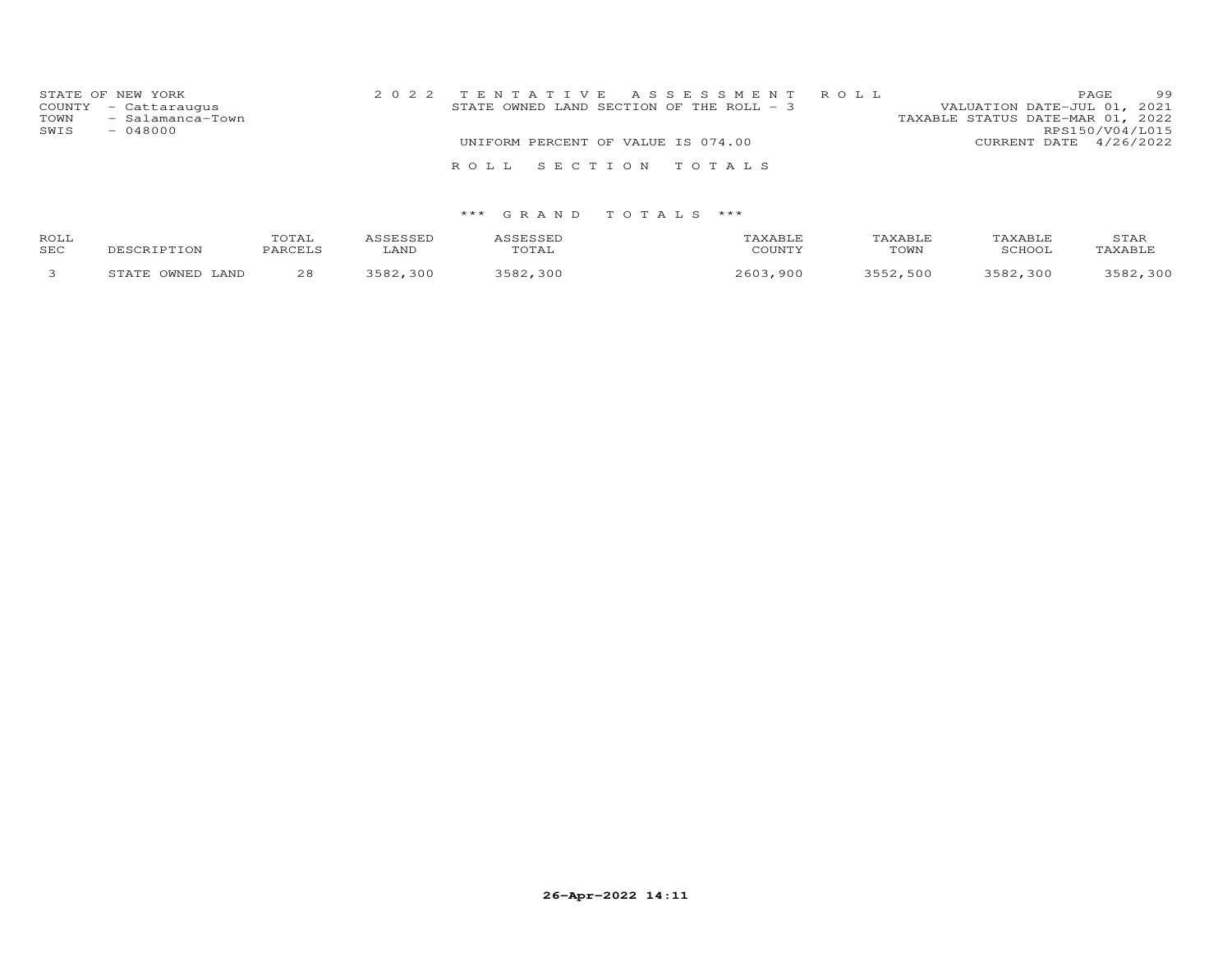|      | STATE OF NEW YORK    | 2022 TENTATIVE ASSESSMENT ROLL            | 100<br>PAGE                      |
|------|----------------------|-------------------------------------------|----------------------------------|
|      | COUNTY - Cattaraugus | SPECIAL FRANCHISE SECTION OF THE ROLL - 5 | VALUATION DATE-JUL 01, 2021      |
| TOWN | - Salamanca-Town     | PROPERTY LOCATION SEQUENCE                | TAXABLE STATUS DATE-MAR 01, 2022 |
| SWIS | $-048000$            | UNIFORM PERCENT OF VALUE IS 074.00        |                                  |

| TAX MAP PARCEL NUMBER                                 | PROPERTY LOCATION & CLASS | ASSESSMENT     | EXEMPTION CODE------------------COUNTY-------TOWN------SCHOOL |                                              |             |
|-------------------------------------------------------|---------------------------|----------------|---------------------------------------------------------------|----------------------------------------------|-------------|
| CURRENT OWNERS NAME                                   | SCHOOL DISTRICT           | LAND           | TAX DESCRIPTION TAXABLE VALUE                                 |                                              |             |
| CURRENT OWNERS ADDRESS                                | PARCEL SIZE/GRID COORD    | TOTAL          | SPECIAL DISTRICTS                                             |                                              | ACCOUNT NO. |
| *******************                                   |                           |                |                                                               |                                              |             |
|                                                       | Special Franchise         |                |                                                               |                                              | 0340        |
| 580.000-9903-123.700/288                              | 861 Elec & gas            |                | COUNTY TAXABLE VALUE                                          | 227,459                                      |             |
| National Fuel Gas Dist Corp                           | Salamanca Centr 041600    | $\overline{0}$ | TAXABLE VALUE<br>TOWN                                         | 227,459                                      |             |
| Attn: Real Property Tax Dept                          | Town Of Salamanca         | 227,459        | SCHOOL TAXABLE VALUE                                          | 227,459                                      |             |
| 6363 Main St                                          | 1.0000 Salamanca          |                | FP804 Fire protection 1                                       | 90,984 TO                                    |             |
| Williamsville, NY 14221                               | ACRES<br>0.01             |                | FP805 Fire protection 2                                       | 136,475 TO                                   |             |
|                                                       | FULL MARKET VALUE         | 307,377        |                                                               |                                              |             |
|                                                       |                           |                |                                                               |                                              |             |
|                                                       | Special Franchise         |                |                                                               |                                              | 0341        |
| 580.000-9903-132.350/188                              | 861 Elec & gas            |                | COUNTY TAXABLE VALUE                                          | 217,239                                      |             |
| National Grid                                         | Salamanca Centr 041600    | $\Omega$       | TOWN<br>TAXABLE VALUE                                         | 217,239                                      |             |
| 300 Erie Blyd West                                    | Town Of Salamanca         | 217,239        | SCHOOL TAXABLE VALUE                                          | 217,239                                      |             |
| Syracuse, NY 13202                                    | 1.0000 Salamanca          |                | FP804 Fire protection 1                                       | 173,791 TO                                   |             |
|                                                       | ACRES<br>0.01             |                | FP805 Fire protection 2                                       | 43,448 TO                                    |             |
|                                                       | FULL MARKET VALUE         | 293,566        |                                                               |                                              |             |
|                                                       | **************            |                |                                                               | *************** 580.000-9903-631.900/188 *** |             |
|                                                       | Special Franchise         |                |                                                               |                                              | 0342        |
| 580.000-9903-631.900/188                              | 866 Telephone             |                | COUNTY TAXABLE VALUE                                          | 72,235                                       |             |
| Verizon New York Inc                                  | Salamanca Centr 041600    | $\overline{O}$ | TAXABLE VALUE<br>TOWN                                         | 72,235                                       |             |
| Duff & Phelps                                         | Town Of Salamanca         | 72,235         | SCHOOL TAXABLE VALUE                                          | 72,235                                       |             |
| PO Box 2749                                           | 1.0000 Salamanca          |                | FP804 Fire protection 1                                       | 28,894 TO                                    |             |
| Addison, TX 75001                                     | 0.01<br>ACRES             |                | FP805 Fire protection 2                                       | 43,341 TO                                    |             |
|                                                       | FULL MARKET VALUE         | 97,615         |                                                               |                                              |             |
| ******************************                        |                           |                |                                                               |                                              |             |
|                                                       | Special Franchise         |                |                                                               |                                              | 0339        |
| 580.000-9903-999.991/188                              | 869 Television            |                | COUNTY TAXABLE VALUE                                          | 11,717                                       |             |
| Brlantic Broadband Finance, LL Salamanca Centr 041600 |                           | $\overline{0}$ | TAXABLE VALUE<br>TOWN                                         | 11,717                                       |             |
| 3 Batterymarch Park Ste 200                           | Town Of Salamanca         | 11,717         | SCHOOL TAXABLE VALUE                                          | 11,717                                       |             |
| Quincy, MA 02169                                      | 1.0000 Salamanca          |                | FP805 Fire protection 2 11,717 TO                             |                                              |             |
|                                                       | 0.01<br>ACRES             |                |                                                               |                                              |             |
|                                                       | FULL MARKET VALUE         | 15,834         |                                                               |                                              |             |
|                                                       |                           |                |                                                               |                                              |             |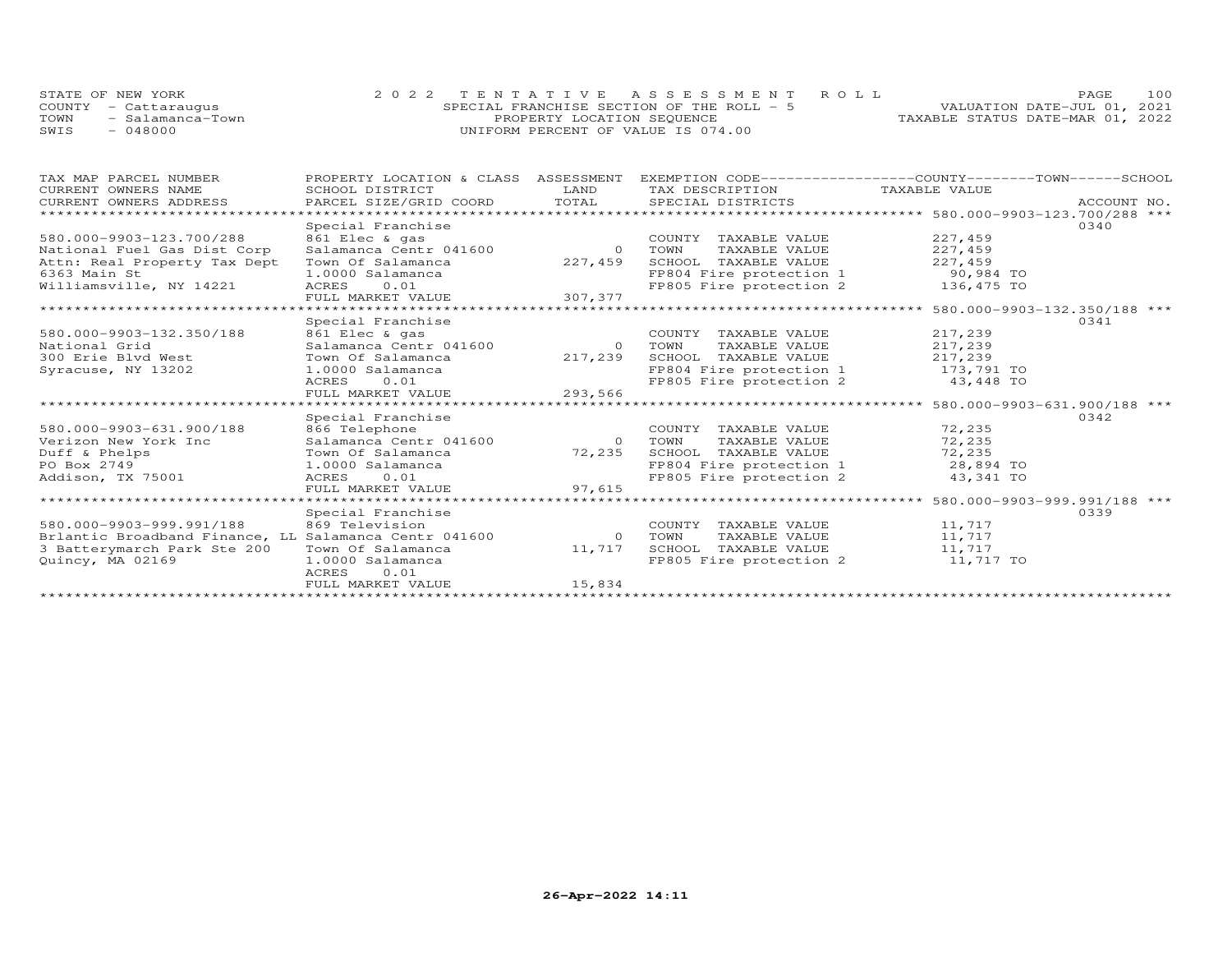| COUNTY<br>TOWN<br>SWIS | STATE OF NEW YORK<br>- Cattaraugus<br>- Salamanca-Town<br>$-048000$ |                         | 2 0 2 2<br>ROLL.<br>S U B | TENTATIVE<br>SPECIAL FRANCHISE SECTION OF THE ROLL - 5<br>UNIFORM PERCENT OF VALUE IS 074.00 | A S S E S S M E N T<br>$S E C T I O N - - T O T A L S$ | ROLL               | VALUATION DATE-JUL 01, 2021<br>TAXABLE STATUS DATE-MAR 01, 2022 | 101<br>PAGE<br>RPS150/V04/L015<br>CURRENT DATE 4/26/2022 |
|------------------------|---------------------------------------------------------------------|-------------------------|---------------------------|----------------------------------------------------------------------------------------------|--------------------------------------------------------|--------------------|-----------------------------------------------------------------|----------------------------------------------------------|
|                        |                                                                     |                         |                           | *** SPECIAL DISTRICT                                                                         | SUMMARY ***                                            |                    |                                                                 |                                                          |
| CODE                   | DISTRICT NAME<br>PARCELS                                            | TOTAL EXTENSION<br>TYPE | EXTENSION<br>VALUE        | AD VALOREM<br>VALUE                                                                          | EXEMPT<br>AMOUNT                                       | TAXABLE<br>VALUE   |                                                                 |                                                          |
|                        | FP804 Fire protectio<br>FP805 Fire protectio                        | 3 TOTAL<br>4 TOTAL      |                           | 293,669<br>234,981                                                                           |                                                        | 293,669<br>234,981 |                                                                 |                                                          |
|                        |                                                                     | ***                     | S C H O O L               | DISTRICT                                                                                     | SUMMARY ***                                            |                    |                                                                 |                                                          |
| CODE                   | DISTRICT NAME                                                       | TOTAL<br>PARCELS        | ASSESSED<br>LAND          | ASSESSED<br>TOTAL                                                                            | EXEMPT<br><b>AMOUNT</b>                                | TOTAL<br>TAXABLE   | STAR<br><b>AMOUNT</b>                                           | STAR<br>TAXABLE                                          |
| 041600                 | Salamanca Central                                                   | $\overline{4}$          |                           | 528,650                                                                                      |                                                        | 528,650            |                                                                 | 528,650                                                  |
|                        | $SUB - TO TAL$                                                      | 4                       |                           | 528,650                                                                                      |                                                        | 528,650            |                                                                 | 528,650                                                  |
|                        | TOTAL                                                               | $\overline{4}$          |                           | 528,650                                                                                      |                                                        | 528,650            |                                                                 | 528,650                                                  |
|                        |                                                                     |                         | *** SYSTEM                | CODES                                                                                        | SUMMARY ***                                            |                    |                                                                 |                                                          |
|                        |                                                                     |                         |                           | NO SYSTEM EXEMPTIONS AT THIS LEVEL                                                           |                                                        |                    |                                                                 |                                                          |
|                        |                                                                     |                         |                           | *** EXEMPTION SUMMARY ***                                                                    |                                                        |                    |                                                                 |                                                          |

## NO EXEMPTIONS AT THIS LEVEL

| <b>ROL1</b> | ◡▴▱▴ |      | $\alpha$ $\alpha$ $\pi$ |      | .      | T.AR |
|-------------|------|------|-------------------------|------|--------|------|
| <b>SEC</b>  |      | LAND | ΆI                      | TOWN | $\sim$ |      |
|             |      |      |                         | 651  |        |      |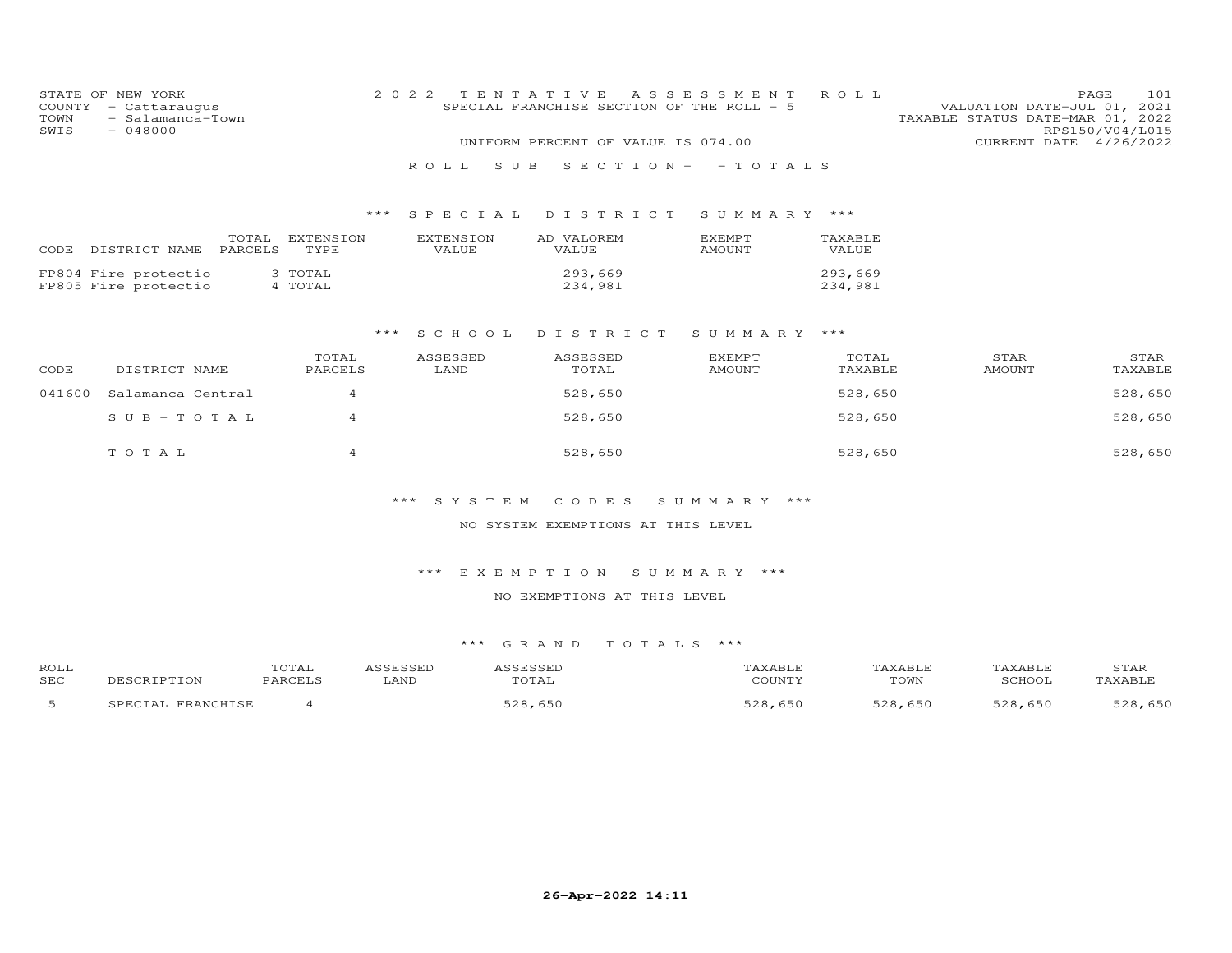| STATE OF NEW YORK        | 2022 TENTATIVE ASSESSMENT ROLL            | 102<br>PAGE.                     |
|--------------------------|-------------------------------------------|----------------------------------|
| COUNTY - Cattaraugus     | SPECIAL FRANCHISE SECTION OF THE ROLL - 5 | VALUATION DATE-JUL 01, 2021      |
| TOWN<br>- Salamanca-Town |                                           | TAXABLE STATUS DATE-MAR 01, 2022 |
| SWIS<br>- 048000         | UNIFORM PERCENT OF VALUE IS 074.00        | RPS150/V04/L015                  |
|                          |                                           | CURRENT DATE 4/26/2022           |

## R O L L S E C T I O N T O T A L S

## \*\*\* S P E C I A L D I S T R I C T S U M M A R Y \*\*\*

| CODE | DISTRICT NAME                                | TOTAL<br><b>PARCELS</b> | EXTENSION<br>TYPE. | <b>EXTENSION</b><br>VALUE. | AD VALOREM<br>VALUE | <b>F.XFMPT</b><br>AMOUNT | TAXABLE<br>VALUE   |
|------|----------------------------------------------|-------------------------|--------------------|----------------------------|---------------------|--------------------------|--------------------|
|      | FP804 Fire protectio<br>FP805 Fire protectio |                         | 3 TOTAL<br>4 TOTAL |                            | 293,669<br>234,981  |                          | 293,669<br>234,981 |

#### \*\*\* S C H O O L D I S T R I C T S U M M A R Y \*\*\*

| CODE   | DISTRICT NAME     | TOTAL<br>PARCELS | ASSESSED<br>LAND | ASSESSED<br>TOTAL | <b>EXEMPT</b><br>AMOUNT | TOTAL<br>TAXABLE | STAR<br>AMOUNT | STAR<br>TAXABLE |
|--------|-------------------|------------------|------------------|-------------------|-------------------------|------------------|----------------|-----------------|
| 041600 | Salamanca Central | 4                |                  | 528,650           |                         | 528,650          |                | 528,650         |
|        | $SUB - TO T AL$   | 4                |                  | 528,650           |                         | 528,650          |                | 528,650         |
|        | TOTAL             |                  |                  | 528,650           |                         | 528,650          |                | 528,650         |

## \*\*\* S Y S T E M C O D E S S U M M A R Y \*\*\*

### NO SYSTEM EXEMPTIONS AT THIS LEVEL

### \*\*\* E X E M P T I O N S U M M A R Y \*\*\*

### NO EXEMPTIONS AT THIS LEVEL

| ROLL       |                          | TOTAL   | <b>CCFCCFD</b><br>ലാംപ | ASSESSED<br>100500 <del>00</del> | AXABLE       | TAXABLE       | TAXABLE                 | STAF                |
|------------|--------------------------|---------|------------------------|----------------------------------|--------------|---------------|-------------------------|---------------------|
| <b>SEC</b> |                          | PARCELS | LAND                   | TOTAL                            | COUNTY       | TOWN          | SCHOOL                  | TAXABLE             |
|            | <b>TRANCHICE</b><br>т "д |         |                        | $=$ $\cap$ $\cap$                | <b>E</b> വെറ | $\Box$<br>650 | $\tau \cap \cap$<br>650 | 650<br>۔ ص <i>م</i> |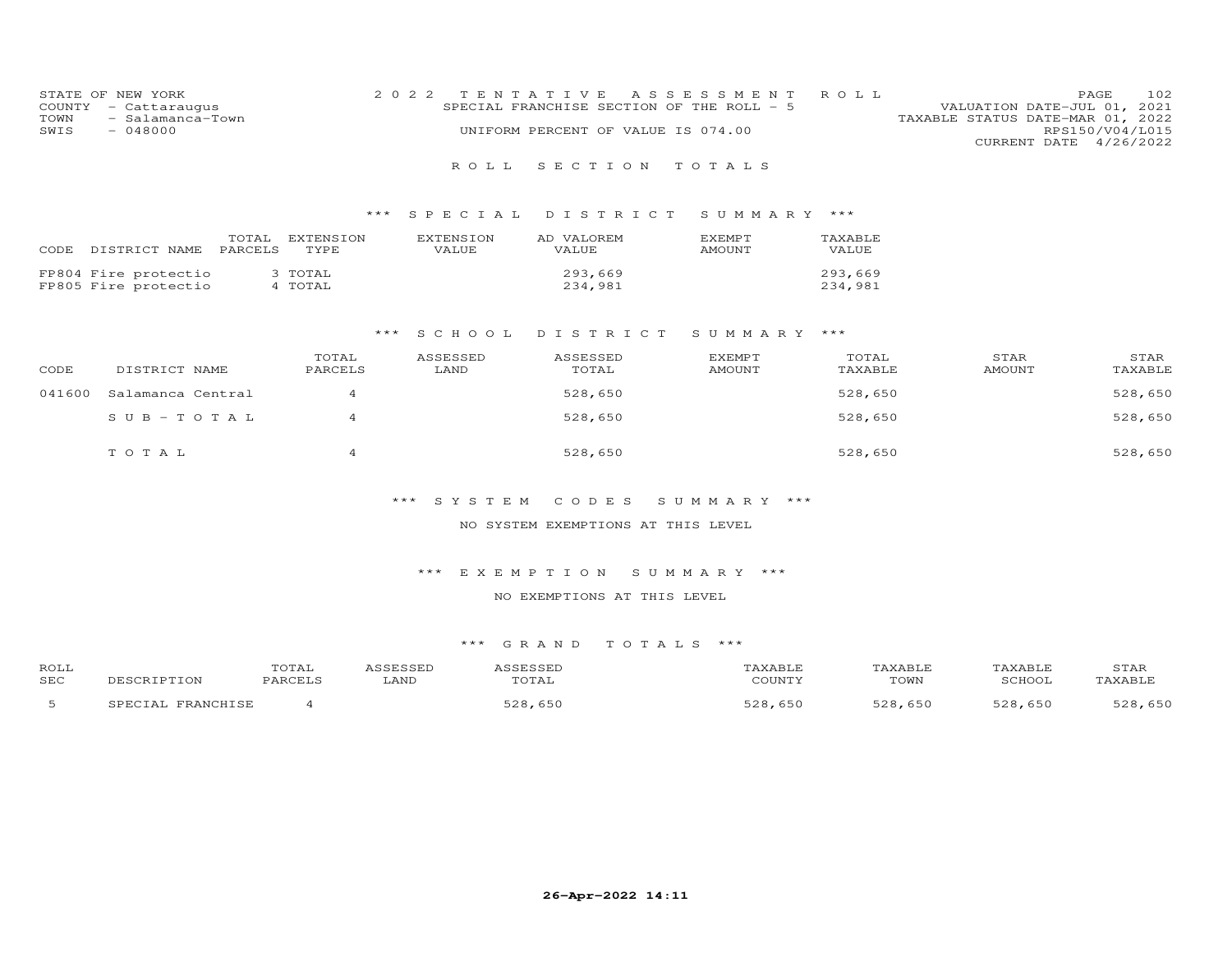|      | STATE OF NEW YORK    | 2022 TENTATIVE ASSESSMENT ROLL         | 103<br><b>PAGE</b>               |
|------|----------------------|----------------------------------------|----------------------------------|
|      | COUNTY - Cattaraugus | UTILITY & R.R. SECTION OF THE ROLL - 6 | VALUATION DATE-JUL 01, 2021      |
| TOWN | - Salamanca-Town     | PROPERTY LOCATION SEQUENCE             | TAXABLE STATUS DATE-MAR 01, 2022 |
| SWIS | - 048000             | UNIFORM PERCENT OF VALUE IS 074.00     |                                  |

| TAX MAP PARCEL NUMBER     | PROPERTY LOCATION & CLASS ASSESSMENT |          | EXEMPTION CODE-----------------COUNTY-------TOWN------SCHOOL |                                                     |             |
|---------------------------|--------------------------------------|----------|--------------------------------------------------------------|-----------------------------------------------------|-------------|
| CURRENT OWNERS NAME       | SCHOOL DISTRICT                      | LAND     | TAX DESCRIPTION                                              | TAXABLE VALUE                                       |             |
| CURRENT OWNERS ADDRESS    | PARCEL SIZE/GRID COORD               | TOTAL    | SPECIAL DISTRICTS                                            |                                                     | ACCOUNT NO. |
| *********************     |                                      |          |                                                              |                                                     |             |
|                           | 4111 Center St Ext                   |          |                                                              |                                                     | 0483        |
| $72.004 - 1 - 10.2$       | 831 Tele Comm                        |          | COUNTY TAXABLE VALUE                                         | 171,500                                             |             |
| Crown Atlantic Co MPB 353 | Salamanca Centr 041600               | 5,500    | TOWN<br>TAXABLE VALUE                                        |                                                     |             |
|                           |                                      |          |                                                              | 171,500<br>171,500                                  |             |
| 4017 Washington Rd        | FRNT 100.00 DPTH 100.00              | 171,500  | SCHOOL TAXABLE VALUE                                         |                                                     |             |
| McMurray, PA 15317        | EAST-1102942 NRTH-0792058            |          | FP805 Fire protection 2 171,500 TO                           |                                                     |             |
|                           | DEED BOOK 1003 PG-753                |          |                                                              |                                                     |             |
|                           | FULL MARKET VALUE                    | 231,757  |                                                              |                                                     |             |
|                           |                                      |          |                                                              |                                                     |             |
|                           | Elec Trans Line                      |          |                                                              |                                                     | 0477        |
| 680.000-9903-132.350/100  | 882 Elec Trans Imp                   |          | COUNTY TAXABLE VALUE                                         | 89,584                                              |             |
| Niagara Mohawk Power Corp | Salamanca Centr 041600               |          | 0 TOWN<br>TAXABLE VALUE                                      | 89,584                                              |             |
| 300 Erie Boulvard West    | Loc #712132                          | 89,584   | SCHOOL TAXABLE VALUE                                         | 89,584                                              |             |
| Syracuse, NY 13202        | 1.0000 Salamanca                     |          | FP804 Fire protection 1                                      | 5,375 TO                                            |             |
|                           | Fal-Homer Hill #153&154              |          | FP805 Fire protection 2 84,209 TO                            |                                                     |             |
|                           | 0.01<br>ACRES                        |          |                                                              |                                                     |             |
|                           | FULL MARKET VALUE                    | 121,059  |                                                              |                                                     |             |
|                           |                                      |          |                                                              |                                                     |             |
|                           |                                      |          |                                                              |                                                     |             |
|                           | Elec Trans Line                      |          |                                                              |                                                     | 0478        |
| 680.000-9903-132.350/101  | 882 Elec Trans Imp                   |          | COUNTY TAXABLE VALUE                                         | 60,877                                              |             |
| Niagara Mohawk Power Corp | Salamanca Centr 041600               |          | TAXABLE VALUE<br>0 TOWN                                      | 60,877                                              |             |
| 300 Erie Boulvard West    | Loc #712384                          | 60,877   | SCHOOL TAXABLE VALUE                                         | 60,877                                              |             |
| Syracuse, NY 13202        | 1.0000 Salamanca                     |          | FP804 Fire protection 1<br>FP805 Fire protection 2           | 3,653 TO                                            |             |
|                           | Cold Springs-W Sal #804              |          |                                                              | 57,224 TO                                           |             |
|                           | ACRES<br>0.01                        |          |                                                              |                                                     |             |
|                           | FULL MARKET VALUE                    | 82,266   |                                                              |                                                     |             |
|                           | ************************             |          |                                                              | ********************** 680.000-9903-132.350/102 *** |             |
|                           | Elec Trans Line                      |          |                                                              |                                                     | 0479        |
| 680.000-9903-132.350/102  | 882 Elec Trans Imp                   |          | COUNTY TAXABLE VALUE                                         | 34,686                                              |             |
| Niagara Mohawk Power Corp | Salamanca Centr 041600               | $\circ$  | TOWN<br>TAXABLE VALUE                                        | 34,686                                              |             |
| 300 Erie Boulvard West    | Loc #712389                          | 34,686   | SCHOOL TAXABLE VALUE                                         | 34,686                                              |             |
| Syracuse, NY 13202        | 1.0000 Salamanca                     |          | FP804 Fire protection 1                                      | $2,081$ TO                                          |             |
|                           | Dake Hill-W Sal #816                 |          | FP805 Fire protection 2                                      | 32,605 TO                                           |             |
|                           |                                      |          |                                                              |                                                     |             |
|                           | ACRES<br>0.01                        |          |                                                              |                                                     |             |
|                           | FULL MARKET VALUE                    | 46,873   |                                                              |                                                     |             |
|                           |                                      |          |                                                              | ******************* 680.000-9903-132.350/103 ***    |             |
|                           | Elec Trans Line                      |          |                                                              |                                                     | 0480        |
| 680.000-9903-132.350/103  | 882 Elec Trans Imp                   |          | COUNTY TAXABLE VALUE                                         | 19,045                                              |             |
| Niagara Mohawk Power Corp | Salamanca Centr 041600               | $\Omega$ | TOWN<br>TAXABLE VALUE                                        | 19,045                                              |             |
| 300 Erie Boulvard West    | Loc #712513                          | 19,045   | SCHOOL TAXABLE VALUE                                         | 19,045                                              |             |
| Syracuse, NY 13202        | 1.0000 Salamanca                     |          | FP804 Fire protection 1                                      | 1,143 TO                                            |             |
|                           | W Sal-Olean #805                     |          | FP805 Fire protection 2                                      | 17,902 TO                                           |             |
|                           | ACRES<br>0.01                        |          |                                                              |                                                     |             |
|                           | FULL MARKET VALUE                    | 25,736   |                                                              |                                                     |             |
|                           |                                      |          |                                                              |                                                     |             |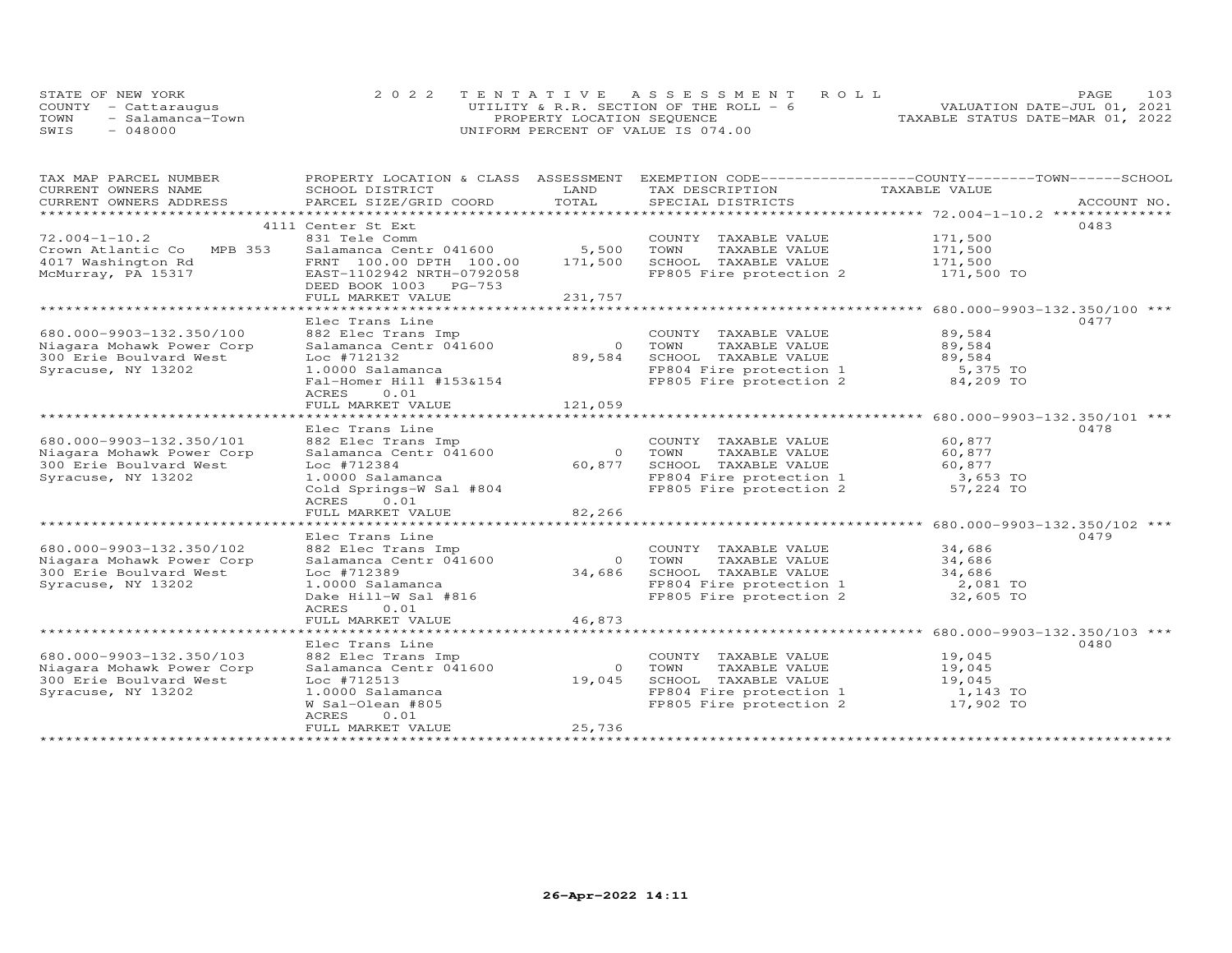|      | STATE OF NEW YORK    | 2022 TENTATIVE ASSESSMENT ROLL         | 104<br>PAGE.                     |
|------|----------------------|----------------------------------------|----------------------------------|
|      | COUNTY - Cattaraugus | UTILITY & R.R. SECTION OF THE ROLL - 6 | VALUATION DATE-JUL 01, 2021      |
| TOWN | - Salamanca-Town     | PROPERTY LOCATION SEQUENCE             | TAXABLE STATUS DATE-MAR 01, 2022 |
| SWIS | $-048000$            | UNIFORM PERCENT OF VALUE IS 074.00     |                                  |

| TAX MAP PARCEL NUMBER        | PROPERTY LOCATION & CLASS ASSESSMENT |         | EXEMPTION CODE-----------------COUNTY-------TOWN------SCHOOL |                                                   |             |
|------------------------------|--------------------------------------|---------|--------------------------------------------------------------|---------------------------------------------------|-------------|
| CURRENT OWNERS NAME          | SCHOOL DISTRICT                      | LAND    | TAX DESCRIPTION                                              | TAXABLE VALUE                                     |             |
| CURRENT OWNERS ADDRESS       | PARCEL SIZE/GRID COORD               | TOTAL   | SPECIAL DISTRICTS                                            |                                                   | ACCOUNT NO. |
| ******************           |                                      |         |                                                              |                                                   |             |
|                              | N State St                           |         |                                                              |                                                   | 0330        |
| $72.004 - 1 - 16.2$          | 872 Elec-Substation                  |         | COUNTY TAXABLE VALUE                                         | 386,163                                           |             |
| Niagara Mohawk Power Corp    | Salamanca Centr 041600               | 15,200  | TOWN<br>TAXABLE VALUE                                        | 386,163                                           |             |
| 300 Erie Blvd West           | Loc #713628                          | 386,163 | SCHOOL TAXABLE VALUE                                         | 386,163                                           |             |
| Syracuse, NY 13202           | 1.0000 Salamanca                     |         | FP804 Fire protection 1                                      | 23,170 TO                                         |             |
|                              | W Sal Substation                     |         | FP805 Fire protection 2                                      | 362,993 TO                                        |             |
|                              | 4.13<br>ACRES                        |         |                                                              |                                                   |             |
|                              | EAST-1104372 NRTH-0792841            |         |                                                              |                                                   |             |
|                              | DEED BOOK 623<br>PG-352              |         |                                                              |                                                   |             |
|                              | FULL MARKET VALUE                    | 521,842 |                                                              |                                                   |             |
|                              |                                      |         |                                                              |                                                   |             |
|                              | Nys Rte 353 (Off)                    |         |                                                              |                                                   | 0332        |
| $72.004 - 1 - 5$             | 380 Pub Util Vac                     |         | COUNTY TAXABLE VALUE                                         | 13,867                                            |             |
| National Fuel Gas Supply     | Salamanca Centr 041600               | 10,300  | TOWN<br>TAXABLE VALUE                                        | 13,867                                            |             |
| Attn: Real Property Tax Dept | Land Only                            | 13,867  | SCHOOL TAXABLE VALUE                                         | 13,867                                            |             |
| 6363 Main St                 | 1.0000 Salamanca                     |         | FP805 Fire protection 2                                      | 13,867 TO                                         |             |
| Williamsville, NY 14221      | FRNT<br>75.00 DPTH 410.00            |         |                                                              |                                                   |             |
|                              | EAST-1102269 NRTH-0792150            |         |                                                              |                                                   |             |
|                              | DEED BOOK 00738 PG-00908             |         |                                                              |                                                   |             |
|                              | FULL MARKET VALUE                    | 18,739  |                                                              |                                                   |             |
|                              |                                      |         |                                                              |                                                   |             |
|                              | Op & Mrs Equip                       |         |                                                              |                                                   | 0476        |
| 680.000-9903-123.710/288     | 883 Gas Trans Impr                   |         | COUNTY TAXABLE VALUE                                         | 367,680                                           |             |
| National Fuel Gas Supply     | Salamanca Centr 041600               | $\circ$ | TOWN<br>TAXABLE VALUE                                        | 367,680                                           |             |
| Attn: Real Property Tax Dept | Loc #888888, 191203,                 | 367,680 | SCHOOL TAXABLE VALUE                                         | 367,680                                           |             |
| 6363 Main St                 | 1.0000 Salamanca                     |         | FP805 Fire protection 2                                      | 367,680 TO                                        |             |
| Williamsville, NY 14221      | Gas Trans (191255)                   |         |                                                              |                                                   |             |
|                              | 0.01<br>ACRES                        |         |                                                              |                                                   |             |
|                              | FULL MARKET VALUE                    | 496,865 |                                                              |                                                   |             |
|                              | Outside Plant                        |         |                                                              |                                                   | 0388        |
| 680.000-9903-123.700/288     | 885 Gas Outside Pla                  |         | COUNTY TAXABLE VALUE                                         | 183,218                                           |             |
| National Fuel Gas Dist Corp  | Salamanca Centr 041600               | $\circ$ | TOWN<br>TAXABLE VALUE                                        | 183,218                                           |             |
| Attn: Real Property Tax Dept | Loc #888888                          | 183,218 | SCHOOL TAXABLE VALUE                                         | 183,218                                           |             |
| 6363 Main St                 | 1.0000 Salamanca                     |         | FP805 Fire protection 2                                      | 183,218 TO                                        |             |
| Williamsville, NY 14221      | Gas Dist                             |         |                                                              |                                                   |             |
|                              | ACRES<br>0.01                        |         |                                                              |                                                   |             |
|                              | FULL MARKET VALUE                    | 247,592 |                                                              |                                                   |             |
|                              | ******************                   |         |                                                              | ******************** 680.000-9903-126.810/188 *** |             |
|                              | Outside Plant                        |         |                                                              |                                                   | 0335        |
| 680.000-9903-126.810/188     | 884 Elec Dist Out                    |         | COUNTY TAXABLE VALUE                                         | 160,528                                           |             |
| Village Of Little Valley     | Salamanca Centr 041600               | $\circ$ | TOWN<br>TAXABLE VALUE                                        | 160,528                                           |             |
| Municipal Bldg               | Loc #888888                          | 160,528 | SCHOOL TAXABLE VALUE                                         | 160,528                                           |             |
| Little Valley, NY 14755      | 1.0000 Salamanca                     |         | FP804 Fire protection 1                                      | 160,528 TO                                        |             |
|                              | Elec Dist                            |         |                                                              |                                                   |             |
|                              | ACRES<br>0.01                        |         |                                                              |                                                   |             |
|                              | FULL MARKET VALUE                    | 216,930 |                                                              |                                                   |             |
|                              |                                      |         |                                                              |                                                   |             |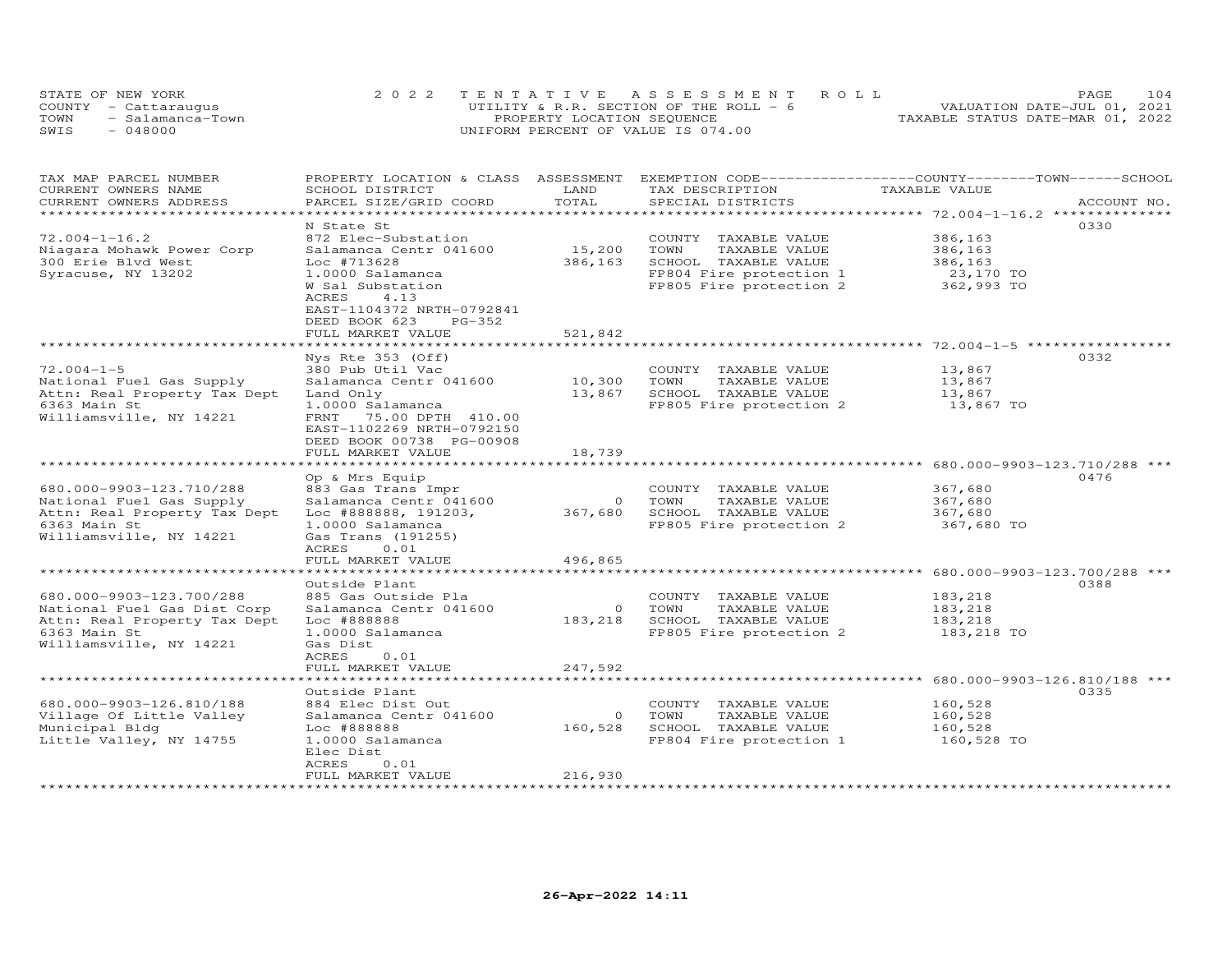|      | STATE OF NEW YORK    | 2022 TENTATIVE ASSESSMENT ROLL           | 105<br>PAGE.                     |
|------|----------------------|------------------------------------------|----------------------------------|
|      | COUNTY - Cattaraugus | UTILITY & R.R. SECTION OF THE ROLL - $6$ | VALUATION DATE-JUL 01, 2021      |
| TOWN | - Salamanca-Town     | PROPERTY LOCATION SEQUENCE               | TAXABLE STATUS DATE-MAR 01, 2022 |
| SWIS | $-048000$            | UNIFORM PERCENT OF VALUE IS 074.00       |                                  |

| TAX MAP PARCEL NUMBER        | PROPERTY LOCATION & CLASS ASSESSMENT EXEMPTION CODE----------------COUNTY-------TOWN------SCHOOL |          |                         |                                                   |             |
|------------------------------|--------------------------------------------------------------------------------------------------|----------|-------------------------|---------------------------------------------------|-------------|
| CURRENT OWNERS NAME          | SCHOOL DISTRICT                                                                                  | LAND     | TAX DESCRIPTION         | TAXABLE VALUE                                     |             |
| CURRENT OWNERS ADDRESS       | PARCEL SIZE/GRID COORD                                                                           | TOTAL    | SPECIAL DISTRICTS       |                                                   | ACCOUNT NO. |
|                              |                                                                                                  |          |                         |                                                   |             |
|                              | Outside Plant                                                                                    |          |                         |                                                   | 0481        |
| 680.000-9903-132.350/188     | 884 Elec Dist Out                                                                                |          | COUNTY TAXABLE VALUE    | 282,280                                           |             |
| Niagara Mohawk Power Corp    | Salamanca Centr 041600                                                                           | $\Omega$ | TOWN<br>TAXABLE VALUE   | 282,280                                           |             |
| 300 Erie Boulvard West       | Loc #888888                                                                                      | 282,280  | SCHOOL TAXABLE VALUE    | 282,280                                           |             |
| Syracuse, NY 13202           | 1.0000 Salamanca                                                                                 |          | FP804 Fire protection 1 | 16,937 TO                                         |             |
|                              | Elec Dist                                                                                        |          | FP805 Fire protection 2 | 265,343 TO                                        |             |
|                              | 0.01<br>ACRES                                                                                    |          |                         |                                                   |             |
|                              | FULL MARKET VALUE                                                                                | 381,459  |                         |                                                   |             |
|                              |                                                                                                  |          |                         |                                                   |             |
|                              | Outside Plant                                                                                    |          |                         |                                                   | 0334        |
| 680.000-9903-631.900/188     | 836 Telecom. eq.                                                                                 |          | COUNTY TAXABLE VALUE    | 53,487                                            |             |
| Verizon New York Inc.        | Salamanca Centr 041600                                                                           | $\circ$  | TAXABLE VALUE<br>TOWN   | 53,487                                            |             |
| Duff & Phelps                | Loc #888888                                                                                      | 53,487   | SCHOOL TAXABLE VALUE    | 53,487                                            |             |
| PO Box 2749                  | 1.0000 Salamanca                                                                                 |          | FP804 Fire protection 1 | 17,651 TO                                         |             |
| Addison, TX 75001            | Poles, Wire, Cable, Etc                                                                          |          | FP805 Fire protection 2 | 35,836 TO                                         |             |
|                              | 0.01<br>ACRES                                                                                    |          |                         |                                                   |             |
|                              | FULL MARKET VALUE                                                                                | 72,280   |                         |                                                   |             |
|                              |                                                                                                  |          |                         | ******************* 82.001-1-35 ***************** |             |
|                              | State Park Ave                                                                                   |          |                         |                                                   | 0465        |
| $82.001 - 1 - 35$            | 380 Pub Util Vac                                                                                 |          | COUNTY TAXABLE VALUE    | 16,884                                            |             |
| National Fuel Gas Supply     | Salamanca Centr 041600                                                                           | 2,200    | TOWN<br>TAXABLE VALUE   | 16,884                                            |             |
| Attn: Real Property Tax Dept | Land Only                                                                                        | 16,884   | SCHOOL TAXABLE VALUE    | 16,884                                            |             |
| 6363 Main St                 | 1.0000 Salamanca                                                                                 |          | FP805 Fire protection 2 | 16,884 TO                                         |             |
| Williamsville, NY 14221      | FRNT<br>25.00 DPTH 110.00                                                                        |          |                         |                                                   |             |
|                              | EAST-1108545 NRTH-0781975                                                                        |          |                         |                                                   |             |
|                              | DEED BOOK 312<br>PG-432                                                                          |          |                         |                                                   |             |
|                              | FULL MARKET VALUE                                                                                | 22,816   |                         |                                                   |             |
|                              |                                                                                                  |          |                         |                                                   |             |
|                              |                                                                                                  |          |                         |                                                   | 0003        |
|                              | State Park Ave (Off)                                                                             |          |                         |                                                   |             |
| $82.001 - 1 - 23.2$          | 835 Cable tv                                                                                     |          | COUNTY TAXABLE VALUE    | 134,200                                           |             |
| BreezelineC                  | Salamanca Centr 041600 14,000                                                                    |          | TOWN<br>TAXABLE VALUE   | 134,200                                           |             |
| 3 Batterymarch Park Ste 200  | Loc #Unknown                                                                                     | 134,200  | SCHOOL TAXABLE VALUE    | 134,200                                           |             |
| Quincy, MA 02169             | 1.0000 Salamanca                                                                                 |          | FP805 Fire protection 2 | 134,200 TO                                        |             |
|                              | Inprovements & Land                                                                              |          |                         |                                                   |             |
|                              | 6.00<br>ACRES                                                                                    |          |                         |                                                   |             |
|                              | EAST-1110218 NRTH-0776425                                                                        |          |                         |                                                   |             |
|                              | DEED BOOK 988<br>PG-2001                                                                         |          |                         |                                                   |             |
|                              | FULL MARKET VALUE                                                                                | 181,351  |                         |                                                   |             |
|                              |                                                                                                  |          |                         |                                                   |             |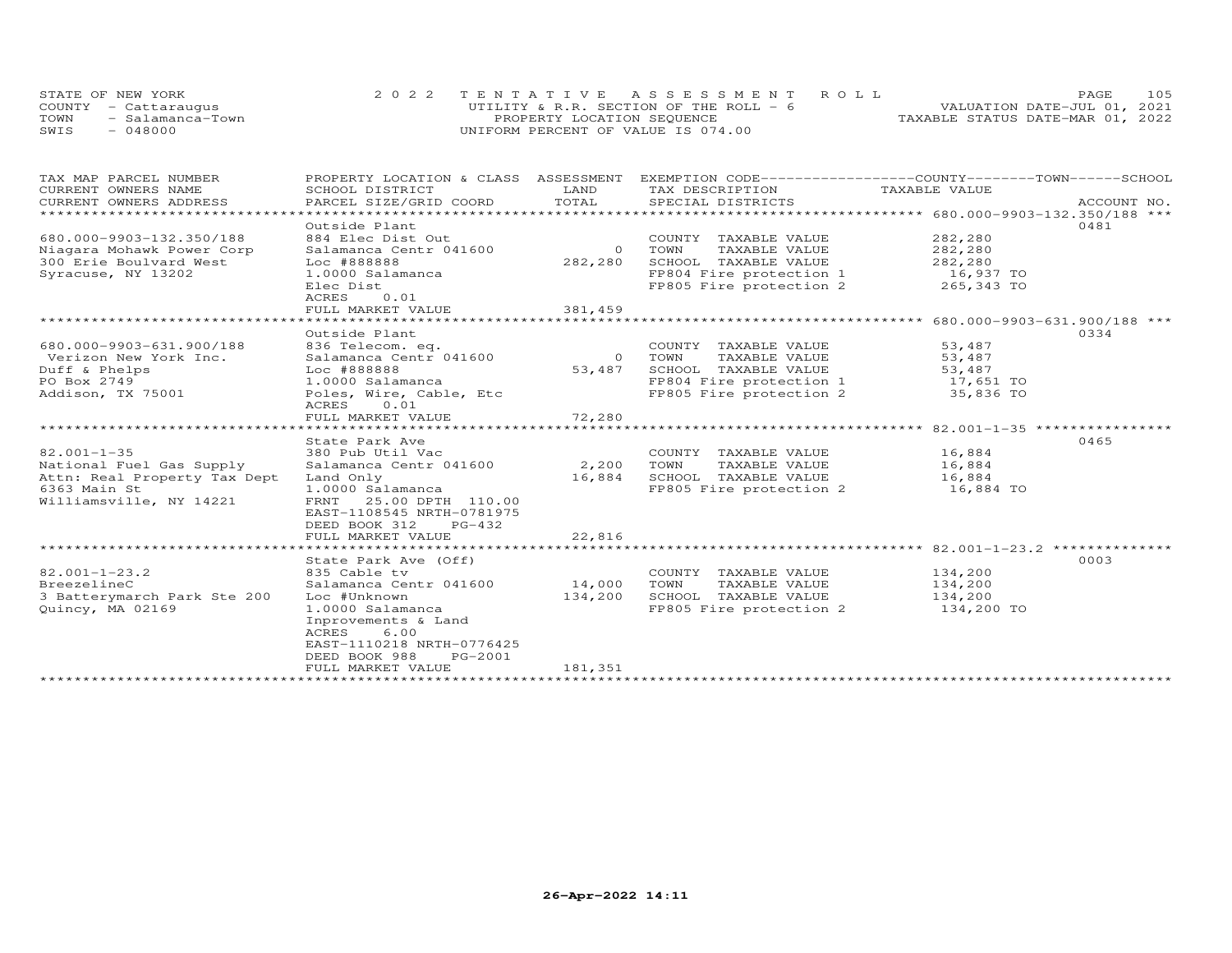| COUNTY<br>TOWN<br>SWIS | STATE OF NEW YORK<br>- Cattaraugus<br>- Salamanca-Town<br>$-048000$ |                         | 2 0 2 2            | TENTATIVE<br>UNIFORM PERCENT OF VALUE IS 074.00 | A S S E S S M E N T<br>UTILITY & R.R. SECTION OF THE ROLL - 6 | ROLL                    | PAGE<br>106<br>VALUATION DATE-JUL 01, 2021<br>TAXABLE STATUS DATE-MAR 01, 2022<br>RPS150/V04/L015<br>CURRENT DATE 4/26/2022 |
|------------------------|---------------------------------------------------------------------|-------------------------|--------------------|-------------------------------------------------|---------------------------------------------------------------|-------------------------|-----------------------------------------------------------------------------------------------------------------------------|
|                        |                                                                     |                         |                    |                                                 |                                                               |                         |                                                                                                                             |
|                        |                                                                     |                         | ROLL<br>S U B      |                                                 | $S E C T I O N - - T O T A L S$                               |                         |                                                                                                                             |
|                        |                                                                     | ***                     | SPECIAL            | DISTRICT                                        | SUMMARY ***                                                   |                         |                                                                                                                             |
| CODE                   | PARCELS<br>DISTRICT NAME                                            | TOTAL EXTENSION<br>TYPE | EXTENSION<br>VALUE | AD VALOREM<br><b>VALUE</b>                      | EXEMPT<br>AMOUNT                                              | TAXABLE<br><b>VALUE</b> |                                                                                                                             |
|                        | FP804 Fire protectio<br>FP805 Fire protectio                        | 8 TOTAL<br>13 TOTAL     |                    | 230,538<br>1743,461                             |                                                               | 230,538<br>1743,461     |                                                                                                                             |
|                        |                                                                     | ***                     | SCHOOL             | DISTRICT                                        | SUMMARY ***                                                   |                         |                                                                                                                             |
|                        |                                                                     |                         |                    |                                                 |                                                               |                         |                                                                                                                             |
| CODE                   | DISTRICT NAME                                                       | TOTAL<br>PARCELS        | ASSESSED<br>LAND   | ASSESSED<br>TOTAL                               | <b>EXEMPT</b><br><b>AMOUNT</b>                                | TOTAL<br>TAXABLE        | STAR<br>STAR<br>AMOUNT<br>TAXABLE                                                                                           |
| 041600                 | Salamanca Central                                                   | 14                      | 47,200             | 1973,999                                        |                                                               | 1973,999                | 1973,999                                                                                                                    |
|                        | $S \cup B - TO T A L$                                               | 14                      | 47,200             | 1973,999                                        |                                                               | 1973,999                | 1973,999                                                                                                                    |
|                        | TO TAL                                                              | 14                      | 47,200             | 1973,999                                        |                                                               | 1973,999                | 1973,999                                                                                                                    |
|                        |                                                                     |                         | $***$<br>SYSTEM    | CODES                                           | SUMMARY ***                                                   |                         |                                                                                                                             |
|                        |                                                                     |                         |                    | NO SYSTEM EXEMPTIONS AT THIS LEVEL              |                                                               |                         |                                                                                                                             |

NO EXEMPTIONS AT THIS LEVEL

| ROLL       |             | TOTAL   | 000000 |                   |                                 | 'AXABLE       | 'AXABLE      | STAR          |
|------------|-------------|---------|--------|-------------------|---------------------------------|---------------|--------------|---------------|
| <b>SEC</b> |             | PARCELS | LAND   | momn.<br>' UIAL   | $C$ $C$ $T$ $T$ $T$ $T$ $T$ $T$ | TOWN          | SCHOO1       |               |
|            | IITTI.TTTRS |         | ,200   | 999<br>$\Omega$ . | $\Omega$<br>999                 | 1.077<br>.999 | . 07<br>.999 | QQQ<br>$\cap$ |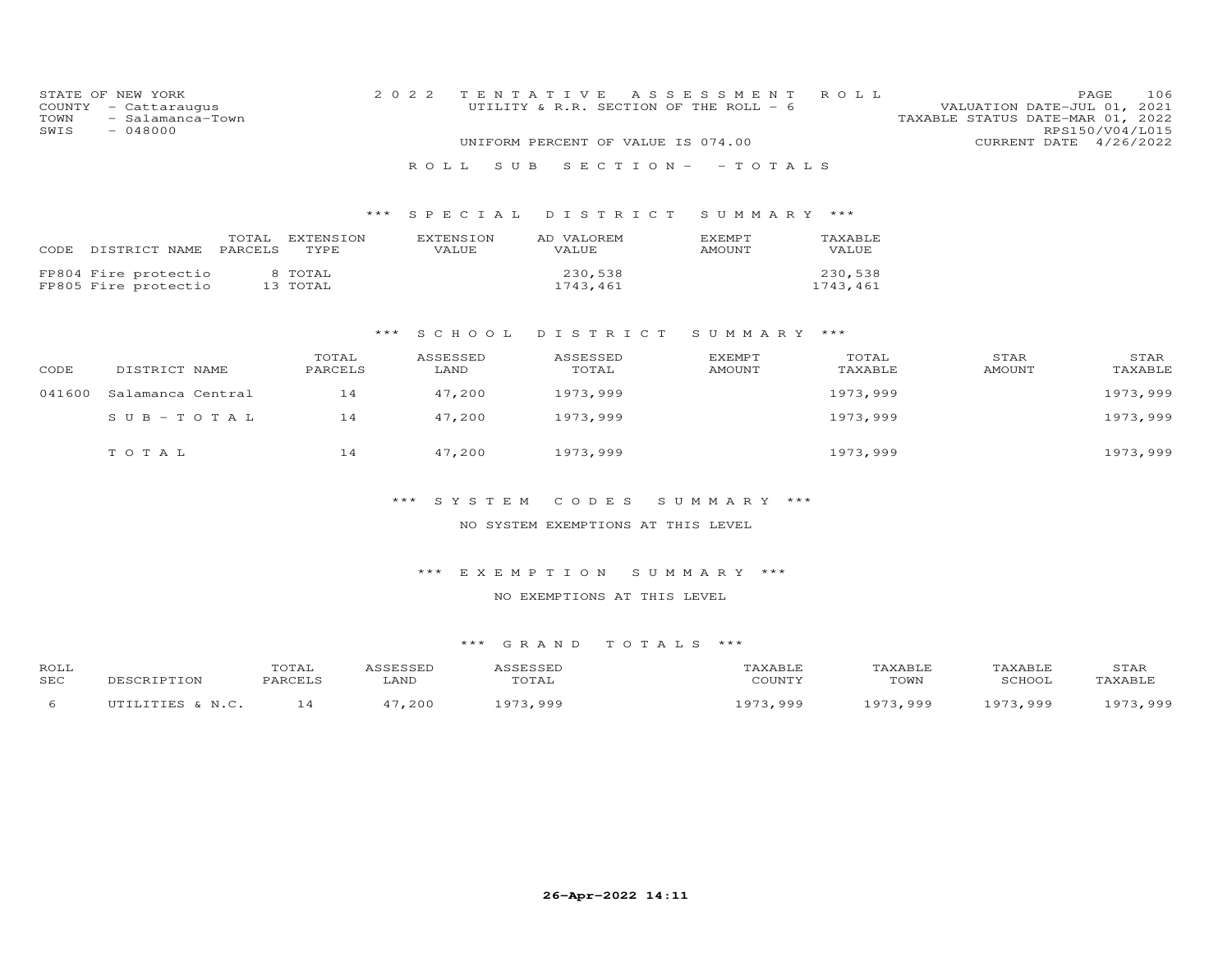| STATE OF NEW YORK     | 2022 TENTATIVE ASSESSMENT ROLL     |                                        |                                  | <b>PAGE</b>            | 107 |
|-----------------------|------------------------------------|----------------------------------------|----------------------------------|------------------------|-----|
| COUNTY - Cattaraugus  |                                    | UTILITY & R.R. SECTION OF THE ROLL - 6 | VALUATION DATE-JUL 01, 2021      |                        |     |
| TOWN - Salamanca-Town |                                    |                                        | TAXABLE STATUS DATE-MAR 01, 2022 |                        |     |
| SWIS<br>$-048000$     | UNIFORM PERCENT OF VALUE IS 074.00 |                                        |                                  | RPS150/V04/L015        |     |
|                       |                                    |                                        |                                  | CURRENT DATE 4/26/2022 |     |
|                       |                                    |                                        |                                  |                        |     |

## R O L L S E C T I O N T O T A L S

## \*\*\* S P E C I A L D I S T R I C T S U M M A R Y \*\*\*

| CODE | DISTRICT NAME                                | TOTAL<br><b>PARCELS</b> | EXTENSION<br>TYPE.  | <b>EXTENSION</b><br>VALUE. | AD VALOREM<br>VALUE. | <b>F.XFMPT</b><br><b>AMOUNT</b> | TAXABLE<br>VALUE    |
|------|----------------------------------------------|-------------------------|---------------------|----------------------------|----------------------|---------------------------------|---------------------|
|      | FP804 Fire protectio<br>FP805 Fire protectio |                         | 8 TOTAL<br>13 TOTAL |                            | 230,538<br>1743.461  |                                 | 230,538<br>1743.461 |

#### \*\*\* S C H O O L D I S T R I C T S U M M A R Y \*\*\*

| CODE   | DISTRICT NAME     | TOTAL<br>PARCELS | ASSESSED<br>LAND | ASSESSED<br>TOTAL | <b>EXEMPT</b><br>AMOUNT | TOTAL<br>TAXABLE | STAR<br>AMOUNT | STAR<br>TAXABLE |
|--------|-------------------|------------------|------------------|-------------------|-------------------------|------------------|----------------|-----------------|
| 041600 | Salamanca Central | 14               | 47,200           | 1973,999          |                         | 1973,999         |                | 1973,999        |
|        | $SUB - TO TAL$    | 14               | 47,200           | 1973,999          |                         | 1973,999         |                | 1973,999        |
|        | TOTAL             | 14               | 47,200           | 1973,999          |                         | 1973,999         |                | 1973,999        |

## \*\*\* S Y S T E M C O D E S S U M M A R Y \*\*\*

### NO SYSTEM EXEMPTIONS AT THIS LEVEL

#### \*\*\* E X E M P T I O N S U M M A R Y \*\*\*

### NO EXEMPTIONS AT THIS LEVEL

| ROLL       |                  | TOTAL   | ICCFCCFD | ASSESSED | TAXABLE      | TAXABLE  | TAXABLE  | STAR     |
|------------|------------------|---------|----------|----------|--------------|----------|----------|----------|
| <b>SEC</b> | DESCRIPTION      | PARCELS | LAND     | TOTAL    | COUNTY       | TOWN     | SCHOOL   | TAXABLE  |
|            | UTILITIES & N.C. | 14      | 47,200   | 1973 999 | 073<br>999 ر | 1973,999 | 1973,999 | 1973 999 |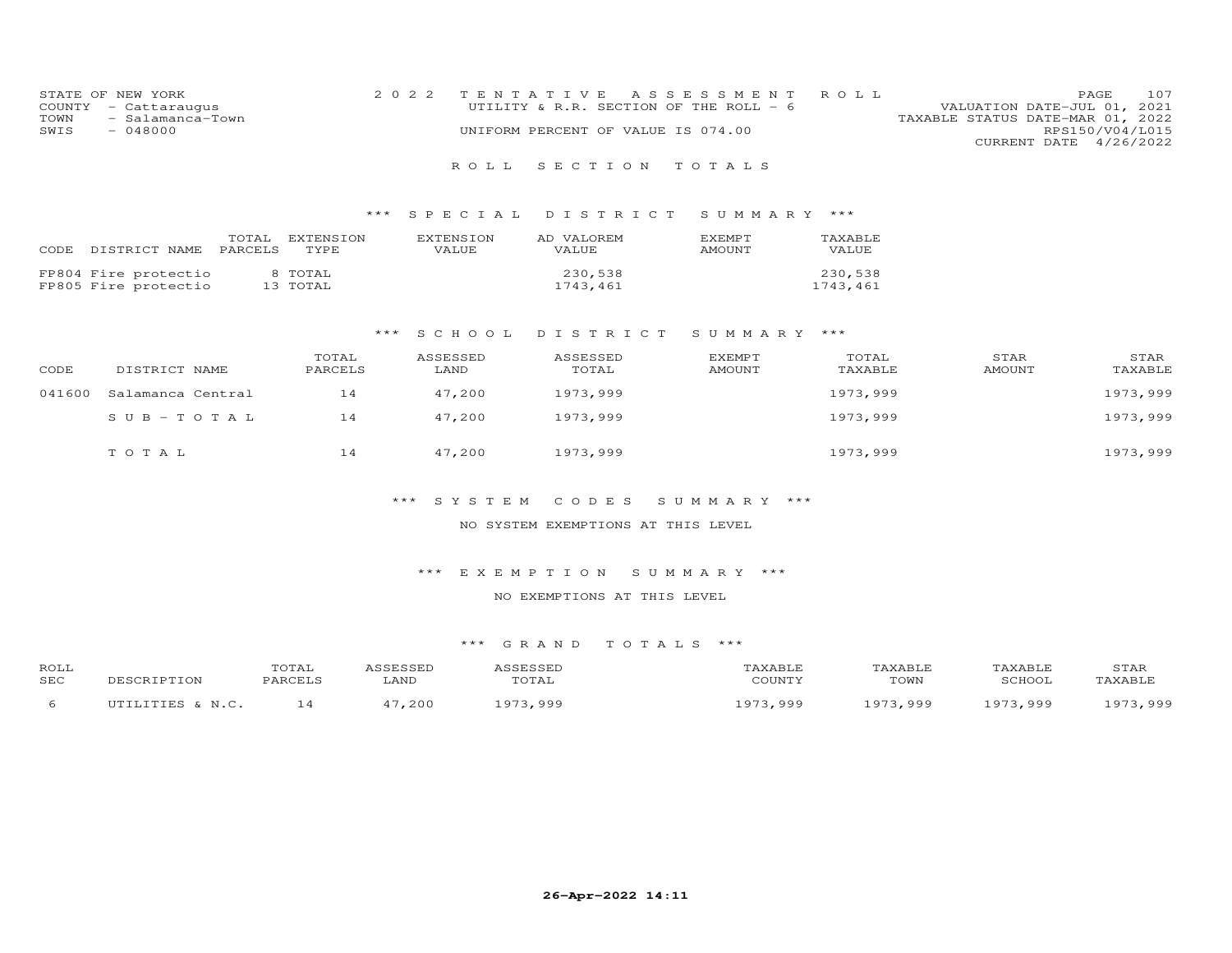|      | STATE OF NEW YORK    |                                    | 2022 TENTATIVE ASSESSMENT ROLL         |                                  | PAGE | 108 |
|------|----------------------|------------------------------------|----------------------------------------|----------------------------------|------|-----|
|      | COUNTY - Cattaraugus |                                    | WHOLLY EXEMPT SECTION OF THE ROLL $-8$ | VALUATION DATE-JUL 01, 2021      |      |     |
| TOWN | - Salamanca-Town     | PROPERTY LOCATION SEQUENCE         |                                        | TAXABLE STATUS DATE-MAR 01, 2022 |      |     |
| SWIS | $-048000$            | UNIFORM PERCENT OF VALUE IS 074.00 |                                        |                                  |      |     |

| TAX MAP PARCEL NUMBER        | PROPERTY LOCATION & CLASS ASSESSMENT |               | EXEMPTION CODE-----------------COUNTY-------TOWN------SCHOOL   |                |                      |  |  |  |
|------------------------------|--------------------------------------|---------------|----------------------------------------------------------------|----------------|----------------------|--|--|--|
| CURRENT OWNERS NAME          | SCHOOL DISTRICT                      | LAND          | TAX DESCRIPTION                                                | TAXABLE VALUE  |                      |  |  |  |
| CURRENT OWNERS ADDRESS       | PARCEL SIZE/GRID COORD               | TOTAL         | SPECIAL DISTRICTS                                              |                | ACCOUNT NO.          |  |  |  |
|                              |                                      |               |                                                                |                |                      |  |  |  |
|                              | Ceiling Railroad                     |               |                                                                |                | 0331                 |  |  |  |
| $70.000 - 1 - .331$          | 843 Non-ceil. rr                     |               | Local Auth 14000                                               | 1584,000       | 1584,000<br>1584,000 |  |  |  |
| Southern Tier Rail Auth      | Salamanca Centr 041600               | $\Omega$      | COUNTY TAXABLE VALUE                                           | $\Omega$       |                      |  |  |  |
| Attn: %WNYP Railroad LLC     | Town Of Salamanca                    | 1584,000      | TAXABLE VALUE<br>TOWN                                          | $\circ$        |                      |  |  |  |
| PO Box 190-B                 | 1.0000 Salamanca                     |               | SCHOOL TAXABLE VALUE                                           | $\Omega$       |                      |  |  |  |
| Lakeville, NY 14480          | 0.01<br>ACRES                        |               | FP804 Fire protection 1                                        | $0$ TO         |                      |  |  |  |
|                              | DEED BOOK 1000 PG-959                |               | 1108,800 EX                                                    |                |                      |  |  |  |
|                              | FULL MARKET VALUE                    |               | 2140,541 FP805 Fire protection 2                               | 0 <sub>T</sub> |                      |  |  |  |
|                              |                                      |               | 475,200 EX                                                     |                |                      |  |  |  |
|                              |                                      |               |                                                                |                |                      |  |  |  |
|                              | Center St Ext                        |               |                                                                |                | 0381                 |  |  |  |
| $72.002 - 2 - 32.2$          | 652 Govt bldgs                       |               | TOWN-PROP 13500                                                | 103,600        | 103,600<br>103,600   |  |  |  |
| Town Of Salamanca            | Salamanca Centr 041600               | 10,000        | COUNTY TAXABLE VALUE                                           | $\Omega$       |                      |  |  |  |
| 4295 Center St Ext           | 09 07 03                             | 103,600       | TOWN<br>TAXABLE VALUE                                          | $\Omega$       |                      |  |  |  |
| Salamanca, NY 14779          | FRNT 101.00 DPTH 244.00              |               | SCHOOL TAXABLE VALUE                                           | $\Omega$       |                      |  |  |  |
|                              | EAST-1103710 NRTH-0794972            |               | FP805 Fire protection 2                                        | 0 <sub>T</sub> |                      |  |  |  |
|                              | DEED BOOK 802<br>PG-00422            |               | 103,600 EX                                                     |                |                      |  |  |  |
|                              | FULL MARKET VALUE                    | 140,000       |                                                                |                |                      |  |  |  |
|                              |                                      |               |                                                                |                |                      |  |  |  |
|                              | Center St Ext                        |               |                                                                |                | 5004                 |  |  |  |
| $72.004 - 1 - 9$             | 695 Cemetery                         |               | 27350<br>CEMETERY                                              | 36,400         | 36,400<br>36,400     |  |  |  |
| Crawford Cemetery Assn       | Salamanca Centr 041600               | 13,000        | COUNTY TAXABLE VALUE                                           | $\circ$        |                      |  |  |  |
| Attn: R Scharf               | 09 03 07                             | 36,400        | TOWN<br>TAXABLE VALUE                                          | $\Omega$       |                      |  |  |  |
| RD 1 Box 144                 | 4.74<br>ACRES                        |               | SCHOOL TAXABLE VALUE                                           | $\Omega$       |                      |  |  |  |
| Salamanca, NY 14779          | EAST-1103365 NRTH-0792452            |               | FP805 Fire protection 2                                        | $0$ TO         |                      |  |  |  |
|                              | FULL MARKET VALUE                    | 49,189        | 36,400 EX                                                      |                |                      |  |  |  |
|                              |                                      | ************* | ******************************** 72.002-2-31 ***************** |                |                      |  |  |  |
|                              | 4282 Center St Ext                   |               |                                                                |                | 0152                 |  |  |  |
| $72.002 - 2 - 31$            | 418 Inn/lodge                        |               | NON-PROFIT 25130                                               | 175,900        | 175,900<br>175,900   |  |  |  |
| Cattaraugus Community Action | Salamanca Centr 041600               | 11,000        | COUNTY TAXABLE VALUE                                           | $\circ$        |                      |  |  |  |
| 25 Jefferson St              | 09 03 07                             | 175,900       | TOWN<br>TAXABLE VALUE                                          | $\Omega$       |                      |  |  |  |
| Salamanca, NY 14779          | 1.35<br>ACRES                        |               | SCHOOL TAXABLE VALUE                                           | $\Omega$       |                      |  |  |  |
|                              | EAST-1103948 NRTH-0794868            |               | FP805 Fire protection 2                                        | 0 TO           |                      |  |  |  |
|                              | DEED BOOK 1005<br>PG-732             |               | 175,900 EX                                                     |                |                      |  |  |  |
|                              | FULL MARKET VALUE                    | 237,703       |                                                                |                |                      |  |  |  |
|                              |                                      |               |                                                                |                |                      |  |  |  |
|                              | 4289 Center St Ext                   |               |                                                                |                | 0157                 |  |  |  |
| $72.002 - 2 - 33$            | 331 Com vac w/im                     |               | TOWN-PROP 13500                                                | 80,000         | 80,000<br>80,000     |  |  |  |
| Town of Salamanca            | Salamanca Centr 041600               | 7,200         | COUNTY TAXABLE VALUE                                           | $\circ$        |                      |  |  |  |
| 4295 Center St. Ext          | 07<br>09 03                          | 80,000        | TOWN<br>TAXABLE VALUE                                          | $\Omega$       |                      |  |  |  |
| Salamanca, NY 14779          | 140' Ff                              |               | SCHOOL TAXABLE VALUE                                           | $\Omega$       |                      |  |  |  |
|                              | ACRES<br>1.12                        |               | FP805 Fire protection 2                                        | O TO           |                      |  |  |  |
|                              | EAST-1103661 NRTH-0795092            |               | 80,000 EX                                                      |                |                      |  |  |  |
|                              | DEED BOOK 20286 PG-2001              |               |                                                                |                |                      |  |  |  |
|                              | FULL MARKET VALUE                    | 108,108       |                                                                |                |                      |  |  |  |
|                              |                                      |               |                                                                |                |                      |  |  |  |
|                              |                                      |               |                                                                |                |                      |  |  |  |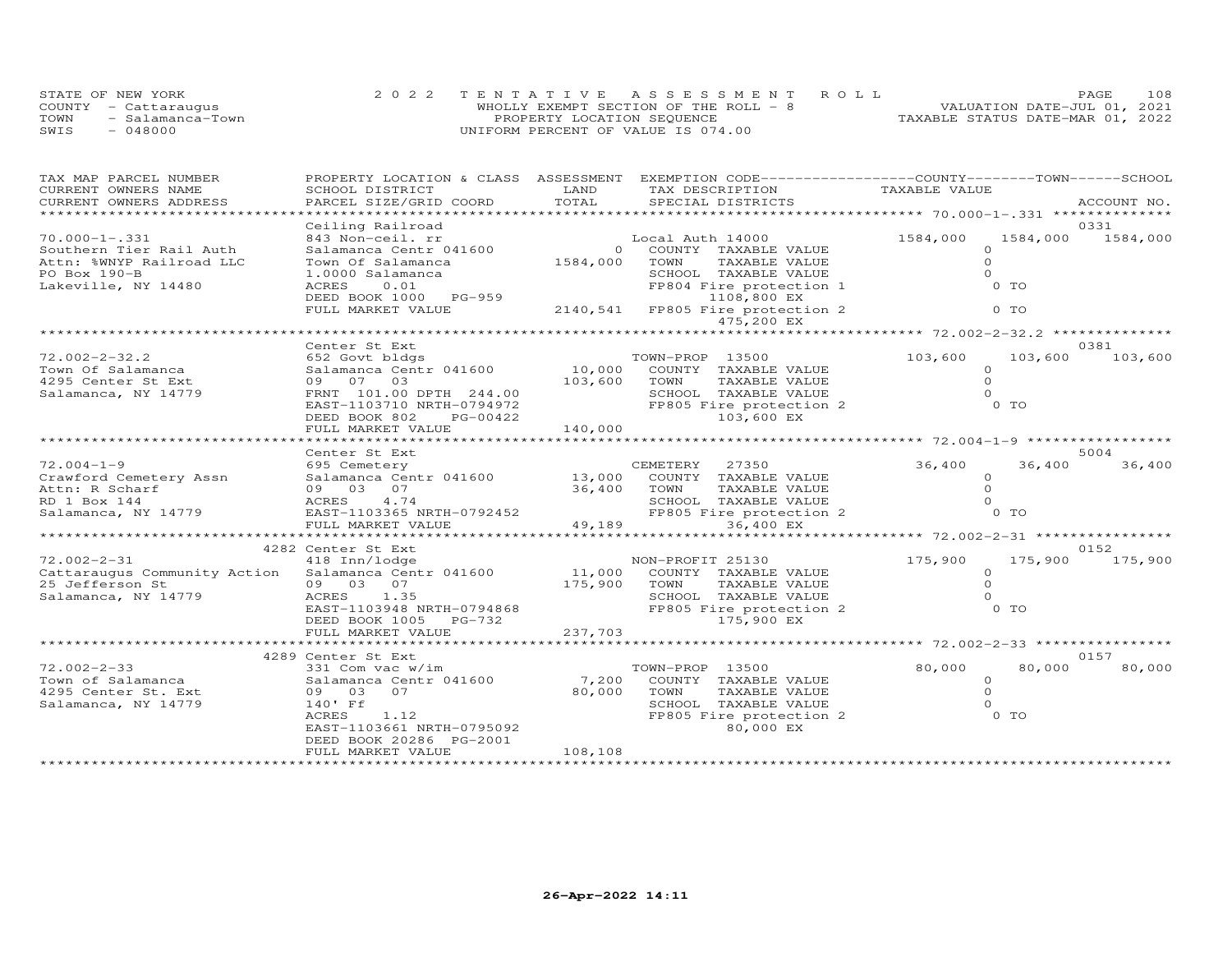|      | STATE OF NEW YORK    |                                    | 2022 TENTATIVE ASSESSMENT ROLL        |                                  | PAGE | 109 |
|------|----------------------|------------------------------------|---------------------------------------|----------------------------------|------|-----|
|      | COUNTY - Cattaraugus |                                    | WHOLLY EXEMPT SECTION OF THE ROLL - 8 | VALUATION DATE-JUL 01, 2021      |      |     |
| TOWN | - Salamanca-Town     | PROPERTY LOCATION SEQUENCE         |                                       | TAXABLE STATUS DATE-MAR 01, 2022 |      |     |
| SWIS | - 048000             | UNIFORM PERCENT OF VALUE IS 074.00 |                                       |                                  |      |     |

| TAX MAP PARCEL NUMBER                                                   | PROPERTY LOCATION & CLASS ASSESSMENT          |               | EXEMPTION CODE-----------------COUNTY-------TOWN-----SCHOOL |                                        |                |             |
|-------------------------------------------------------------------------|-----------------------------------------------|---------------|-------------------------------------------------------------|----------------------------------------|----------------|-------------|
| CURRENT OWNERS NAME                                                     | SCHOOL DISTRICT                               | LAND          | TAX DESCRIPTION                                             | TAXABLE VALUE                          |                |             |
| CURRENT OWNERS ADDRESS                                                  | PARCEL SIZE/GRID COORD                        | TOTAL         | SPECIAL DISTRICTS                                           |                                        |                | ACCOUNT NO. |
| *********************                                                   |                                               |               |                                                             |                                        |                |             |
|                                                                         | 4295 Center St Ext                            |               |                                                             |                                        |                | 5001        |
| $72.002 - 2 - 12.2$                                                     | 652 Govt bldgs                                |               | TOWN-PROP 13500                                             | 57,000                                 | 57,000         | 57,000      |
| Town Of Salamanca                                                       | Salamanca Centr 041600                        | 9,100         | COUNTY TAXABLE VALUE                                        | $\Omega$                               |                |             |
| Salamanca, NY 14779                                                     | 10 03 07                                      | 57,000        | TAXABLE VALUE<br>TOWN                                       | $\Omega$                               |                |             |
|                                                                         | 98.00 DPTH 415.00<br>FRNT                     |               | SCHOOL TAXABLE VALUE                                        |                                        |                |             |
|                                                                         | EAST-1103657 NRTH-0795211                     |               | FP805 Fire protection 2                                     |                                        | $0$ TO         |             |
|                                                                         | DEED BOOK 00221 PG-00162                      |               | 57,000 EX                                                   |                                        |                |             |
|                                                                         | FULL MARKET VALUE                             | 77,027        |                                                             |                                        |                |             |
|                                                                         |                                               |               |                                                             |                                        |                |             |
|                                                                         | 16 Forest Ave                                 |               |                                                             |                                        |                | 0212        |
| $72.004 - 1 - 26$                                                       | 210 1 Family Res                              |               | RELIGIOUS 25110                                             | 54,300                                 | 54,300         | 54,300      |
| Salamanca Church of Christ Salamanca Centr 041600                       |                                               | 6,600         | COUNTY TAXABLE VALUE                                        | $\Omega$                               |                |             |
| 28 Pike St                                                              | 09 03 07                                      | 54,300        | TOWN<br>TAXABLE VALUE                                       | $\Omega$                               |                |             |
| Salamanca, NY 14779                                                     | Life Use - Pontaski                           |               | SCHOOL TAXABLE VALUE                                        |                                        |                |             |
|                                                                         | FRNT 169.30 DPTH 135.00                       |               | FP805 Fire protection 2                                     |                                        | $0$ TO         |             |
|                                                                         | EAST-1103600 NRTH-0790890                     |               | 54,300 EX                                                   |                                        |                |             |
|                                                                         | DEED BOOK 15020 PG-3003                       |               |                                                             |                                        |                |             |
|                                                                         | FULL MARKET VALUE                             | 73,378        |                                                             |                                        |                |             |
|                                                                         |                                               |               |                                                             |                                        |                |             |
|                                                                         | Indian Reservation                            |               |                                                             |                                        |                | 5000        |
| $72.000 - 1 - 500$                                                      | 693 Indian resrv                              |               | INDIAN-RES 14300                                            | 4,800                                  | 4,800          | 4,800       |
| Seneca Nation Of Indians                                                | Salamanca Centr 041600                        | 4,800         | COUNTY TAXABLE VALUE                                        | $\Omega$                               |                |             |
| RD 1                                                                    | ACRES<br>0.01                                 | 4,800         | TOWN<br>TAXABLE VALUE                                       | $\Omega$                               |                |             |
| Salamanca, NY 14779                                                     | EAST-1104360 NRTH-0784035                     |               | SCHOOL TAXABLE VALUE                                        | $\Omega$                               |                |             |
|                                                                         | FULL MARKET VALUE                             |               | 6,486 FP805 Fire protection 2                               |                                        | 0 <sub>T</sub> |             |
|                                                                         |                                               |               | 4,800 EX                                                    |                                        |                |             |
|                                                                         |                                               |               |                                                             | ********* 72.002-2-5.2/1 ************* |                |             |
|                                                                         | NYS Rte 353                                   |               |                                                             |                                        |                | 0500        |
| $72.002 - 2 - 5.2/1$                                                    | 651 Highway gar                               |               | NYS OWNED 12100                                             | 1264,100                               | 1264,100       | 1264,100    |
| State of New York                                                       | Salamanca Centr 041600                        |               | 0 COUNTY TAXABLE VALUE                                      | $\Omega$                               |                |             |
| NYS Rte 353                                                             | ACRES<br>0.01                                 | 1264,100 TOWN | TAXABLE VALUE                                               |                                        |                |             |
| Salamanca-Town, NY                                                      | FULL MARKET VALUE                             |               | 1708, 243 SCHOOL TAXABLE VALUE                              |                                        |                |             |
|                                                                         |                                               |               |                                                             |                                        |                |             |
| $72.004 - 1 - 48$                                                       | Nys Rte 353                                   |               |                                                             |                                        |                | 0382        |
|                                                                         | 322 Rural vac>10                              |               | NYS OWNED 12100<br>COUNTY TAXABLE VALUE                     | 24,000                                 | 24,000         | 24,000      |
| State of New York Parks & Rec Salamanca Centr 041600 24,000             |                                               |               |                                                             | $\circ$<br>$\Omega$                    |                |             |
| Office of Parks, Rec, & Histor Former E-L Rr Dunkirk Br<br>625 Broadway | 2.4 Miles                                     | 24,000        | TOWN<br>TAXABLE VALUE<br>SCHOOL TAXABLE VALUE               |                                        |                |             |
|                                                                         |                                               |               |                                                             |                                        | 0 TO           |             |
| Albany, NY 12238                                                        | ACRES 19.00                                   |               | FP805 Fire protection 2                                     |                                        |                |             |
|                                                                         | EAST-1103439 NRTH-0795046                     |               | 24,000 EX                                                   |                                        |                |             |
|                                                                         | DEED BOOK 136<br>PG-4009<br>FULL MARKET VALUE | 32,432        |                                                             |                                        |                |             |
|                                                                         |                                               |               |                                                             |                                        |                |             |
|                                                                         |                                               |               |                                                             |                                        |                |             |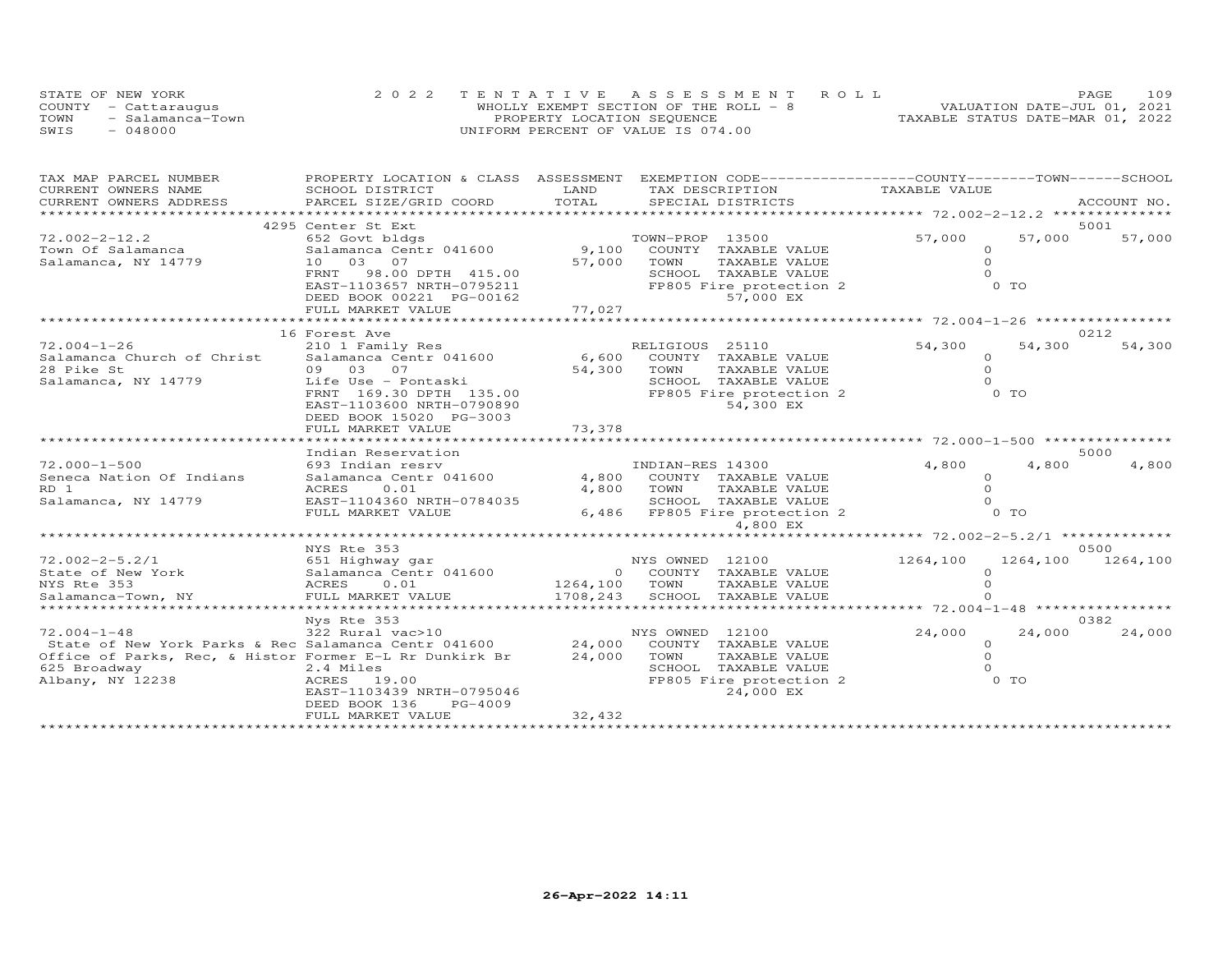| COUNTY<br>TOWN<br>SWIS | STATE OF NEW YORK<br>- Cattaraugus<br>- Salamanca-Town<br>$-048000$ |                                       | 2 0 2 2 |                           | TENTATIVE<br>WHOLLY EXEMPT SECTION OF THE ROLL - 8 | A S S E S S M E N T            | ROLL             | VALUATION DATE-JUL 01,<br>TAXABLE STATUS DATE-MAR 01, 2022 | 110<br>PAGE<br>2021<br>RPS150/V04/L015 |
|------------------------|---------------------------------------------------------------------|---------------------------------------|---------|---------------------------|----------------------------------------------------|--------------------------------|------------------|------------------------------------------------------------|----------------------------------------|
|                        |                                                                     |                                       |         |                           | UNIFORM PERCENT OF VALUE IS 074.00                 |                                |                  | CURRENT DATE 4/26/2022                                     |                                        |
|                        |                                                                     |                                       |         | S U B<br>ROLL             | $S$ E C T I O N -                                  | $-TOTALS$                      |                  |                                                            |                                        |
|                        |                                                                     |                                       | ***     | SPECIAL                   | DISTRICT                                           | SUMMARY ***                    |                  |                                                            |                                        |
|                        | CODE DISTRICT NAME                                                  | TOTAL<br>EXTENSION<br>PARCELS<br>TYPE |         | <b>EXTENSION</b><br>VALUE | AD VALOREM<br>VALUE                                | EXEMPT<br>AMOUNT               | TAXABLE<br>VALUE |                                                            |                                        |
|                        | FP804 Fire protectio<br>FP805 Fire protectio                        | 1 TOTAL<br>9 TOTAL                    |         |                           | 1108,800<br>1011,200                               | 1108,800<br>1011,200           |                  |                                                            |                                        |
|                        |                                                                     |                                       | ***     | S C H O O L               | DISTRICT                                           | SUMMARY                        | ***              |                                                            |                                        |
| CODE                   | DISTRICT NAME                                                       | TOTAL<br>PARCELS                      |         | ASSESSED<br>LAND          | ASSESSED<br>TOTAL                                  | <b>EXEMPT</b><br><b>AMOUNT</b> | TOTAL<br>TAXABLE | STAR<br><b>AMOUNT</b>                                      | STAR<br>TAXABLE                        |
| 041600                 | Salamanca Central                                                   | 10                                    |         | 85,700                    | 3384,100                                           | 3384,100                       |                  |                                                            |                                        |
|                        | $SUB - TO TAL$                                                      | 10                                    |         | 85,700                    | 3384,100                                           | 3384,100                       |                  |                                                            |                                        |

## \*\*\* S Y S T E M C O D E S S U M M A R Y \*\*\*

## NO SYSTEM EXEMPTIONS AT THIS LEVEL

# \*\*\* E X E M P T I O N S U M M A R Y \*\*\*

| CODE  | DESCRIPTION | TOTAL<br>PARCELS | COUNTY   | TOWN     | SCHOOL   |
|-------|-------------|------------------|----------|----------|----------|
| 12100 | NYS OWNED   |                  | 1288,100 | 1288,100 | 1288,100 |
| 13500 | TOWN-PROP   |                  | 240,600  | 240,600  | 240,600  |
| 14000 | Local Auth  |                  | 1584,000 | 1584,000 | 1584,000 |
| 14300 | INDIAN-RES  |                  | 4,800    | 4,800    | 4,800    |
| 25110 | RELIGIOUS   |                  | 54,300   | 54,300   | 54,300   |
| 25130 | NON-PROFIT  |                  | 175,900  | 175,900  | 175,900  |
| 27350 | CEMETERY    |                  | 36,400   | 36,400   | 36,400   |
|       | TOTAL       | 10               | 3384,100 | 3384,100 | 3384,100 |
|       |             |                  |          |          |          |

T O T A L 10 85,700 3384,100 3384,100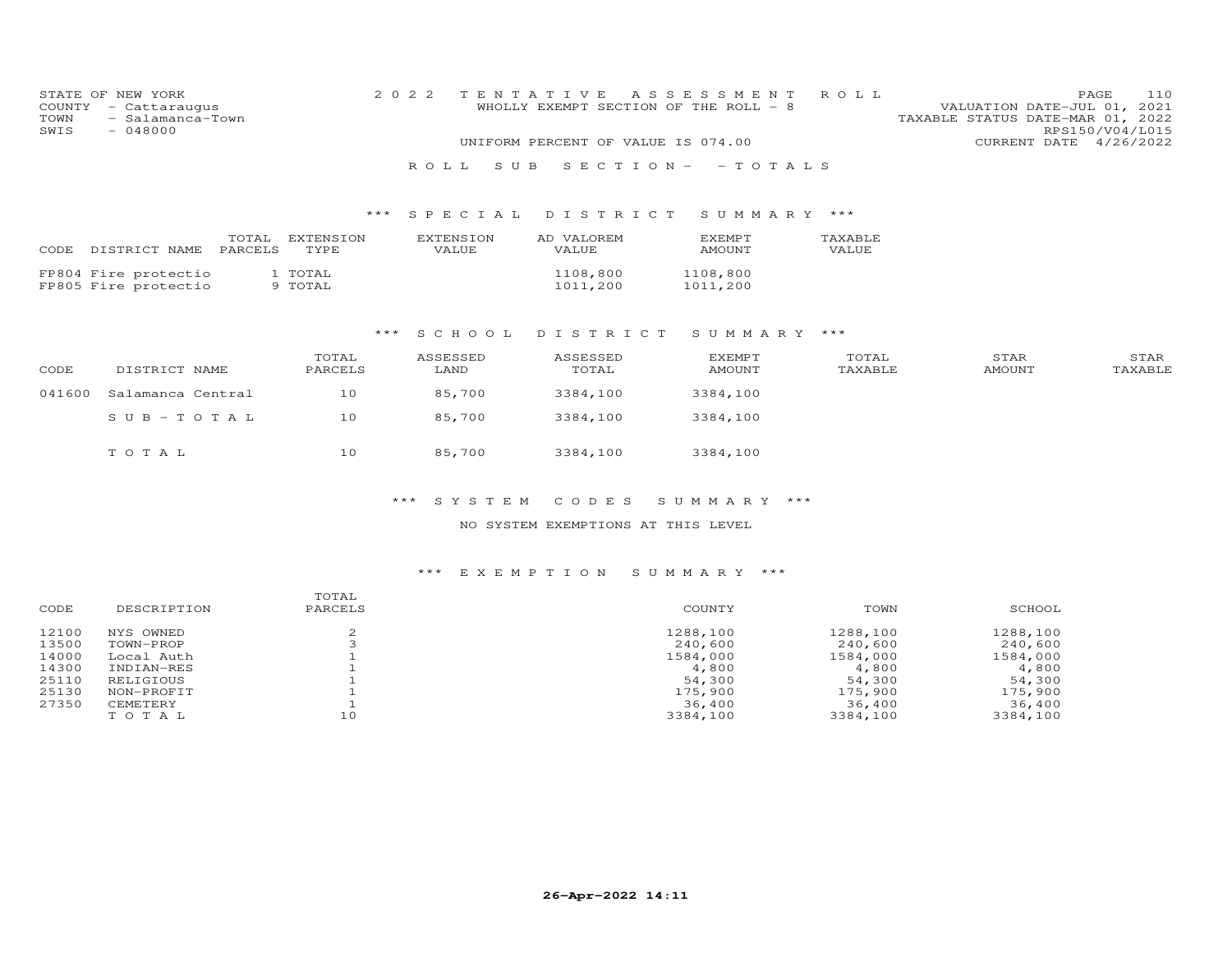| STATE OF NEW YORK<br>COUNTY - Cattaraugus     | 2022 TENTATIVE ASSESSMENT ROLL<br>WHOLLY EXEMPT SECTION OF THE ROLL - 8 | <b>PAGE</b><br>VALUATION DATE-JUL 01, 2021 | 111 |
|-----------------------------------------------|-------------------------------------------------------------------------|--------------------------------------------|-----|
| - Salamanca-Town<br>TOWN<br>$-048000$<br>SWIS | TAXABLE STATUS DATE-MAR 01, 2022                                        | RPS150/V04/L015                            |     |
|                                               | UNIFORM PERCENT OF VALUE IS 074.00                                      | CURRENT DATE 4/26/2022                     |     |
|                                               | ROLL SUB SECTION- - TOTALS                                              |                                            |     |

| <b>ROLI</b><br>SEC |  |            | TOWN | ∸⊷ |
|--------------------|--|------------|------|----|
|                    |  | <u>ດ (</u> |      |    |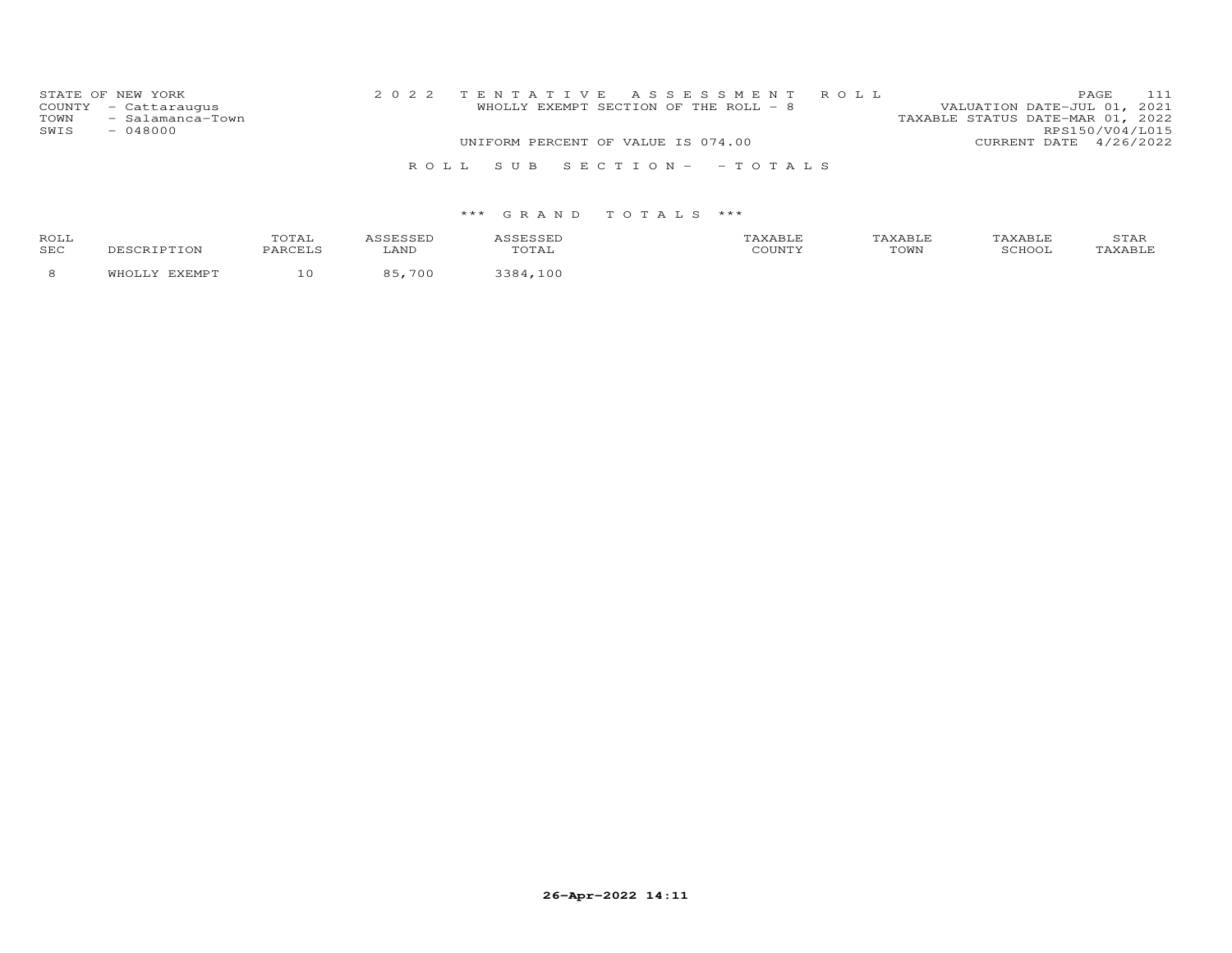| STATE OF NEW YORK        | 2022 TENTATIVE ASSESSMENT ROLL        | 112<br><b>PAGE</b>               |
|--------------------------|---------------------------------------|----------------------------------|
| COUNTY - Cattaraugus     | WHOLLY EXEMPT SECTION OF THE ROLL - 8 | VALUATION DATE-JUL 01, 2021      |
| TOWN<br>- Salamanca-Town |                                       | TAXABLE STATUS DATE-MAR 01, 2022 |
| SWIS<br>- 048000         | UNIFORM PERCENT OF VALUE IS 074.00    | RPS150/V04/L015                  |
|                          |                                       | CURRENT DATE 4/26/2022           |

## R O L L S E C T I O N T O T A L S

## \*\*\* S P E C I A L D I S T R I C T S U M M A R Y \*\*\*

| CODE | DISTRICT NAME                                | TOTAL<br>PARCELS | EXTENSION<br>TYPE. | <b>EXTENSION</b><br>VALUE. | AD VALOREM<br>VALUE. | <b>FXEMPT</b><br>AMOUNT | TAXABLE<br>VALUE. |
|------|----------------------------------------------|------------------|--------------------|----------------------------|----------------------|-------------------------|-------------------|
|      | FP804 Fire protectio<br>FP805 Fire protectio |                  | 1 TOTAL<br>9 TOTAL |                            | 1108,800<br>1011,200 | 1108,800<br>1011,200    |                   |

#### \*\*\* S C H O O L D I S T R I C T S U M M A R Y \*\*\*

| CODE   | DISTRICT NAME     | TOTAL<br>PARCELS | ASSESSED<br>LAND | ASSESSED<br>TOTAL | EXEMPT<br>AMOUNT | TOTAL<br>TAXABLE | STAR<br>AMOUNT | STAR<br>TAXABLE |
|--------|-------------------|------------------|------------------|-------------------|------------------|------------------|----------------|-----------------|
| 041600 | Salamanca Central | 10               | 85,700           | 3384,100          | 3384,100         |                  |                |                 |
|        | $SUB-TOTAL$       | 10               | 85,700           | 3384,100          | 3384,100         |                  |                |                 |
|        | TOTAL             | 10               | 85,700           | 3384,100          | 3384,100         |                  |                |                 |

## \*\*\* S Y S T E M C O D E S S U M M A R Y \*\*\*

#### NO SYSTEM EXEMPTIONS AT THIS LEVEL

#### \*\*\* E X E M P T I O N S U M M A R Y \*\*\*

| CODE  | DESCRIPTION | TOTAL<br>PARCELS | COUNTY   | TOWN     | SCHOOL   |
|-------|-------------|------------------|----------|----------|----------|
| 12100 | NYS OWNED   |                  | 1288,100 | 1288,100 | 1288,100 |
| 13500 | TOWN-PROP   |                  | 240,600  | 240,600  | 240,600  |
| 14000 | Local Auth  |                  | 1584,000 | 1584,000 | 1584,000 |
| 14300 | INDIAN-RES  |                  | 4,800    | 4,800    | 4,800    |
| 25110 | RELIGIOUS   |                  | 54,300   | 54,300   | 54,300   |
| 25130 | NON-PROFIT  |                  | 175,900  | 175,900  | 175,900  |
| 27350 | CEMETERY    |                  | 36,400   | 36,400   | 36,400   |
|       | TOTAL       | 10               | 3384,100 | 3384,100 | 3384,100 |
|       |             |                  |          |          |          |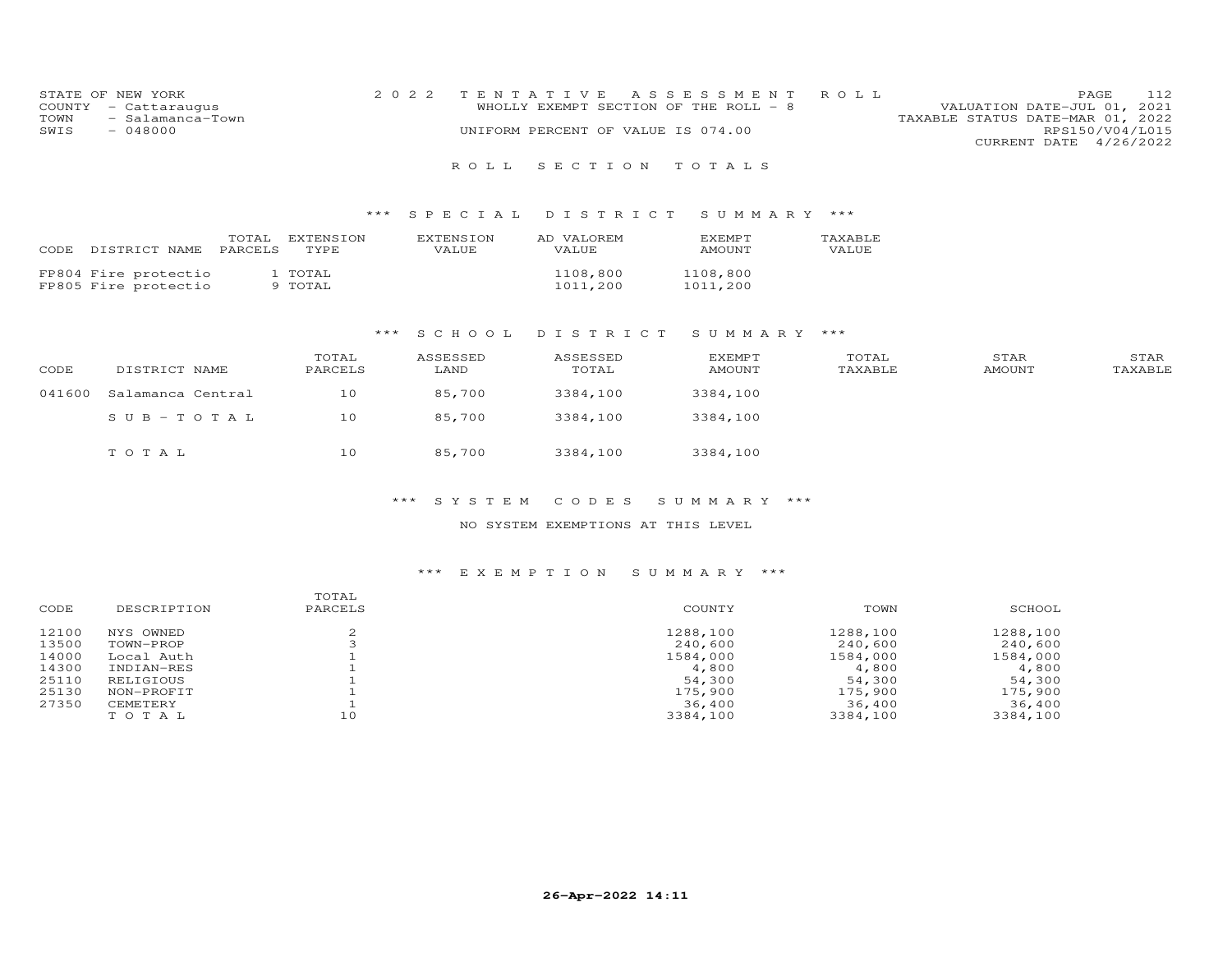| STATE OF NEW YORK<br>COUNTY - Cattaraugus<br>- Salamanca-Town<br>TOWN<br>$-048000$<br>SWIS | UNIFORM PERCENT OF VALUE IS 074.00 | 2022 TENTATIVE ASSESSMENT ROLL<br>WHOLLY EXEMPT SECTION OF THE ROLL - 8 | VALUATION DATE-JUL 01, 2021<br>TAXABLE STATUS DATE-MAR 01, 2022 | <b>PAGE</b><br>RPS150/V04/L015<br>CURRENT DATE 4/26/2022 | 113 |
|--------------------------------------------------------------------------------------------|------------------------------------|-------------------------------------------------------------------------|-----------------------------------------------------------------|----------------------------------------------------------|-----|
|                                                                                            | ROLL SECTION TOTALS                |                                                                         |                                                                 |                                                          |     |

| <b>ROLI</b><br>SEC |  | $\mathcal{R}$ |        | $-1 - 1$ | TOWN | ⊥ ∠า⊥ |
|--------------------|--|---------------|--------|----------|------|-------|
|                    |  |               | $\cap$ |          |      |       |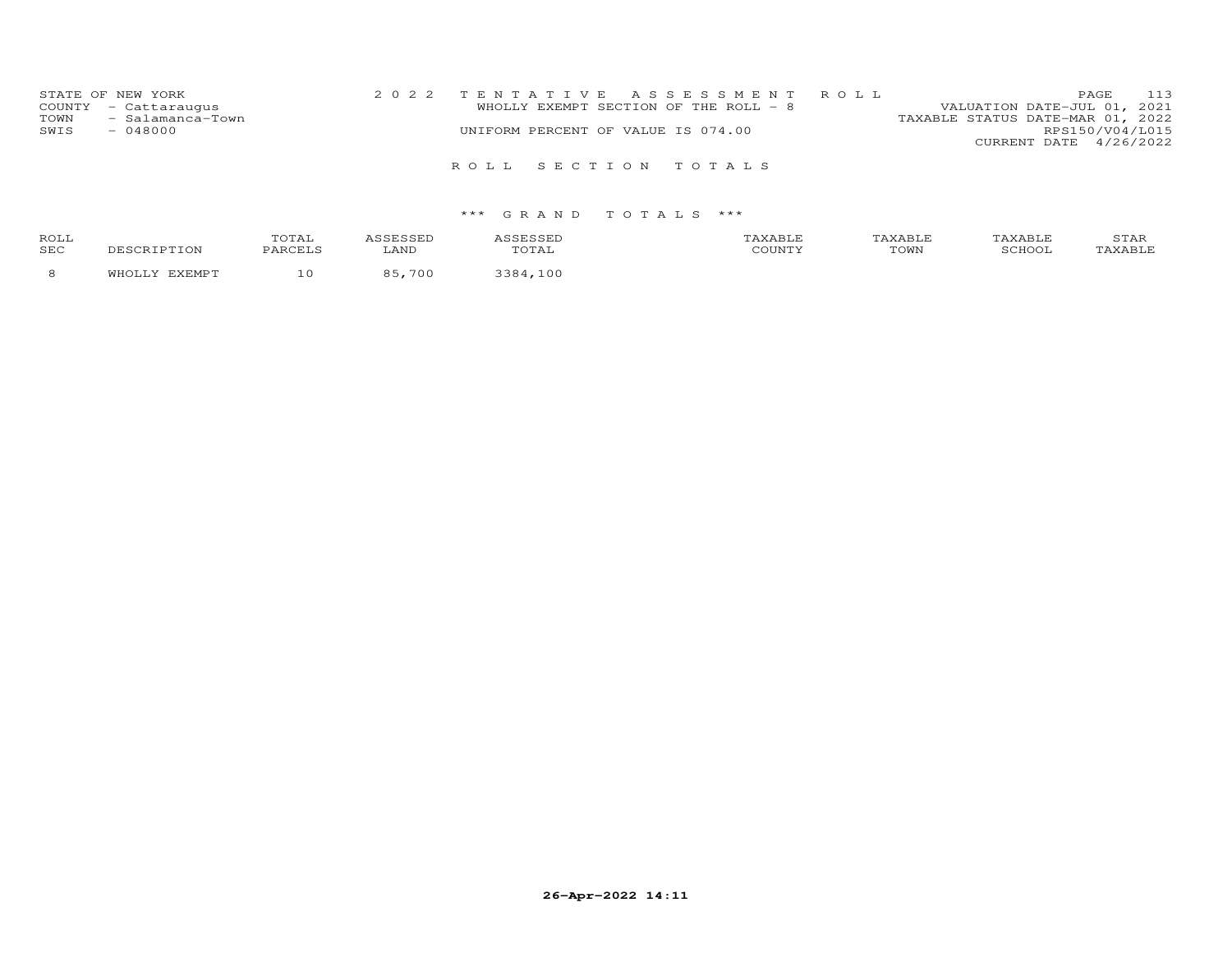|      | STATE OF NEW YORK    |                                    | 2022 TENTATIVE ASSESSMENT ROLL |                                  | PAGE.                  | 114 |
|------|----------------------|------------------------------------|--------------------------------|----------------------------------|------------------------|-----|
|      | COUNTY - Cattaraugus |                                    |                                | VALUATION DATE-JUL 01, 2021      |                        |     |
| TOWN | - Salamanca-Town     |                                    | SWIS TOTALS                    | TAXABLE STATUS DATE-MAR 01, 2022 |                        |     |
| SWIS | - 048000             | UNIFORM PERCENT OF VALUE IS 074.00 |                                |                                  | RPS150/V04/L015        |     |
|      |                      |                                    |                                |                                  | CURRENT DATE 4/26/2022 |     |

## \*\*\* S P E C I A L D I S T R I C T S U M M A R Y \*\*\*

| DISTRICT NAME                                                                                | TOTAL          | EXTENSION                                      | EXTENSION | AD VALOREM                                 | EXEMPT               | TAXABLE                                    |
|----------------------------------------------------------------------------------------------|----------------|------------------------------------------------|-----------|--------------------------------------------|----------------------|--------------------------------------------|
| CODE                                                                                         | <b>PARCELS</b> | TYPE.                                          | VALUE     | VALUE                                      | AMOUNT               | VALUE                                      |
| FF802 Sewer fr ftg-n<br>FP804 Fire protectio<br>FP805 Fire protectio<br>SD801 Sewer dist - n |                | 10 TOTAL<br>199 TOTAL<br>229 TOTAL<br>10 TOTAL |           | 1,193<br>13666,081<br>18791,072<br>598,200 | 1108,800<br>1041,000 | 1,193<br>12557,281<br>17750,072<br>598,200 |

## \*\*\* S C H O O L D I S T R I C T S U M M A R Y \*\*\*

| CODE             | DISTRICT NAME                       | TOTAL<br>PARCELS | ASSESSED<br>LAND | ASSESSED<br>TOTAL | <b>EXEMPT</b><br>AMOUNT | TOTAL<br>TAXABLE | STAR<br>AMOUNT | STAR<br>TAXABLE |
|------------------|-------------------------------------|------------------|------------------|-------------------|-------------------------|------------------|----------------|-----------------|
| 040404<br>041600 | Illegal School<br>Salamanca Central | 424              | 11516,214        | 34092,853         | 3555,019                | 30537,834        | 5418,200       | 25119,634       |
|                  | $SUB - TO TAL$                      | 426              | 11516,214        | 34092,853         | 3555,019                | 30537,834        | 5418,200       | 25119,634       |
|                  | TOTAL                               | 426              | 11516,214        | 34092,853         | 3555,019                | 30537,834        | 5418,200       | 25119,634       |

#### \*\*\* S Y S T E M C O D E S S U M M A R Y \*\*\*

| DESCRIPTION | TOTAL<br>PARCELS         | COUNTY | TOWN | SCHOOL |
|-------------|--------------------------|--------|------|--------|
| SCHL TAXBL  |                          |        |      |        |
| TOWN TAXBL  |                          |        |      |        |
| CNTY TAXBL  |                          |        |      |        |
| TOTAL       | $\overline{\phantom{0}}$ |        |      |        |
|             |                          |        |      |        |

## \*\*\* E X E M P T I O N S U M M A R Y \*\*\*

| CODE                    | DESCRIPTION                          | TOTAL<br>PARCELS | COUNTY                          | TOWN                            | SCHOOL                          |
|-------------------------|--------------------------------------|------------------|---------------------------------|---------------------------------|---------------------------------|
| 12100<br>13500<br>14000 | NYS OWNED<br>TOWN-PROP<br>Local Auth |                  | 1288,100<br>240,600<br>1584,000 | 1288,100<br>240,600<br>1584,000 | 1288,100<br>240,600<br>1584,000 |
| 14300                   | INDIAN-RES                           |                  | 4,800                           | 4,800                           | 4,800                           |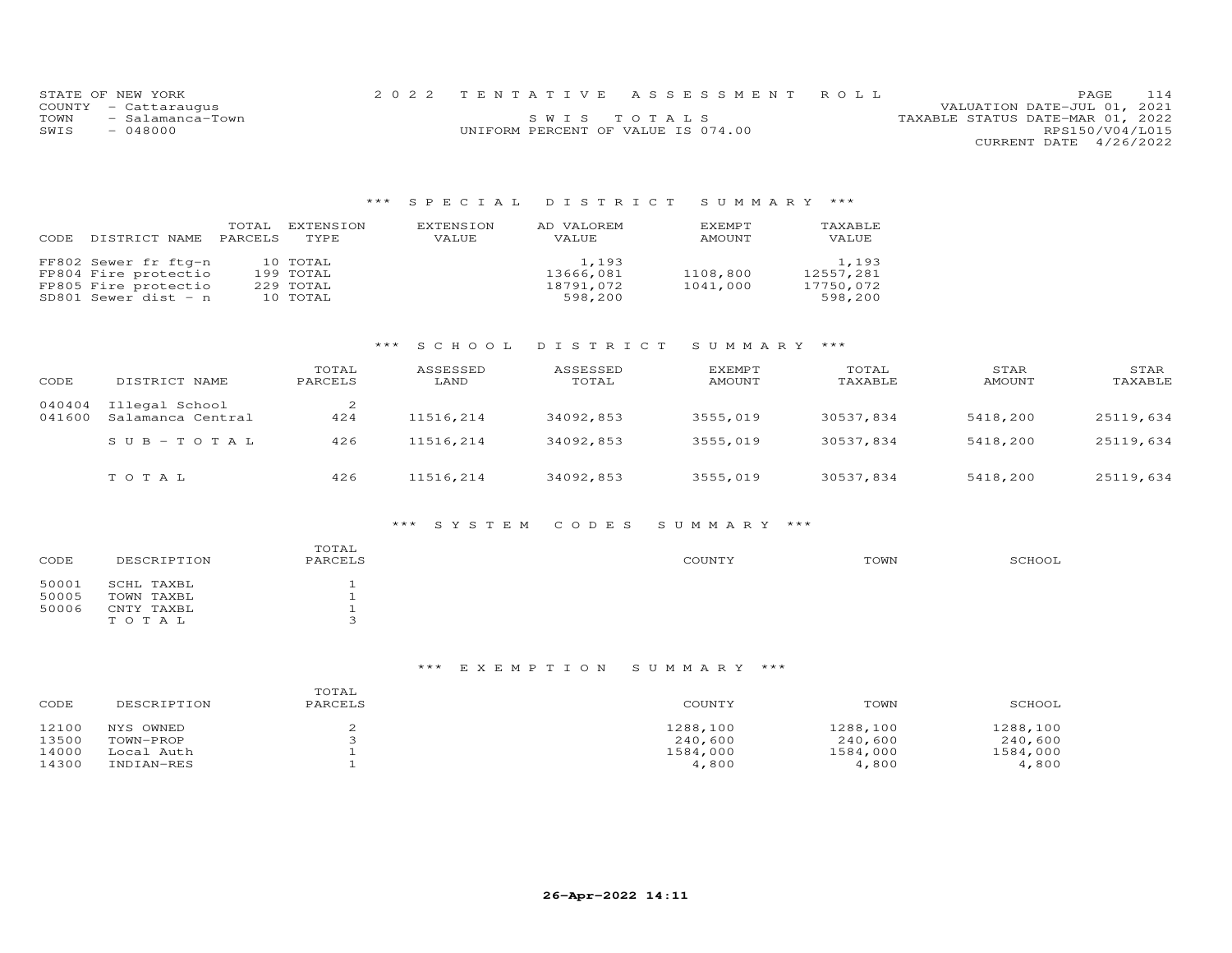|      | STATE OF NEW YORK    |                                    | 2022 TENTATIVE ASSESSMENT ROLL |                                  | PAGE.                  | 115 |
|------|----------------------|------------------------------------|--------------------------------|----------------------------------|------------------------|-----|
|      | COUNTY - Cattaraugus |                                    |                                | VALUATION DATE-JUL 01, 2021      |                        |     |
| TOWN | - Salamanca-Town     |                                    | SWIS TOTALS                    | TAXABLE STATUS DATE-MAR 01, 2022 |                        |     |
| SWIS | $-048000$            | UNIFORM PERCENT OF VALUE IS 074.00 |                                |                                  | RPS150/V04/L015        |     |
|      |                      |                                    |                                |                                  | CURRENT DATE 4/26/2022 |     |

# \*\*\* E X E M P T I O N S U M M A R Y \*\*\*

|       |                  | TOTAL   |          |          |          |
|-------|------------------|---------|----------|----------|----------|
| CODE  | DESCRIPTION      | PARCELS | COUNTY   | TOWN     | SCHOOL   |
| 25110 | RELIGIOUS        |         | 54,300   | 54,300   | 54,300   |
| 25130 | NON-PROFIT       |         | 175,900  | 175,900  | 175,900  |
| 27350 | CEMETERY         |         | 36,400   | 36,400   | 36,400   |
| 32252 | STATE C          |         | 948,600  |          |          |
| 33201 | XMPT C/T         |         | 29,800   | 29,800   |          |
| 33302 | XMPT CTY         |         | 119,900  |          |          |
| 41121 | VET WAR CT       | 16      | 150,645  | 150,645  |          |
| 41131 | VET COM CT       | 25      | 372,457  | 372,457  |          |
| 41141 | VET DIS CT       | 10      | 150,344  | 150,344  |          |
| 41162 | $CW_15_VET/$     | 2       | 16,605   |          |          |
| 41172 | CW_DISBLD_       |         | 21,015   |          |          |
| 41730 | AG DISTOUT       | 3       | 42,969   | 42,969   | 42,969   |
| 41800 | AGED C/T/S       | 4       | 118,950  | 118,950  | 118,950  |
| 41801 | AGED C/T         | 11      | 256,141  | 257,101  |          |
| 41802 | AGED C           | 3       | 112,682  |          |          |
| 41803 | AGED T           | 3       |          | 98,982   |          |
| 41834 | ENH STAR         | 61      |          |          | 3465,700 |
| 41854 | <b>BAS STAR</b>  | 81      |          |          | 1937,500 |
| 41864 | <b>B STAR MH</b> |         |          |          | 15,000   |
| 42100 | SILO T/C/S       |         | 9,000    | 9,000    | 9,000    |
|       | TOTAL            | 238     | 5733,208 | 4614,348 | 8973,219 |

| ROLL<br>SEC | DESCRIPTION       | TOTAL<br>PARCELS | ASSESSED<br>LAND | ASSESSED<br>TOTAL | TAXABLE<br>COUNTY | TAXABLE<br>TOWN | TAXABLE<br>SCHOOL | STAR<br>TAXABLE |
|-------------|-------------------|------------------|------------------|-------------------|-------------------|-----------------|-------------------|-----------------|
|             | TAXABLE           | 370              | 7801,014         | 24623,804         | 23253,096         | 23423,356       | 24452,885         | 19034,685       |
| 3           | STATE OWNED LAND  | 28               | 3582,300         | 3582,300          | 2603,900          | 3552,500        | 3582,300          | 3582,300        |
| 5           | SPECIAL FRANCHISE |                  |                  | 528,650           | 528,650           | 528,650         | 528,650           | 528,650         |
| 6           | UTILITIES & N.C.  | 14               | 47,200           | 1973,999          | 1973,999          | 1973,999        | 1973,999          | 1973,999        |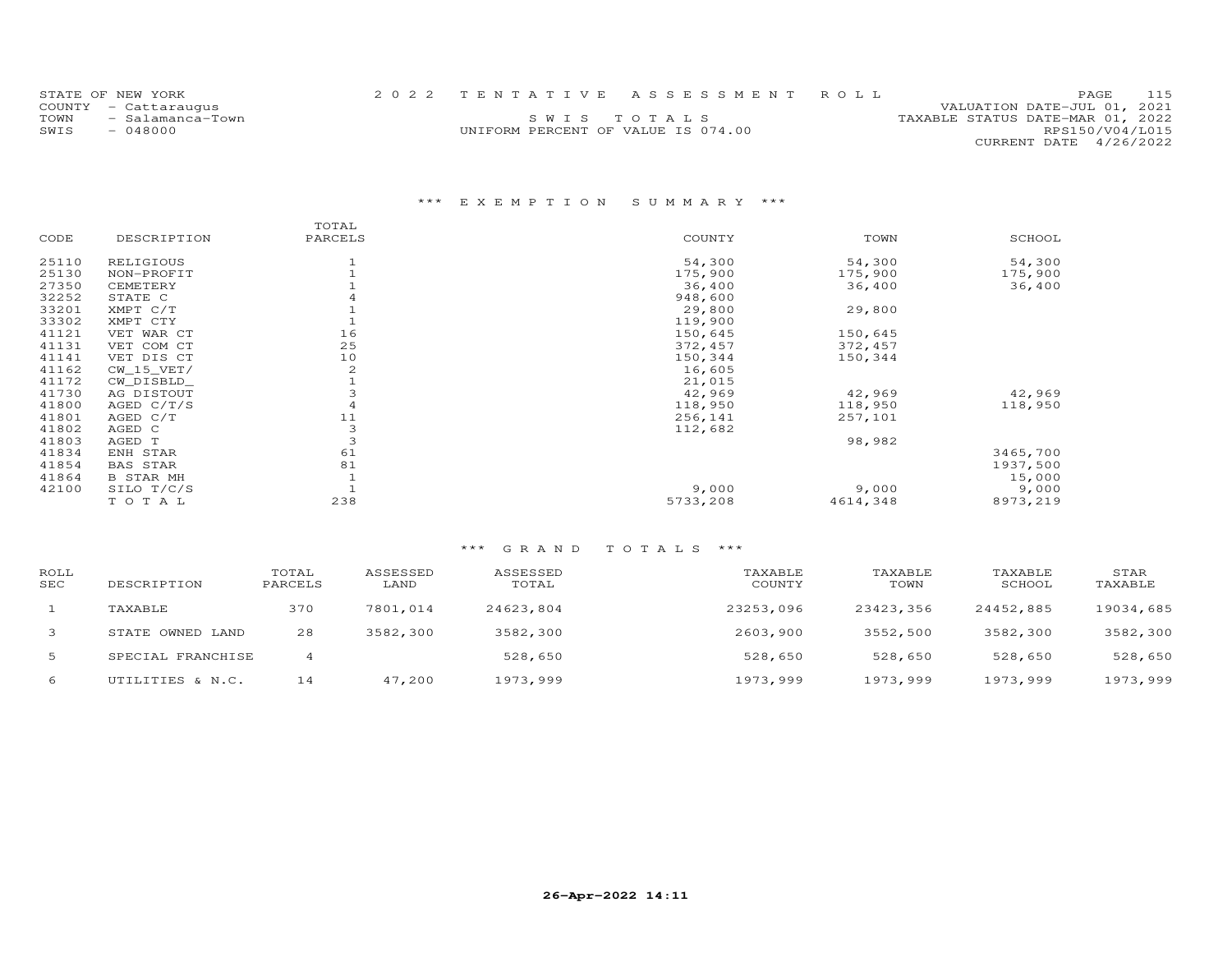|      | STATE OF NEW YORK    |                                    | 2022 TENTATIVE ASSESSMENT ROLL |                                  | PAGE.                  | 116 |
|------|----------------------|------------------------------------|--------------------------------|----------------------------------|------------------------|-----|
|      | COUNTY - Cattaraugus |                                    |                                | VALUATION DATE-JUL 01, 2021      |                        |     |
| TOWN | - Salamanca-Town     |                                    | SWIS TOTALS                    | TAXABLE STATUS DATE-MAR 01, 2022 |                        |     |
| SWIS | $-048000$            | UNIFORM PERCENT OF VALUE IS 074.00 |                                |                                  | RPS150/V04/L015        |     |
|      |                      |                                    |                                |                                  | CURRENT DATE 4/26/2022 |     |

| ROLL<br>SEC | DESCRIPTION   | TOTAL<br>PARCELS | ASSESSED<br>LAND | ASSESSED<br>TOTAL | TAXABLE<br>COUNTY | TAXABLE<br>TOWN | TAXABLE<br>SCHOOL | STAR<br>TAXABLE |
|-------------|---------------|------------------|------------------|-------------------|-------------------|-----------------|-------------------|-----------------|
| 8           | WHOLLY EXEMPT | 10               | 85,700           | 3384,100          |                   |                 |                   |                 |
| $\star$     | TOTAL<br>SUB  | 426              | 11516,214        | 34092,853         | 28359,645         | 29478,505       | 30537,834         | 25119,634       |
| $***$       | GRAND TOTAL   | 426              | 11516,214        | 34092,853         | 28359,645         | 29478,505       | 30537,834         | 25119,634       |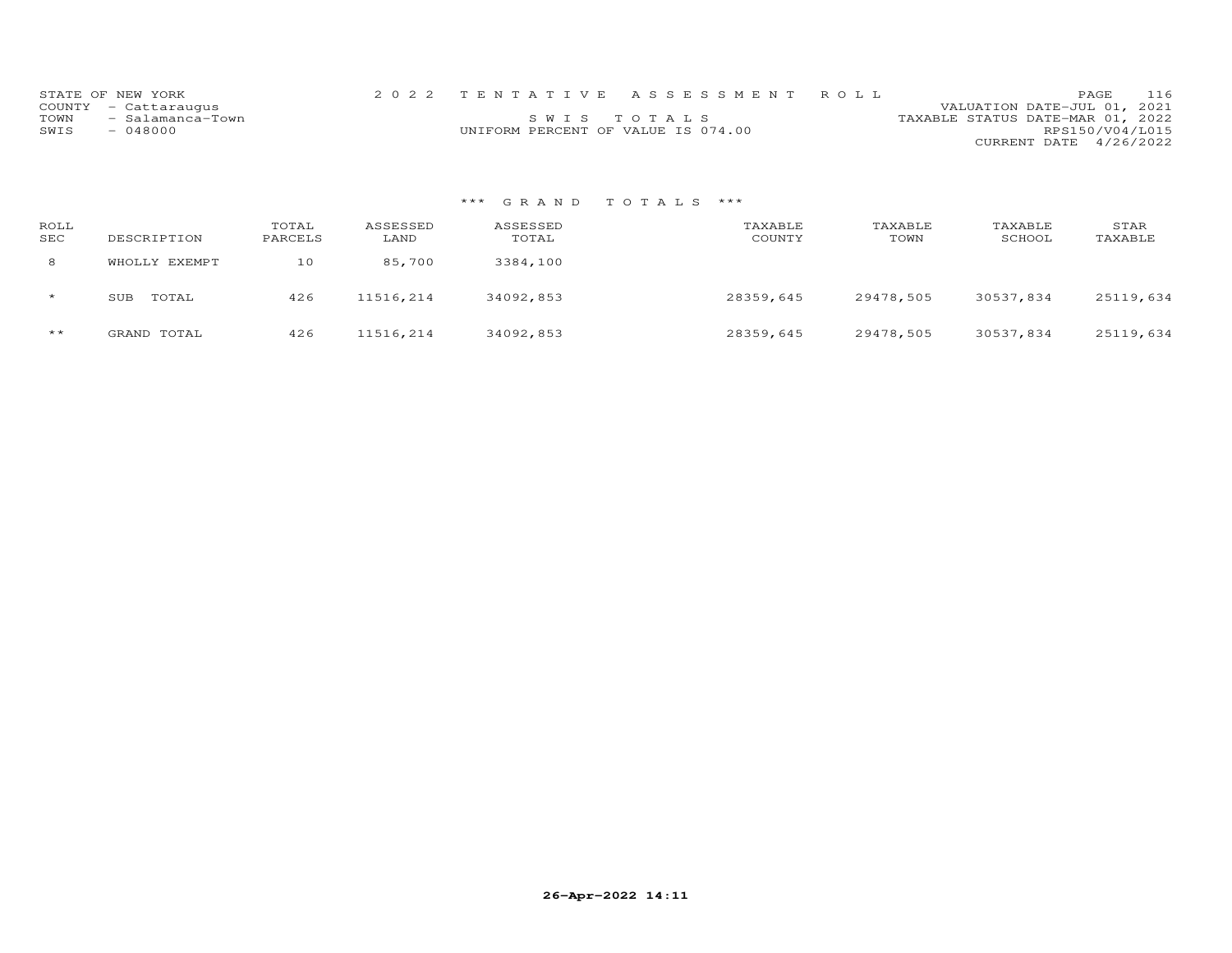|      | STATE OF NEW YORK     | 2022 TENTATIVE ASSESSMENT ROLL     |  |  |                                  |                        | <b>PAGE</b> | 117 |
|------|-----------------------|------------------------------------|--|--|----------------------------------|------------------------|-------------|-----|
|      | COUNTY - Cattaraugus  | TOWN TOTALS                        |  |  | VALUATION DATE-JUL 01, 2021      |                        |             |     |
|      | TOWN - Salamanca-Town |                                    |  |  | TAXABLE STATUS DATE-MAR 01, 2022 |                        |             |     |
| SWIS | - 0480                | UNIFORM PERCENT OF VALUE IS 074.00 |  |  |                                  | RPS150/V04/L015        |             |     |
|      |                       |                                    |  |  |                                  | CURRENT DATE 4/26/2022 |             |     |

## \*\*\* S P E C I A L D I S T R I C T S U M M A R Y \*\*\*

| DISTRICT NAME                                                                                  | TOTAL          | EXTENSION                                      | EXTENSION | AD VALOREM                                 | EXEMPT               | TAXABLE                                    |
|------------------------------------------------------------------------------------------------|----------------|------------------------------------------------|-----------|--------------------------------------------|----------------------|--------------------------------------------|
| CODE                                                                                           | <b>PARCELS</b> | TYPE.                                          | VALUE     | VALUE                                      | AMOUNT               | VALUE                                      |
| FF802 Sewer fr ftg-n<br>FP804 Fire protectio<br>FP805 Fire protectio<br>SD801 Sewer dist $-$ n |                | 10 TOTAL<br>199 TOTAL<br>229 TOTAL<br>10 TOTAL |           | 1,193<br>13666,081<br>18791,072<br>598,200 | 1108,800<br>1041,000 | 1,193<br>12557,281<br>17750,072<br>598,200 |

## \*\*\* S C H O O L D I S T R I C T S U M M A R Y \*\*\*

| CODE             | DISTRICT NAME                       | TOTAL<br>PARCELS | ASSESSED<br>LAND | ASSESSED<br>TOTAL | <b>EXEMPT</b><br>AMOUNT | TOTAL<br>TAXABLE | STAR<br>AMOUNT | STAR<br>TAXABLE |
|------------------|-------------------------------------|------------------|------------------|-------------------|-------------------------|------------------|----------------|-----------------|
| 040404<br>041600 | Illegal School<br>Salamanca Central | 424              | 11516,214        | 34092,853         | 3555,019                | 30537,834        | 5418,200       | 25119,634       |
|                  | $SUB - TO TAL$                      | 426              | 11516,214        | 34092,853         | 3555,019                | 30537,834        | 5418,200       | 25119,634       |
|                  | TOTAL                               | 426              | 11516,214        | 34092,853         | 3555,019                | 30537,834        | 5418,200       | 25119,634       |

#### \*\*\* S Y S T E M C O D E S S U M M A R Y \*\*\*

| DESCRIPTION | TOTAL<br>PARCELS         | COUNTY | TOWN | SCHOOL |
|-------------|--------------------------|--------|------|--------|
| SCHL TAXBL  |                          |        |      |        |
| TOWN TAXBL  |                          |        |      |        |
| CNTY TAXBL  |                          |        |      |        |
| TOTAL       | $\overline{\phantom{0}}$ |        |      |        |
|             |                          |        |      |        |

## \*\*\* E X E M P T I O N S U M M A R Y \*\*\*

| CODE  | DESCRIPTION | TOTAL<br>PARCELS | COUNTY   | TOWN     | SCHOOL   |
|-------|-------------|------------------|----------|----------|----------|
| 12100 | NYS OWNED   |                  | 1288,100 | 1288,100 | 1288,100 |
| 13500 | TOWN-PROP   |                  | 240,600  | 240,600  | 240,600  |
| 14000 | Local Auth  |                  | 1584,000 | 1584,000 | 1584,000 |
| 14300 | INDIAN-RES  |                  | 4,800    | 4,800    | 4,800    |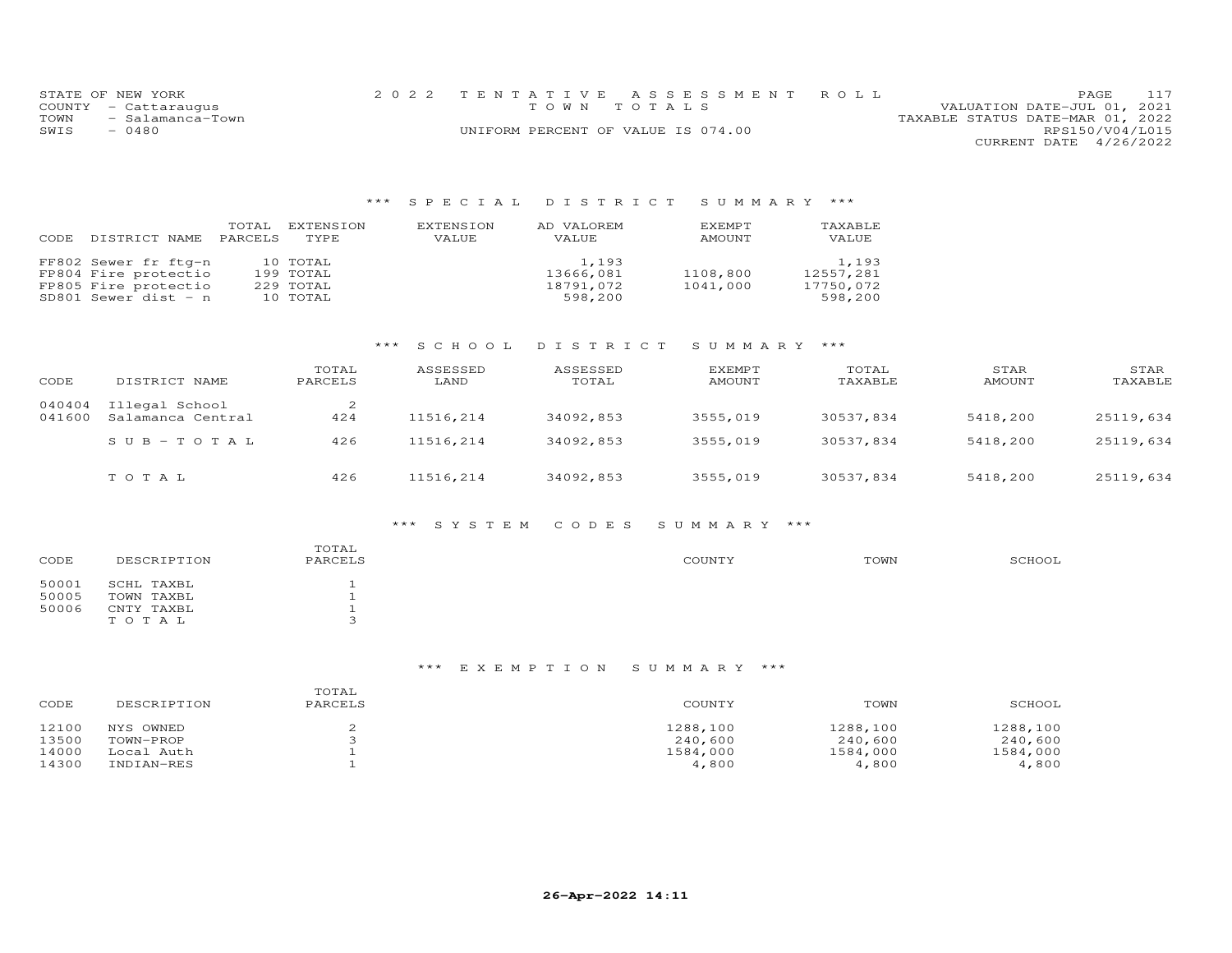|      | STATE OF NEW YORK    |                                    | 2022 TENTATIVE ASSESSMENT ROLL |                                  | PAGE                   | 118 |
|------|----------------------|------------------------------------|--------------------------------|----------------------------------|------------------------|-----|
|      | COUNTY - Cattaraugus |                                    | TOWN TOTALS                    | VALUATION DATE-JUL 01, 2021      |                        |     |
| TOWN | - Salamanca-Town     |                                    |                                | TAXABLE STATUS DATE-MAR 01, 2022 |                        |     |
| SWIS | $-0480$              | UNIFORM PERCENT OF VALUE IS 074.00 |                                |                                  | RPS150/V04/L015        |     |
|      |                      |                                    |                                |                                  | CURRENT DATE 4/26/2022 |     |

# \*\*\* E X E M P T I O N S U M M A R Y \*\*\*

|       |                  | TOTAL   |          |          |          |
|-------|------------------|---------|----------|----------|----------|
| CODE  | DESCRIPTION      | PARCELS | COUNTY   | TOWN     | SCHOOL   |
| 25110 | RELIGIOUS        |         | 54,300   | 54,300   | 54,300   |
| 25130 | NON-PROFIT       |         | 175,900  | 175,900  | 175,900  |
| 27350 | CEMETERY         |         | 36,400   | 36,400   | 36,400   |
| 32252 | STATE C          |         | 948,600  |          |          |
| 33201 | XMPT C/T         |         | 29,800   | 29,800   |          |
| 33302 | XMPT CTY         |         | 119,900  |          |          |
| 41121 | VET WAR CT       | 16      | 150,645  | 150,645  |          |
| 41131 | VET COM CT       | 25      | 372,457  | 372,457  |          |
| 41141 | VET DIS CT       | 10      | 150,344  | 150,344  |          |
| 41162 | $CW_15_VET/$     | 2       | 16,605   |          |          |
| 41172 | CW DISBLD        |         | 21,015   |          |          |
| 41730 | AG DISTOUT       | 3       | 42,969   | 42,969   | 42,969   |
| 41800 | AGED $C/T/S$     |         | 118,950  | 118,950  | 118,950  |
| 41801 | AGED C/T         | 11      | 256,141  | 257,101  |          |
| 41802 | AGED C           | 3       | 112,682  |          |          |
| 41803 | AGED T           | 3       |          | 98,982   |          |
| 41834 | ENH STAR         | 61      |          |          | 3465,700 |
| 41854 | <b>BAS STAR</b>  | 81      |          |          | 1937,500 |
| 41864 | <b>B STAR MH</b> |         |          |          | 15,000   |
| 42100 | SILO T/C/S       |         | 9,000    | 9,000    | 9,000    |
|       | TOTAL            | 238     | 5733,208 | 4614,348 | 8973,219 |

| ROLL<br>SEC  | DESCRIPTION       | TOTAL<br>PARCELS | ASSESSED<br>LAND | ASSESSED<br>TOTAL | TAXABLE<br>COUNTY | TAXABLE<br>TOWN | TAXABLE<br>SCHOOL | STAR<br>TAXABLE |
|--------------|-------------------|------------------|------------------|-------------------|-------------------|-----------------|-------------------|-----------------|
|              | TAXABLE           | 370              | 7801,014         | 24623,804         | 23253,096         | 23423,356       | 24452,885         | 19034,685       |
| $\mathbf{3}$ | STATE OWNED LAND  | 28               | 3582,300         | 3582,300          | 2603,900          | 3552,500        | 3582,300          | 3582,300        |
| 5            | SPECIAL FRANCHISE |                  |                  | 528,650           | 528,650           | 528,650         | 528,650           | 528,650         |
| 6            | UTILITIES & N.C.  | 14               | 47,200           | 1973,999          | 1973,999          | 1973,999        | 1973,999          | 1973,999        |